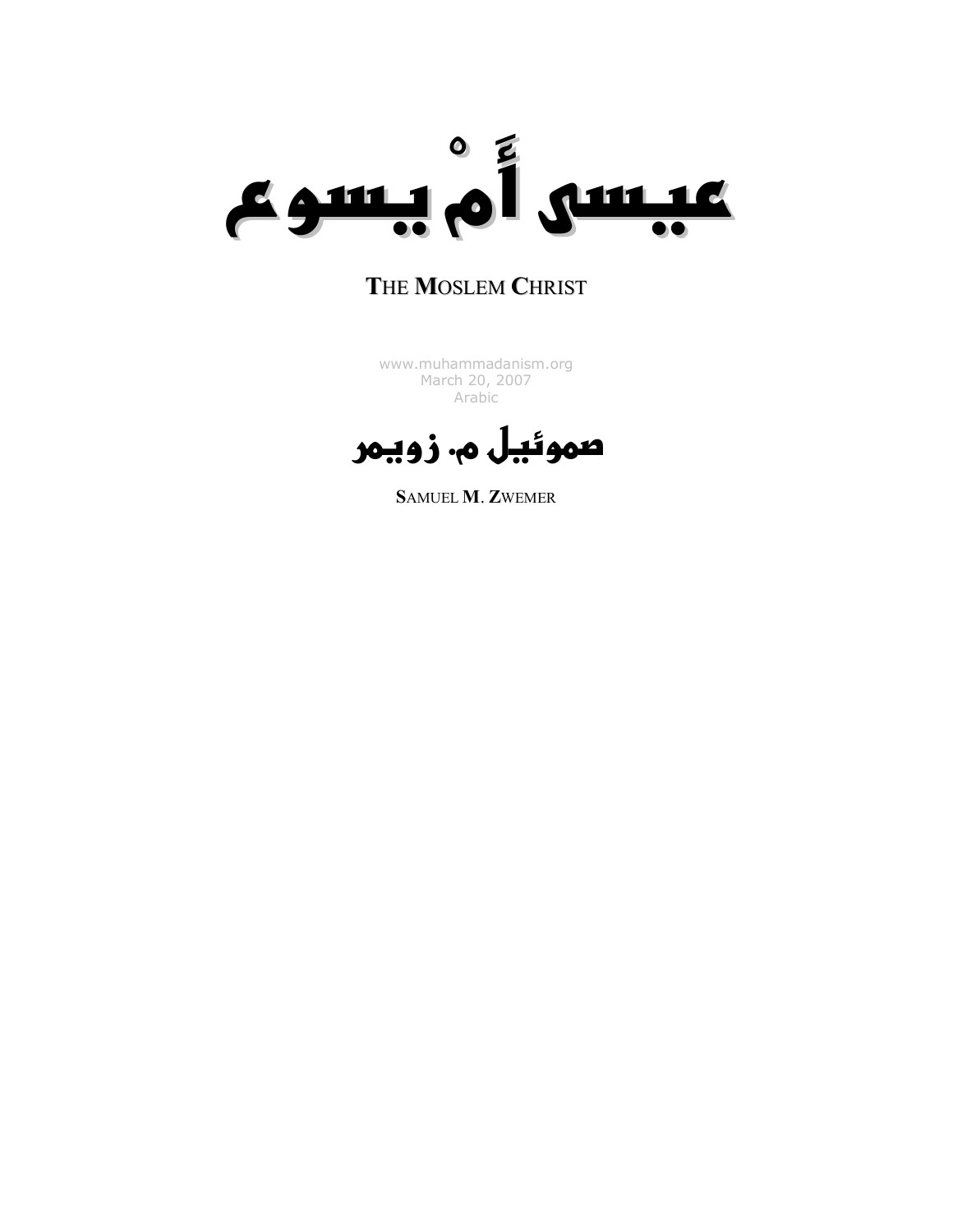THE MOSLEM CHRIST

عيسى أُمْ يسو ع

وهي مقالة عن حياة و صفات وتعاليم يسوع المسيح حسب القرآن والأحا ديث النبوية



(طبعة أولى)

طبع في المطبعة بشارع المناخ نمرة ٣٧ سنة ١٩١٤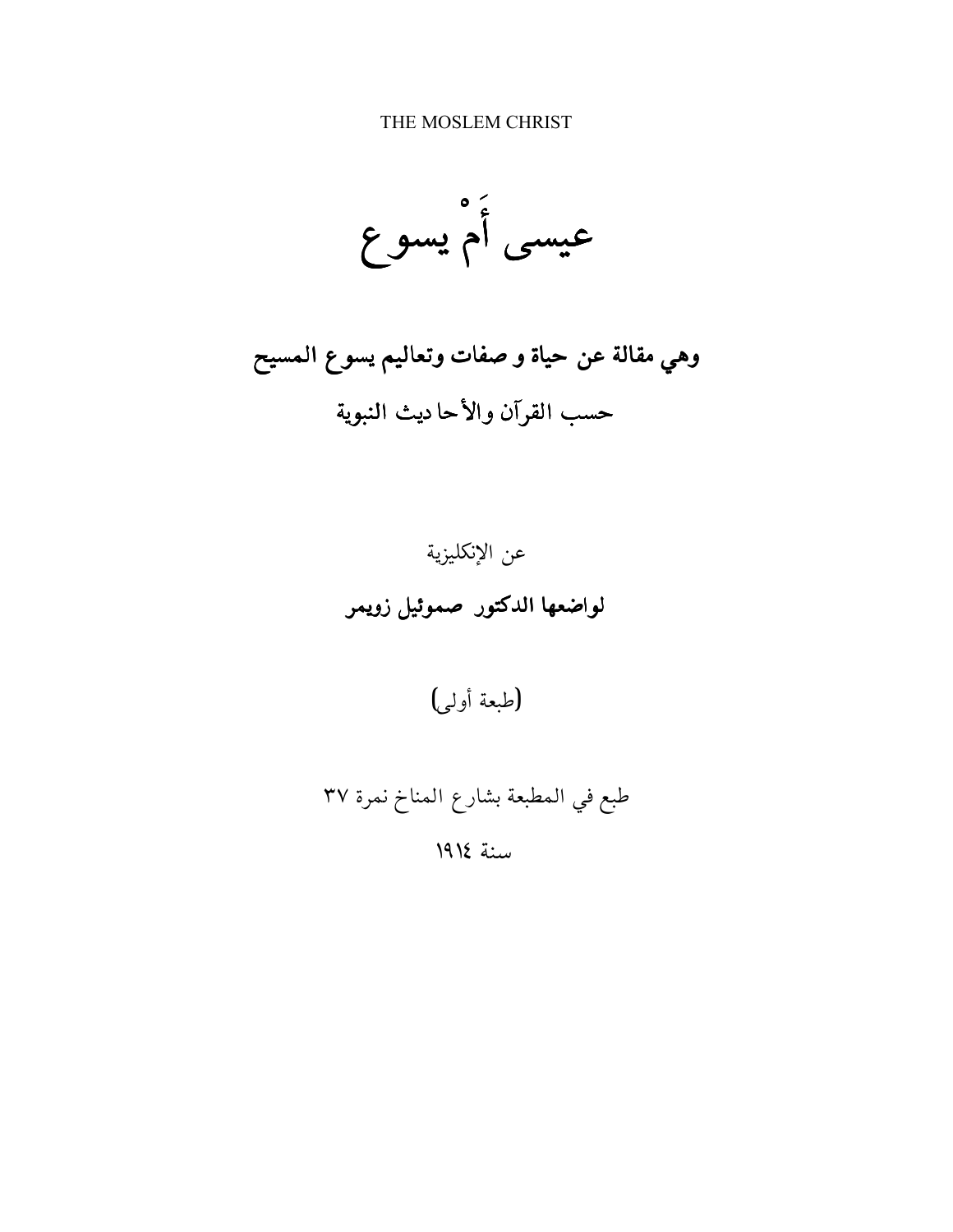# إهداء الكتاب

## نقدم كتابنا هذا إلى جميع القسس بوادي النيل

« أيضاً يشبه ملكوت السموات إنساناً تاجراً يطلب لآل*ئ* حسنة فلما وجد لؤلؤة واحدة كثيرة الثمن مضى وباع كل ماله وا شتراها » (متى ١٣: ٤٥ و٤٦)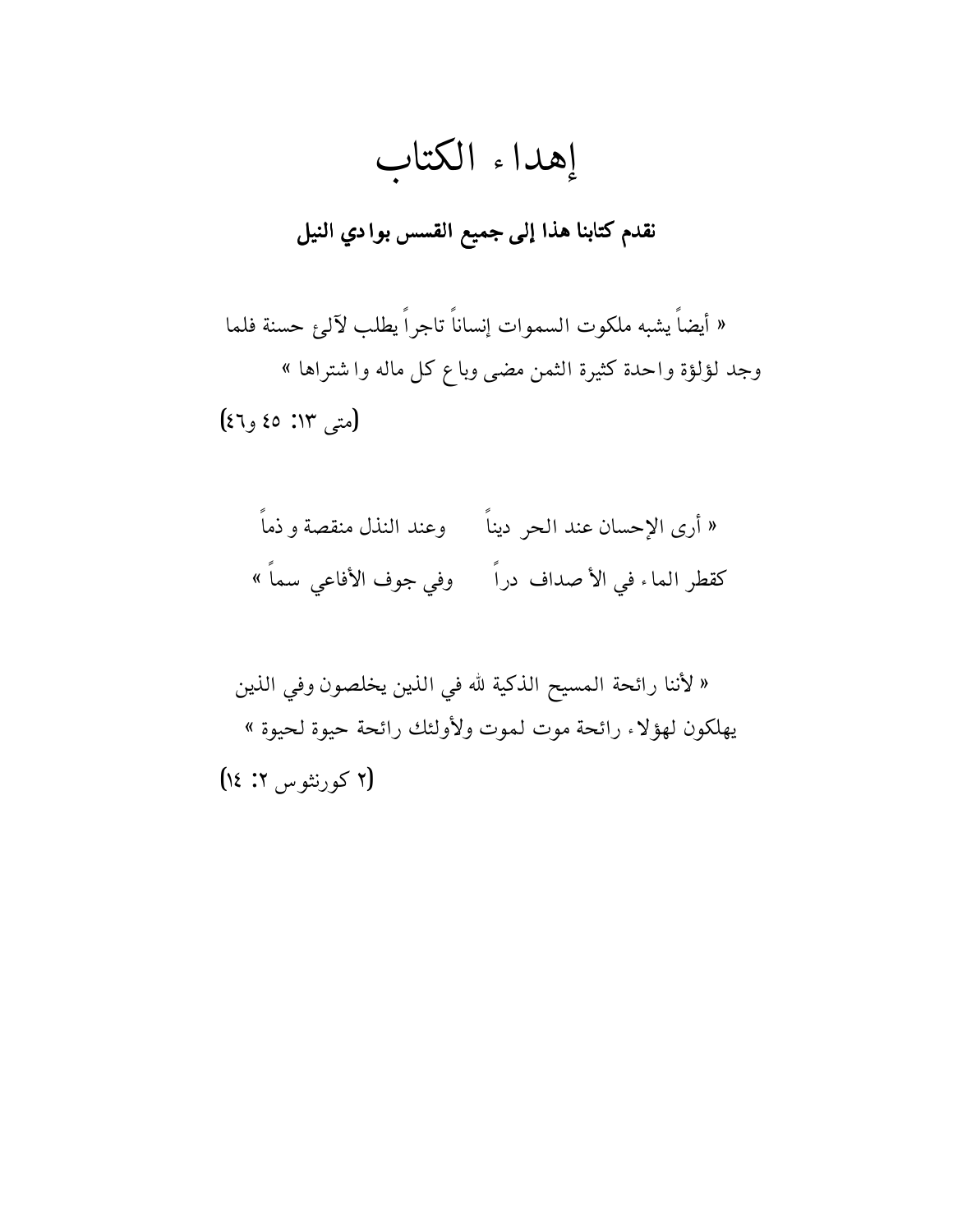تشكيك

لو نظرنا إلى القرآن لوجدناه قد أفسح بين صفحاته أمكنة واسعة لذكر أحوال السيد المسيح ككيفية حمل أمه به وولادته وبعض معجزاته ووفاته وصعوده إلى السماء ولكننا نراه قد أنكر لاهوته وكفارته بعمل الفداء التبي هي أهم باعث له على نجسده ومجيئه لمهذا العالم وما أتبي به من التلميحات التبي تشير إلى لاهونه ومقامه السامى هي غير وافية بالغرض لخفائها ووجود ما بناقضها

نعم إن القرآن والمسلمون كافة يعترفون أن المسيح هو نبي ومن أولى العزم من الرسل ولكن بين ذلك وبين مقامه العلي بعد شاسع وإن كثرة ذكر المسيح في الكتب الإسلامية واعتراف المسلمين كافة أنه أحد أنبيائهم يدعو كل باحث عن الحقيقة إلى المقابلة بينه وبين محمد ويجمل بكل مسيحي مخلص أن يسأل أخاه المسلم قائلاً (ماذا نظن في المسيح) وجواب هذا السؤال مهم جداً لكل إنسان لأنه يتوقف عليه مستقبل الأفراد والأمم. فلأجل أن نساعد إخونتا المسلمين على الإجابة بالصواب على هذا السؤال بلزمنا أن نعرف ما يعتقده المسلمون في المسيح ونتخذ اعتقادهم سلماً بوصلنا إلى ما فعله الإنجيل وبينه في العهد الجديد من كماله الأتم وجماله الأكمل والذى أظنه بإخونتا المسلمين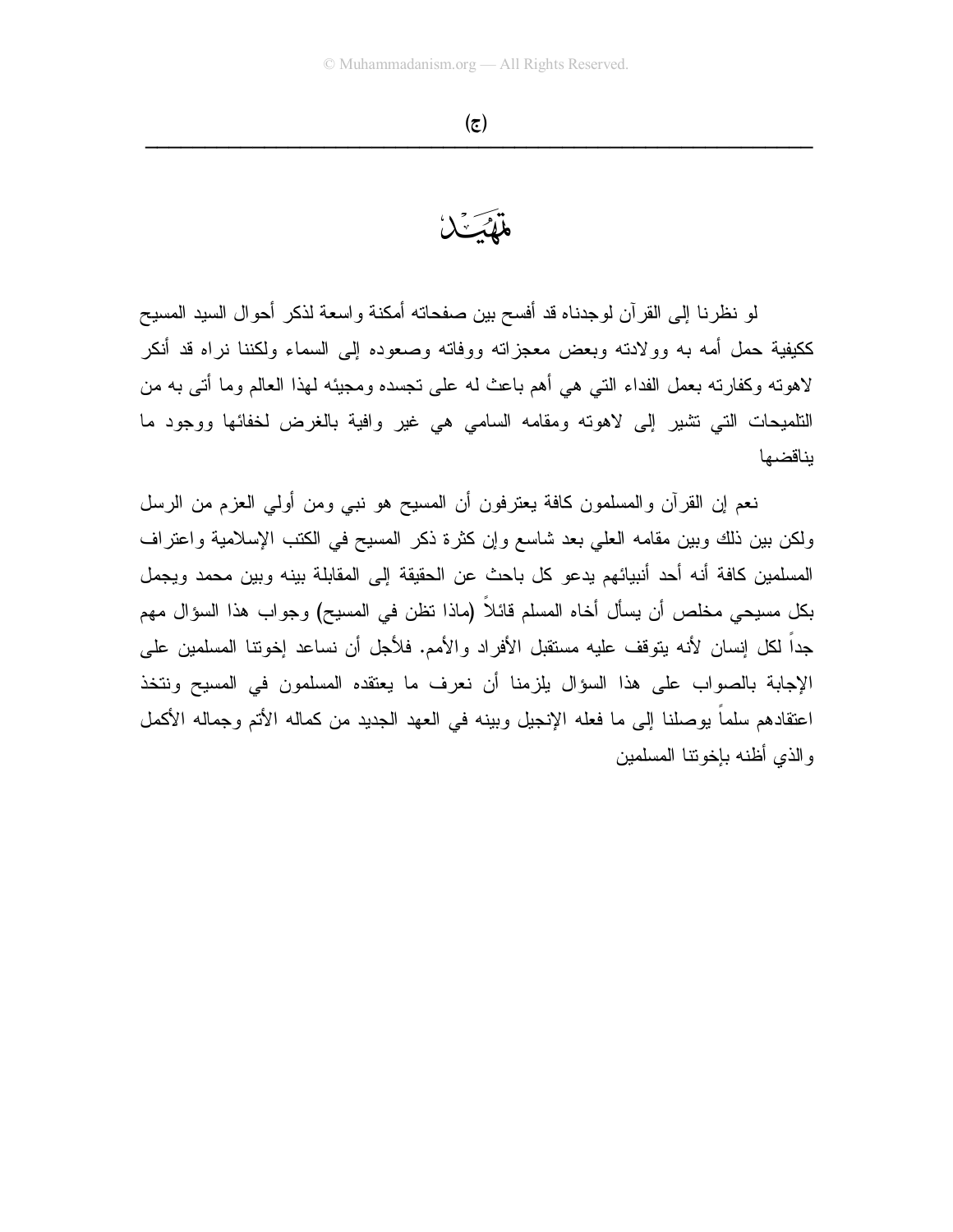$(4)$ 

المحققين أنهم بسلمون بكل ما بر وبه الإنجيل لأن القر آن أثنى عليه أحسن الثناء بل شهد بأنه جاء مصدقاً له ومهيمناً عليه أيْ حافظاً ورقيباً عليه من النغيير والنحريف ولا نصغي لما يتفوه به بعض المنتسبين للعلم الإسلامي وهو منهم بريء

إذ بإيرادنا لما ورد في الإنجيل من صفات المسيح وجماله الباهر نصير قادرين على بيان الحقيقة الصحيحة للذين يكرمونه كنبي ولا يعرفون حقيقته الحقة

نعم إن جل اقتباساتنا لأخبار المسيح من الكتب الإسلامية هو من كتاب قصص الأنبياء للإمام الفقيه أبي أحمد ابن محمد ابن ابراهيم الثعلبي النيسابوري المفسر المشهور المنوفي سنة (٤٢٧ه و١٠٣٦م) وإنْ يكن طعن برواياته بعض الطاعنين فترى الجمهور الإسلامي يسلمون بما يرويه هذا الامام أجل تسليم. ونجد نسخاً من هذا الكتاب في كثير من ديار الكتب الأوروبية وقد تكرر طبعه في مصر سنة ١٢٩٣ و١٣٠٦ و١٣٠٨ و١٣١٠ و١٣٢٥ه وفي بومباي سنة ٢٠٦٦ه وما ذلك إلا لرغبة إخوننا المسلمين في هذا الكتاب وثقتهم بمؤلفه

ويقصد الكاتب أولاً إظهار فقر المسلمين في معرفة يسوع وثانياً توجيه قلوب وعقول المسيحيين عمو ماً و العاملين منهم خصوصاً إلى نقل هوَ لاء من محبة عيسى إلى الإيمان بيسو ع

الخطبب

عىد الله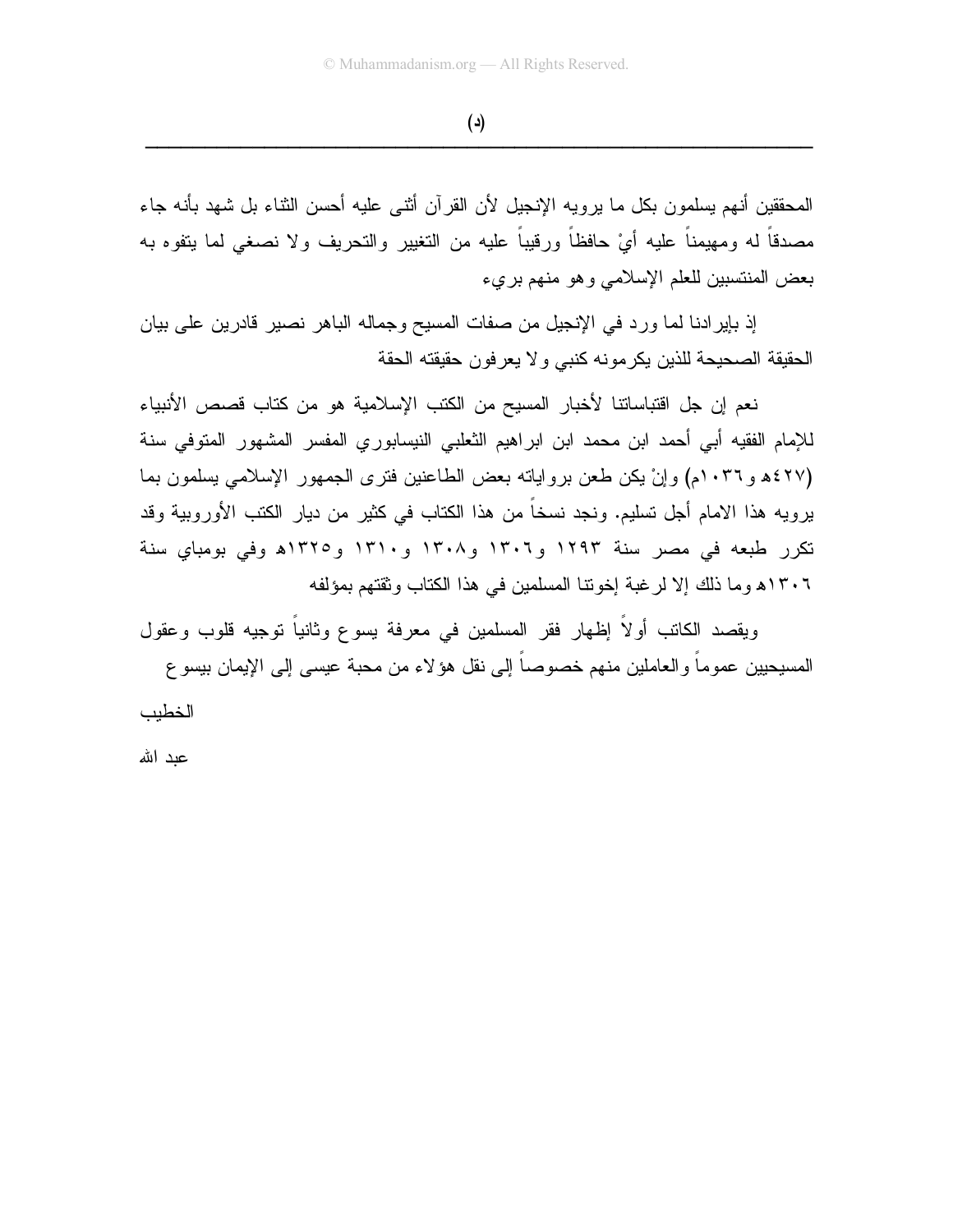الفَضَيْلُ الْمَجَمَّلُ أسماء عيسى وألقابه

قد جرت العادة عند الشرقيين عموماً والساميين خصوصاً أنْ يعطوا أهمية خصوصية للأسماء والألقاب وينضح لك ذلك من مطالعة النوراة والزبور والإنجيل ومن العوائد التي لا نزال متبعة بين القبائل العربية إلى يومنا هذا من منح أسماء وألقاب وكنى للأشخاص والأماكن بقصد الإشارة إلى صفة مميزة للشخص أو المكان أو الشيء بواسطة مسماه ولذلك كان من المهم أن نبدأ كتابنا بذكر الأسماء المعطاة للمسيح في القرآن والدارج استعمالها بين المسلمين أكثر من غيرها وأننا نرى أنه لا يصح مطلقاً لأهل السنة أن يستعملوا أسماءً وألقاباً أخرى للمسيح غير المستعملة في القرآن ولنبدأ بذكرها حسب أهميتها وكثرة ورودها

(أو لاً) ـــ عيسى (يسوع) و هو الاسم الأكثر استعمالاً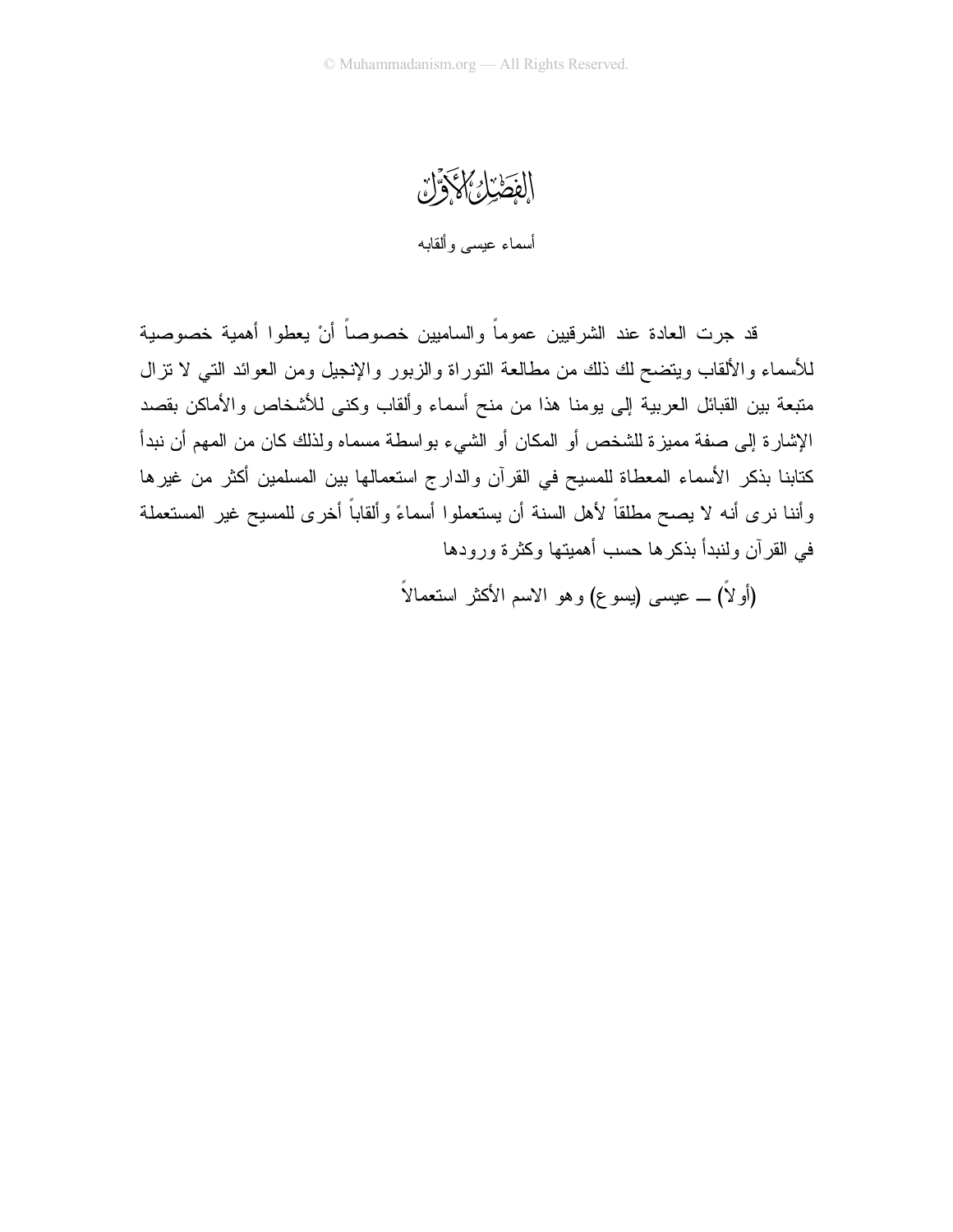$\blacktriangledown$ 

بين المسلمين مسبوقاً بكلمة النبي مضافاً إليه ابن مريم وهذا ورد خمس وعشرون مرة في القرآن

(١) سورة البقرة: ٨٨ ــ ولقد أنينا موسى الكتاب وقفينا من بعده بالرسل وأتينا عيسى ابن مريم البينات وأيدناه بروح القدس

(٢) البقرة: ١٣٧ ـــ قولوا أمنا بالله وما أنزل البنا وما أنزل إلى ابر اهيم وإسماعيل وإسحاق ويعقوب والأسباط وما أوتبي موسى وعيسى

(٣) البقرة: ٢٥٤ ـــ وأننينا عيسى ابن مريم البينات وأيدناه بروح القدس

(٤) سورة آل عمران: ٤٦ ـــ إذ قالت الملائكة يا مريم إن الله يبشرك بكلمة منه اسمه المسيح عيسى ابن مريم وجيهاً في الدنيا والآخرة ومن المقربين

- (٥) آل عمر ان: ٥٣ ـــ فلما أحس عيسى منهم الكفر قال من أنصار ي إلى الله
	- (٦) آل عمر ان: ٥٦ ـــ إذ قال الله يا عيسى انى متوفيك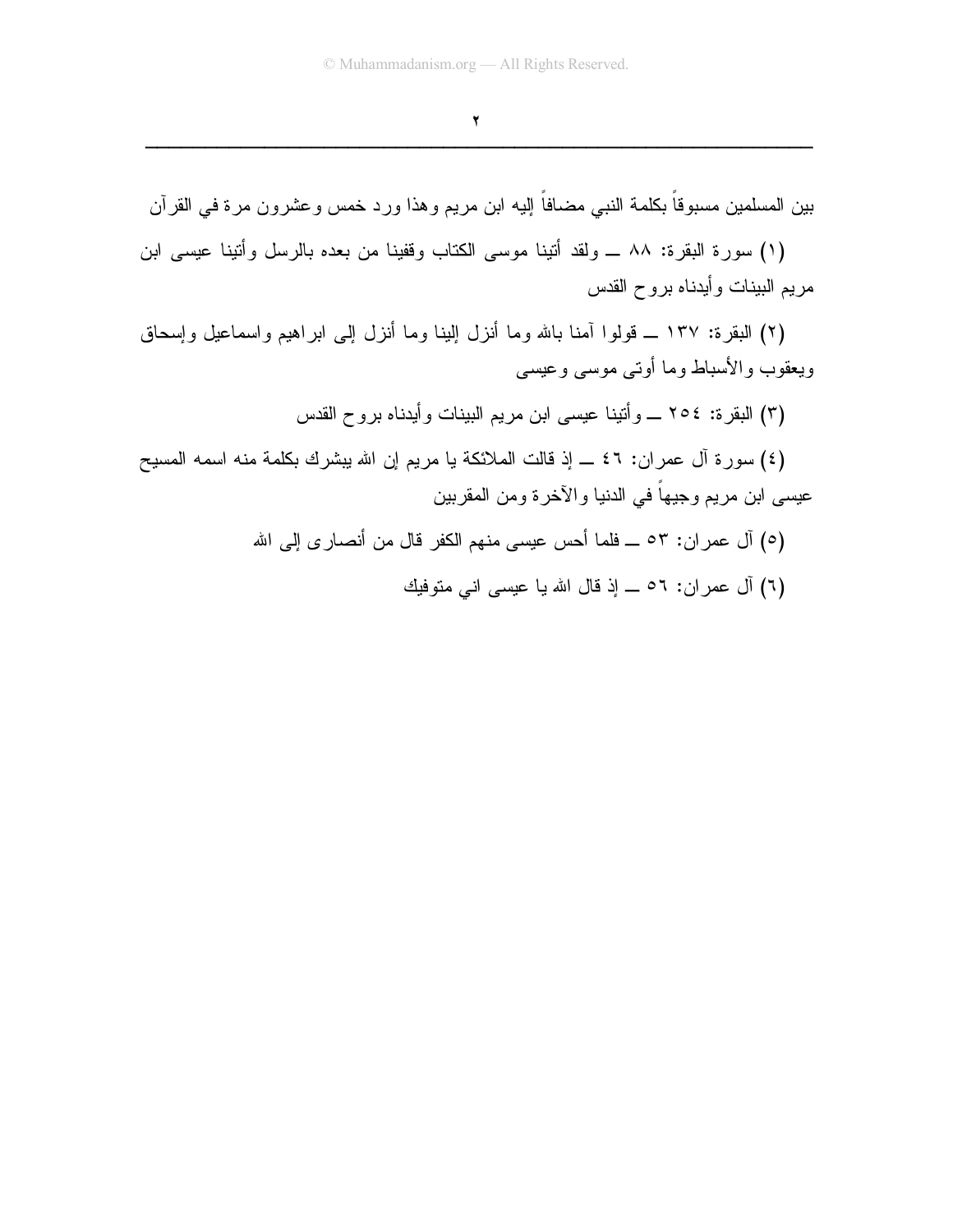#### $\pmb{\mathtt{y}}$

ورافعك إلى ومطهرك من الذين كفروا وجاعل الذين انبعوك فوق الذين كفروا إلى يوم القيامة (٧) آل عمر إن: ٦٠ ــــ إن مثل عيسى عند الله كمثل آدم (٨) أل عمران: ٨٥ ــ قل أمنا بالله وما أنزل علينا وما أنزل على ابراهيم وإسماعيل وإسحاق ويعقوب والأسباط وما أوتي موسى وعيسى والنبيون من ربهم (٩) سورة النساء: ١٥٦ ــ وقولهم إنا قُتلنا المسيح عيسى ابن مريم رسول الله وما قُتلوه وما

صلبو م (١٠) النساء: ١٦٠ ـــ انا أوحينا إليك كما أوحينا... إلى إبراهيم وإسماعيل وإسحاق ويعقوب

و الأسباط و عيسى (١١) النساء: ١٦٨ ـــ انما المسيح عيسى ابن مريم رسول الله وكلمته ألقاها إلى مريم وروح

منه

(١٢) المائدة: ٤٩ ـــ وقفينا على آثارهم بعيسى ابن مريم مصدقاً لما بين يديه من النوراة (١٣) المائدة: ٨١ ــ لعن الذين كفروا من بني إسرائيل على لسان داود وعيسى ابن مريع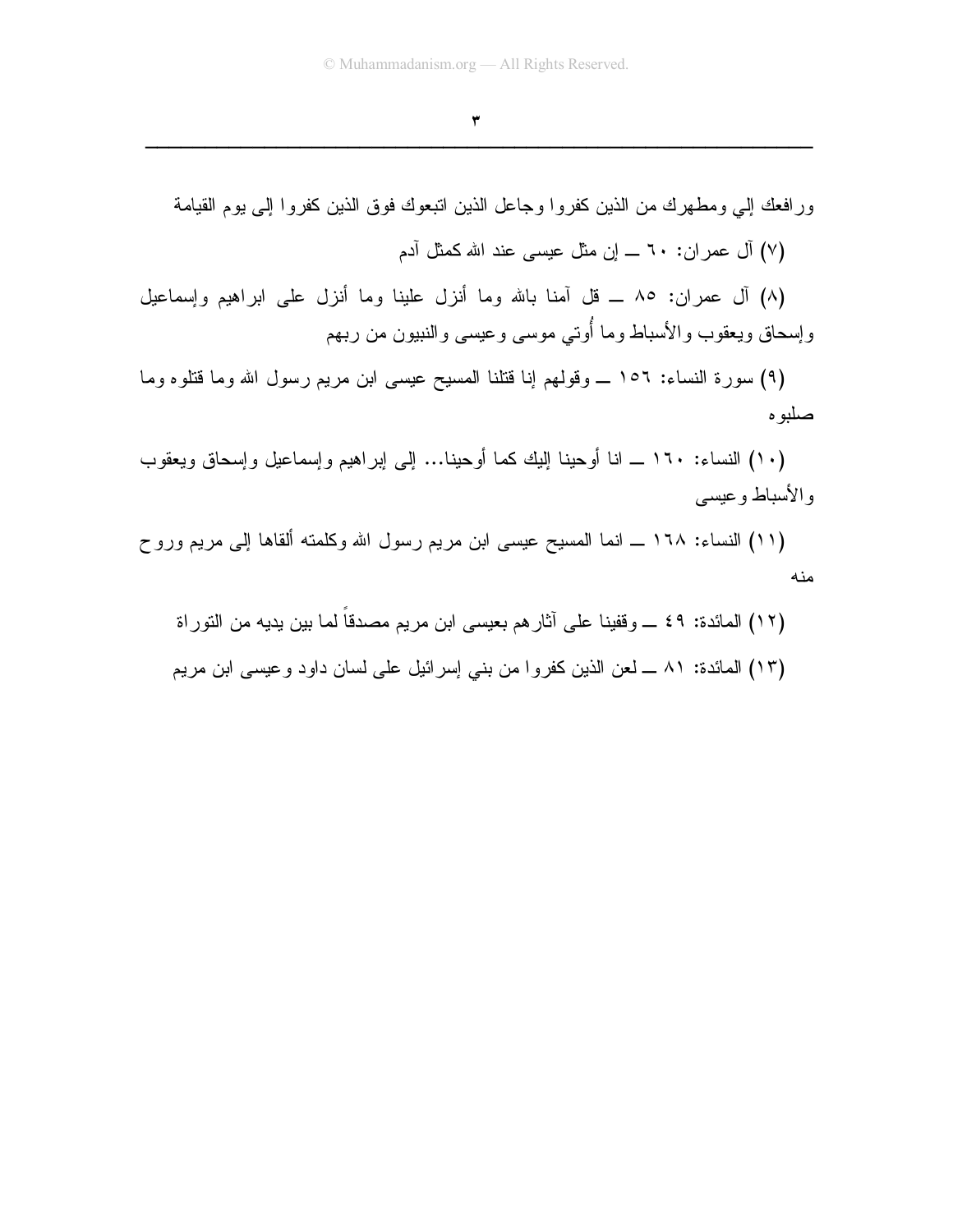(١٤) المائدة: ١١٣ ـــ وإذ قال الله يا عيسى ابن مريم اذكر نعمتي عليك وعلى والدنك إذ أيدنك بروح القدس

(١٥) المائدة: ١١٥ ـــ إذ قال الحواريون يا عيسى ابن مريم هل يستطيع ربك أن ينزل علينا مائدة من السماء

(١٦) المائدة: ١١٧ ـــ قال عيسى ابن مريم اللهم ربنا أنزل علينا مائدة من السماء نكون لنا عيدا

(١٧) المائدة: ١١٩ ـــ وإذ قال الله يا عيسى ابن مريم أنت قلت للناس اتخذوني وأمي المهيْن من دون الله

> (١٨) الانعام: ٨٦ ـــ وزكريا ويحيبي وعيسى والياس كل من الصـالـحين (١٩) مريم: ٣٤ ـــ ذلك عيسى ابن مريم قول الحق الذي فيه يمترون

(۲۰) الأحزاب: ۷ و ۸ ـــ وإذ أخذنا من النببين ميثاقهم ومنك ومن نوح وابراهيم وموسى وعيسى ابن مريم... ليسأل الصادقين عن صدقهم

(۲۱) الشوری: ۱۳ ـــ شر ع لکم من الدین ما وصبی به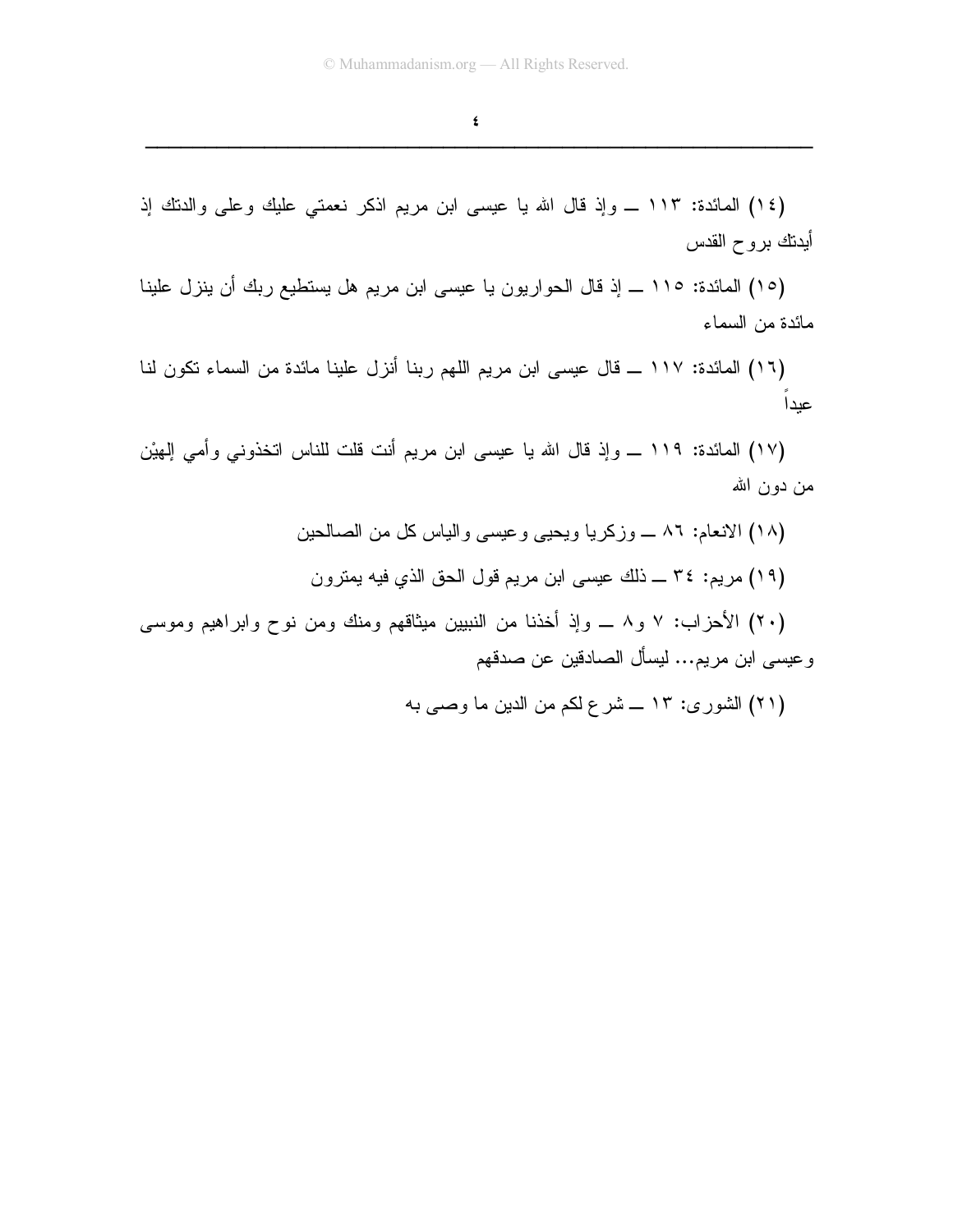$\bullet$ 

نوحاً والذي أوحينا البك وما وصينا به ابر اهيم وموسى وعيسى

(٢٢) الزخرف: ٦٣ \_ ولما جاء عيسى بالبينات قال قد جئتكم بالحكمة ولأبين لكم بعض الذي تختلفون فيه فانقوا الله واطيعون

(٢٣) الحديد: ٢٧ ـــ وقفينا بعيسى ابن مريم وأنيناه الإنجيل وجعلنا في قلوب الذين انبعوه ر أفة ورحمة

(٢٤) الصف: ٧ ـــ وإذ قال عيسى ابن مريم يا بني إسرائيل إني رسول الله

(٢٥) الصف: ١٤ ــ يا أيها الذين آمنوا كونوا أنصار الله كما قال عيسى ابن مريم للحواريين من أنصاري إلىي الله

ومن مراجعة هذه النصوص القرآنية تجد أنه في ستة عشر موضعاً منها يدعى عيسى ابن مريع وفي خمسة يُقرن مع اسم موسى نبي العهد القديم العظيم وربما لم يكن لذكر موسى مع عيسى من سبب سوى مقاربة الاسمين لفظا وهجاءً كما قال ايزيدور لونثال المرسل على حدود الأفغان وهذا استعمال كثير الورود في القرآن كقوله هاروت وماروت وهابيل وقابيل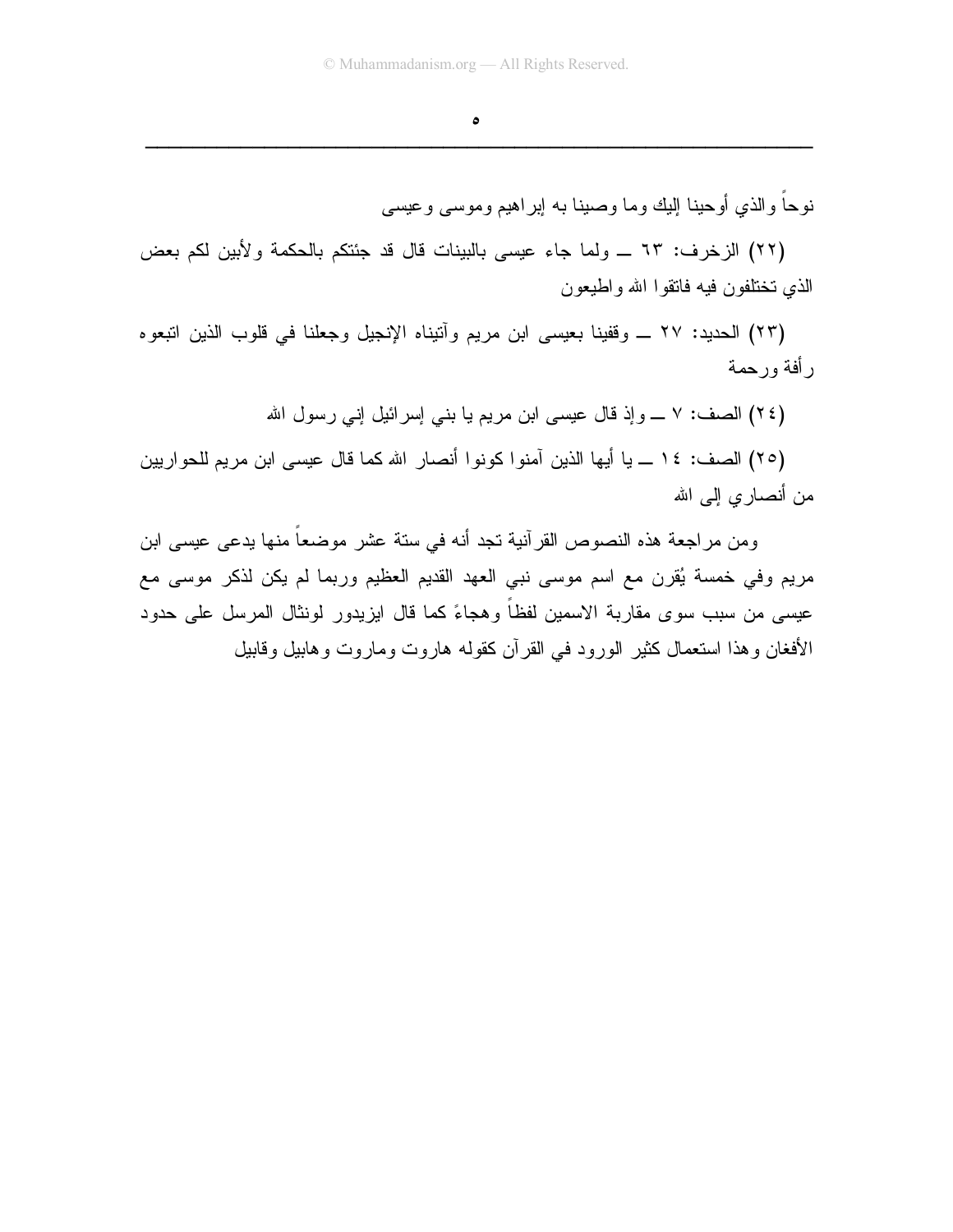$\mathbf{I}$ 

(١) سورة النساء: ١٦٩ لن يستنكف المسيح أن يكون عبدا لله ولا الملائكة المقربون ومن يستنكف عن عبادته ويستكبر فسيحشرهم إليه جميعاً

(٢) سورة المائدة: ١٩ لقد كفر الذين قالوا إن الله هو المسيح ابن مريم قل فمن يملك من الله شيئاً إن أراد أن يهلك المسيح ابن مريم وأمه ومن في الأرض جميعاً

(٣) سورة المائدة: ٧٥ لقد كفر الذين قالوا إن الله هو المسيح ابن مريم وقال المسيح يا بني اسرائیل اعبدوا الله رببی وربکم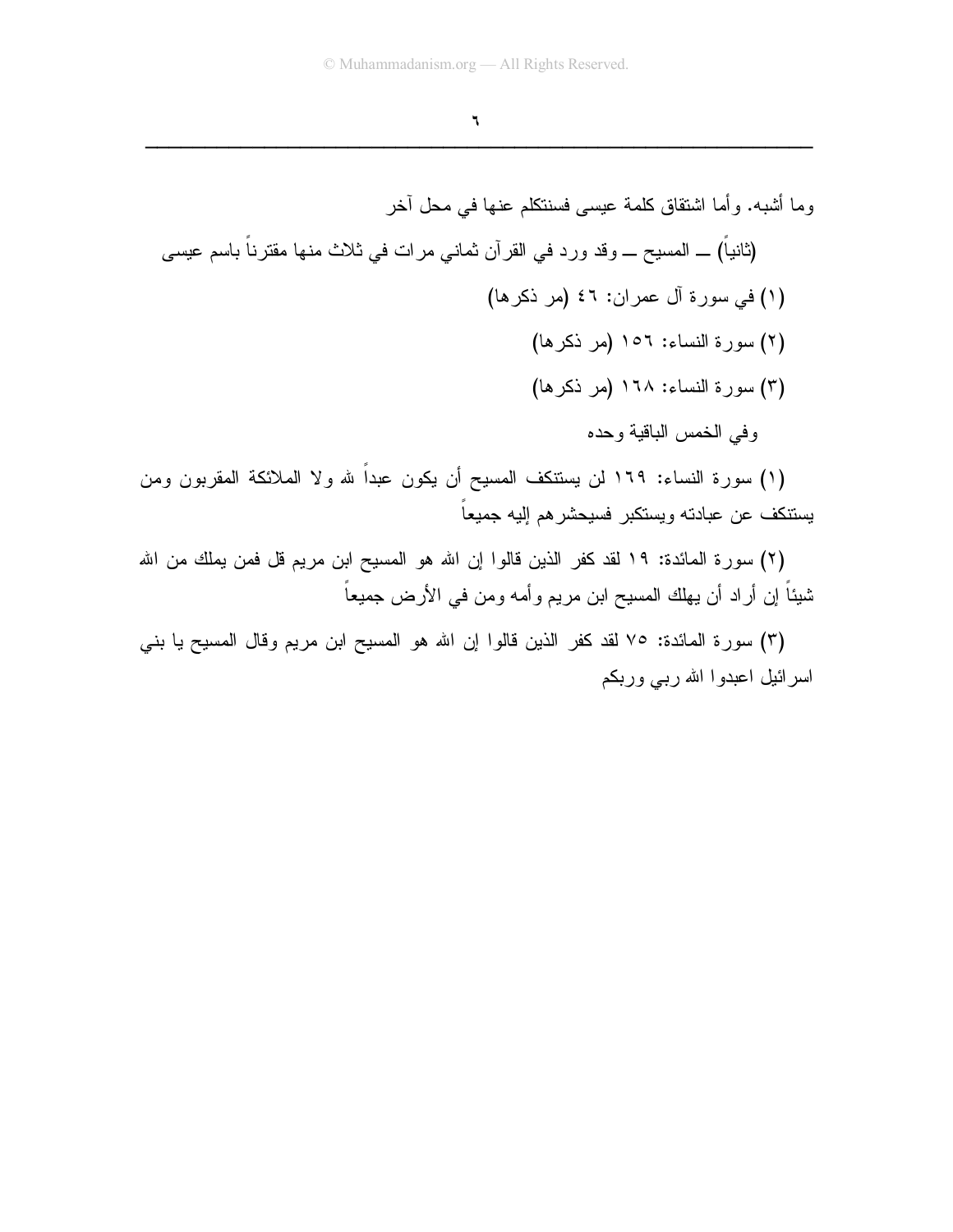$\mathsf{V}$ 

(٤) سورة المائدة: ٧٨ ما المسيح ابن مريم إلاّ رسول خلت من قبله الرسل وأمه صديقة كانا بأكلان الطعام

(٥) سورة النوبة: ٣١ وقالت اليهود عزير ابن الله وقالت النصارى المسيح ابن الله ذلك قولهم بأفواههم يضاهئون قول الذين كفروا من قبل قاتلهم الله أنّى يؤفكون

أما عزير هذا فقد قال الكلبي أن بختنصر ظهر على بني اسرائيل وهدم بيت المقدس وقتل من قرأ النوارة وكان عزير إذ ذاك غلاماً صغيراً فاستصغره فلم يقتله ولم يدر أنه قد قرأ النوراة فلما فات مائة سنة ورجعت بنو إسرائيل إلى بيت المقدس وليس فيهم من يقرأ النوراة بعث الله تعالى فيهم عزير ليجدد لمهم التوراة ويكون لمهم آية فأتاهم عزير وقال أنا عزير فكذبوه وقالوا إنْ كنت عزيراً كما نزعم فاتلُ علينا النوراة فكتبها وقال هذه النوراة ومع أن هذا الحديث لا أصل له في التلمود اليهودي فإن البيضاوي يقول إن الآية قرئت عليهم (على اليهود) فلم يكذبوا مع تهالكهم على التكذيب (قابل البيضاوي تفسير الآية ٣١)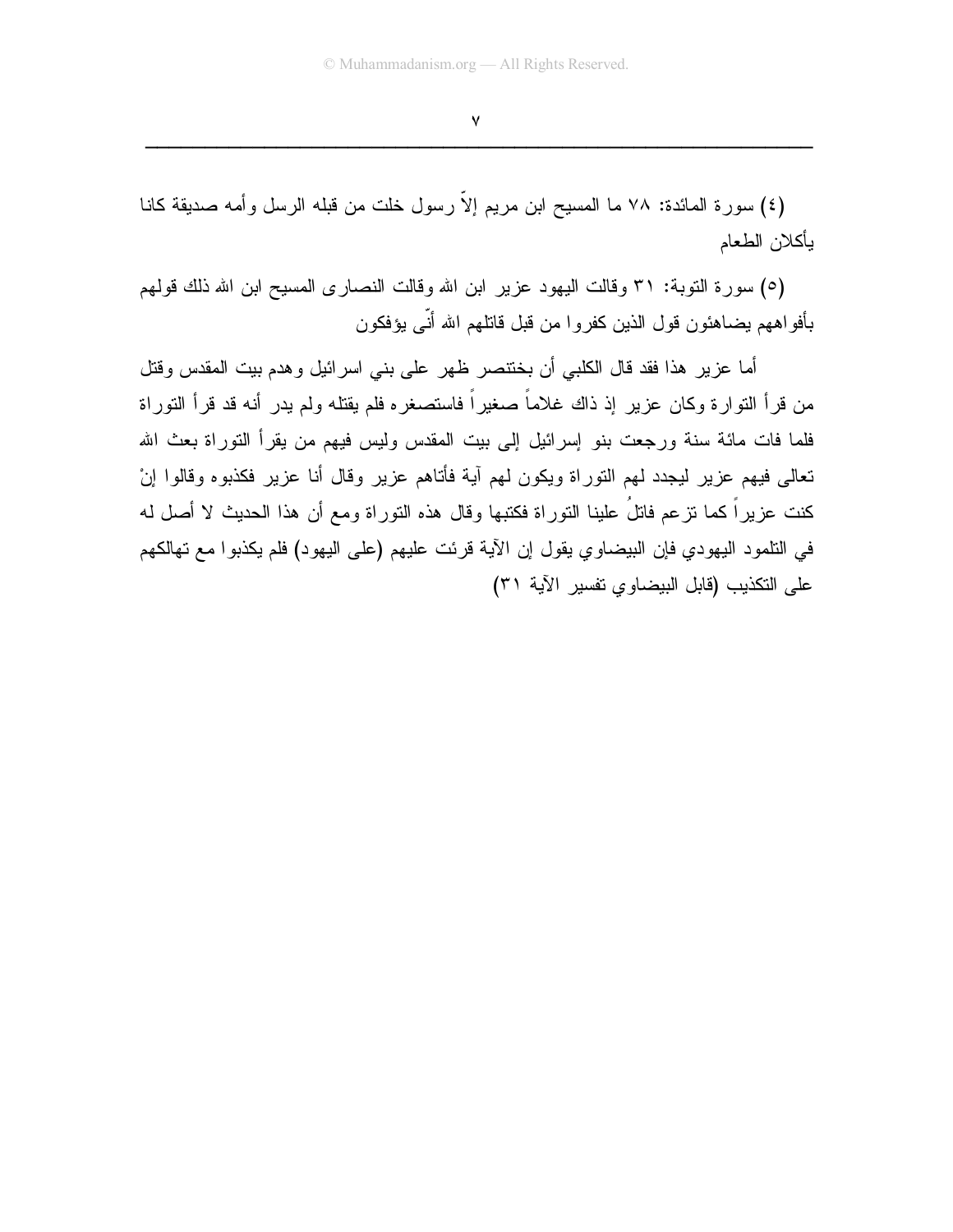$\pmb{\wedge}$ 

ومما جاء في سورة النساء: ١٦٩ من نلقيب المسيح بعبد الله كما جاء في أشعيا (ص ٤٢: ١٩) وفي سورة التوبة: ٣١ من تلقيبه بابن الله ومما سيأتي من تلقيبه بكلمة الله نرى أن محمداً أخذ هذه الألقاب من شفاه المسيحيين الذين كانت له عشرة معهم لأنها ألقاب مسيحية محضة لا يهو دية

(ثالثاً) ــ كلمة الله ـــ وقد وردت في القرآن في أماكن عديدة غير أنها في نص الموضعيْن الآتييْن تشير بصراحة إلى المسيح

- (١) سورة آل عمران: ٤٦ (مر ذكر ها)
	- (٢) سورة النساء: ١٦٨ (مر ذكرها)

وفي هاتيْن الأيتيْن يلقب المسيح بكلمة الله وكلمة من الله وقد أجمعت كلمة المفسرين وعلماء اللغة على استعمال لفظتيْن ممتازتيْن لكلمة الله الواحدة يقصد بها وحيه الشريف ويستعملون له كلام الله والأخرى رسوله ويقال له كلمة الله ولا يوجد في كل القرآن إلاّ هاتان الآيتان حيث يلقب مخلصنا هذا اللقب الإنجيلي المحض. ومما يجب الالتفات إليه هو أن موسى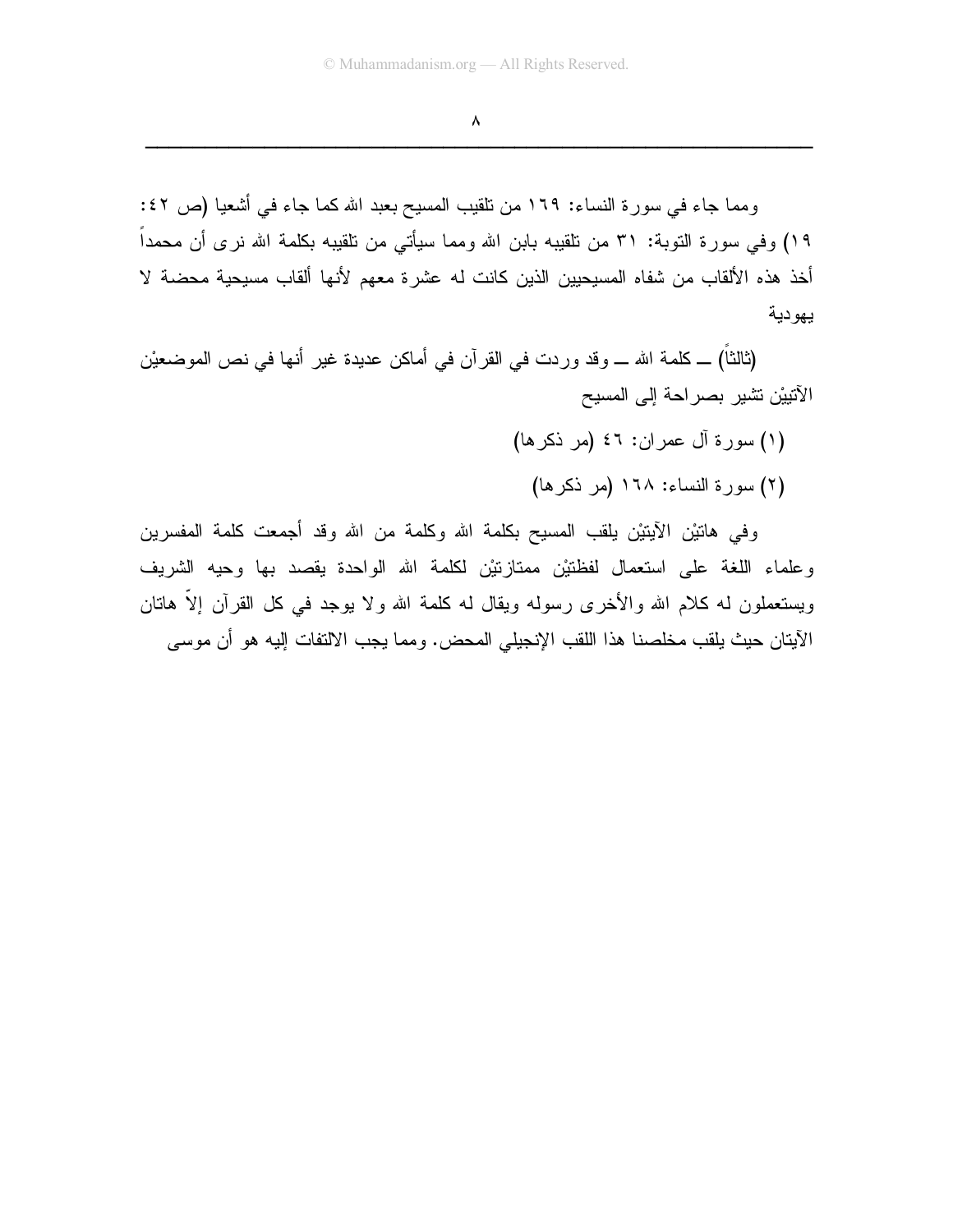$\mathbf{q}$ 

يلقب في القرآن كليم الله أي أن الله حسبه أهلاً لثقته ومحادثته بينما يسوع يلقب كلمة الله لأنه يوصل كلمة الله وإرادته إلى البشر

(رابعاً) ـــ روح الله أو روح من الله واستعمل هذا اللقب مرة واحدة في القرآن في سورة النساء: ١٦٨ (مر ذكرها) ولكن لم يتفق المفسرون على معناها فقال بعضهم إنه لقب خاص بعيسى المسيح وقال أخرون إن عيسى يشترك مع سائر البشر في أنهم من روح الله الخالقة

(خامساً) ـــ دعى يسو ع المسيح في القرآن نبياً ورسو لاً

سورة مريم: ٣٠ و٣١ ـــ نكلم في المـهد وقال إنـي عبد الله أتانـي الكتاب وجعلنـي نبياً وجعلني مباركاً أينما كنت

سورة الحديد: ٢٧ (مر بك ذكر ها)

سورة النساء: ١٦٨ (مر بك ذكرها)

وجاء في الأحاديث الإسلامية أن عدد أنبياء الله ورسله ١٢٤ ألفاً وقال بعضهم بل ٢٤٠ ألفاً وقال آخرون لا بل ١٠٠ ألف ويظهر من هذا وغيره أن كلمتي نبي ورسول ليست لهما عند الإسلام المقام والاحتر ام اللذين لمهما في العهد القديم و العهد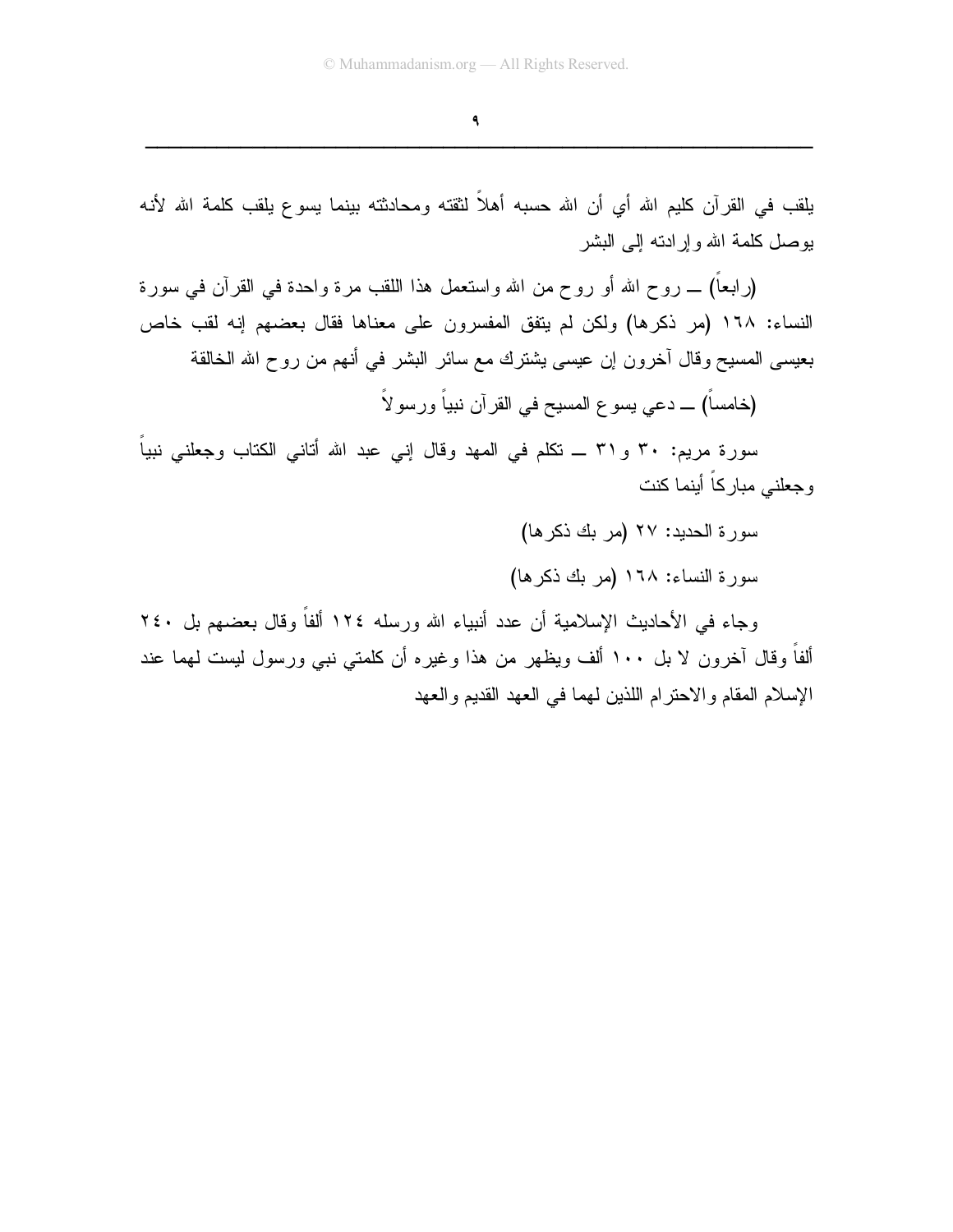$\mathbf{A}$ 

الجديد. وقد بلغ عدد الرسل الذين جاءوا برسالة خاصة ٣١٣ نفساً. ويقولون إن النبي رجل ملهم من الله ولكنه غير مكلف بتبليغ رسالة أو كتاب أما الرسول فهو من أرسل بشريعة جديدة أو بكتاب خاص فكل الرسل أنبياء ولا يعكس أما يسوع فكان رسولاً ونبياً معاً. وقد قال المفسرون ما معناه أن النبـي يشترط فيه أن يكون ذكراً من أبناء آدم حرّاً لا عبداً سليم العقل والـجسم لا عيب في جسده ولا مرض قد أعلن له إعلان فقبله ويشترط فيه أن لا يتتبأ قبل سن التكليف ولا يمكن لامرأة أن تكون نبية (الجوهرة)

أما صفات النبي التي ينبغي أن يتصف بها فأربع

(١) الأمانة ــ أي أنه أنثاء أداء عمله كنبي يحفظ من ارتكاب أي خطية وقد ساد بين المسلمين الاعتقاد بعصمة الأنبياء من الخطايا رغماً عن تصريح القرآن في أماكن عديدة بخطايا الأنبياء أجمعين بما فيهم محمد

(٢) الصدق \_ أي أنه يتكلم الصدق المطابق لحقيقة الواقع أو على كل حال ما يعتقد أنه صدق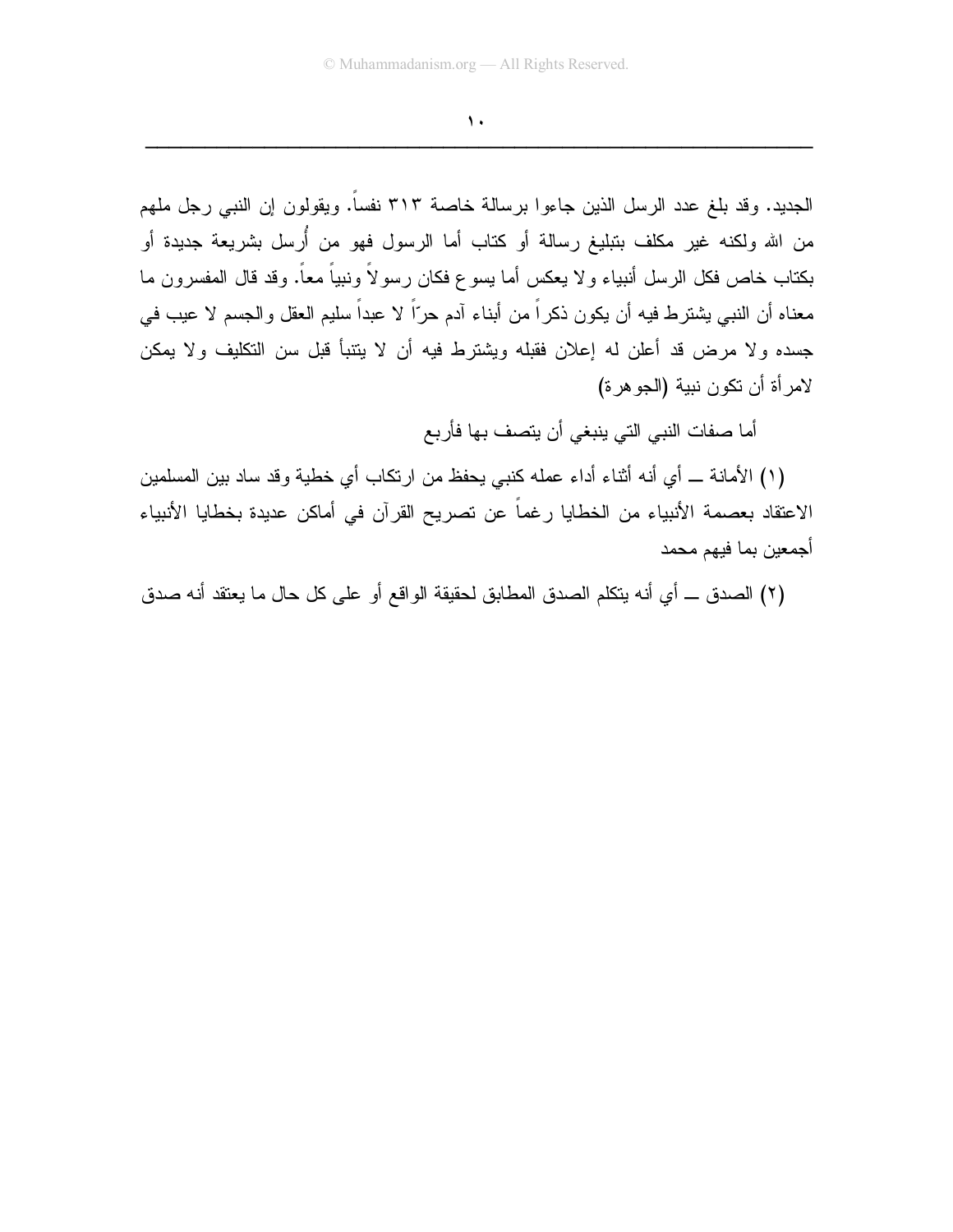(٣) نوفد الذهن أو الفطنة التي يقدر بها أن يسكت المقاومين والمعارضين وهذه الصفة نكون في الرسل أكثر منها في الأنبياء

(٤) تبليغ الرسالة ـــ أي أنه لا يتأخر عن تبليغ ما أعلنه الله له مهما كانت الظروف والأحوال

أما يسو ع فلأنه كان نبياً ورسو لاً معاً فكانت له قوة إنيان المعجزات كما سنبين ذلك في فصل آت

وحتى تفهم لقبي نبي ورسول الملقب بهما يسوع في القرآن وجب أن لا يغرب عن ذهنك أول كل شيء أن أعظم نبي ورسول عند المسلمين هو محمد وأنه ليس أعظم الأنبياء والمرسلين فقط ولكن أشرف خلق الله أجمعين ثم يأتي بعده في المقام أربعة وهم إبراهيم وموسى ويسوع ونوح وهؤلاء الخمسة لقبوا بأولى العزم وهذا اللقب مأخوذ من سورة الأحقاف: ٣٥ قوله «فاصبر كما صبر أولو العزم من الرسل ولا تستعجل لهم كأنهم بوم برون ما بوعدون» ويقول المسلمون إن سنة من الأنبياء قد أنوا بشريعة جديدة وناموس جديد ولذلك يعطون لكل واحد منهم لقباً خاصاً فيقولون (أدم) صفى الله (ونوح)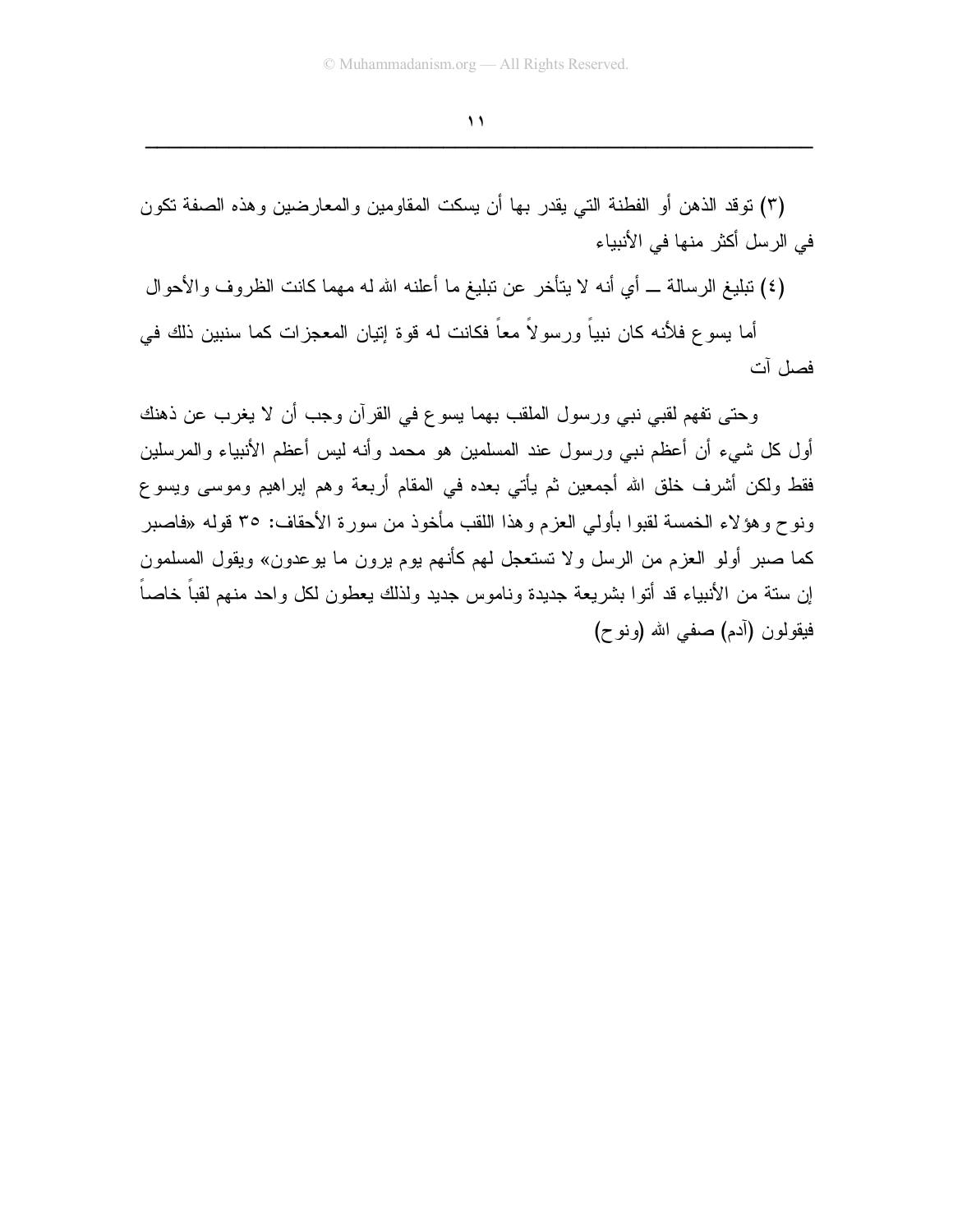$\sqrt{7}$ 

نبی الله و(إبراهيم) خليل الله و(موسى) كليم الله و(عيسى) روح الله و(محمد) رسول الله. فيتضح لك من كل ما نقدم أن المسيح يسوع لا يشغل المكان الأرفع بل له أسوة بابر اهيم وموسى ومحمد الخ

ولنبحث الآن في أهمية الأسماء والألقاب التي يلقب بها المسلمون ربنا يسوع المسيح ونتأمل أيضاً في صيغتها واشتقاقها

كثيرًا ما نسمع الناس يسألون لماذا استعمل محمد كلمة عيسى بدلًا من يسوع ولا نجد جواباً معقولاً لهذا التغيير والتبديل بل بالحري نجد أن هذا التبديل صار حجر عثرة في سبيل الكثيرين من المسلمين الراغبين في الاطلاع على الحق الإنجيلي. حتى أن كاملاً عبد المسيح كتب مرة من عدن بعد اعتنـــاقه المسيحية للدكتور جسب في بيروت يستوضحه هذه الحقيقة فقـــال له « هل يتكرم سيدي ويجيبني على هذا السؤال وهو لماذا دعى يسوع عيسى في الكتب الإسلامية وهل لهذا الاسم وجود بين العرب في أيام الجاهلية. فأجابه الدكتور بما أشرنا إليه آنفاً وهو أنه لا أهمية مطلقاً بصيغة الاسم وتركيب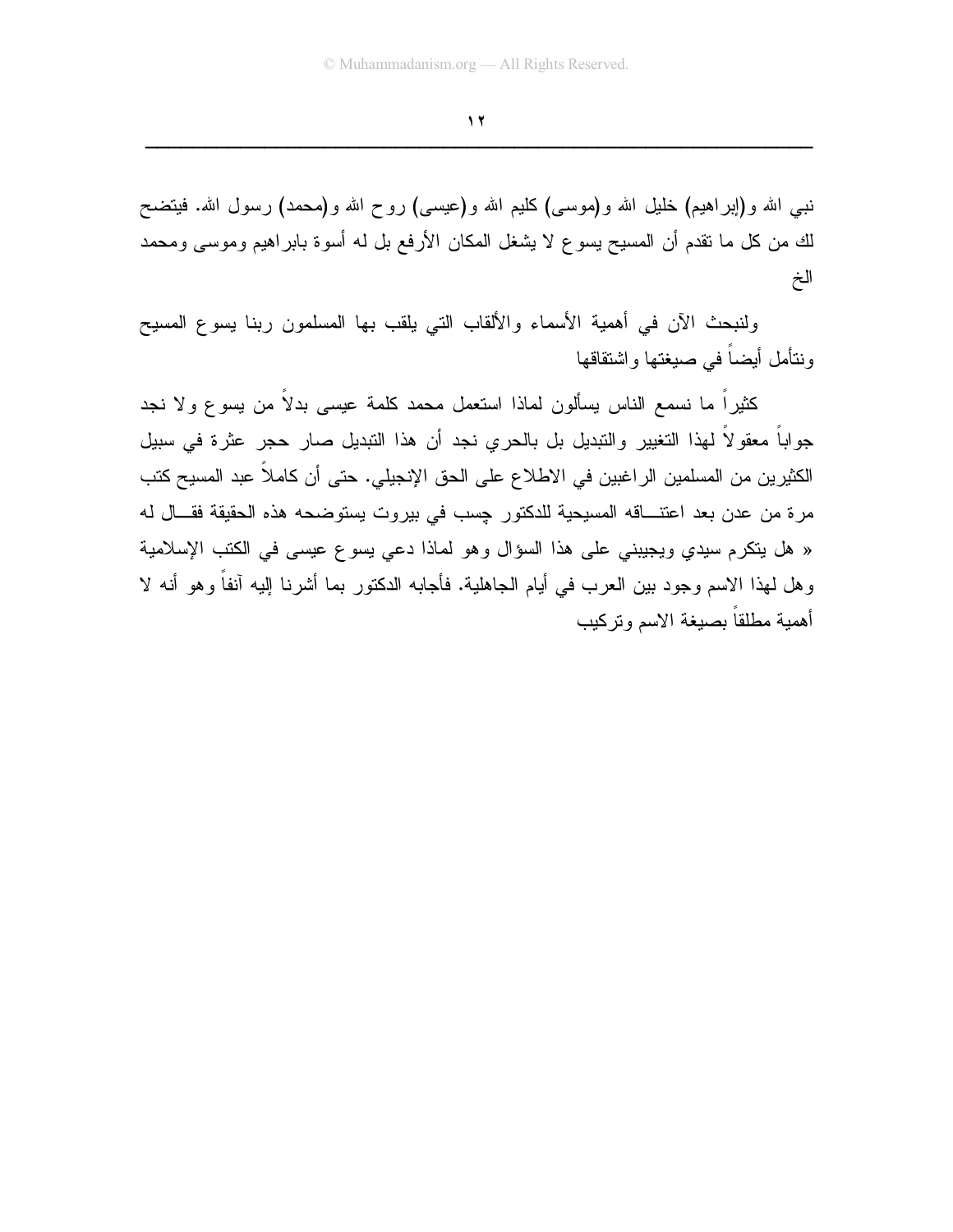$\gamma$ 

حروفه سواء كان عيسى أو يسوع وإنما اخترع محمد هذه الصيغة لتوازنها في اللفظ وسجعها مع لفظة موسى كما بدل اسم جليات إلى جالوت وشاول إلى طالوت للسجع أيضا كما في (سورة البقرة: ٢٤٨ \_ ٢٥٠) وكذلك بدل اسمى ابنى آدم قايين وهابيل إلى قابيل وهابيل والاسمين للملاكين المزعومين هاروت وماروت اللذين علما الناس السحر (سورة البقرة: ١٠٣) إنما تعترضنا صعوبة في هذا التعليل وهي أن اسم عيسى لم يقترن باسم موسى إلاّ في خمسة أماكن فقط أما في الأماكن الأخرى التي ورد فيها ذكر عيسى فلم براع فيها السجع. وقال أخرون إن كلمة عيسى هي تصحيف كلمة يسوع بقلب في نرنيب الحروف العبرانية ولكننا نرى أن هذا اعتساف أيضاً لا يؤيده علم الصرف والاشتقاق إلاّ قليلاً لأننا إذ قلبنا كلمة يسوع بترتيب حروفها اضطررنا أيضاً على قلب الواو ياء والياء الأولى ألفاً مقصورة. وقد قال البيضاوي في تفسيره أن عيسى هي الصبيغة العربية للكلمة العبر انية يسوع وهي مشتقة من العيوس أي أبيض يخالطه شيء من الشقر ة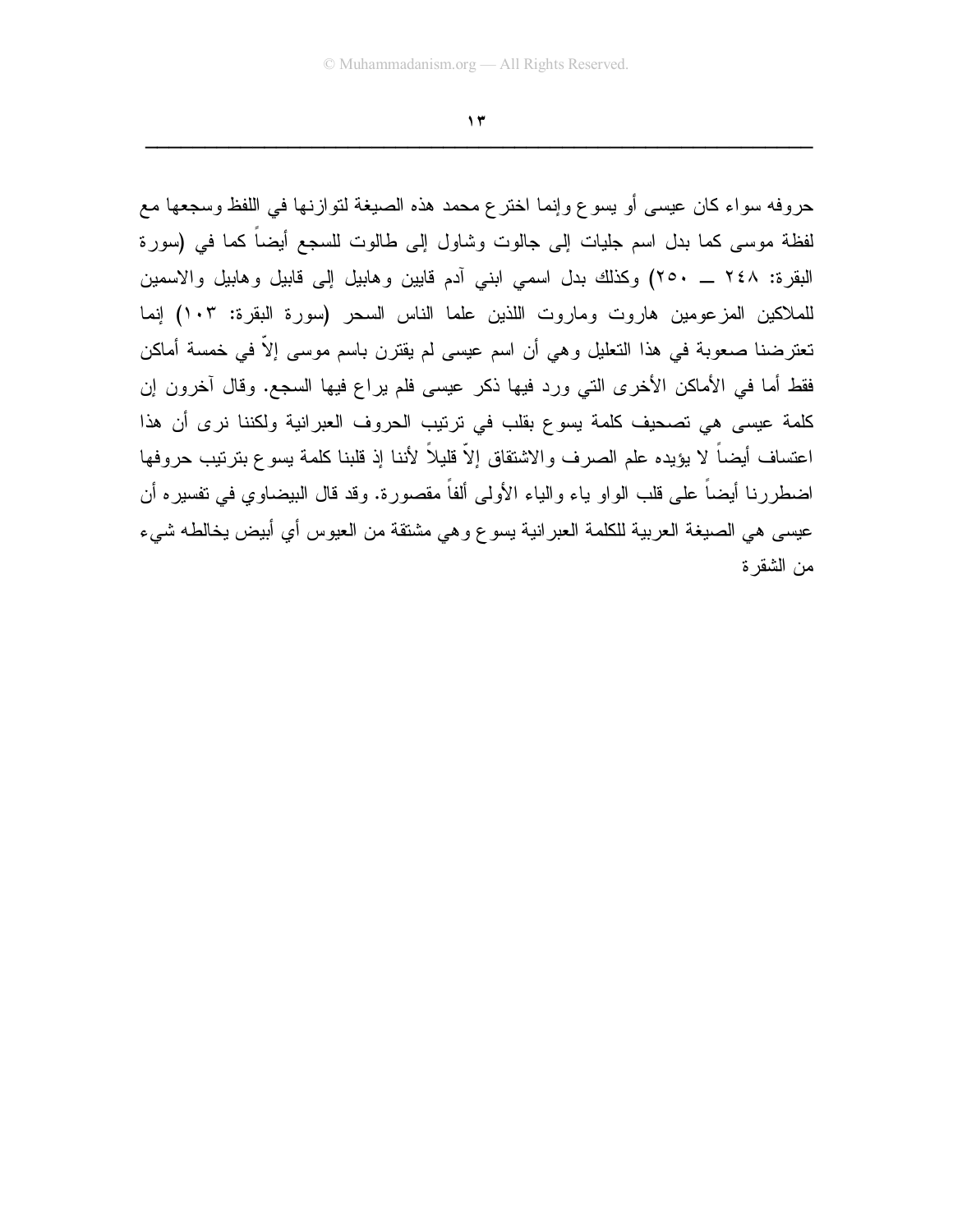$\lambda$ 

وفال الدكتور اونو باونز معلوم أن عيسو أخ يعقوب كان هو ونسله أعداء ألداء لبني إسرائيل شعب الموعد في كل أدوارهم التاريخية فلكراهة اليهود ليسوع مسخوا اسمه احتقاراً ودعوه عيسو فأخذه عنهم محمد دون أن يلتفت إلى المعنى السيئ الذي يقصدونه في أفكارهم الخبيثة وكنا نود لو قدم لنا الدكتور براهين أخرى على صحة رأيه هذا ولكننا مع كل ذلك نراه حسب ظاهره أقرب قبولاً من غيره بناءً على ما هو مشهور من انخاذ محمد أشياء كثيرة من اليهو دية و اليهو د

أما من جهة الكلمة المسيح فمع أنها مأخوذة من اللغة العبرانية ولها أهمية عظمى بمعنى الممسوح غير أن بعض المسلمين يشرحونها شرحاً بعيداً عن مبناها ومعناها ولنضرب لك مثلاً ما وُجِد مكتوباً بالعربية على كبرى في فتح بور سكرى بالهند وهو « قال عيسى عليه السلام الدنيا جسر أعبرها ولا نبن عليها ويقال في الأحاديث المنقولة عن محمد أن أصل هذا القول كما رواه النُّعلبي في قصص الأنبياء » أن عيسى رأى مرة نْعلباً يركض في الصحراء فقال له على أين يا تْعلب؟ قال التْعلب أتبت من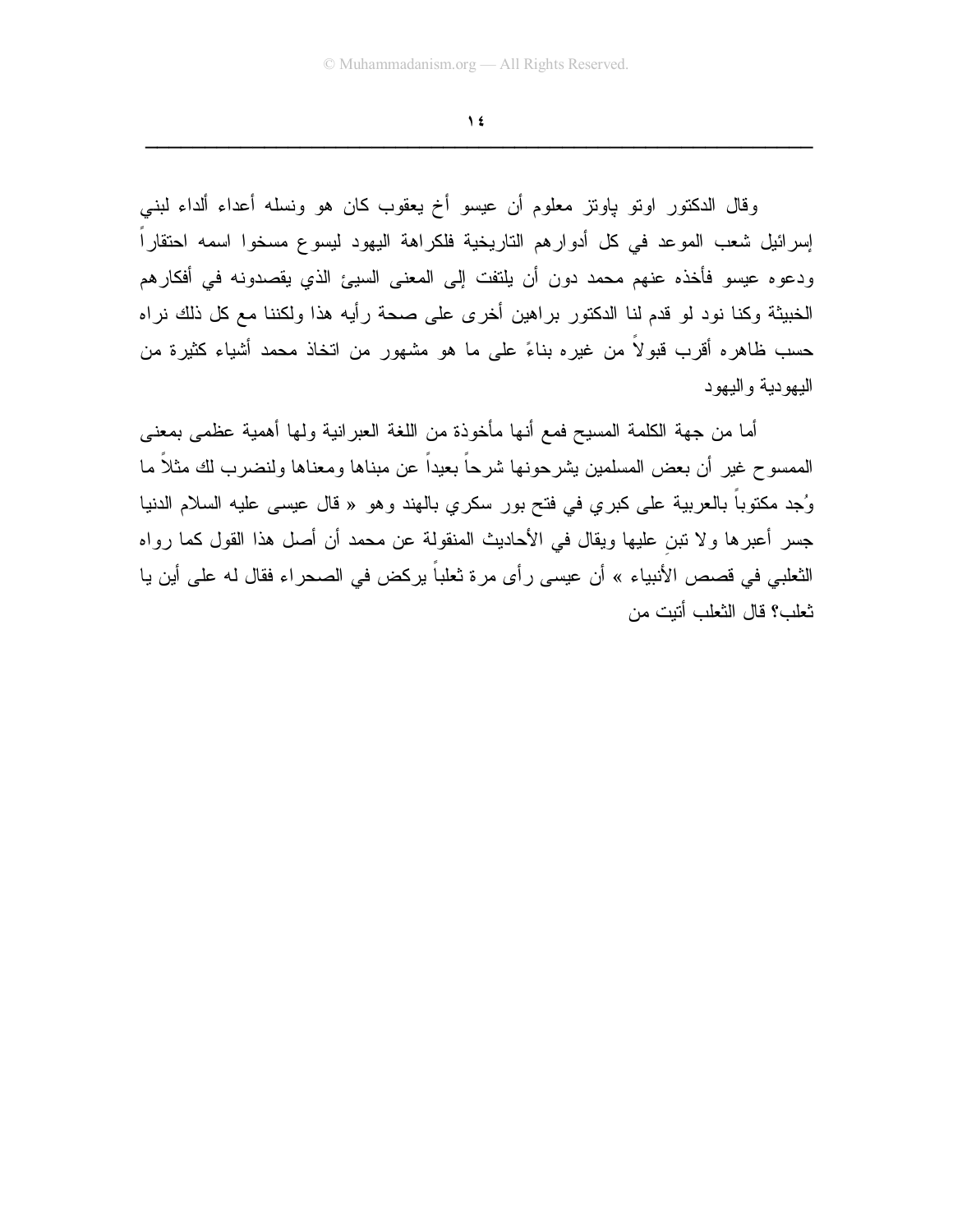$\Delta$ 

الرياضة و عائد إلى بيتي. قال عيسى لكل إنسان بيت و أنا ليس لي مقر فقال بعض سامعيه إن هذا يحزننا يا نبي الله فاسمح لنا أن نبني لك بيتاً. قال ليس لي مال قالوا ندفع عنك النفقات. قال إذاً اختار المكان قالوا ذلك لك فأخذهم إلى شاطئ البحر وأشار إلى الأمواج وقال هنا ابنوا إلى البيت. قالوا هذا بحر يا نبي الله فكيف نبني عليه. قال نعم والدنيا بحر لا يستطيع أحد أن يبني عليها بناءً ثابتا

ومع أن النعليل عن اشتقاق كلمة عيسى من يسوع بقلب وإبدال هو مقبول على نوع ما ولكن لا يغرب عن الأفهام أن المسلمين يقبلونه ليتخلصوا به من الكلمة الأصلية وما لها من الأهمية المعنوية حتى في قاموس الفيروز ابادي مثلاً تجده في تعريف كلمة مسيح يرجع بها للفعل مسح ولكنه يعود فيقول وقد لقب به عيسى لأنه كان كثير الأسفار فلم يقطن في محل واحد وإذا رجعت إلى كتابه مشارق الأنوار تجده يقدم أكثر من خمسين تعليلاً وكل ذلك ليتخلص من معناها الحقبقى

ومما نقدم يتضح لك أن القرآن يلقب المسيح بكلمة الله كما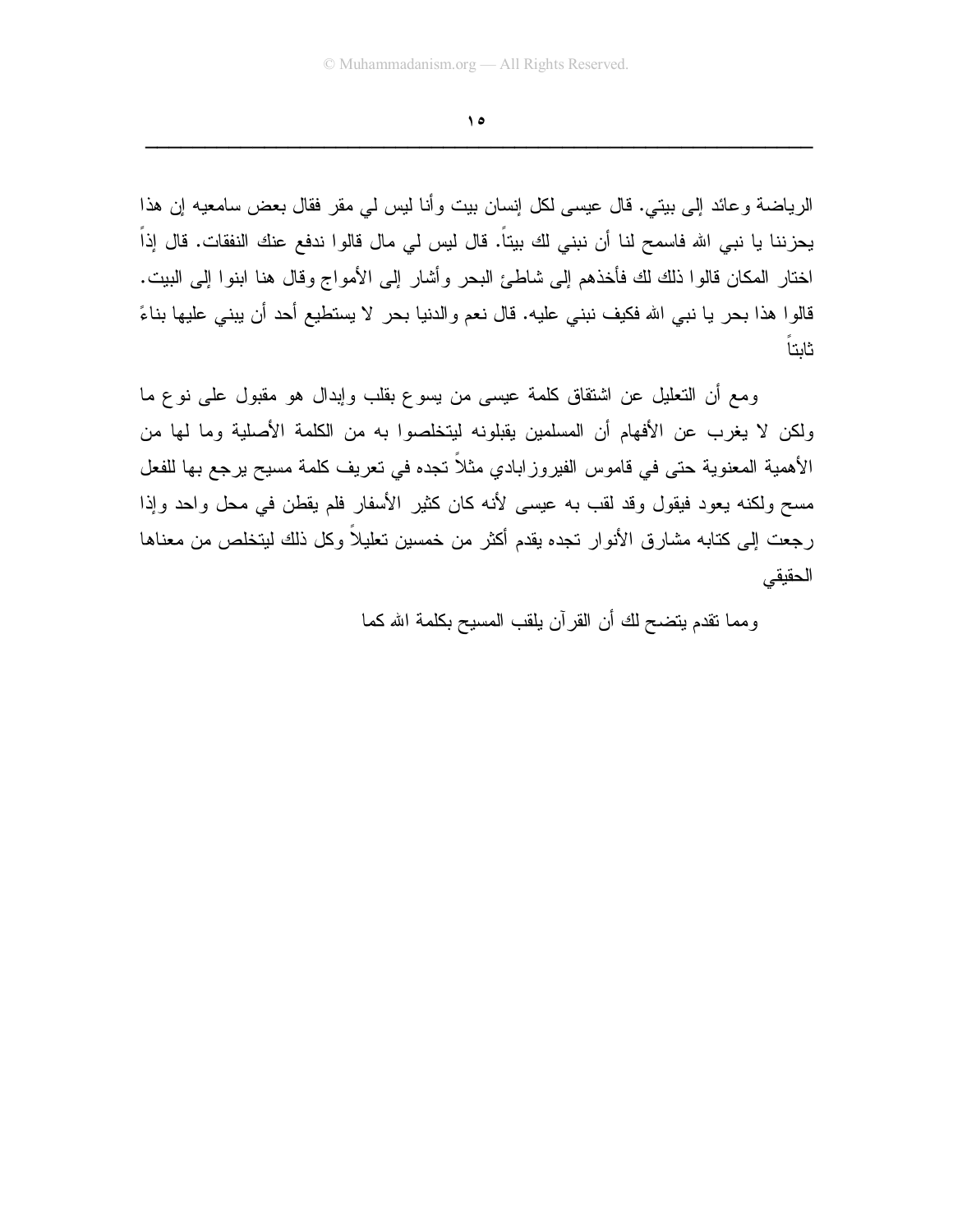$\mathbf{1}$ 

أنه في (سورة مريم: ٣٤) يلقبه بقول الحق فمن هذيْن اللقبيْن يظهر لك بأجلى بيان طبيعة يسوع المسيح الأزلية ومقامه السامى سواء سلم بذلك أخوننا المسلمون أم لم يسلموا ولقد أجاد الدكتور كلير تسدل بقوله في كتاب ميزان الحق « إن الكلمة تدل على تعبير ما في عقل المتكلم وهو في هذه الحالة الله تعالى وعليه إذا كان المسيح كلمة من الله فما هو إلاَّ تعبير إرادة الله وحيث أن الله بنفسه يدعوه كلمة الله فهو تعبير إرادة الله الكامل أو بعبارة أخرى استعلان الله وبواسطته تكلم الأنبياء عند إرساله لهم روحه القدس فكلمة الله إذا نبين أن المسيح هو الوحيد الذي يعلن الله للناس إذ هو يعرف الله ويعلم إرادته نماماً »

وفي ختام هذا الفصل نستدعى التفات القارئ الكريم إلى لقبيْن مهميْن أخريْن الأول ما جاء في (سورة الأنبياء: ٩١) قوله عن مريع وابنها « وجعلناها وابنها أية للعالمين » واستعمال كلمة آية بالمفرد على حين أن الكلام على اثنيْن يذكرنا بما ورد عن مخلصنا في « نبوة اشعياء » انه يكون عجيباً وقد اجتهد البيضاوي أن يقلل أهمية هذا القول بما وسعت حيلته في التأويل فقال « آية للعالمبن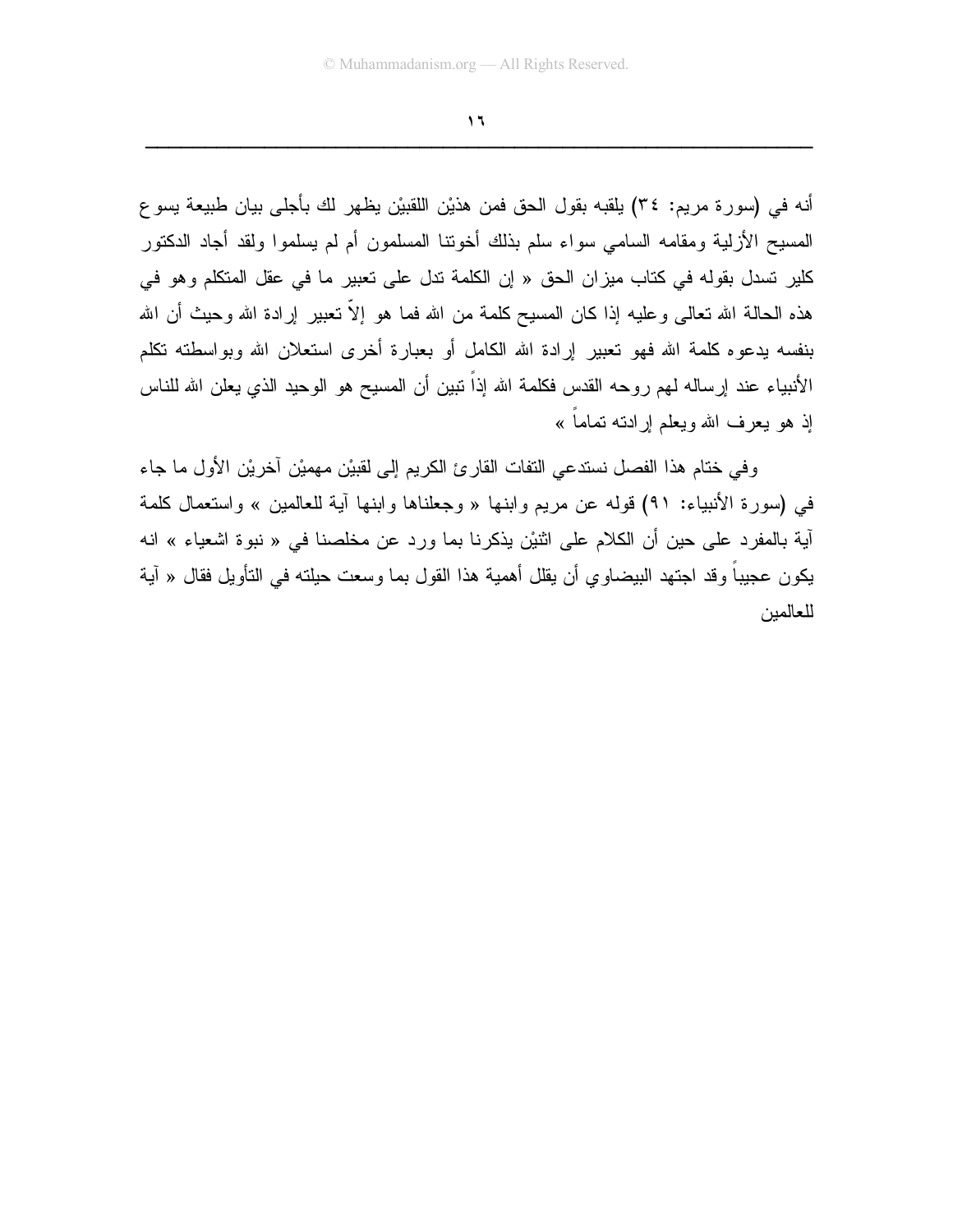فإن من تأمل حالهما تحقق كمال قدر ة الصانع تعالى »

الثاني ما جاء في (سورة آل عمران: ٤٦) قوله « إذ قالت الملائكة يا مريم إن الله يبشرك بكلمة منه اسمه المسيح عيسى ابن مريم وجيهاً في الدنيا والأخرة ومن المقربين » فلو شاء الأخ المسلم أن يقبل هذه الأقوال المنسوبة لله كما نؤدي ألفاظها من المعنى الصريح لما وجد صعوبة في الاعتقاد أن يسوع المسيح حسب شهادة القرآن أعظم كل الأنبياء وقد قال البيضاوي شرحاً على هذه الآية الوجاهة في الدنيا النبوة وفي الأخرة الشفاعة ومن المقربين إلى الله وقيل إشارة إلى علو درجته في الجنة أو رفعه إلى السماء وصحبته الملائكة

### $2007/525$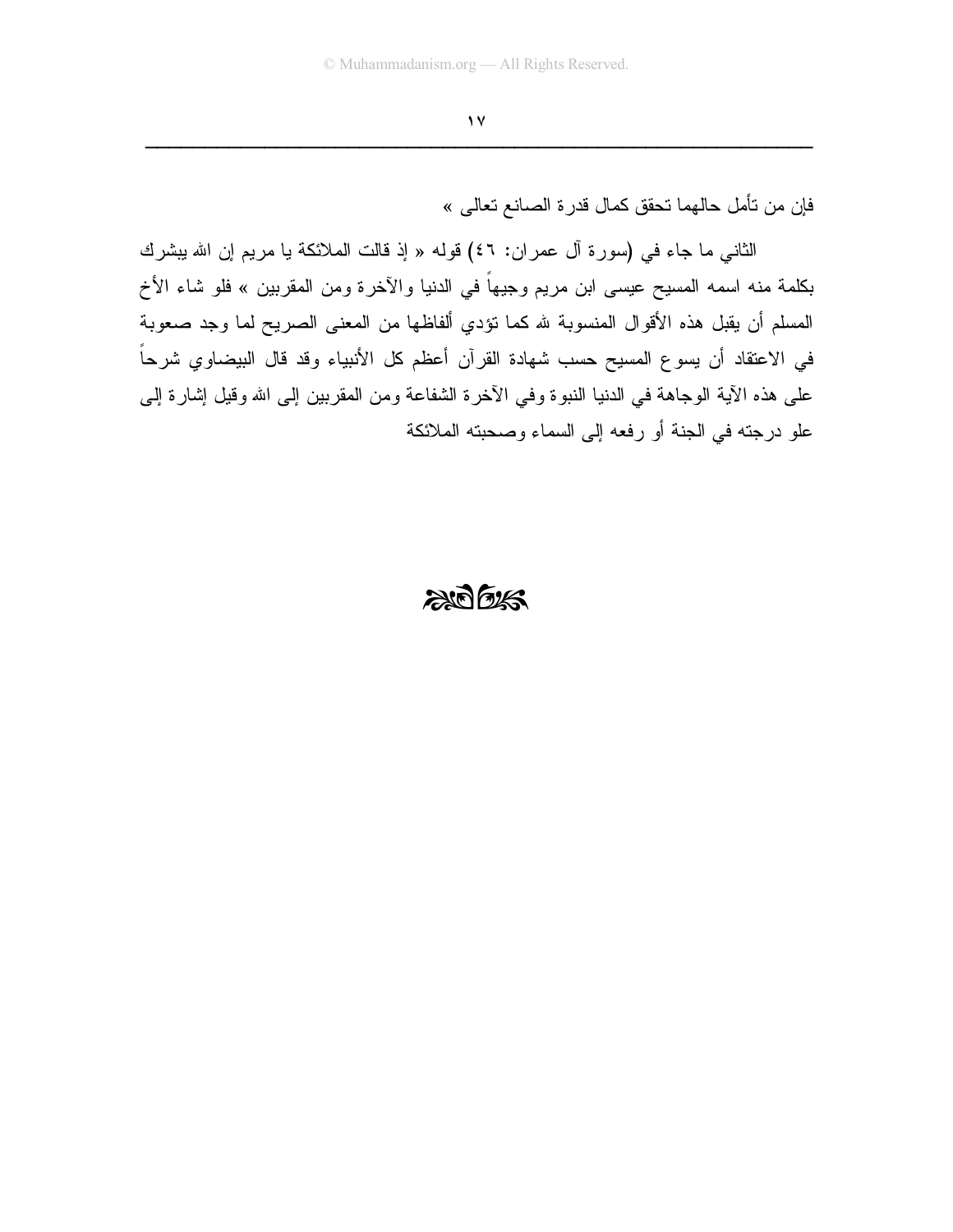الفَطَيْرُ الثَّانَيْ عيسى في القرآن حياته وموته ورفعه

تعترضنا ثلاث صعوبات في ذكر ما جاء في القرآن عن حياة يسوع المسيح الأولى تجزؤ القرآن أي عدم اتصال أخباره وتسلسلها فلا تجد فيه نرنيباً ناريخياً ولا نسلسلاً منطقياً لأن آياته نزلت حسب قولهم في أوقات متقطعة وأماكن مختلفة هذا علاوة على التشويش العام الذي يصادفه القارئ الراغب أن يتتبع أمراً من بدايته إلى نهايته فتجد الشرائع ممزوجة بالقصص والأخبار بالأوهام والوعد والوعيد وقلما نجد في السور التي نزلت أولاً خبراً عن رجال العهد القديم ومع أن في نلك السور تجد عليها مسحة من الروح المسيحي ظاهرة في أماكن عديدة فإن ذكر يسوع المسيح لم يرد فيها البتة

والصعوبة الثانية والأكثر تعقيداً هي إن أقوال القرآن عن ربنا يسوع المسيح لا يخلو من النتاقض مثل بعض تعالميه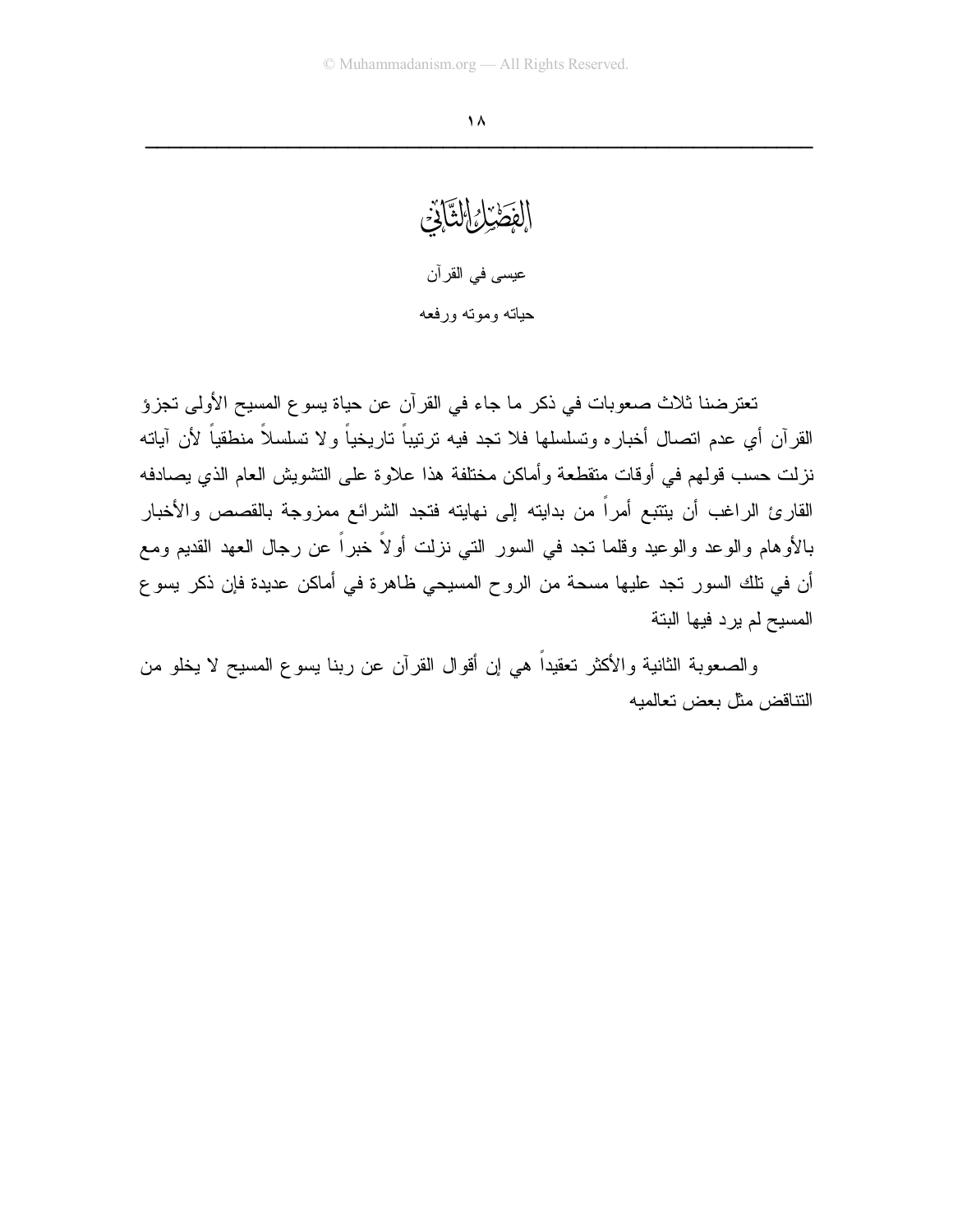$\sqrt{9}$ 

فبعض الآيات نتكلم عنه كمجرد إنسان ونبي ببنما بعضها الآخر يلقبه بألقاب لا يلقب بها إنسان أخر في الوجود وأكبر مناقضة هي ما جاء عن مونه فإنه لا يمكن التوفيق بين تلك الآيات إلا تعسفا

والصعوبة الثالثة هي الترتيب التاريخي للسور فإننا إذا أردنا أن نتتبع نشوء الفكر وتقدمه عند محمد عن المسيح وجب أن نبدأ بأول ذكر جاء عنه حسب الترنيب التاريخي ثم نسير فيه تدريجياً وتاريخياً (خرونولوجياً) حتى نصل إلى آخر سورة ولكنه من الأسف لا يوجد اتفاق بين علماء الإسلام أنفسهم على النرنيب الناريخي للسور القرآنية ويقرون أن نرنيبها الحالي ليس تاريخياً ويتمنون لو أمكن الحصول على معرفة يقينة من حيث وقت نزول كل سورة ومكانها

وبما أنه ليس جل قصدنا الآن أن ننتبع نمو هذا الفكر في عقل محمد بل أن نجمع كل الآيات المتفق عليها عند كل المسلمين أنها نشير إلى يسوع المسيح لذلك لا نكلف أنفسنا تعباً في البحث في الترتيب التاريخي بل نكتفي بجمع الآيات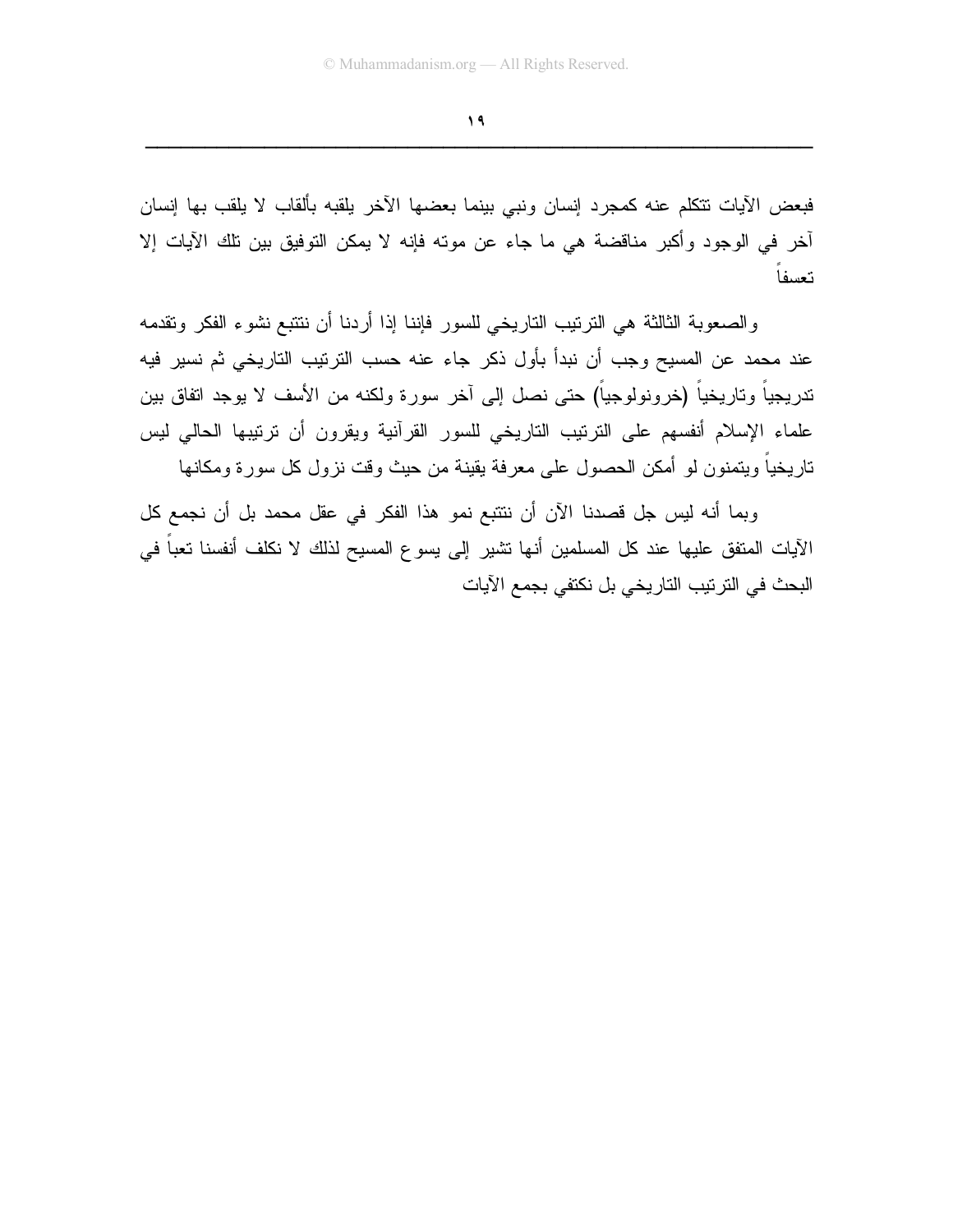المشيرة إليه مراعين في ذلك ترتيب الإنجيل التاريخي حتى نقدم للقراء تاريخ المسيح بعبارات قريىنية

(١) البشارة به

وإذ قالت الملائكة يا مريع إن الله اصطفاك وطهرك واصطفاك على نساء العالمين. يا مريم اقنتي لربك واسجدي واركعي مع الراكعين ذلك من أنباء الغيب نوحيه إليك وما كنت لديهم إذ يلقون أقلامهم أيهم يكفل مريم وما كنت لديهم إذ يختصمون. إذ قالت الملائكة يا مريم إن الله يبشرك بكلمة منه اسمه المسيح عيسى بن مريم وجيها في الدنيا والآخرة ومن المقربين ويكلم الناس في المهد وكهلاً ومن الصالحين. قالت رب أني يكون لي ولد ولم يمسسني بشر قال كذلك الله بخلق ما بِشاء إذا قضـي أمراً فإنما بقول له كن فيكون ويعلمه الكتاب والحكمة والتوراة والإنجيل ورسولاً إلى بنبي إسرائيل

(سورة آل عمران ٤٢ \_ ٥٠) واذكر في الكتاب مريم إذ انتبذت من أهلها مكاناً شرقياً. فاتخذت من دونهم حجاباً فأرسلنا البها روحنا فتمثل لها بشر أ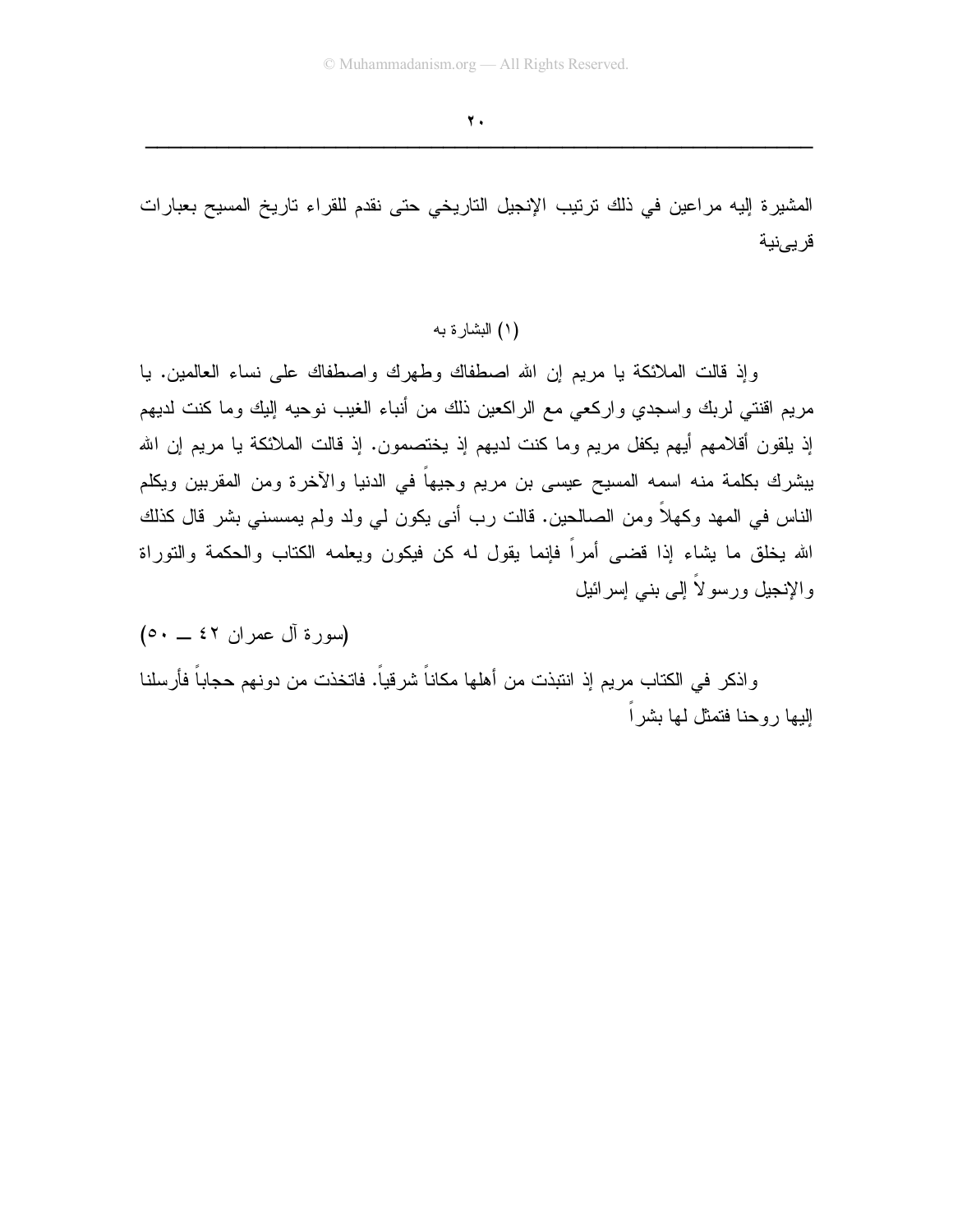$\overline{Y}$ 

سوياً قالت إني أعوذ بالرحمن منك إن كنت تقياً. قال إنما أنا رسول ربك لأهب لك غلاماً زكياً قالت أنـى يكون لـي غلام ولم يمسسنـي بشر ولم أك بـغياً. قال كذلك قال ربك هو علـي هين ولنـجعله آبة للناس ورحمة منا وكان أمر أ مقضباً<sup>(١)</sup>

(۲) و لادته

فحملته فانتبذت به مكاناً قصياً فاجاءها المخاض إلى جذع النخلة قالت يا ليتنى متّ قبل هذا وكنت نسياً منسياً. فناداها من تحتها ألاّ تحزني قد جعل ربك تحتك سرياً وهزي إليك بجذع النخلة تساقط عليك رطباً جنياً لكلَّى واشربـي وقرى عيناً فاما نرين من البشر أحداً فقولـي إنـي نذر ب للر حمن صوماً ـ

(١) وإننا نقشعر من نفسير البيضاوي لهذه الآية إذ هو نفسير فاسد ولكنا رأينا أن نضيفه هنا ليعرف القارئ أفكار أئمة الدين قال (قيل قعدت في مشرقة للاغتسال من الحيض محتجبه بشيء يسترها وكانت نتحول من المسجد إلى بيت خالتها إذا حاضت وتعود إليه إذا طهرت فبينما هي في مغتسلها أتاها جبرائيل متمثلاً بصورة شاب أمرد سوى الخلق لتستأنس بكلامه ولعله لتهيج شهوتها به فتتحدر نطفتها إلى رحمها) آه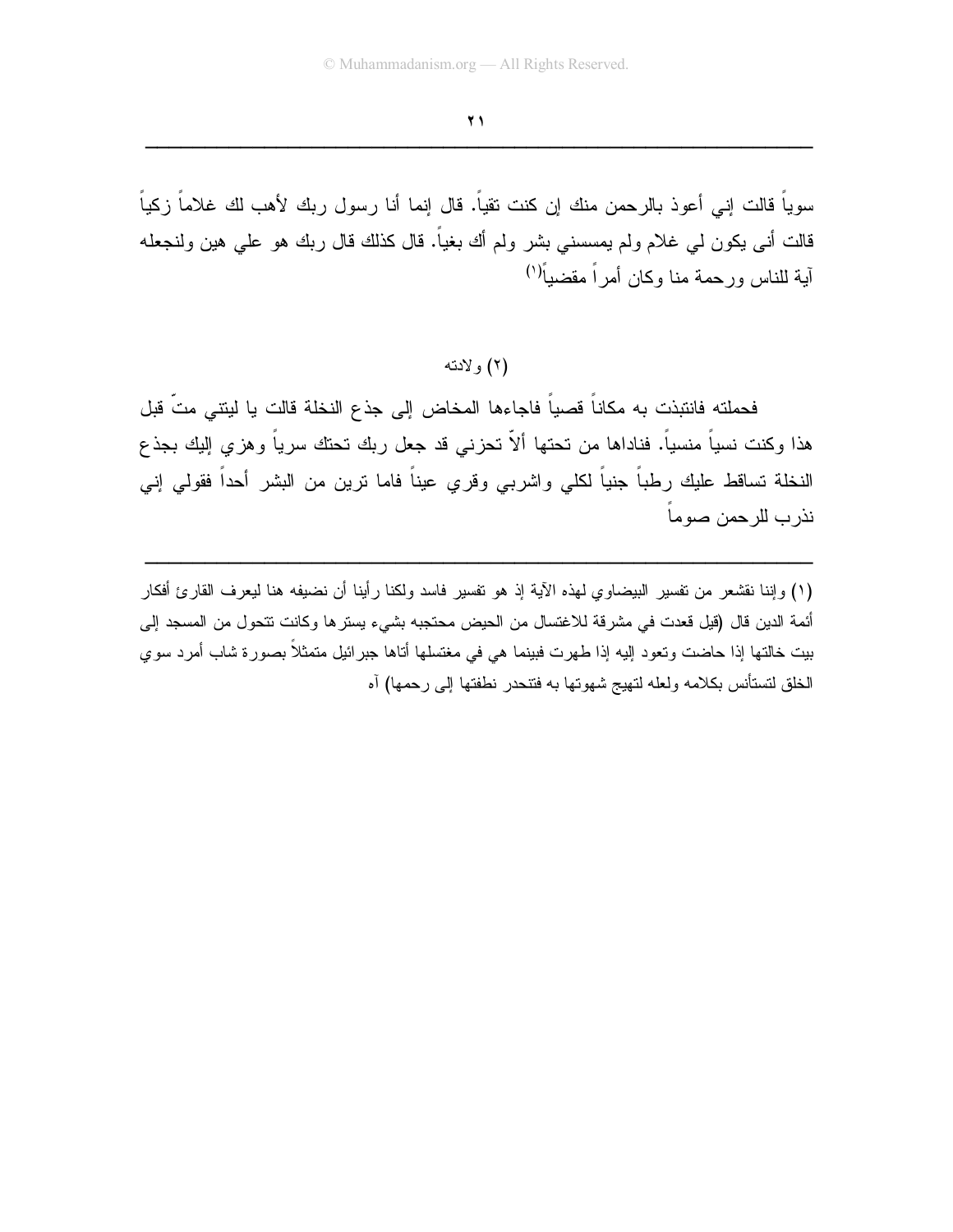$\overline{Y}$ 

فلن أكلم اليوم إنسياً فأنت به قومها تحمله قالوا يا مريم لقد جئت شيئاً فرياً يا أخت هرون ما كان أبوك أمر أ سوء و ما كانت أمك بغياً فأشارت إليه قالو ا كيف نكلم من كان في المهد صبياً قال إني عبد الله أنناني الكتاب وجعلني نبياً وجعلني مباركاً أينما كنت وأوصانى بالصلاة والزكوة ما دمت حياً وبراً بوالدتـى ولم يجعلنـى جباراً شقياً والسلام علـى يوم ولدت ويوم أموت ويوم أبعث حياً (سورة مريم ٢١ ــ ٣١)

وجعلنا ابن مريع وأمه أية وأويناهما إلى ربوة ذات قرار ومعين (المؤمنين: ٥١)

#### (۳) معجز اته

« ويعلمه الكتاب والحكمة والنوراة والإنجيل ورسولاً إلى بنبي إسرائيل إنبي قد جئتكم بآية من ربكم أني أخلق لكم من الطين كهيئة الطير فأنفخ فيه فيكون طيراً بإذن الله وابرئ الأكمه والأبرص وأحيى الموتى بإذن الله وأنبئكم بما نأكلون وما تدخرون في بيونكم إن في ذلك لآية لكم إن كنتم مؤمنين ومصدقاً لما بين يدي من النور اة و لأحل لكم بعض الذي حرم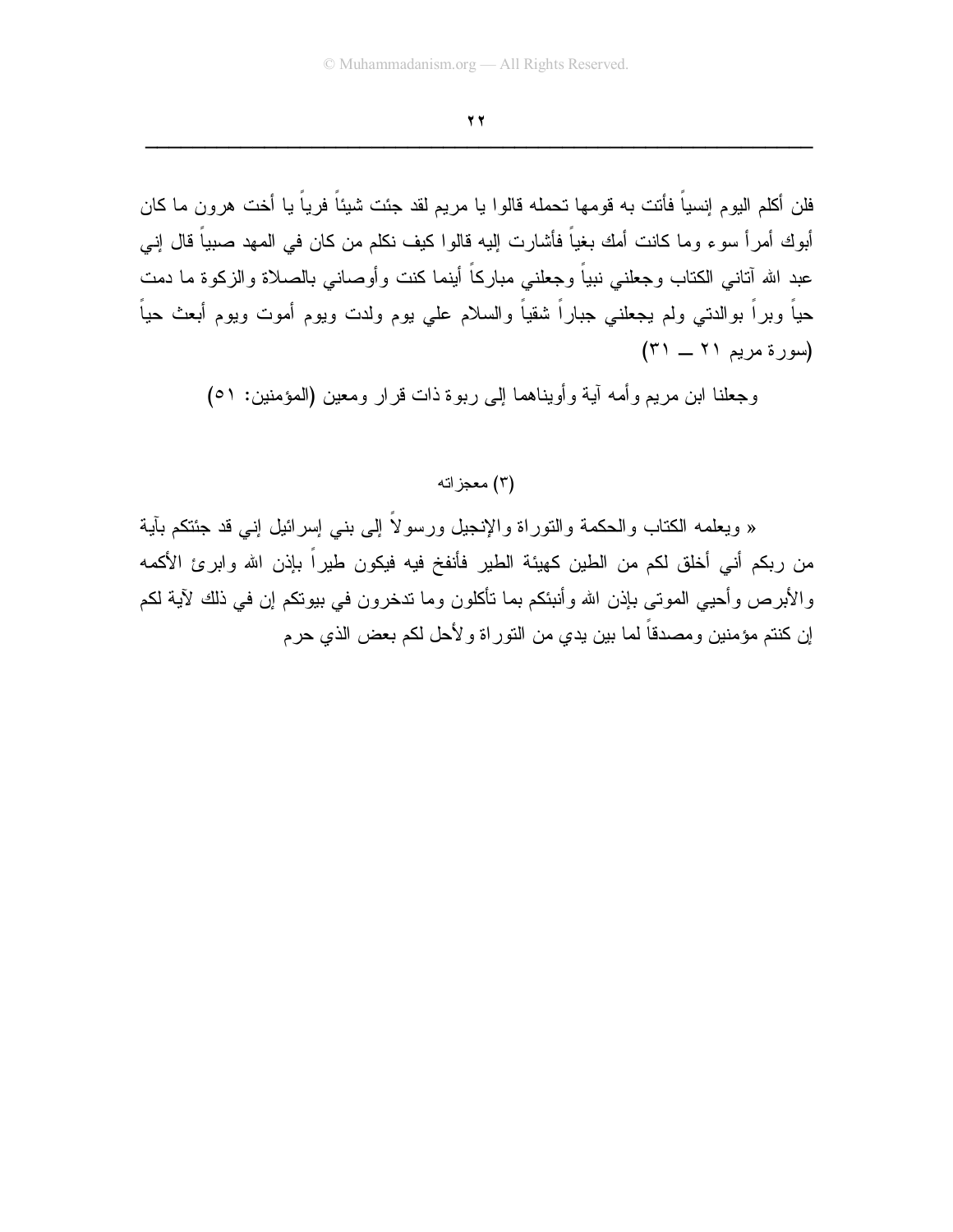$\mathbf{y}$ 

عليكم وجئتكم بأية من ربكم فانقوا الله واطيعون أن الله رببي وربكم فاعبدوه هذا صراط مستقيم. فلما أحس عيسى منهم الكفر قال من أنصاري إلى الله قال الحواريون نحن أنصار الله آمنا بالله واشهد بإنا مسلمون ربنا أمنا بما أنزلت واتبعنا الرسول فاكتبنا مع الشاهدين » (سورة أل عمران:  $(0 \xi - \xi)$ 

وهذه الأيات مع التي تليها هي الوحيدة بين كل أيات القرأن التي نشهد للمسيح بعمل المعجزات ومع أنها شيء زهيد جدا بالمقابلة مع ما ورد عن معجزاته في الإنجيل فإن كتب الأحاديث بنت عليها قصوراً من الخرافات ونسبت إلى المسيح معجزات نجله عن عملها لأنها لا نو افق مقامه الأسنى و لا غرضه الشريف

إِذْ قَالَ الحواريون يا عيسى ابن مريم هل يستطيع ربك أن ينزل علينا مائدة من السماء قال انقوا إن كنتم مؤمنين. قالوا نريد أن نأكل منها وتطمئن قلوبنا ونعلم أن قد صدقتنا ونكون عليها من الشاهدين. قال عيسى ابن مريم اللهم ربنا أنزل علينا مائدة من السماء نكون لنا عيداً لأولنا وأخرنا وأبة منك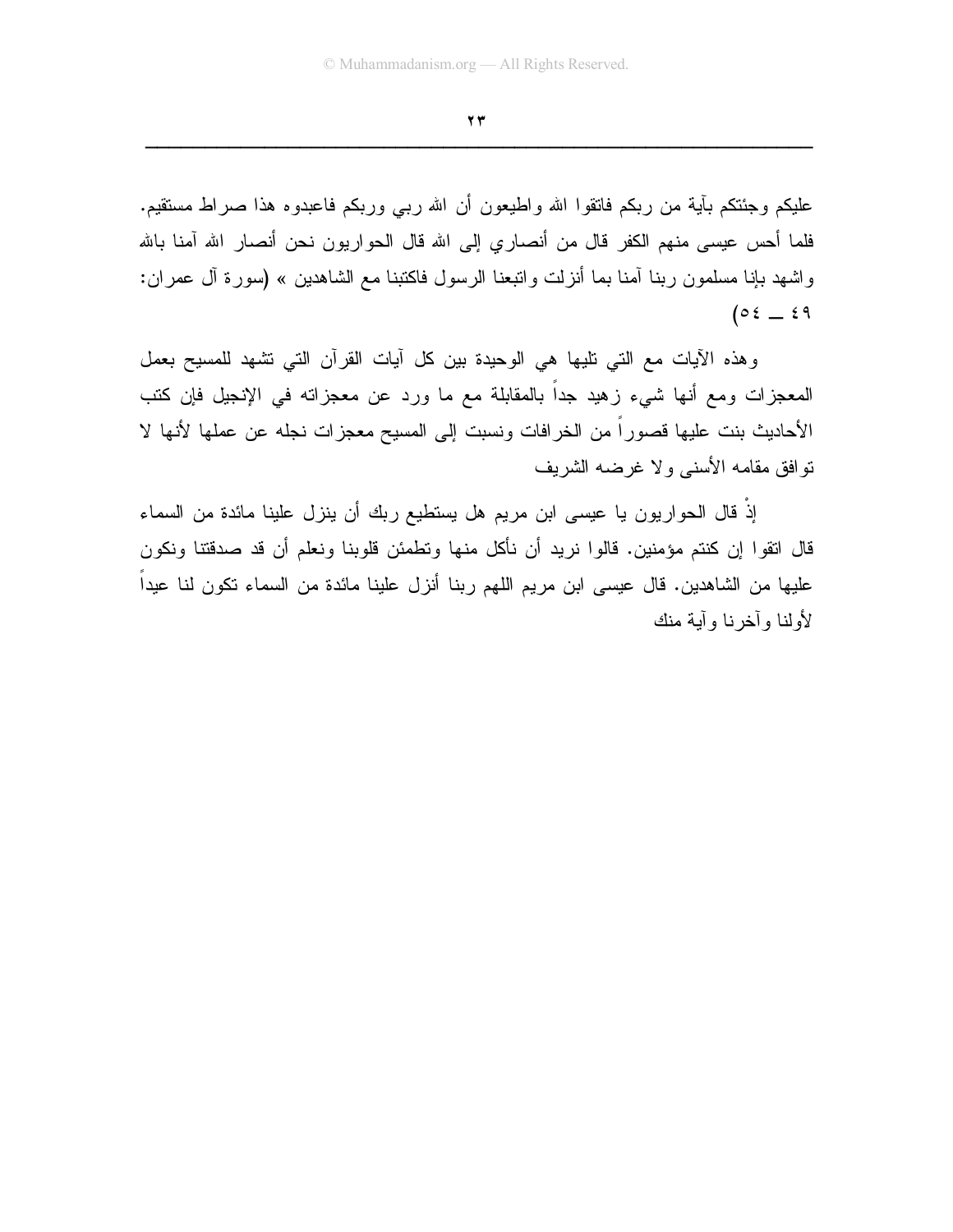وارزقنا وأنت خير الرازقين. قال الله إني منزلها عليكم فمن يكفر بعد منكم فإنبي أعذبه عذاباً لا أعذبه أحداً من العالمين » (سور ة المائدة ١١٥ ــ ١١٨)

والإشارة هنا ولا شك هي إلى مائدة العشاء الربانـي غير أن المسلمين يفسرونـها نفسيراً بعيداً عن الحقيقة (انظر كورنثوس ١١: ٢٧ و ٢٩ ــ ٣١)

(٤) ارسالیته ورسالته

« وقد أرسلنا نوحاً وإبراهيم وجعلنا في ذريتهما النبوة والكتاب فمنهم مهتد وكثير منهم فاسقون. ثم قفينا على آثار هم برسلنا وقفينا بعيسى ابن مريع وأتيناه الإنجيل وجعلنا في قلوب الذين انبعوه رأفة ورحمة ورهبانية ابتدعوها ما كتبناها عليهم إلاّ إبتغاء رضوان الله فما رعوها حق رِ عايتها فأنين الذين أمنوا منهم أجرِهم وكثيرٍ منهم فاسقون » (سورة الحديد: ٢٦ و ٢٧)

« نلك الرسل فضلنا بعضهم على بعض منهم من كلم الله ورفع بعضهم درجات وأننينا عيسى ابن مريم البينات وأيدناه بروح القدس ولو شاء الله ما اقتتل الذين من بعدهم من بعدما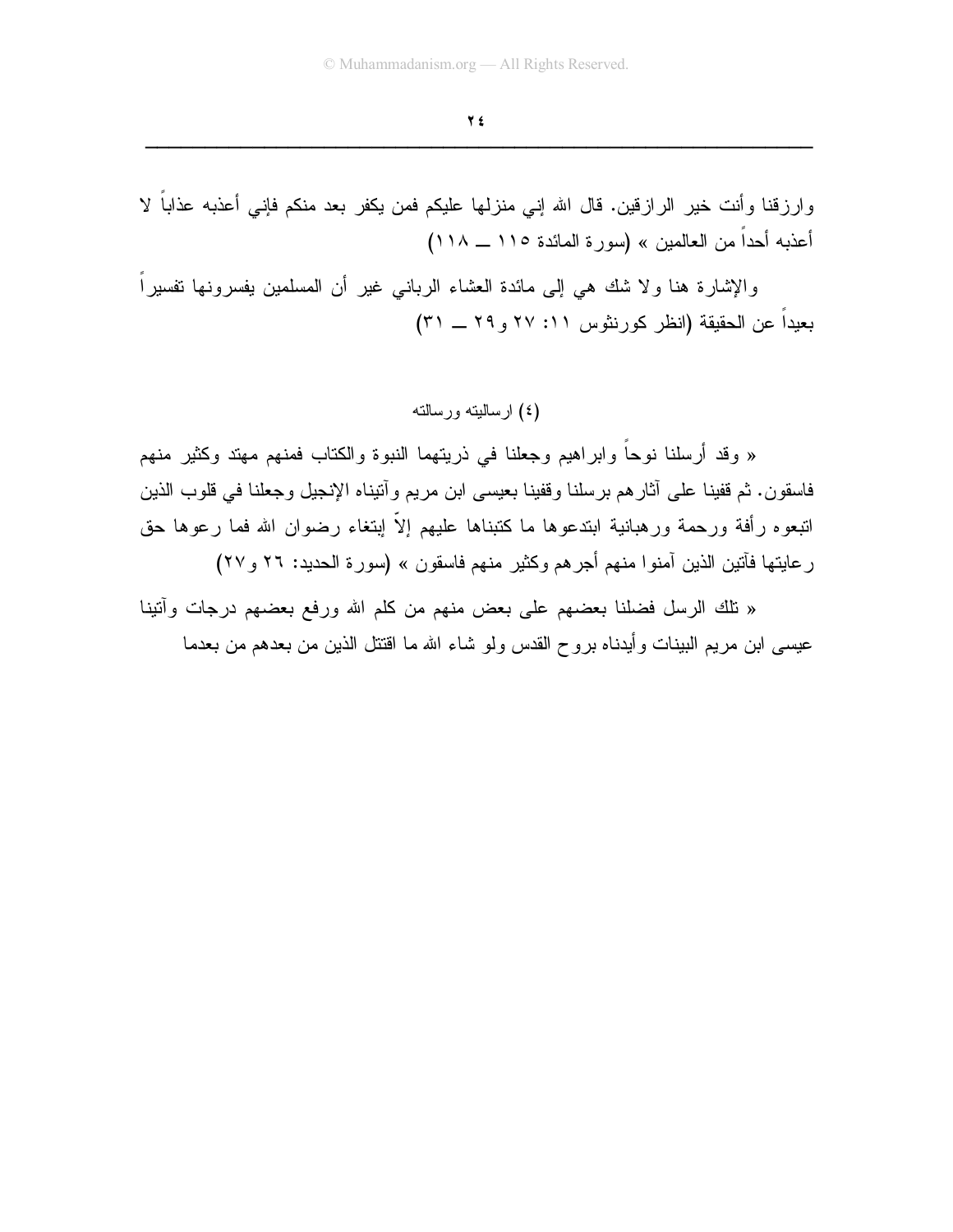$\forall$  0

جاءتهم البينات ولكن اختلفوا فمنهم من أمن ومنهم من كفر ولو شاء الله ما اقتتلوا ولكن الله يفعل ما بريد » (البقرة: ٢٥٤)

« وقفينا على أثارهم بعيسى ابن مريم مصدقاً لما بين يديه من النوراة وأنيناه الإنجيل فيه هدى ونور ومصدقاً لما بين يديه من النوراة وهدى وموعظة للمتقين وليحكم أهل الإنجيل بما أنزل الله فيه ومن لم يحكم بما أنزل الله فأولئك هم الفاسقون » (سورة المائدة: ٤٩ و ٥٠)

« ولقد أننينا موسى الكتاب وقفينا من بعده بالرسل وأننينا عيسى ابن مريم البينات وأيدناه بروح القدس أفكلما جاءكم رسول بما لا تهوى أنفسكم استكبرتم ففريقاً كذبتم وفريقاً نقتلون » (سورة البقرة: ٨٨)

« وزكريا ويحيى وعيسى وإلياس كل من الصالحين » (سورة الأنعام: ٨٦)

« وإذ قال عيسى ابن مريم يا بني اسرائيل إني رسول الله إليكم مصدقاً مما بين يدي من النَّور اة ومبشَّر أ بر سول يأتي من بعدي اسمه أحمد » (سور ة الصف: ٦)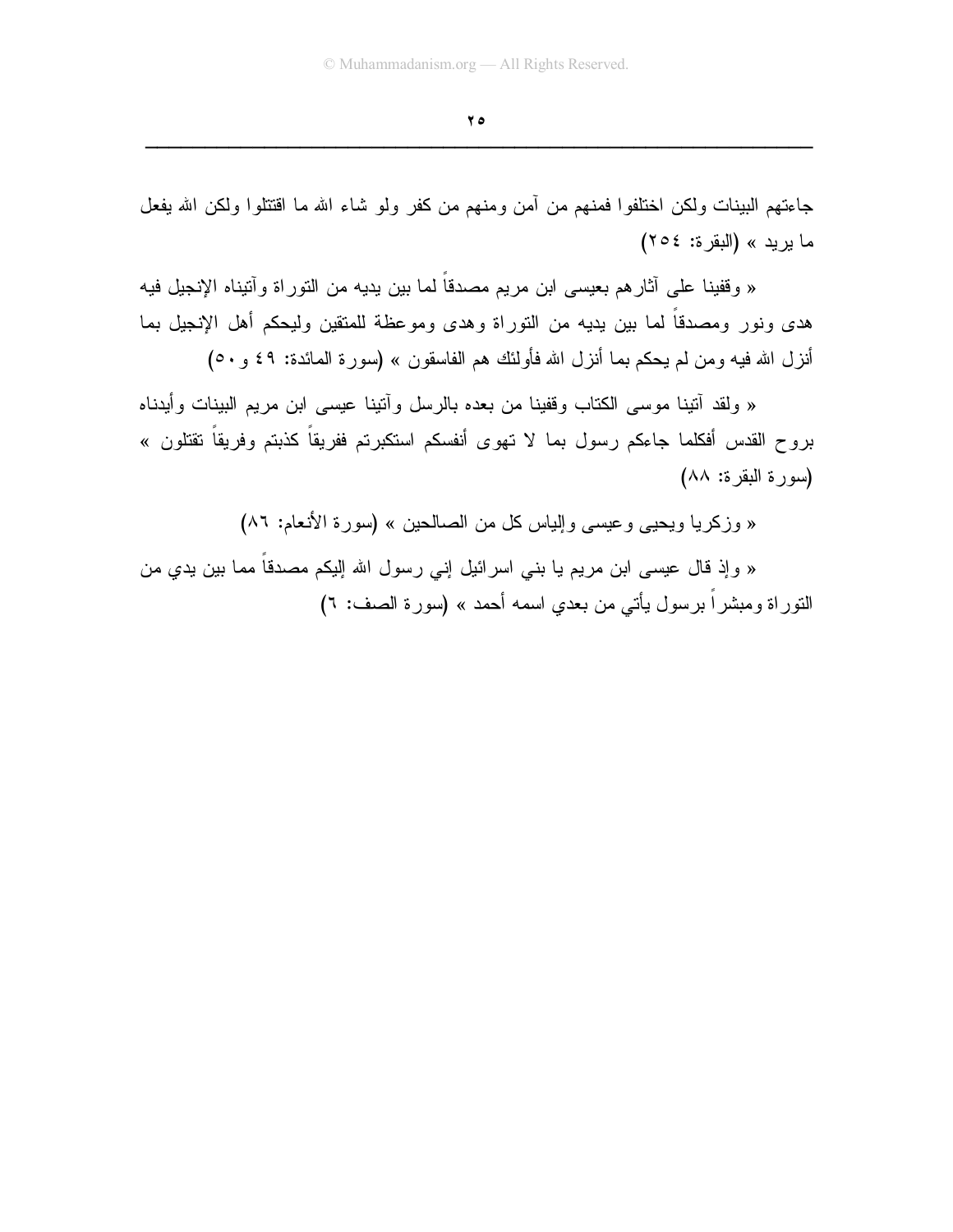« وإن من أهل الكتاب إلاَّ ليؤمنن به قبل موته ويوم القيامة يكون عليهم شهيداً » (سورة النساء: ١٥٧)

« وجَنْتَكُم بأيةٌ من ربكم فانقوا الله وأطيعون إن الله ربـي وربكم فاعبدوه هذا صراط مستقيم » (سورة آل عمر ان: ٥١)

(٥) موته

وقد وضعنا هنا الأقوال المؤكدة موته إزاء الأقوال المنكرة صلبه لنبين التناقض بينهما الذي حير حتى جمهور المفسرين المسلمين فلم يستطيعوا للتوفيق بين الأمريْن سبيلاً

الآيات التي نتكر موته

وبكفرهم وقولهم على مريم بهتاناً عظيماً. وقولهم إنا فتلنا المسيح عيسى ابن مريم رسول الله وما قتلوه وما صلبوه ولكن شبه لهم وإن الذين اختلفوا فيه لفي شك منه ما لهم به من علم إلاّ انباع الظن وما قنلوه بقيناً بل رفعه الله اليه وكان الله عزيزاً حكيماً (النساء: ١٥٥ و ١٥٦)

الآيات التي تؤيد موته

« ومكروا (اليهود) ومكر الله والله خير الماكرين. إذ قال الله يا عيسى إني متوفيك ورافعك إلى ومطهرك من الذين كفروا وجاعل الذين انتبعوك فوق الذين كفروا إلىي يوم القيامة ثم إلى مرجعكم فأحكم بينكم فيما كنتم فيه تختلفون. فأما الذين كفروا فأعذبهم عذاباً شديداً فى الدنيا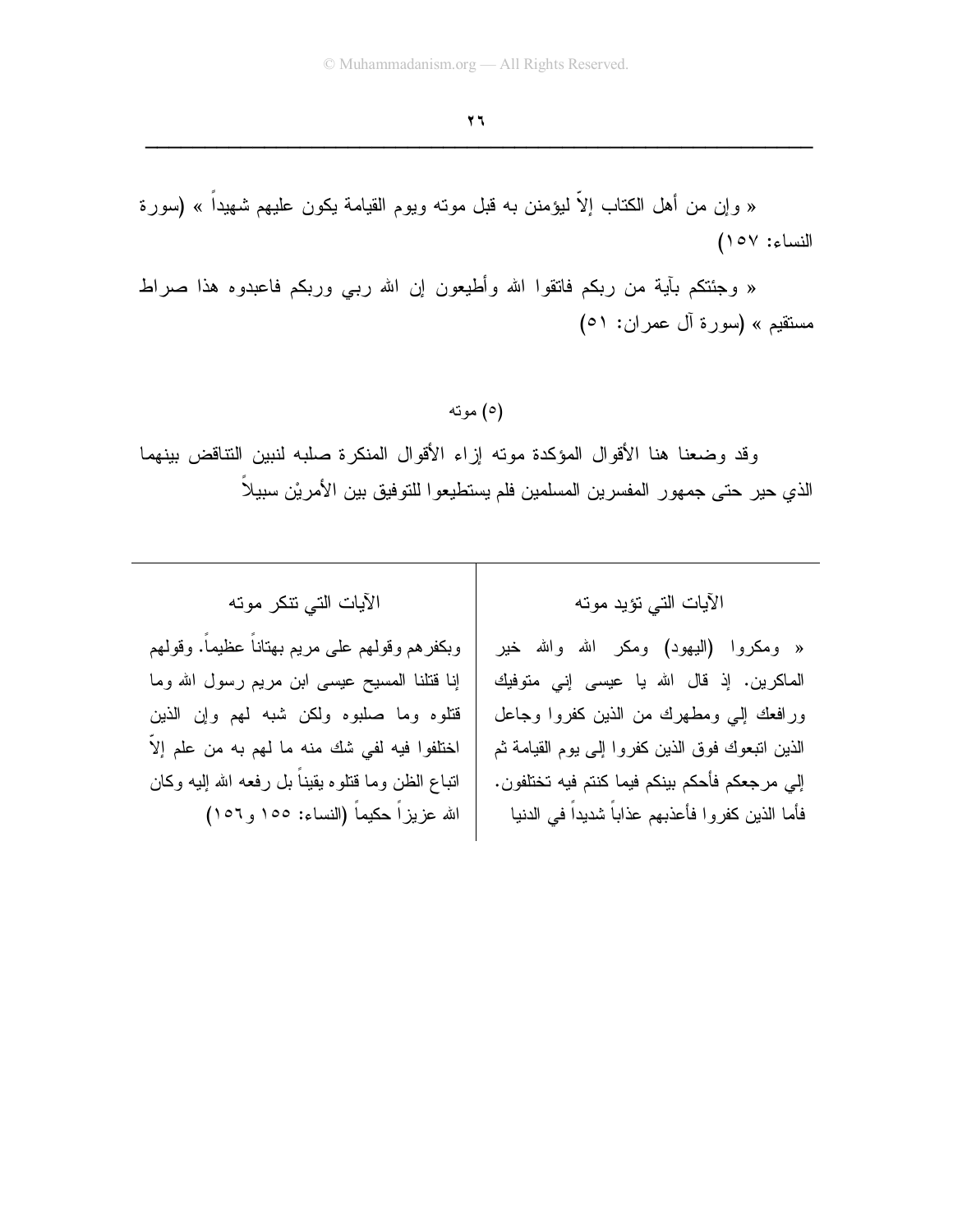$\overline{Y}V$ 

والأخرة وما لمهم من ناصرين وأما الذين آمنوا وعملوا الصالحات فيوفيهم أجورهم والله لا يحب الظالمين ذلك ننلوه عليك من الآيات والذكر الحكيم » (سورة آل عمران ٥٥ ـــ ٥٨) وقد حاول البيضاوي أن يفسر هذه الآية تفسيراً بعيداً عن مدلولها الحقيقي البسيط فقال « وقيل أمانه الله سبع ساعات ثم رفعه إلى السماء »  $(!!)$ البيضاوي تفسير الآية « والسلام علي يوم ولدت ويوم أموت ويوم أبعث حباً » (مريم: ٣٤) وقد سكت البيضاوي سكوتاً ناماً عن نفسير هذه الآية لظهور معناها الغير قابل للنأويل ويقول بعض المسلمين إن ذلك يشير إلى موت المسيح الثاني « فلما توفيتني كنت أنت الرقيب » (المائدة: ١٢٠)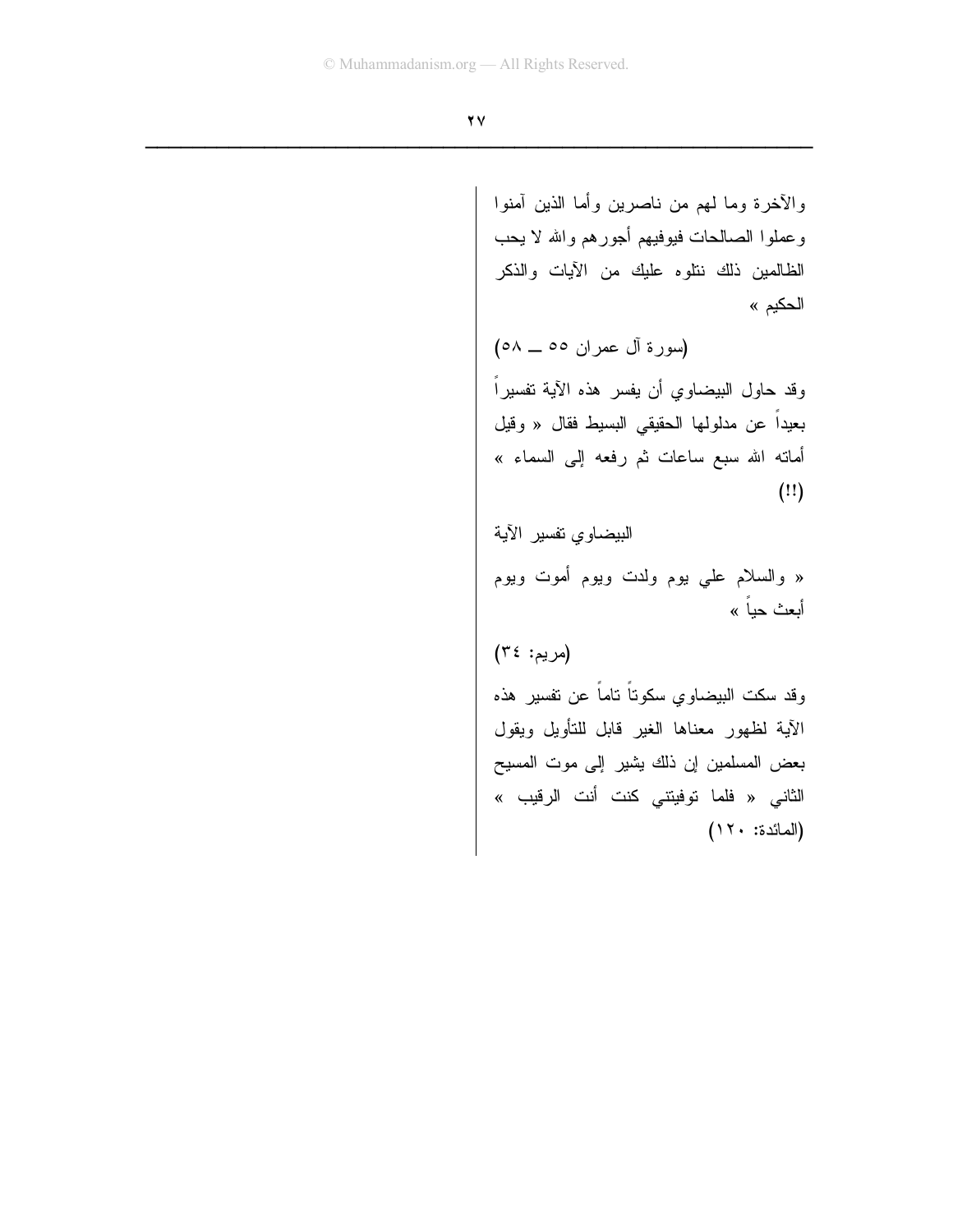```
(٦) صفاته كرسول ونبي
(و انكار لاهوته)
```
يا أهل الكتاب لا تغلوا في دينكم ولا نقولوا على الله إلا الحق إنما المسيح عيسى ابن مريم رسول الله وكلمته ألقاها إلىي مريع وروح منه فأمنوا بالله ورسله ولا نقولوا ثلاثة انتهوا خيراً لكم إنما الله إله واحد سبحانه أن يكون له ولد له ما في السموات وما في الأرض وكفي بالله وكيلاً ۖ (سورة النساء: ١٦٨)

« لقد كفر الذين قالوا إن الله هو المسيح ابن مريم وقال المسيح يا بني اسرائيل اعبدوا الله رببي وربكم إنه من يشرك بالله فقد حرم الله عليه الجنة ومأواه النار وما للظالمين من أنصار لقد كفر الذين قالوا إن الله ثالث ثلثة وما من إله إلا إله واحد وإن لم ينتهوا عما يقولون ليمسن الذين كفروا منهم عذاب أليم أفلا ينوبون إلى الله ويستغفرونه والله غفور رحيم. ما المسيح ابن مريم إلا رسول قد خلت من قبله الرسل وأمه صديقة كانا يأكلان الطعام انظر كيف نبين لهم الآيات ثم انظر اني يؤفكون » (سورة المائدة ٧٥ ــ ٧٨)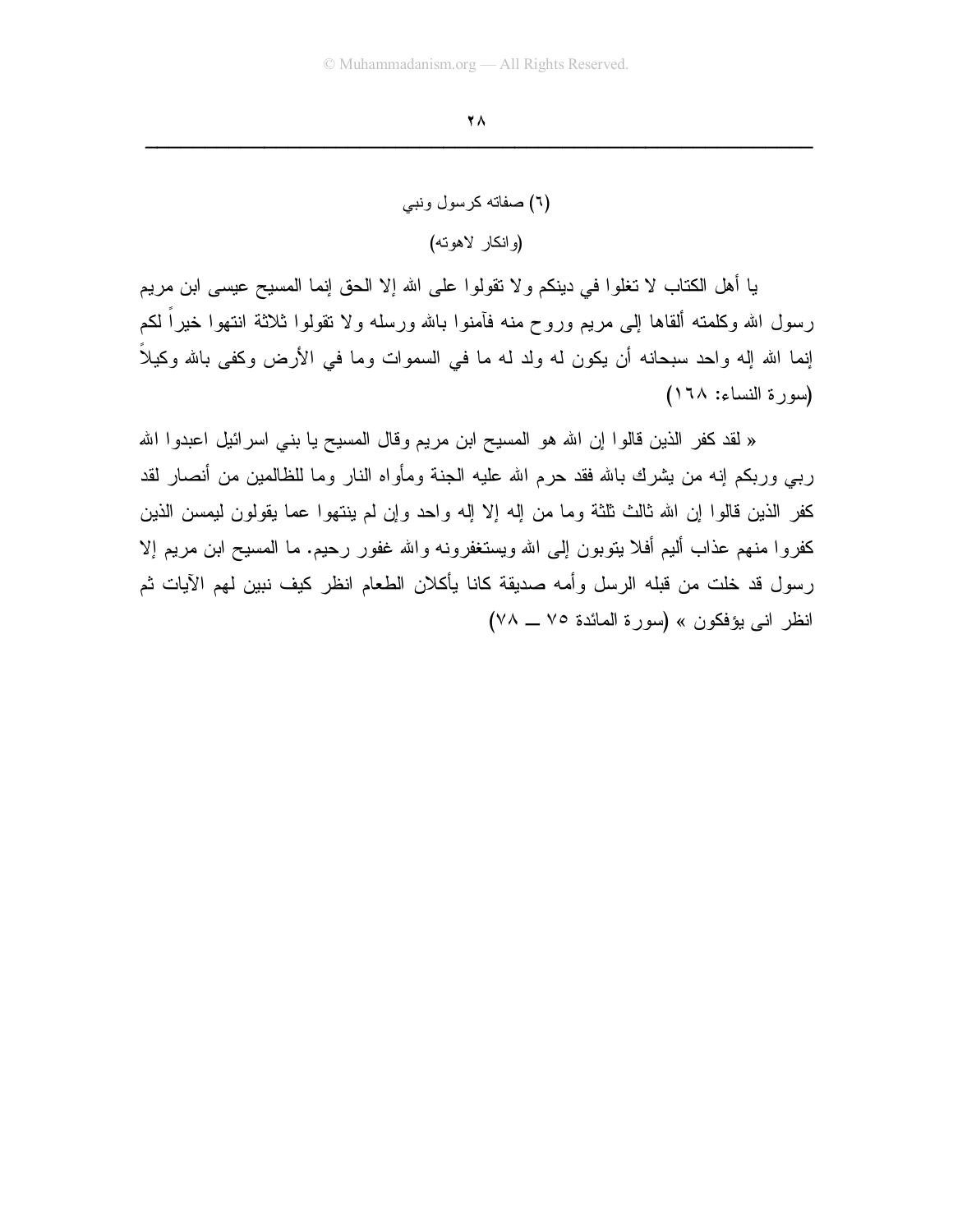29

« وإذ قال الله يا عيسى ابن مريم أأنت قلت للناس اتخذوني وأمي إلهيْن من دون الله قال سبحانك ما يكون لمي أن أقول ما ليس لمي بحق إن كنت قلته فقد علمته تعلم ما في نفسي ولا أعلم ما في نفسك انك أنت علام الغيوب. ما قلت لهم إلا ما أمرنتي به ان اعبدوا الله ربي وربكم وكنت عليهم شهيداً ما دمت فيهم فلما توفيتني كنت أنت الرقيب عليهم وأنت على كل شيء شهيد » (سورة المائدة ١١٩ و ١٢٠)

ذلك عيسى ابن مريم قول الحق الذي فيه يمترون ما كان لله أن يتخذ من ولد سبحانه إذا قضـي أمراً فإنمـا يقول لـه كن فيكون وإن الله ربـي وربكم فاعبدوه هذا صـراط مستقيم (سورة مريم  $(57 - 56)$ 

« ذلك نتلوه عليك من الأيات والذكر الحكيم. إن مثل عيسى عند الله كمثل أدم خلقه من تراب ثم قال له كن فيكون » (سورة آل عمران ٥٩ \_ ٢٠)

« لقد كفر الذين قالوا إن الله هو المسيح ابن مريم قل فمن يملك من الله شيئا إن أراد أن يهلك المسيح ابن مريم وأمه ومن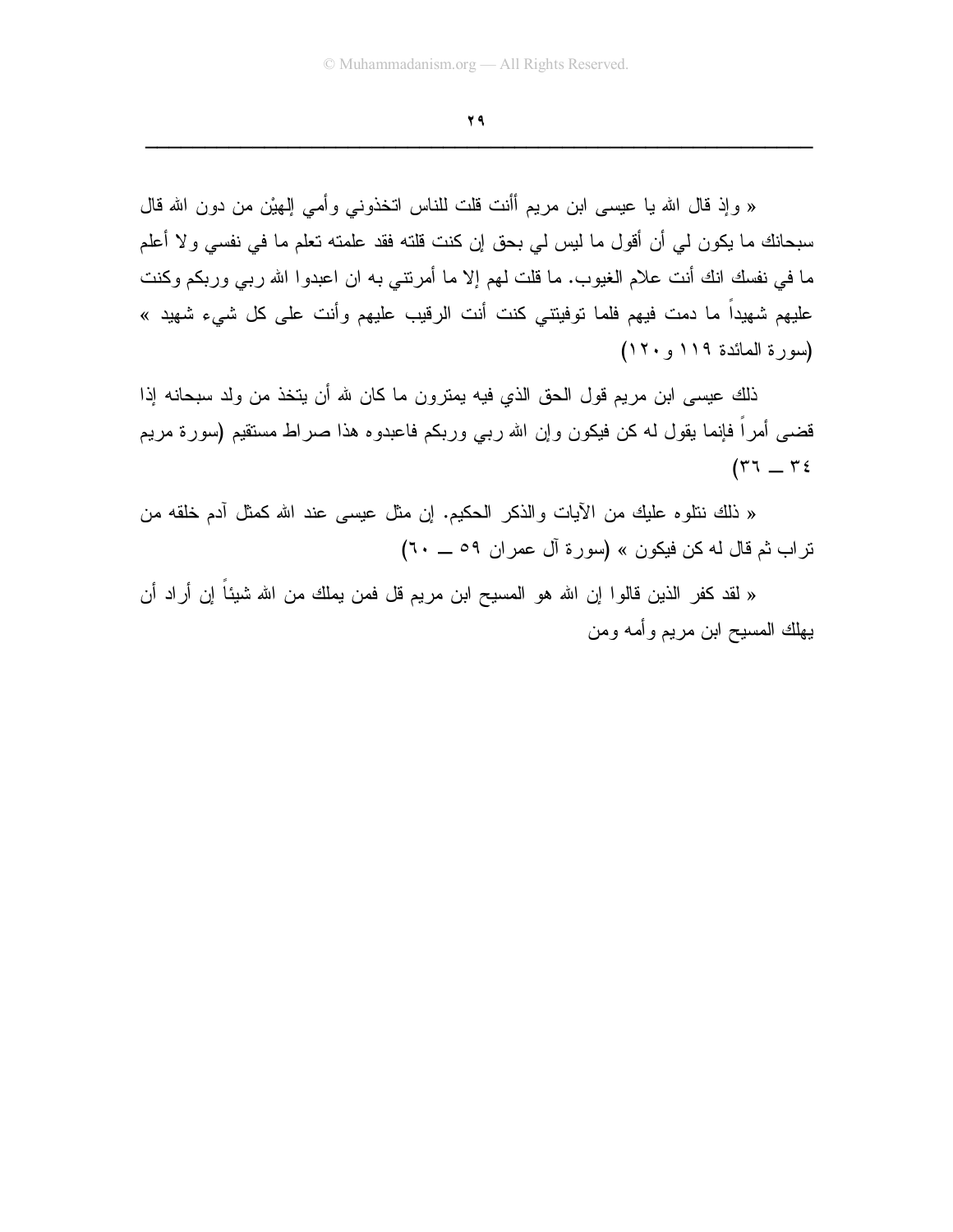في الأرض جميعاً » (سورة المائدة ١٩)

وقالت اليهود عزير ابن الله وقالت النصارى المسيح ابن الله ذلك قولهم بأفواههم يضاهئون قول الذين كفروا من قبل قاتلهم الله أنى يؤفكون (سورة النوبة ٣١)

« ولما ضرب ابن مريع مثلاً إذا قومك منه يصدون وقالوا ألهتنا خير أم هو ما ضربوه لك إلاَّ جدلاً بل هم قوم خصمون إن هو إلا عبد أنعمنا عليه وجعلناه مثلاً لبني اسرائيل ولو نشاء لجعلنا منكم ملائكة في الأرض يخلفون وإنه لعلم للساعة فلا تمترون بها وانبعون هذا صراط مستقيم ولا يصدنكم الشيطان إنه عدو لكم مبين ولما جاء عيسى بالبينات قال قد جئتكم بالحكمة ولأبين لكم بعض الذي نختلفون فيه فاتقوا الله واطيعون. إن الله هو ربي وربكم فاعبدوه هذا صر اط مستقيم » (سورة الزخرف: ٥٧ \_ ٢٤)

« وإن منهم لفريقاً بلون ألسنتهم بالكتاب لتحسبوه من الكتاب وما هو من الكتاب ويقولون هو من عند الله وما هو من عند الله ويقولون على الله الكذب وهم يعلمون. ما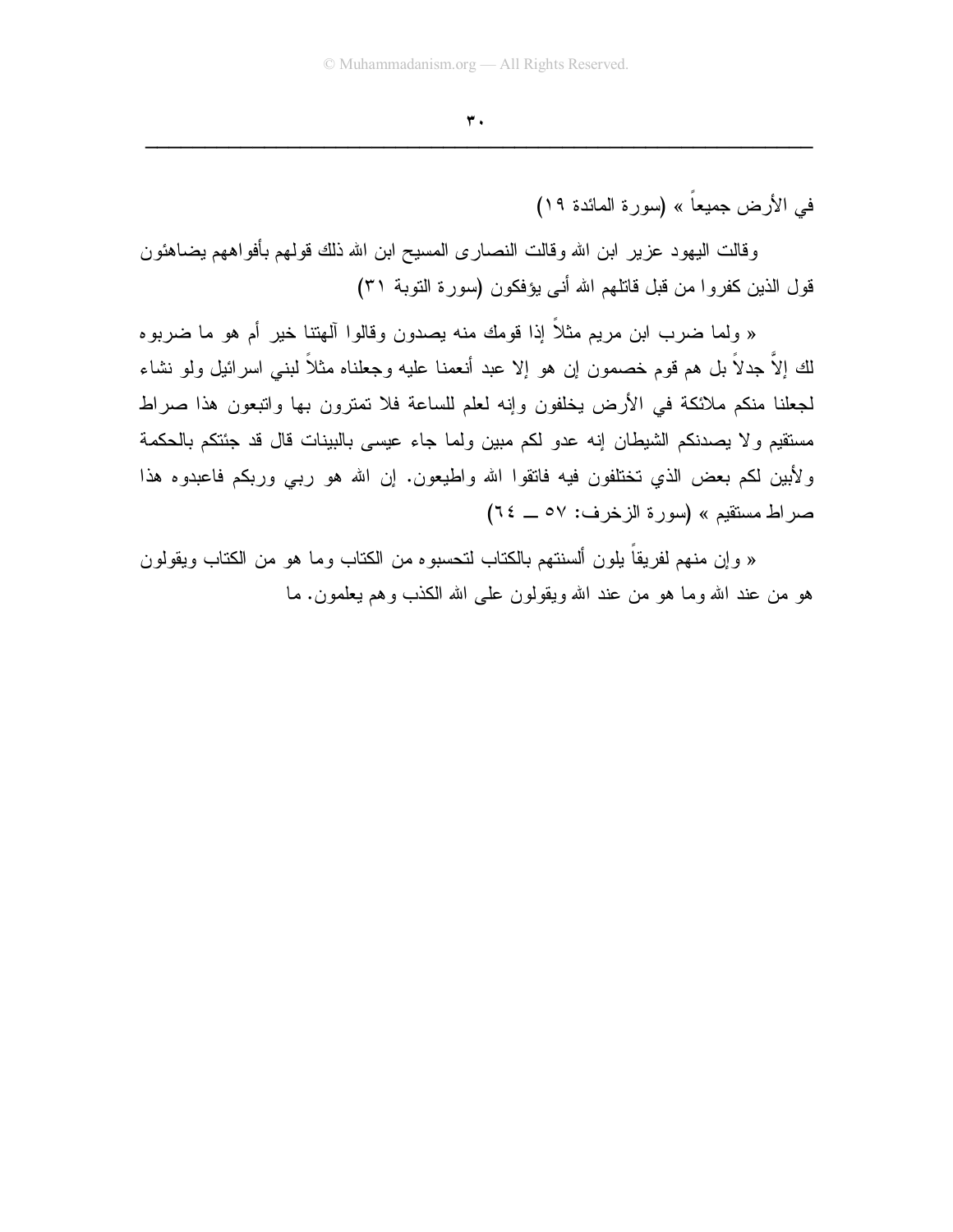$\overline{r}$ 

كان لبشر أن يؤنيه الله الكتاب والحكم والنبوة ثم يقول للناس كونوا عباداً لمى من دون الله ولكن كونوا ربانيين بما كنتم تعلمون الكتاب وبما كنتم تدرسون » (سورة آل عمران: ٧٩ و ٨٠)

هذه هي النصوص الواردة في القرآن بخصوص حياة يسوع المسيح وهي التي صارت أساساً لجملة أحاديث إسلامية وضعت بعد القرآن بزمن واسهبت في وصف المسيح وأعماله وحياته بكيفية اتم لولا بعض الخرافات المنقولة عن أرباب الأوهام وصغار الأحلام. أما مقام الحديث عند المسلمين فله شأن عظيم حتى ما يبان في القرآن أنه متناقض أو غير موافق للمعقول حسب الظاهر سواء كان من القضايا الفقهية أو الحقائق التاريخية فإن الحديث يوفقه ويجعله قريباً من الأفهام فالحديث في نظر المسلم غير ما هو في نظر المسيحي. أما الحديث الإسلامي فهو يحتوي على ما قاله نبي العرب أو أمر به أو رخص فيه وأقوال أصحابه وأعمالهم وقلما يوجد مذهب إسلامي يعتبر القر آن القانون الوحيد للإيمان والأعمال أو المرجع الثقة الوحيد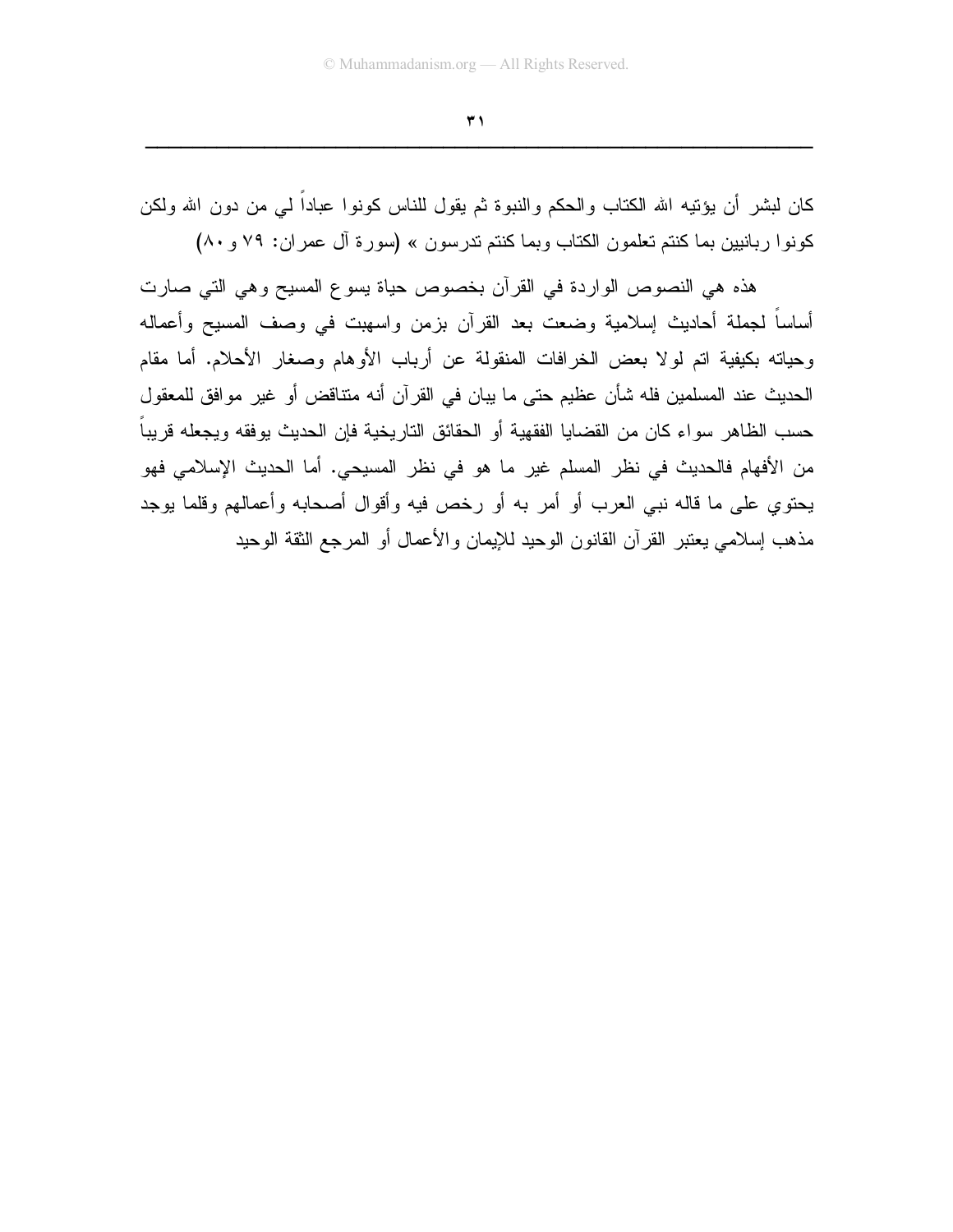$\pmb{\tau}$ <br> $\pmb{\tau}$ 

لأخبار الأنبياء الأولين ولذلك إذا أردنا أن نحصل على وصف إسلامي تام لربنا يسوع المسيح يجب أن نرجع إلى الحديث. قال العلامة جولدزير « إن الحديث هو من أصول الدين الإسلامي فإن المسلمين قبل انتهاء القرن الأول للهجرة وضعوا مبدأً مهماً في قولهم إن « السنة قاضية على القرآن وليس القرآن بقاض على السنة » (الدريمي يـحيى بن كنيف ـــ خطيب بغدادي) ثم أخذت السنة نزداد سلطاناً عاماً فعاماً مع نقدم القرون

ولا جدال في أن بعض الأحاديث الواردة عن يسوع المسيح قد فاه بها محمد نبي العرب أمام صحابته وأنصاره وأتباعه ولم تسجل في القرآن والبعض الآخر نسبت إليه وهي في الحقيقة أقوال ابتدعها أو حرّفها عن أصلها بعض النصارى الذين اعتنقوا الإسلامية ولا بقولنا هذا لا نقصد أن نرمي الحديث الإسلامي بالبهتان لأن ذات علماء الإسلامية الأعلام لم تتفق كلمتهم للآن على صحة مسند كل حديث أو صدق كل ما جاء فيها ويؤكد لنا المستشرق جولدزير ببراهين عديدة أن جزءاً كبيرٍ اً من الأحاديث لا يستهان بجملتها قد ابتدعها بعض الذين جاءو ا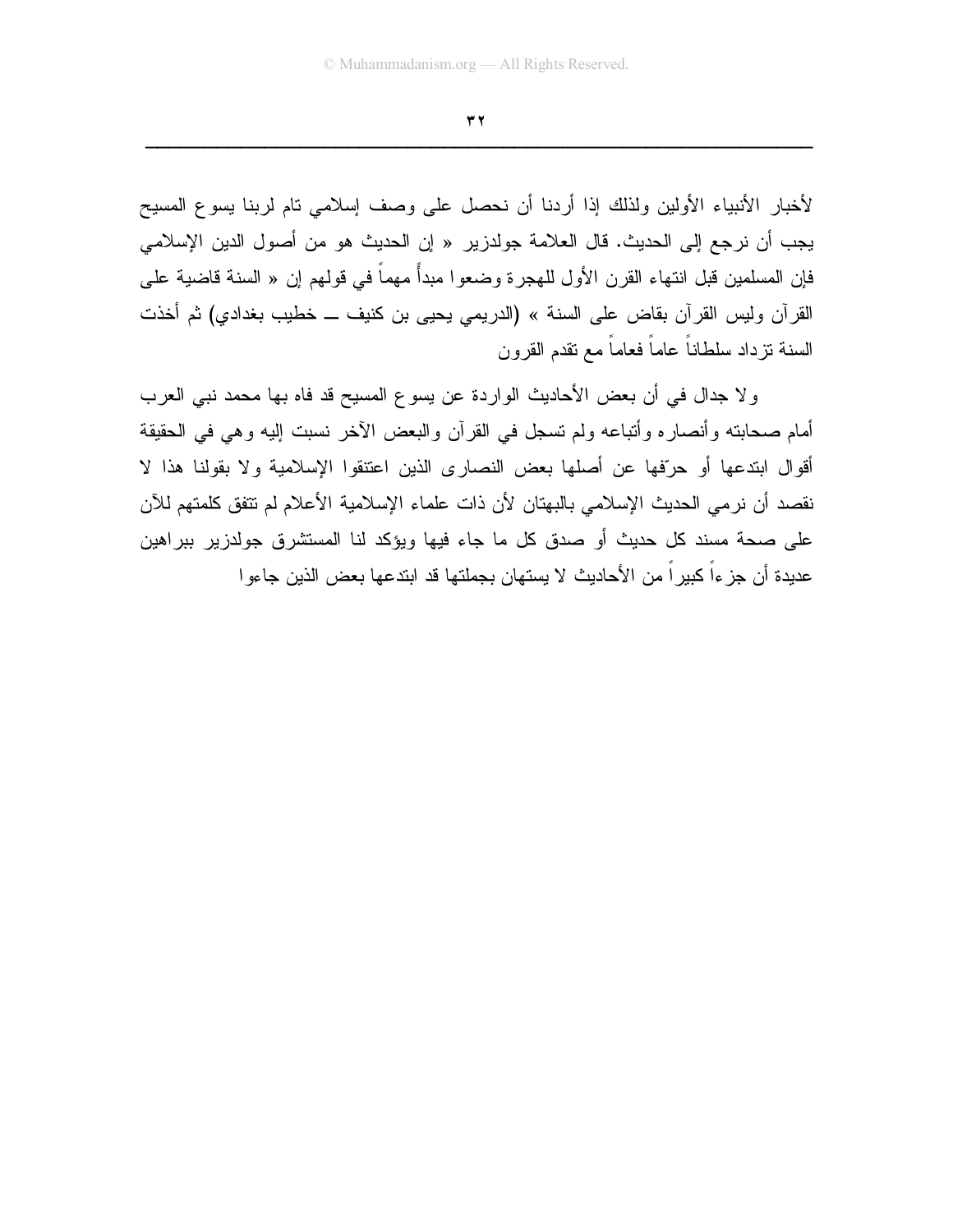$\tau \tau$ 

بعد محمد لغايات شخصية أو دينية أو سياسية وتأييداً لذلك قال أحد علماء الهند الأعلام الشيخ مولوي شيراغ علي « إن كثيرين قد أساءوا إلى اسم محمد باسنادهم إليه أكاذيب وأوهاماً مستحيلة ليؤيدوا باطلاً أو ليدعموا حاكماً ظالماً أو لينالوا مطمعاً أو ليصلوا إلى غاية دنيئة دون أن يراعوا في نلفيقاتهم الذوق والعقل السليم وإني قلما اقتبس شيئاً من الأحاديث حيث أن ليس عندي اعتقاد بصحتها فإنها غالباً غير مؤيدة بأسانيد صحيحة و على كل فإنها متصعبة'') »

هذا وإن أوسع الناس قولاً في الأحاديث المنسوبة إليه أبو هريرة وسمى هكذا لمحبته للهررة وقد انضم إلى صحابة النبي سنة ٦٢٩م وعاش معه واشتهر بالحفظ وسلامة الذاكرة ومع كل ذلك لا يزال بعض علماء المسلمين يرتابون في كثير من الأحاديث المنسوبة إليه زعماً منهم أن كثيراً منها قد وضع بعده بزمن ونسب إليه زوراً

ومتبي قرأ المرء أقوال المفسرين المعول عليهم عما جاء في

(١) من كتابه الإصلاح الاجتماعي والسياسي في المملكة العثمانية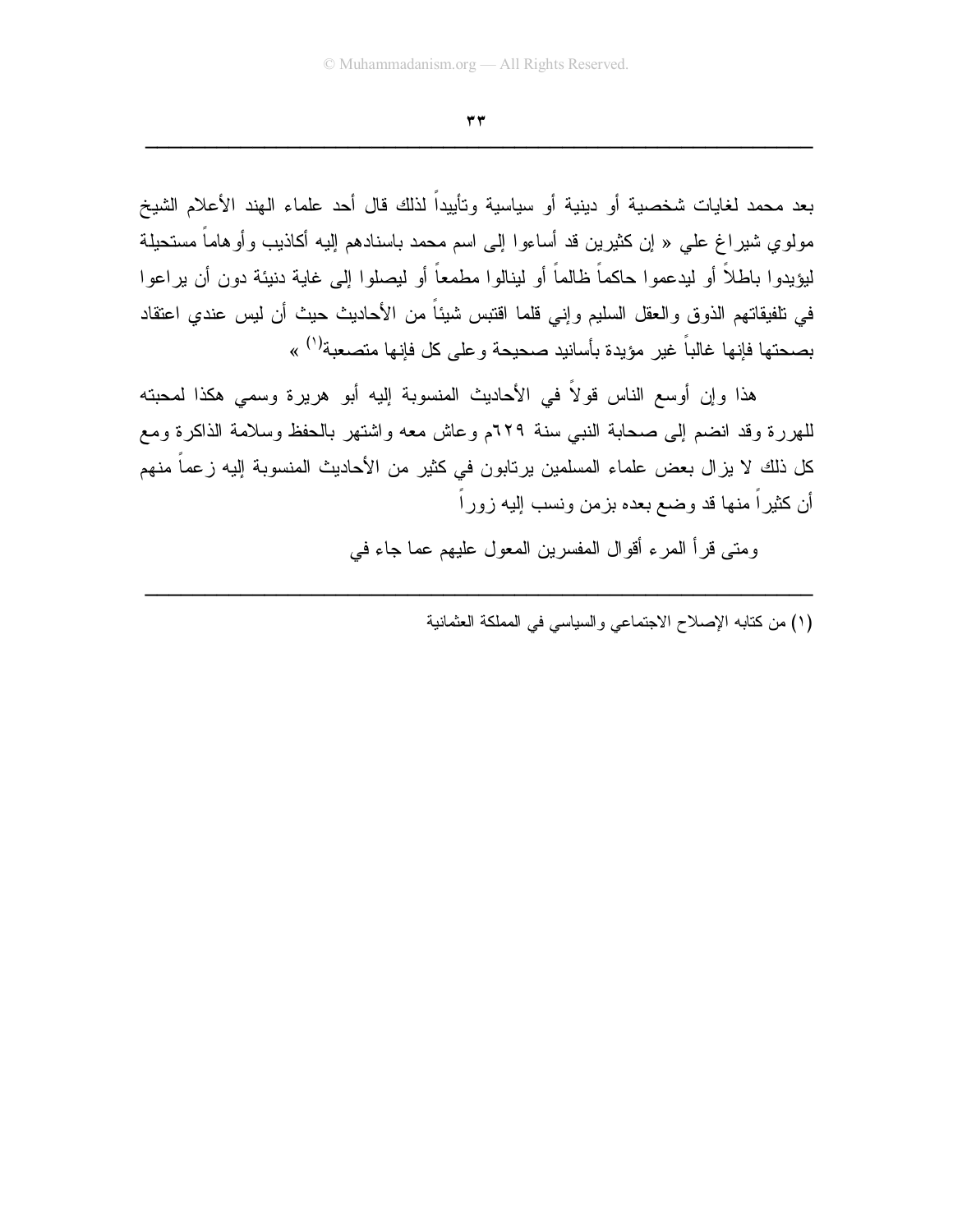$\forall$  ź

القرآن بخصوص المسيح أو نتيجة أبحاثهم المبنية على الأحاديث كما سترى في الفصليْن التالييْن يجد أن ليس من الهيّن عليه أن يجمع من أقوال محمد نفسه أو من أقوال الذين جاءوا بعده وصفاً تاماً للمسيح بدون نتاقض أو تباين ويليق بنا قبل الدخول في الفصل الثالث أن نذكر عبارة عن السر وليم مور خالية من الأغراض ويسلم بها كل مسلم عاقل قال

إن جامعي الأحاديث أدوا خدمة للإسلام والتاريخ لا ينكر فيمتها إلاَّ كل مكابر معاند لأن طوفان الحديث الذي انسكب من كل صقع وناد من جميع أنحاء السلطنة الإسلامية كان يمكن أن يتألف منه مئات وألوف من المجلدات المتضاربة المصادر المختلفة المقاصد فلولا اجتهاد جامعي الحديث وتمحيصهم ما وصلت إليه أيديهم جهد الطاقة لوجد لدى المسلم بحر من الحديث مختبط الأمواج ممتزج الأغراض بين صدق وكذب وحق وباطل بحيث يختلف عليه الحابل بالنابل فلا يستطيع التمييز ببن غثه وثمينه. فلما اهتم علماء الإسلام بجمع الحديث ونرنتيبه أعطوه مقاماً مهماً في القرن النالي للهجرة لما حواه من الحقائق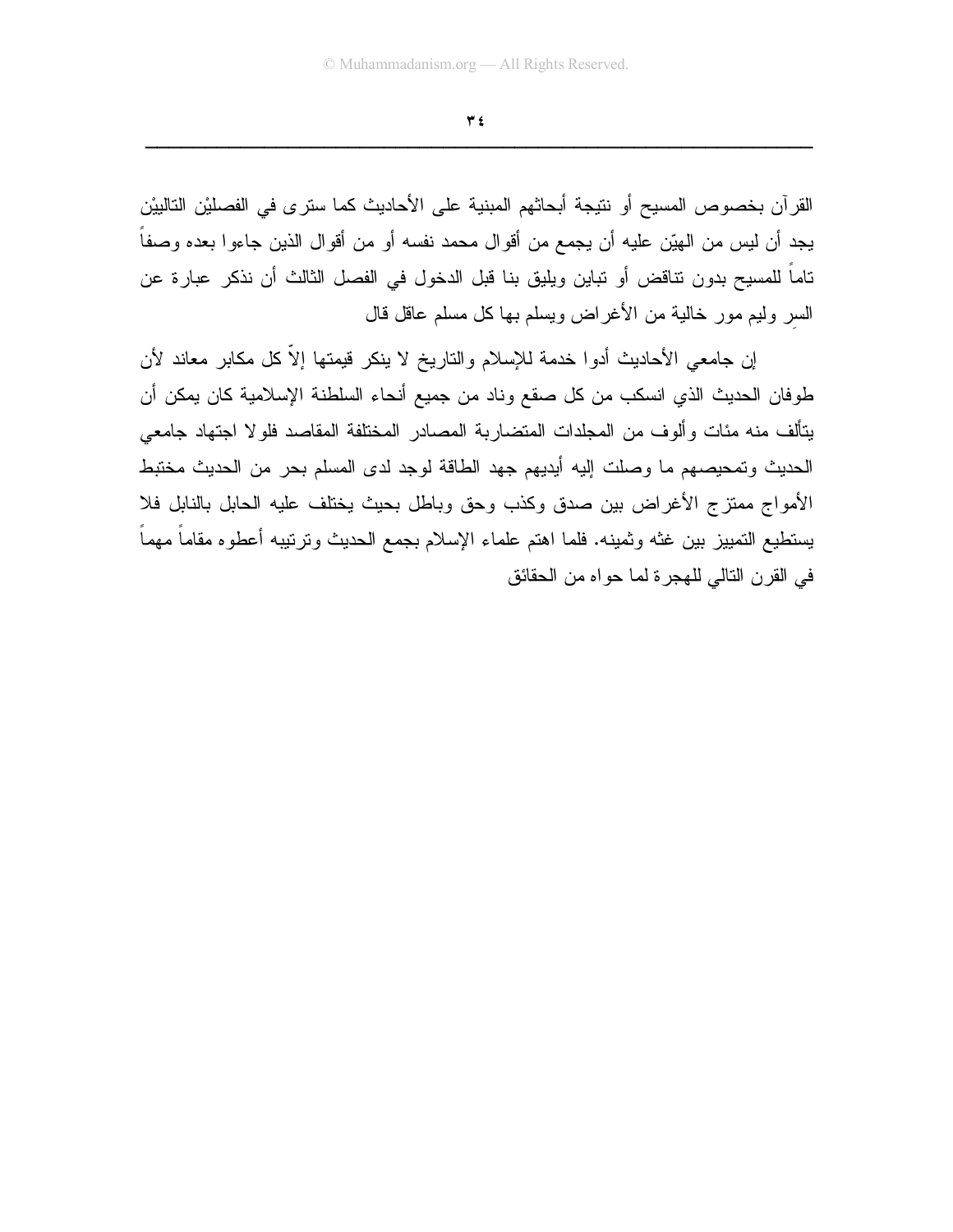$\mathbf{r} \bullet$ 

والمبادئ ولكن كل هذا لم يمنع دخول الحديث المشحون بالغلو والأغراق على عقول الكثيرين واعتبارهم اياه في مقام الصحيح وقد أقر الجامعون أنفسهم أنه كان شائعاً في ذلك الحين ألوف وعشرات الألوف من الأحاديث التي ليس لها ظل حقيقة. فيمكننا والحالة هذه أن نشبه جملة الأحاديث بتمثال نبوخذ نصر الذي رأه في حلمه خليطاً من الذهب والفضة والحديد والرصاص والخذف فاختلطت الحقائق المهمة بالأباطيل اختلاطاً يعسر على أي باحث عالم أن يميز بينهما أو يضع خطَّا فاصلاً بين هذا وذاك (السر وليم مور \_ حياة محمد الـجزء الأول وجه ٤٢)

## $2075$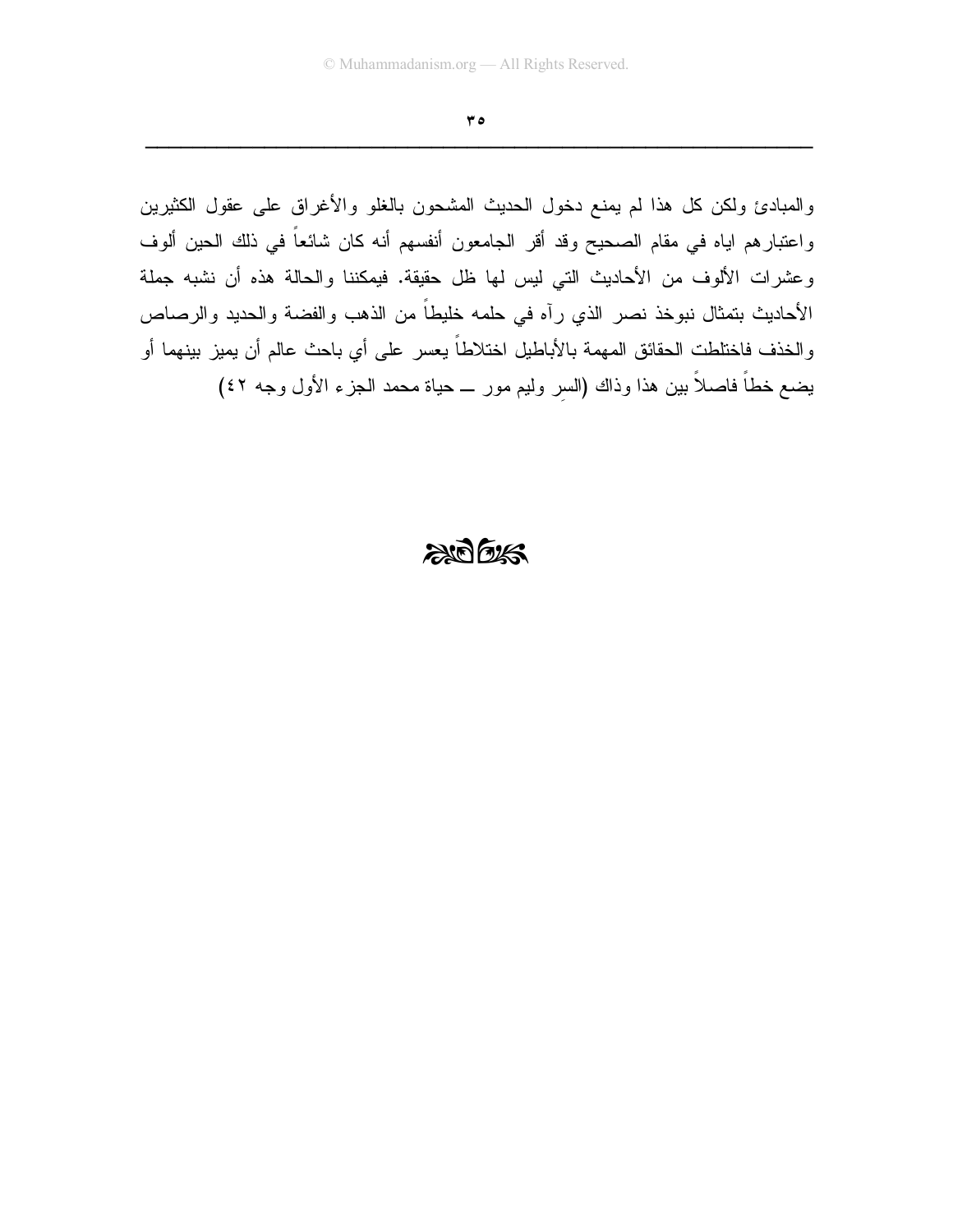الفَصْرُ التَّالِّيْ عيسى في كتاب قصص الأنبياء من ولادته إلى خدمته الجهارية

إني قد اعتمدت في هذا الفصل وما بليه على ما ورد في كتاب قصص الأنبياء للإمام العالم العلامة أبي اسحق أحمد بن محمد بن ابراهيم الثعلبي المطبوع بمطبعة التقدم العلمية بدرب الدلبل بمصر المحمبة سنة ١٣٢٥ هجربة

ورب عالم يقول هل سهى عليك أن بعض الأئمة من كبار المسلمين يعترضون على مثل كتاب الثعلبي ويرمونه بأنواع التكذيب لأسباب مجهولة اللهم إلاّ إذا كان السبب الرئيسي أن مثل هذا المؤلف البسيط المشحون عجائب وغرائب قد صار شوكة في جسدهم ومؤلماً لنفاخرهم العلمي في هذه الأيام أيام النقدم والارتقاء. فأقول كلا بل لي إلمام تام بهذا الموضوع واني أسلم بعدم قبول بعض الخواص لكتاب الثعلبي لكن لي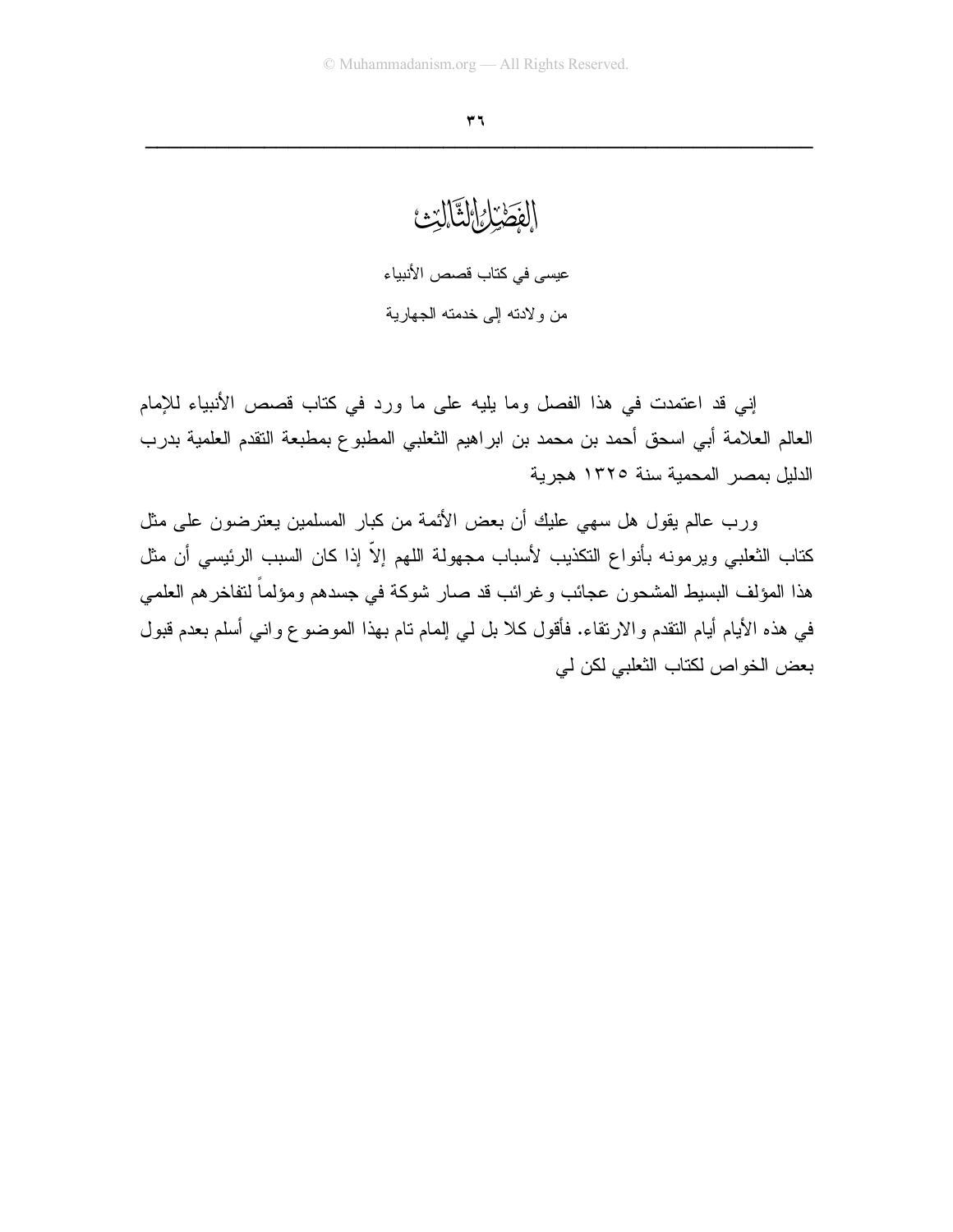سؤال هل الأمة الإسلامية انحصرت في الخواص أصحاب الدبلومات الافرنجية؟ ألا يوجد ألوف بل ملايين من إخوتهم يتسمّون عواماً أو أناساً اعتياديين وهل سكان جميع بلاد شمال إفريقية الإسلامية مثلاً ارتقوا إلى أعلى درجة في سلم النقدم؟ كلا بل بالعكس نقول إنه رغماً عن وجود فئة قليلة العدد من المسلمين المنتورين لا يزال السواد الأعظم من نلك الأمة يتمسكون بهذا الكتاب بل ويصدقون أغرب حكاياته عن بكرة أبيهم وعلى كل حال فشأننا مع الأغلبية العظيمة كما لا يخفى

نتبيه ـــ إني أقدم اعتذاري عن ذكر بعض الأمور التي جاءت في كتابه كما ولخصت بعضها حيث وجب النلخيص متجنباً النلخيص المخل والنطويل الممل ويجب أن لا ينسى القارئ أن كل حديث سنذكره عن الثعلبي قد أيده البيضاوي والزمخشري وغيرهما من العلماء الذين يستضاء بنبر اسهم وإننا نبدأ منه بما يأتى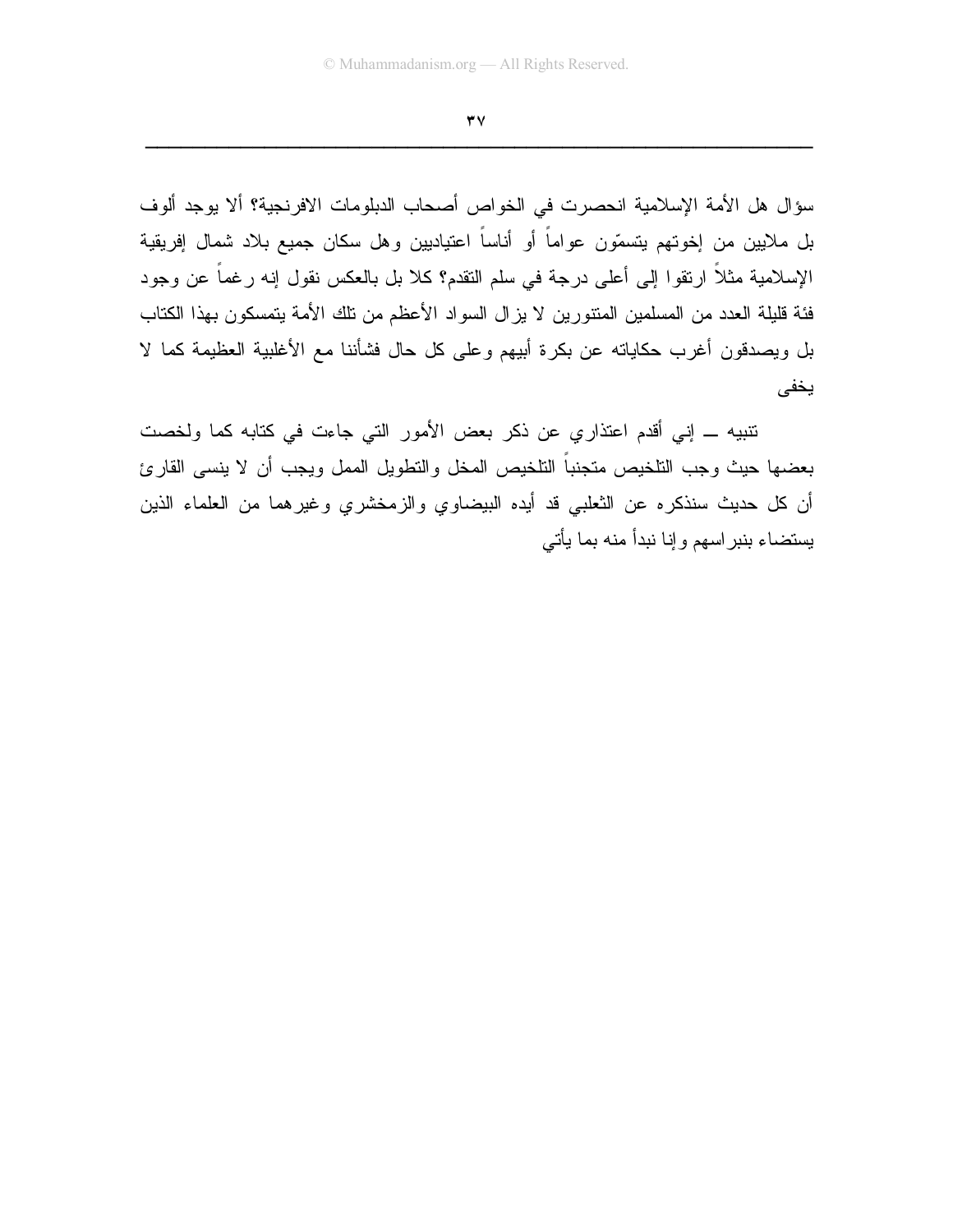« مجلس في مولد عيسى عليه السلام وفي حمل مريم بعيسى عليهما السلام وما ينصل به<sup>(١)</sup> »

قال الله تعالى « واذكر في الكتاب مريم إذ انتبذت من أهلها مكانا شرقيا » قالت العلماء باخبار الأنبياء لما مضـي من حمل عيسـي عليه السلام ثلاثة أيام ومريم بومئذ بنت خمسة عشرة سنة وقيل بنت ثلاث عشرة سنة وكان مع مريم في المسجد من المحررين ابن عم لها يقال له يوسف النجار وكان رجلا حليما نجارا بتصدق بعمل يده وكان بوسف ومريم يليان خدمة المسجد وكانت مريم إذا نفد ماؤها وماء يوسف أخذ كل واحد منهما قلته وانطلق إلىي المغارة التي فيها الماء فيستقيان منه ثم يرجعان إلى المسجد فلما كان اليوم الذي لقيها فيه جبريل عليه السلام وكان أُطُولُ يوم في السنة وأشده حرًا نفد ماؤها فقالت ألا تذهب بنا يا يوسف فنستقي فقال إن عندي لفضلا من ماء اكتفي به بومي هذا إلى غد قالت ولكني والله ما عندي ماء فأخذت قلتها ثم انطلقت وحدها حتى دخلت المغارة فوجدت

ZZZZZZZZZZZZZZZZZZZZZZZZZZZZZZZZZZZZZZZZZZZZZZZZZZZZZZZZ

(۱) قصص الأنبياء وجه ۲٤۱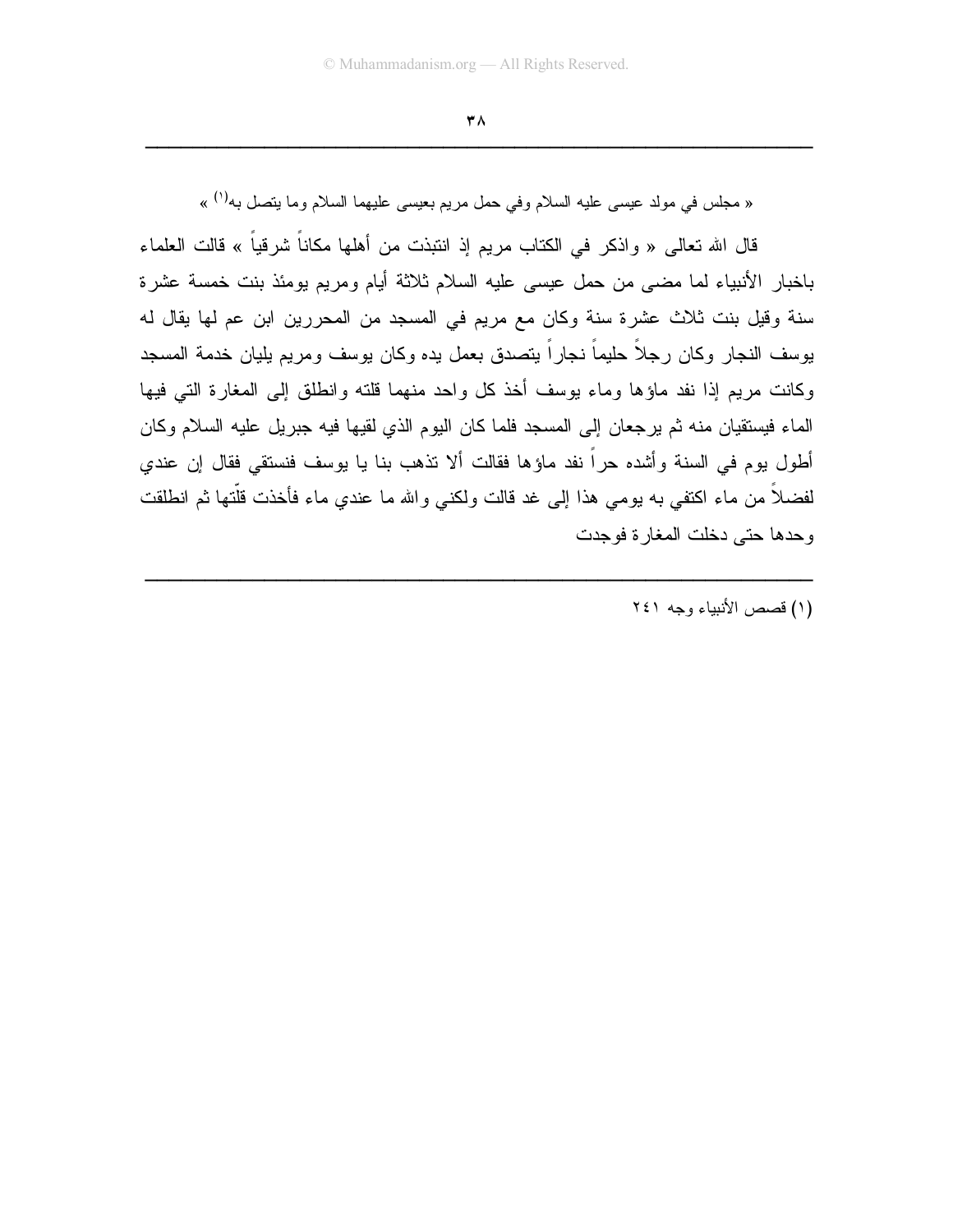$H$ <u> 2000 - Jan James James James James James James James James James James James James James James James James J</u>

عندها جبريل عليه السلام قد مثله الله لـها بشرًا سويًا فقال لـها يا مريم إن الله قد بعثنـي إليك لأهب لك غلاما زكيا. قالت إني أعوذ بالرحمن منك إنْ كنت نقيا أي مؤمنا مطيعا قال علي بن طالب كرم الله وجهه علمت أن النقي ذو رحمة وخشية وهي تحسبه رجلا من بني أدم قال عكرمة وكان جبريل عرض لها في صورة رجل شاب أمرد مضييء الوجه جعد الشعر سوي الخلق قالت الحكماء إنما أرسله الله تعالى في صورة البشر لنثبت مريع عليه ونقدر على استماع كلامه ولو نزل على صورته التي هو عليها لفزعت ونفرت منه ولم نقدر على استماع كلامه فلما استعاذت منه مريم قال إنما أنا رسول ربك لأهب لك غلاما زكيا قالت أنى يكون لي غلام ولم يمسسني بشر ولم أكُ بغيا قال كذلك قال ربك هو علي هين (الأية) فلما قال ذلك استسلمت لقضـاء الله فنفخ في جيب درعها وكانت قد وضعته عنها فلما انصرف عنها لبست مريم درعها وحملت بعيسى عليه السلام ثم ملأت قلتها و انصرفت إلى المسجد<sup>(י)</sup>

ZZZZZZZZZZZZZZZZZZZZZZZZZZZZZZZZZZZZZZZZZZZZZZZZZZZZZZZZ

(١) قال السهيلي أحصنت فرجها يريد فر ج القميص أي لم يتعلق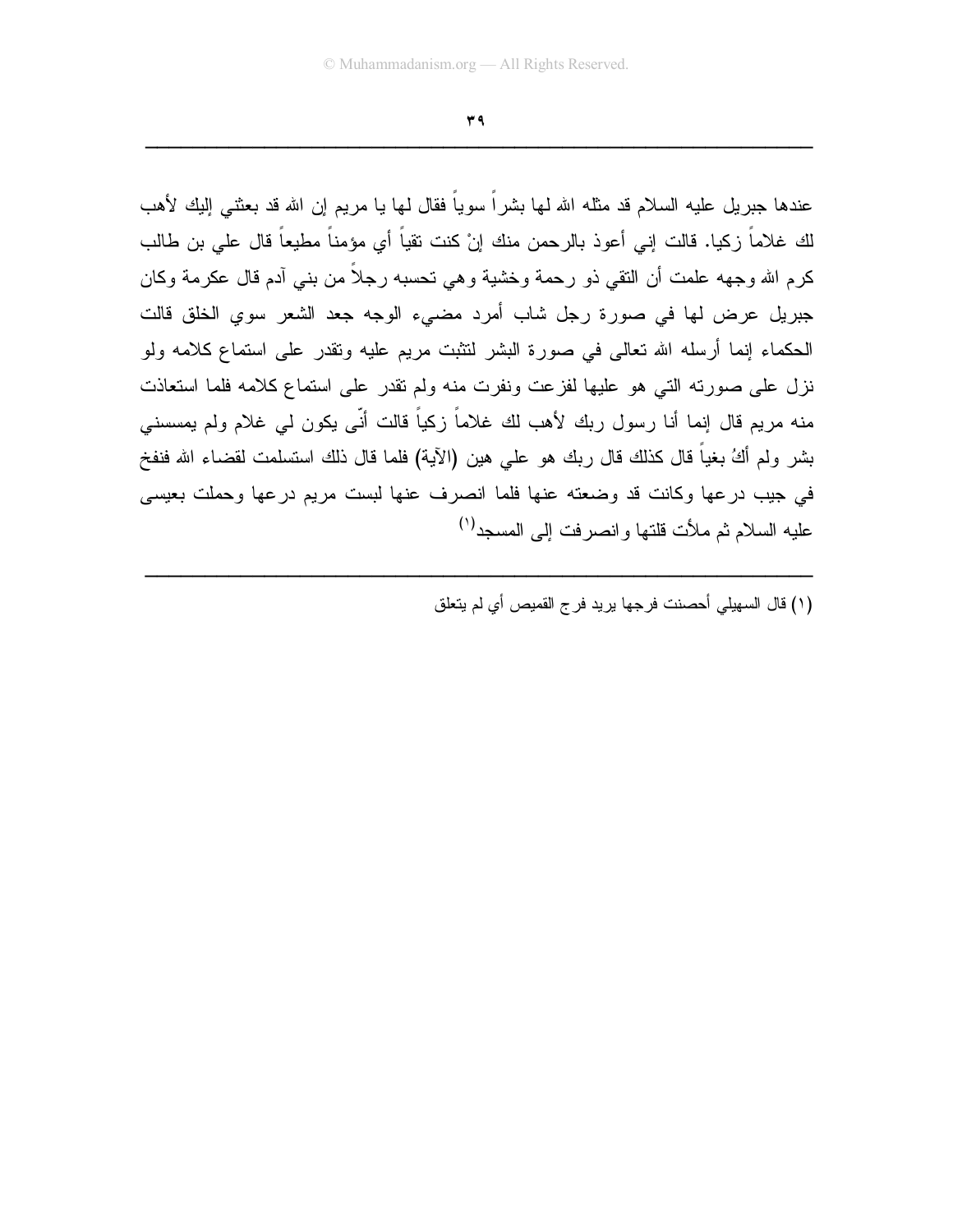$\epsilon$ .

وقال السدي وعكرمة إن مريم عليها السلام كانت نكون في المسجد ما دامت طاهرة فإذا حاضت تحولت إلى بيت خالتها حتى إذا طهرت عادت إلى المسجد فبينما هي تغتسل من الحيض وقد اتخذت مكاناً شرقياً أي مشرقاً لأنه كان في الشتاء في أقصر يوم في السنة

(قال الحسن) إنما اتخذت النصارى المشرق قبلة لأن مريم انتبذت مكاناً شرقياً فاتخذت فضربت من دونهم حجاباً أي ستراً وقال مقاتل جعلت الجبل بينها وبين قومها. فبينما هي كذلك في نلك الحالة إذ عرض لها جبريل وبشرها بعيسى ونفخ في جيب درعها قال وهب ولما اشتملت علمی عیسی کان معها ذو

بثوبها ريبة فهي طاهرة الأثواب وفروج القميص أربعة الكمان والأعلى والأسفل فلا تذهبن فكرك إلى غير هذا وهذا من لطيف الكناية لأن القرآن أنزه معنى وأوجز لفظاً وألطف إشارة وأحسن عبارة من أن بريد ما يذهب إليه وهم الجاهل لا سيما والنفخ من روح القدس بأمر القدوس فأضف القدس إلى القدوس ونزه المقدسة (مريم) عن الظن الكاذب والحدس » (حياة الحيوان الكبرى للدميري جزء ٢ وجه ٣٦٠)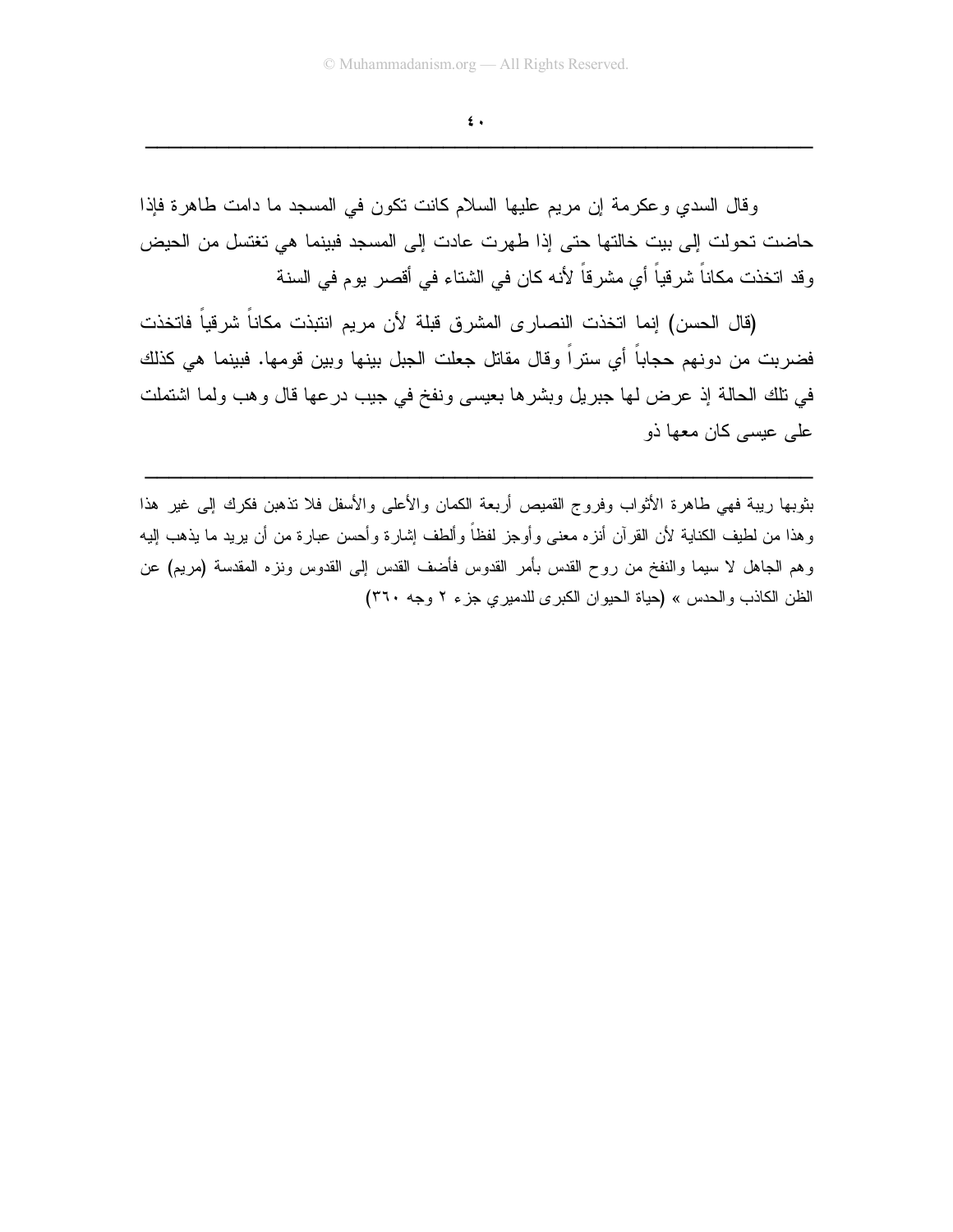$\epsilon$  \

قرابة لها يُقال له يوسف النجار وكانا منطلقين إلى المسجد الذي عند جبل صهيون وكان ذلك المسجد يومئذ من أعظم مساجدهم وكانت مريم ويوسف النجار يخدمان ذلك المسجد وكان لخدمته فضل عظيم وكانا يليان معالجته بأنفسهما وتجميره وتطهيره وكان لا يعلم في زمانهما أشد اجتهاداً أو عبادة منهما وكان أول من أنكر حملها ابن عمها وصاحبها يوسف النجار فلما رأى الذي بها استعظمه واستفظعه ولم يدر ماذا يصنع من أمرها وكلما أراد أن يتهمها ذكر صلاحها وعبادتها وبر اءتها وأنها لم تغب عنه ساعة واحدة

قال وهب فلما ولد عليه السلام أصبحت الأصنام كلها بكل أرض منكوسة على رؤوسها ففزعت الشباطين ولم بدروا لم ذلك فساروا مسرعين حتى جاءوا إلى إبليس لعنة الله وغضب عليه وهو على عرش له في لجة خضراء يتمثَّل بالعرش يوم كان على الماء فاتوه وقد خلت ست ساعات من النهار فلما رأى إبليس اجتماعهم فزع من ذلك ولم يرهم جميعاً منذ فرقهم قبل نلك الساعة وإنما كان بر اهم أشتاتاً فسألهم فأخبروه انه حدث في الأرض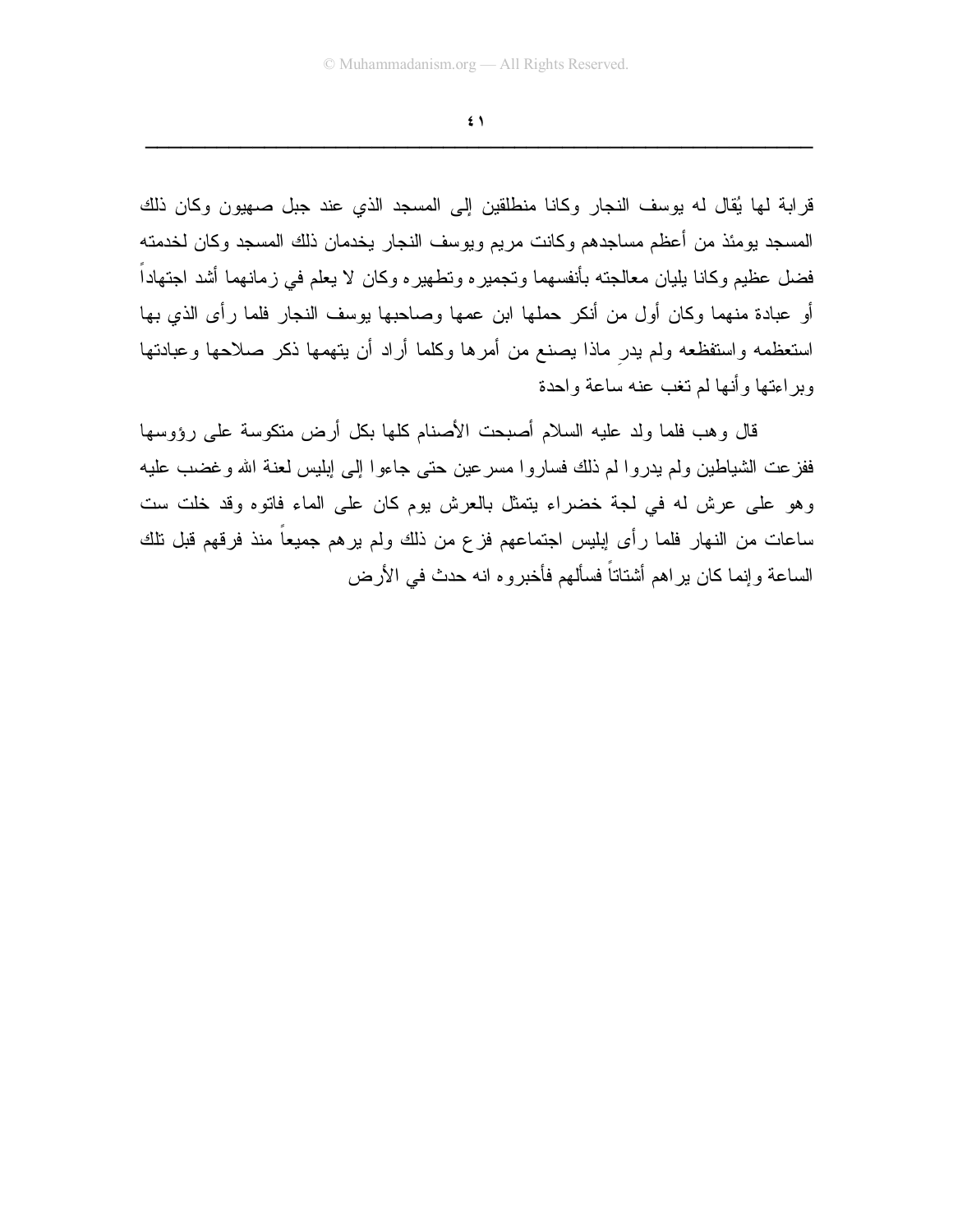$\epsilon$   $\tau$ 

حدث فأصبحت الأصنام كلها منكوسة على رؤوسها ولم يكن شيء أعون على هلاك بني آدم منها لأنهم كانوا يدخلون في أجوافها فتكلَّمهم وتدبر أمرهم فيظنون أنها هي التي تكلمهم فلما أصابها هذا الحدث صغرها في أعين الناس وأذلها وقد خشينا أن لا يعبدوها بعد هذا واعلم إنا لم نكن نأنيك حتى أحصينا الأرض وقلبنا البحار وكل شيء فلم نزدد بما رأينا إلاّ جهلاً فقال لمهم إبليس فما يكون إلا أمر عظيم فكونوا مكانكم فطار إبليس عند ذلك ولبث عنهم ثلاث ساعات فمر فيهن بالمكان الذي وُلد فيه عيسى فلما رأى الملائكة محدقين بذلك المكان علم أن ذلك الحدث فيه فأراد ابِلْيِس لعنه الله أن يأتيه من فوقه قال فإذا رؤوس الملائكة ومناكبهم إلى السماء ثم أراد أن يأتيه من تحت الأر ض فإذا أقدام الملائكة ر اسية فأر اد أن يدخل من بينهم فمنعو ه عن ذلك يدل حديث النبي (صلعم) كل ابن آدم يطعن الشيطان في جنبيه بإصبعه حين يولد الا عيسى ابن مريم عليه السلام حجبه الله تعالى عنه فذهب يطعن فطعن في الحجاب فقال الكلبي احتمل بوسف النجار ًمر يم وعيسى إلى غار فادخلهما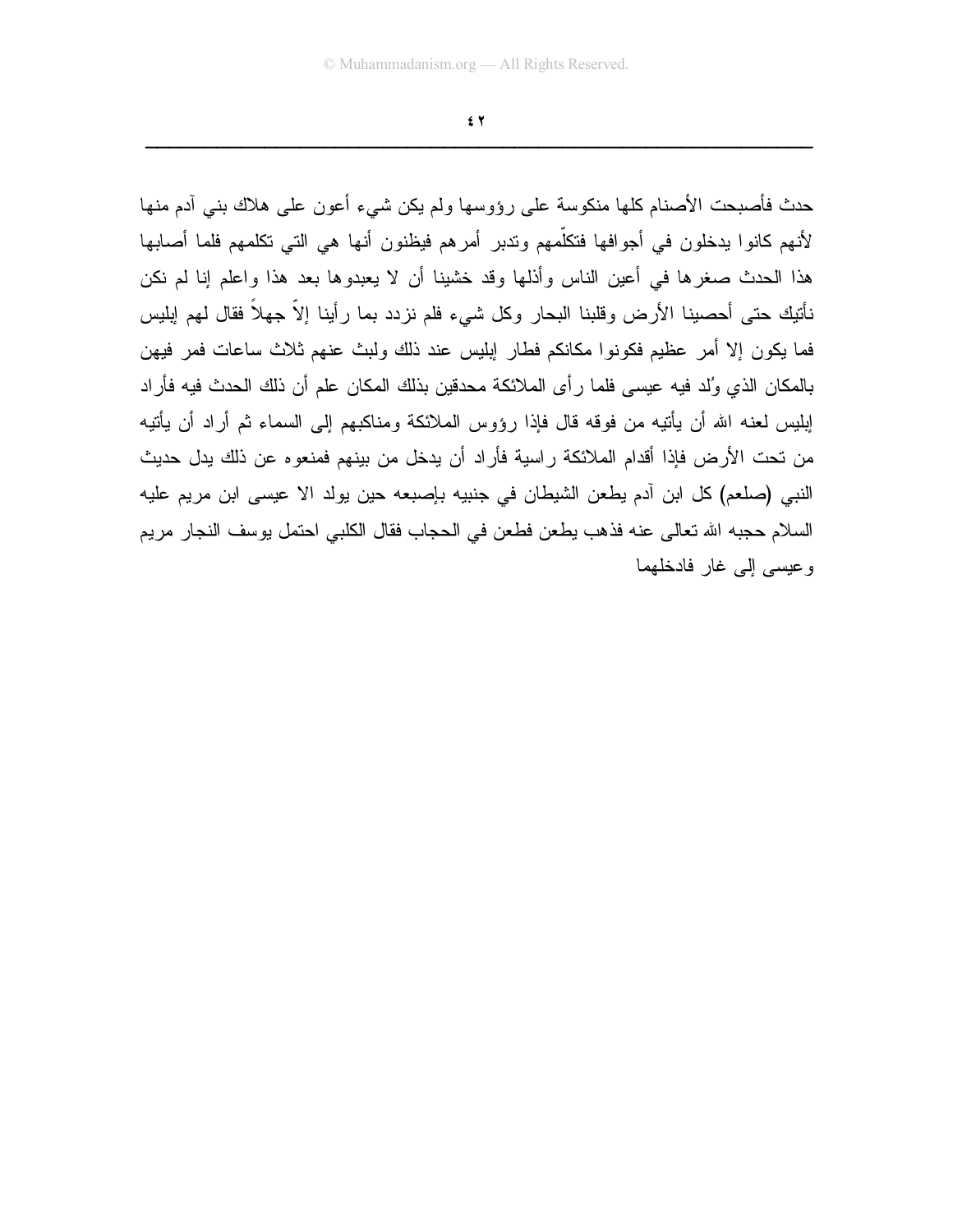$\epsilon$  ۳

فيه أربعين يوماً حتى تعالت من نفاسها ثم جاء بها فأتت مريم تحمله بعد أربعين يوماً فكلمها عيسى في الطريق فقال يا أماه ابشرى فإني عبد الله ومسيحه فلما دخلت على أهلها ومعها الصببي بكوا وحزنوا وكانوا أهل بيت صالحين فقالوا يا مريم لقد جئت شيئاً فرياً فظيعاً يا أخت هرون قال قتادة كان هرون رجلاً صالحاً من أتقياء بنـى إسرائيل وليس بـهرون أخـى موسـى وذكروا انـه ننبع جنازته بوم مات ٤٠٠٠٠ من بنبي إسرائيل كلهم يُسمى هرون وقال وهب كان هرون من أفسق بني إسرائيل وأظهرهم فساداً فشبهوها به ما كان أبوك عمران أمرأ سوء وما كانت أمك بغياً أي زانية فمن أين لك هذا الولد فأشارت لهم مريم إلى عيسى أن كلموه فغضبوا وقالوا كيف نكلم من كان في المهد صبياً قال و هب فأتاها زكر يا عليه السلام عند مناظر تها اليهود وقال لعيسى انطق بحجتك إنْ كنتَ أُمرت بها فقال عند ذلك عيسى عليه السلام وهو ابن أربعين يوماً إني عبد الله آتاني الكتاب الآية فاقر ّ على نفسه بالعبودية أول ما نكلم تكذيباً للنصار ي وإلز اماً للحجة عليهم وقال عمرو بن ميمون إن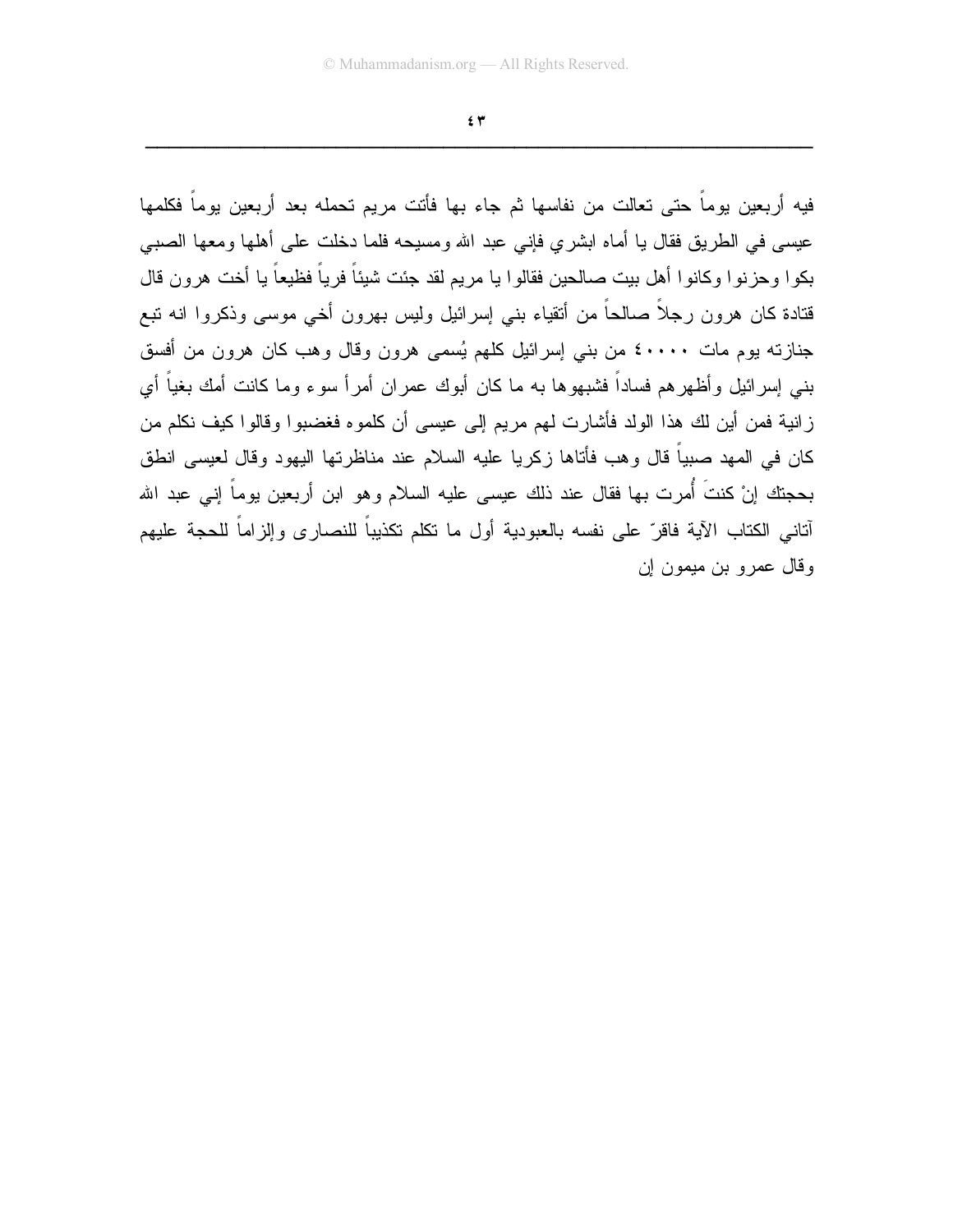مريم لما أنت قومها بعيسى أخذوا الحجارة وأرادوا أن يرجموها فلما نكلم عيسى نركوها قالوا ثم لم ينكلم بشيء بعدها حتى كان بمنزلة غير ه من الصبيان والله أعلم

(باب ذكر خروج مريع وعيسى عليهما السلام إلى مصر)

قال الله تعالى وجعلنا ابن مريع وأمه آية وأويناهما إلى ربوة ذات قرار ومعين قالوا كان مولد عيسى بعد مضى اثنين وأربعين سنة من ملك اغسطوس واحدى وخمسين سنة مضت من ملك الاشكانين ملوك الطوائف وكانت المملكة في ذلك الوقت لملوك الطوائف وكانت الرياسة في الشام ونواحيها لقيصر ملك الروم وكان الملك عليها من قبل قيصر هيرودس فلما عرف هيرودس ملك بني إسرئيل خبر المسيح قصد قتله وذلك انهم نظروا إلى نجم قد طلع فعرفوا ذلك بحساب عندهم في كتاب لمهم فبعث الله إلى يوسف النجار ملكاً وأخبره بما أراد هيردوس وأمره أن يهرب بالغلام وأمه إلى مصر وأوحى الله إلى مريم أن الحقى بمصر فإن هيرودس إنْ ظفر بابنك قتله فإذا مات هيرودس فارجعي إلى بلادك فاحتمل بوسف مريع وابنها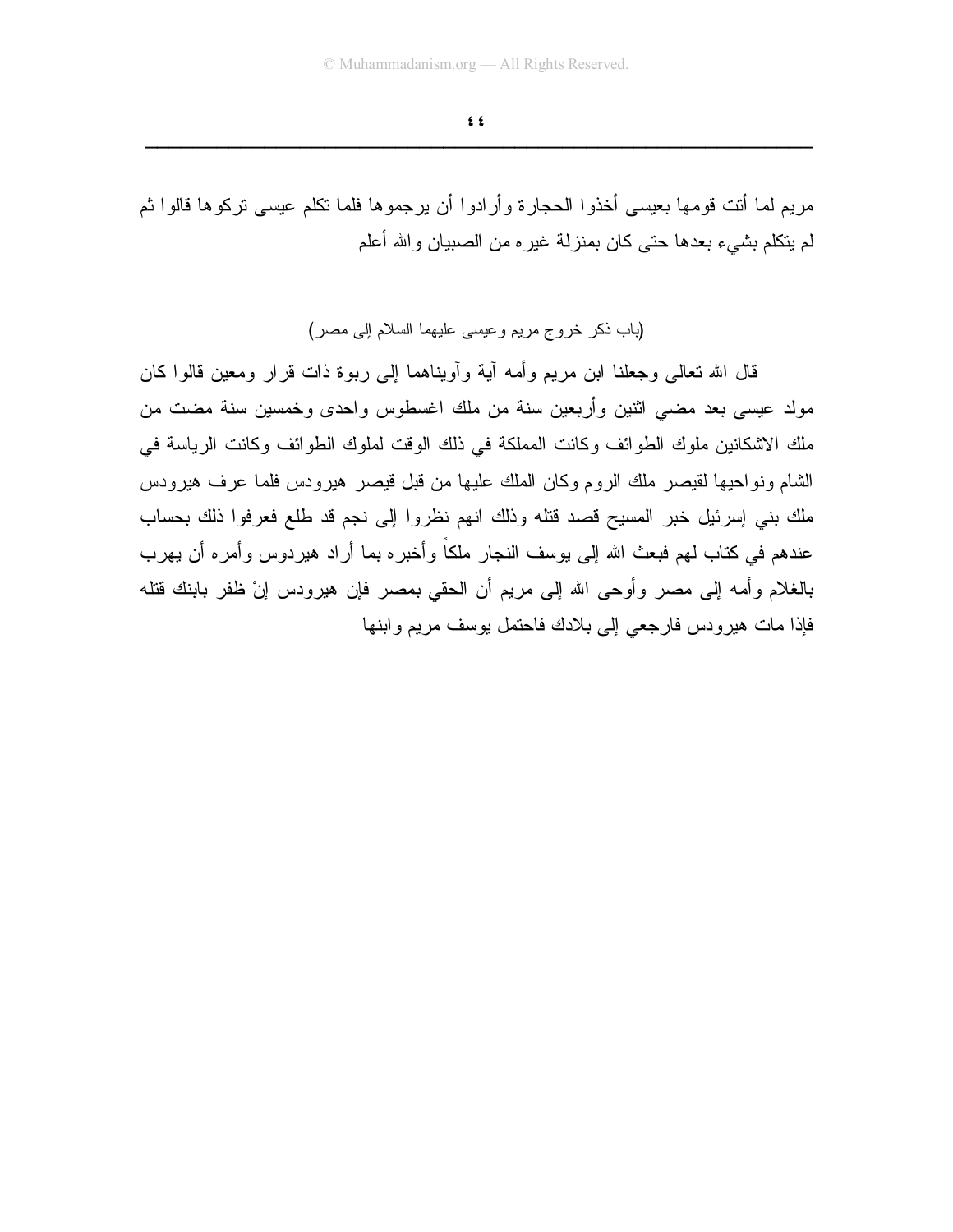$\epsilon$  o

علمي حمار له حتى ورد أرض مصر هي الربوة التي قال الله تعالى وآويناهما إلى ربوة ذات قرار ومعين (ذكر أبو إسحق الثعلبي في التفسير ذات قرار ومعين قال عبد الله بن سلام هي دمشق وقال أبو هريرة هي الرملة وقال قتادة هي بيت المقدس وقال كعب هي أقرب الأرض إلى السماء وفال أبو زيد هي مصر وفال الضحاك هي عرصة دمشق وفال أبو العليا هي ابلياء وقال القرار الأرض المسنوية والمعين الماء الطاهر فأقامت مريم بمصر اثنتي عشرة سنة نغزل الكنان ونلنقط السنبل في أثر الحصادين وكانت تلتقط السنبل والمهد في منكبها والوعاء الذي فيه السنبل في منكبها الأخر حتى تم لعيسى اثنتا عشرة سنة ورُوى عن محمد بن على الباقر رضي الله عنه أنه قال لما ولد عيسى كان ابن يو م كأنه ابن شهر فلما كان ابن نسعة أشهر أخذت و الدته بيده و جاءت به إلى الكتاب وأقعدته بين يدي المؤدب فقال له المؤدب قلْ بسم الله الرحمن الرحيم فقالها عيسى فقال المؤدب قل أبجد فرفع عيسى عليه السلام رأسه فقال هل ندرى ما أبجد فعلاه بالقضيب ليضربه فقال يا مؤدب لا تضربني إنْ كنت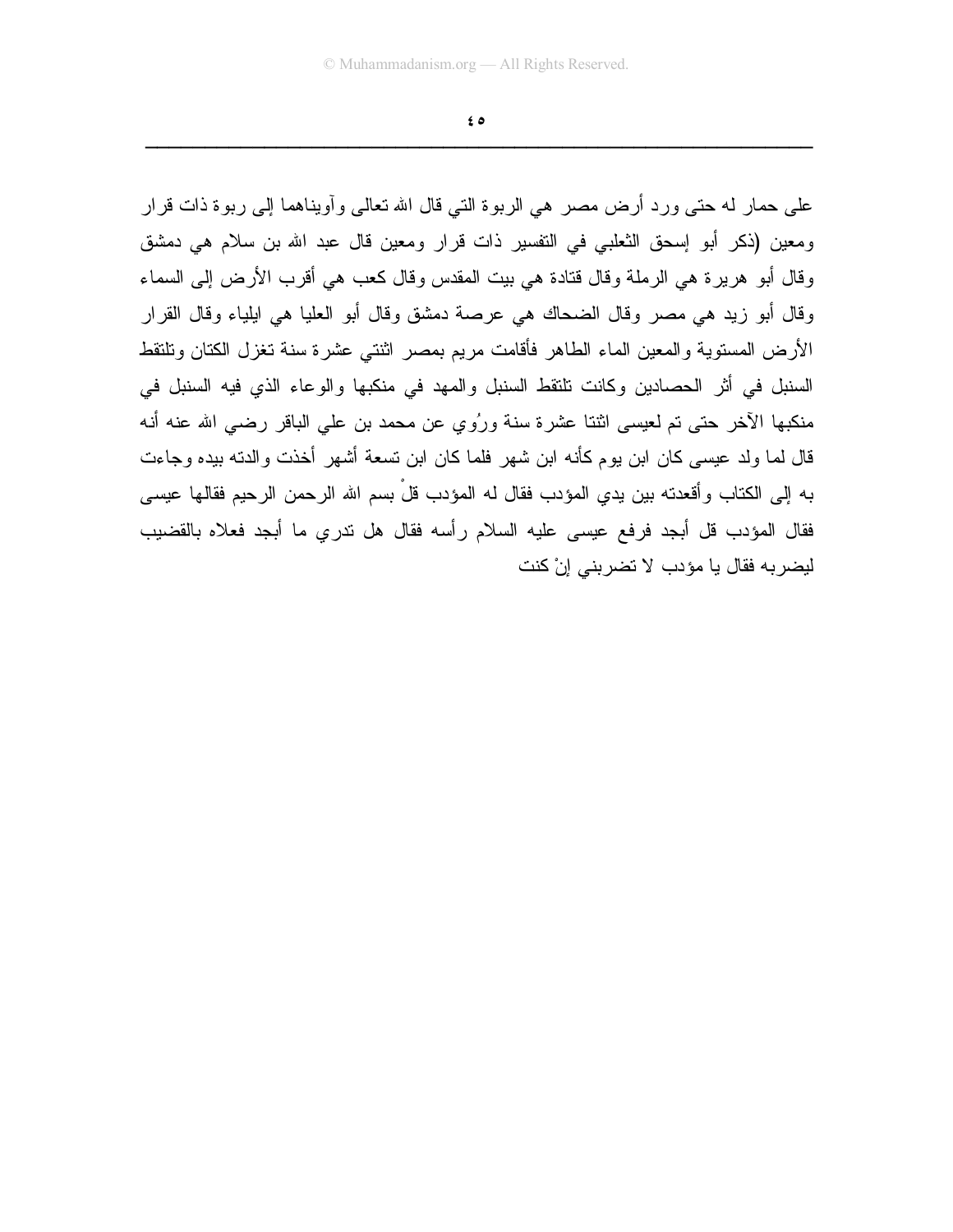$\epsilon$  ٦

ندر ي وإلا فاسألنبي حتى أفسر لك فقال له المؤدب فسره لي فقال عيسى الألف لا إله إلاَّ الله والباء بهجة الله والجيع جلال الله والدال دين الله هوز الهاء هي جهنم وهي الهاوية والواو ويل لأهل النار والزاي زفير أهل جهنم حطى حط الخطايا عن المستغفرين كلمن كلام الله غير مخلوق ولا مبدل لكلماته سعفص صاع بصاع والجزاء بالجزاء قرشت تقرشهم حين تحشرهم أي تجمعهم فقال المؤدب لأمه أيتها المرأة خذي ابنك فقد علم ولا حاجة له إلى المؤدب. قال رسول الله (صلعم) إن عيسى أرسلته أمه ليتعلم فقال له المعلم قل بسم الله فقال عيسى وما بسم الله قال المعلم ما أدري قال عيسى الباء بـهاء الله والمبم مملكنـه جل وعلا والله أعلم

في صفة عيسى وحليته عليه السلام

قال كعب الأحبار كان عيسى بن مريم رجلاً أحمر مائلاً إلى البياض ما هو سبط الرأس ولم يدهن رأسه قط وكان عيسى يمشى حافياً ولم يتخذ بيتاً ولا حلية ولا متاعاً ولا ثياباً ولا رزقاً إلاَّ قوت بومه وكان حبثما غابت الشمس صف قدمبه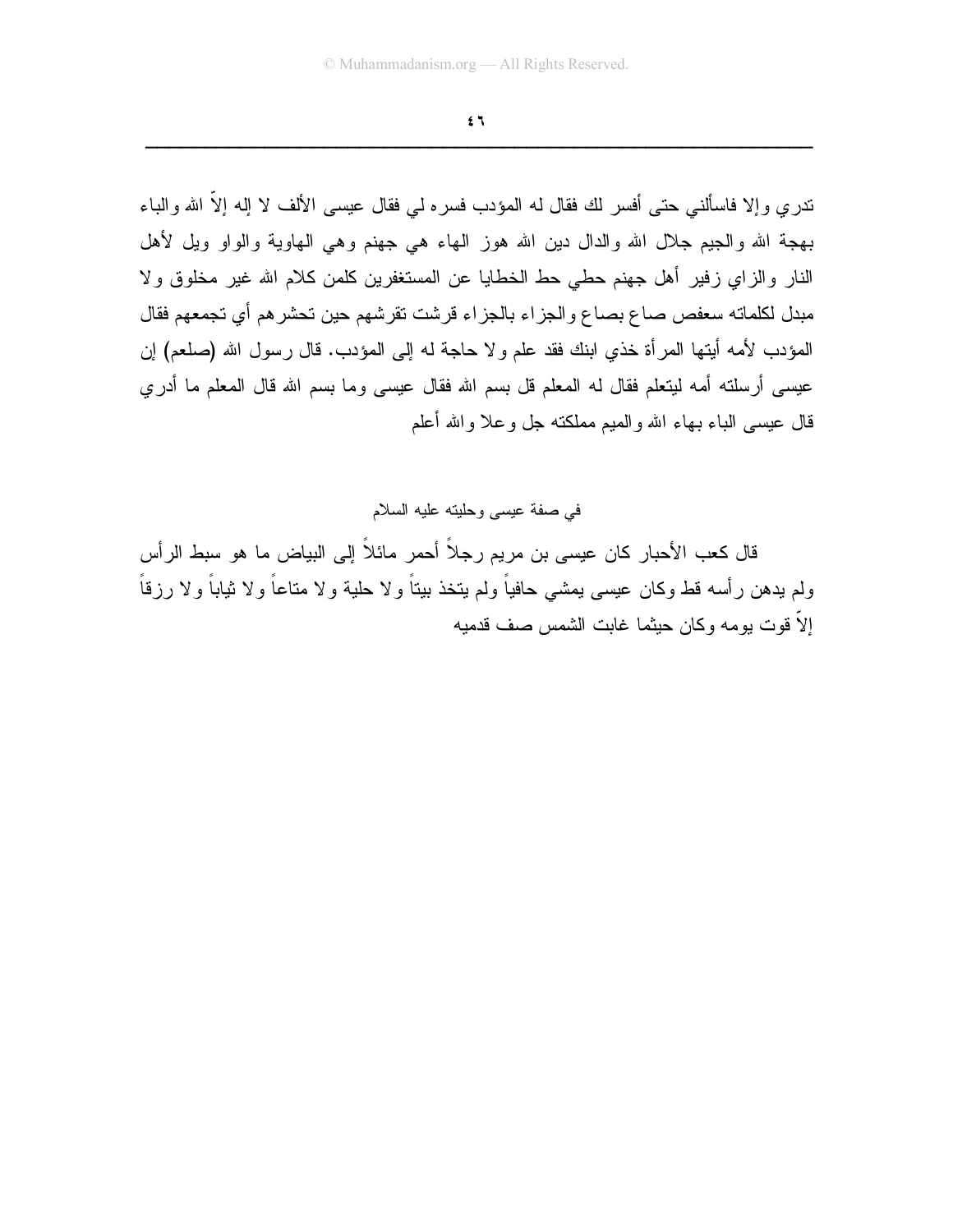٤V

وصلَّى حتَّى بصبح وكان بيرئ الأكمه والأبرص ويحيى الموتى بإذن الله وكان يخبر قومه بما بِأكلون في بيونهم وما يدخرون لغد وكان يمشى على وجه الماء في البحر وكان أشعث الرأس صغير الوجه زاهداً في الدنيا راغباً في الآخرة حريصاً على عبادة الله وكان سياحاً في الأرض حتى طلبته اليهود وأرادوا قتله فرفعه الله إلى السماء والله أعلم

« في ذكر الأيات والمعجزات التي ظهرت لعيسى عليه السلام في صباه إلى أن نبئ »

قال و هب كان أول آية رآها الناي من عيسى أن أمه كانت نازلة في دار دهقان من أرض مصر أنزلها بها يوسف النجار حين ذهب بها إلى مصر وكانت دار ذلك الدهقان تأوي إليها المساكين فسرق للدهقان مال من خزانته فلم يتهم المساكين فحزنت مريم لمصبيبة ذلك الدهقان فلما ر أي عيسى حزن أمه لمصيبة صاحب ضيافتها قال لها يا أماه أتحبين أن أدله على ماله قالت نعم يا بني قال لها قولي له يجمع لي المساكين في داره فقالت مريم للدهقان ذلك فجمع له المساكين فلما اجتمعوا عمد إلى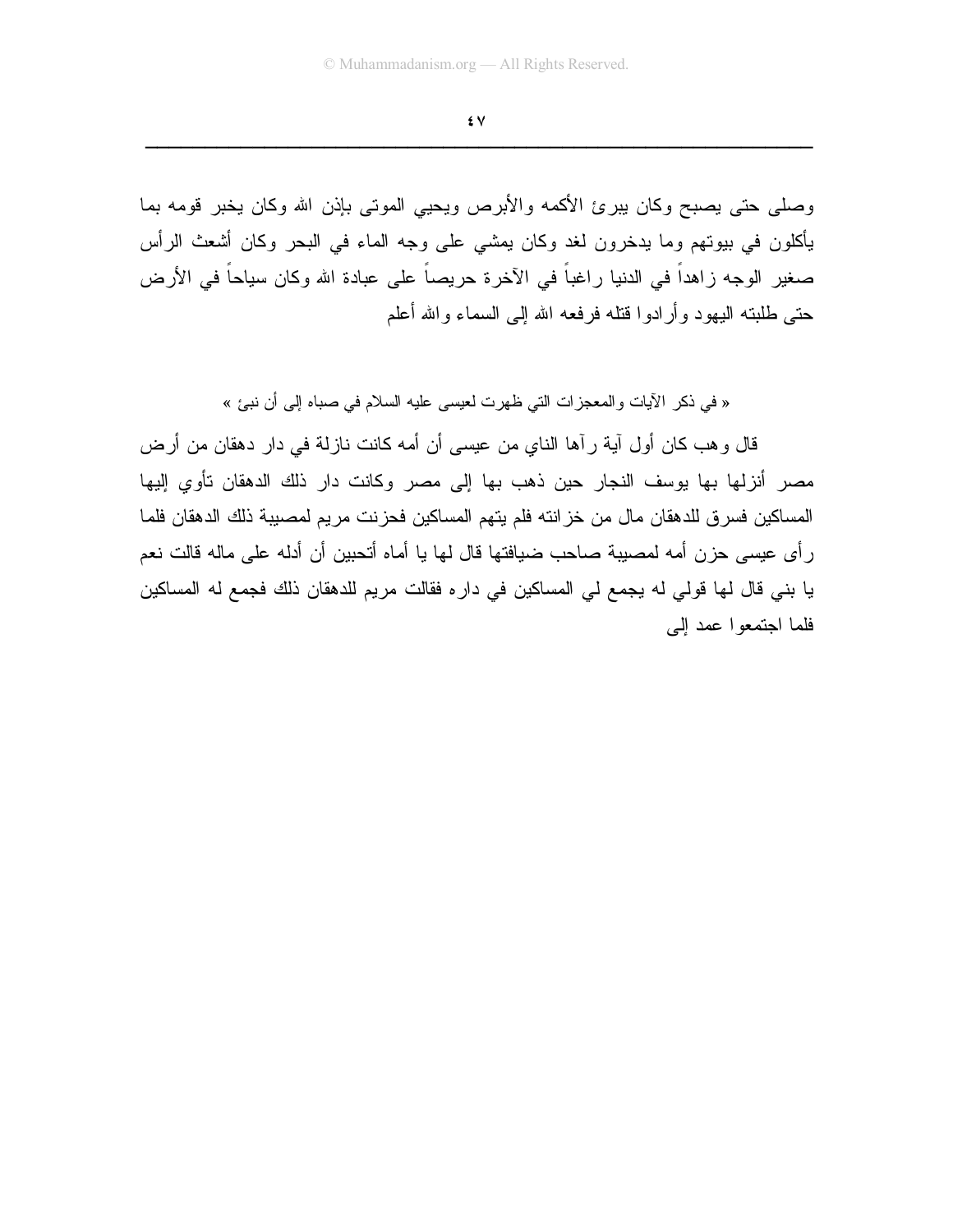٤٨

رِجلين منهم أحدهما أعمى والآخر مقعد فحمل المقعد على عاتق الأعمى وقال له قم به فقال الأعمى أنا أضعف من ذلك فقال له عيسى كيف قويت على ذلك البارحة فلما سمعوه يقول ذلك فقال له عيسى كيف قويت على ذلك البارحة فلما سمعوه يقول ذلك ضربوا الأعمى حتى قام فلما استقل قائماً هوى المقعد إلى كوة الخزانة فقال عيسى للدهقان هكذا احتالا على مالك البارحة لأن الأعمى استعان بقوته والمقعد بعينيه فقال الأعمى والمقعد صدق والله فردا على الدهقان ماله كله فأخذه الدهقان ووضعه في خزانته وقال يا مريم خذى نصفه فقالت إني لم أخلق لذلك قال الدهقان فاعطيه لابنك قالت هو أعظم منى شأناً ثم لم يلبث الدهقان أن أعرس لابن له فصنع له عيداً فجمع عليه أهل مصـر كلـهم وكـان يطعمهم شـهرين فلمـا انقضـي ذلك زاره قوم من أهل الشام ولم يعلم الدهقان بهم حتى نزولا به ولبس عنده بومئذ شراب فلما رأى عيسى اهتمامه بذلك دخل بيناً من بيوت الدهقان فيه صفان من جرار فأمرٌ عيسى يده على أفواهها وهو يمشى فكلما أمر يده على جرة امتلأت شراباً حتى أتى عيسى على أخرها وهو يومئذ ابن اثنتى عشرة سنة (ولعل هذه القصبة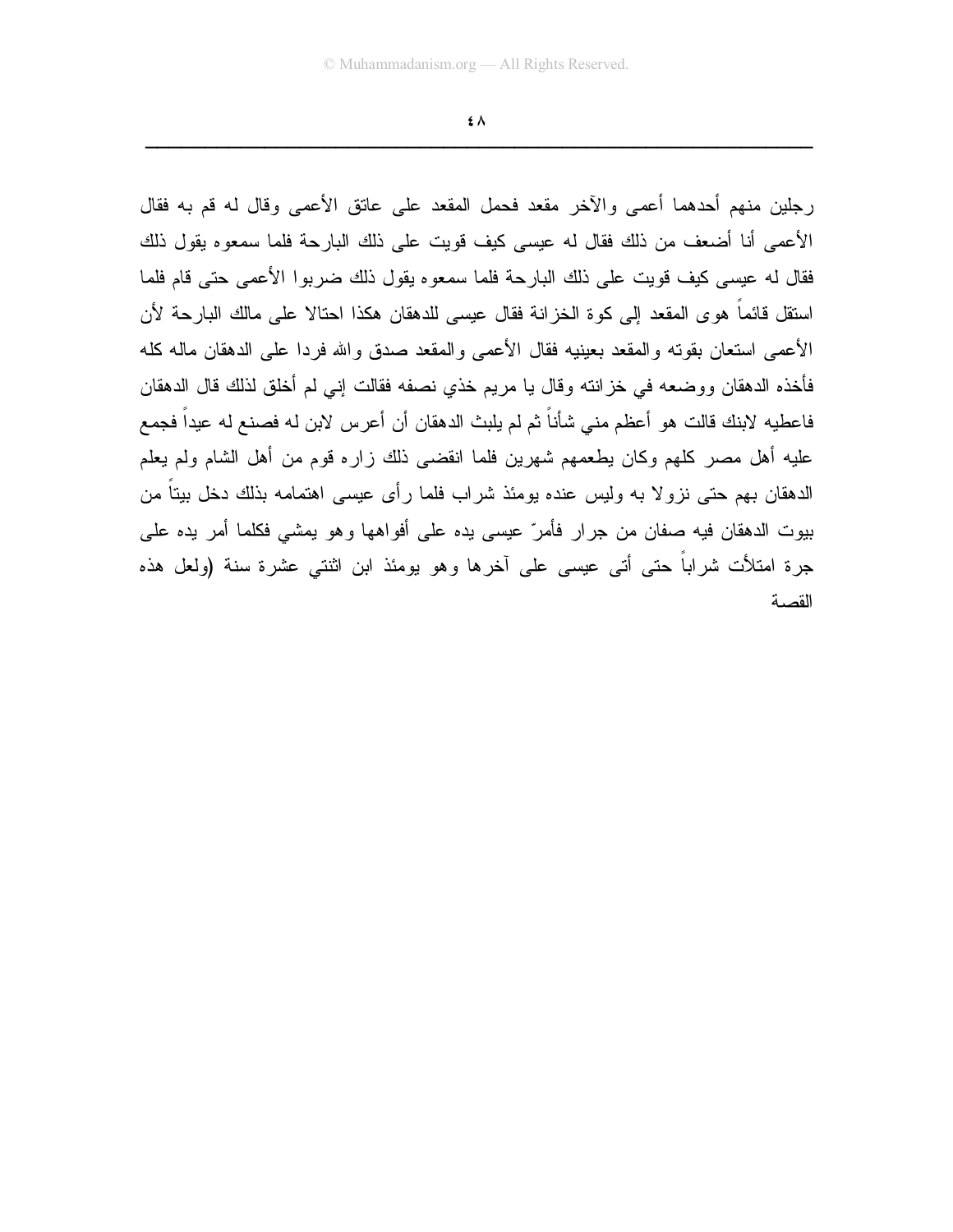$69$ 

نشير إلى قصة عرس قانا الجليل الواردة في إنجيل يوحنا الاصحاح الثاني وما أعظم الفرق بين الروايتيْن) (آية أخرى) قال السدي كان عيسى عليه السلام إذا كان في الكتاب يحدث الصبيان بما يصنع أباؤهم ويقول للغلام انطلق فقد أكل أهلك كذا وكذا ورفعوا لك كذا وكذا وهم يأكلون كذا وكذا فينطلق الصببي إلى أهله فيبكي عليهم حتى يعطوه ذلك الشيء فيقولون له من أخبرك بهذا فيقول عيسى فحبسوا عنه صبيانهم وقالوا لا نلعبوا مع هذا الساحر فجمعوهم في بيت فجاء عيسى يطلبهم فقالوا ليسوا ههنا فقال لهم فما في البيت قالوا خنازير قال كذلك يكونون ففُتح عنهم فإذا هم خنازير (وما ذنب الصبيان الأبرياء) ففشا ذلك في الناس فهمّت به بنو إسرائيل فلما خافت عليه أمه حملته على حمار لها وخرجت هاربة إلى مصر (مع أن المحقق أن الهروب كان وهو أقل من سننيْن خوفًا من هيرودس) وذكر السدي آية أخرى قال لما خرج عيسى وأمه عليهما السلام يسيحان في الأر ض إذ جاءا بني إسر ائيل و نز لا في قر ية علي ر جل فأضافهما و أحسن إليهما وكان ملك ذلك الو قت جبار اً عنبداً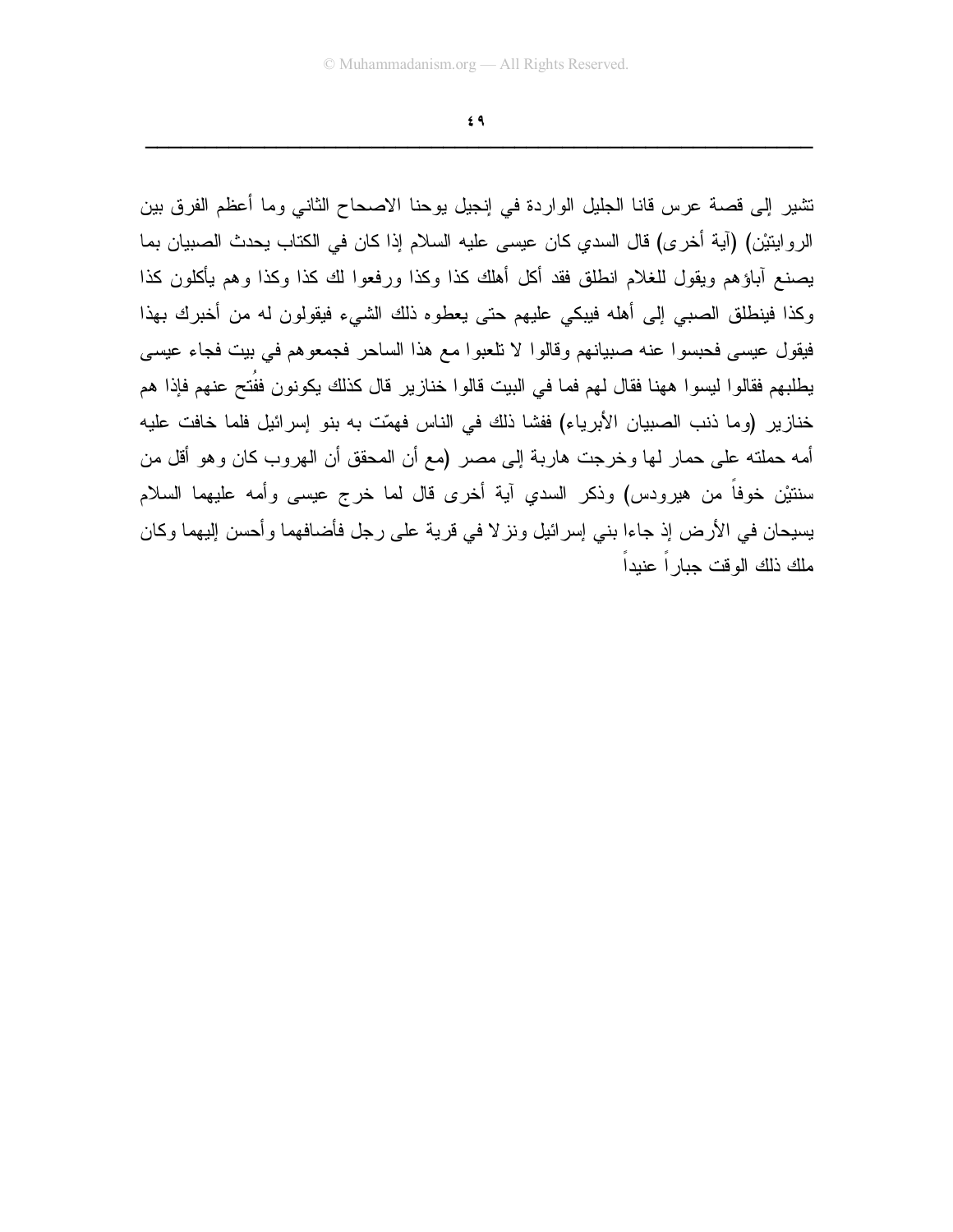$\bullet$ .

فجاء ذلك الرجل بوماً مهتماً حزيناً فدخل منزله ومريع عند امر أته فقالت لمها مريع ما شأن زوجك أراه حزيناً فقالت لها لا تسأليني فقالت أخبريني لعل الله يفرج كربته على يدي فقالت إن لنا ملكاً يجعل على كل رجل منا نوبة يطعمه ويسقيه الخمر هو وجنوده فإن لم يفعل عاقبة واليوم يومنا وليس عندنا سعة قالت فقولي له لا يهتم له بشيء فإنه قد أحسن إلينا واني آمر ابني أن يدعو له فيكتفي ذلك ثم قالت مريم لعيسى فقال إنْ فعلت ذلك يقع شر قالت لا تبالي لأنه أحسن إلينا وأكرمنا قال عيسى فقولي له إذا اقترب ذلك فاملأ قدورك وخوابيك ماءً ثم اعلمني ففعل ذلك فدعا عيسى فتحول ماء القدور لحماً ومرقاً وماء الخوابي خمراً لم ير الناس مثله قط فلما جاء الملك أكل فلما شرب سأل من أين هذا الخمر قال له من أرض كذا وكذا قال الملك فإن خمري قد أتى بـها من نلك الأرض وليست مثل هذه فقال له من أرض أخرى فلما خلط على الملك وشبه عليه قال اخبر نبي علي الحق قال فأنا أخبر ك عندي غلام ما سأل الله شيئاً إلا أعطاه إياه وانه دعا الله تعالى فجعل الماء خمر اً وكان للملك ابن بر بد أن بستخلفه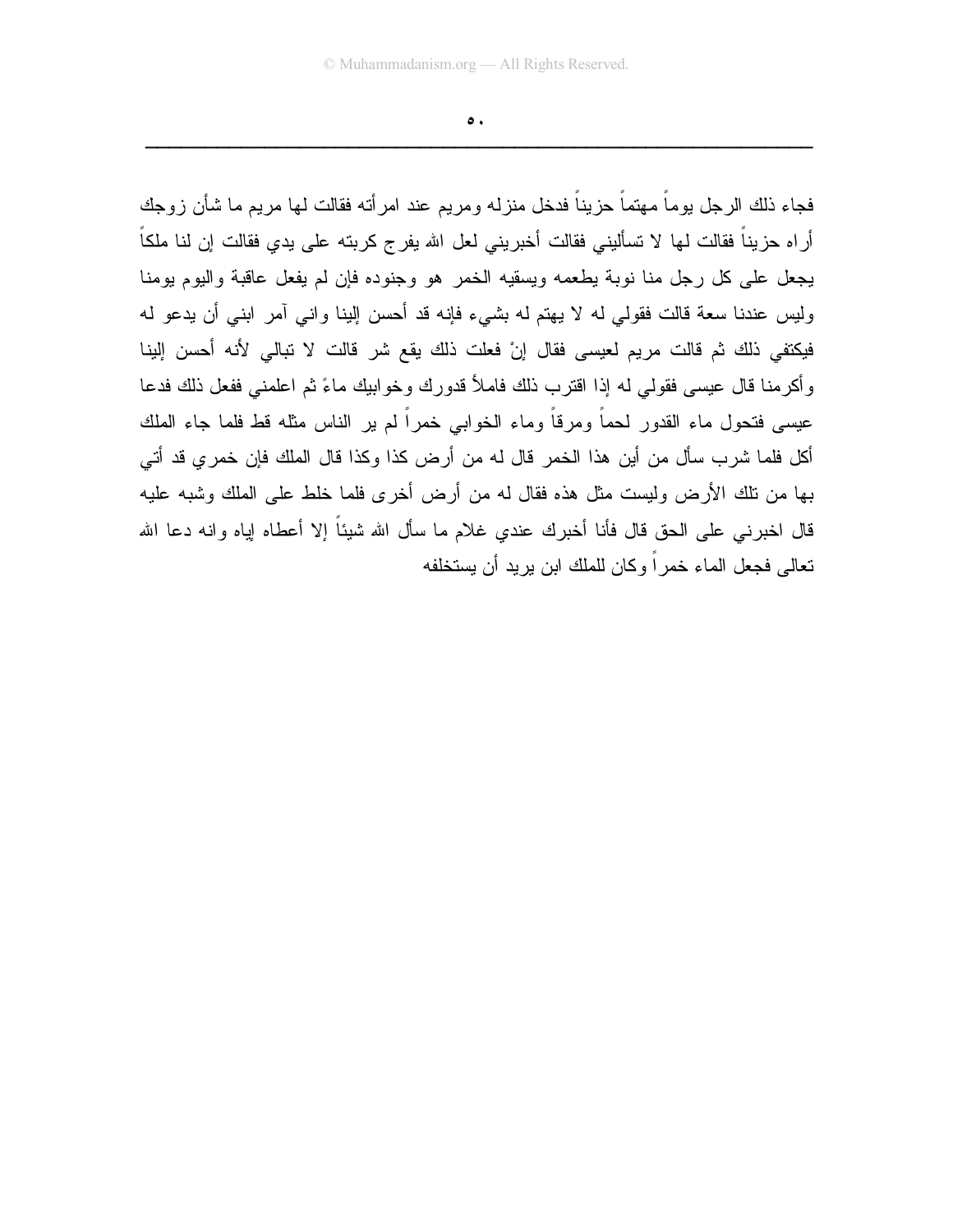$\bullet$ 

فمات قبل ذلك بأيام وكان أحب الخلق إليه فقال الملك إن رجلاً دعا الله تعالى فجعل الماء خمراً ليستجاب له حتى يحيى ابنى فدعا عيسى وكلمه في ذلك فقال له عيسى لا تفعل لأنه إن عاش وقع شر فقال الملك لا أبالي بعد أن أراه قال عيسى إنْ أحييته نتركوني أنا وأمي نذهب حيث نشاء قال نعم فدعا الله تعالى فعاش الغلام فلما رأه أهل مملكته قد عاش نبادروا بالسلاح وقالوا أكلنا هذا حتى إذا دنا موته بريد أن يستخلف علينا ابنه فيأكلنا كما أكلنا أبوه فقتلوهما وذهب عيسى وأمه (وأية معجزة ذكرها له الإنجيل نتج عنها شر ووبال كهذه وهل الله جل وعلا خادم للرغائب الشريرة؟) وقال وهب (آية أخرى) بينما عيسى يلعب مع الصبيان إذ وثب غلام على صبى فوكزه برجله فقتله فألقاه ببين يدي عيسى وهو ملطخ بالدم فاطلع الناس عليه فانهموه به فأخذوه وانطلقوا به إلى قاضي مصر فقالوا له هذا قتل هذا فسأله القاضي لا أدري من قتله وما أنا بصاحبه فأرادوا أن يبطشوا بعيسى عليه السلام فقال لمهم ائتوني بالغلام فقالوا له ما نريد منه قال أريد أن أسأله من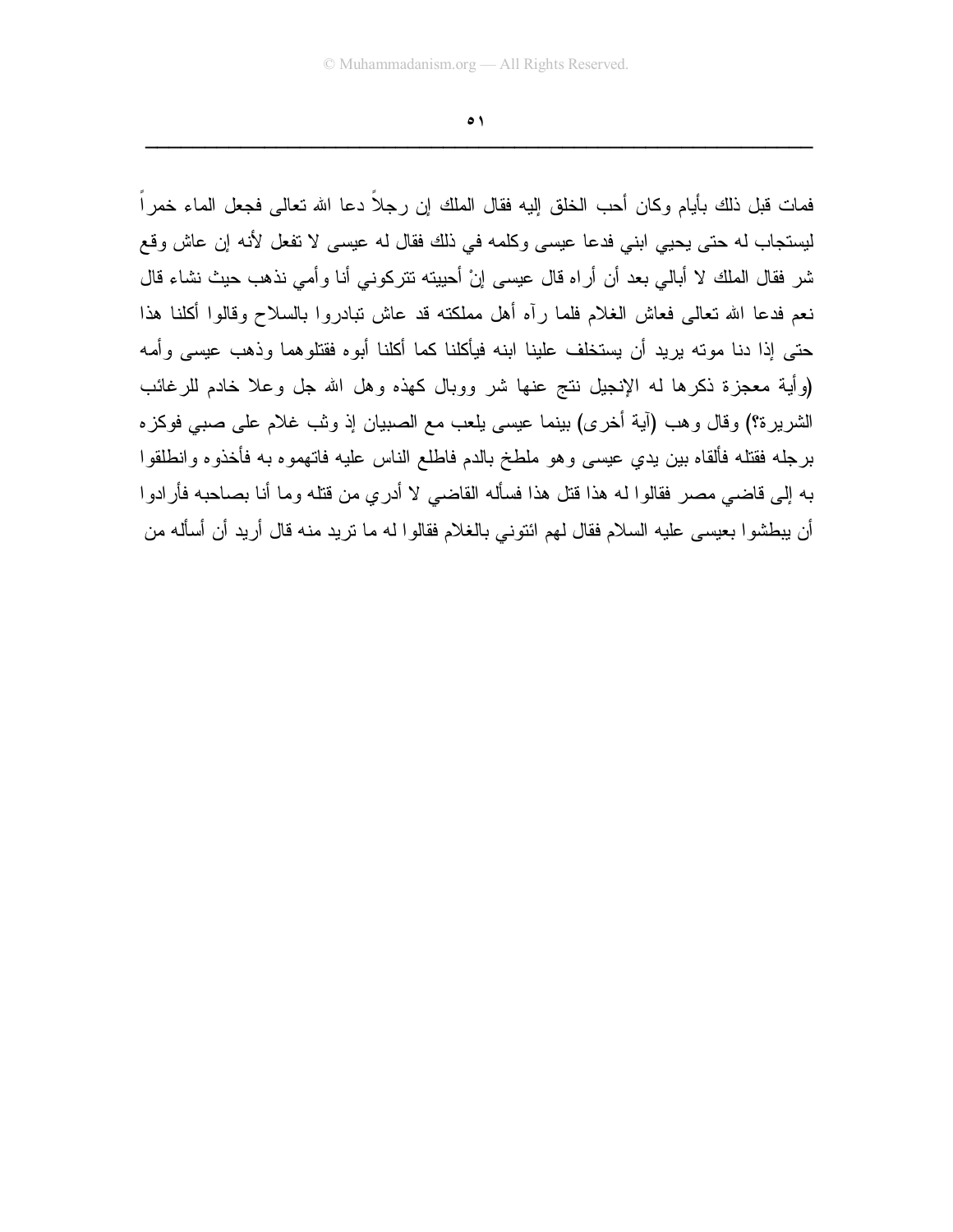$\bullet$   $\overline{Y}$ 

قتله قالوا وكيف يكلمك وهو ميت فأخذوه وأتوا به إلى مقتل الغلام فأقبل عيسى على الدعاء فأحياه الله تعالى فقال له عيسى من قتلك قال قتلني فلان على الذي قتله فقال بنو إسرائيل من هذا قال هذا عيسى بن مريم قالوا فمن هذا الذي معه قال قاضي بني إسرائيل ثم مات الغلام من ساعته فرجع عيسى إلى أمه ونبعه خلق كثير من الناس فقالت له أمه يا بني ألم أنهك عن هذا فقال لها إن الله حافظنا وهو أرحم الراحمين. وذكر عطاء (آية أخرى) قال سلمت مريع عيسى بعدما أخرجته من الكتاب إلى أعمال شتى فكان آخر ما دفعته إلى الصباغين فدفعته إلى رئيسهم ليتعلم منه فاجتمع عنده ثياب مختلفات فعرض للرجل سفر فقال لعيسى إنك لقد تعلمت هذه الحرفة وأنا خارج في سفر لا أرجع إلى عشرة أيام هذه ثياب مختلفات الألوان وقد علمت كل واحد منها على اللون الذي يصنع به فأحب أن تكون فارغاً منها وقت قدومي ثم خرج فطبخ عيسى عليه السلام جباً واحداً علَّى لون واحد وادخل فيه جميع الثياب وقال لها كونبي بإذن الله تعالى على ما أريد منك فقدم الصباغ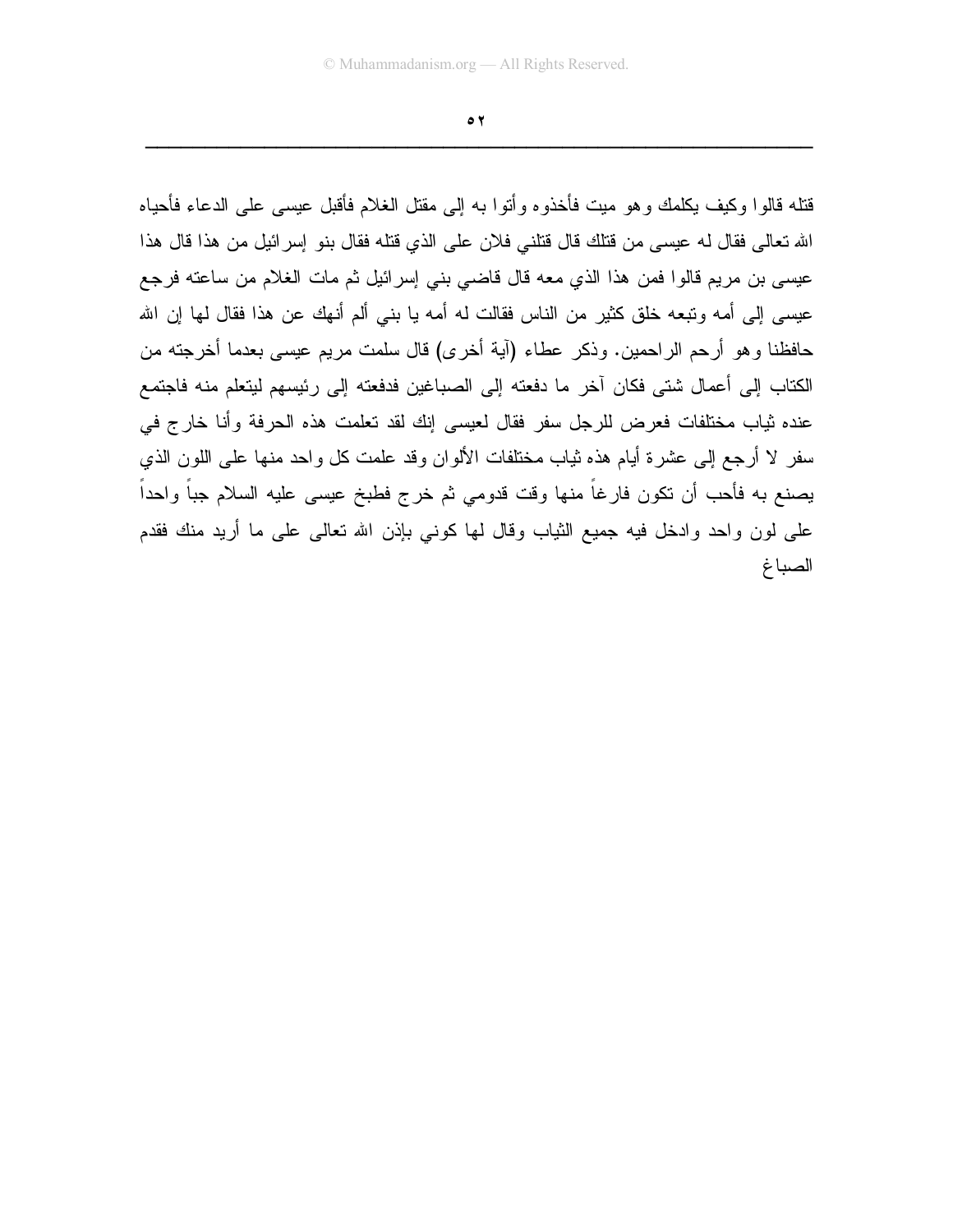$\circ$ 

والثياب كلها في جب واحد فقال يا عيسى ما فعلت قال فرغت منها قال أين هي قال في الجب قال كلها قال نعم قال كيف تكون كلها في جب واحد لقد أفسدت تلك الثياب قال قم فانظر فقام فأخرج عيسى ثوباً أصفر وثوباً أخضر وثوباً أحمر إلى أن أخرجها على الألوان التي أرادها فجعل الصباغ يتعجب وعلم أن ذلك من الله عز وجل فقال الصباغ للناس تعالوا انظروا إلى ما فعل عيسى عليه السلام فأمن به هو وأصحابه وهم الحواريون والله عز وجل أعلم (وما الضرورة لمخالفة السير الطبيعي في دائرة الأشغال الاعتيادية و هل هذا يوافق مبدأ الله الاقتصادي في سائر أعماله)

وذكر الدميري في كتاب حياة الحيوان الكبرى أية طفيفة أخرى عملها يسوع وهو غلام قال « روى عن أبي هريرة رضي الله عنه أنه قال بينما عيسى ابن مريم ويحيى بن زكريا عليهما السلام سائر ان إذ ر أيا شاة وحشية ماخضاً فقال عيسى ليحيى قل تلك الكلمات حنة ولدت يحيى ومريع ولدت عيسى الأرض ندعوك يا ولد اخرج يا ولد قال حماد بن زيد فما يكون في الحي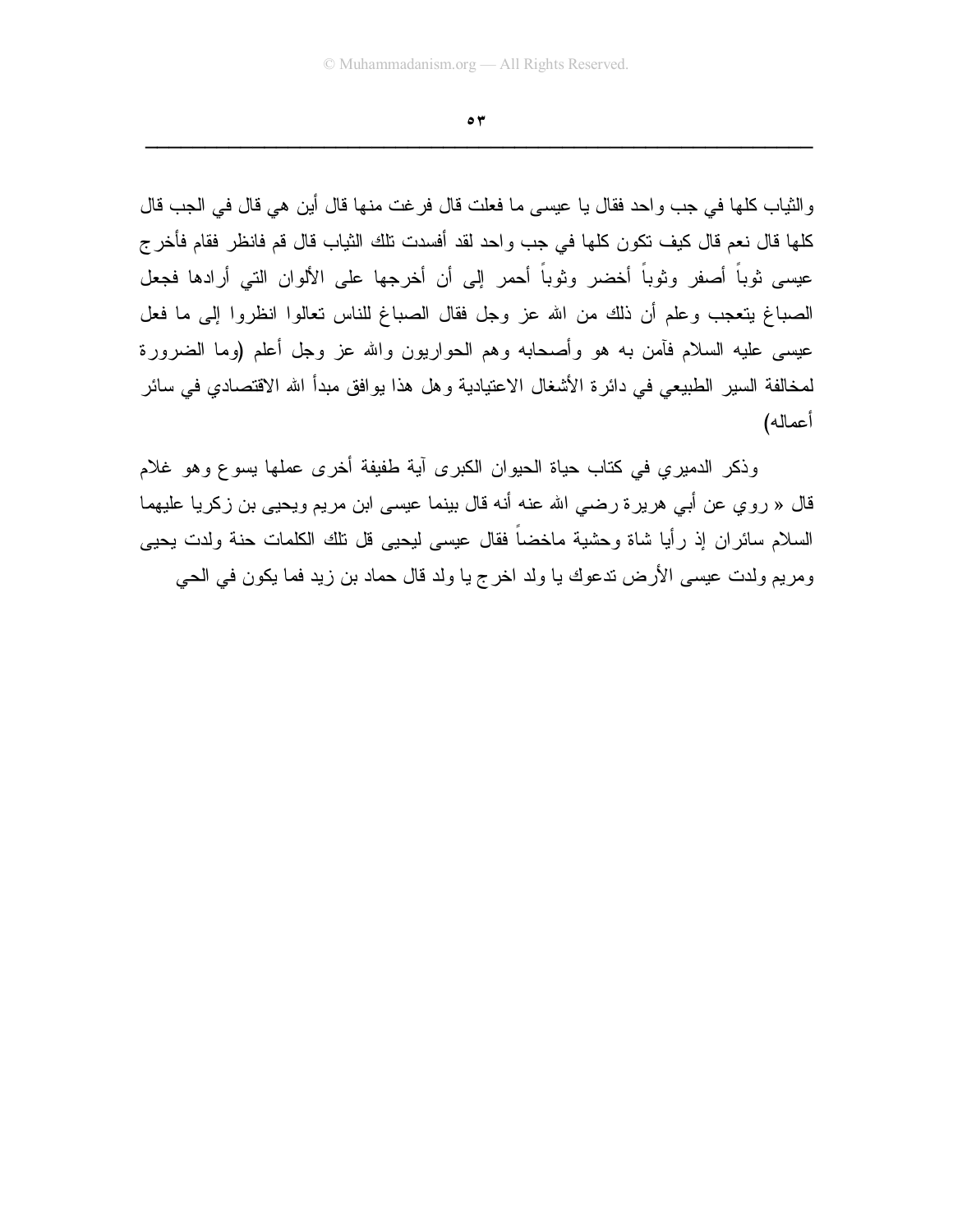$\bullet$  {

امرأة ماخض فيقال هذا عندها فلا نبرح حتى نضع بإذن الله نعالى ويحيى أول من آمن بعيسى وصدقه وكانا ابني خالة فكان يحيى أكبر من عيسى بستة أشهر ثم قتل يحيى قبل رفع عيسى عليه السلام » (حياة الحيوان الكبرى للدميري جزء ٢ وجه ٧٨)

ذكر رجوع مريع وعيسى عليهما السلام إلى بلادهما بعد موت هيرودس قال وهب لما مات هيرودس الملك بعد اثنتي عشرة سنة من مولد عيسى عليه السلام أوحى الله نعالى إلى مريم يخبرها بموت هيرودس ويأمرها بالرجوع مع ابن عمها بوسف النجار إلىي الشام فرجع عيسى وأمه عليهما السلام وسكنا في جبل الجليل في قرية يُقال لها ناصرة وبها سميت النصارى وكان عيسى يتعلَّم في الساعة علم يوم وفي اليوم علم شهر وفي الشهر علم سنة فلما تمت له ثلاثون سنة أوحى الله تعالى أن ببرز للناس ويدعوهم إلى الله ويضرب لهم الأمثال ويداوى المرضى والزمنى و العميان و المجانين ويقمع الشياطين ويز جر هم ويذلهم وكانوا يمونون من خوفه ففعل ما أمر ه بـه فأحبه الناس ومالوا إليه واستأنسوا به وكثرت أنباعه وعلا ذكره وربما اجتمع عليه من المرضى والزمنبي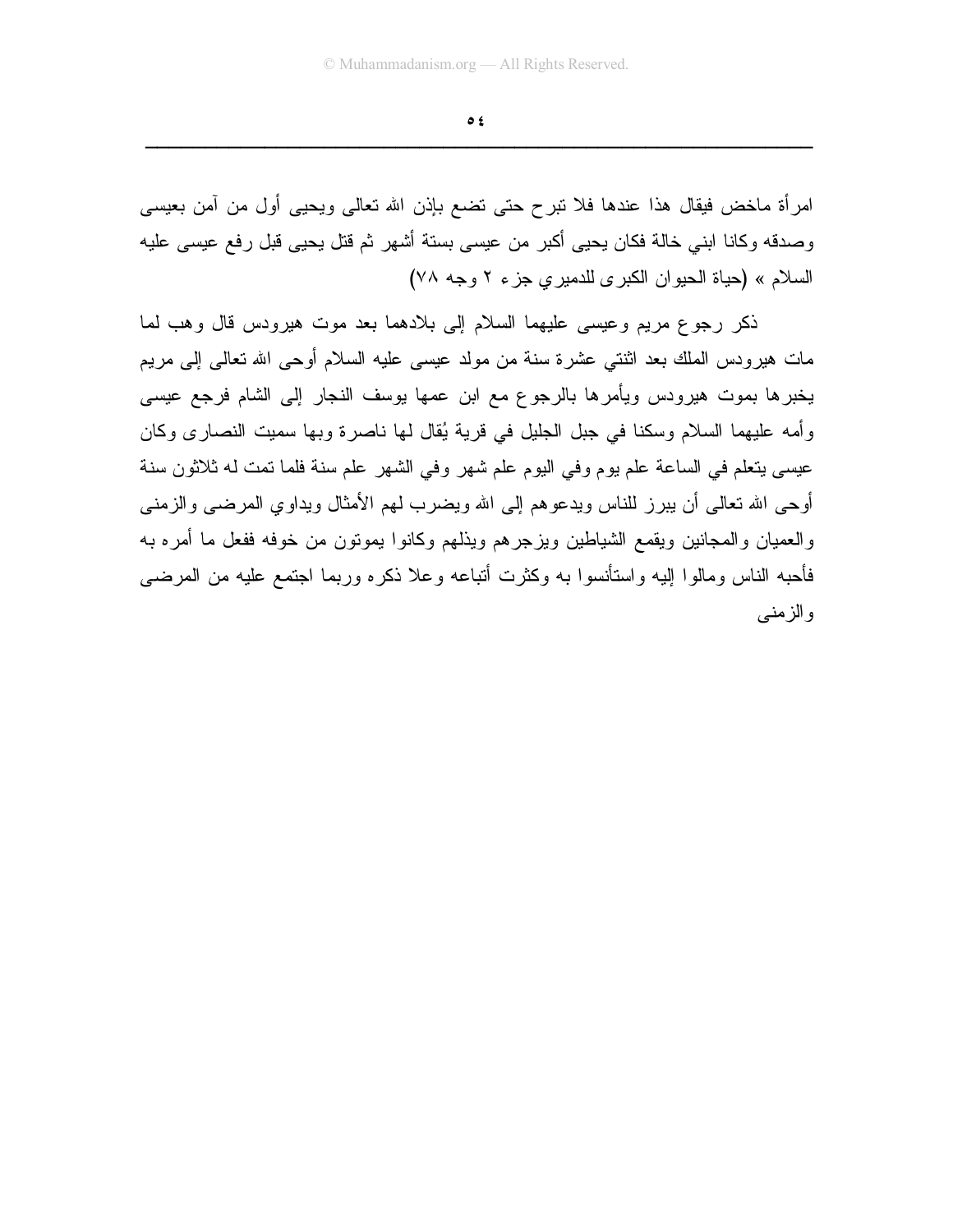$\bullet \bullet$ 

في الساعة الواحدة خمسون ألفاً فمن أطاق منهم أن يمشى إليه مشى إليه ومن لم يطق وصل إليه عيسى عليه السلام وإنما كان يداويهم بالدعاء بشرط الإيمان ودعاؤه الذي كان يشفى به المرضى ويحيي به الموتـى اللـهم أنت الإلـه الذي في السماء والإلـه الذي في الأرض لا إلـه فيهما غيرك وأنت ملك من في السموات وملك من في الأرض لا ملك فيهما غيرك وأنت حكم من في السموات وحكم من في الأرض لا حكم فيهما غيرك قدرتك في الأرض كقدرتك في السماء وسلطانك في الأرض كسلطانك في السماء أسألك بأسمائك الكرام أنك على كل شيء قدير

## $2075$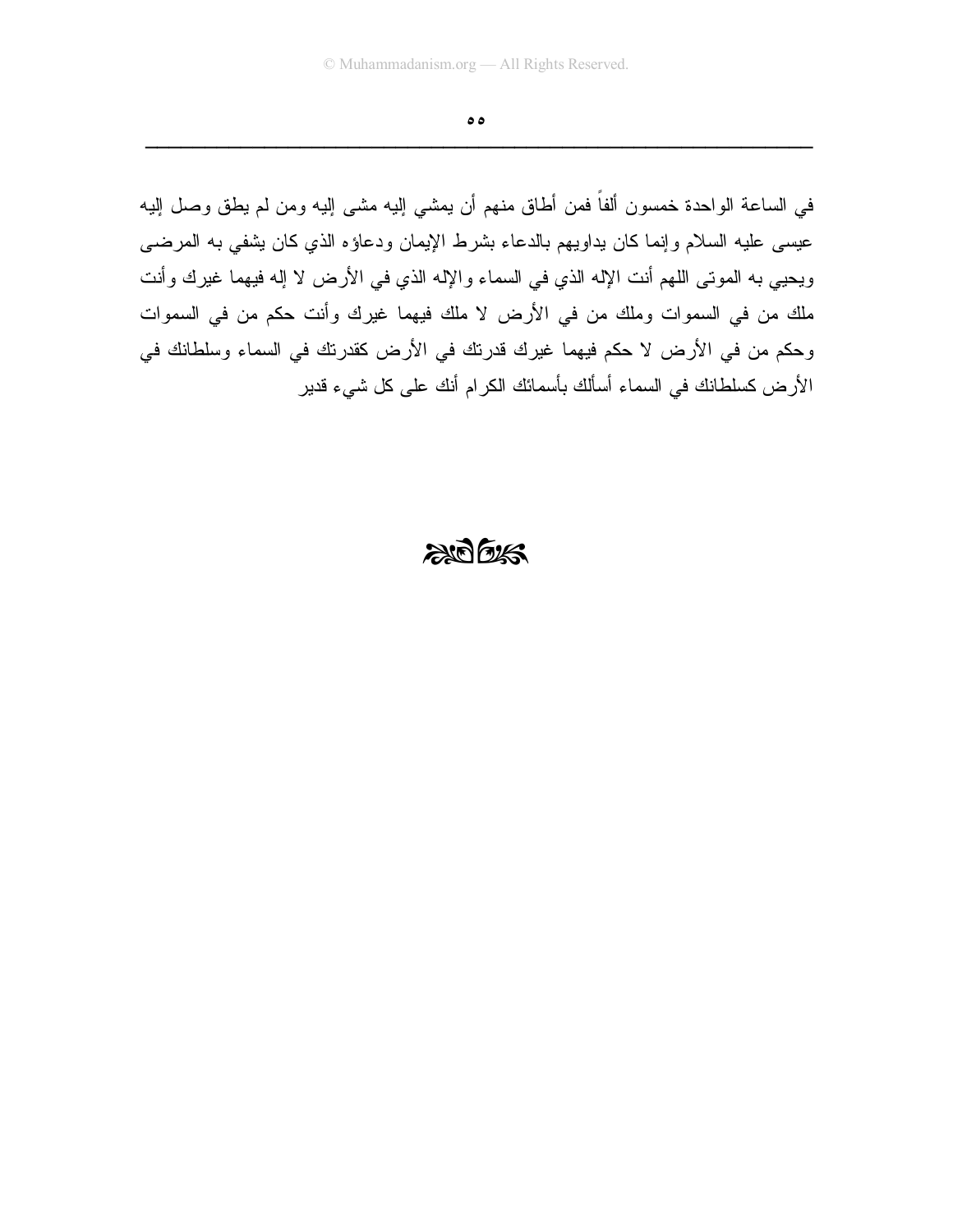الفَضّْيَانِ الْقِرَانِعَ

(عيسى في كتاب قصص الأنبياء مع ملاحظة قلة أهمية الأفعال المنسوبة إليه من خدمته الجهارية إلى مجيئه الثاني)

قبل أن نعو د إلى أقو ال الثعلبي مر ة أخر ي بلز م أن نبين للقار ئ الكر يم مو قف القر آن إز اء مسألة موت المسيح فإنه في بعض المحال كما بينا سابقاً يذكر مونه بكل صراحة وفي غيرها ينفيه تمام النفي وحتى يتخلص المفسرون من نهمة التناقض الواضحة ذهبوا إلى أنه مات ثلاث ساعات لكنه لم يصلب! وأضافوا إلى ذلك فولهم إنه عند مجيئه الثاني يموت مرة أخرى كأنهم يقرون بضعف طبيعته البشرية فيجعلونها عرضة لموت ثان عند مجيئه في اليوم الأخير وبذلك بخالفون كل نعاليم العهد الجديد القائلة إن المسيح نألم مرة واحدة من أجل الخطايا وليس للموت بعد سلطاناً علبه »

والآن نعود بك إلى الحديث عن السيد المسيح مما جاء في كتاب النعلبي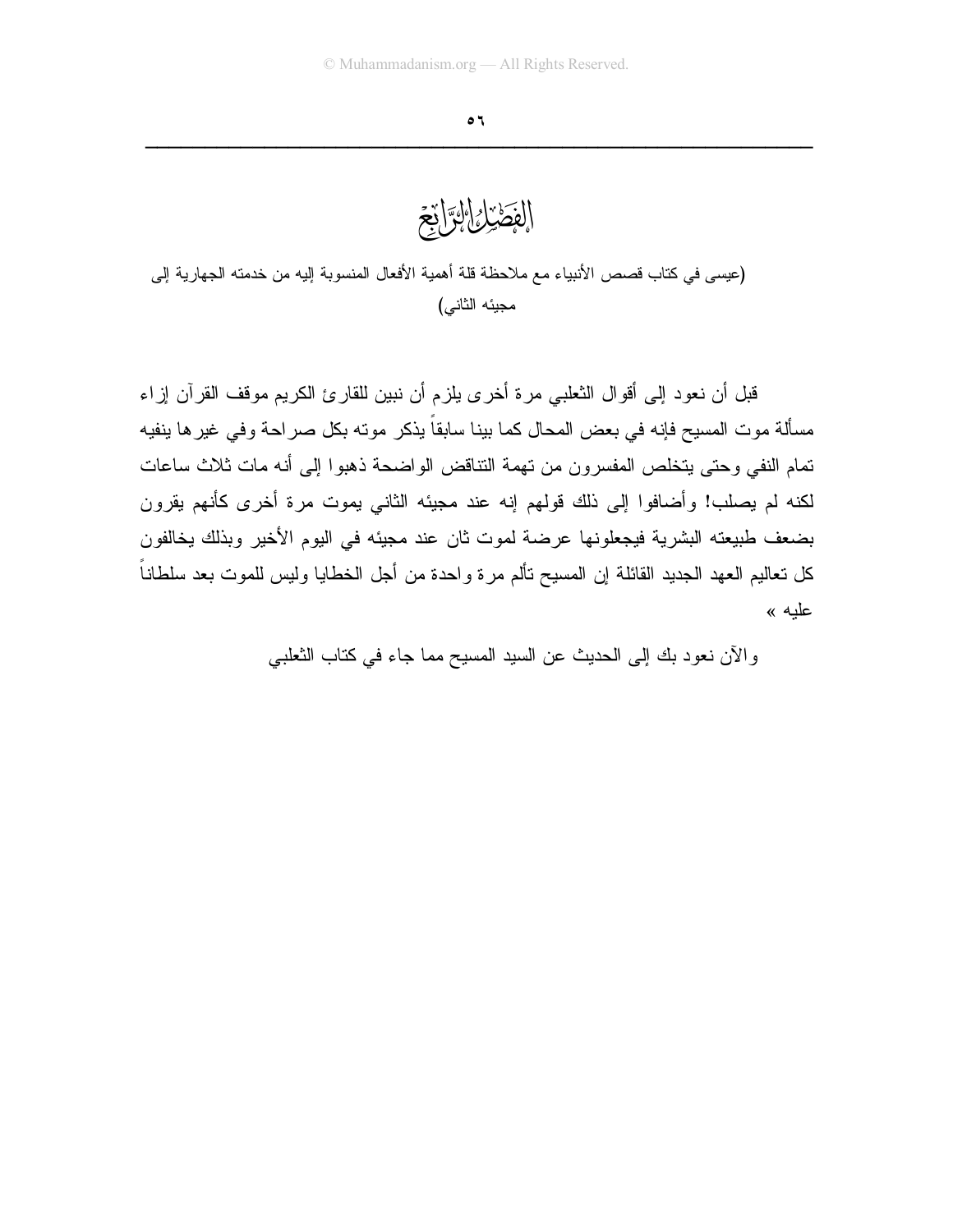$\bullet$  Y

« قصة الحواريون عليهم السلام »

قال الله تعالى فلما أحس عيسى منهم الكفر قال من أنصاري إلى الله قال الحواريون نحن أنصبار الله آمنا بالله و أشبهد بأنا مسلمون و قال الله عز و جل و إذ أو حيت إلى الحو ار بين أي ألمهمتهم ووفقتهم أن آمنوا ببي وبرسولمي قالوا آمنا وأشهد بأننا مسلمون اعلم أن الحواريين كانوا أصغياء عيسى بن مريع وأولياءه وأرضياءه وأنصار ه ووزراءه وكانوا اثنبي عشر رجلاً وأسماؤهم شمعون الصفار المسمى بطرس واندراوس أخوه ويعقوب بن زبدي ويحيى أخوه وفيلبس وبرنولوماوس ونوما ومتى العشار ويعقوب ابن حلفا وليا (لاوي) الذي يُدعى نداوس وشمعون القناني ويهوذا الاسخريوطي عليهم السلام. واختلف العلماء فيهم لم سمّوا بذلك<sup>(١)</sup> قال ابن عباس كانوا صيادين يصطادون

(١) لاحظ أنهم لم يدعوا في القرآن رسلاً بل حواريين وهي كلمة مشتقة من أصل حبشي معناه أرسل وقال البيضاوي إنها مشتقة من كلمة حور أي أبيض وذلك لخلوص نيتهم ونقاء سريرتهم وقال أخرون سموا كذلك لأنهم كانو ا بليسون شاباً ببضاً أو بصبغونها بالأبيض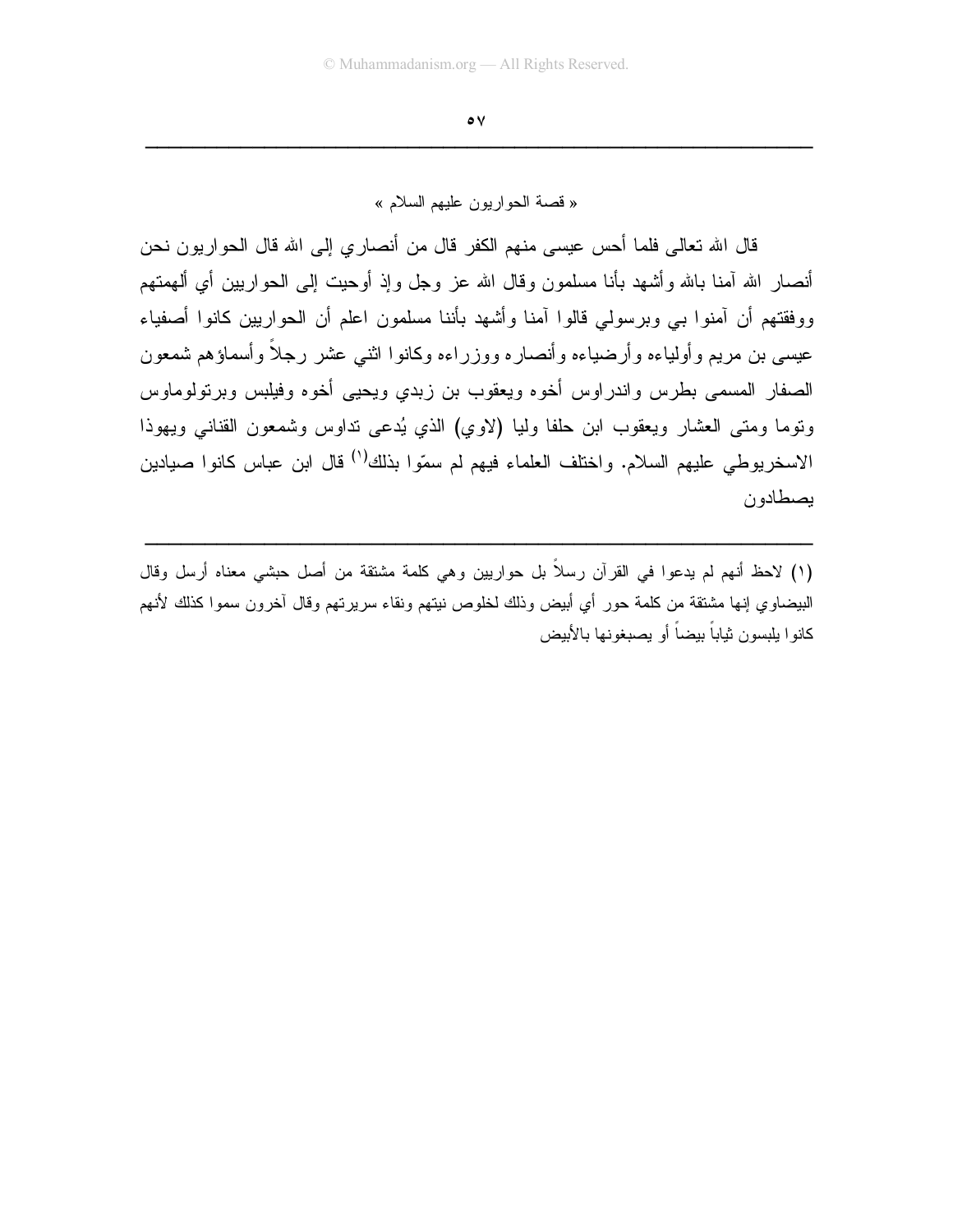$\circ \wedge$ 

السمك فمر بهم عيسى فقال لهم ما تصنعون فقالوا نصطاد السمك فقال لهم ألا تمشون معي حتى نصطاد الناس قالوا له وكيف ذلك قال ندعو إلى الله قالوا ومن أنت قال أنا عيسى بن مريع عبد الله ورسولـه قالوا فهل يكون أحد من الأنبياء فوقك قال نعم النبـي الـعربـي فاننبعه أولئك وآمنوا بـه (وما المناسبة لذكر من فوقه في هذا النعارف؟ وهل كان إيمانهم لمجرد قوله لهم نعالوا دون أن بروا منه ما بدل على صدق دعواه؟)

قال السدي كانوا ملاحين قال ابن ارطاة كانوا قصارين سُمّوا بذلك لأنهم كانوا يحورون الثياب أي يبيضونها. أخبرنا بن فتحويه باسناده عن مصعب قال الحواريون اثنا عشر رجلاً انبعوا عيسى فكانوا إذا جاعوا قالوا يا روح الله جعنا فيضرب بيده إلى الأرض سهلاً كان أو جبلاً فيخرج لكل إنسان رغيفين فيأكلهما وإذا عطشوا قالوا يا روح الله عطشنا فيضرب الأرض سهلاً كان أو جبلاً فيخرج الماء فيشربون فقالوا يا روح الله من أفضل منا إذا شئنا أطعمتنا وإذا شئنا أسقيتنا وآمنا بك واتبعناك قال أفضل منكم من يعمل بيده ويأكل من كسبه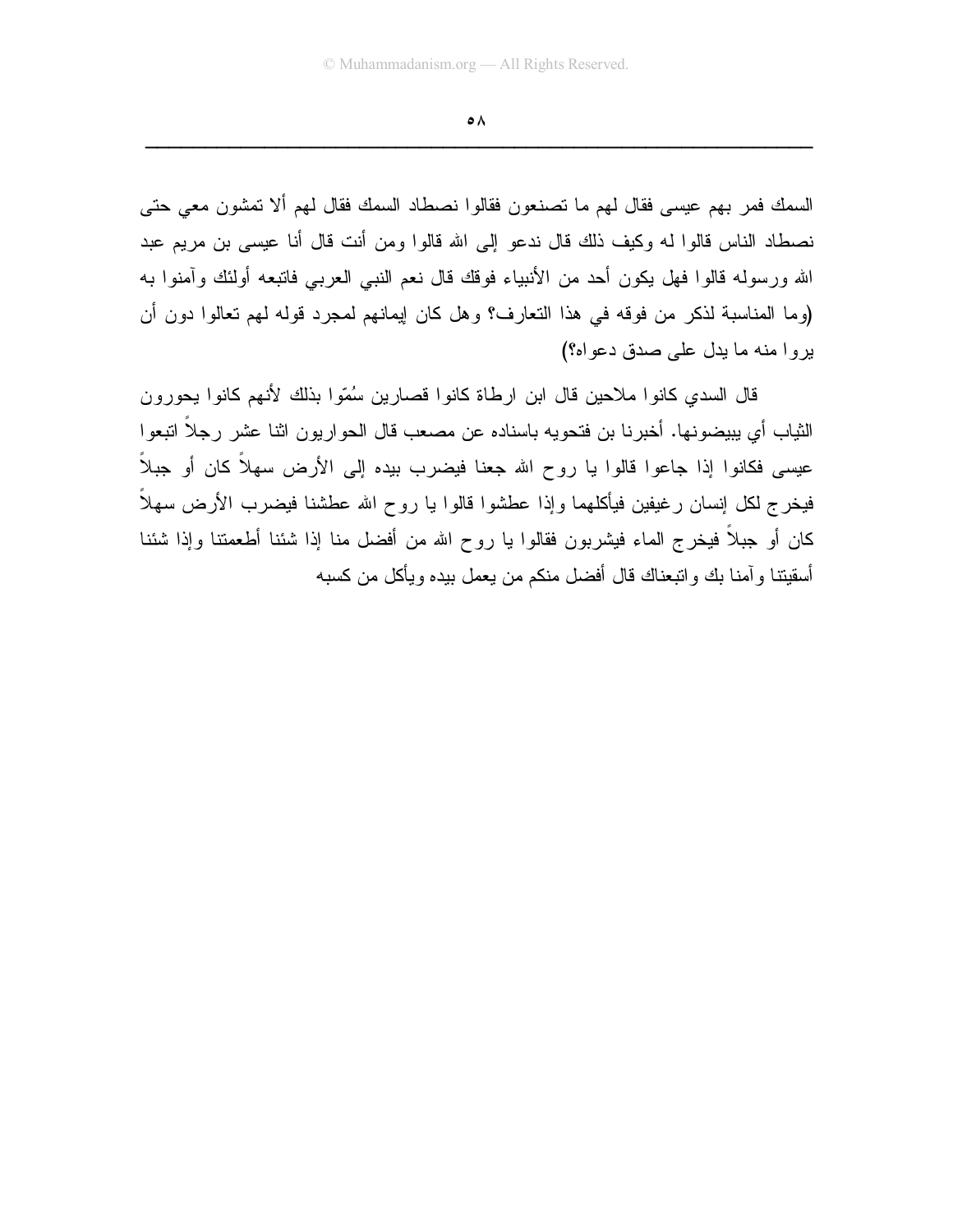$\circ$  ٩

قال فصاروا يعملون الثياب بالكراء قال ابن عون صنع ملك من الملوك طعاماً فدعا الناس إليه وكان عيسى على قصعة فكانت القصعة لا تتقص فقال له الملك من أنت قال أنا عيسى ابن مريم قال الملك إني أنزك ملكي وانبعك فانطلق بمن انبعه منهم وهم الحواريون وقيل هو الصباغ وأصحابه وقد مضت القصة قال الضحاك سموا حواريين لصفاء قلوبهم وقال عبد الله بن المبارك سمّوا حواريين لأنهم كانوا نوارنيين عليهم أثر العبادة ونورها وبياضها وبهاؤها وأصل الحور عند العرب شدة البياض ومنه الأحور والحور. وقال الحسن الحواريون الأنصار وقال قتادة هم الذين تصلح لهم الخلافة وقال النبي صلعم لكل نبي حواري وحواري الزبير إلى أخر ما جاء عن ذلك

> « ذكر خصائص عيسى عليه السلام والمعجزات التي ظهرت على يديه بعد مبعثه إلى أن رُفع صلوات الله عليه »

منـها نـأبيد الله لِيـاه بروح القدس قال عز من قائل وأيدنـاه بروح القدس ونظيرها فـي سورة المعائدة إذ قال الله يا عيسى بن مريع اذكر نعمتي عليك وعلى والدنك إذ أيدنك بروح القدس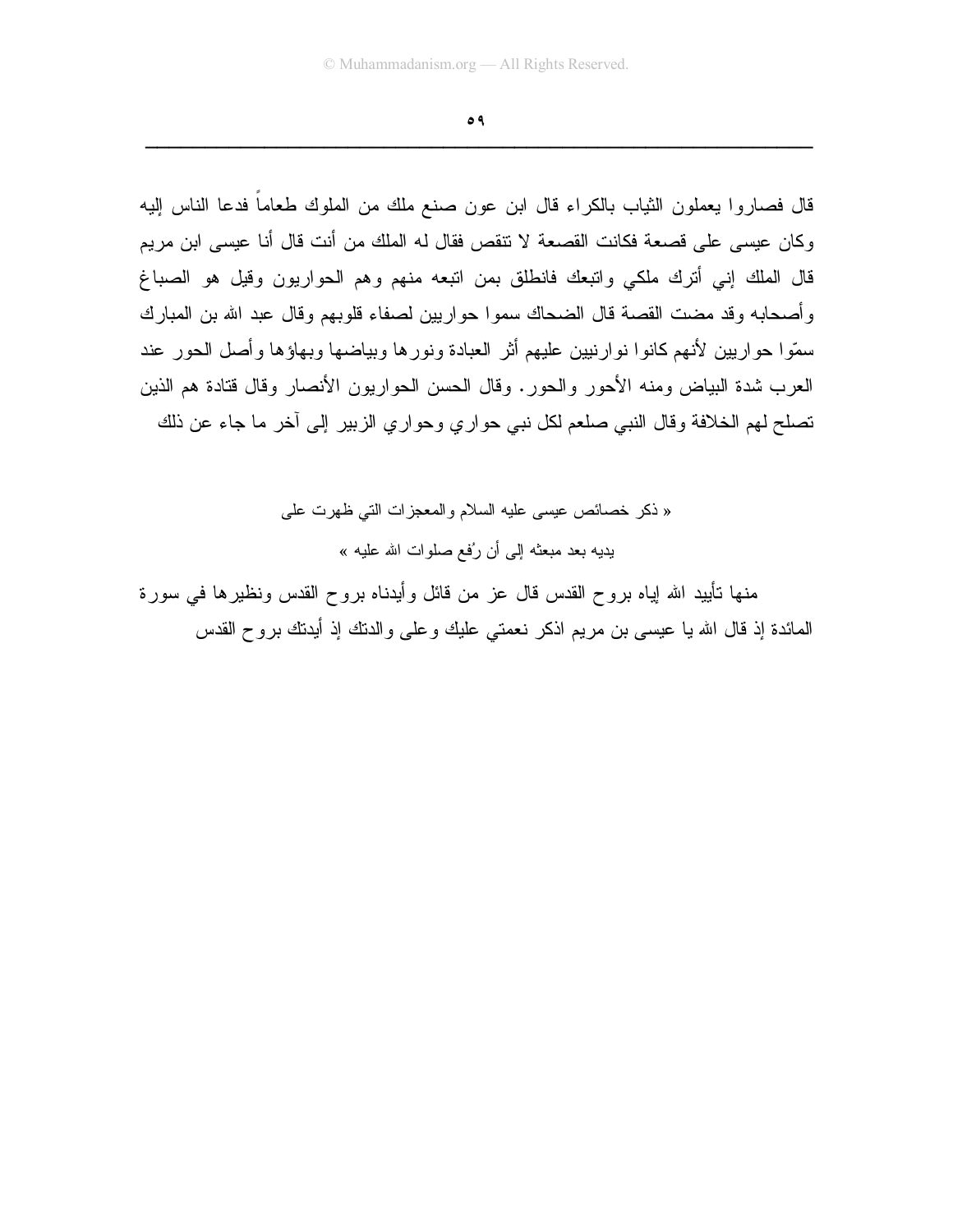$\mathbf{L}$ 

واختلفوا فيه قال الربيع عن أنس هو الروح الذي نفخ الروح إضافة سبحانه إلى نفسه تكريماً وتخصيصاً نحو بيت الله وناقة الله والقدس هو الله نعالمي يدل عليه قوله نعالمي وروح منه فنفخنا فيه من روحنا وقال أخرون أراد بالقدس الطهارة أي الروح الطاهرة وسمى عيسى عليه السلام روحاً لأنه لم نتضمنه أصلاب الفحول ولم نتثبتمل عليه أرحام الطوامث إنما كان أمراً من الله تعالى (ما أهم هذا التفسير لو ندبره كل مسلم وقبله مؤمناً بالذي أرسله الله روحاً منه نعالى) وقال السدى وكعب روح القدس جبريل ونأبيد عيسى بجبريل عليهما السلام هو أنه كان قرينه ورفيقه يعينه ويسير معه حيثما ســــار إلى أن صعد به إلى السماء (وأى التفسيربْن أقرب لمدلول اللفظتيْن « منا » « ومنه » لينصف القارئ) وقال سعيد بن جبير وعبيد بن عمير هو اسم الله الأعظم وبه كان يحيى الموتى ويري الناس العجائب (ولماذا لم يقدر غيره من الأنبياء أن يستعمل هذا الاسم الأعظم أليس لأن عيسى قال عن نفسه « أنا في الآب و الآب في »

ومن خصائصه تعليم الله اياه الإنجيل والنوراة وكان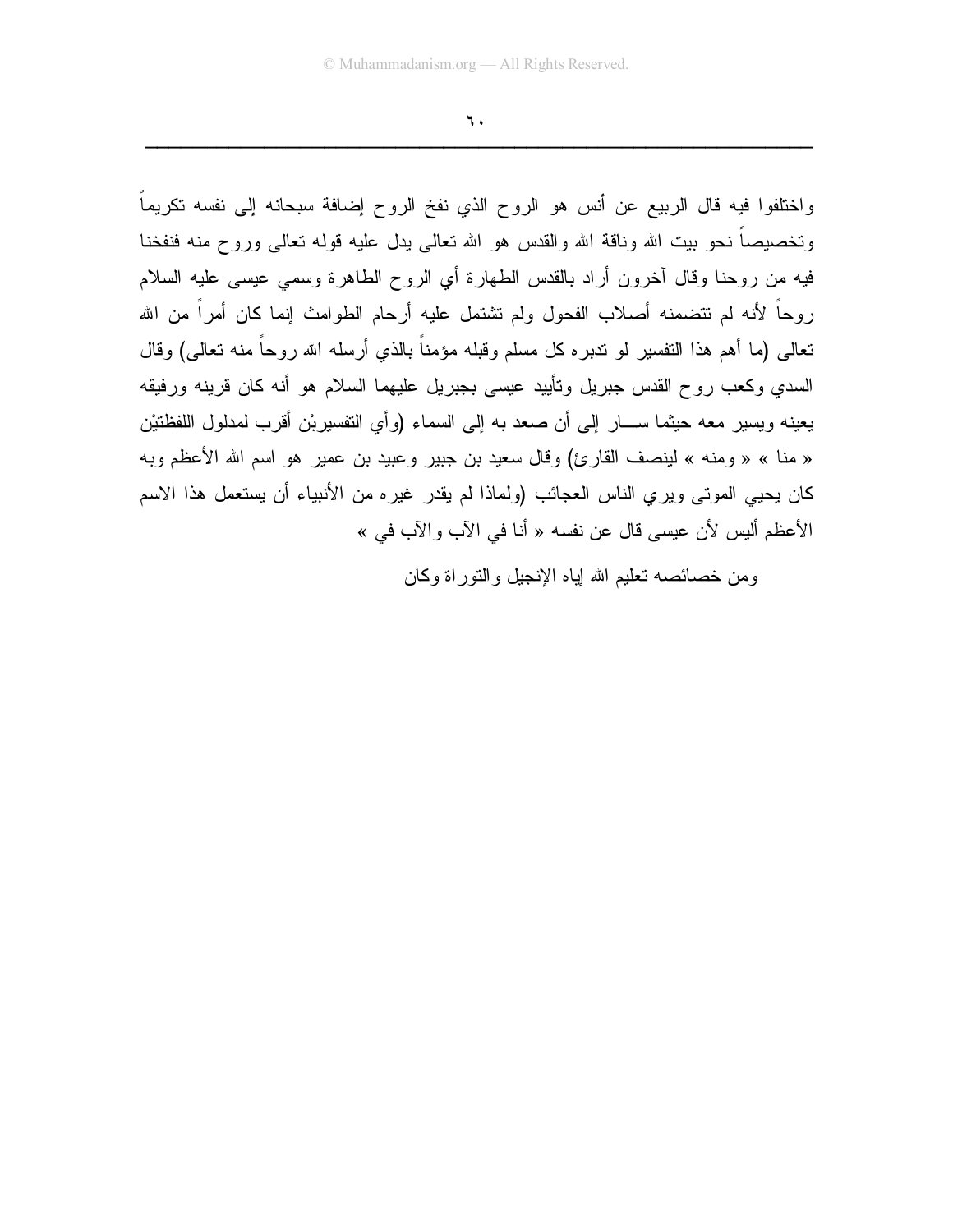$\mathcal{L}$ 

يقرأهما من حفظه كما قال الله نعالى وإذ علمتك الكتاب أي الخط قيل الخط عشرة أجزاء فتسعة منها لعيسى والحكمة والتوراة والإنجيل ومنها خلقه الطير من الطين كما قال الله تعالى مخبراً عنه إني قد جئتكم بآية من ربكم إني أخلق لكم من الطين كهيئة الطير فانفخ فيه فيكون طيراً بإذن الله وقال نعالى وإذ نخلق من الطين كهيئة الطير بأذنبي فكان يصور من الطين كهيئة الطير ثم ينفخ فيه فيكون طيراً بأذن الله ولم يخلق غير الخفاش وإنما خص بالخفاش لأنه أكمل الطير خلقاً فيكون أبلغ في القدرة لأن له ثدياً وأسناناً ويلد ويحيض ويطير (قال وهب) كان يطير ما دام الناس ينظرون إليه فإذا غاب عنهم سقط ميناً ليتميز فعل الخلق عن فعل الله نعالى وليعلم أن الكمال لله عز وجل (إن الإنجيل لم يذكر له آية لم نكن ذات فائدة ولزوم محتم كإشباع خمسة ألاف شخص بخمس خبزات أو فتح عيني أعمى أما خلقه الطير من الطين فيعد لعباً وإسرافاً من غير ضرورة) ومن خصائصه ابراء الأكمه والأبر ص كما قال تعالى ونبر ئ الأكمه والأبر ص بأذنبي والأبر ص الذي به وضح والأكمه الذي ولد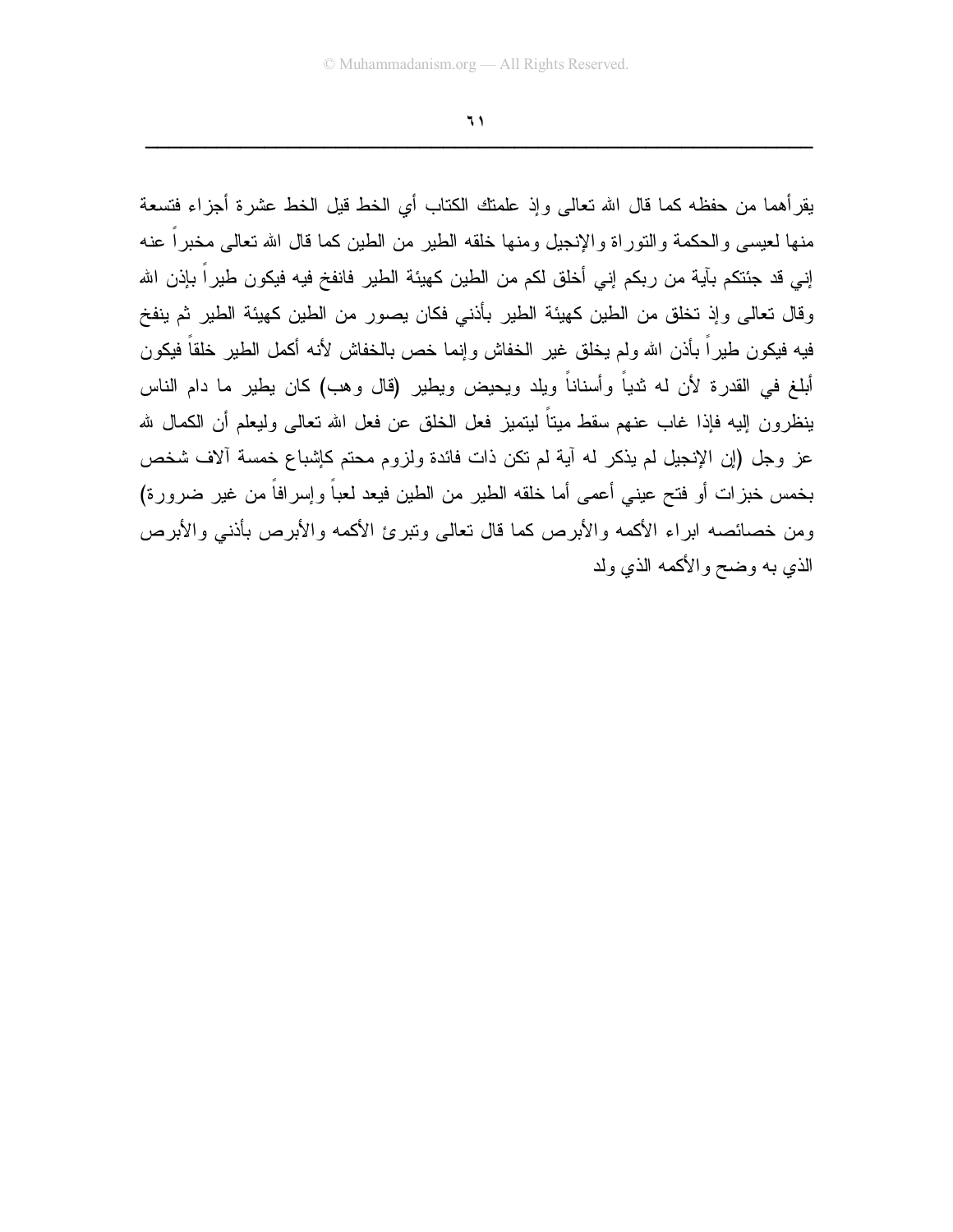77

أعمى ولم برَ ضوأ فط وإنما خص هذين الاسمين لأنهما أعيبا الأطباء وكان الغالب على زمان عيسى الطب فأراهم المعجزة من جنس ذلك ويروى أن عيسى عليه السلام مر بدير فيه عميان فقال ما هؤلاء فقيل هؤلاء قوم طُلبوا للقضاء فطمسوا أعينهم بأيديهم فقال لهم ما دعاكم إلى هذا قالوا خفنا عاقبة القضاء فصنعنا بأنفسنا ما نرى فقال أنتم العلماء والحكماء والأحبار والأفاضل امسحوا أعينكم بأيديكم وقولوا بسم الله ففعلوا ذلك فإذا هم جميعاً قيام ينظرون (اقرأ بوحنا ٩)

ومنها إحياؤه الموتبي بإذن الله تعالى وإذ تخرج الموتبي بإذنبي واحيا منهم أمواتا منهم العازر وكان صديقاً له فأرسلت أخته إلى عيسى أن أخاك العازر يموت فأتاه وكان بينه وبينه مسيرة ثلاثة أيام فأتاه هو وأصحابه فوجدوه قد مات منذ ثلاثة أيام فقالوا لأخته انطلقي بنا إلىي قبره فانطلقت معهم إلى قبره وهو في صخرة مطبقة فقال عيسى اللهم رب السموات السبع والأرضين السبع إنك أرسلتني إلى بني إسرائيل ادعوهم إلى دينك وأخبرتهم أني أحيي الموتى بإذنك فاحيى العازر فقام العازر وخرج من قبره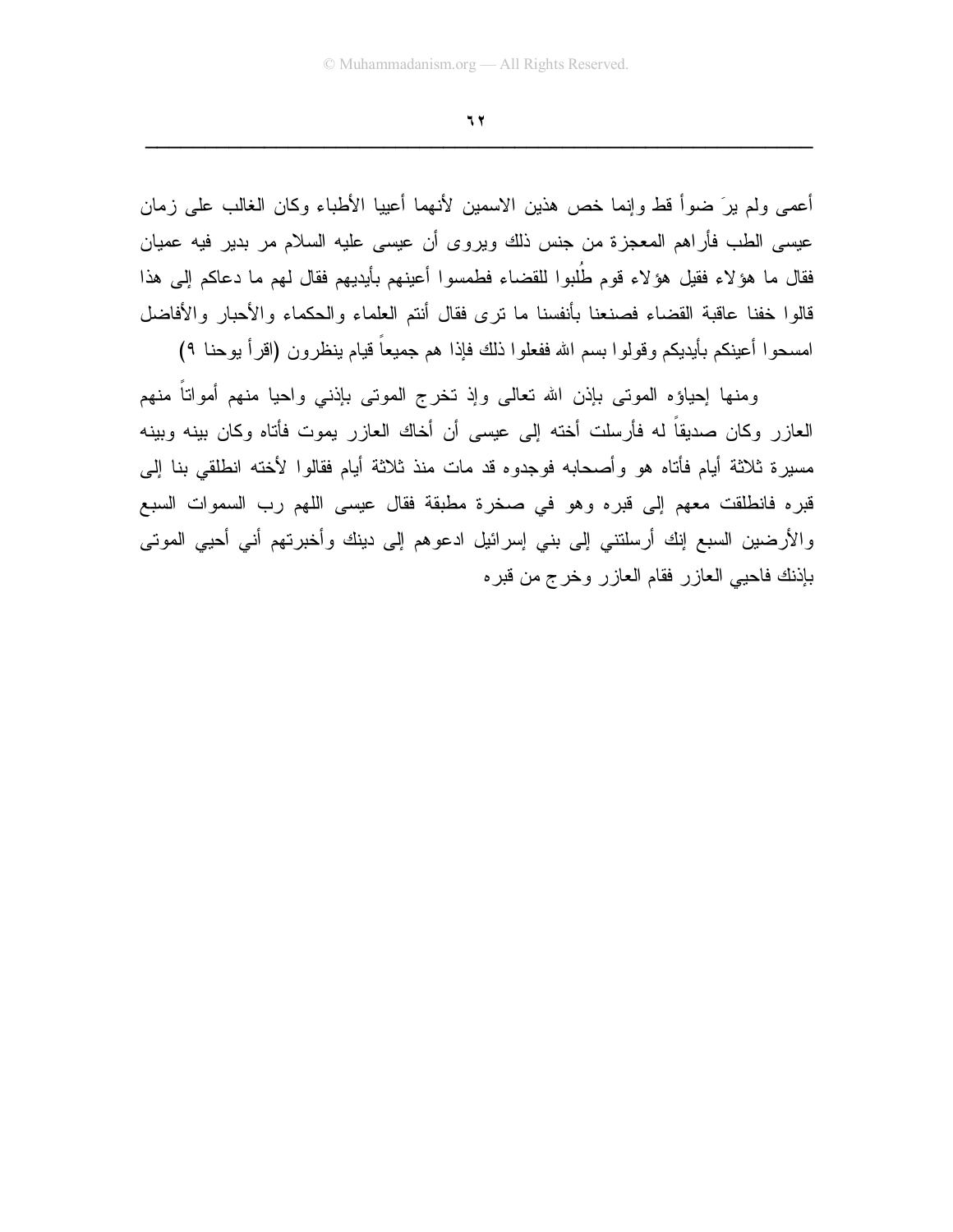$\mathbf{H}$ 

وبقى وولد له (اقرأ القصة كما وردت في إنجيل يوحنا ص ١١)

ومنها ابن العجوز وكانت القصة فيه أن عيسى مر في سياحته ومعه الحواريون بمدينة فقال إن في هذه كنزاً فمن يذهب يستخرجه لنا فقالوا يا روح الله لا يدخل هذه القرية أحد غريب إلاَّ فتلوه فقال لهم عيسى مكانكم حتى أعود إليكم فمضى حتى دخل المدينة فوقف على باب فقال السلام عليكم يا أهل الدار غريب أطعموه فقالت له امرأة عجوز أما نرضبي ادعك لا أذهب بك إلى الوالي حتى نقول أطعموني فبينما عيسى بالباب إذ أقبل الفتي ابن العجوز فقال له عيسى اضغني ليلتك هذه فقال له الفتي مثل مقالة العجوز فقال له عيسى أما إنك لو فعلت ذلك زوجتك بنت الملك فقال له الفتى اما أن تكون مجنوناً واما أن تكون عيسى بن مريم قال أنا عيسى فأضافه وبات عنده فلما أصبح قال له اغد وادخل على الملك وقل له جئت اخطب ابنتك فانه سيأمر بضر بك و اخر اجك فمضبي الفتي حتى دخل على الملك فقال له جئت إليك أخطب ابنتك فأمر بضربه فضرب واخرج فرجع الفتي إلى عيسى فأخبره الخبر فقال إذا كان غد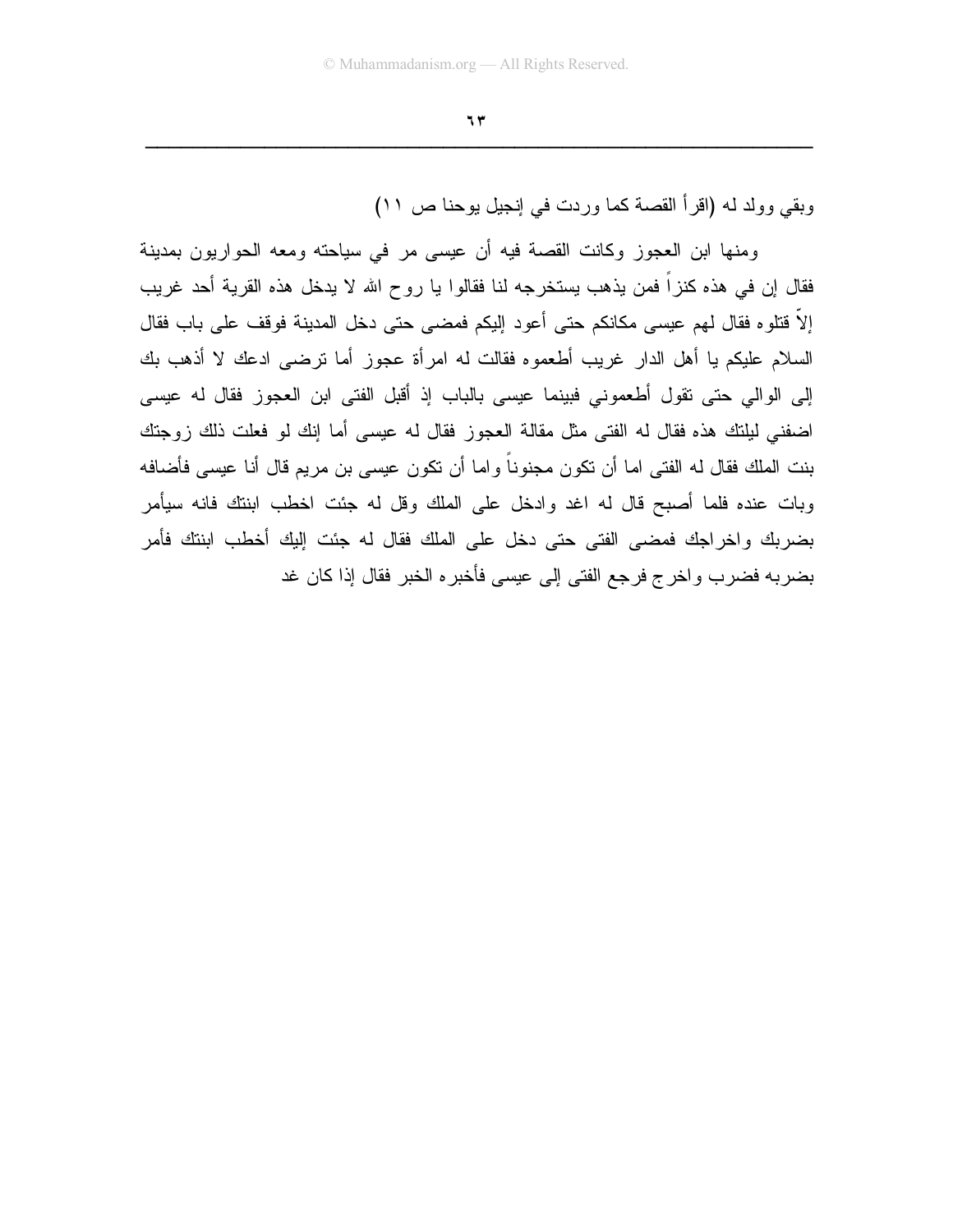$76$ 

فاذهب إليه واخطب ابنته. فإنه ينالك بدون ذلك ففعل الفتى ما أمره عيسى فضربه دون ذلك الضرب الأول فرجع إلى عيسى فأخبره فقال ارجع إليه فإنه سوف يقول لك أنا أزوجك اياها على حكمي وحكمي قصر من ذهب وفضة وما فيه من ذهب وفضة وزبرجد فقل له افعل ذلك فإذا بعث معك أحداً فاخر ج به فإنك سوف تجده فلا تحدث فيه شيئاً ثم إنه دخل على الملك فخطب فقال تصدقها بحكمي فقال وما حكمك فحكم بالذي سماه عيسى فقال نعم رضيت ابعث من يقبض ذلك فبعث معه رجالاً فسلم إليهم ما سأله الملك فتعجب الناس من ذلك فسلم إليه الملك ابنته فتعجب الفتي من ذلك وقال يا روح الله نقدر على مثل هذا وأنت على مثل هذه الحالة فقال له عيسى إني أثرت ما يبقى على ما يفني فقال الفتى أنا أيضاً ادعه وأصحبك فتخلى عن الدنيا واتبع عيسى فأخذ عيسى بيده وأتى به أصحابه وقال لهم هذا الكنز الذي قلت لكم عنه فكان معه ابن العجوز إلى أن مات ومر به وهو میت علّی سریر فدعا الله عیسی فجلس علی سریره ونزل من علی أعناق الرجال ولبس الثباب وحمل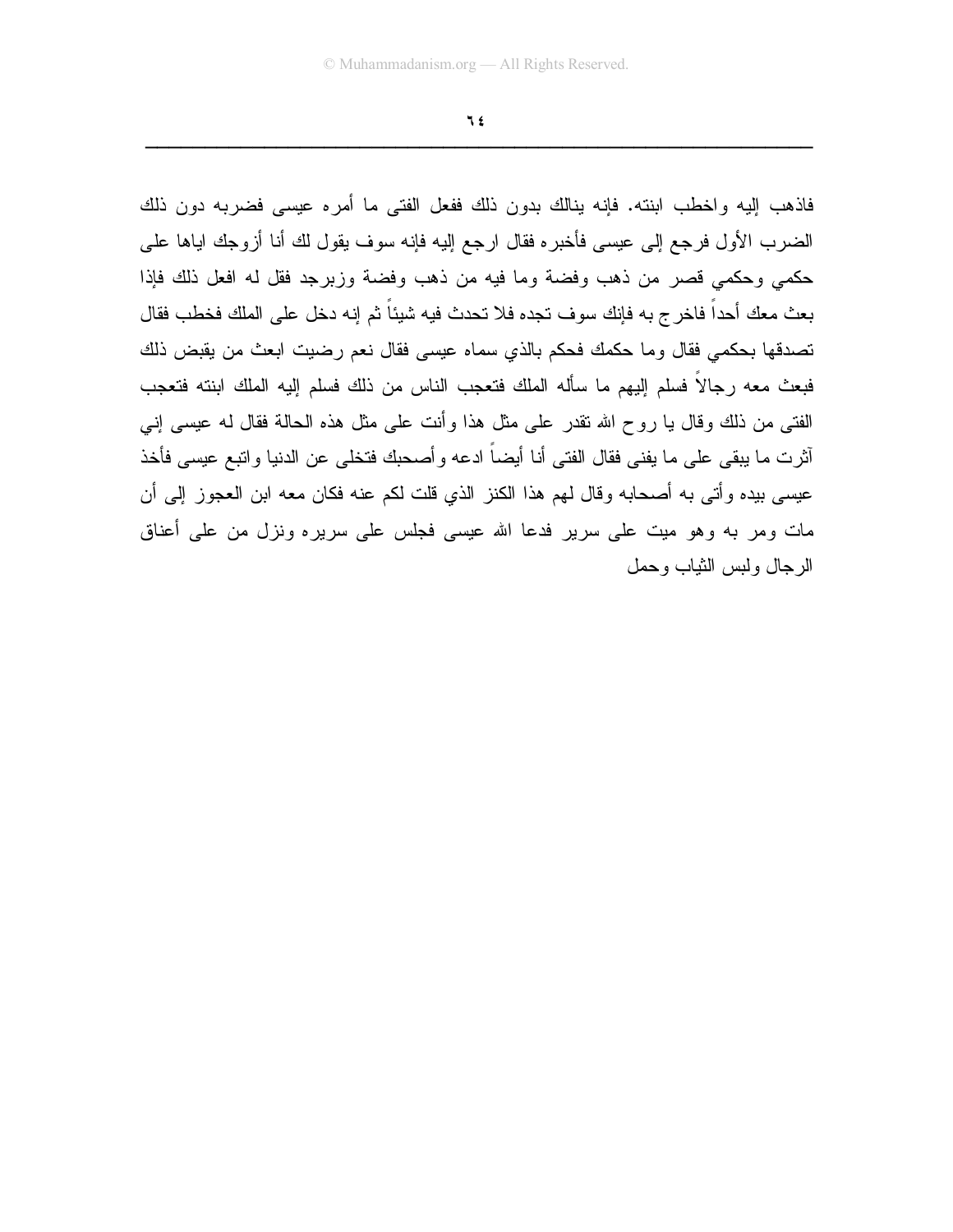ه ۲

السرير على عنقه ورجع إلى أهله فبقى وولد له (اقرأ هذه القصة في إنجيل لوقا الاصحاح السابع عدد ١١ ــ ١٦ وقابل بين جلال وهيبة المشهد وسمو المقصد في الإنجيل وبين ما جاء في هذا الحديث من الألاعيب الصبيانية)

ومنها ابنة العشار رجل كان يأخذ العشر قيل له أتحييها وقد ماتت بالأمس فدعا الله عز وجل فعاشت وبقيت وولد لها (اقرأ قصة إحياء ابنة يابرس في لوقا ١. ٤٩ ــ ٥٦)

ومنها سام بن نوح قال له الحواريون وهو يصف لهم سفينة نوح قالوا له لو بعثت لنا من شهد السفينة فينعت لنا ذلك فقام وأتبى تلاً فضرب بيده وأخذ قبضة من نراب وقال هذا قبر سام بن نوح إن شئتم أحييته لكم قالوا نعم فدعا الله باسمه الأعظم وضرب النل بعصاه وقال احيي باذن الله. فخرج سام بن نوح من قبره وقد شاب نصف رأسه فقال أقد قامت القيامة قال لا ولكنني دعونك باسم الله الأعظم قال ولم يكونوا يشيبون في ذلك الزمان وكان سام قد عاش خمسمائة سنة و هو شاب ثم أخبر هم بخبر السفينة فقال له عيسى مت فقال بشرط أن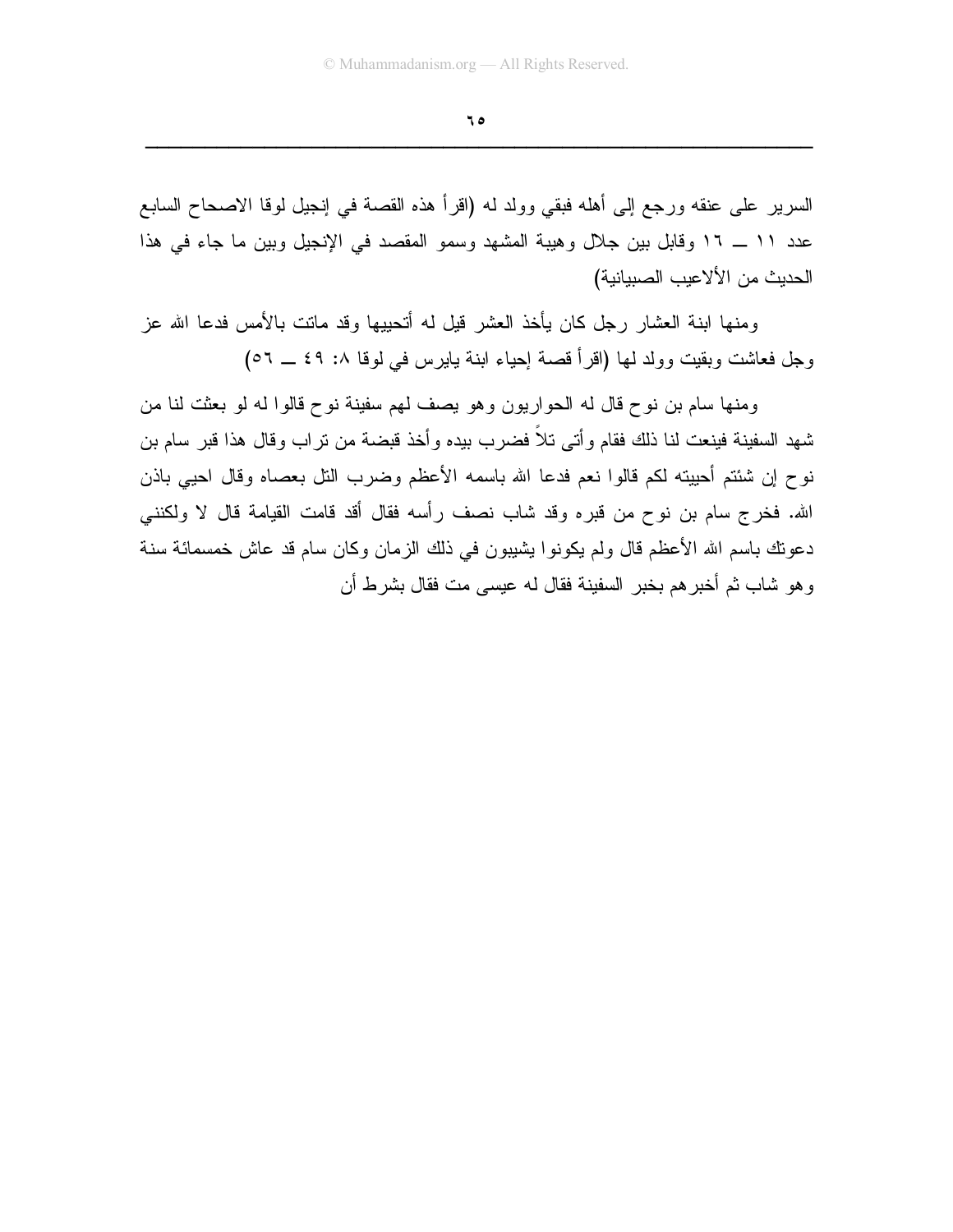٦٦

يعيذني الله من سكرات الموت فدعا الله عيسى عليه السلام ففعل ذلك وقد ذكر ٍ هذا الخبر ٍ في قصة نوح عليه السلام (وهل من يقدر أن يحيى ساماً غير قادر أن يصف السفينة لحواريه. وهل هي مسألة مهمة بهذا المقدار تستدعى إقامة شخص مات منذ ألوف من الأعوام. ومع ذلك فهذه قدرة لم نكن لغيره من بني أدم أجمعين فلماذا ميزه الله عنهم وجعل له وحده هذه القدرة الفائقة؟)

ومنها عزير عليه السلام قالوا لعيسى عليه السلام أحيه وإلاّ أحرقناك بالنار وجمعوا لـه حطباً كثيراً من حطب الكرم وكانوا في ذلك الوقت يدفنون موناهم في صناديق من حجارة مطبقة فوجدوا قبر عزير مكتوباً على ظهره اسمه فعالجوه ليفتحوه فلم يقدروا أن يخرجوه من قبره فرجعوا إلى عيسى فاخبروه فناولهم اناء فيه ماء وقال لهم انضحوا قبره بهذا الماء ففعلوا فانفتح الطبق فاتوا به عيسى وهو في أكفانه والأرض لا تأكل أجساد الأنبياء ثم إنه نزع ثيابه عنه ثم جعل ينضح على جسده الماء ولحمه وشعره ينبت ثم قال احيى يا عزير بإذن الله تعالى فإذا هو جالس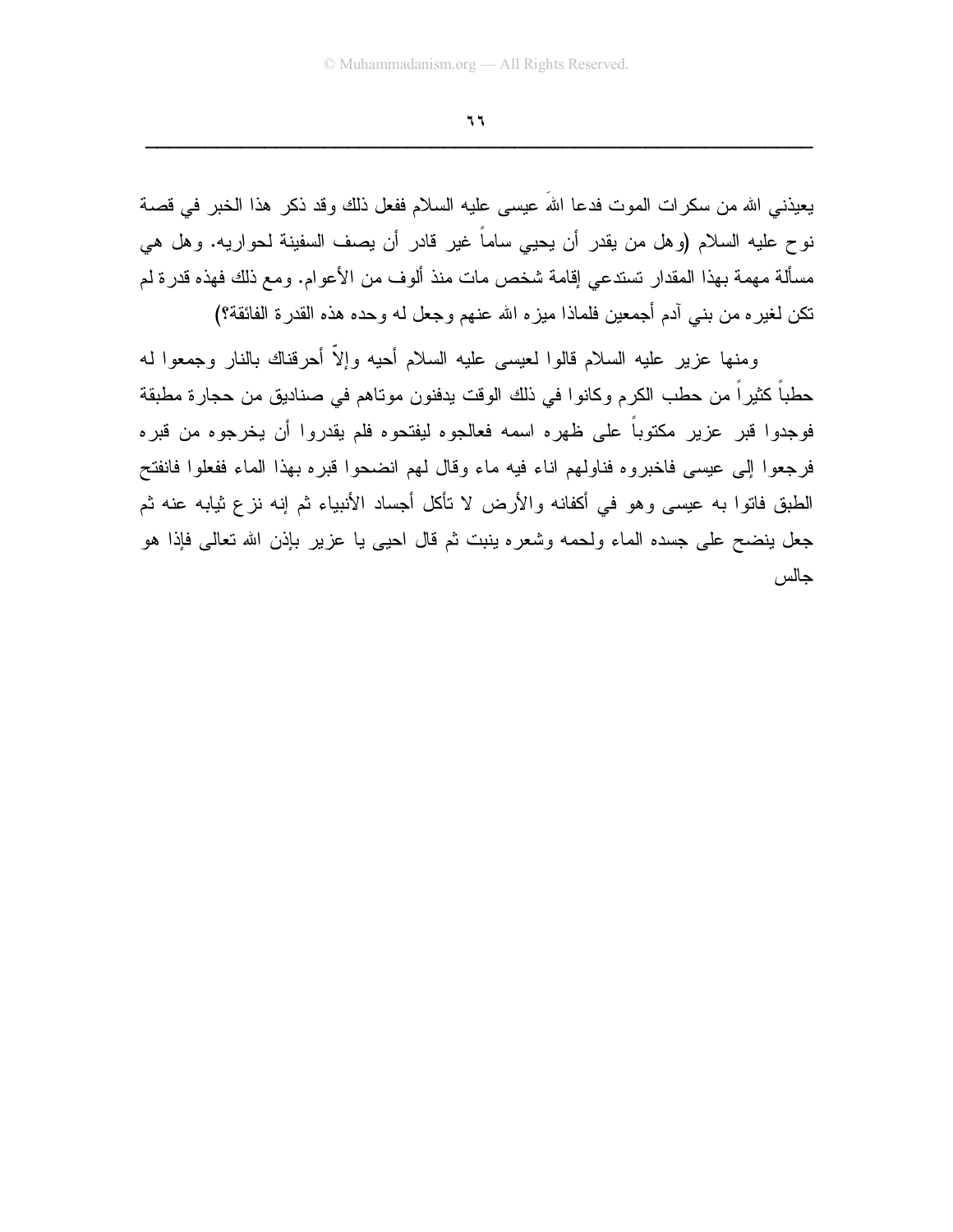$7<sup>y</sup>$ 

وكل ذلك نراه أعينهم فقالوا لعزير ما نشهد لهذا الرجل بعنون عيسى فقال أشهد أنه عبد الله ورسوله فقالوا يا عيسى ادع لنا ربك ليبقيه لنا ليكون بين أظهرنا حياً فقال عيسى ردوه إلى قبره فردوه إلى قبر ه فعاد ميتاً فآمن بعيسى بن مريم من آمن و عاند من عاند

(وإنا نختم معجزات إحياء الموتى بالمعجزة التالية المذكورة في كتابة حيوة الحيوان الكبرى للدميري الجزء الأول وصفحة ٣٩٦) قال ذكر أهل الناريخ وأصحاب السير أن رجلاً من بني اسرائيل اسمه اسحق في زمن عيسى بن مريم عليهما السلام كان له ابنة عم من أجمل أهل زمانها وكان مقترناً بها فماتت فلزم قبرها ومكث زماناً لا يتفر عن زيارته فمر به عيسى يوماً وهو على قبرها يبكي فقال له عيسى عليه السلام ما يبكيك يا إسحق فقال له يا روح الله كانت لي ابنة عم وهي زوجتي وكنت أحبها حباً شديداً وإنها قد توفيت وهذا قبرها وإني لا أستطيع الصبر عنها وقد قتلني فراقها فقال له عيسى أتحب أن أحييها لك بإذن الله قال نعم يا روح الله فوقف عيسى على القبر وقال قم يا صاحب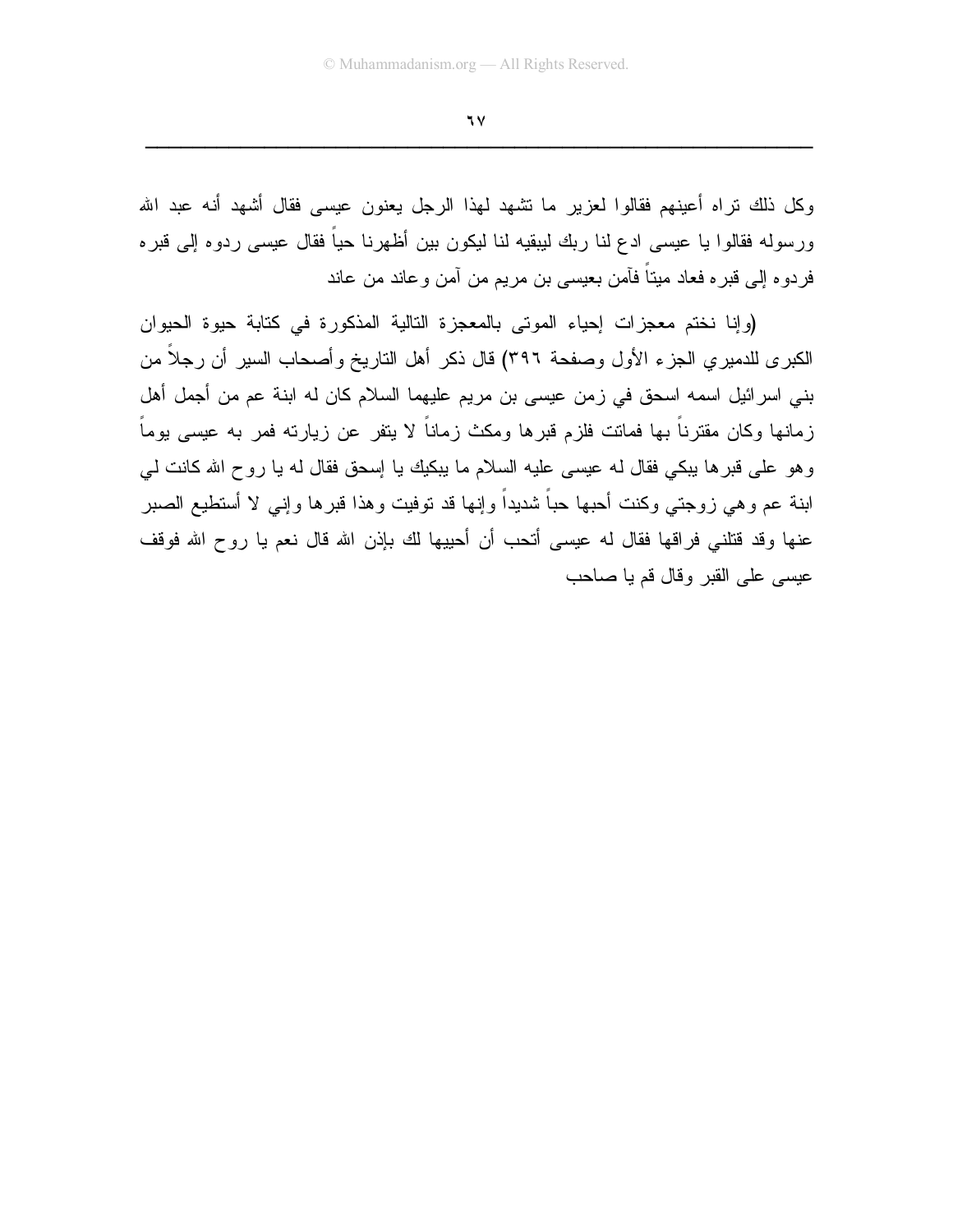٦٨

هذا القبر بإذن الله فانشق القبر وخرج منه عبد أسود والنار خارجة من مناخره وعينيه ومنافذ وجهه وهو يقول لا إله إلا الله عيسى روح الله وكلمته وعبده ورسوله فقال إسحق يا روح الله وكلمته ما هذا القبر الذي فيه زوجتي وإنما هو هذا وأشار إلى قبر أخر فقال عيسى للأسود ارجع إلى ما كنت فيه فسقط ميتاً فواروه في قبره ثم وقف على القبر الآخر وقال قم يا ساكن هذا القبر بإذن الله فقامت المرأة وهي نتثر النراب عن وجهها فقال عيسى أهذه زوجتك قال نعم يا روح الله قال خذ بيدها وانصرف فأخذها ومضبي فأدركه النوم فقال لها إنه قد قتلني السهر على قبرك وأريد أن آخذ لي راحة قالت افعل فوضع رأسه على فخذها ونام فبينما هو نائم إذ مر عليها ابن الملك وكان ذا حسن وجمال وهيئة عظيمة راكباً على جواد حسن فلما رأته هويته وقامت إليه مسر عة فلما نظرها وقعت في قلبه فأنت إليه وقالت خذني فأردفها على جواده وسار فاستيقظ زوجها فلم ير ها فقام بطلبها وقص أثر الجو اد فادر كهما و قال لابن الملك أعطني ز و جتى و ابنة عمى فقالت ما أعر فك وما أنا إلا جاربة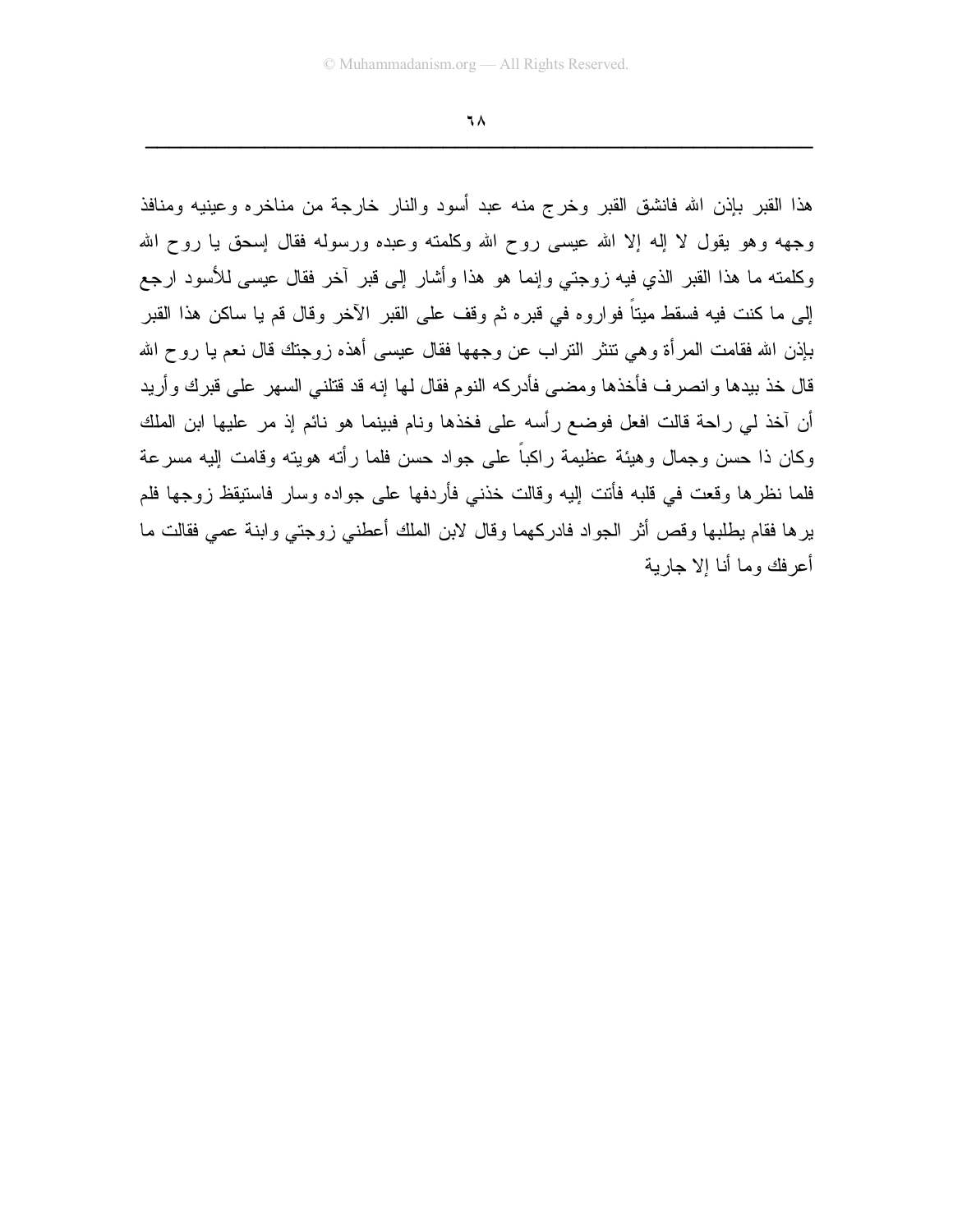٦٩

ابن الملك فقال له ابن الملك أفتريد أن نفسد جاريتي فقال والله إنها لزوجتي وإن عيسى ابن مريم أحياها لي بإذن الله بعد أن كانت مينة فبينما هم في المنازعة إذ مر عيسى صلى الله عليه وسلم فقال إسحق يا روح الله أما هذه زوجتي التي أحييتها لي بإذن الله قال نعم فقالت يا روح الله إنـه يكذب وإنبي جارية ابن الملك وقال ابن الملك هذه جاريتي قال عيسى ألست التبي أحييتها بإذن الله قالت لا والله يا روح الله قال فردي علينا ما أعطيناك فسقطت ميتة فقال عيسى من أراد أن ينظر إلى رجل أماته الله كافراً ثم أحياه وأماته مسلماً فلينظر إلى ذلك الأسود ومن أراد أن ينظر إلى امراة أماتها الله مؤمنة ثم أحياها وأماتها كافرة فلينظر إلى هذه وإن اسحق الإسرائيلي عاهد الله نعالمي أن لا ينزوج أبداً وهام على وجهه في البر اري باكياً (ملاحظة هل يعقل على علم الله السابق أن يميت كافراً لينجيه بطريق الغلط ويرده إلى الإيمان ويميت مؤمنة ثم يحييها بإذنه ليميتها كافرة وما الدر س الذي استفاده الأحياء من هذه المناورة الغير مطابقة لحكمة الباري ورحمته)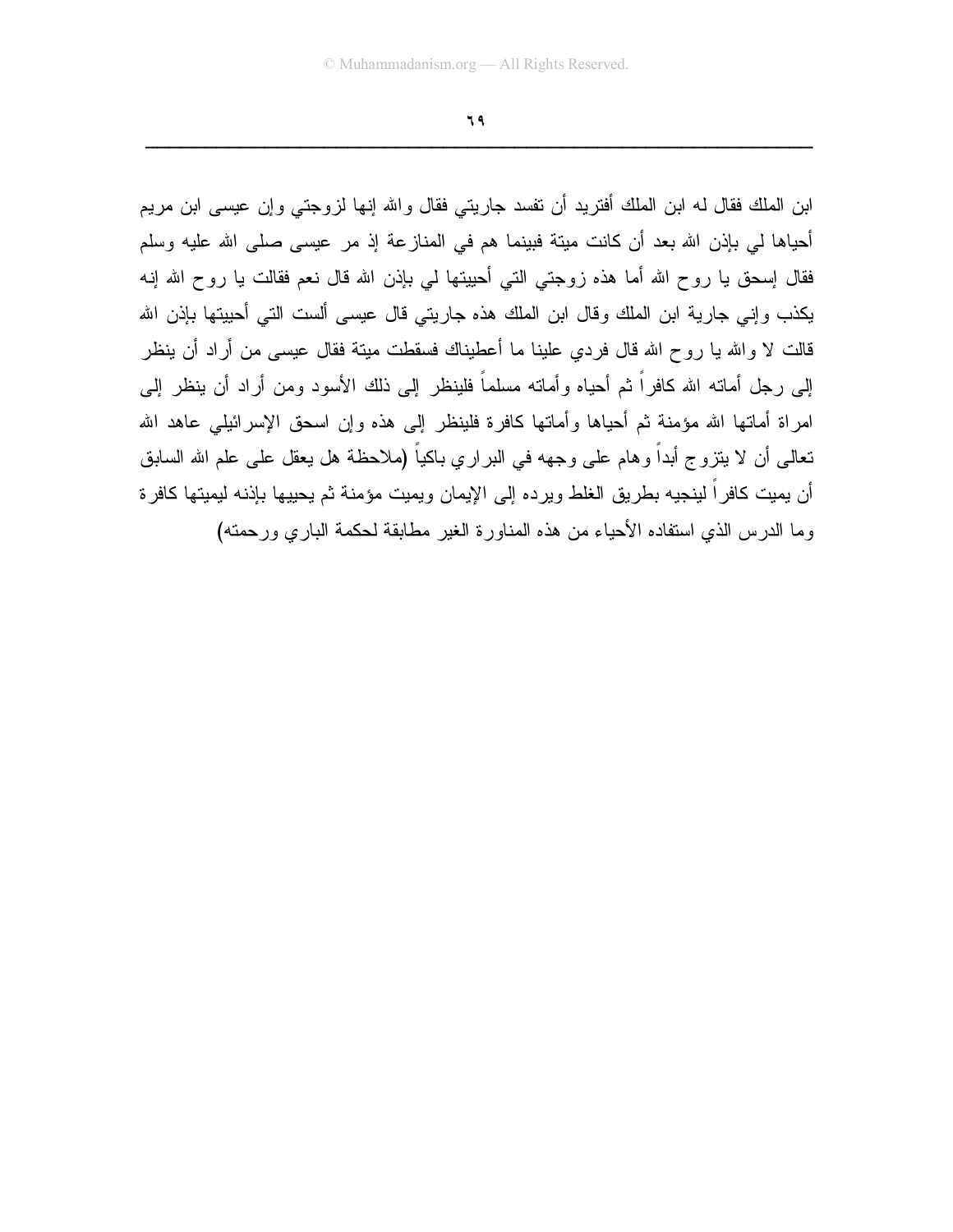$V \cdot$ 

ومنها إخباره عليه السلام عن الغيوب قال الله عز وجل إخباراً عنه وإنبئكم بما تأكلون وما ندخرون في بيونكم قال الكلبي لما ابر أ عيسى الأكمه والأبرص وأحيا المونبي قالوا هذا ساحر ولكن اخبرنا بما نأكل وما ندخر فنؤمن به فكان يخبر الرجل بما يأكل في غدائه وبما يأكل في عشائه (ومنها) مشبه عليه السلام على الماء. يُروى أنه خرج في بعض سياحاته ومعه رجل من أصحابه قصير وكان كثير اللزوم لعيسى فلما انتهى عيسى إلى البحر قال بسم الله بصحة ويقين فمشى على وجه الماء فقال القصير بسم الله بصحة ويقين فمشى على وجه الماء فداخله العجب فقال هذا عيسى روح الله بمشى على الماء وأنا أمشى على الماء قال فانغمس في الماء فاستغاث بعيسى فتناوله عيسى من الماء وأخرجه وقال له ما قلت يا قصير فأخبره بما خامر خاطره فقال له عيسى لقد وضعت نفسك في غير الموضع الذي وضعك فيه الله فمقتك الله على ما قلت فتب إلى الله مما قلت فتاب الرجل وعاد إلى مرتبته التي وضعه الله فيها وحدثنا الإمام أبو منصور الخمشاوي بإسناده عن معاذ بن جبل أن رسول الله صلعم قال لو عرفتم الله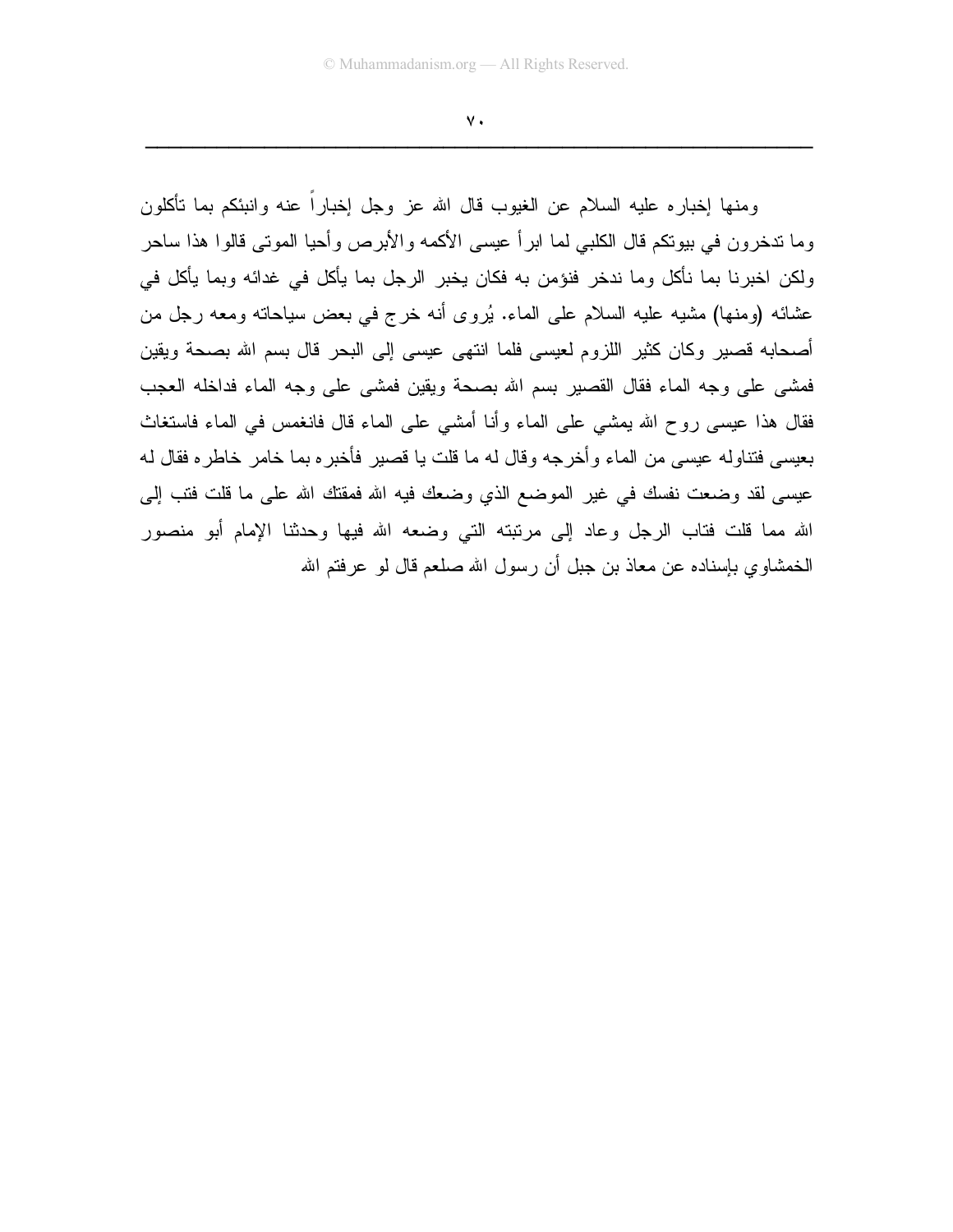حق معرفته لعلمتم العلم الذي ليس بعده جهل وما بلغ ذلك أحد قط قالوا ولا أنت يا رسول الله قال ولا أنا قالوا با رسول الله قد بلغنا أن عيسى بن مريع مشى على الماء قال نعم ولو ازداد خوفاً ويقيناً لمشي على الهواء قالوا يا رسول الله ما كنا نرى أن الرسل نقصر قال إن الله تعالى أبلغ شأناً من أن يبلغ أحد شأنه

« ذكر حديث جامع في هذا الباب »

قال وهب خرج عيسى عليه السلام يسيح في الأرض فصحبه يهودي وكان مع ذلك اليهودي رغيفان ومع عيسى رغيف فقال له عيسى نشاركني في طعامك قال له اليهودي نعم فلما رأى أنه ليس مع عيسى إلاَّ رغيف واحد ندم فقام عيسى إلى الصلاة فذهب صاحبه وأكل رغيفاً فلما فضي عيسى صلاته قدما طعامهما فقال لصاحبه أين الرغيف الآخر فقال ما كان إلا رغيف واحد فأكل عيسى رغيفاً وصاحبه رغيفاً ثم انطلقا فجاءا إلى شجرة فقال عيسى لصاحبه لو أننا بنتا تحت هذه الشجرة حتى نصبح فقال افعل فباتا ثم أصبحا منطلقين فلقيا أعمى فقال له أرأيت ان أنا عالجتك حتى برد الله عليك بصرك فهل نشكر ه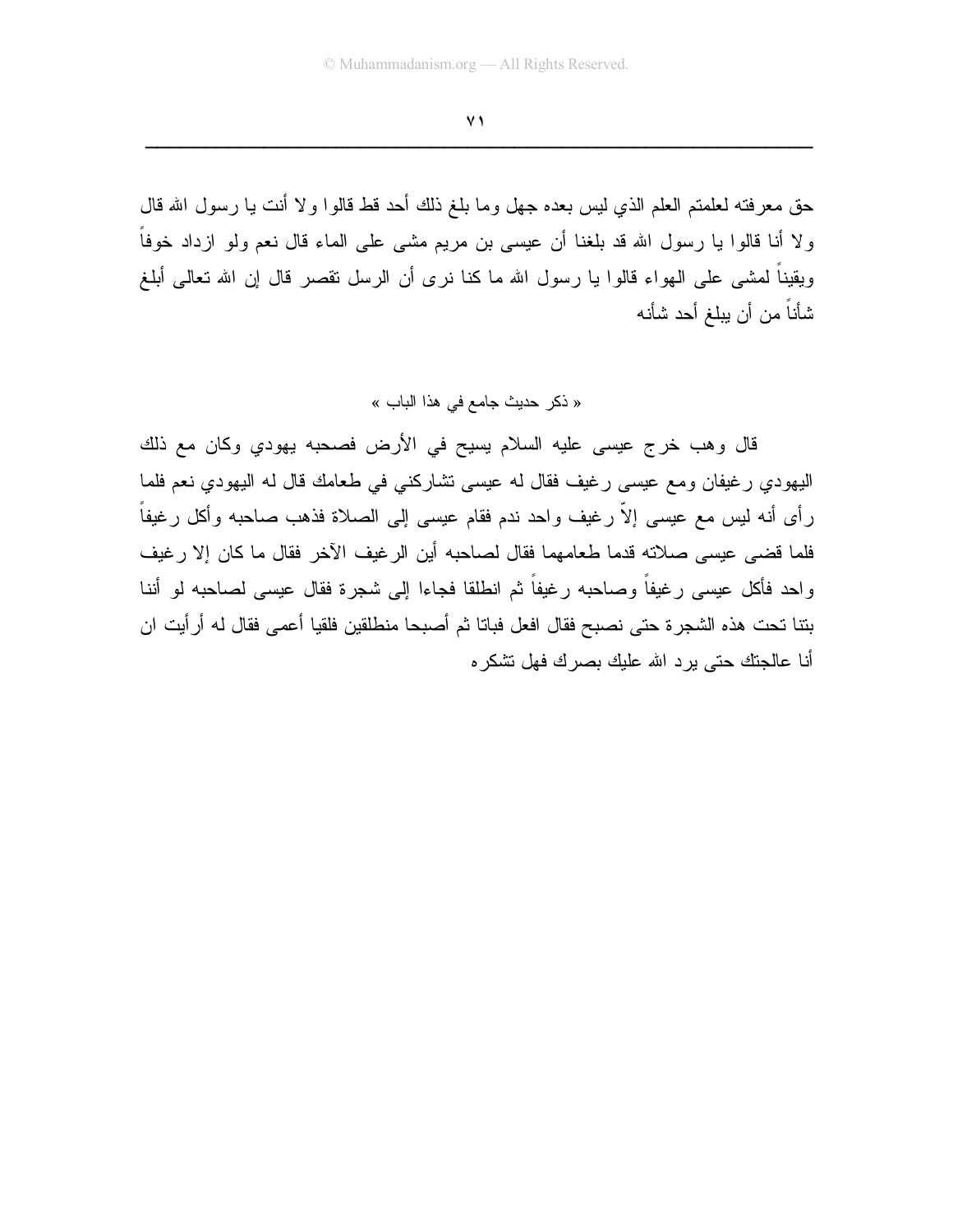$YY$ 

قال نعم فمس عيسى بصره ودعا الله له فإذا هو صحيح فقال عيسى لليهودي بالذي أراك الأعمى بصبراً كم كان معك من رغيف فقال والله ما كان إلا رغيف واحد فسكت عيسى عنه ثم عمل عيسى معجزة بعد معجزة في خبر يطول شرحه والغرض من كل هذه الأيات حتى يؤمن اليهودي به وأخيراً عوقب اليهودي لأجل شراهته إذ خسفت به الأرض وانطلق عيسى عليه السلام

#### « ذكر نزول المائدة »

قال الله تعالى إذ قال الحواريون يا عيسى بن مريم هل يستطيع ربك أن ينزل علينا مائدة من السماء قال انقوا الله إن كنتم مؤمنين الآية. واختلف العلماء في صفة نزول المائدة وكيفيتها وما كان عليها فروى قتادة عن جابر عن عمار بن ياسر عن رسول الله صلعم أنه قال نزلت المعائدة عليها خبز ولحم وذلك أنهم سألوا عيسى طعاماً بأكلون منه ولا ينفد قال فقال لمهم إنبي فاعل ذلك وإنها مقيمة لكم ما لم تخبئوا أو تخونوا فإن فعلتم ذلك عذبتم قال فما مضبي يومهم حتى خانوا وخبأوا وفي بعض الروايات أن بعضهم سرق منها وقال لعلها لا نتزل أبداً فرفعت ومسخو ا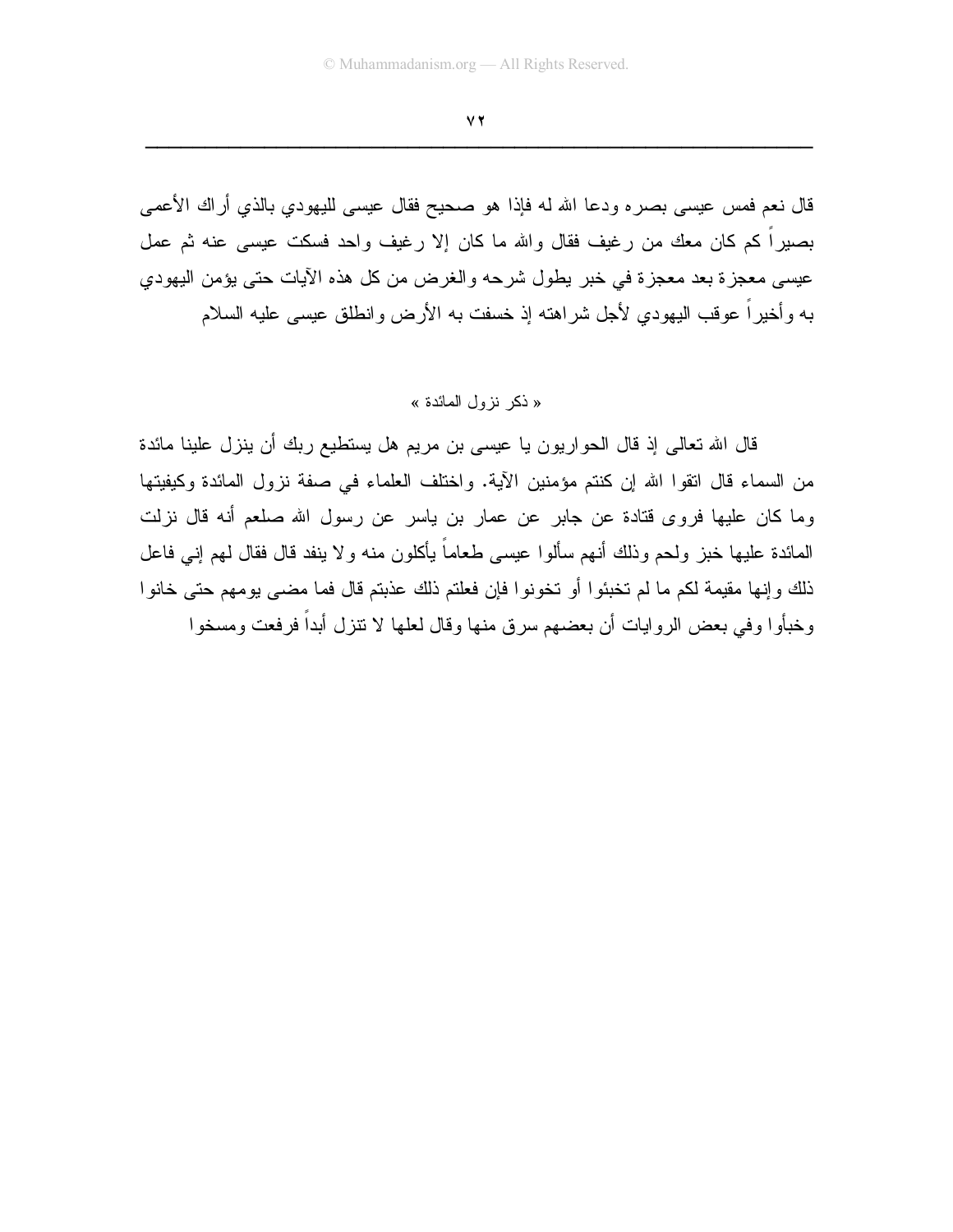$YY$ 

قردة وخنازير وقال ابن عباس قال عيسى لبني إسرائيل صوموا ثلاثين بوماً ثم سلوا الله ما شئتم يعطيكموه فصاموا ثلاثين بوماً فلما فرغوا قالوا يا عيسى إنا إن عملنا لأحد فقضينا عمله أطعمنا طعاماً وانا صمنا وجعنا فادع الله أن ينزل علينا مائدة من السماء فلبس عيسى المسوح وافترش الرماد ثم دعا الله تعالى فقال اللهم ربنا انزل علينا مائدة من السماء الآية. فأقبلت الملائكة بمائدة يحملونها عليها سبعة أرغفة وسبعة أحوات ووضعتها بين أيديهم فأكل منها آخر الناس كما أكل أولهم وروى عطاء بن السائب وغيره أنه كانت المائدة إذا وضعت لبنى إسرائيل اختلفت عليها الأيدي فيها كل الطعام إلاَّ اللحم وقال عطية العوفي نزلت سمكة من السماء فيها طعم كل شيء وقال قتادة كانت مائدة نتزل من السماء وعليها ثمرٍ من أثمارٍ الجنة وكانت نتزل عليهم بكرة وعشية حيث كانوا كالمن والسلوى لبنبي إسرائيل وقال وهب انزل الله أقرصة من شعير وحيتاناً فقيل لوهب ما كان ذلك يغني عنهم من شيء قال بلي ولكن الله ضعف لهم البركة فكان قوم يأكلون ثم يخرجون ويجيء آخرون فيأكلون حتى أكلوا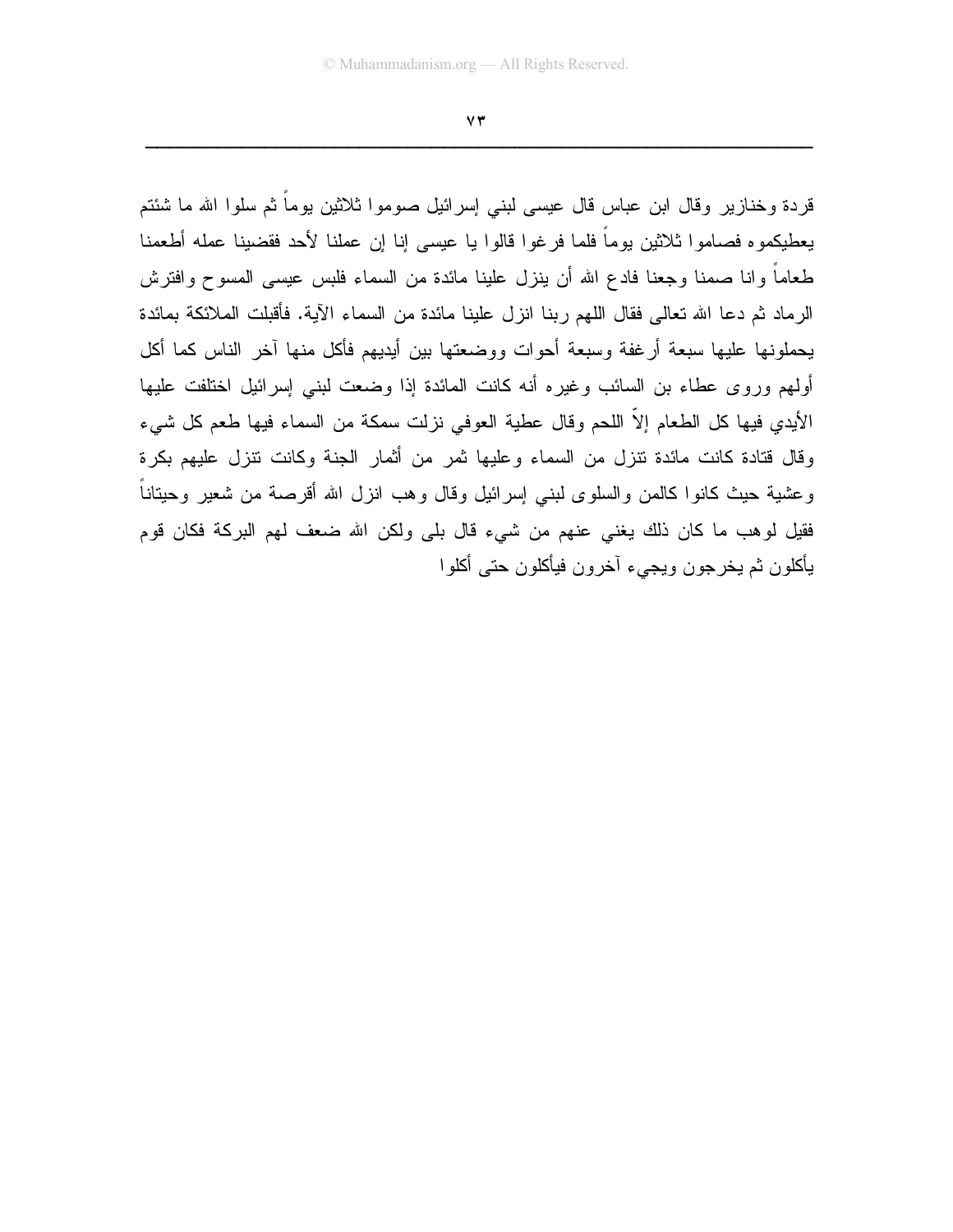V £

بأجمعهم وفضل. وقال كعب الأحبار نزلت مائدة من السماء منكوسة تطير بها الملائكة بين السماء والأرض عليها كل طعام إلاَّ اللحم وقال مقاتل والكلبي استجاب الله لعيسى عليه السلام فقال إنبي منزلـها عليكم كمـا سألنم فمن أكل من ذلك الطـعام ثم لم يؤمن جعلنـه مثـلاً ولـعنـةً وعبرةً لمن بـعدهم قالوا قد رضينا فدعا شمعون الصفار وكان أفضل الحواريين فقال هل معك طعام فقال معي سمكتان صغيرنان وسنة أرغفة فقال عليّ بها فقطعها عيسى قطعاً صغاراً وقال اقعدوا في روضة ونرافقوا رفاقاً كل رفقة عشرة ثم قام عيسى ودعا الله نعالمي فاستجاب له وانزل فيها البركة فصار خبزاً صحاحاً وسمكاً صحاحاً ثم قام عيسى يمشى فجعل يلقى في كل رفقة ما حملت أصابعه ثم قال كلوا باسم الله فجعل الطعام يكثر حتى بلغ ركبهم فأكلوا ما شاء الله وفضل والناس خمسة ألاف ونيف وقال الناس جميعاً شهدنا أنك عبد الله ورسوله ثم سألوه مرة أخرى فأنزل الله خمسة أرغفة وسمكتين فصنع بها ما صنع في المرة الأولى فلما رجعوا إلى قراهم ونشروا هذا الحديث ضحك منهم من لم يشهد فقال ويحكم إنما سحر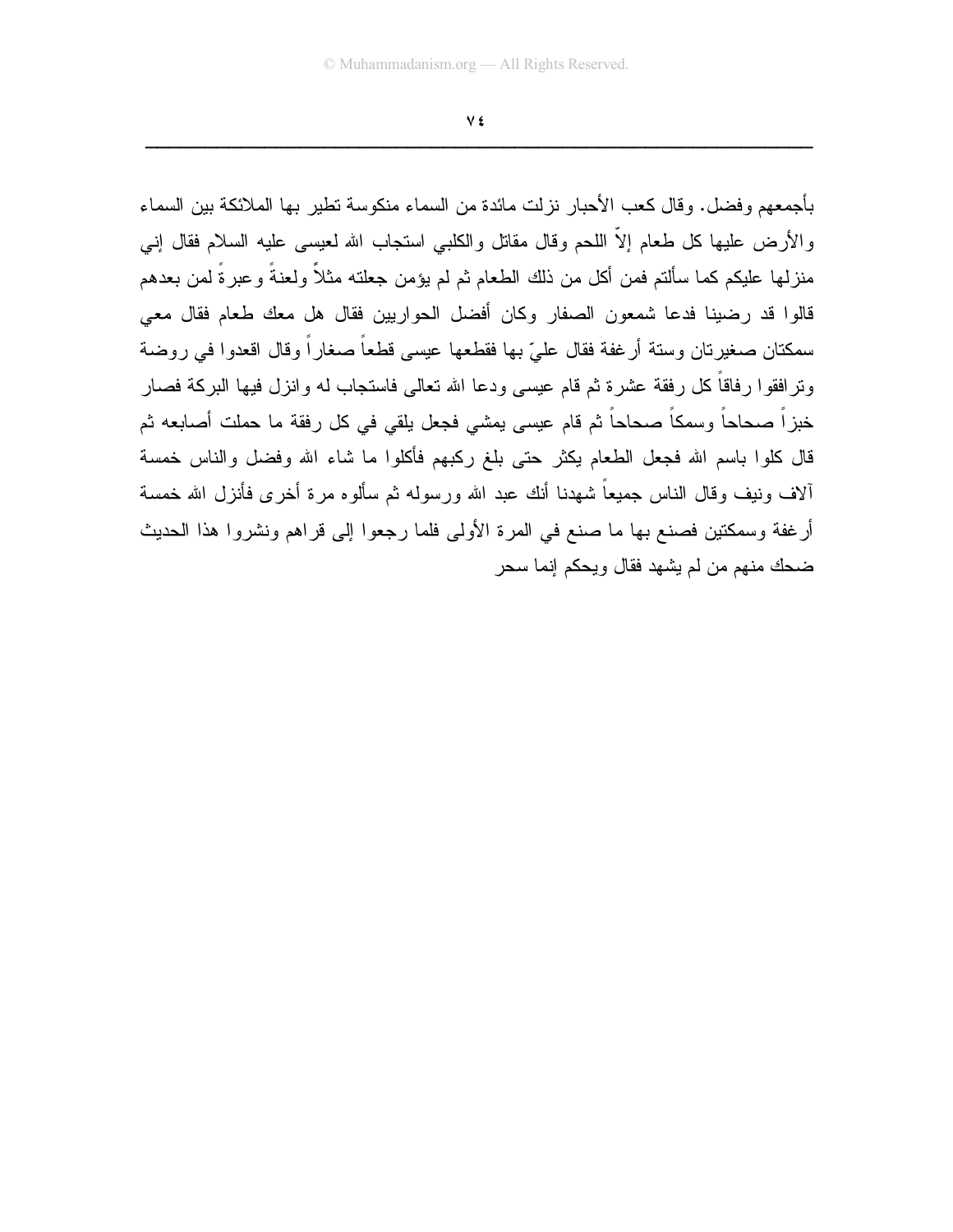$V \circ$ 

أعينكم فمن أراد الله به الخير ثبته على بصيرة ومن أراد فتنته رجع إلى كفره فمسخوا قردة وخنازير ليس منهم صببي ولا امرأة فمكثوا كذلك ثلاثة أيام ثم هلكوا ولم يتوالدوا ولم يأكلوا ولم يشربوا وكذلك كل ممسوخ (راجع قصة إشباع الخمسة الألاف الواردة في مرفس ٦: ٣٤ \_ ٤٤ مع هذه الأقوال المتضاربة وانظر الفرق بينهما)

قال عطاء بن أبي رباح عن سليمان الفارسي أنه قال والله ما نبع عيسى من المساوي ولا انتهر بنيماً ولا قهقه ضاحكاً ولا ذب ذباباً عن وجهه ولا أخذ على أنفه مرنين شببًاً قط ولا عبث قط ولما سأله الحواريون أن ينزل عليهم الموائد صنوفاً قال اللهم انزل علينا مائدة من السماء الآية. وارزقنا عليها طعاماً نأكل وأنت خير الرّازقين فنزلت سفرة حمراء بين غمامتيْن غمامة من فوقها وغمامة من تحتها وهم ينظرون إليها وهي تهوي منقضة حتى سقطت بين أيديهم فبكي عيسى وقال الله اجعلني من الشاكرين اللهم اجعلها رحمة ولا تجعلها مثلة وعقوبة وهم ينظرون إليها فنظروا إلى شيء لم يروا مثله قط ولم يجدوا ريحاً أطيب من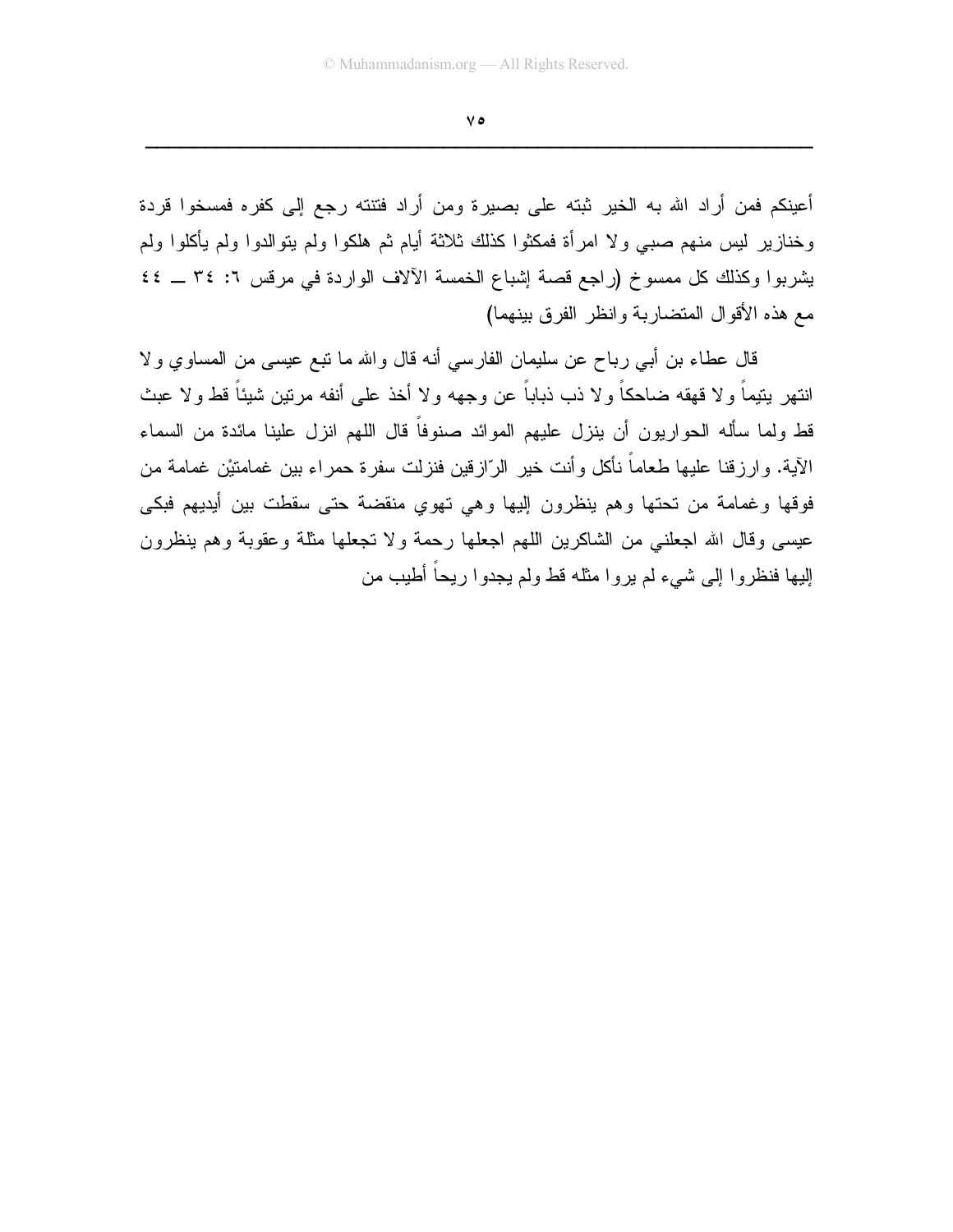$\vee$   $\vee$ 

ر ائحة ذلك فقال عيسى لـهم أحسنكم عملاً يكشف عنـها ويذكر اسم الله ويأكل منـها فقال شمعون الصفار رأس الحواريين أنت أولى بذلك منا فقام عيسى وتوضأ وصلى صلاة طويلة وبكى كثيراً ثم كشف المنديل عنها وقال بسم الله خير الرازقين فإذا هو بسمكة مشوية ليس عليها فلوس ولا شوك فيها تسيل سيلاناً من الدسم وعند رأسها ملح وعند ذنبها خل وحواليها من أنواع البقول ما خلا الكراث وإذا خمسة أرغفة على واحد منها زينون وعلى الثاني عسل وعلى الثالث سمن وعلى الرابع جبن وعلى الخامس قديد فقال شمعون يا روح الله أمن طعام الدنيا هذا أم من طعام الأخرة فقال عيسى عليه السلام ليس ما نرون من طعام الدنيا ولا من طعام الأخرة ولكن افتعله الله بالقدرة الغالبة كلوا مما سألتم بمددكم ويزدكم من فضله قالوا يا روح الله لو رأيتنا من هذه الأية آية أخرى فقال عيسى يا سمكة احيى بإذن الله فاضطربت السمكة وعاد عليها فلوسها وشوكها ففز عو ا منها فقال عيسى ما لكم تسألون أشياء إذا أعطيتمو ها كر هتمو ها ثم قال فما أخوفني عليكم أن تعذبوا با سمكة عودي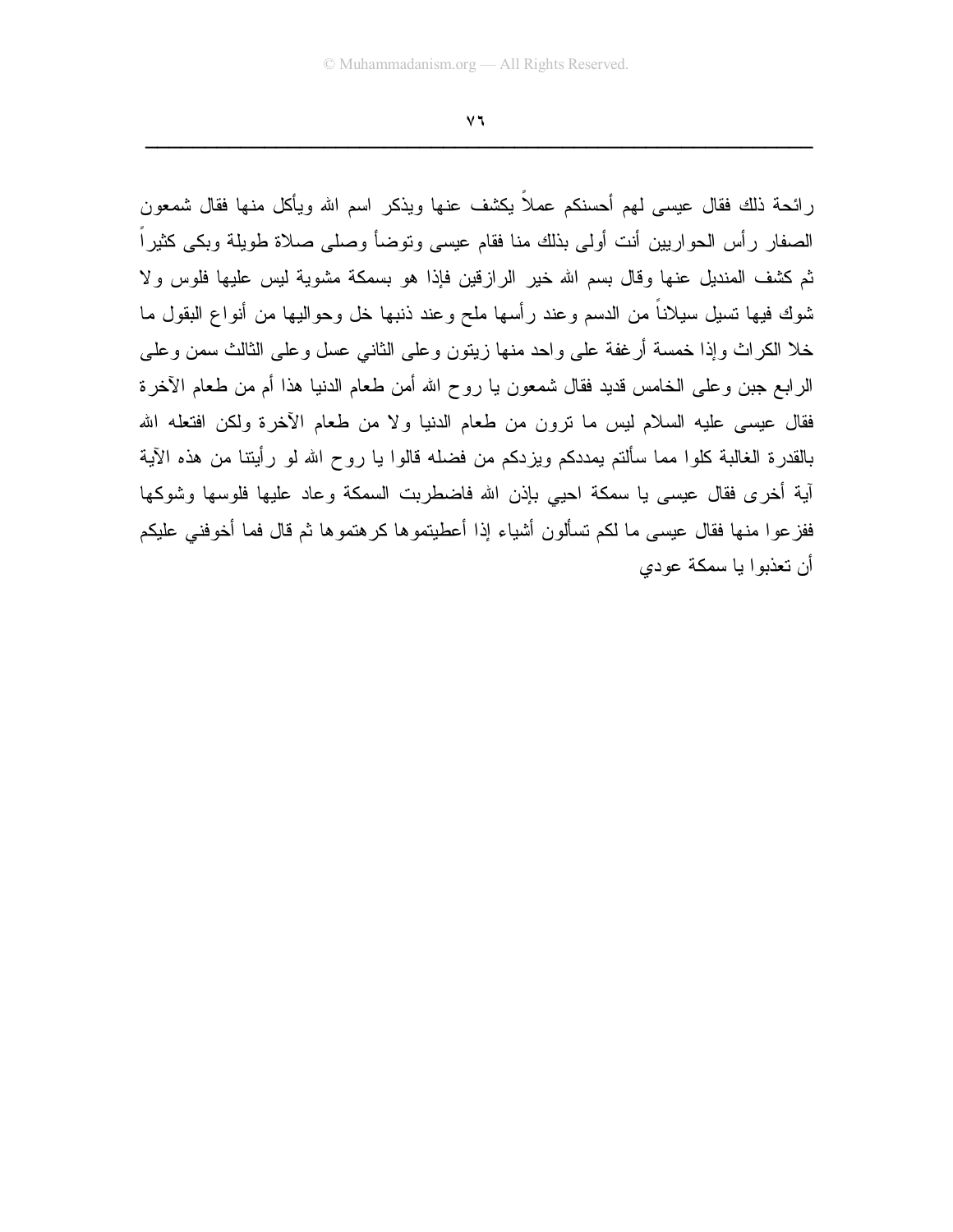٧V

كما كنت بإذن الله فعادت السمكة مشوية كما كانت قالوا يا روح الله كن أول من يأكل منها ثم نأكل نحن فقال عيسى معاذ الله ان أكل منها ولكن يأكل منها من سألها فخافوا أن يأكلوا منها فدعا لها عيسى أهل الفاقة والمرضى وأهل البرص والجذام والمبتلين وقال كلوا من رزق الله ولكم الهناء ولغيركم البلاء فأكلوا منها وصدر عنها ألف وثلثماية رجل وامرأة من فقير وزمن ومريض ومبتلى كلهم شبعان يتجشأ ثم نظر عيسى إلى السمكة فإذا هي كهيئتها حين نزلت من السماء ثم طارت المائدة صعدي وهم ينظرون إليها حتى توارت عنهم فلم يأكل منها يومئذ مريض إلا برئ ولا زمن إلاَّ صح ولا مبتلى إلاَّ عوفي ولا فقير إلاَّ استغنى ولم يزل غنياً حتى مات وندم الحواريون ومن لم يأكل وكانت إذا نزلت اجتمعت الأغنياء والفقراء والصغار والكبار والرجال والنساء بزدحمون عليها فلبثت أربعين صباحاً نتزل ضحى فلا نزال منصوبة بؤكل منها حتى إذا فاء الغنبي طارت صعدي وهم ينظرون حتى تغيب عنهم وكانت نتزل غباً نتزل بوماً ولا نتزل يوماً كناقة ثمود فأوجى الله تعالى إلى عيسى أن أجعل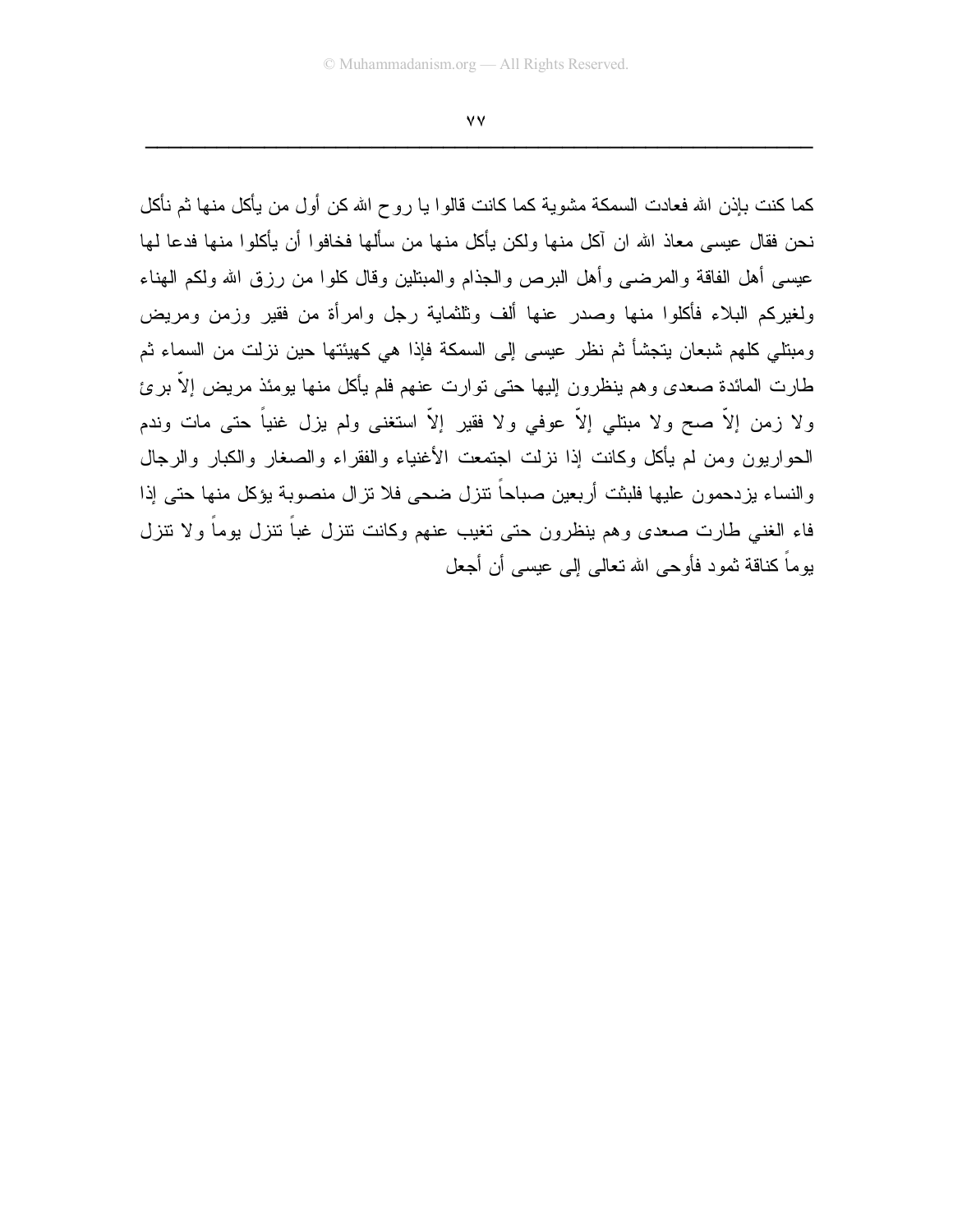٧٨

مائدتي ورزقي للفقراء دون الأغنياء فعظم ذلك على الأغنياء حتى شكوا وشككوا الناس فيها فقالوا أنرون المائدة نتزل من السماء حقاً فقال لمهم عيسى هلكتم فثمروا لعذاب الله فأوحى الله نعالى إلى عيسى إني شرطت على المكذبين شرطيْن إن من كفر بعد نزولها عذبته عذاباً لا أعذبه أحداً من العالمين فقال عيسى عليه السلام أن تعذبهم فإنهم عبادك وإنْ تغفر لمهم فإنك أنت العزيز الحكيم فَمَسَخٍ مَنَّهُم تَلْثَمَايَة وثْلاَثُون رِجِلاً بِاتوا مِن لَيْلِتَهُم عَلَى الْفَرَاشْ مع نسائهم في ديارهم فاصبحوا خنازير يسعون في الطرقات والكناسات ويأكلون القاذورات في الحشوش فلما رأى الناس ذلك فزعوا إلى عيسى بن مريم فبكوا وبكى على الممسوخين أهلوهم فلما أبصرت الخنازير عيسى بکت وجعلت نطوف به فجعل عيسى يدعوهم بأسمائهم واحداً بعد واحد فيبكون ويشيرون برؤوسهم ولا يقدرون على الكلام فعاشوا ثلاثة أيام ثم هلكوا

> رفعه إلى السماء (ومنها) رفعه إلى السماء إذ قال الله يا عيسى إني متوفيك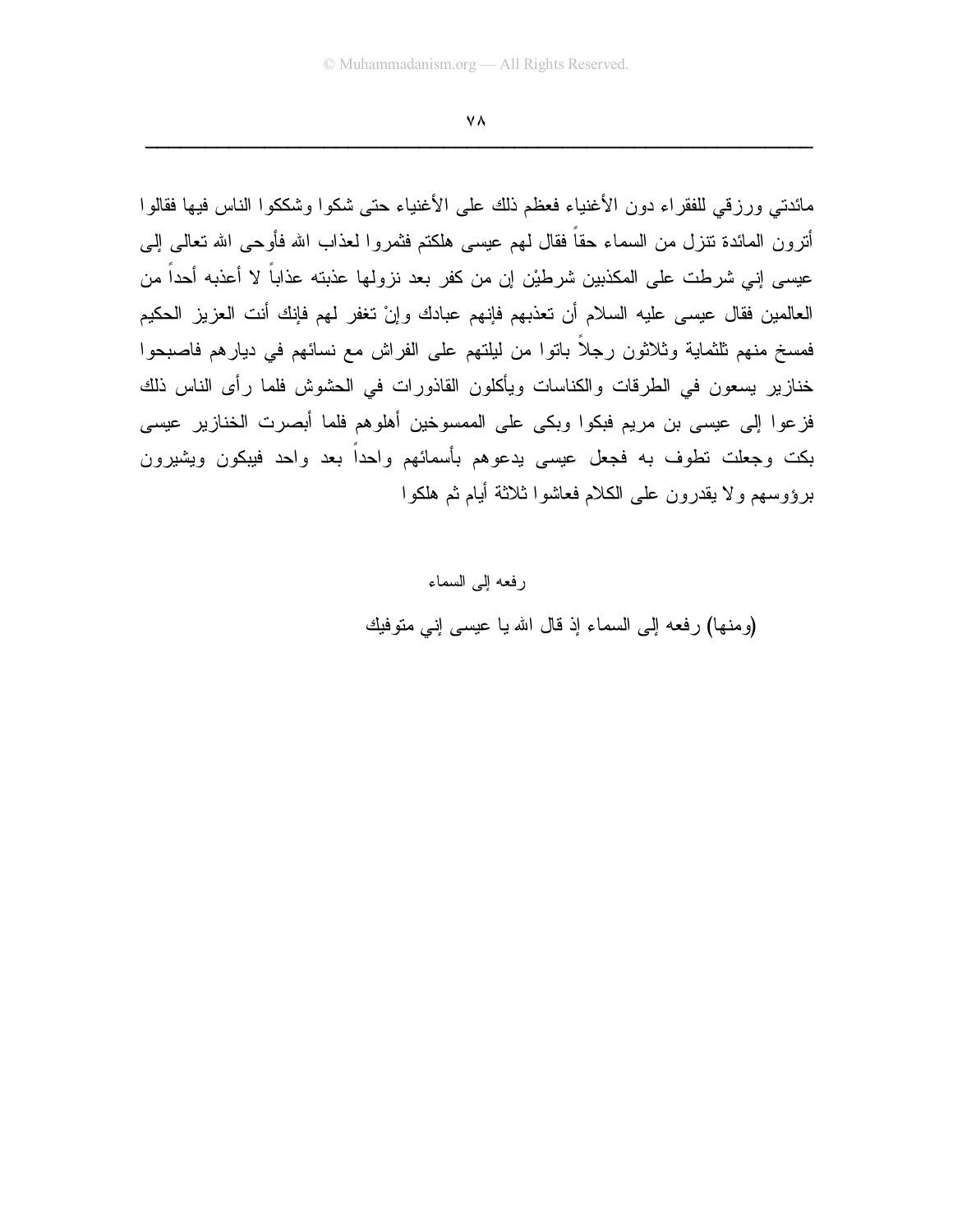ورافعك إلى ومطهرك من الذين كفروا الأية. وقولهم إنا فتلنا المسيح عيسى بن مريم رسول الله وما قتلوه وما صلبوه ولكن شبه لهم إلى قوله تعالى بل رفعه الله إليه وكان الله عزيزاً حكيماً

روى الكلبي عن أبي صالح عن ابن عباس أن عيسى عليه السلام استقبل رهطاً من اليهود فلما رأوه قالوا قد جاء الساحر ابن الساحرة الفاعل ابن الفاعلة فقذفوه وأمه فلما رأى ذلك عيسى دعا عليهم فقال اللهم أنت رببي وأنا من روحك خرجت وبكلمتك خلقت ولم آتهم من تلقاء نفسي اللهم العن من سبني وسب أمي فاستجاب الله دعاءه ومسخ الذين سبوه وأمه خنازير فلما رأى ذلك رأس اليهود وأميرهم فزع لذلك وخاف دعونه فاجتمعت كلمة اليهود على قتل عيسى فاجتمعوا عليه ذات بوم وجعلوا بسألونه فقال يا معاشر اليهود أن الله ببغضكم فغضبوا من مقالته غضباً شديداً وثاروا عليه ليقتلوه فبعث الله تعالى إليه جبريل عليه السلام فأدخله خوخة وواراه في سقفها ورفعه الله نعالى من روزننه فأمر رأس البهود رجلاً من أصحابه بُقال له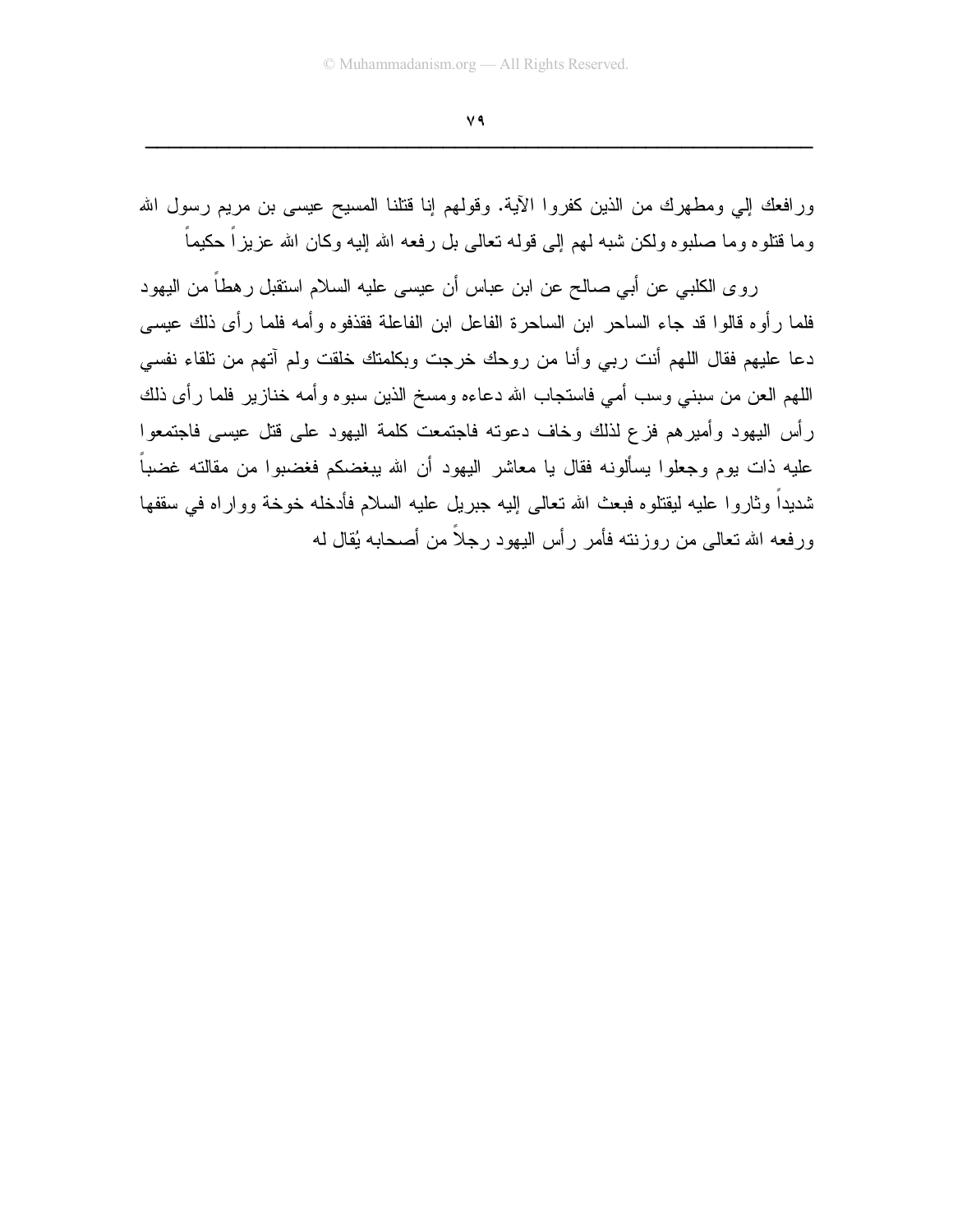فلطيانوس أن يدخل الخوخة فيقتله فلما دخل فلطيانوس لم يرَ عيسى فابطأ عليهم فظنوا أنه يقاتله فيها فألقى الله عليه شبه عيسى فلما خرج ظنوا أنه عيسى فقتلوه وصلبوه

وقال وهب إن عيسى لما أعلمه الله نعالى إنه خارج من الدنيا جزع من الموت وشق عليه فدعا الحواريون وصنع لهم طعاماً وقال احضروني الليلة فلي إليكم حاجة فلما اجتمعوا إليه من الليل عشاهم وقام يخدمهم فلما فرغوا من الطعام أخذ يغسل أيديهم ويوصيهم ويمسح أيديهم بثيابه فتعاظموا ذلك ونكارهوه فقال إلا من رد علي شيئاً مما اصنع فليس منـي ولا أنا منه فأقروه حتـى إذا فرغ من ذلك قال لهم أنا ما صنعت بكم الليلة عما خدمتكم على الطعام وغسلت أيديكم بيدي إلا ليكون لكم ببي أسوة وأنكم نرون أنبي خيرنكم فلا يتعاظم بعضكم علىي بعض وليبذلن بعضكم نفسه لبعض كما بذلت نفسي لكم (وما معنى بذل النفس إلاّ الموت كما جاء في الكتاب المقدس في أماكن عديدة) وأما الحاجة التي استعنتكم عليها فتدعون الله لمي وتجتهدون في الدعاء أن يؤخر أجلي فلما نصبوا أنفسهم للدعاء وأرادوا أن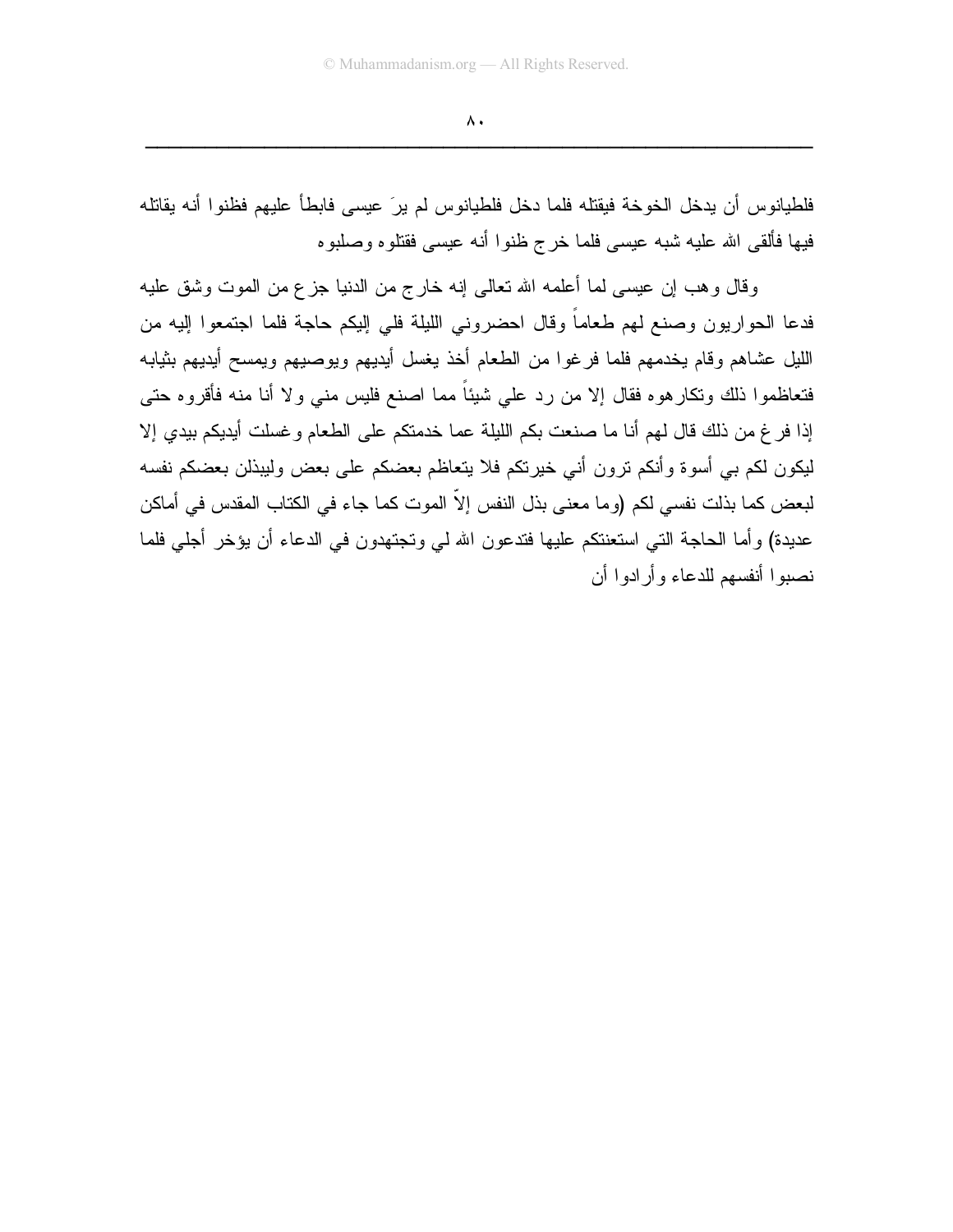$\lambda$ 

يجتهدوا أرسل الله عليهم النوم حتى لم يستطيعوا دعاء فجعل يوقظهم ويقول سبحان الله ما تصبرون في ليلة واحدة وتعينونني فيها فقالوا والله ما ندري ما لنا لقد كنا نسهر فنكثر السهر وما نطيق الليلة سهراً وما نريد دعاء إلاَّ حيل بيننا وبينه فقال يذهب الراعي وتبقى الغنم وجعل يأتـي بكلام مثل هذا يعني نفسه ثم قال ليكفرن بي أحدكم قبل أن يصيح الديك ثلاث مرات وليبيعني أحدكم بدراهم يسيرة وليأكلن ثمني فخرجوا ونفرقوا وكانت اليهود تطلبه فأخذوا شمعون أحد الحواريين فقالوا هذا من أصحابه فجحد وقال ما أنا من أصحابه فتركوه ثم أخذ آخر فجحده كذلك ثم سمع صوت الديك فبكي وأحزنه ذلك فلما أصبح أتي أحد الحواريين أولئك اليهود فقال لهم ما تجعلون لمي إنْ دللتكم عليه فجعلوا له ثلاثين درهماً فأخذها ودلهم عليه وكان شبه عليهم قبل ذلك فأخذوه واستوثقوا منه وربطوه بالحبل وجعلوا يقودونه ويقولون أنت كنت تحيى الموتى وتبرئ الأكمه والأبر ص أفلا تفك نفسك من هذا الحبل ويبصقون عليه ويلقون عليه الشوك ثم إنهم نصبوا له خشبة لبصلبو ه علبها فلما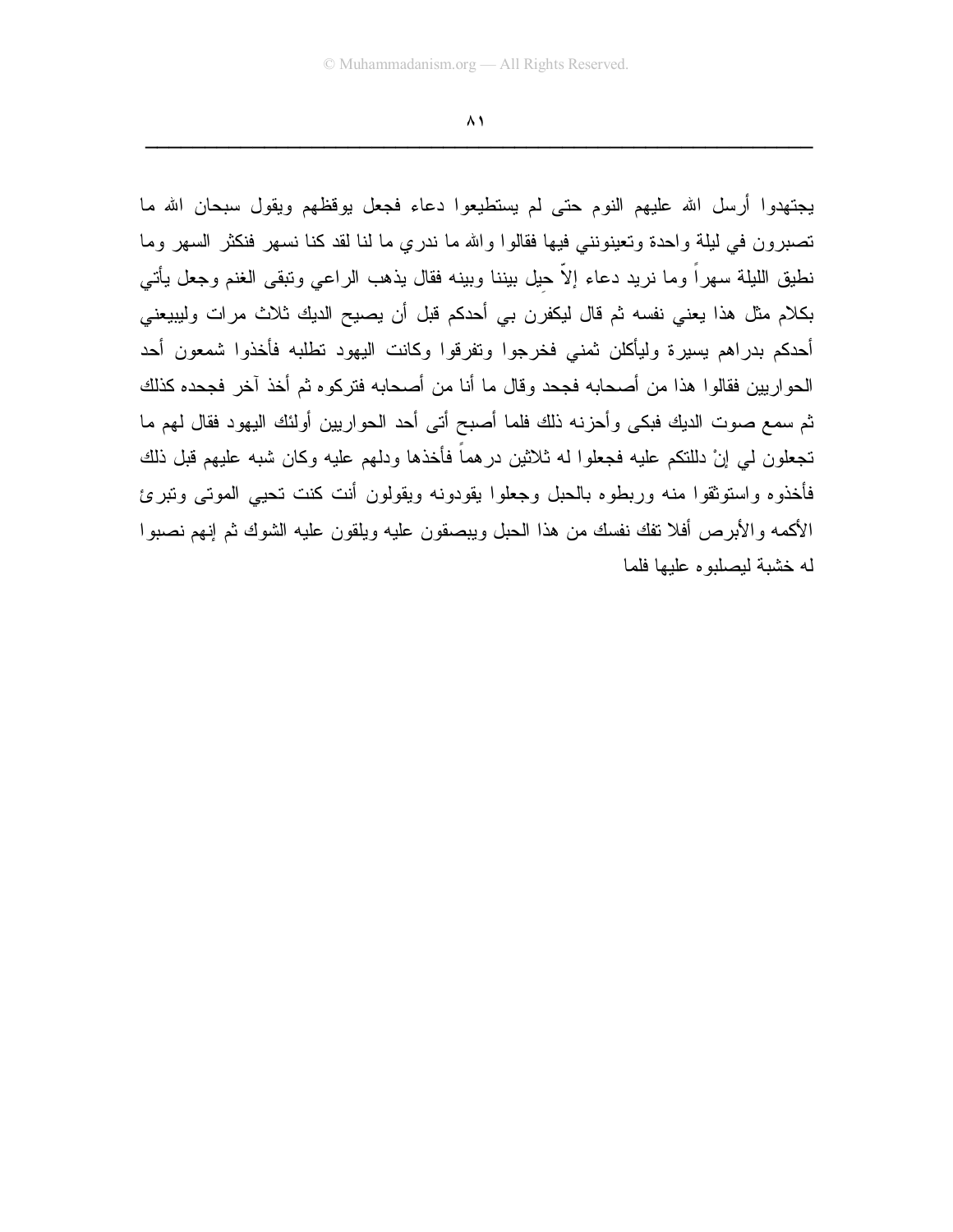أنوا به الخشبة ليصلبوه أظلمت الأرض وأرسل الله الملائكة فحالوا بينهم وبين عيسى وألقى شبه عيسى على الذي دلهم عليه واسمه يهوذا فصلبوه مكانه وهم يظنون أنه عيسى وتوفى الله عيسى ثلاث ساعات ثم رفعه إلى السماء فذلك فوله تعالى إني متوفيك ورافعك إلى ومطهرك من الذين كفروا فلما صلب الذي هو شبه عيسى جاءت مريم أم عيسى وامرأة كان عيسى دعا لها وابرأها من الجنون ببكيان عند المصلوب فأتاهما عيسى وفال على من نبكيان فقالنا عليك فقال إن الله تعالى رفعني فلم بصبني الأخير وإن هذا شخص شبه لهم

وقال مقاتل إن اليهود وكلوا بعيسى رجلًا يكون عليه رقيباً يدور معه حينما دار فصعد عيسى الجبل فجاءه الملك فرفعه إلى السماء وألقى الله تعالى شبه عيسى على الرقيب فظن اليهود أنه عيسى فأخذوه وكان يقول لهم إنبي لست عيسى إنبي فلان ابن فلان فلم يصدقوه وقتلوه وصلبوه قال قتادة ذكر لذا أن نبي الله عيسى قال لأصحابه أيكم يقذف عليه شبهي فإنه مقتول فقال ر جل من القوم أنا يا نبي الله فقتل ذلك الرجل ومنع الله عيسى ورفعه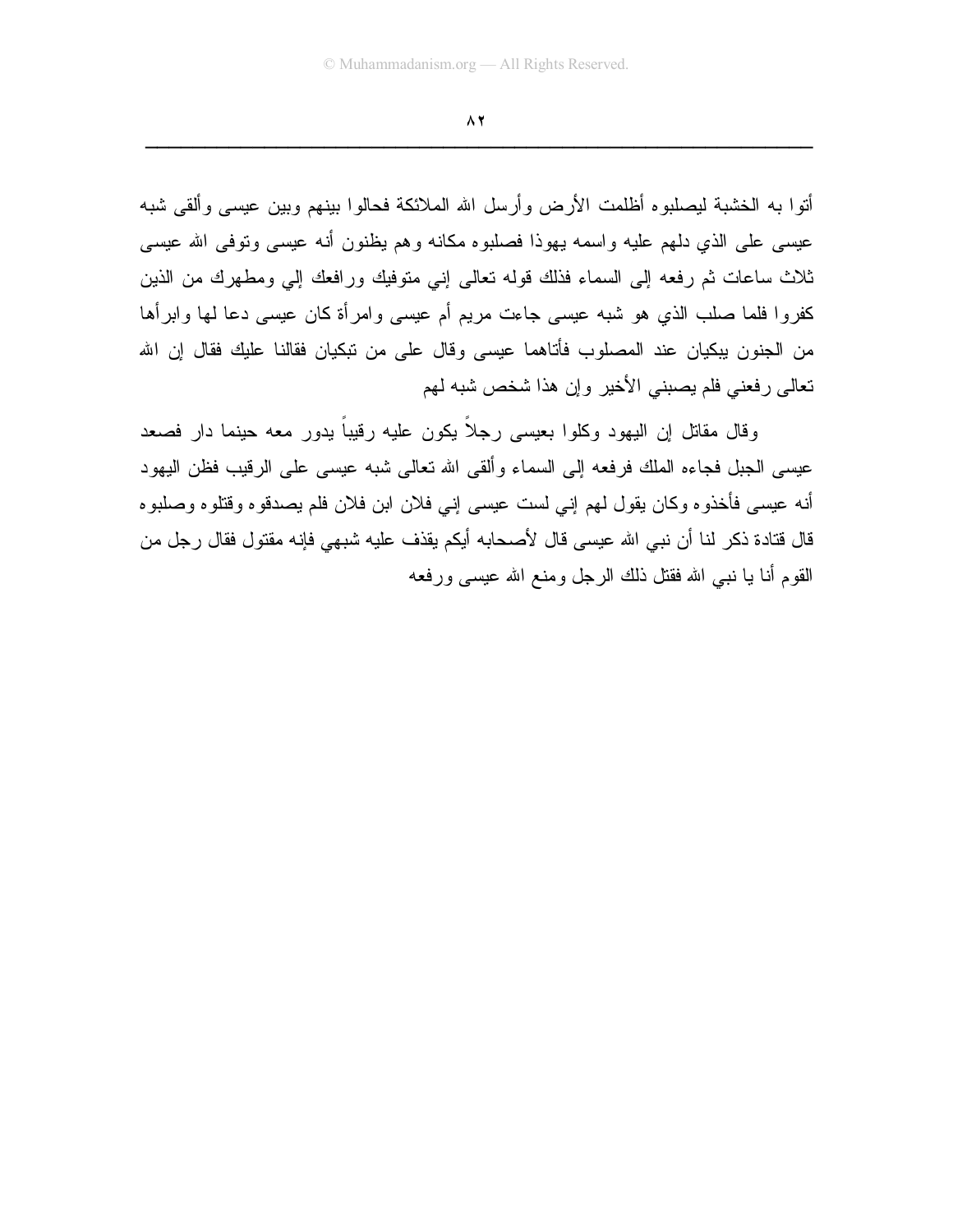إليه وقيل إن الذي شبه بعيسى وصلب مكانه رجل إسرائيلي يُسمّى اشيوع بن قندير والله أعلم (ولماذا ننسب هذا التحايل والخداع لله عز وجل والمسألة لا تقتضبي كل ذلك لأن عيسى جاء لهذا الغرض لا سواه وبما أنه ثبت صدق دعواه النبوة بالأيات الباهرات النبي لم يعملها نبي مثله وصدقت أقواله النبي سبق وأنبأ بها بطرس وغيره فهو أنبأ بمونه وقيامنه وصعوده وقد قال لهذا خرجت من عند أبي ولهذا جئت إلى العالم فلم لا نصدقه ونبتدع على الله عز وجل حيلاً ومواربات مثل هذه سبحانه تعالمي عنه)

« نزول عيسى عليه السلام من السماء بعد رفعه بسبعة أبام »

قال وهب وغيره من أهل الكتب لما رفع الله عيسى عليه السلام لبث في السماء سبعة أيام ثم قال الله إن أعداءك البهود اعجلوك عن العهد إلى أصحابك فأنزل عليهم وأوصهم واهبط على مريم المجدلانية إانه لم يبك عليك أحد بكاءها ولم يحزن عليك أحد حزنها فأنزل عليها وأخبرها أنها أول من نلحق بك وأمر ها أن نجمع لك الحواريين فتبثهم في الأرض دعاة إلى الله نعالى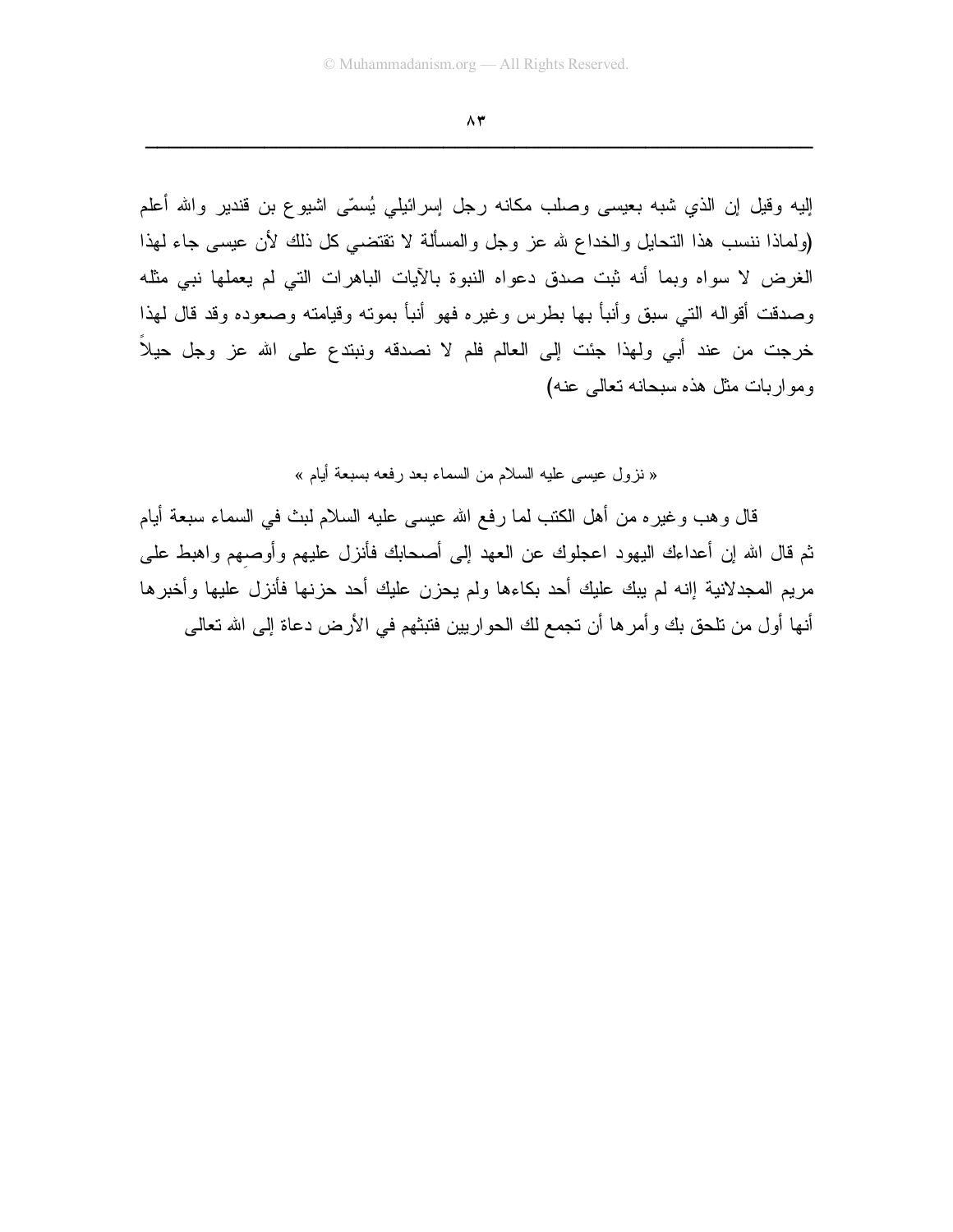$\Lambda$ £

وكانت قصبة مريم المجدلانية أنها كانت من بني إسرائيل في قرية من قرى انطاكية يُقال لها مجدلان وكانت امرأة صالحة وكانت تستحاض فلا نطهر فخطبها أشراف بنبي إسرائيل فامتنعت فظنوا أنها نرفعت بنفسها عنهم ولم يكن ذلك نرفعاً وإنما أرادت إخفاء علتها عنهم فلما سمعت بمجيء عيسى عليه السلام وبما كان يشفى الله على يديه من المرضى والزمنى أقبلت إليه رجاء الشفاء فلما رأت عيسى وما ألبسه الله من الهيبة استحيت وانصرفت إلى ورائه ووضعت بدها على ظهره فقال عيسى لقد مسنى ذو عاهة بنية حسنة ولقد أعطاه الله ما رجاه وطهره بطهارتي فأذهب الله عنها ما بها وبرأت وطهرت (خلط بين النازفة ومريع المجدلية) فلما أمر الله عيسى بالنزول عليها بعد سبعة أيام من ر فعه هبط عليها فأشتعل الجبل حين هبط نور اً فجمعت له الحو ار بين فبثهم في الأرض دعاة إلى الله ثم رفعه الله وكساه الريش وألبسه النور وقطع منه شهوة المطعم و المشر ب فهو يطير مع الملائكة حول العر ش فكان أنسياً ملكياً أر ضياً سماوياً (و نحن نقول أنه إنسان نام وإله نام) ونفرق الحواريون حيث أمرهم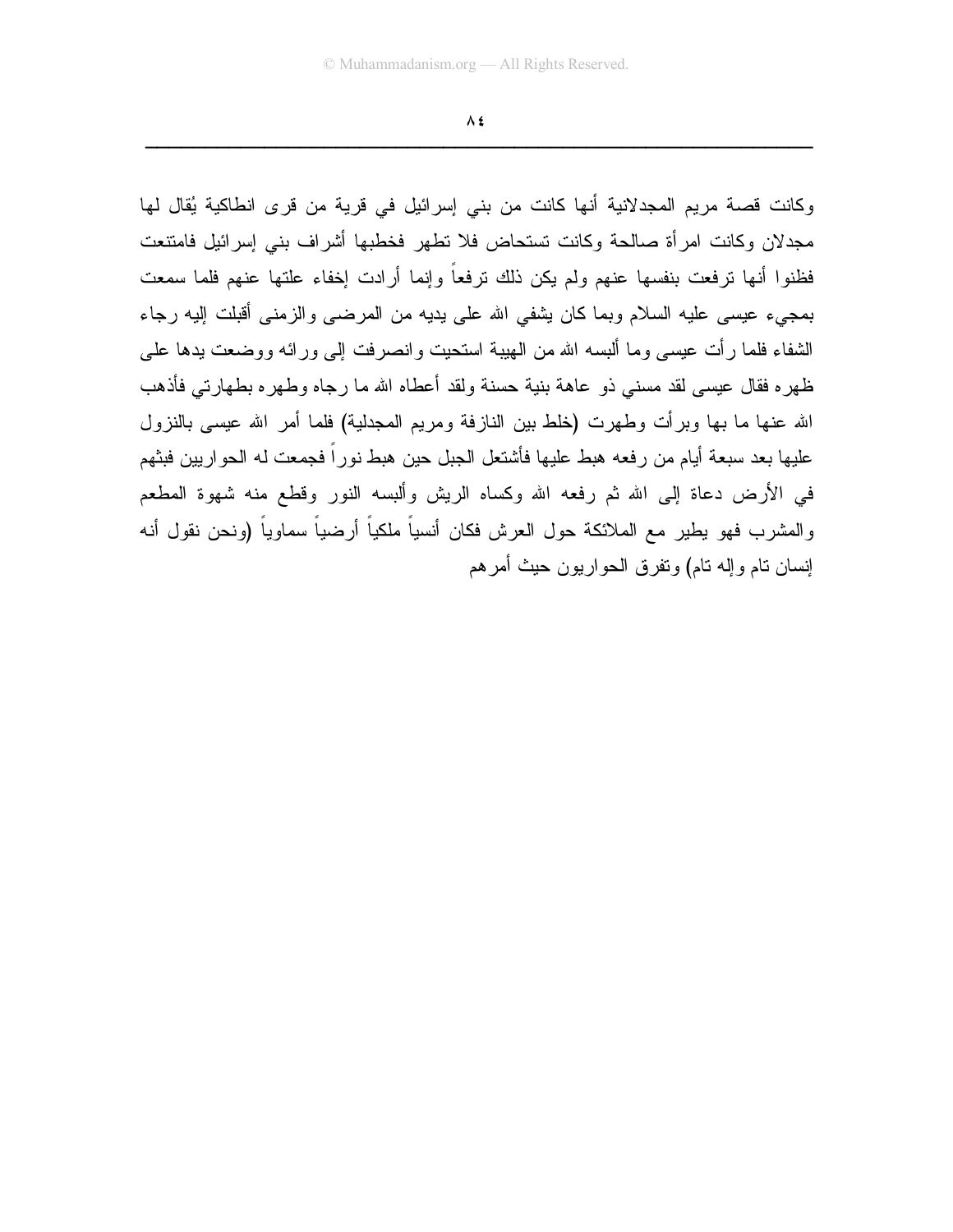$\Lambda$ ٥

فتلك الليلة التي أهبط فيها هي الليلة التي تزخرفها النصارى قالوا فوجه بطرس إلى رومية و اندر اوس ومتى إلى الأرض التي يأكل أهلها الناس وتوما وليا إلى أرض المشرق وفيلبس ويهوذا إلى القيروان وافريقية ويحيى إلى أفسوس قرية أصحاب الكهف واليعقوبين إلى أورشليم وهي ايلياء أرض بيت المقدس وبرنوماوس إلى الاعرابية وهي أرض الحجاز وشمعون إلى أرض بربر فأصبح كل واحد من الحواريين الذين بعثهم يحدث بلغة من أرسله عيسى إليهم (إذاً لم نكن رسالة عيسى قاصرة على بنى إسرائيل والاً لما كان أرسل حوارييه إلى كل أقصاء العالم من عرب وعجم وبربر يدعون الناس إلى الله على طريقته ولو لم يكن الله قاصداً أن نتنشر دعوته في كل أقصاء الأرض لما كان أقامه من بين الأموات أو حسب قولهم أنزله من السموات مر ة أخر ي ليجمع إليه حواريه ويأمرهم بالتبشير للخليقة كلها وإن كان بعثة الحواريين بتدبير من الله وبإرشاد منه فلماذا لا نقبل قولهم وندين بدين الله الذي جالوا في العالم ينادون به) (اه)

إلى هنا نتنهى قصة الثعلبي ولا تحتاج إلى ملاحظة لأن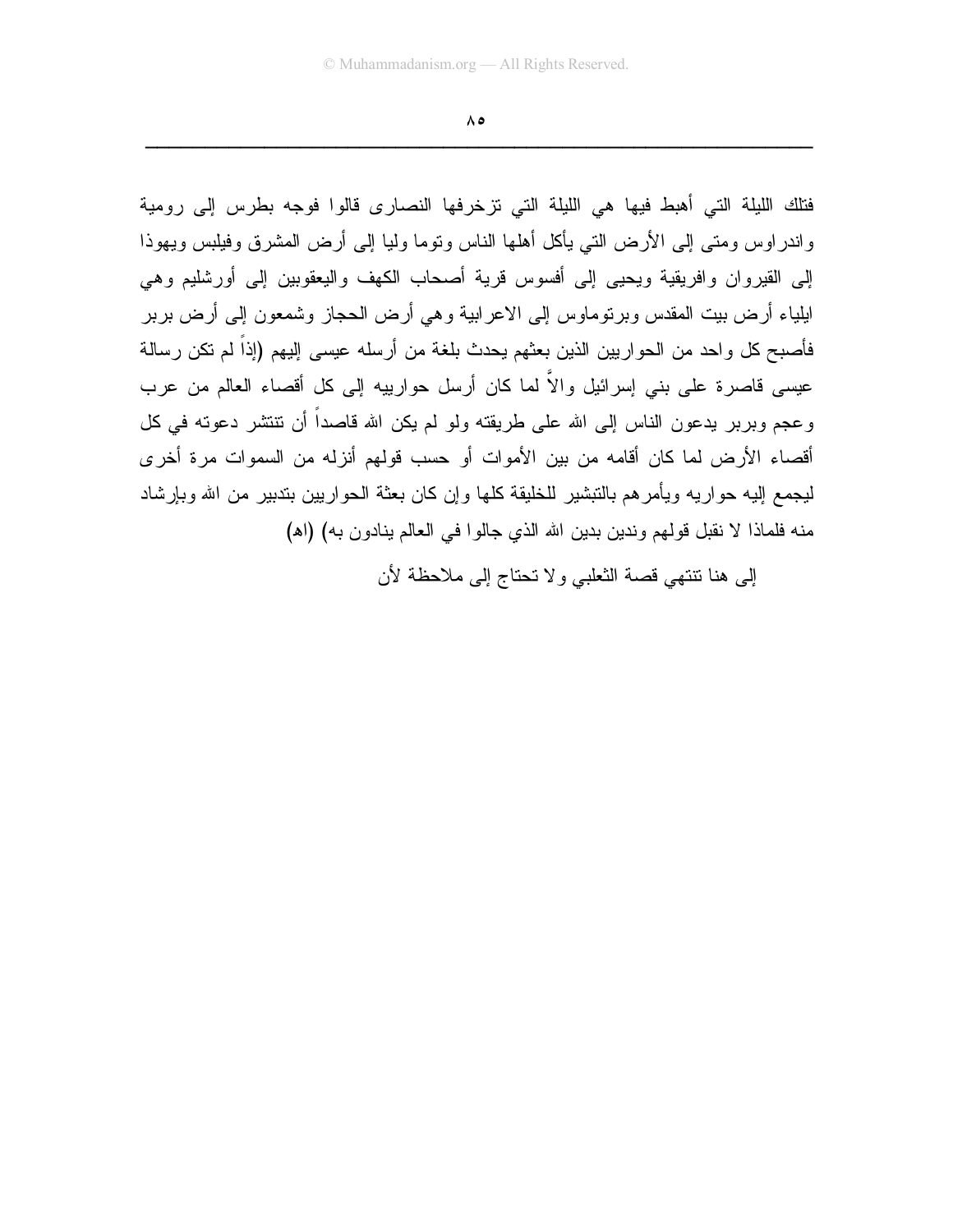خر افاتها عجيبة غريبة لا يلتفت إليها المسلم النبيه

وقد جاءت أحاديث عديدة عن موت المسيح وقيامته ورجوعه نزيد المسألة غموضاً ومسخاً قال وهب إن عيسى عند موته أمر شمعون الصفار ويحيى أن يلتزما أمه ولا يفارقاها فانطلقا ومعهما مريع إلى ماروت ملك الروم يدعونه إلى الله تعالى وقد بعث الله تعالى إليه قبل ذلك بونس عليه السلام فلما أنوه أمر بشمعون واندراوس فقتلا وصلبا منكسين وهربت مريم ويحيى حتى إذا كانا في بعض الطريق ألحقهما الطلب فخافا فأنشقت لهما الأرض فغابا فيها وأقبل ماروت ملك الروم وأصحابه فحفروا ذلك الموضع فلم يجدوا شيئاً فردوا النزاب علىي حاله وعلموا أنه أمر من الله نعالى فسأل ملك الروم على حال عيسى فاخبروه به فأسلم كما ذكرنا والله أعلم

قال أبو هريرة قال رسول الله صلعم والذي نفسي بيده ليوشكنَّ أن ينزل فيكم ابن مريم حكماً عادلًا فيكسر الصليب ويقتل الخنزير ويضع الجزية ويفيض المال حتى لا يقبله أحد حتى بكون السجدة الواحدة خبر من الدنبا وما فبها. وبنرك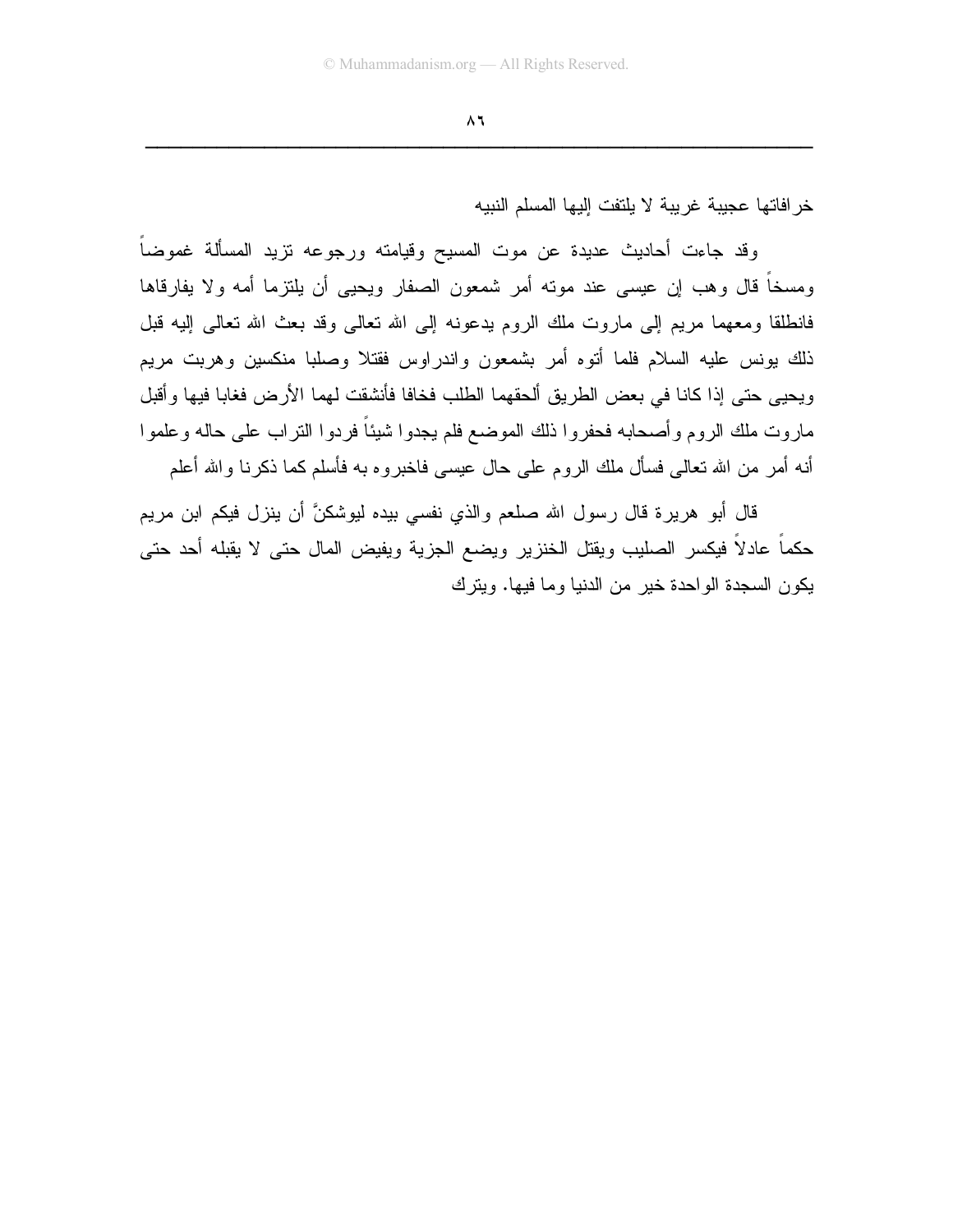$\Lambda$  Y

القلاص فلا تسعى عليها ولتذهبن الشحناء والتباغض والتحاسد وليدعون إلى المال فلا يقبله أحد (إن ما ذكر مما ورد في الكتاب المقدس عن مجيء المسيح الثاني أما ما سيأتي فهو خبط لا أصل له) قال ينزل عيسى ابن مريم إلى الأرض فيتزوج ويولد له ويمكث خمساً وأربعين سنة ثم يموت فيدفن معي في قبري فأقوم أنا وعيسى ابن مريم في قبر واحد بين أبي بكر وعمر

وقد قال برنون الرحالة العظيم الذي زار مكة ما معناه:

« إنه أمر مشاع إنه يوجد في الحجرة مكان خال يسع واحداً فقط محفوظاً لعيسى بن مريم ليدفن فيه عند مجيئه الثاني قال أبو هريرة قال رسول الله صلعم إذا أهبط الله المسيح عيسى يعيش في هذه الأمة ما يعيش ثم يموت في مدينتي هذه ويدفن إلى جانب قبر عمر فطوبي لأبي بكر وعمر يحشران بين نبيين وتوجد أحاديث عديدة ندل على أن عثمان والإمام حسن رضي الله عنهما رغبا أن يدفنا هناك وأن عائشة رضبي الله عنها التبي كانت الحجرة تخصها وافقت علمي طلبهما ولكن لم نتمم لهما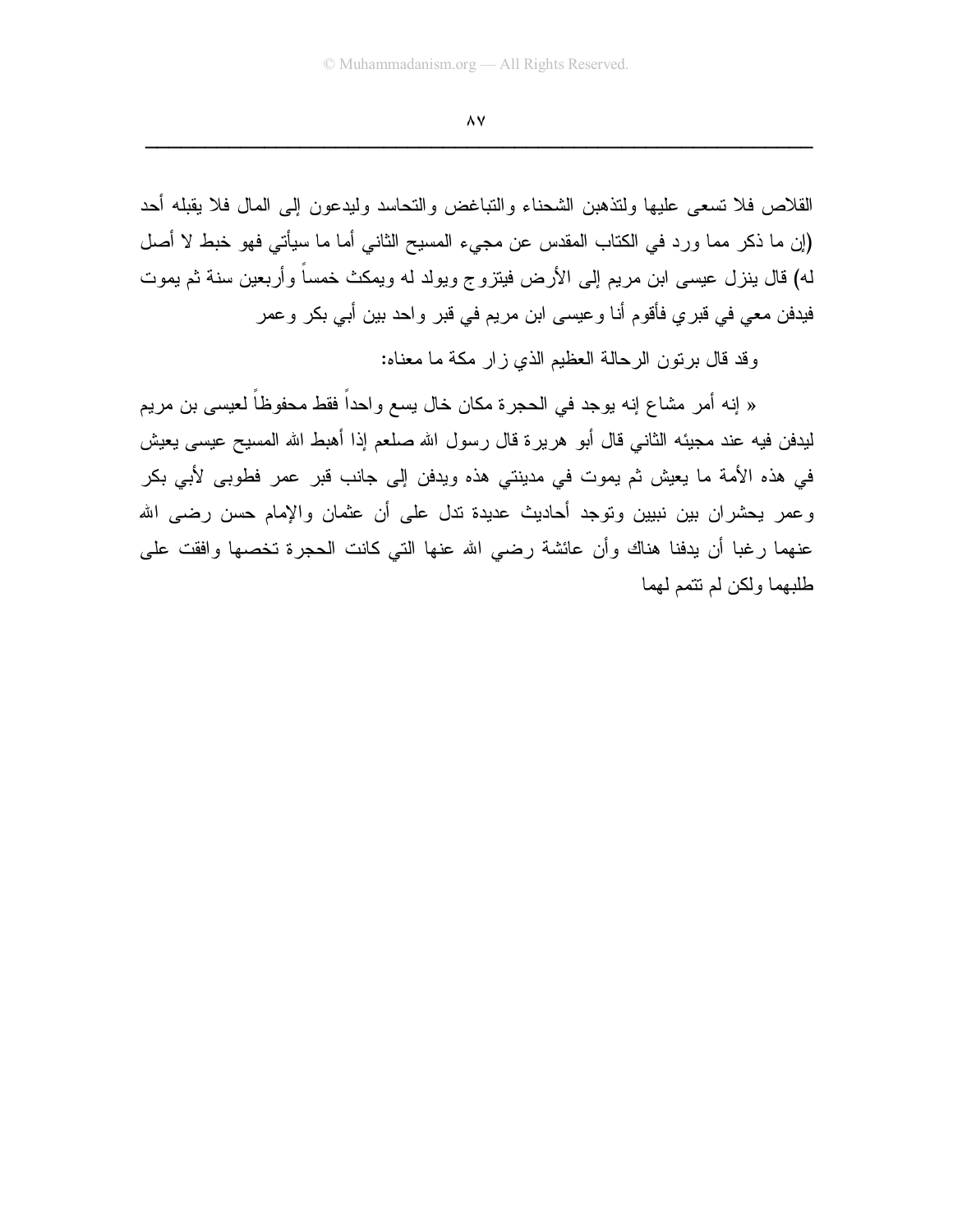$\Lambda\Lambda$ 

أمنيتهما لأنه لم يدفن ابن آدم فيها ومعلوم أن الحجرة التي دفن فيها محمد كانت خاصة بعائشة وهي الآن كناية عن مربع غير منتظم ساحته خمسة وخمسون قدماً يفصلها عن جامع محمد طريق عرضه ٢٦ قدماً وفي داخل الحجرة يوجد ثلاث منامات يظن أنها لمحمد وأبي بكر وعمر ويحيط بالثلاث جدرات حجر ويقول البعض إنه جدار من ألواح سميكة قوية وكيفما كان فإنها مغطاة بسجف ومحاطة بسور من حديد ملون بألوان خضراء وذهبية وبين السور والجدار الداخلي فسحة مظلمة وفوق الحجرة قبة خضراء يعلوها هلال كبير مذهب. وتوجد أقوال متضاربة بين علماء المسلمين بخصوص محتويات هذه الحجرة فيقول البعض إن فاطمة بنت النبي مدفونة فيها أيضاً في جانب منفصل عن الثلاثة ويقولون إن محمداً نائم فيها على جنبه الأيمن وراحته اليمني تحت خده الأيمن ووجهه نحو مكة ووراءه تماماً أبو بكر ووجهه نحو كتف محمد ثم عمر بذات الوضع والاتجاه ثم المكان المتروك لعيسى حتى يأتي ويموت ويدفن فيه. ويوجد اعتراضات جمة على حقيقة دفن النبي في جامعه أما البستان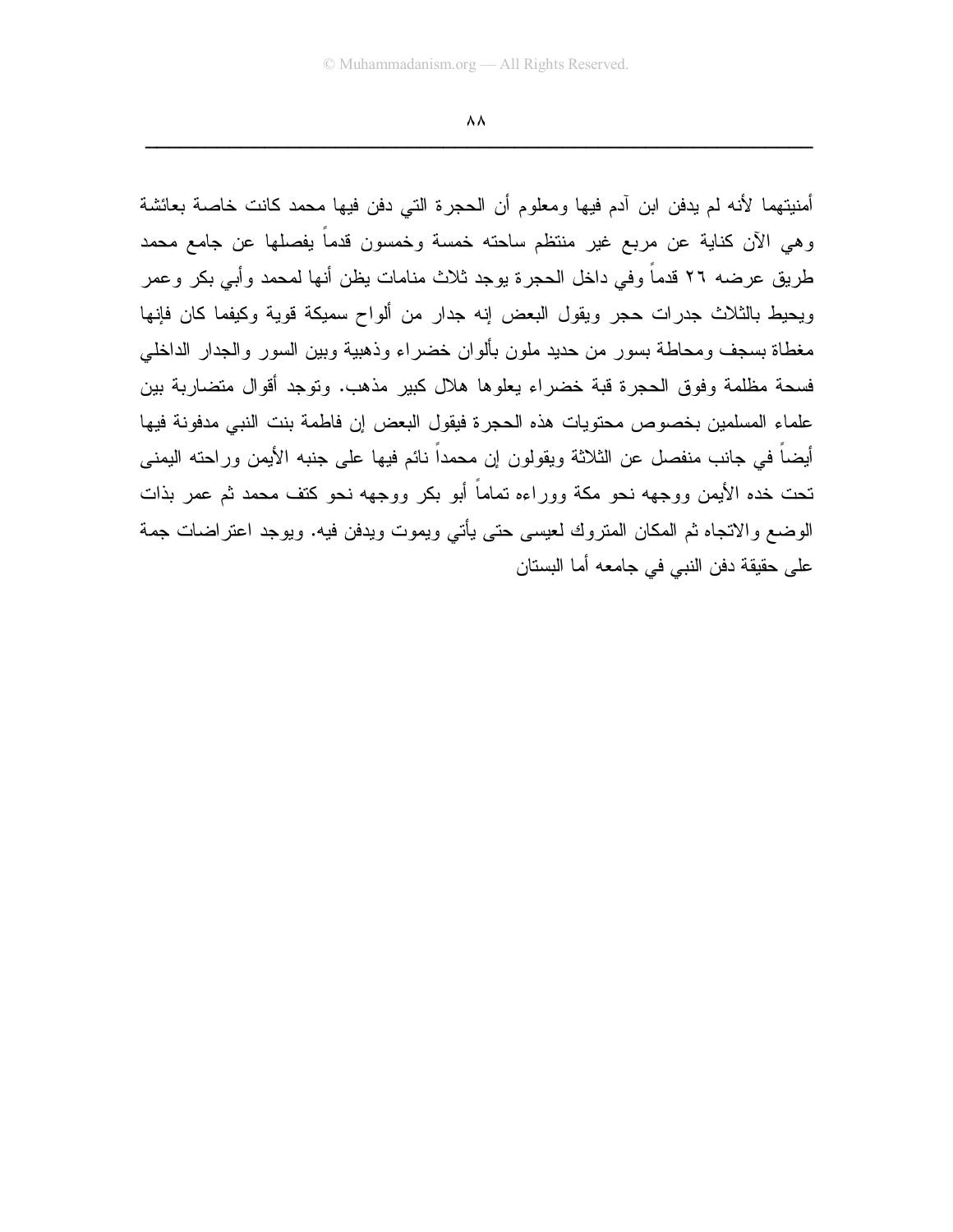$\Lambda$ ٩

الملاصق للجامع فاسمه الروضة وللحجرة أربعة أبواب كلها موصودة إلا واحداً يدخل منه الموكلون بحفظ المحل وبتنظيفه وبتنوير ء وحمل النذور والهدايا التي نلقى فيه وجاء في تاريخهم أن كثيرين من ملوك المسلمين وأمرائهم وعظمائهم رغبوا أن يدفنوا في الحجرة في المكان الخالي ولكنهم لم ينالوا مشتهاهم نتفيذاً لوصية بوجوب حفظها لعيسى عند مجيئه الثاني. ولما أخذ الوهابيون المدينة سنة ١٨٠٤ سلبوا كل الزينات والتحف الموضوعة على القبور وأعلنوا أن كل الصلوات والنذور التبي تجرى حوله ما هي إلاّ عبادة وثنية أصنامية ولكن قد عادت بعض الرسوم والصلوات والنذور كما كانت لا سيما في فصلى الحج (انتهى كلام برتون الرحالة)

وجاء في كتاب الدابستاني للإمام محسن فاني سنة ١٦٤٧م عن محاكمة ربنا أمام مجلس السنهدريم وبيلاطس وهي نشابه قصة الإنجيل نقريباً قال لما وقف عيسى امام رأس الكهنة قال له أستحلفك بالله الحي أن تقول لنا هل أنت ابن الله فأجابه السيد عيسى المبارك القدوس وقال « إني كما قلت والحق أقول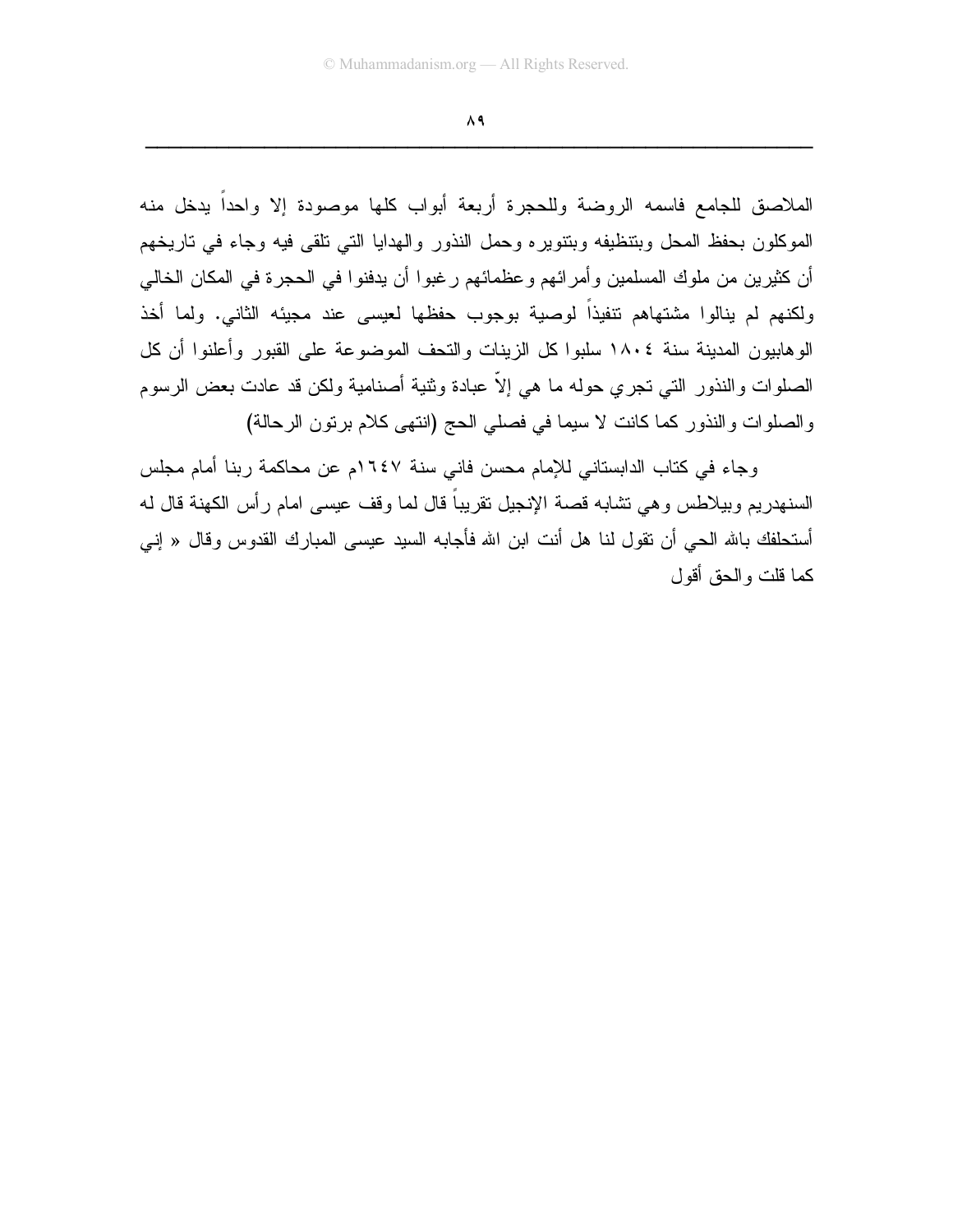$\mathbf{\mathsf{A}}$ .

لكم إنكم من الآن تبصرون ابن الإنسان جالساً عن يمين الله و آنياً على سحاب السماء » فقالوا إنك الآن تجدف لأنه حسب اعتقاد اليهود لا ينزل الله أبداً على سحاب السماء وقد نتبأ اشعياء عن ميلاد عيسى بكلمات واضحة حيث قال « ويخرج قضيب من جزع يسى وينبت غصن من أصوله ويحل عليه روح الرب ها العذراء تحبل وتلد ابناً » ويسى هو جد داود. ولما قبض اليهود على عيسى بصقوا على وجهه المبارك ولطموه وهذا نتبأ عنه اشعياء بقوله « بذلت ظهرى للضاربين وخدى للتائفين وجهي لم أستر عن العار والبصق » ثم إن بيلاطس حاكم اليهود جلد السيد عيسى حتى إن كل جسمه من رأسه إلى قدميه صار جرحاً واحداً كما تنبأ اشعياء وقال « مجروح لأجل معاصبنا مسحوق لأجل أثامنا إنه ضرب من أجل ذنب شعبي » ولما رأى بيلاطس اصرار اليهود على طلب صلب عيسى وقتله قال « إني بريء من دم هذا الرجل واغسل بدى من دمه فأجاب اليهود دمه علينا وعلى أولادنا » ولذلك نرى اليهود إلى اليوم مظلومين ومضطهدين نظراً لأثامهم. ثم إنهم وضعوا الصليب على كتف عيسى وساقوه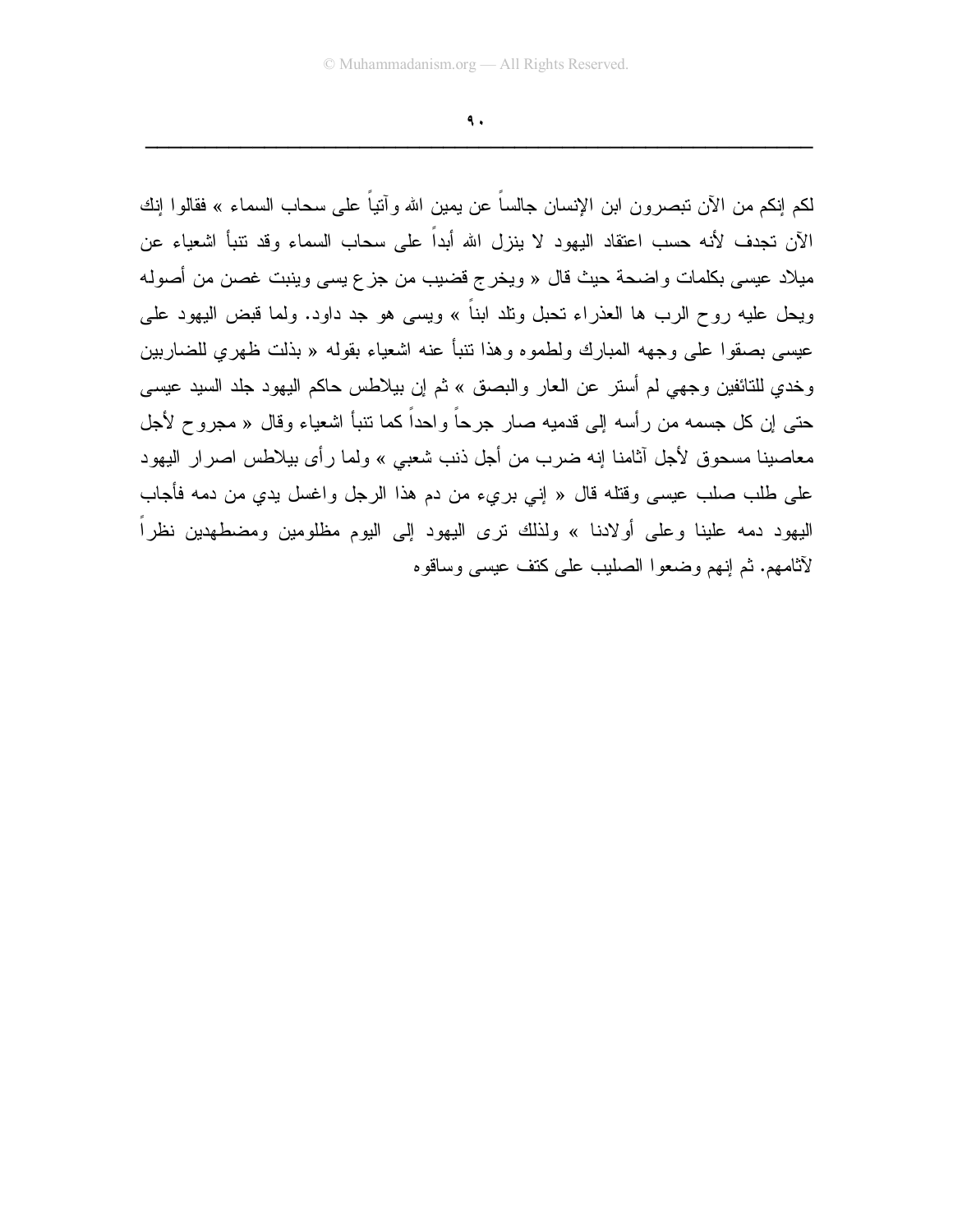$\left\langle \right\rangle$ 

ليصلب فمسحت امرأة وجهه الملطخ بالدم بطرف ثوبها فانطبعت عليه صورته ثلاث مرات واليوم نوجد واحدة منها في أسبانيا وأخرى في مدينة ميلان بإيطاليا والثالثة في مدينة رومية »

هذا وإنه توجد أحاديث متأخرة مثل هذه مأخوذة عن الإنجيل أو تقاليد بعض المسيحيين ولكنها ليست شائعة عند الجميع ولا مقبولة بالإجماع ولذلك لا يصح الوثوق منها والاستشهاد بها وعلى كل حال فإن هذه النقاليد المسيحية التي تقابل الأحاديث الإسلامية لا يعتبرها المسيحيون مصدر نقة مثل الكتاب المقدس ومن الأسف أن محدثي الإسلامية لم يجعلوا عمدتهم في النقل التاريخ الصحيح ولا قول الإنجيل الصريح بل اعتمدوا على نقاليد بعض المسيحيين وهي ضعيفة السند كما هو مسلَّم به عند جمهور منتوري المسيحية فجاء مصدر نقلهم ضعيفاً ومشكوكاً فيه

### $207525$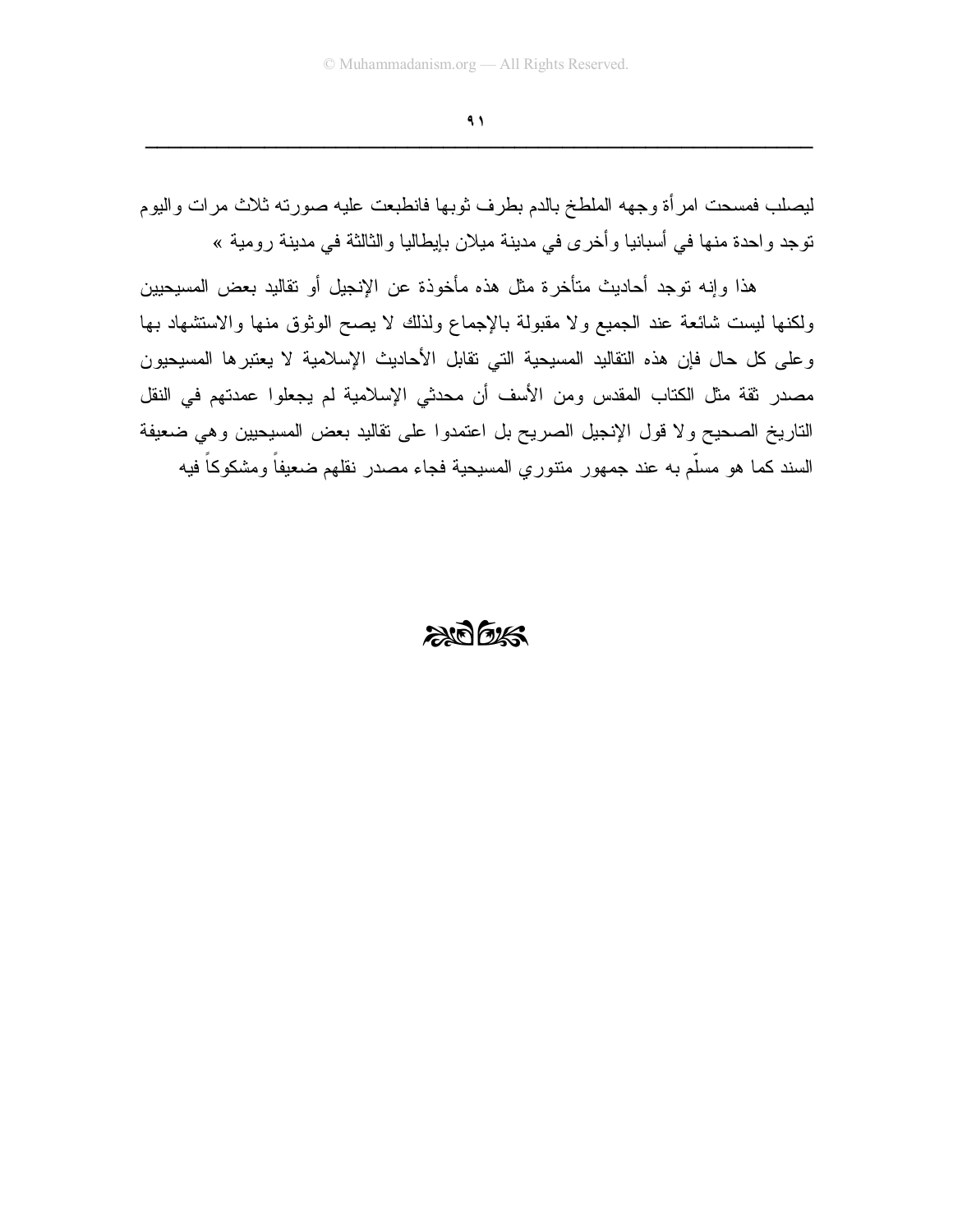الفَطْيُلُ الْخِلْصَيِّنُ خلاصة ما تقدم « ذات وصفات يسوع المسيح »

قد رأيت ولا شك في الفصول السابقة أن للمسيح مقاماً عظيماً بين الأنبياء كما جاء في الكتب الإسلامية جمعاء فالقرآن يشير إشارات مهمة وجلية إلى عظمة المسيح ونفوقه على سائر الأنبياء ولكنه يقصر كثيراً عن إزاحة الستار عن كماله المجيد وجلاله البهي الإلهي وكأنبي بالقرآن يأتي بالباحث عن حقيقة المسيح الساحة الخارجية ولكنه تقصر يده عن فتح الباب. إن كل مسلم باحث عن الحقيقة وهو خالي الغرض لا يفرغ من قراءة ما جاء عن المسيح عيسى في القرآن والحديث إلاَّ ويشعر باضطرام نار الدهشة والحيرة في نفسه وتعطش أفكاره للإرتواء بحقائق سامية ولكنه من الأسف لا يجد فيهما ما يطفئ نلك النار ولا ما يروى ذلك الغليل كما وإنه لا يمكن لأي مسلم مهما كان أن يتخلص من أن يخطر بباله شيء عن يسو ع المسيح وأن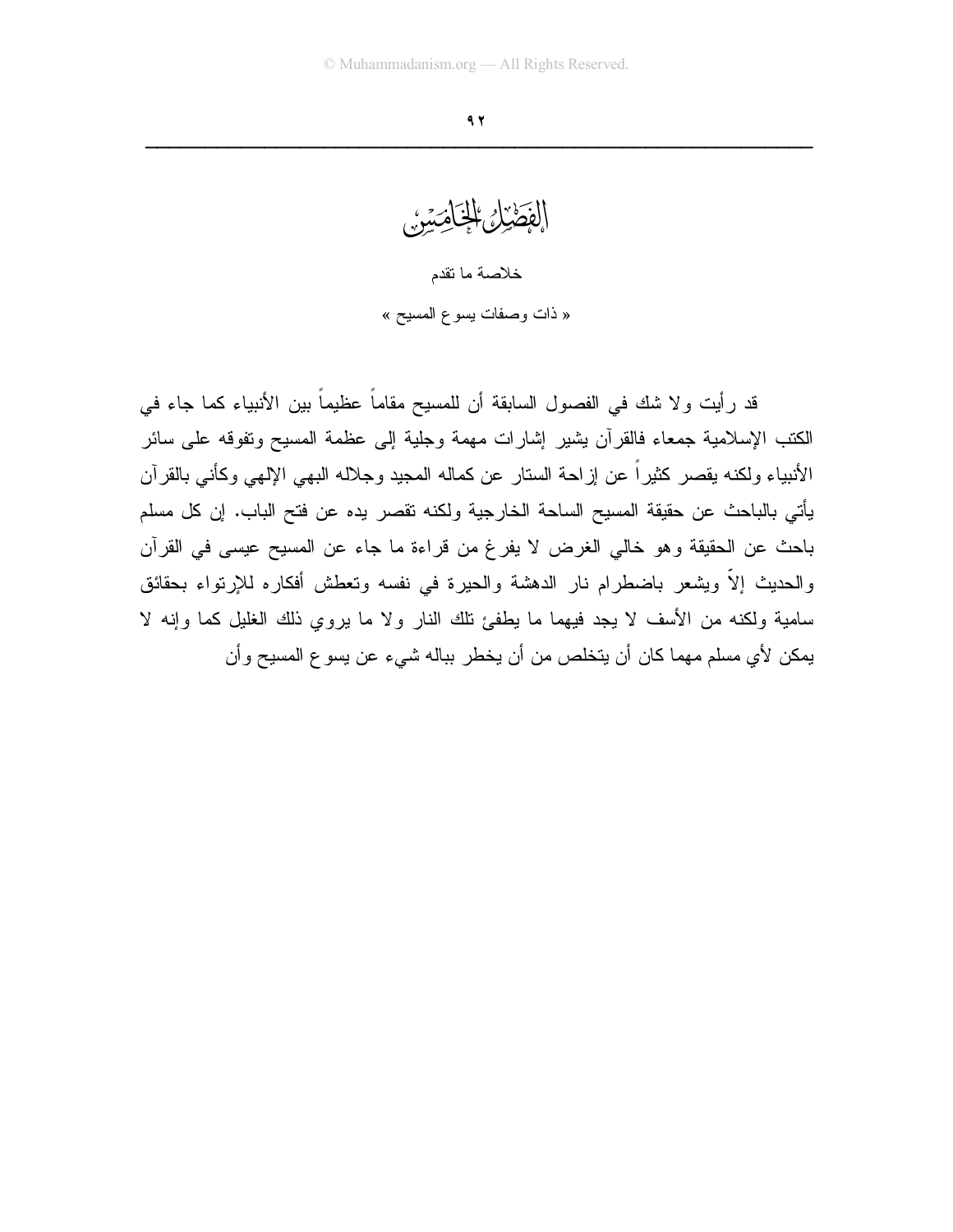$97$ 

يؤدي شهادة لشخصه وصفاته بعد ما يرى الأقوال الكثيرة الواردة عنه في القرآن والحديث (كما جاء بالفصول الماضية) بكيفية تمتاز عن سائر الأنبياء والمرسلين

وقد قصدنا في هذا الفصل أن نبين للقراء الكرام ما يمكن أن يخطر ببال المسلم بعد مطالعته ما قلناه عن ذات يسوع المسيح وصفاته فنلخص هنا للقارئ الفكر الذي ينشأ عن مطالعة الفصول السابقة والنَّاثير الذي يحدث منها في عقل المسلم وقلبه بخصوص يسوع المسيح. ففي الفصول السابقة يحثنا في الأمر من وجهة تاريخية أما في هذا الفصل فنقصد أن نجعل البحث من وجهة عقائدية تعليمية على أننا نرى أمامنا صعوبة في الوصول إلى غرضنا هذا لأننا لا نقدر أن نستعمل الاصطلاحات المسيحية لعلمنا أن المسلم يرفض كل الرفض الاعتبارات الناشئة عنها تلك الاصطلاحات وينقضها بما وسعت قوة النقص. فعلم اللاهوت المسيحي (أو علم الكلام حسب التعبير الإسلامي) مركزه الأسمى ومحوره الثابت وغايته القصوى العقيدة المختصة بأقنومية يسوع المسيح. والكنيسة من بدء ظهورها إلى اليوم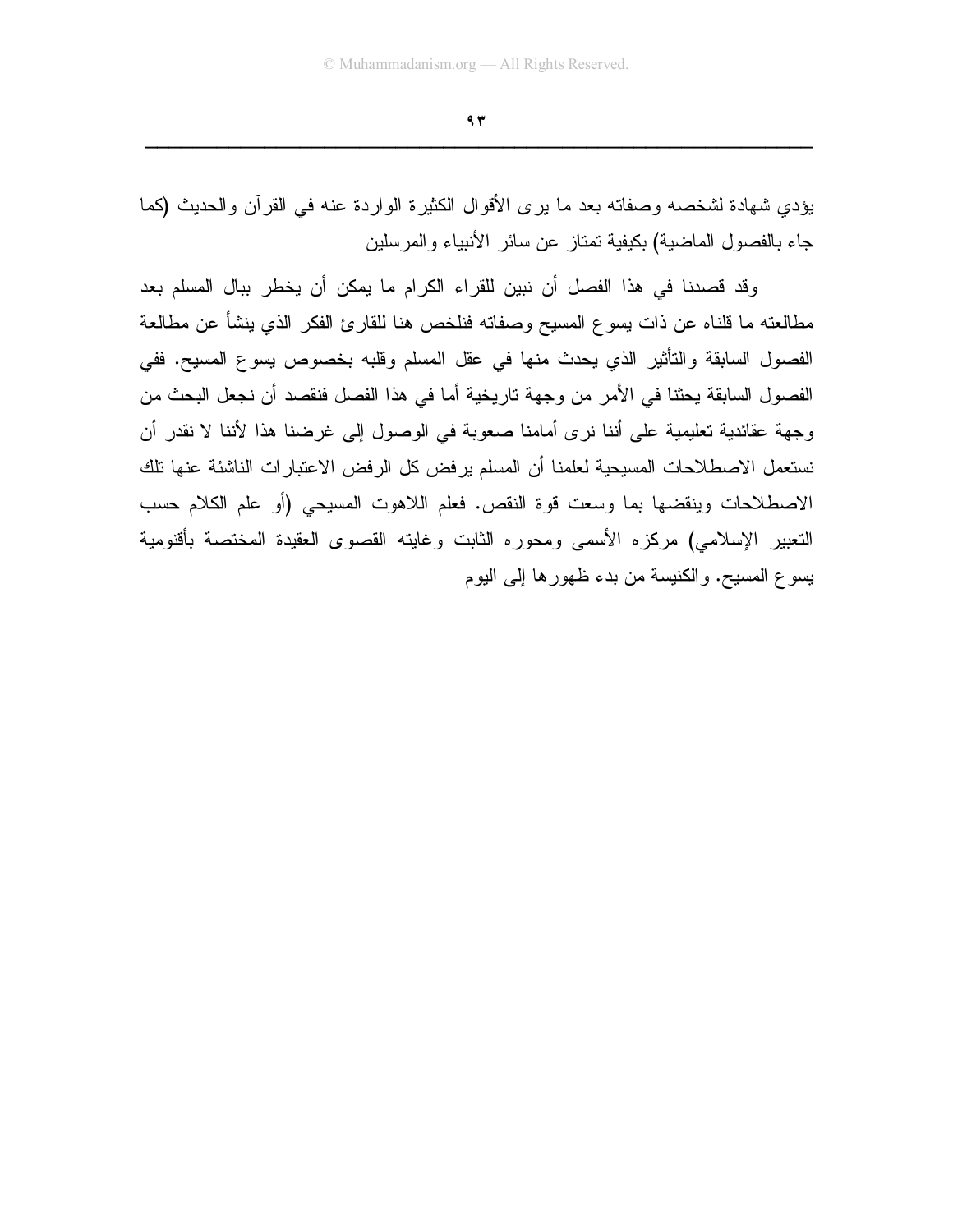$95$ 

أجمعت كلمتها في كل الأزمنة والأمكنة أن يسوع المسيح إله نام وإنسان نام ونسبت إلى شخصه حسب تعليم الكتب المقدسة الثلاث وظائف الرئيسية أي أنه نبي وكاهن وملك وأن وجود يسوع المسيح الأزلى بصفته ابن الله وتواضعه العجيب وتنازله حتى صار ابن الإنسان ثم ارتفاعه إلى المجد كل هذه موضوع أساس علم اللاهوت المسيحي وأساس تعزية جميع المؤمنين به. على أنه لا ينكر أن هذه العقائد عن شخص المسيح وصفاته لا يقبلها عقل المسلم بل بالحري ينكرها كل الإنكار ولذلك وجب أن نبحث المسألة من وجهة إسلامية بحتة وعن وجه سلبي أيضاً فنقول

أو لاً إن الفكر الإسلامي عن المسيح هو مثل الفكر الإسلامي عن الله كما ذكرنا في مؤلف أخر بما أنه لا يقوم بما قيل عنه إيجابياً فقط بل بالأكثر الأوضح بما ينكر عليه سلبياً وهاك قولهم « كل ما خطر في بالك فربنـــا مخالف ذلك » وقد صدق فريمـــان كلارك أحد الفلاسفة في قولـه « إذا كنت تبحث عن الخطأ في نظر ية ما من نظر يات الفلاسفة فلا تجده غالباً في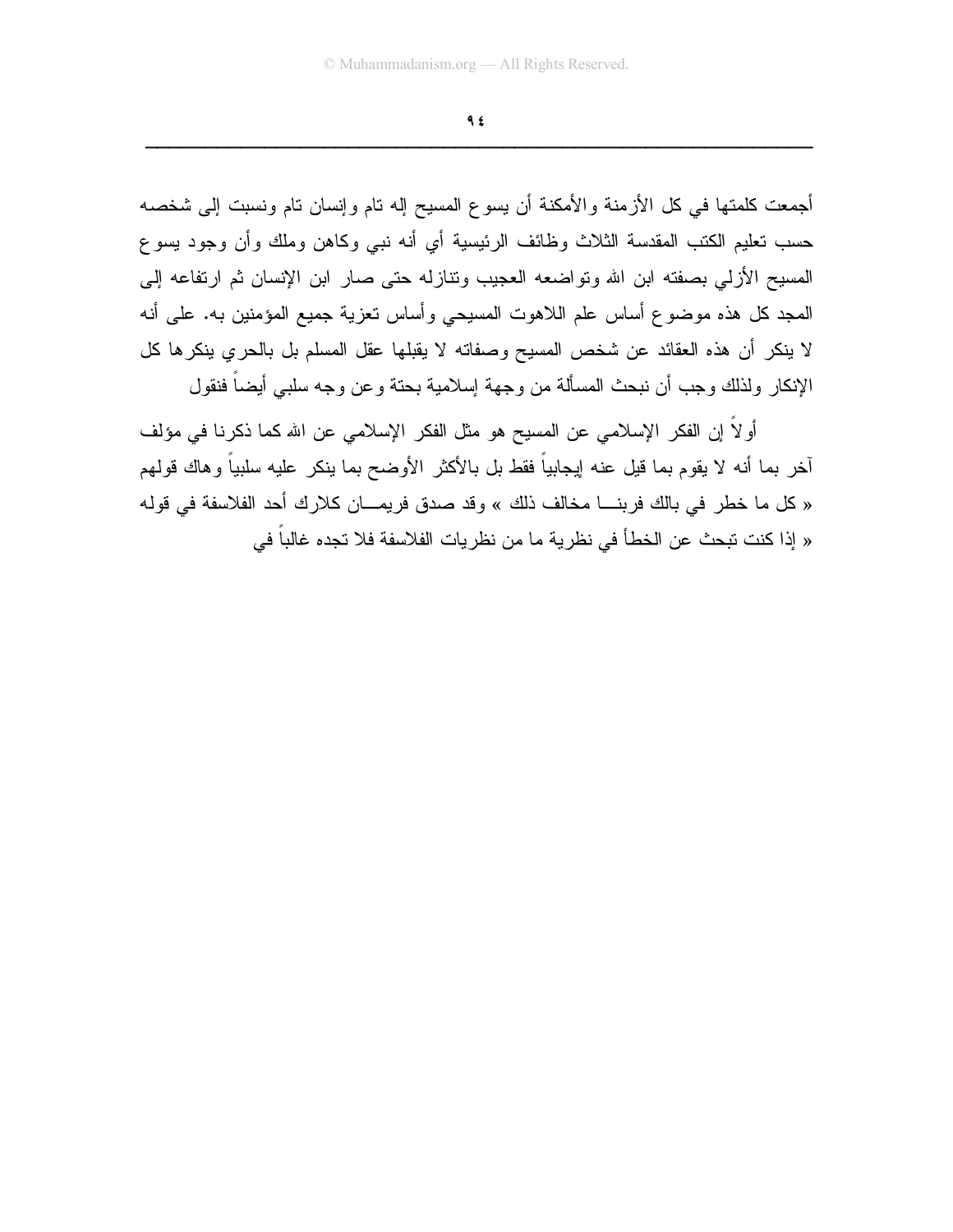$90$ <u> 2000 - Jan James James James James James James James James James James James James James James James James J</u>

إيجابياتها الثبوتية بل في سلبياتها أي حدودها السلبية لأن الإيجابي المثبت عندهم هو حقيقي لا شك فيه لكن إنكار وجود صفات لا يلزم أن يعتبر دليلا على عدم وجود تلك الصفات بل هو دليل على عدم اتساع نظر القوم (اه)<sup>(۱)</sup>

إن القرأن ينكر لاهوت المسيح يسوع وبنويته الأزلية ويقول عنه إنه مثله كمثل أدم. كما جاء في سورة أل عمران: ٦٠ قوله « إن مثل عيسى عند الله كمثل أدم خلقه من نراب ثم قال لـه كن فيكون » وإن أولئك الذين يعتقدون أن عيسى أكثر من إنسان بشري هم كفار أفاكون كما جاء في (سورة التوبة: ٣١) « وقالت النصـار ى المسيح ابن الله قول الذين كفروا من قبل قاتلهم الله أنـى يؤفكون » بل لم يكتف القران بتأكيده أن يسوع المسيح مجرد إنسان مخلوق كسائر المخلوقات بل نمادى إلى القول إن عيسى ليس لازما لله ولا لندبير الله في عالمه فقال

(١) (ملاحظة) إن السبب في موافقة علماء الكلام الإسلامي على أغلبية السلبيات على الإيجابيات هو كونـهم يبنون أكثر علم الكلام على قواعد المنطق والفلسفة

ZZZZZZZZZZZZZZZZZZZZZZZZZZZZZZZZZZZZZZZZZZZZZZZZZZZZZZZZ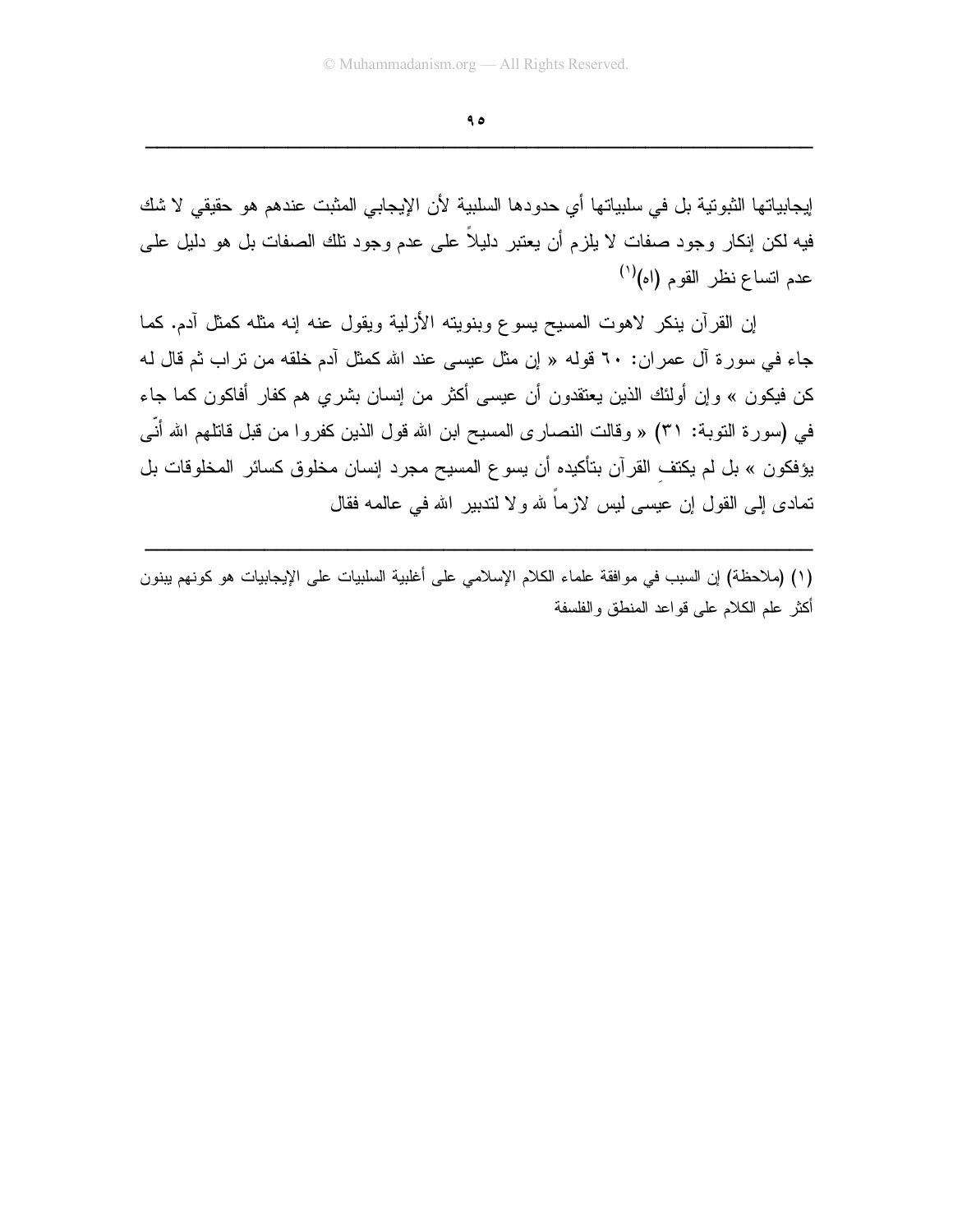$97$ 

في سورة المائدة: ١٩ قوله « قل فمن يملك من الله شيئاً إن أراد أن يهلك المسيح ابن مريم وأمه ومن في الأرض جميعاً » وإن أول شيء يخطر ببال المسلم عن يسوع هو أنه كان إنساناً مثل سائر الناس جاء « في سورة الزخرف: ٥٩ و ٦٠ » قوله عن ابن مريم « إن هو إلا عبد أنعمنا عليه وجعلناه مثلاً لبني إسرائيل ولو نشاء لجعلنا منكم ملائكة في الأرض يخلفون » ولذلك لا نجد أمراً بِثيرٍ غضب المسلم واشمئز لزء من الديانـة المسيحية مثل القول إن يسوع المسيح هو ابن الله هذا وإن كنا سبقنا وبحثنا مسألة عدم فهم المسلم قضية الثالوث في كتابنا المس*مى* « التوحيد في الإسلام » (ترجم في مجلة المرشد سابقاً) ولكنا لا نرى مندوحة الآن من إيراد بعض الآيات القرآنية الدالة على أن إنكار المسلم قضية الثالوث نظراً للتعاليم القرآنية الواردة عن شخص يسو ع المسيح مثل قوله في (سورة مريم: ٨٩ ـــ ٩٣) « وقالوا اتخذ الرحمن ولداً لقد جئتم شيئاً إدّاً تكاد السموات يتفطرن منه ونتشق الأرض ونخر الجبال هذا إن دعوا للرحمن ولداً. وما ينبغي للرحمن أن يتخذ ولداً وفي (سورة الاسراء: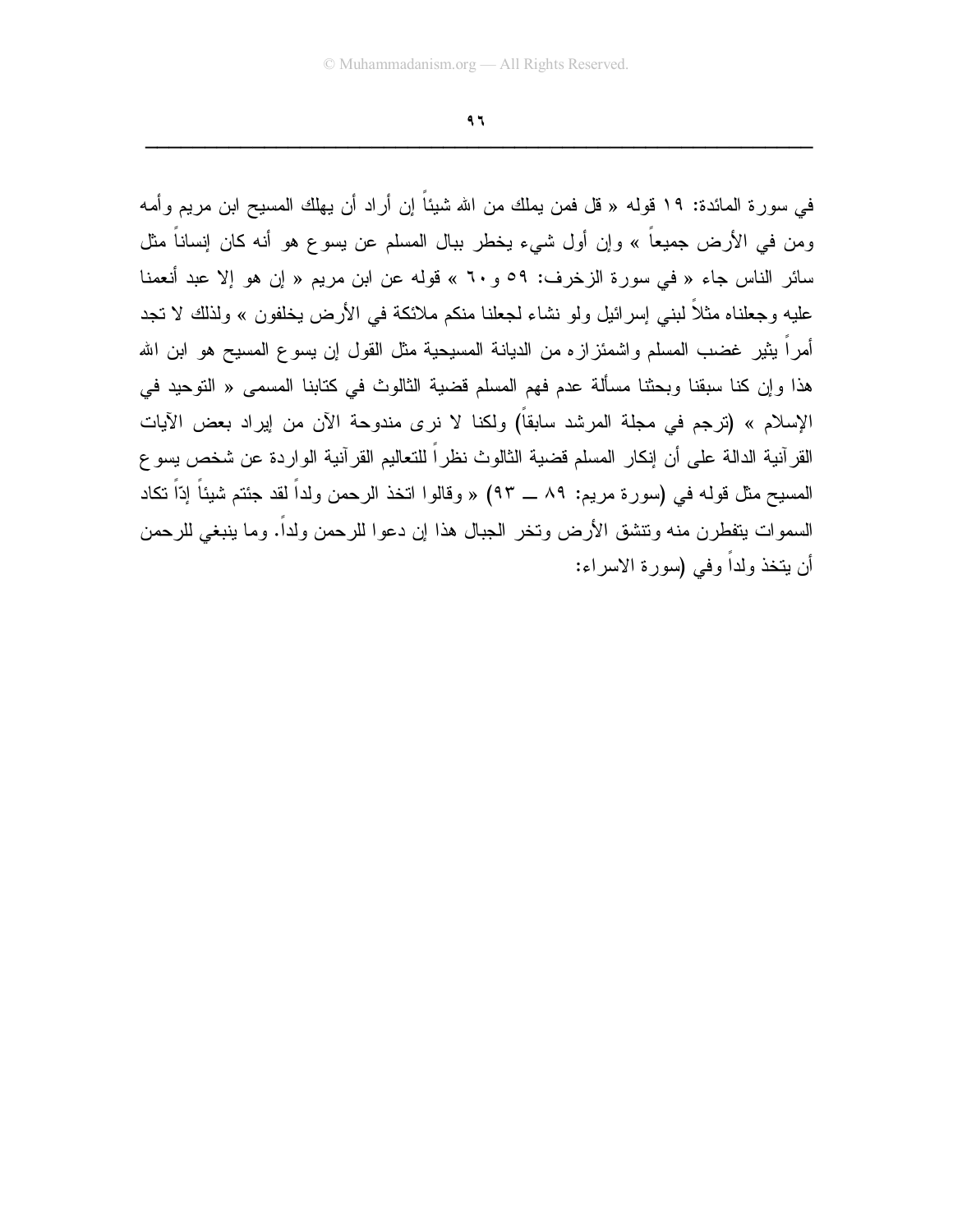$4V$ 

١١١) « وقل الحمد لله الذي لم يتخذ ولداً ولم يكن له شريك في الملك ولم يكن له ولي من الذل و کير ۾ تکبير اُ »

على أنهم لو رجعوا إلى النوراة والزبور والإنجيل لوجدوا أن النوحيد ركن مهم من أركان دين الله الحق المعلن في كتبه المقدسة التي أنز لها من قبل على النبيين فجاء في (سفر التثنية ٦: ٤) « اسمع يا إسرائيل الرب إلهنا رب واحد » (وفي تثنية ٤: ٣٥ و ٣٦) « إن الرب هو الإله ليس أخر سواه إن الرب هو الإله في السماء من فوق وعلى الأرض من أسفل ليس سواه » أما ما جاء في أشعياء فقوله «أنا الرب هذا اسمي مجدي لا أعطيه لآخر حمدي لا أسمح به للمنحونات» أنا الأول والآخر أنا الله وليس سواي أنا الله ليس مثلـى الله صنـع السموات الله أبدع الأرض أنـا الله ليس سواي يقول الرب. الرب هو الإله الحقيقي هو الإله الحي والملك الأبدي وجاء في الإنجيل قوله « ليس وثن في العالم وإن ليس إله أخر إلا واحداً » (كورنثوس ص ٨: ٤)

و من المو افق هنا أن نأتي القار يً الكريم بخطبة نشر تها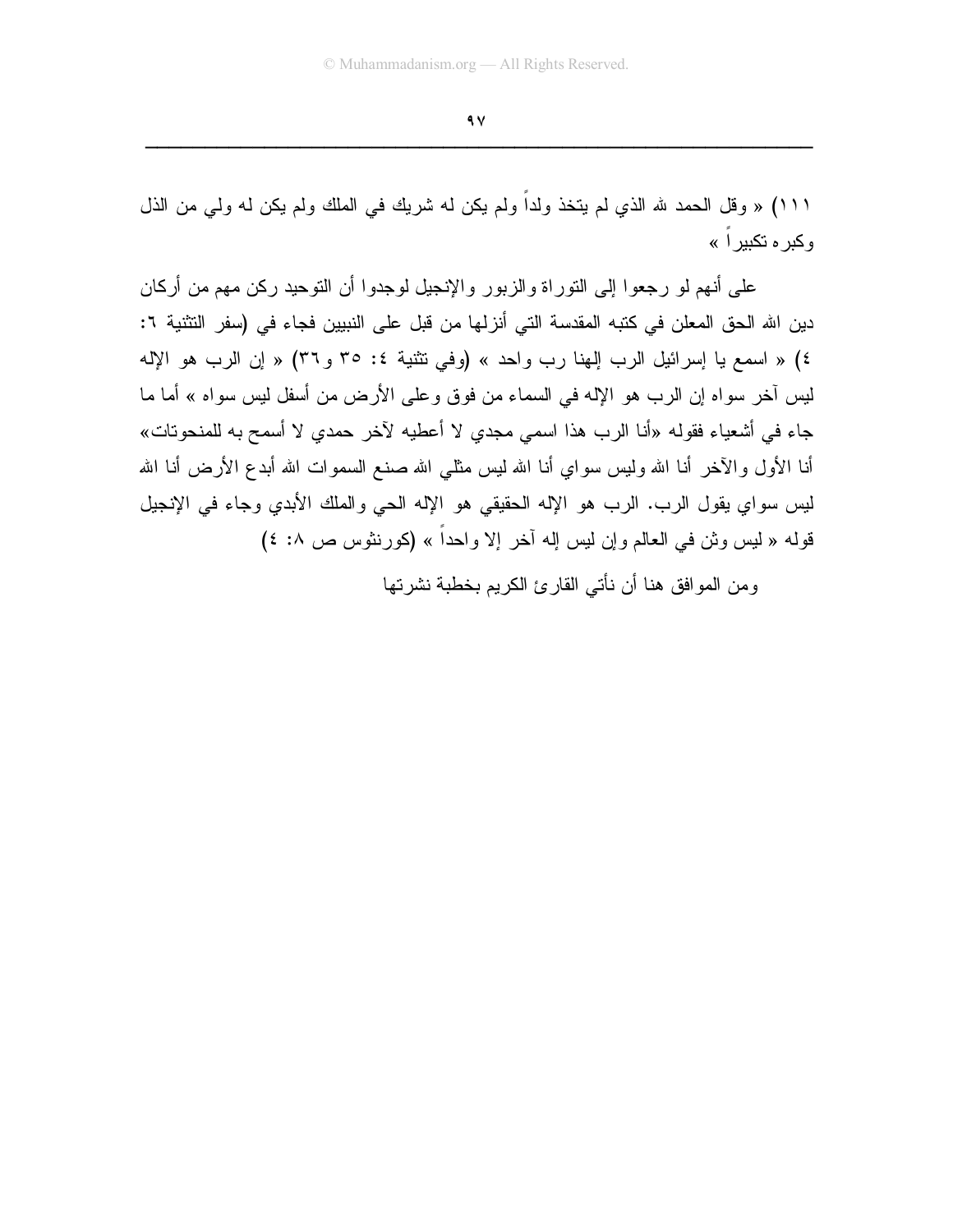المطبعة الانكليزية الأميركانية لإفادة المسلم لكي يفهم معتقدات إخوانه المسيحيين بالتمام

## الله و ا حد

« يَا أَهْلَ الكِتَابِ تَعَالَوْا إِلَى كَلِمَةٍ سَوَآءِ بَيْنَنَا وَبَيْنَكُمْ أَلاّ نَعْبُدَ إلاَّ اللهَ وَلاَ نُشْركَ به شَيْئاً وَلاَ يَتَّخذَ بَعْضُنَا بَعْضاً أَرْبَاَباً منْ دُون الله » (سورة آل عمران آية ٦٥)

# بسم الله الرحمن الرحيم

الحَمدُ للّه ٱلأَوَّلِ ٱلَّذي لاَ بدَايَةَ لوُجُوده. الآخر ٱلَّذي لاَ نِهَايَةَ لِنِعمَتِهِ وَجُودِهِ. فَسُبْحَانَهُ مِنْ إِله نَفَرَّدَ في أُلوهيَّته. وَتَبَارَكَ منْ رَبٍّ تَوَحَّدَ في رُبُوبيَّته. جَلَّ عَن ٱلشَّريك وَالأَنْظَار . وَعَزَّ عَنْ أَنْ تُحيطَ به ٱلْبَصائرُ وَالأَبْصارِ . هُوَ « اللهُ لاَ إلهَ إلاَّ هُوَ الْحَيُّ الْقَيُّومِ. لاَ تَأْخُذُهُ سنَةً وَلاَ نَوْم » عَجزَتْ عُقُولُ خَلْقه عَنْ إِدْرَاك مَاهيَّته. وَكَلَّت الأَفْهَامُ عَنْ مَعرفَة حَقيقَته. تَعَالَى عَن ٱلتَّعَدُّد وَٱلتَّغَيُّر وَٱلتَّجَزُّئِ وَٱلتَّقْسِيمِ. وَلاَ يَعْلَمُ مَا هُوَ إِلاَّ هُوَ « وَهُوَ بِكُلِّ شَيْءٍ عَليمٍ »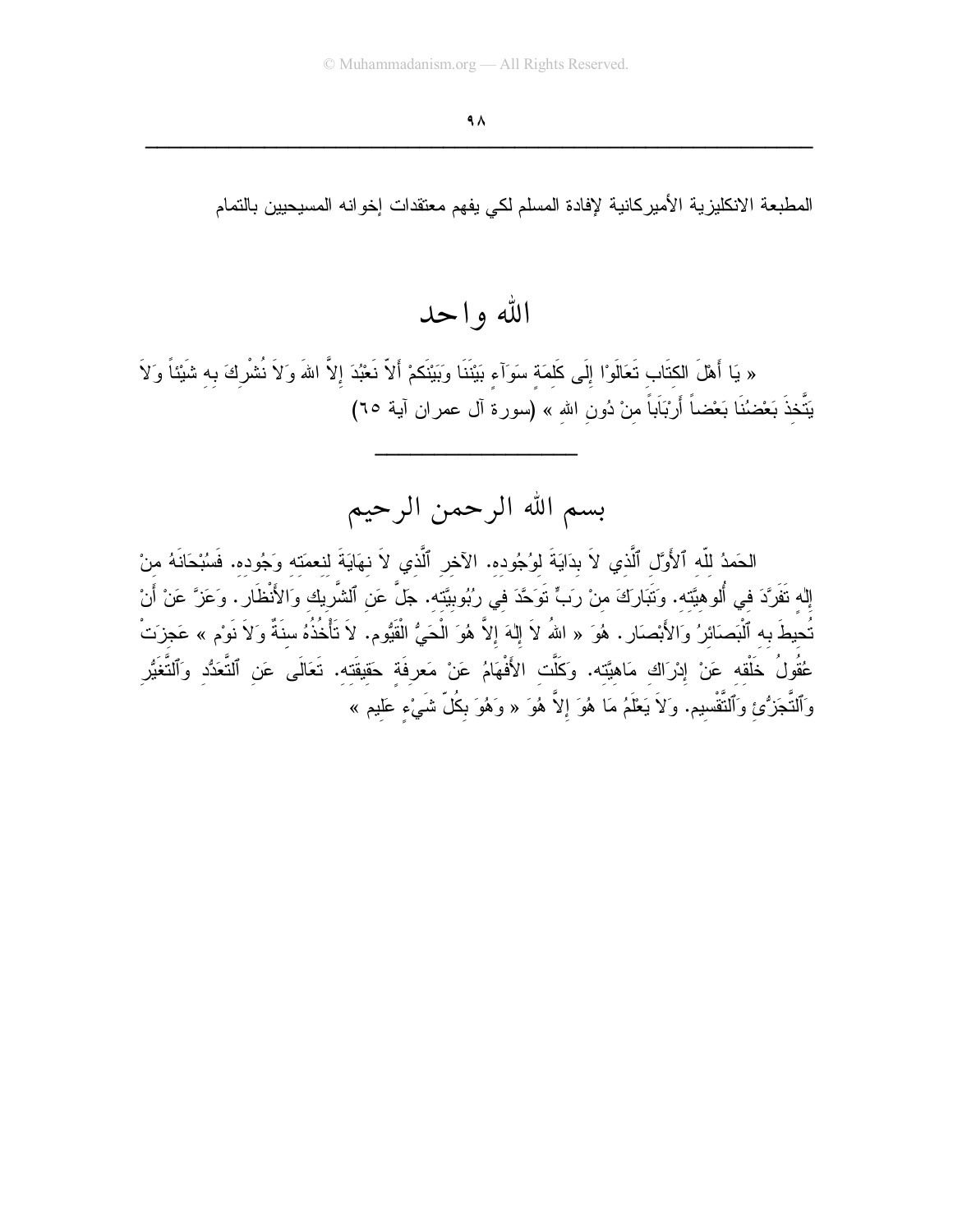99 <u> 2000 - Jan James James James James James James James James James James James James James James James James J</u>

﴿ أَمَّا بَعْدُ فَيَاعَبَادَ الله ﴾ إنَّ منْ أَحْسَنَ مَا جَاءَ بـه الإِسْلامُ وَأَفْضَلَ مَا دَعَت إِلَيْه الرَّسُل وَٱلْأَنْبَيَاءُ ٱلْكَرَام. هُوَ نَوْحِيدُ الله في ٱلذات وَٱلصَّفات. وَتَقْدِيسُهُ عَن مُرُورٍ ٱلأَزْمُنَة وَإِحَاطَة ٱلأَمْكَنَة وَٱلْجَهَات. فَلا يُقَال مَا هُوَ وَلا كَيْف وَلا أَيْنَ وَلا مَتَى هُوَ كَان. وَقَدْ أَعْلَنتَ لَنَا وَحْدَانَيَّنَّهُ ٱلتَوْرَاة وَٱلْزَّبُورُ وَٱلإِنْجِيلِ كَالْقَرْأَنِ

ففي النورْاة « اسْمَعْ يَا إِسْرَائيل الرُّبُّ إِلْهُنا رَبُّ وَاحدٌ » (سفر النثنية إصـحاح ٦: ) وفيه أيضًا (اصبحاح ٤: ٣٥ و ٣٩) « إِنَّ ٱلرَّبُّ هُوَ ٱلإِلٰهُ لَيْسَ أَخْرُ سَوَاه. إِنَّ ٱلرَّبُّ هُوَ ٱلإِلَٰهُ فَي أَلْسَمَاء منْ فُوْقٍ وَعَلَى ٱلأرْض منْ أَسْقُلْ لَيْسَ سَوَاهُ » إلى أعْدَاد كَثيرَة في هذا ٱلْمَوْضُو ع مَنصُوصَة في أَسْفَارِ ٱلْتَوْرَاةِ ٱلْمُقَدَّسَةِ

وَفِّي ٱلزُّبُورِ « أَنا ٱلرُّبُّ. هذا ٱسْمي. مَجدي لا أَعْطيه لأخرَ حَمْدي لا أَسْمَحُ بِه للمَنحُونات. أنا الأوَّل وَالأخر . أنا الله وَلَيْسَ سوَايَ. أنا الله لَيْسَ مثلي. أَلزَّبَّ هُوَ الإِلَّـهُ ٱلْحَقَيقيَّ. هُوَ الإِلَهُ ٱلْحَيُّ وَٱلْمَلْكُ ٱلأَبَديُّ » إلى جُمَل عَديدَة في عدَّة مَزَ اميرَ منَ ٱلزُّبُورِ تصَرِّحُ بتوْحيده تعَالى

وَأَمَّا مَا جَاءَ في الإنجيل فَهُوَ كَثيرٌ نكتفي بقليل منهُ ففي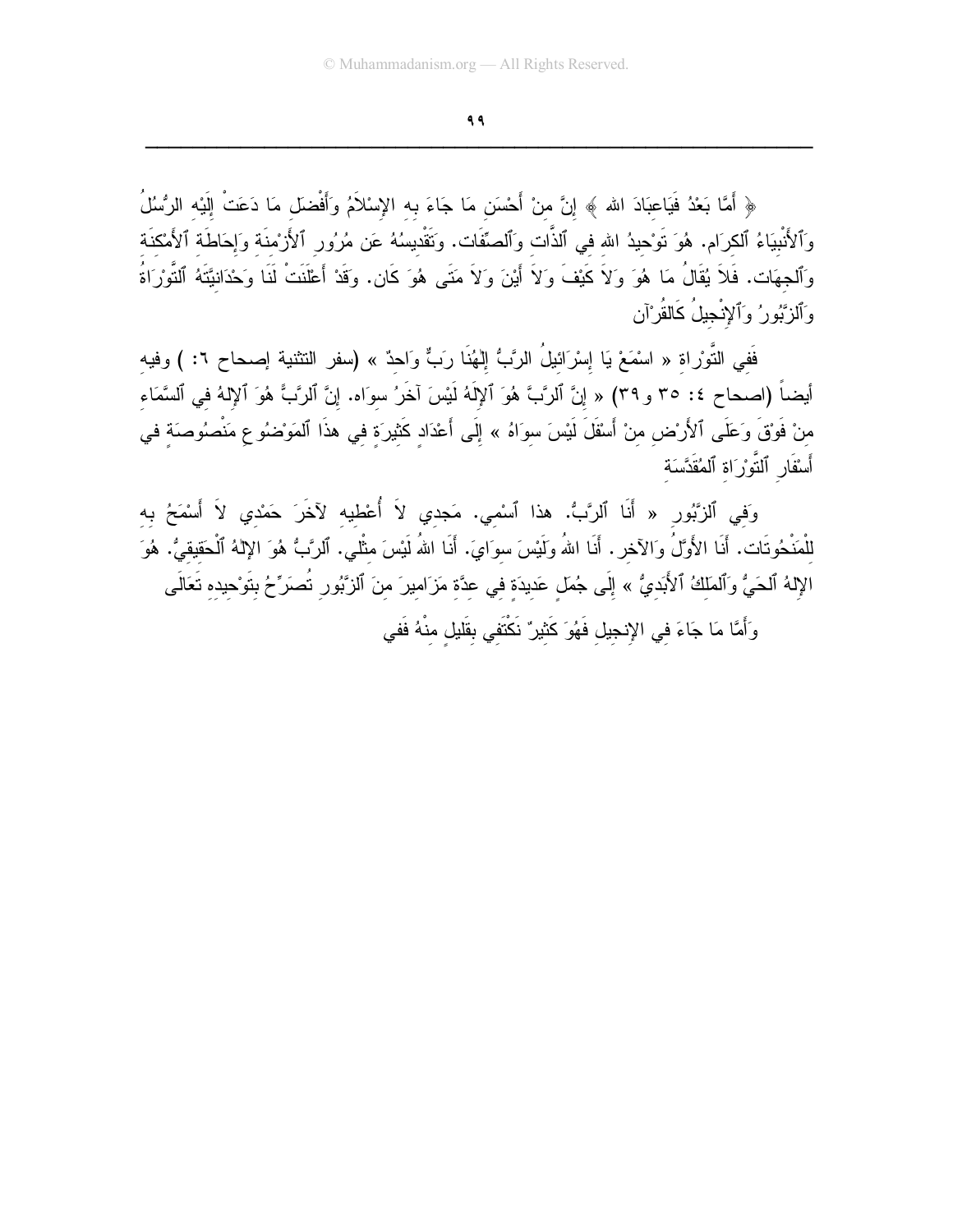### $\lambda$ .

(اصحاح ٨: ٦) منَ ٱلرِّسَالَة ٱلأُولَى إِلَى أَهْل كُورِنْتُوسَ « لكنْ لَنَا إِلهٌ وَاحدٌ » (وفي اصحاح ٨ أيضا عدد ٤) منَ ٱلرِّسَالَة « لَيْسَ وَثَنٌ في ٱلعَالَمِ وَأَنْ لَيْسَ إِلهٌ آخَرُ إلاَّ وَاحداً »

وَلَوْ سَرَّدْنَا كُلُّ ٱلآيَات ٱلوَارِدَة في هذَا ٱلمَقَامِ. لَطَالَ ٱلمجَالُ وَكَثُرَ ٱلكَلاَمِ. وَإِنَّ مَقْصُودَنَا ممَّا أَلْقَيْنَاهُ منَ ٱلشَّوَاهد ٱلْمُقَدَّسَة الْعَلَيَّة. هُو إِزَالَةُ التِّهَمِ النَّاشِئَةِ مِنْ نَبَاعُدِ المُسْلِمِينَ عَنْ مُطَالِعَةِ ٱلكُتُبِ المَسيحيَّة

أَيُّهَا ٱلمُوَحِدُّون. يُزْعَمُ أَنَّ ٱلمَسيحِيينَ يَقُولُونَ بتَعَدُّد ٱلْآلهَة وَالْعِيَاذُ بالله. وَيُتَوَهَّمُ أَنَّهُمْ يَعْتَقدُونَ ٱلشَّرْكَ. إنَّا لله. لَعَمْرِي إِنَّهُمْ مُبَرَّئُونَ مِنْ هذِهِ ٱلنَّهْمَةِ ٱلذَّمِيمَةِ وَمُطَهَّرُونَ مِنْ نَلْكَ ٱلوَصمَةِ ٱلوَخيمَة وَهٰذَا كتَابُهُمْ يَنْطُقُ عَلَيكُمْ بِالْحَقِّ. وَإِيمَانُهُمْ يَشْهَدُ لَهُمْ بِالصِّدْق

أَمَّا مَا سَمعْتُمُوهُ منَ ٱلآيَات فَهُوَ منَ ٱلكتَابِ. ٱلذي يَعْتَقدُونَ بكُلِّ حَرِيْف منْهُ أَنَّهُ منْ كَلأم رَبِّ ٱلأَرْبَابِ

وَلَوْ سَأَلْنَا أَبْسَطَ مَسبِحيٍّ مَا هُوَ اللهُ. لأَجَابَ فَوْرٍ أ « إنَّ اللهَ رُوحٌ غَيْرُ مَحْدُود. سَرْمَديٌّ غَيْرُ مُتَغَيّرٍ فِي وُجُودِهِ وَحِكْمَتِهِ وَقُدْرَتِهِ وَقَدَاسَته وَعَدْله وَحُبِّه وَحَقِّه » وَأَنَّهُ لاَ بتَجَزَّءُ وَلاَ بَتَقَسَّمُ وَلاَ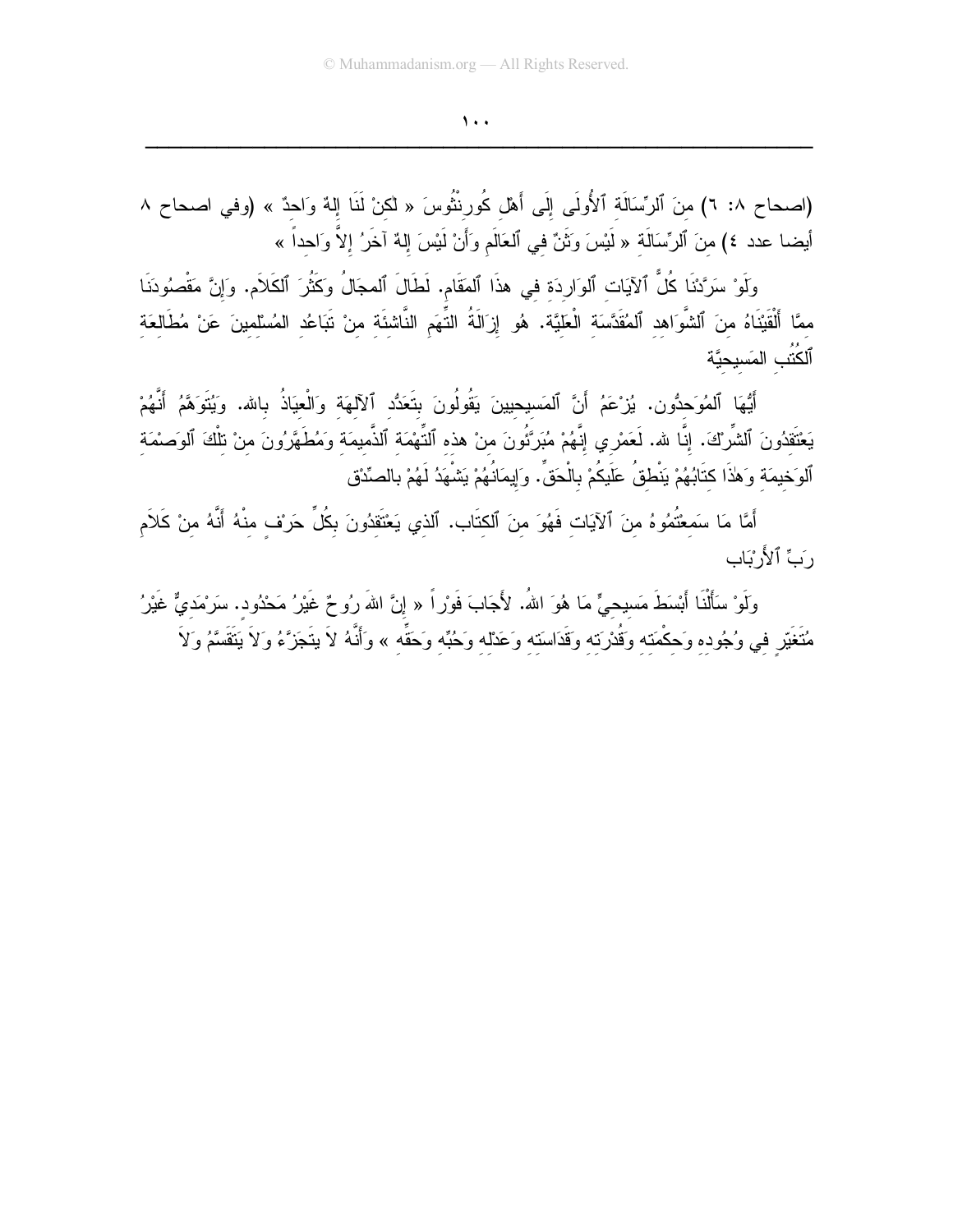$\lambda$  .  $\lambda$ 

يَتَعَدّدُ وَلاَ تُحيطُ به الأَكْوَان. ويَعْجَزُ عَنْ إدْرَاك كُنْه ذَاته وَصفَاته كُلُّ مَخْلُوق وَإِنْسَان. ويَسْتَشْهدُ ٱلمَسيحيُّ لكُلِّ قَضيَّة منْ هذه ٱلعَقيدَة ٱلإِيمَانيَّة. بآيَة منَ الآيَات المُقَدَّسَة

يَا أَيُّهَا ٱلمُؤْمِنُون. إنَّا قُلْنَا ولَمْ نَزِلْ نَقُولُ إِنَّ نسْبَةَ تَعَدُّد الآلهة للْمَسيحيِّينَ. مُسَبَّبٌ عَنْ عَدَم مُطَالَعَة ٱلكِتَابِ ٱلمُقَدَّسِ ٱلثَّمينِ فَإِنْ قِيلَ إِنَّ ٱلمَسيحِيّينَ يَعْتَقدُونَ بِالتَّتْلِيثِ وَهوَ ضدُّ ٱلتَّوْحِيدِ. فَكَيْفَ يُوَحِّدُونَ وَهُمْ يُثَلِّثُونَ وَبَيْنَهُمَا بَوْنٌ بَعِيد

أَقُولُ نَعَمْ إِنَّهِمْ يَعْتَقدُونَ طَبْقَ مَا صَرَّحَ لَهُمُ اللهُ في إعْلاَنَاته وَوَضَّحَهُ الْمَسيحُ تَمَاماً في بشَارَاته. بأَنَّ ذَاتَ الله ٱلوَاحدَةَ الَّتـٰى لاَ نَتَعَدَّدُ وَلاَ نَتَجَزَّءُ وَلاَ نَتَكَاثَرُ قَائمَةٌ منَ الأَزل في ثَلاَثَة أَقَانيمَ (الله وَكَلَمَته وَرُوحه) فَيُعَبَّرُ عَنِ الله بالآب وَعَنِ الكَلَمَة بالإِبْنِ وَعَنِ ٱلرُّوحِ بِالرُّوحِ ٱلقُدُس. وَهذه ٱلذَّاتُ ٱلوَاحدَةُ ٱلقَائمَةُ في ٱلثَّلاَثَة أَقَانيمَ هيَ جَوْهَرٌ وَاحدٌ (أي ذات واحدة) لاَ يَقْبَلُ ٱلتَّعَدُّدَ وَلاَ الإِنْقَسَامَ وَلاَ النَّفْرِيقَ بَلْ بِذَاتٍ وَاحدَةٍ وَقَدْرَةٍ وَمَجْدٍ وَاحدٍ

وَيُسْتَدَلُّ بِالْفُصِمُولِ الآتي ذكْرُهَا أَنَّ ٱلتَّعَدُّدَ لاَ يَقْدَحُ في وَحْدَة ٱلذَّات

قَالَ في النِوَاقيت للشَّعْرَاني نَاقلاً عَنْ عَلَى وَفَا الشَّاذلي الشَّهير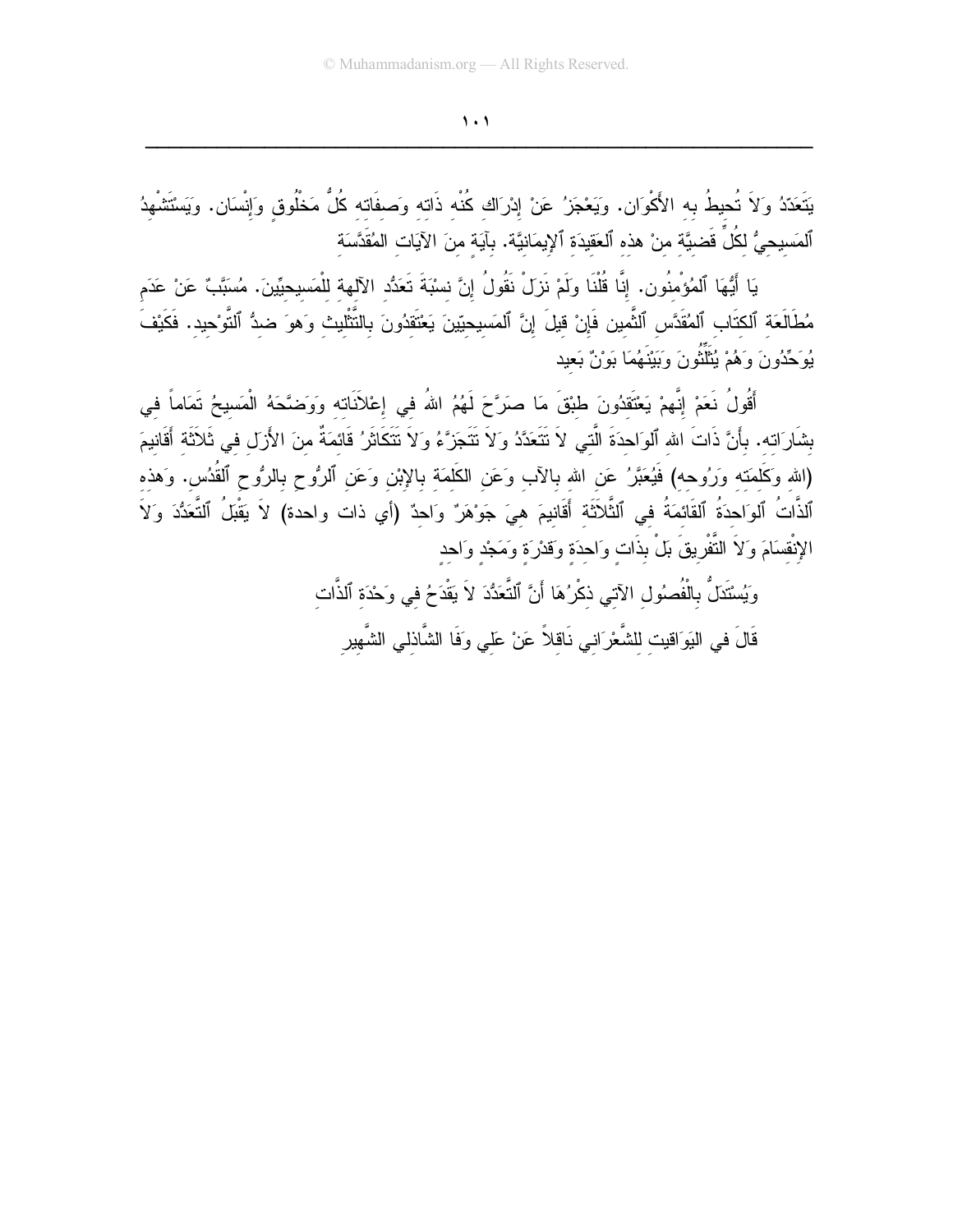$1.7$ <u> 2000 - Jan James James James James James James James James James James James James James James James James J</u>

مَا مُلْخصُهُ. (التَعَدُّدُ الإعْتَبَارِيُّ لا يَقَدَحُ في الوَحْدَة الْحَقيقيَّة كفروع أَلْشُجَرَة بالنظر لأصلْهَا أو آلأصَابِع بالنظر إلى الكف) (اه صفحة ٨١)

وَفِي الْمَوَاقَفِ (صفحة ٣/٥) مَا مُلْخصُهُ (حَيْث صفاتَهُ تَعَالَى حَقَيقَيَّة لَمْ يَكُن هُوَ بَسيطًا حَقيقيّا وَاحدا منْ جَميع جهَانه)

وَفَيِ الْمَوَاقَفَ أَيْضَا (صحيفة ٣٤٢) مَا مَعْنَاهُ (أَنَهُ يَجُوزُ اجْتَمَاعُ ٱلْوَحْدَةِ وَٱلْتَعَدُّدُ فَي شَيْء وَاحد ثُمَّ أُوْضَحَ أَنَّ ٱلْوَحْدَة لَيْسَت ضدًّا للنَعَدُّد) وَنَحْنُ لا نقول بأنَّ الأقانيمَ صفات أوْ أنَّ ٱلصِّفات أَقَانِيمَ وَلْكننا نقول حَيْث ثَبَت أَنَّ ٱلْوَحْدَة وَٱلْتَعَدَّدَ لَيسَا ضدَّيْن بَل يَجْتَمعَان بالصَّفات وَالذات فَاجْتُمَاعُهُمَا في وَحدَة ٱلذات مَعْ تَعَدُّد الأَقانيمِ أَقْرَبُ وَأَصْدَقَ وَمَنْ يُسَلَّمُ بِتلْكَ يَجبُ أَنْ يُسلَمَ بِهذه قطعا. فتأمَّلوا أَيُّهَا الإخوَان وَبَعْدَ تَسْليمكمْ عَقَلَيّا بِإِمْكانيَّة تَعَدَّد الأقانيم في ذات وَاحدَة أقبلوا عَلَى مُطالعَة الإنجيل ألمُنير في قلب طالب الحَق لعَل الله يُعْلَنُ لكمْ صحَّة ذلكَ فعْلاً بنور منْ عنده. وَإِنْ قَيْلَ إِنَّ نَتْلَيْثَ الأَقانيمِ لَذَاتَ وَاحدَة لا يُدْرِكَهُ ٱلْعَقَلِ فَكَيْفَ نَوْمَنُ بِه

فَنَجِيبٍ بِأَنَّهُ لَا يَخْفَى أَنَّ عُقُولَ الْبَشْرِ مَحْدُودَة وَهَيَ عَاجِزَة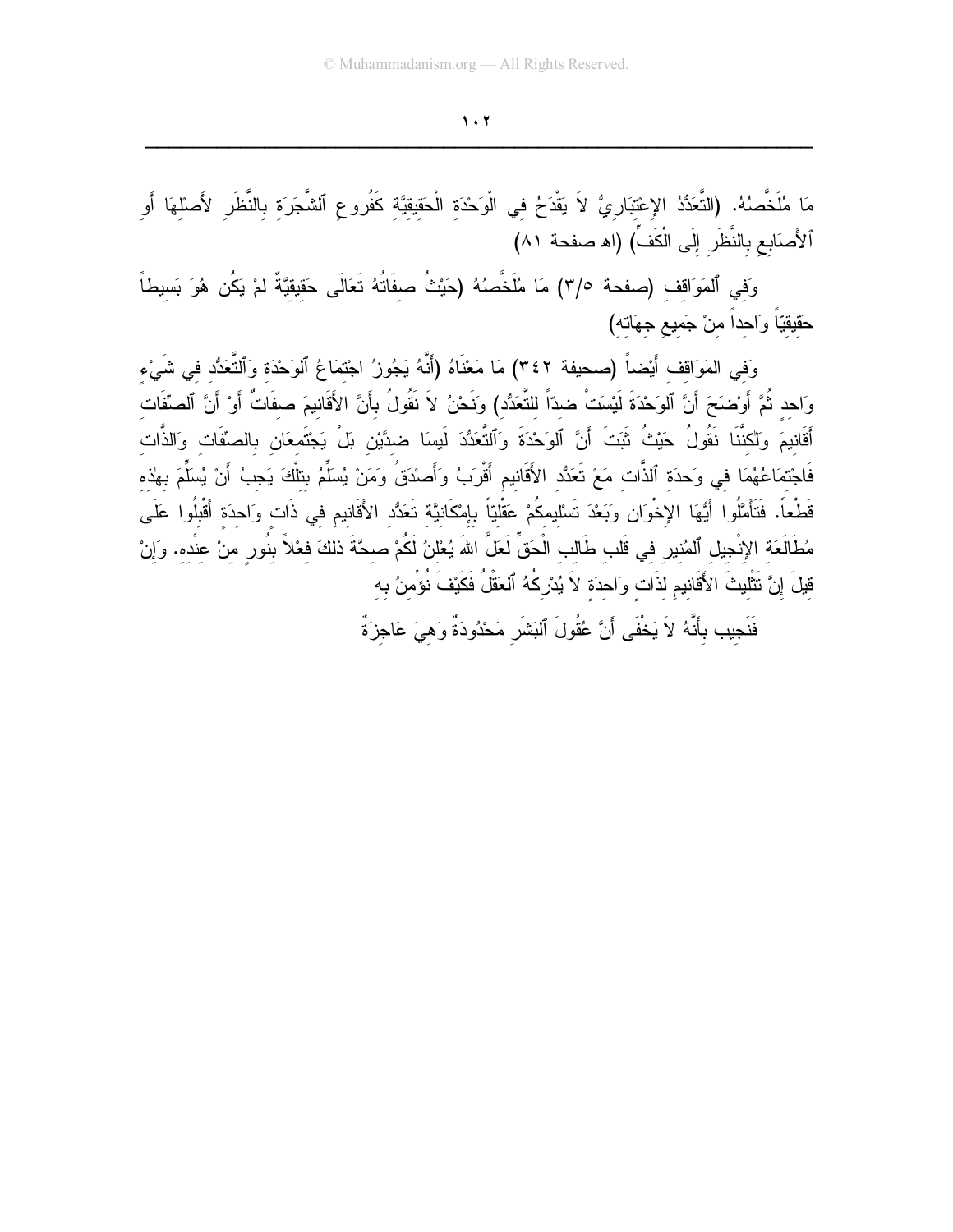عَنْ إِدْرَاك حَقيقَة ٱلمَادِّيَّات. وَمَحْجُوبَةٌ عَنْ مَعْرِفَة جَوَاهِرِ ٱلرُّوحَانِيَّات. فَهِيَ لاَ تُدْرِكُ مِنَ ٱلمَادِّيَّات ٱلمَحْسُوسَة إلاَّ صفَاتهَا وَخَوَاصهَا. ونَجْهَلُ حَقيقَةَ جَوَاهرهَا وَذَوَاتهَا قَطْعاً

وَمثَالُ ذلكَ إِنَّنَا نَعْلَمُ يَقيناً بأَنَّ الكَهْرِبَا مَوْجُودَةٌ ومَحْدُودَةٌ بِالْجهَات السِّتِّ وَنُشَاهدُ مَا يَنْبَعثُ عَنْهَا منَ الْقُوَّات ٱلمُدْهشَة وَالأَعْمَالِ الكَبِيرَة كَجَرٍّ الأَثْقَالِ ٱلعَظيمَة. وَسُطُوعِ ٱلأَنْوَالِ ٱلفَخيمَة. مَعْ أَنَّهَا للآَنَ وَأَظُنُّ إِلَى الأَبَد أَيْضاً لَمْ نَصلْ ولَنْ نَصلَ عُقُولُ عُلَمَائِهَا إِلَى مَعْرِفَةٍ جَوْهَرِهَا وَحَقِيقَتِهَا. جُلٌ مَا هُذَالكَ يَعْلَمُونَ صفَاتهَا وَخَوَاصَّهَا فَقطْ

أَيُّهَا ٱلمُوقنُون. كَيْفَ يَعْرِفُ ٱلخَالقَ غَيْرَ ٱلمَحْدُود مَخْلُوقٌ مَحْدُودٌ وَهُوَ جَاهلٌ ذَاتَ نَفْسه وَكَيْقِيَّةَ وَجُودهَا وَسرَّ حَيَاتها في جسْمه ٱلمُتَحَرِّك وَٱلسَّاكن بإرَادَتهَا. و لاَ يَعْلَمُ ٱلقُوَّةَ الَّتي يَضرْبُ بهَا ٱلقَلْبُ ويَذُورُ ٱلدَّمُ بحَرَكَات بلاَ إِرَادَتنَا وَنَجْهَلُ أَكْثَرَ ٱلوَظَائف ٱلعُضنُويَّة ٱلحَيوَانيَّة وَنظَامَاتهَا منْ حَرَكَة وَسُكُون فَإِذَا لَمْ تَصلْ عُقُولُنَا إِلَى تَصوَرُر كُنْه حَيَاتنَا فَلاَ نَقْدِرُ أَنْ نُدْرِكَ حَقَائقَ ٱلرُّوحَانيَّات قَطْعاً. وَحَيْثُ ثَبَتَ عَجْزُنَا عَنْ تَصوَرُ حَقَائق ٱلمَادِّيَّات ٱلمَشْهُودَة لَذَا وَٱلرُّوحَانيَّات ٱلقَائمَة فينَا فَلاَ شَكَّ أَنَّنا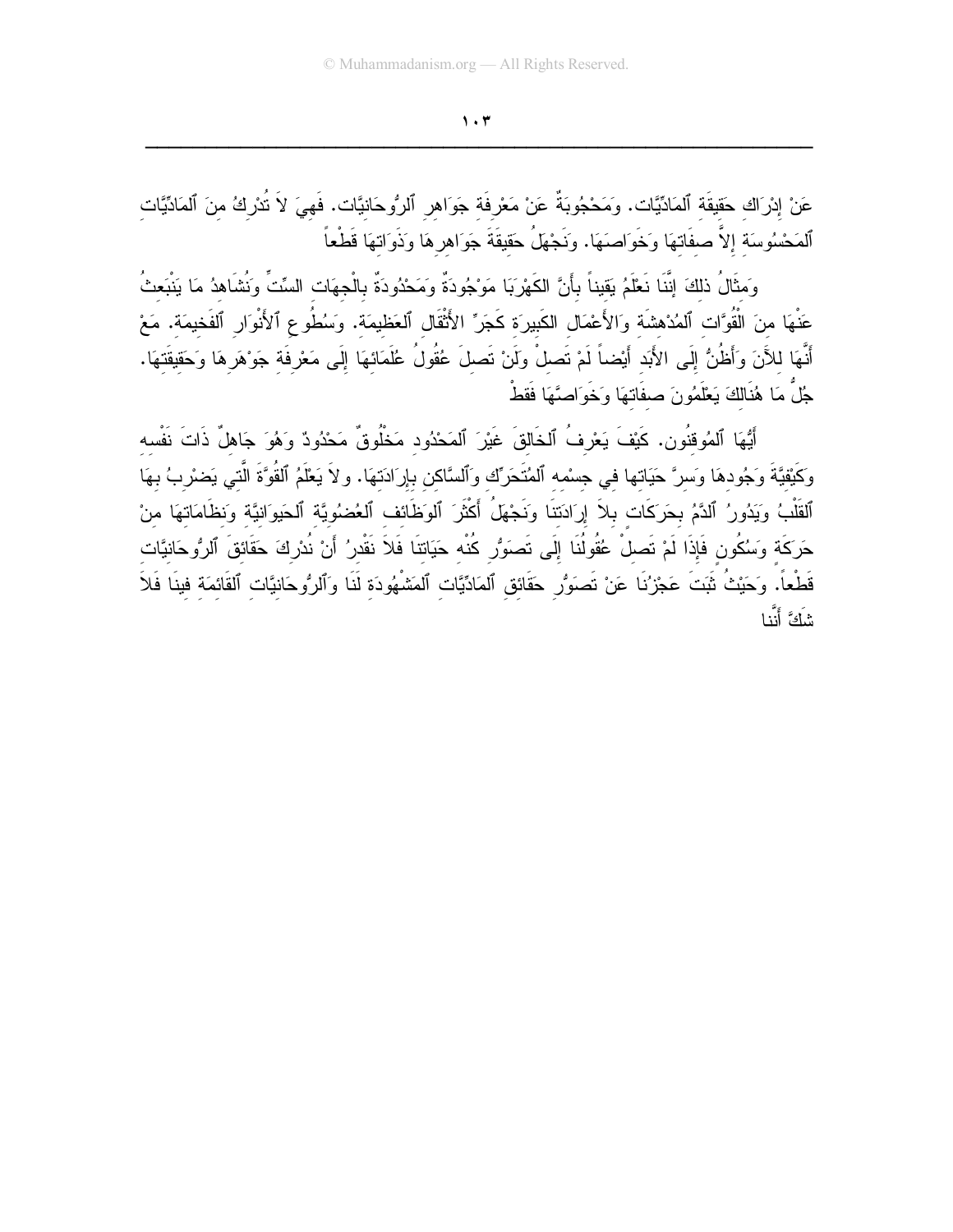$\mathbf{y} \cdot \mathbf{t}$ <u> 2000 - Jan James James James James James James James James James James James James James James James James J</u>

عَنْ مَعْرِفَة ذات آلخالق تعَالي أَعْجَزُ. وَمَا أَحْسَنَ مَا قَالَهُ الْخَليفَة الأَوَّلِ أَبُو بَكر ٱلعَجْزُ عَنْ دَرِيْ ٱلادْرَاك إِدْرَاكُ وَٱلْبَحْثُ في عَيْن ذَات الله إشْرَاكُ [ تتبيهٌ مُهمٌ. إيَّاكمْ أنْ تفهَمُوا منْ لفظتيْ (أَب وَأَبْن) مَعنى ألولادَة ألتتاسُلَيَّة ألكثيفة التي

تَوْجِبُ تقدَّمَ الأب عَلَى الإِبْنِ في ٱلْوُجُودِ وَزَرْعَ زَارٍ عِ لَعَمْرُ ۚ ٱلْحقِ لا يَقُولُ بِهَذَا مَسيحيٌّ قط في رَبَّه الإله ألوَاحد (الذي لمْ يَنخذ صَاحبَة (زوجة) وَلا وَلدا) يَتولَدَ بالنتاسُل أَلْحَيْوَانـيِّ أَلكتيف (تَعَالَـي الله عَنْ ذلكَ عُلُوّا كبيرٍ ا) لكن الإِبْنُ ٱلذي هُوَ ٱلكلَّمَة ٱلأَرْلَيَّة تَجَسَّدَ إِنسَانا كاملاً بالروح ألقدُس في بَطن مَرْيْمَ بـلا انفصَال عَنْ لاهُوت أَلذات الأَحَديَّة قال في الإنجيل « في أَلبَدْء كانَ أَلكلمَة وأَلكلمَة كانَ عندَ الله. وَكَانَ ٱلْكَلْمَةَ الله » وفي سورة ٱلنساء (اية ١٦٨) « إنمَا ٱلْمَسيحُ عيسَى ابْنُ مَرْيَمَ رَسُول الله وكلمَنهُ ألقاهَا إلى مَرْيَمَ وَرَوحٌ منهُ » فالمَسيحُ منْ حيْث هُوَ أَبْنُ مَرْيَمَ جَسَدٌ مُحْدَث زَمَنيٌّ. وَمَنْ حَيْث كَلَّمَة الله قَديْمٌ أَزَلَيَّ. فَعَلَّ أَلْمُعْجزَات بالطبيعَة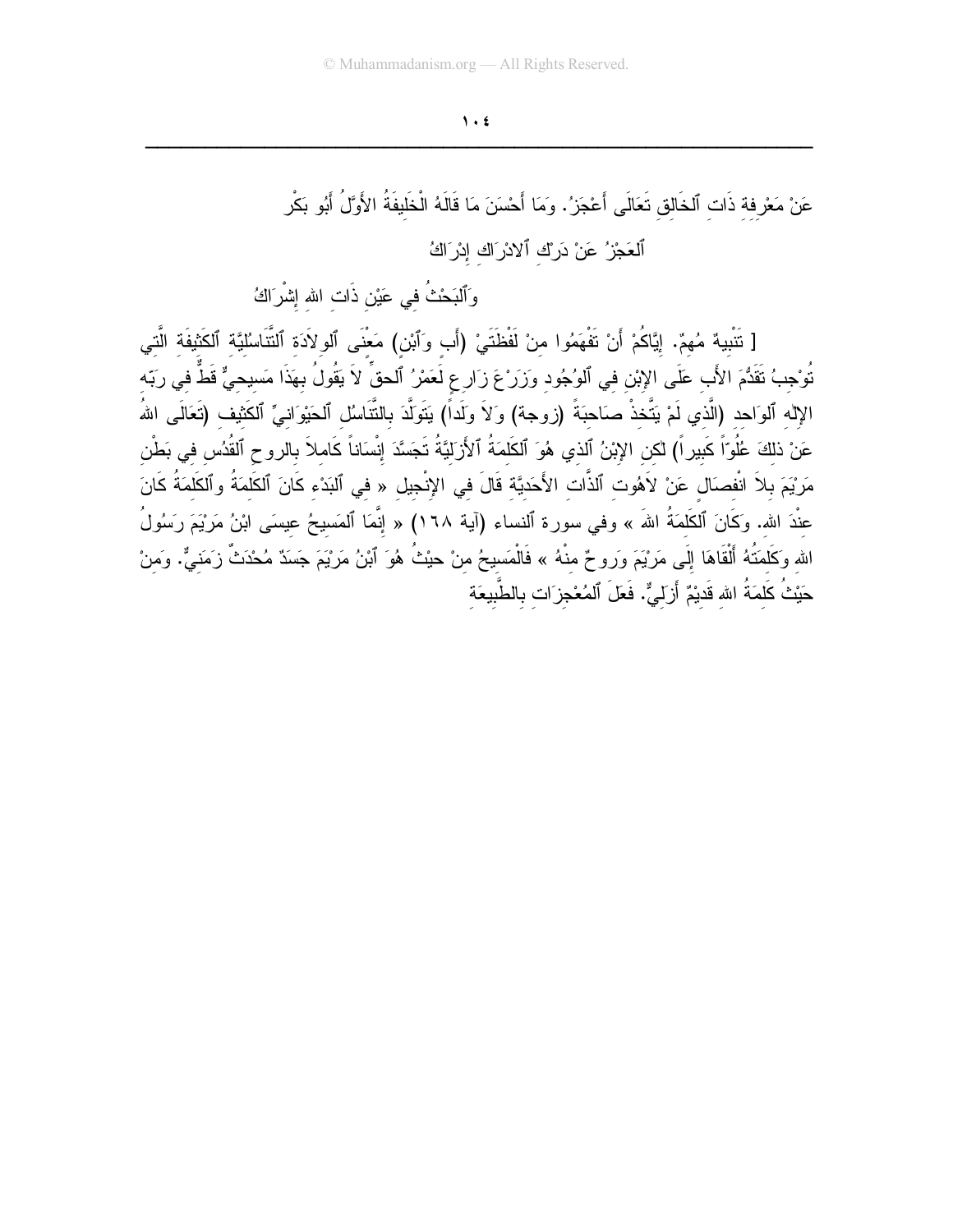$\lambda \cdot \phi$ 

ٱلإِلهِيَّة. وَأَظْهَرَ ٱلعَجْزَ بِالطَّبِيعَةِ ٱلبَشَرِيَّة. وَكُلُّ هٰذَا ممَّا يَسَعُهُ ٱلإِيمَانُ ٱلذي أَوْجَبَهُ اللهُ عَلَيْنَا ] وَٱلْخُلاَصَةُ إِنَّ ٱلطَّائفَتَيْنِ مُتَّفقَتَانِ بِحَقِيقَة ٱلتَّوْحَيدِ في ذَات الله تَعَالَى وَكَمَال صفَاته الَّتي لاَ تَصلُ إلى مَعْرفَة حَقيقَتهَا ٱلعُقُولُ ٱلبَشَرِيَّة. ولَيْسَ بَيْنَهُمَا إلاَّ سُوءُ ٱلفَهْمِ بِخُصوُصِ ٱلتَّعَدُّدِ فِي ذَات وَاحِدَةٍ. جَعَلَ اللهُ هذِهِ ٱلعِجَالَةِ سَبَباً لإِزَالَةِ الْوَهْمِ. حَتَّى نَعْرِفَ ٱلحقَّ فَنَتَّبِعْهُ. ونَرَى ٱلبَاطلَ فَنَتَجْنبْهُ. آمين

ومهما قال القرآن والحديث كما رأينا وسنرى أيضآ عن يسوع المسيح وسموه وعصمته من الخطإ وقوته على عمل المعجزات فإن المسلمين لا يفرقون بينه وبين سائر الأنبياء بالنظر إلى طبيعته بل ببنما نجدهم ينكرون حتماً وجوده الأزلمي فإن الأحاديث مشحونة بالأخبار عن وجود نور محمد قبل نكوين العالمين (انظر كتاب إنسان العيون لبرهان الدين الحلبي) وإلا فيعتبر أمراً مدهشاً يحار فيه العقل أن ينسب الإسلام إلى محمد ما لم ينسبه هو لنفسه من حيث الأزلية ثم ينكر ها على يسوع المسيح المثبتة له ببر اهين لا تر د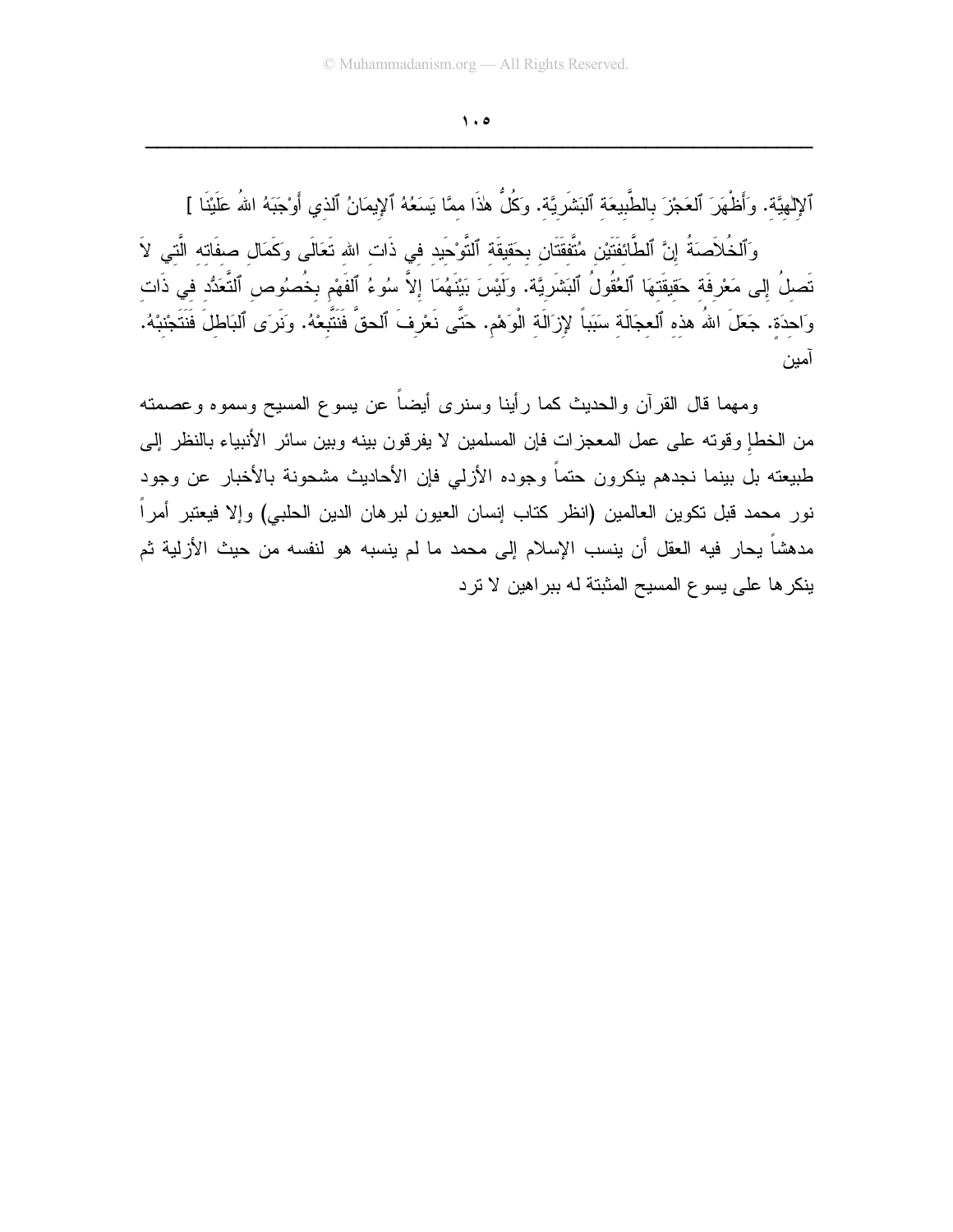$\mathbf{1} \cdot \mathbf{1}$ 

وإنك إذا قرأت مؤلفات مسلمي مصر والهند وكل العالم الإسلامي لا تجد غرضا بوجهون إليه نبال انتقاداتهم وسهام اعتراضاتهم إلاّ قضبية لاهوت المسيح وعمله الكفاري لأجل البشر ففيما يعتقد المسيحي أن يسوع المسيح إله وإنسان معاً وهو نبي وكاهن وملك يقول المسلم إنه إنسان فقط ويعترف له بالنبوة لا غير أما الكهنوت والملكوت فأمران غير مفهومين ولا مقبولين لأن الإسلام ديانة بدون كهنوت وبدون فكر صريح عن الكفارة ولذلك غاب عن فكر المسلم هذا الفكر الأساسي في عمل المسيح

وقد أشار الدكتور سابوس إلى عدم وجود هذا الفكر عند محمد نفسه بقوله « وخلاصة القول إن محمداً لم يشعر بخطية ما ولذلك لم يشعر بحاجته إلى طريق الفداء وبالتالي فجميع أتباعه في كل القرون يعارضون هذا الفكر وهذا هو السبب أن الدين المسيحي اكتسب من الإسلام أقل من غيرِهم في العالم أجمع فاعتقاد المسيحيين بالخطية هو حاجزٍ منيعٍ بين المسيحية والمسلم المفكر في اعتناقها » انتهى قول الأستاذ سايوس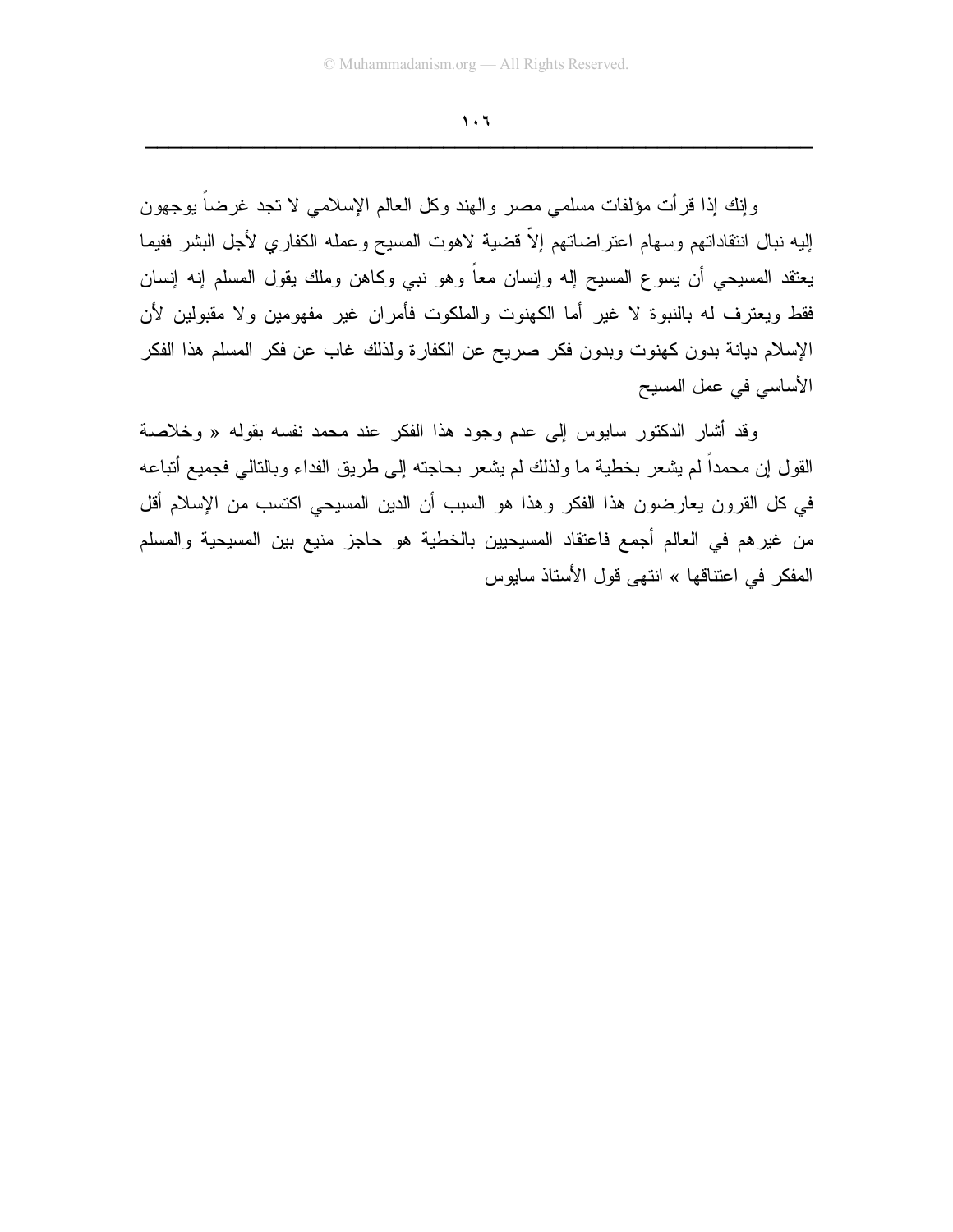$\mathbf{1} \cdot \mathbf{V}$ 

ومهما يكن مما ذكر فإن أحد العاملين بين المسلمين وهو متنصر أيضاً يقول إن السبب الأكبر لقلة النجاح بين المسلمين هو اعتقادهم أن رحمة الله بالخاطئ أي عفوه عنه بغير فداء لا بنافي عدله فلذا لا يرون لزوماً للفادي (اه)

ولذلك فنحن لا نستغرب إن كان الصليب اليوم حجر عثرة للمسلم كما كان قديماً لمحمد نبيه ولا عجب إذا كانت كل تأليفهم الجدلية العصرية ومقالاتهم محشوة بإنكار حقوق المسيح وامتيازاته المنسوبة له في الإنجيل الطاهر حتى أن بعضاً منهم ممن أغمضوا عيونهم عما جاء في القرأن والحديث من تعظيم عيسى وأمه والذين اتبعوه وأكبر برهان على ذلك بعض كتيبات مشهورة لا لزوم لذكر أسمائها

ولم يقصر إنكارهم حقيقة لاهوت المسيح على حق من الإنكار بل ذهب فيه بعضهم كل مذهب وضربوا في كل سبيل فقال أحد كبار كتابهم وأقدرهم السيد أمير على من كلكتا « إن لاهوت المسيح خرافة نمت مع نقدم الأيام ولو فرضنا أن عيسى انتفع بما نسبوه إليه من الألقاب والصفات فهل يستطيع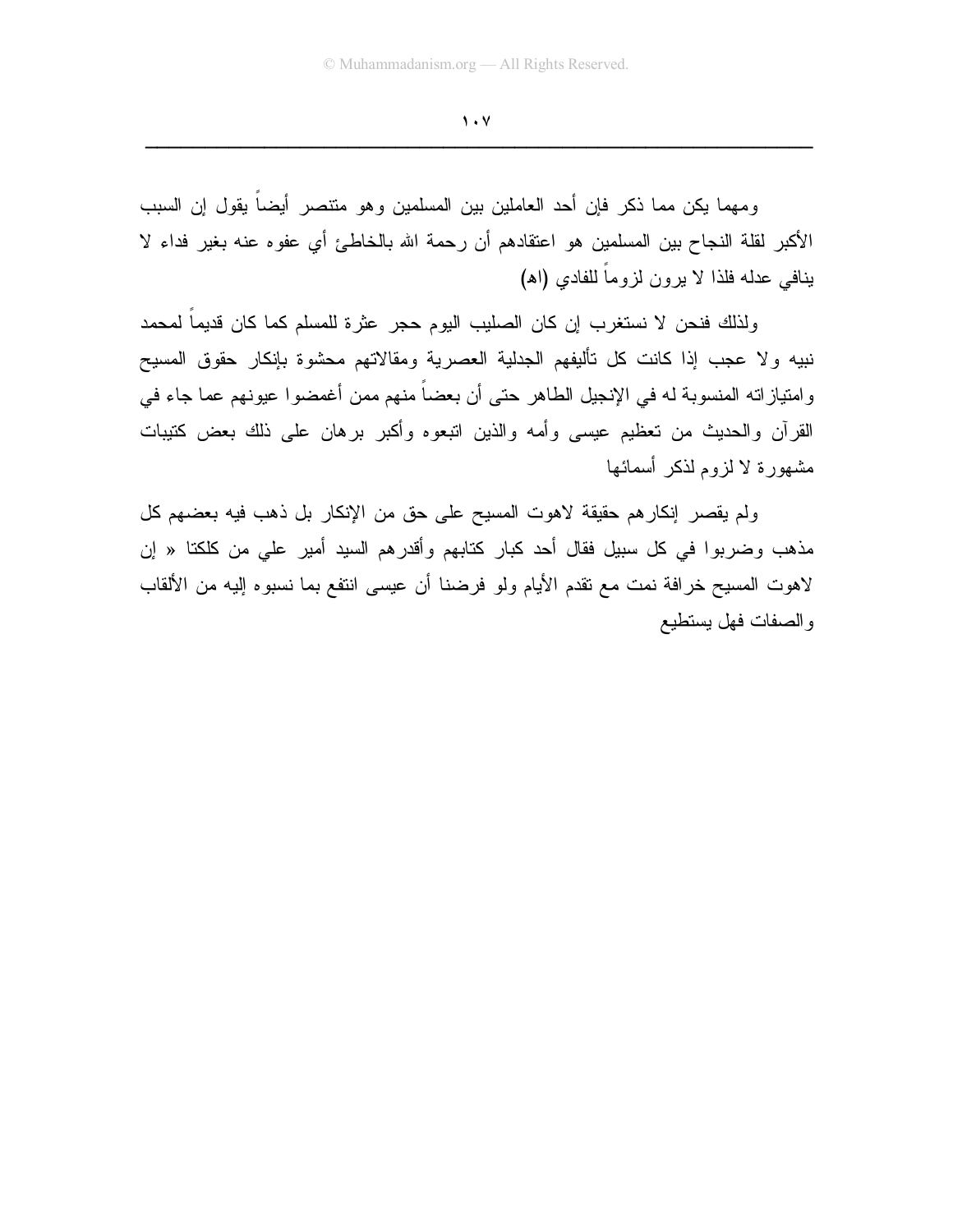$\lambda$ 

المسيحيون أن يبرهنوا أنه ادعى أنه ابن الله الوحيد؟ فإنه مع كل مطامحه وأحلامه وآماله كان عقله خالياً بالكلية من هذه الافترأات التي نسبها إليه أتباعه المضطربون غيرة وإننا ننكر كل الإنكار أن عيسى ادعى مرة أنه ابن الله بالمعنى الذي ينسبه إليه علماء المسيحية وحماتها » (!!) انتهى قوله العجبب

وهنا نرى صورة طبق الأصل من البراهين التي يقابل بها المسلمون المسيحيين إذ يفاخرونهم قائلين إننا نكرم سيدنا المسيح ونحبه أكثر من المسيحيين أنفسهم. ألا نراه من العجيب المدهش أن المسلمين بعدما يخفضون أمجاد المسيح ويبخسون مقامه وكل أعماله الواردة في الإنجيل برجعون ويدعون أنهم يكرمونه ويحبونه أكثر من المسيحيين قال أحد المبشرين إنه بينما كنت أنكلم مع جماعة من المسلمين عن مقام المسيح وتفوقه عن غيره كما ورد عنه في القرآن والحديث قاطعني شيخ بروح المراوغة والحيلة والنزاع قائلاً إنه يحب المسيح أكثر منبي لأنه لا يود أن أن يصدق أنه صلب ومات ودفن كما يؤمن المسيحيون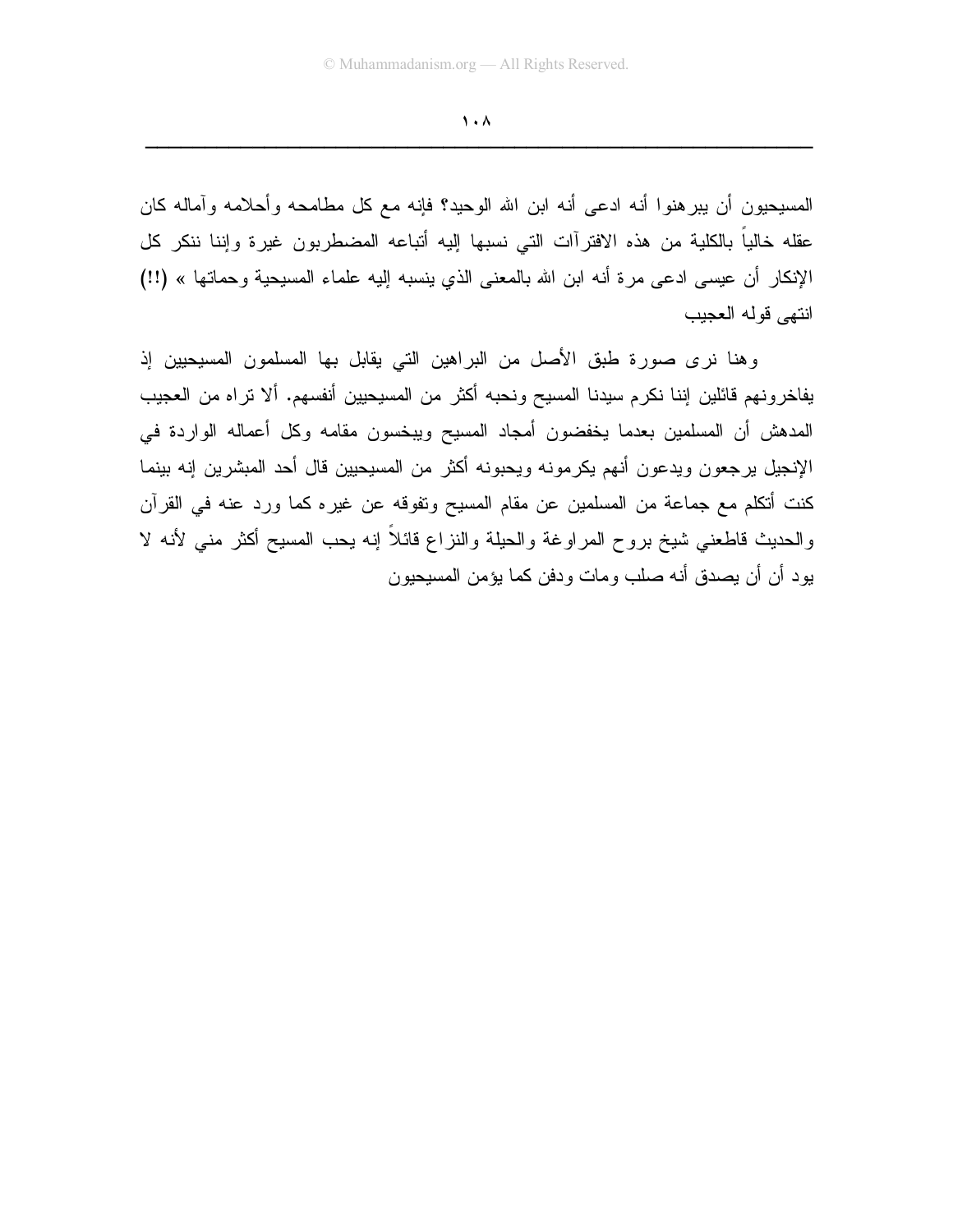$1.9$ 

(ثانياً) وكما رأينا الفكر الإسلامي عن ذات وصفات مخلصنا سلبياً نتقدم إلى بيان ما يعترف به المسلم من شرف شخص المسيح ونقاوة صفاته إيجابياً. لا جدال إن المسلم الذي يقرأ القرآن ببصيرة خالية من الغرض بغض النظر عن أقوال المفسرين لا يجد مفراً من الاقرار أن المسيح أسمى من محمد ومن الأمور المشجعة أن كثيرين من أتقياء المسلمين ومخلصيهم قد النفتوا إلى هذه الحقيقة الواضحة وضوح الشمس في رائعة النهار فأدت بهم إلى مطالعة الإنجيل حيث يستطيعون أن يستقوا الماء العذب من مورده الصافي

قال القس بومفورد في بشاور بالهند إن رجلاً من مكة كتب لجمعية النوراة في لاهور يطلب كتاب العهد الجديد ليتعلم منه أكثر عن المسيح المذكور في القرآن وذكر المرحوم الدكتور بنل من بانو على حدود الأفغانستان عدة حوادث من هذا القبيل أيضاً ولذلك كانت أفضل طريقة لتبشير المسلم بالمسيح هو أن نبدأ معه بما جاء عن المسيح في القرآن<sup>(י)</sup>

(١) اطلب كتاب « المسيح في الإسلام » من مطبعتنا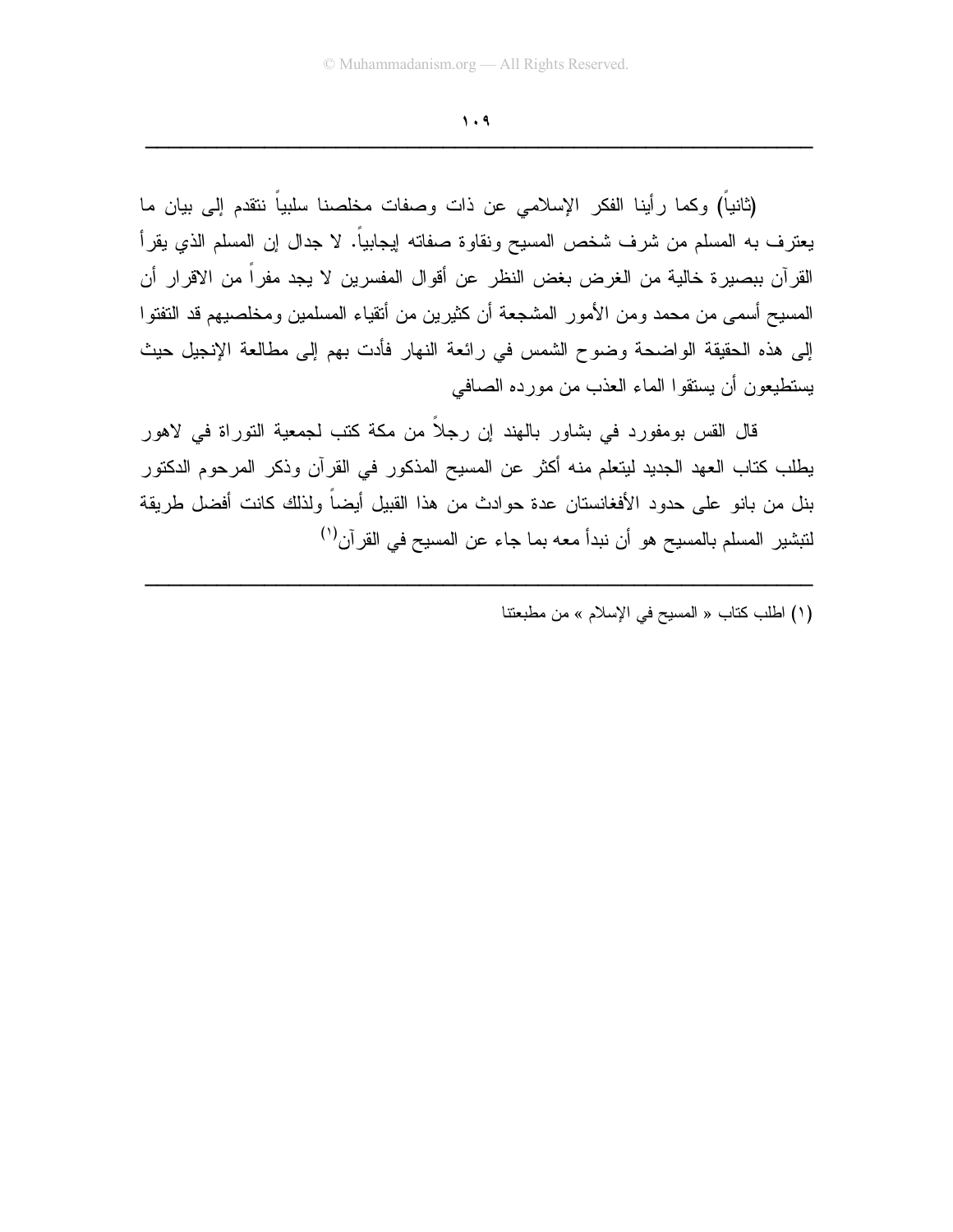$\mathbf{y}$ 

(١) إن المسلمين يقرون بمقام المسيح كنبي ورسول ويعطونه أسماءً وألقاباً لم تعط لأي نبي أو رسول آخر سواه كما رأينا في الفصل الأول وكل مسلم مخلص يسلم بدون جدال بقوة هذا البرهان لأن مقام المسيح وصفاته في القرآن والحديث مما نفرد بهما ولو أنه معتبر فيهما إنساناً مثل سائر الناس. ومع كل ذلك فعامة المسلمين لا يرون قوة هذا البرهان حتى تستدعى إليه التفاتهم لأنه مع نسبة هذه الألقاب والصفات الممتازة ليسوع يجدون أنه مذكور في صف الأنبياء والرسل وكواحد منهم بدون تمييز أو تخصيص مقام أسمى له ولذلك لا يستطيعون رؤيته كما يستحق إلا لما نوجه التفاتهم إلى ذات أقوال كتبهم ونطلب منهم التمعن فيها بروح خالية من الغرض ذلك لأنهم يقتبسون أقوال قول القرآن في (سورة البقرة ١٣٥ و٢٨٦) « لا نفرق بين أحد منهم » (أي الأنبياء والرسل) (وأل عمران: ٨٤) « قل أمنا بالله وما أنزل علينا وما أنزل عليي إبر اهيم وإسمعيل وإسحق ويعقوب والأسباط وما أوتى موسى وعيسى والنبيون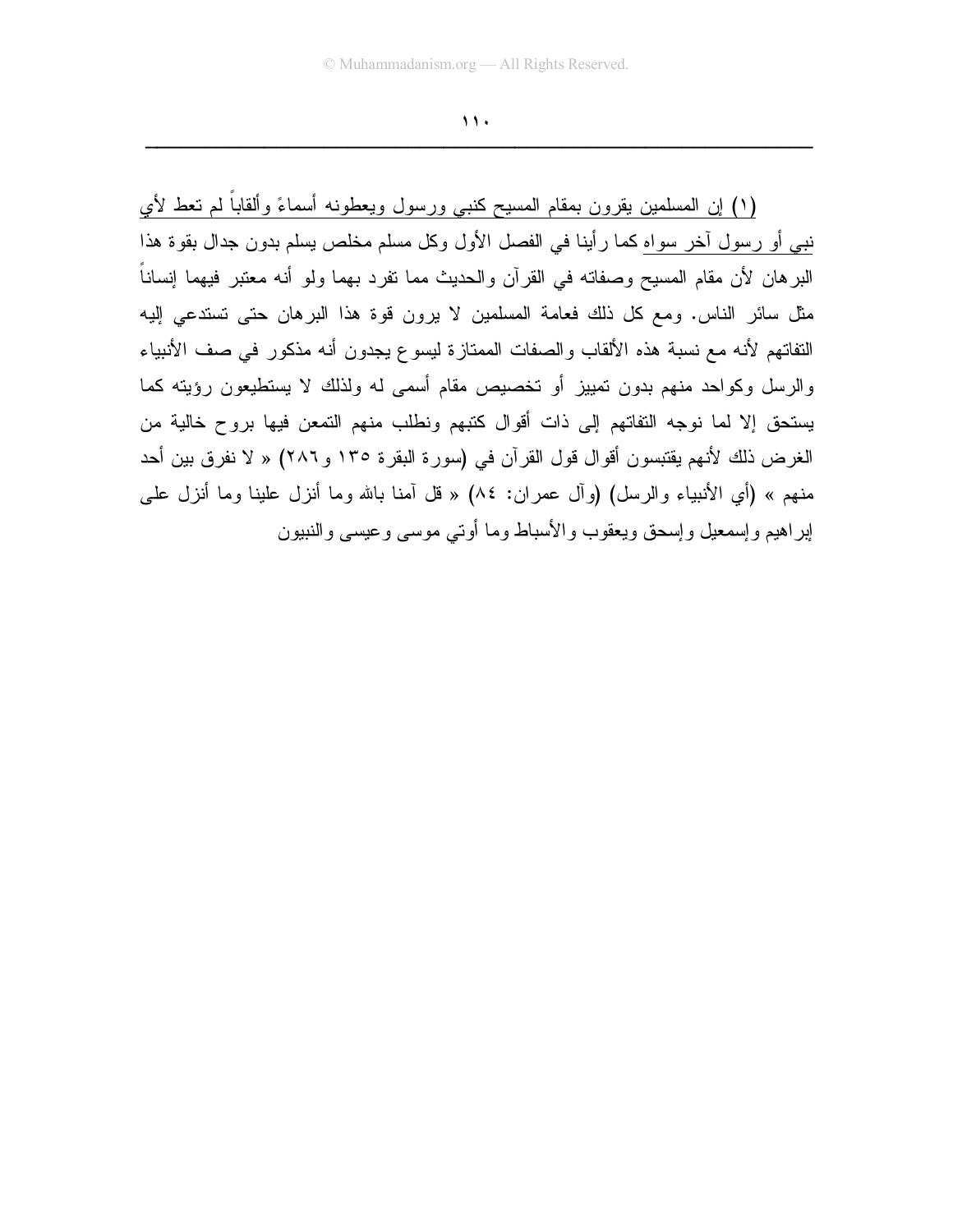من ربهم لا نفرق بين أحد منهم » وقد جاء ذكر الأنبياء بأكثر تطويل وعيسى كواحد منهم بدون أدنى تمييز في (سورة الأنعام: ٨٥ و٨٧) وهم ابرهيم واسحق ويعقوب ونوح وداود وسليمان وأيوب ويوسف وموسى وهرون ويحيى وعيسى والياس وإسماعيل واليشع ويونس ولوط. وبما أن القرآن لا يلاحظ عادة الترتيب التاريخي في سرد حوادثه وتراجم الرجال المذكورين فيه فيعسر على المسلم أن يستنتج من ألفاظ كتابه وقت ظهور عيسى بأنه آخر الأنبياء في تاريخ اليهود والنصاري وأعظمهم

(٢) إن المسلمين يقرون بعصمة يسوع من الخطية ومع أن هذه العصمة حسب رأي علمائهم العصريين لا تجعل يسوع في صف ممتاز عن غيره لأن كل الأنبياء معصومون من الخطية كما يقولون ومع ذلك فالقرآن بينما نجده يسرد خطايا أدم وداود وسليمان والأنبياء الآخرين لا يترك أدنى شك في نفس القارئ بخصوص طهارة صفات الرب يسوع وخلوه من كل خطية ومع أنهم يعتبرون محمداً مثال الكمال والطهارة والنقاوة والبعد عن كل خطية فإن هذا النبي نفسه شهد بسمو پسوع بقوله « ما من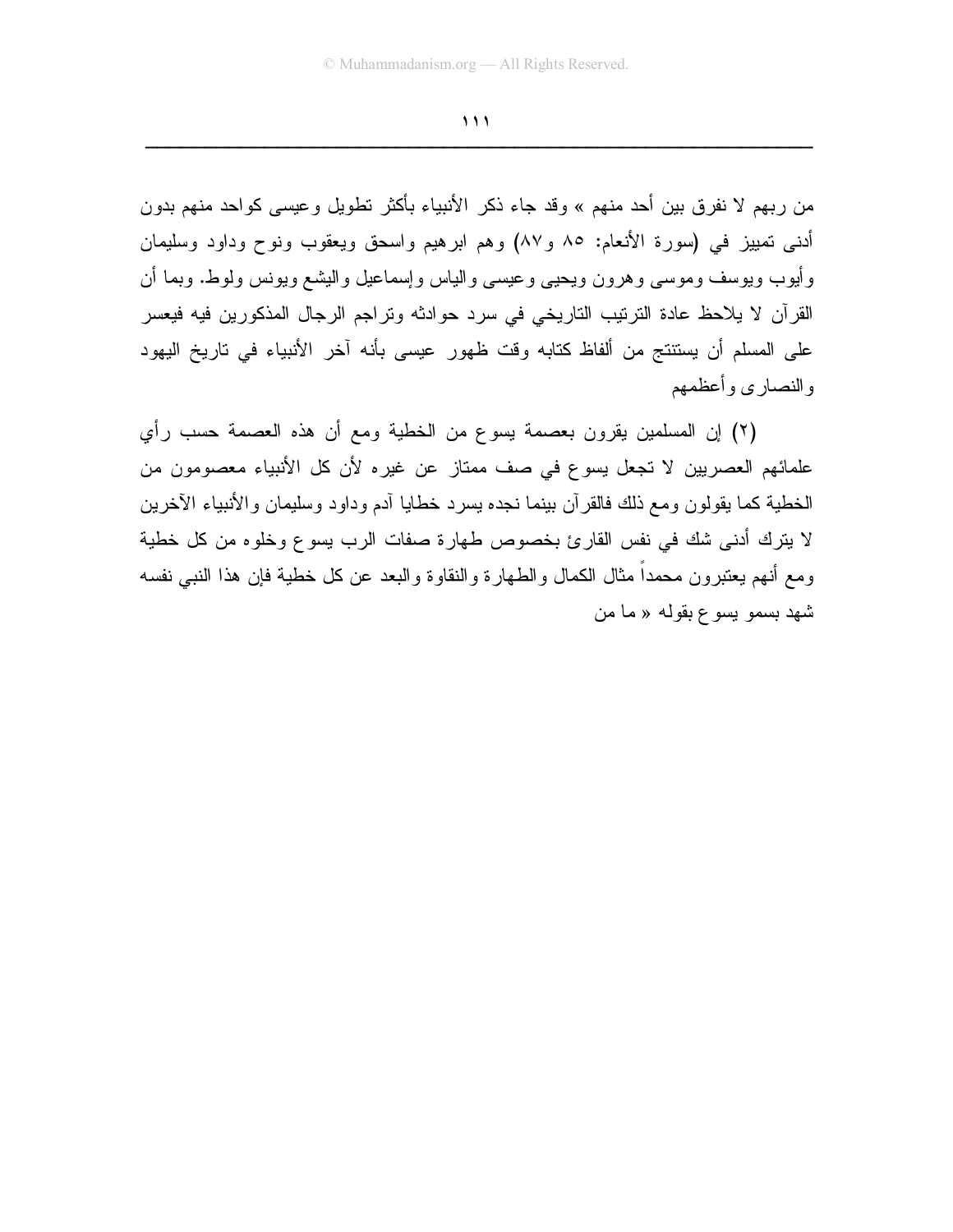بني أدم مولود إلا يمسه الشيطان حين يولد فيستهل صارخا من مس الشيطان غير مريع وابنها » (مَنْفَقِ عليه) (مشكاة المصابيح الكتاب الأول باب الوسوسة) وهنا نجد إشارة واضحة للحبل بلا دنس بمريم ويسوع على السواء

قال الكرماني إنه لما كانت مريم واقفة تحت النخلة وتحيطها الملائكة جاء إبليس ليطغها من فوق فظللتها الملائكة فنزل ليطغها من أسفل فنزلت الملائكة تحت قدميها وصانتها فجاء ليدخل بينهم وبينها فوقفت الملائكة مدافعة عنها فذهب الشيطان يقول لم يولد مولود واستطاع أحد أن يحميه بشيء مثل هــذا المولود. وقال الفخر الرازي « سُمّي المسيح لأنه مبرأ من العيوب والخطايا » وجاء حديث لابن أنس عن النبي نكلم محمد فيه عن خطايا جميع الأنبياء وعدم عصمة نفسه ولكنه لم يستطع أن ينسب خطية ليسوع وهاك هو

عن أنس أن النبي صلى الله عليه وسلم قال يجلس المؤمنون بوم القيامة حتى بهموا بذلك فيقولون لو استشفعنا إلى ربنا فيريحنا من مكاننا فيأتون آدم فيقولون أنت آدم أبو الناس خلقك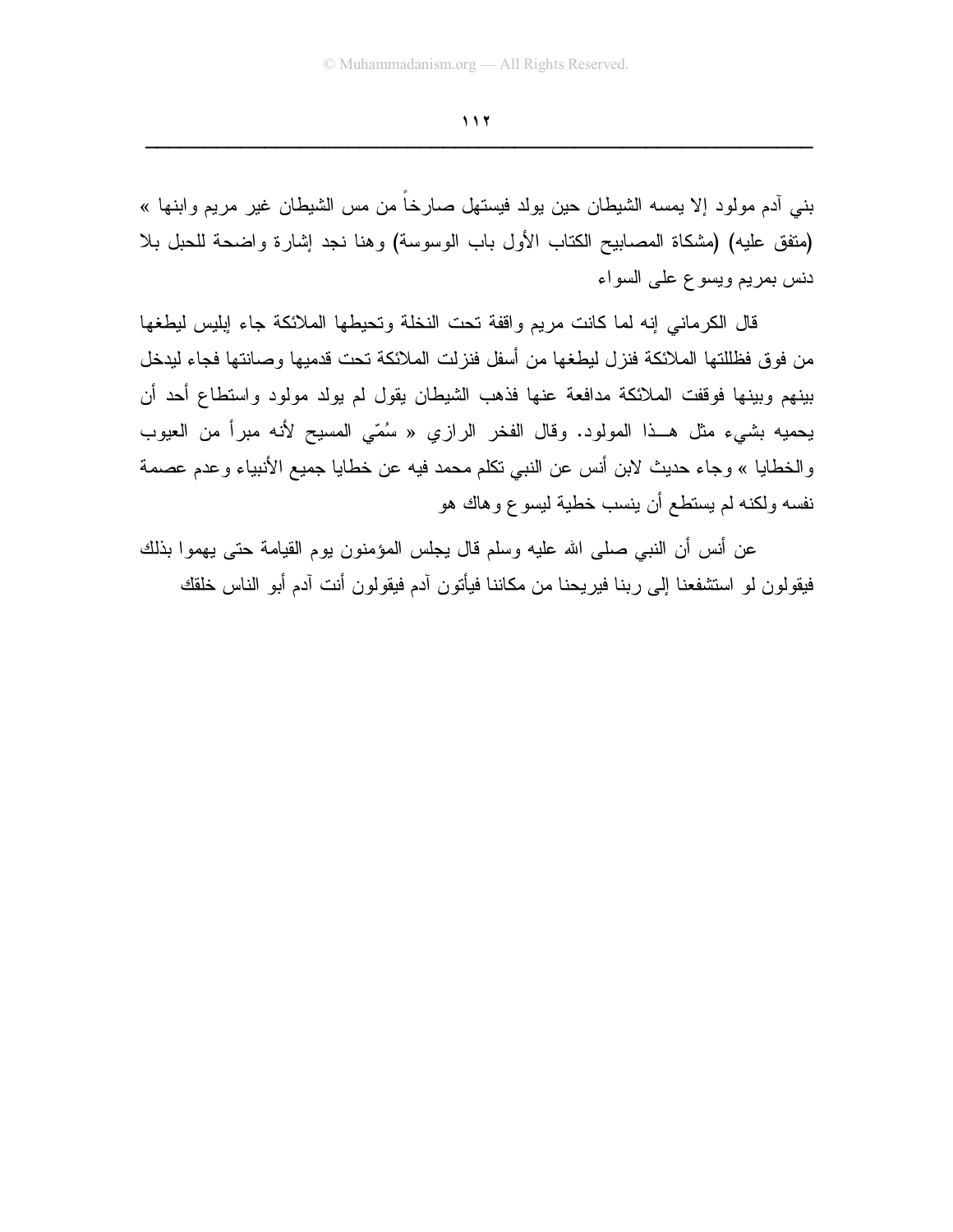الله بيده و أسكنك جنته و اسجد لك ملائكته و علمك أسماء كل شبيء أشفع لنا عند ربك حتى بريحنا من مكاننا هذا فيقول لست هناكم ويذكر خطيته التبي أصاب أكله من الشجرة وقد نـهي عنـها ولكن ائتوا نوحاً أول نبـى بعثـه الله إلـى أهل الأرض فيأتون نوحاً فيقول لست هناكم ويذكر خطيئته التـى أصاب سؤاله ربه بغير علم ولكن ائتوا ابراهيم خليل الله الرحمن قال فيأتون ابراهيم فيقول إنبي لست هناكم ويذكر ثلث كذبات كذبهن ولكن ائتوا موسى عبداً أناه الله النوراة وكلمه وفربه نجياً قال فيأتون موسى فيقول إنبي لست هناكم ويذكر خطيئته التبي أصـاب قتله النفس ولكن ائتوا عيسى عبد الله ورسوله وروح الله وكلمته قال فيأتون عيسى فيقول لست هناكم ولكن ائتوا محمداً عبداً غفر الله له ما نقدم من ذنبه وما نأخر قال فيأتوني فاستأذن على ربي في داره فيؤذن لي<sup>(١)</sup> » (مشكاة المصابيح كتاب الفتن باب الحوض والشفاعة)

(١) على القارئ أن يفهم النقطة الرئيسية و هي عدم ذكر خطية للمسيح مع ذكر ها لمحمد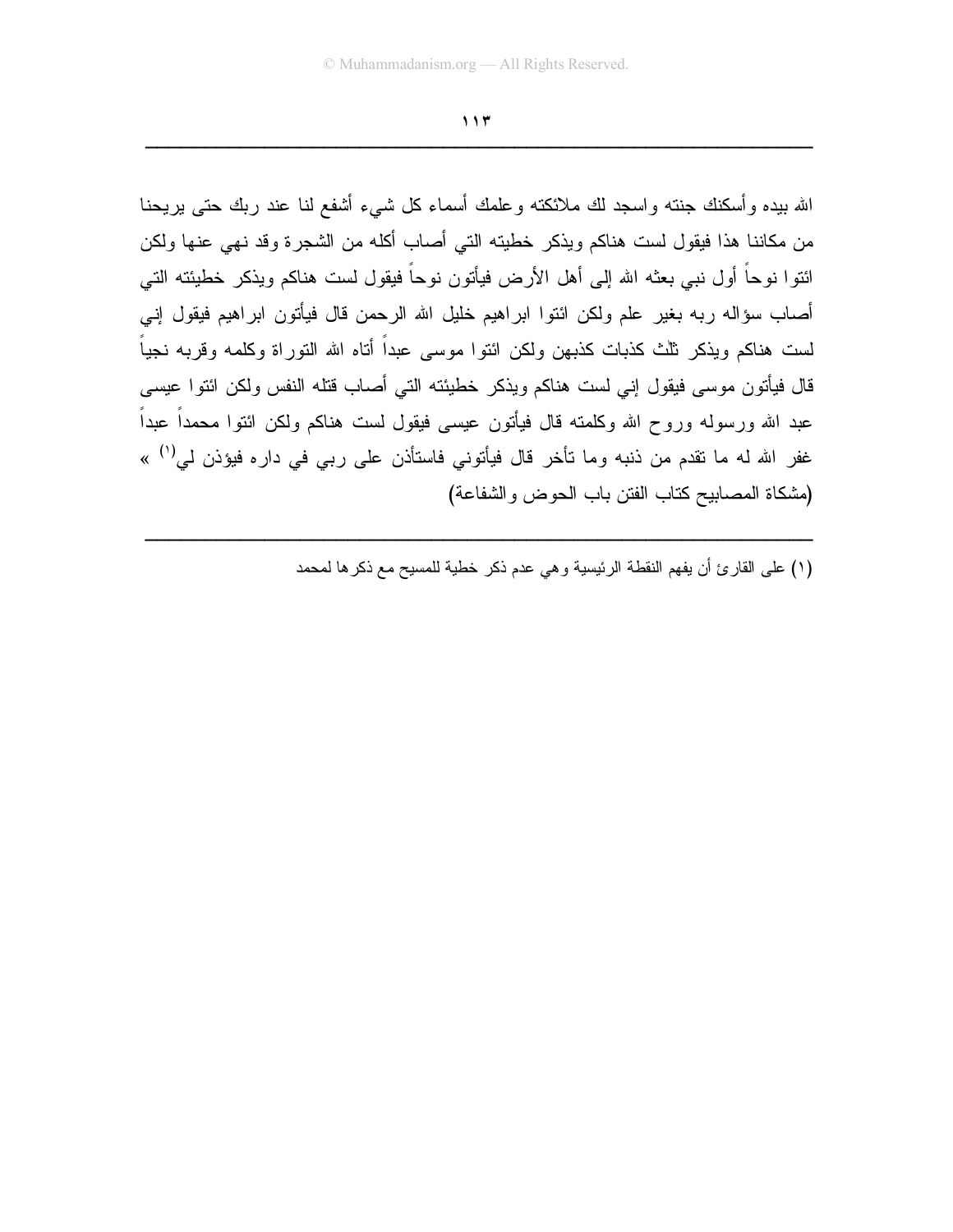وهاك حكاية أخرى غريبة عن نجربة إبليس للمسيح وانتصار المسيح عليه « كان طاوس اليمني أحد أتباع النبي الأول يقول ما من شيء يتكلم به ابن آدم إلاّ أُحصـي عليه حتى أنينه في مرضه وقال لقى عيسى ابن مريم عليه السلام إبليس فقال أما علمت أنه لا يصيبك إلاّ ما قُدّر لك قال نعم قال إبليس فارق إلى ذروة هذا الـجبل ونرد منها فانظر أتعيش أم لا فقال له عيسى عليه السلام أما علمت أن الله قال لا يختبرني عبدي فإني أفعل ما شئت إن العبد لا يبتلي ربه ولكن الله يبتلي عبده قال طاوس فخصمه إبليس » (حياة الحيوان الكبرى للدميري جزء ٢ وجه ١٥٥)

(٣) اقرارهم ليسوع بضع المعجزات ولا سيما شفاء الأمراض ويعتقد عموم المسلمين أن فن الطب وصل درجة سامية من الارتقاء والنقدم في عصر يسوع المسيح وأن الله أكرم رسوله بأن منحه قوة شفاء الأمراض بكيفية معجزية وسلطان خاص به وقد رأيت مما أوردنا عليك من قصصهم عن يسوع ومعجز انه شدة اعتقادهم بقوته على عمل المعجز ات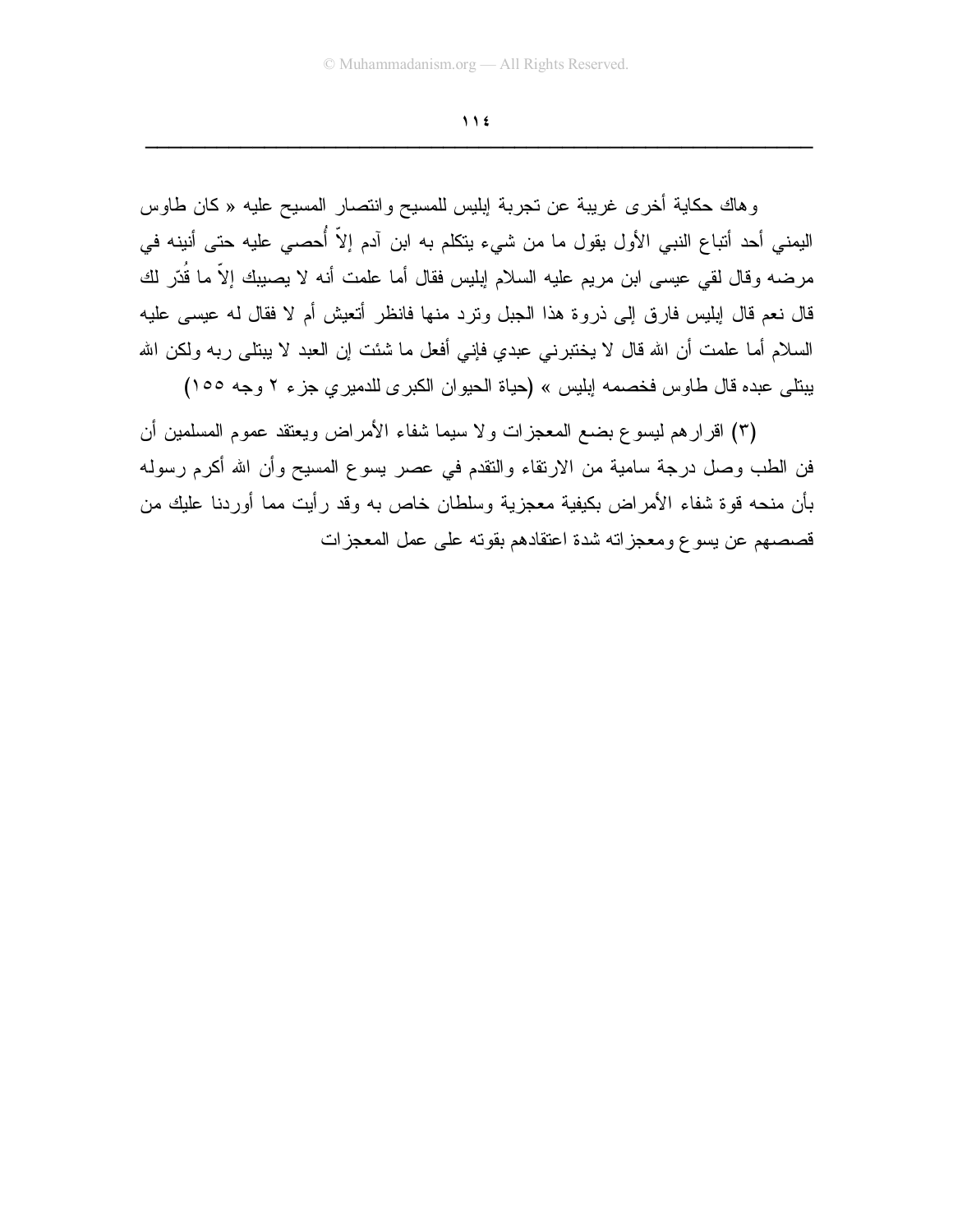$\bigwedge$ 

ويوجد في كتاب المصناوي لجلال الدين الرومي بعض أبيات شعر تمثل وجود جماهير من المرضى يحاصرون باب عيسى لأجل الشفاء ثم بعد نوال الشفاء بركضون ويقفزون فرحاً و سر و ر ا

(٤) وأخيــــراً أن المسيح حي في السماء يشفع في أمته وقـــد قـــال البيضـاوي في تفسير ه « وجيهاً في الدنيا والآخرة (أل عمران: ٤٦) » الوجاهة في الدنيا النبوة وفي الآخرة الشفاعة ومن المقربين من الله وقيل إشـــارة إلى علو درجته في الجنة أو رفعه إلى السماء وصحبته الملائكة » على أن المسلمين يختلفون في تعيين المكان الذي يقيم فيه يسوع الآن فتقول علماء السنة إنه لم ير فساداً ولكنهم يختلفون في نعيين السماء التي يقيم فيها الآن بجسده المولود من مريم العذراء فيقول بعضهم إنه في السماء الثانية وغيرهم إنه في الثالثة وغيرهم في الرابعة وقد قال لي أحد علماء الشيعة إنه في أسمى الدرجات وأعلى السموات أي السماء السابعة حسب اصطلاحهم

ومن كل ما نقدم يتضح لك إن كل ما ورد عن صفات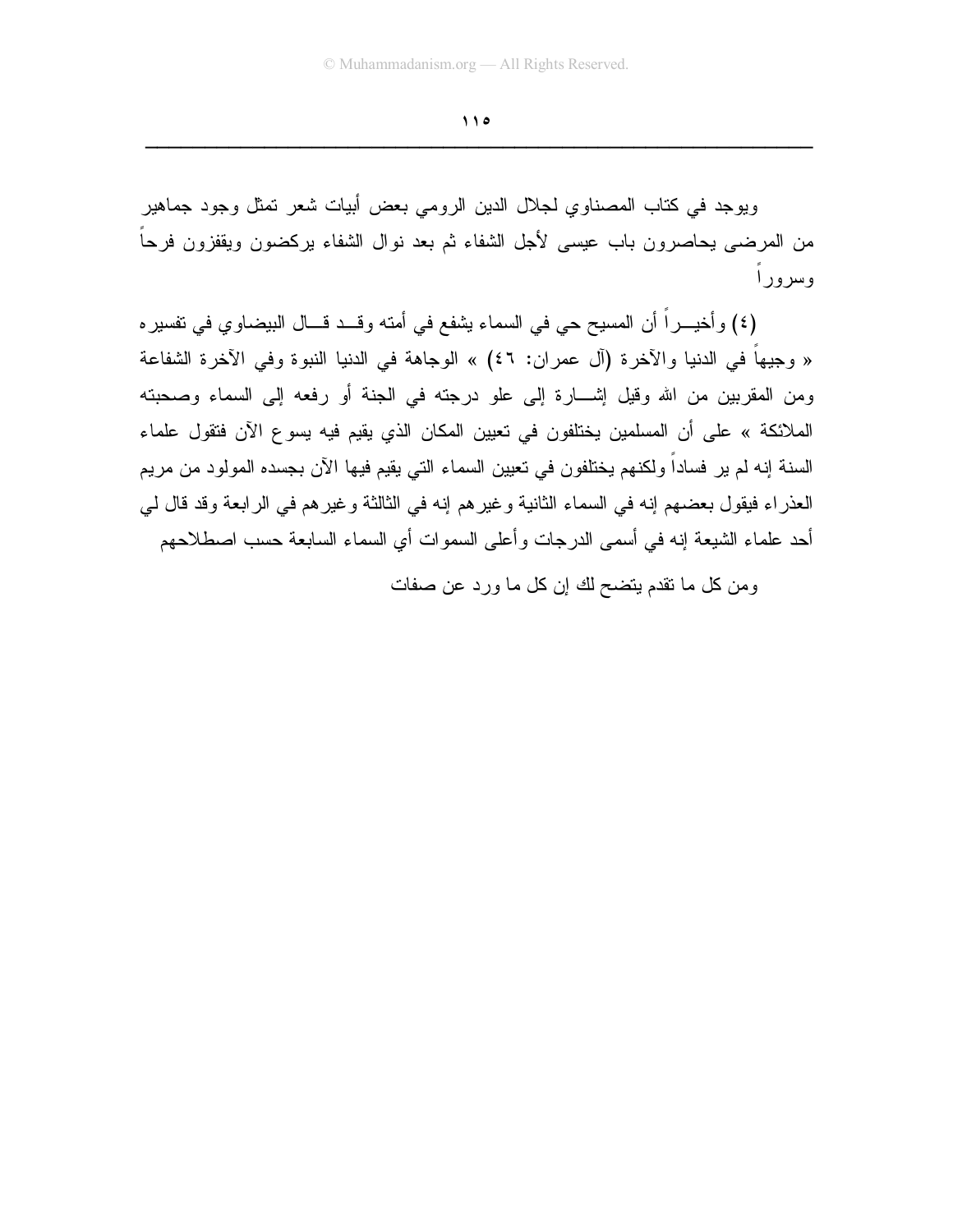$\mathbf{11}$ 

يسوع ومقامه وذاته في الكتب الإسلامية يشير بجلاء أن مؤسس الديانة المسيحية قد ولد بكيفية معجزية وكانت له قوة خارقة العادة على عمل المعجزات وأنه آخر الأنبياء وأعظمهم قبل ظهور محمد وقد خصه الله بشرف رفيع دون سواه إذ رفعه إليه إلى السماء ولكن مع كل ذلك هو إنسان مثل سائر الناس ورسول من الله ومن أهم أغراض رسالته أنه جاء إلى العالم لبيشر الناس بمجيء محمد بعده (!!) وهذا القول الأخير منتهى النعاليم الإسلامية عن يسوع حتى أنه جرى مجرى المثل على ألسنتهم ولا تخاطب كبيراً أو صغيراً لـــــــــه أدنى المــــــام بآيـــــات القرآن إلا ابتدرك بقولـه « وإذ قال عيسى يا بنبي إسرائيل إنبي رسول الله إليكم مصدقاً لما بين يدي من النوراة ومبشراً برسول يأتي من بعدي اسمه أحمد » (سورة الصف: ٦) وبهذا القول الخارج من شفتي محمد والمنسوب للعزة الإلهية كوحي من الله نعالى لم يقتصر نبي العرب بجعل نفسه خليفة بني الناصرة بل حل محله في كل شيء

وقد اجتهد علماء الإسلام في تأييد هذه الدعوى من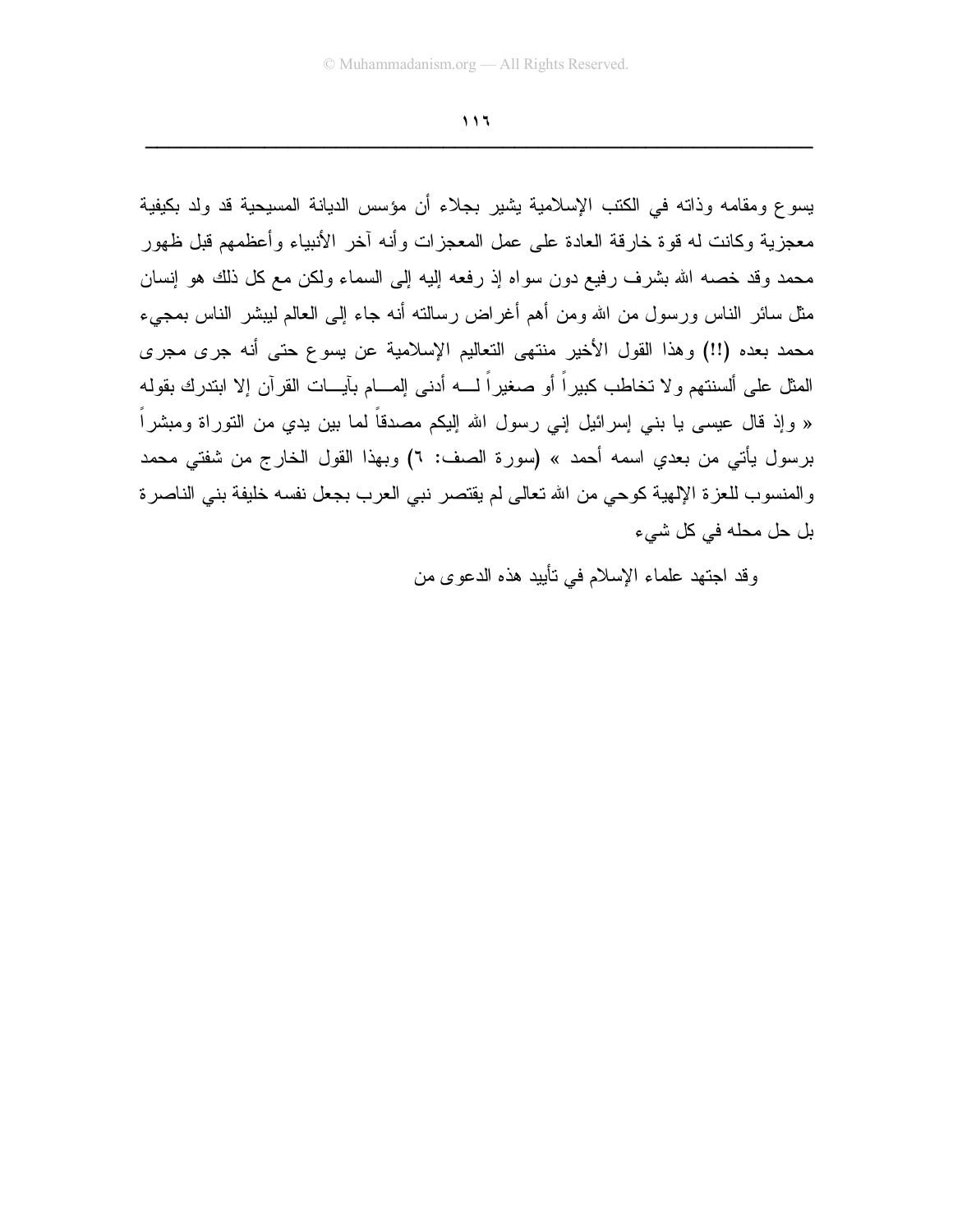$11V$ 

العهديْنِ القديمِ والجديدِ فلم يفلحوا فترجموا الكلمة بار قليط الواردة في (يوحنا ١٦: ٧) ترجمة بعيدة عن الأصل وقالوا إن المقصود بها الإشارة إلى مجيء محمد ولم يكتفوا بذلك بل أخذوا الآيات الواردة في (تثنية ٢٣: ٢ وأشعباء ٢١: ٧ والمثل في متى ٢٠ ويوحنا ٤: ٢١ و ١ بوحنا ٤: ١ \_ ٣) وزعموا أن جمعيها نشير إلى محمد (!!)

ففي (نثنية ٢٣: ٢) يقول « جاء الرب من سيناء وأشرق لمهم من سعير ونلألأ من جبل فاران » فيقولون إن سيناء جبل يهودي وسعير جبل في الجليل حيث مات المسيح أما فاران فجبل قرب مكة ويشار به إلى الديانة الإسلامية (انظر الرد بأدناه)

أما نبوة أشعياء القائلة « فرأى ركاباً أزواج فرسان. ركاب حمير ركاب جمال فأصغى اصغاءً شديداً » فيقولون فيها إن المقصود بركاب الخيل هو عهد موسى وبركاب الحمير إلى الحمار الذي ركبه المسيح وبالجمال إلى محمد (انظر الرد)

أما المثل الوارد في الاصحاح العشرين من إنجيل متى فإنهم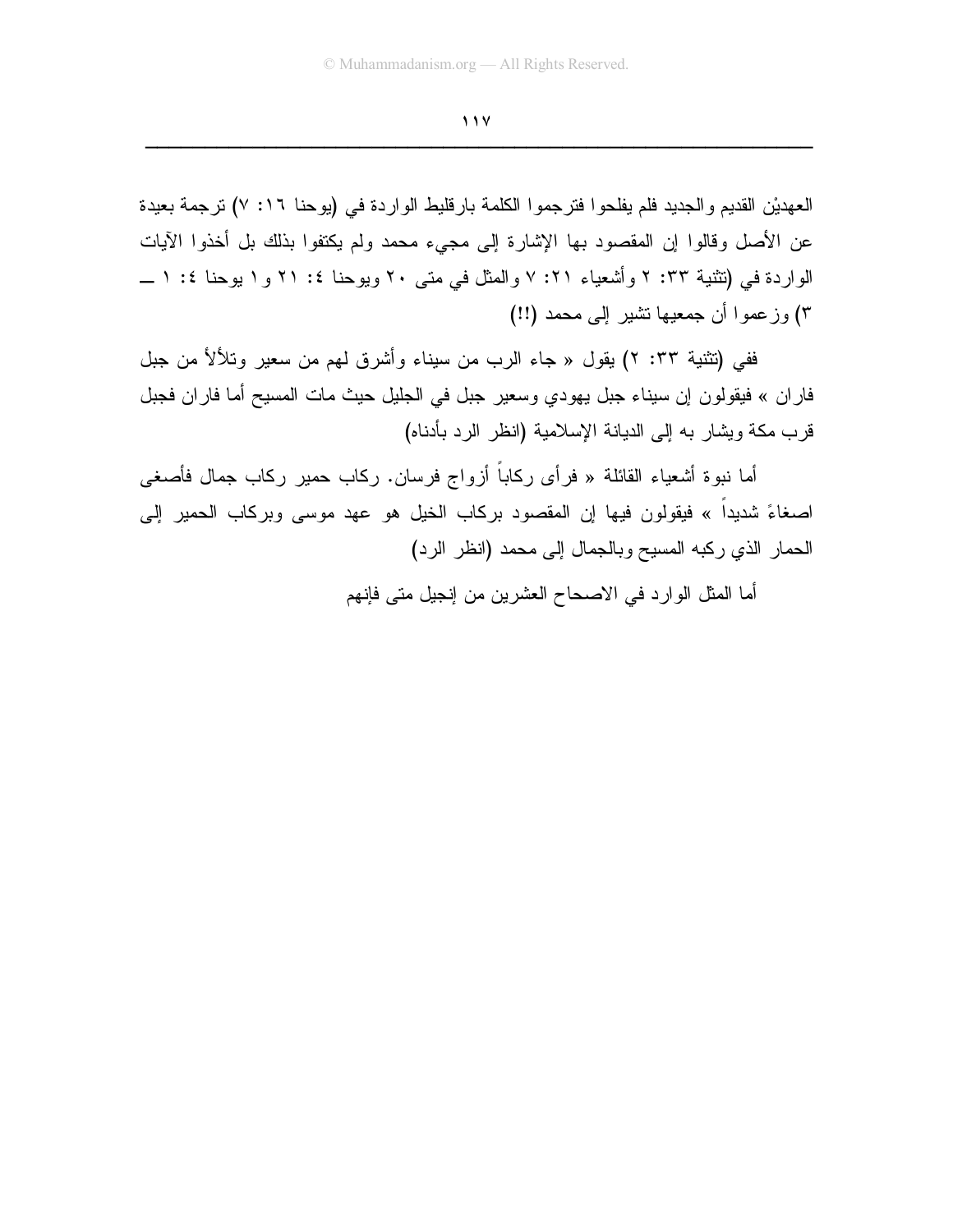$\bigwedge$ 

بقولون إنه بشير إلى الثلاثة عهود فالصبح بشير إلى العهد البهودي وفعلة الظهر إلى رسل المسبح أما فعلة الساعة الحادية عشرة فهم المسلمون وهــذا النفسير مبنى على حديث جاء عن محمد قال « مثل المسلمين واليهود والنصـار ى كمثل رجل استأجر قوماً يعملون لـه عملاً يوماً إلـى الليل علـى أجر معلوم فعملوا له إلى نصف النهار فقالوا له لا حاجة لنا إلى أجرك الذي شرطت لنا وما عملنا باطل فقال لمهم لا تفعلوا اكملوا بقية عملكم وخذوا أجركم كاملاً فأبوا ونركوا واستأجر أخرين بعدهم فقال اكملوا بقية بومكم هذا ولكم الذي شرطت لهم من الأجر فعملوا حتى إذا كان حين صلاة العصر قالوا لك ما عملنا باطل ولك الأجر الذي جعلت لنا فيه فقال لهم أكملوا بقية عملكم فإن ما بقي من النهار شيء يسير فأبو ا و استأجر قوماً أن يعملو ا له بقية يو مهم فعملو ا بقية يو مهم حتى غابت الشمس واستكملوا أجر الفريقيْن كليهما فذلك مثلهم ومثل ما قبلوا من هذا النور » (اهـ من كتاب الإجار ة من الجز ء الثاني من البخار ي وقبل هذا الحديث بقليل حديث مثله بر و يه عمر ابن الخطاب عن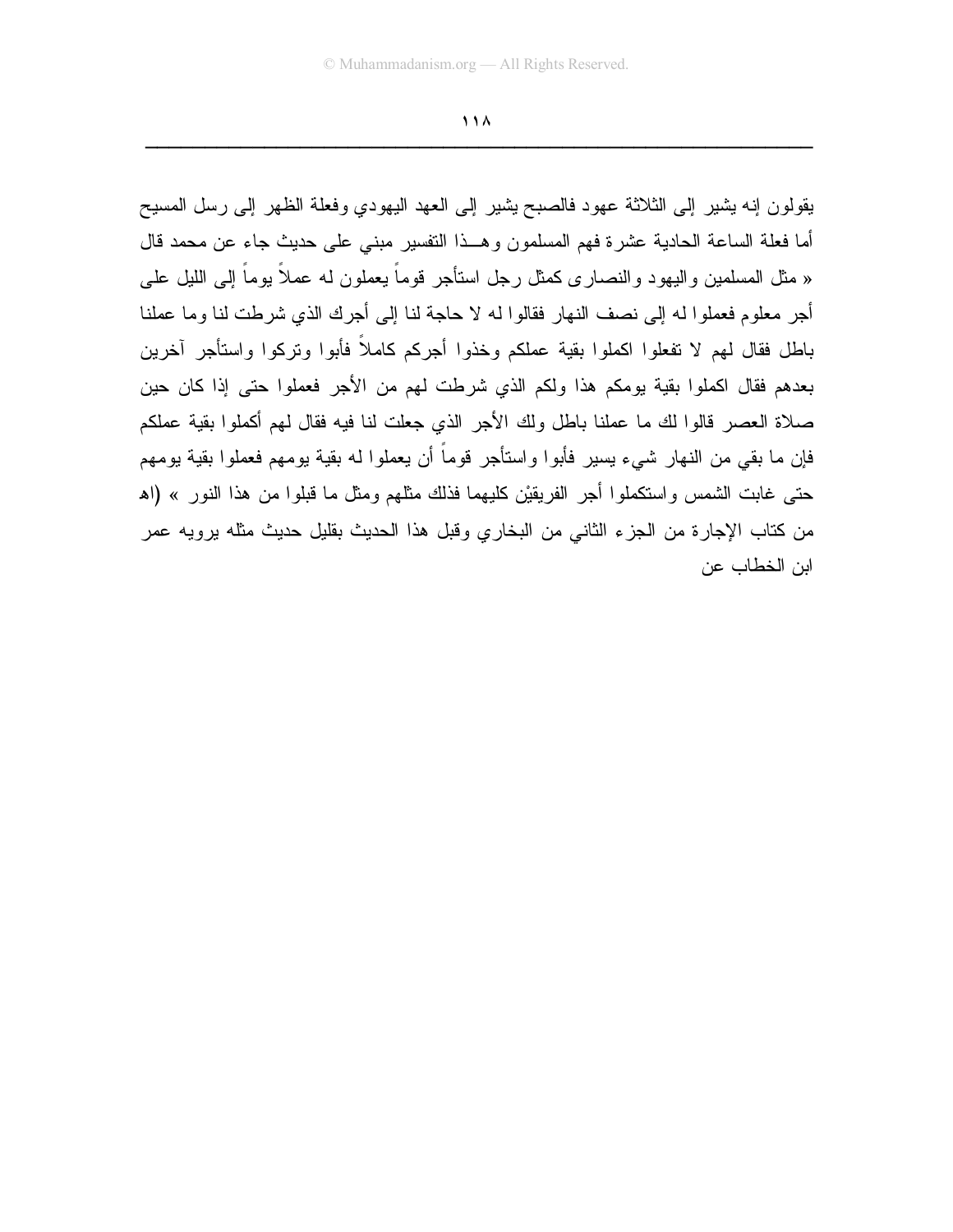محمد أيضاً) أما قوله في يوحنا ٤: ٢١ عن الساجدين الحقيقيين وقول المسيح « ستأتي ساعة لا في هذا الجبل و لا في أورشليم تسجدون للاب » فإنهم يفسرون الساجدين الحقيقيين بالمسلمين

ومما يدل على منتهى جسارتهم في تأويل آيات الكتاب لغير معناها قولهم في (١ يوحنا ٤: ١ ــ ٣) « بهذا تعرفون روح الله كل روح يعترف بيسوع المسيح أنه قد جاء في الجسد فهو من الله » فيقولون إن محمداً هو روح الله الحقيقي لأنه اعترف وعلم أن يسوع المسيح قد جاء في الـجسد أي أنـه أنـَى إنسـانـاً وإنسـانـاً فقط لا إلـهاً. وبـهذه الكيفيـة ينـحد القرآن ومفسروه علـى تغطية مـجد وجلال صفات الرب يسوع وشخصه العظيم بوضعهم نبيهم أخر الأنبياء وأعظم المرسلين وأن يسوع نفسه جاء ليشهد له وينبئ بمجيئه وما فعلوه بشخص المسيح الكريم وصفاته الجليلة فعلوه أيضاً بتعاليمه السامية كما سنرى في الفصل الثاني

﴿ الرد على أقوال علمائهم التي أوردناها ﴾

لا يخفي على اللبيب إنه لو كان قد فاه ربنا يسوع المسيح بأي نبوة من هذا القبيل (عن محمد) لكانت وردت في الإنجيل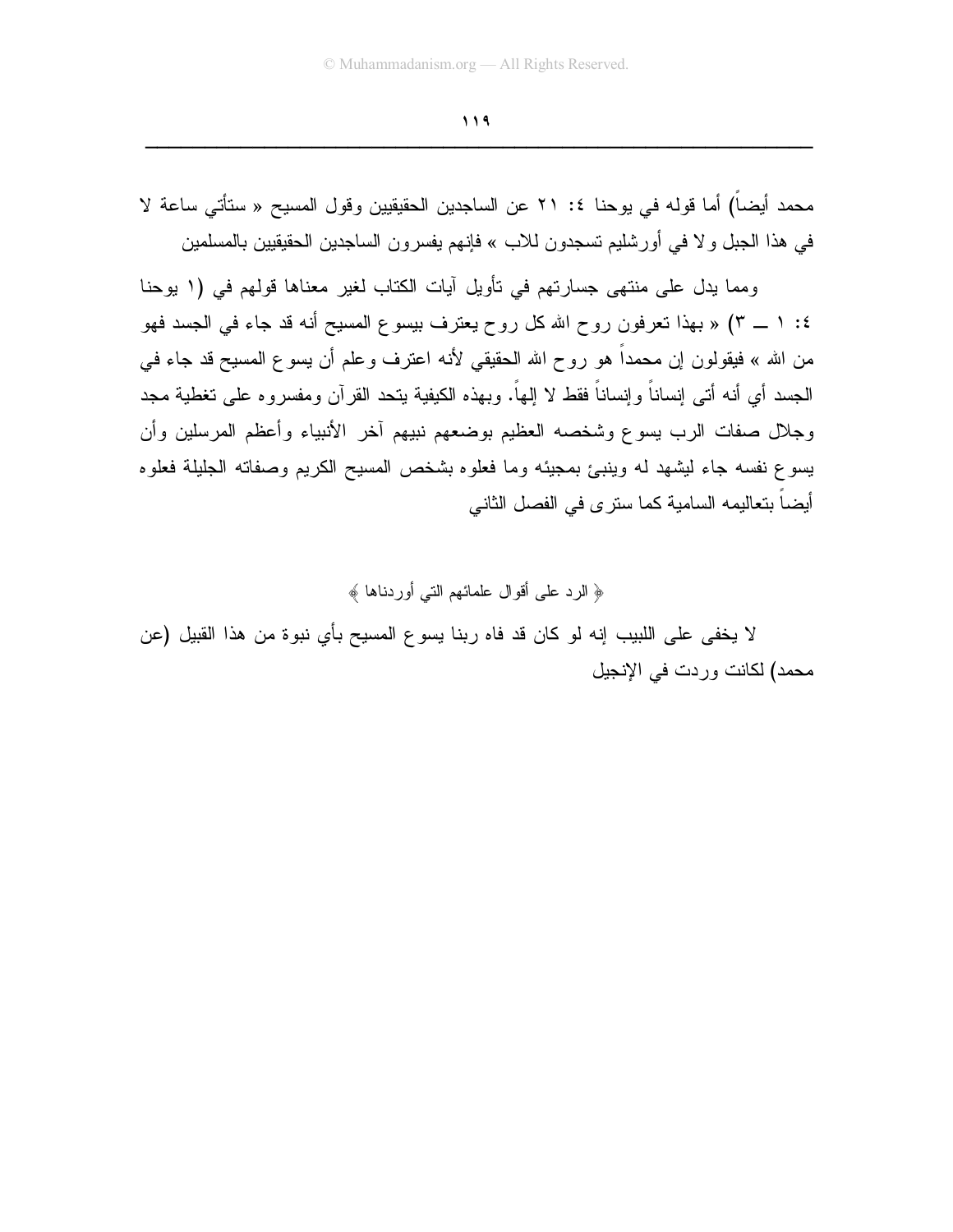$17.$ 

الطاهر ومع اعتراف نبي المسلمين بصحة الإنجيل الموجود في عصره وسلامته من التبديل والتحريف لم يقدر أن يثبت هذه الدعوى منه وأنت نعلم أيها القارئ أنه إذا كانت موجودة فيه في ذلك الحين لما استطاع المسيحيون حذفها لتشيع مذاهبهم ولوقوف المسلمين لهم بالمرصاد فأين الدليل إذاً على صحة هذه الدعوى

أما الكلمة بارقليط فهي كلمة يونانية يحكم في صحة ترجمتها أبناء لغتها لا العرب ولا الأقباط أو غيرهم بل علماء اليونان وهؤلاء يترجمونها إلىي العربية كما هي واردة في الإنجيل حيث لا يشتم منها كلمة أحمد أو محمد. أما جبل فاران فهو الجبل الذي تلألأ منه الرب عندما أتي من سيناء وهو الجزء الجنوبي من الجبال التي في القسم الشمالي الشرقي من بادية التيه المسمى الآن جبل مفرعة ولا يوجد قرب مكة جبل بهذا الاسم (!) وسيناء وسعير وفاران أسماء سلسلة جبال كائنة في برية تيه بني إسرائيل وهي التي تجلِّي عليها الله لبني إسرائيل

أما عبارة أشعيا فلو راجعت الاصحاح من أوله نجده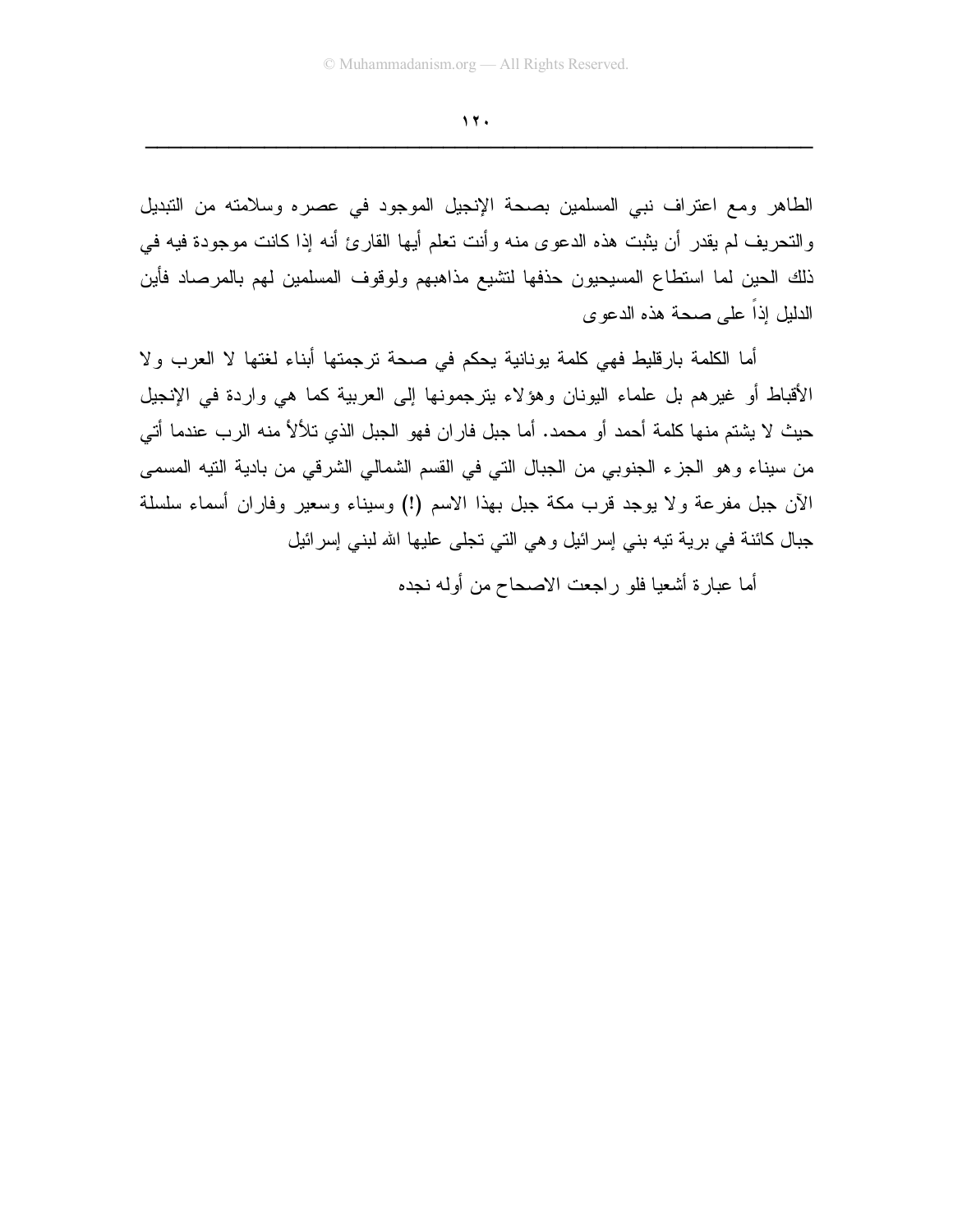نبوة عن خراب بابل على يد مادي وفارس وقد كان الماديون يستعملون الخيل والحمير والبغال لجر مركباتهم ويركبون الجمال أيضاً ويتكلم النبي عن حارس باب بيت الملك وصراخه عندما رأى الهلاك مقبلاً فلا علاقة البتة بهذه النبوة التاريخية والتفسير المعتسف من الأديان اليهودية المسبحبة والإسلامبة

أما الكلام في متى أي المثل الوارد هناك فقد كفاه المسيح مؤونة النأويل بقوله في خنامه هكذا يكون الأخرون أولين والأولون أخرين لأن كثيرين يدعون وقليلين ينتخبون فالكلام محصور في ملكوت المسيح أي كنيسته وغاية المسيح من أن يري تلاميذه غلطهم بعدم اقتناعهم بالهبة الإلهية أي الحياة الأبدية كغيرهم من المؤمنين وتوقعهم أن ينالوا أكثر من غيرهم لإتباعهم المسيح قبل الجميع وتركهم أكثر مما تركه الغير لأجله وغاية هذا المثل بيان حقيقة واحدة هي أن الحياة الأبدية هبة يتساوى بها جميع المؤمنين. أما كلام المسيح للسامرية في (يوحنا ٤: ٢١) فهو إشارة إلى بداءة نظام جديد وإزالة النظام القديم الذي استمر ١٥٠٠ سنة وأوجب فيه على اليهود أن يذهبوا ثلاث مرات في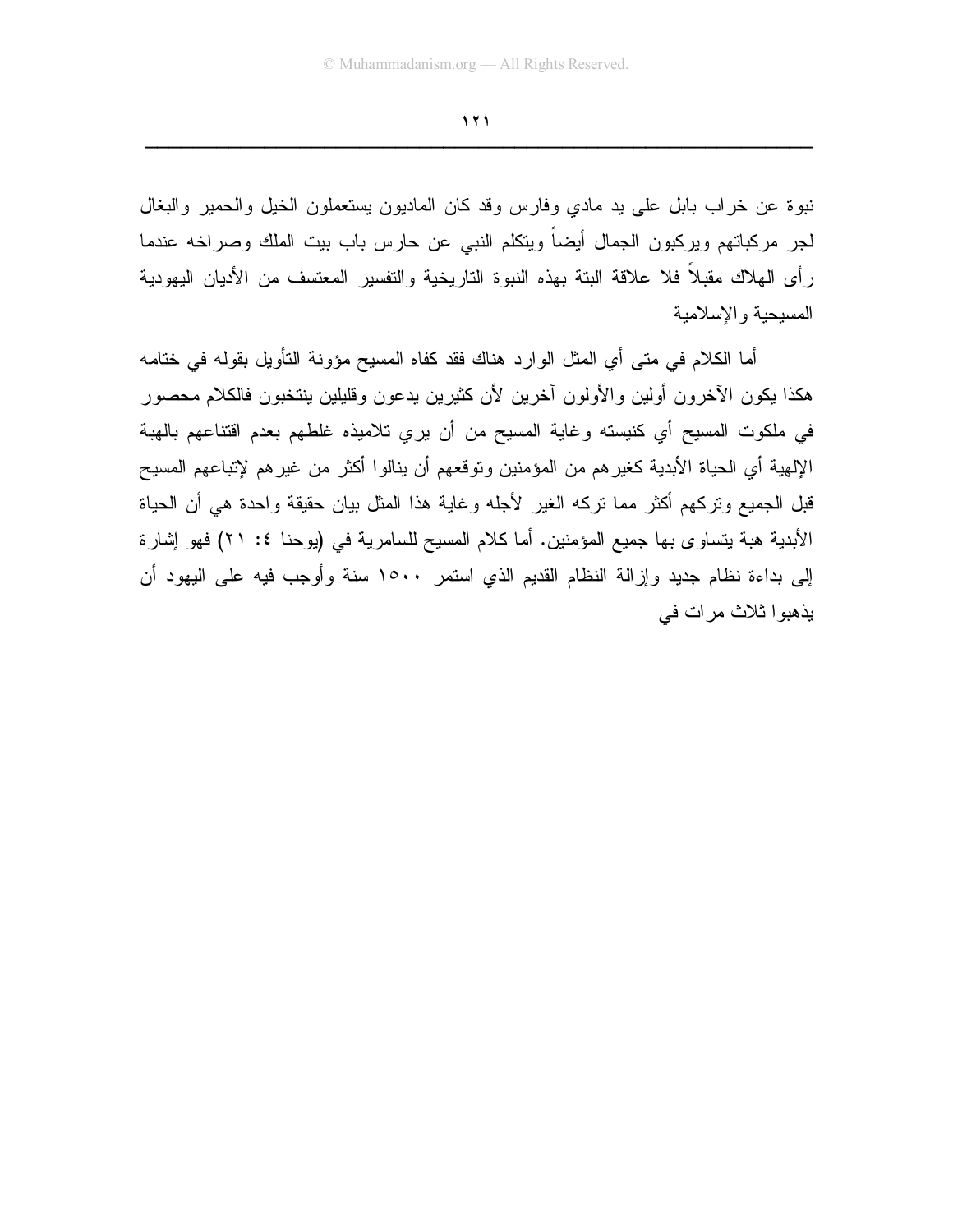السنة ليعبدوا الله في مكان معين ولم يقصد بذلك نعيين مكة وإلا لكان قالها ولكنه قال ما يخالف هذا الزعم « ولكن الساجدين الحقيقيين هم الذين يسجدون للأب بالروح والحق » لا في مكان معين ولا إمام مقامات أو احجار صماء معلومة ولا بمجرد الشفتين بتكرار بعض الألفاظ دون النَّمسك بمعناها بل عبادة الأب عبادة روحية محضة مؤسسة على الحق أي معرفة الله وطريق الاقتراب منه كما أعلنها يسوع المسيح الذي هو الحق وأن نكون صحيحة لا ظاهرة فقط وهذا هو الفرق بين العبادة في الديانة المسيحية وغيرها من سائر الأديان

أما ما جاء في (١ يوحنا ٤: ١ \_ ٣) فإن الرسول يحذرهم من الأنبياء الذين ينكرون على يسوع كلمة الله الأزلية وروحه بتجسده وتألمه وموته وقيامته وصعوده الأمور التي يعترف بها الرسول في أماكن أخر عديدة فإن أولئك أضداد المسيح وليس لهم روح الله. إن الكلام هنا عن ناسوت المسيح وما تبعه من الأعمال المذكورة في إنجيل يوحنا ذاته ورسائله هذه فهل رسول المسلمين ونبيهم يسلم ليوحنا بها لنقول عنه بحق إنه من الله؟

## $20025$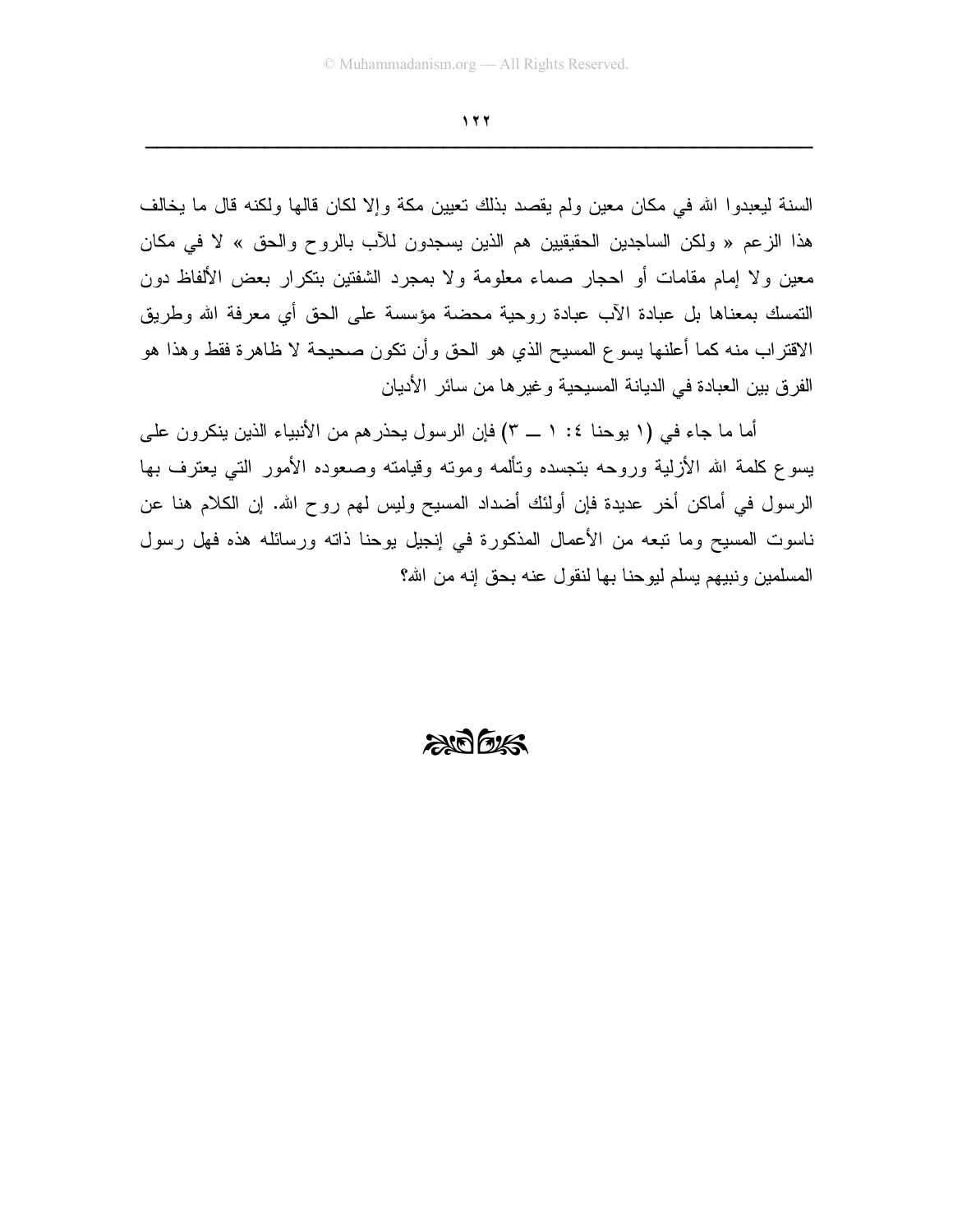الفَطَيْرُانِالِيَّاكِتِسْ تعاليم المسيح

إن العهد الجديد عموماً والبشائر الأربع خصوصاً نذكر لنا بإسهاب نعاليم السيد المسيح بقدر ما تشرح لنا حياته وخدمته أما القرآن والأحاديث الإسلامية فلا تسير على هذا النمط بل نتثـير ٳلمي أمور قليلـة جداً لا نزوي غليلاً ولا نفيد المعنـي المقصـود من كـلام ذاك الذي قيل عنـه. إنه لم يتكلم أحد قط مثل هذا الإنسان ومع أننا رأينا أنه توجد إشارات كثيرة في القرآن ليسوع المسيح ولكن من المدهش أنه لا يوجد في كل القرآن إلا اقتباسات قليلة جداً مأخوذة مباشرة وحرفية من الكتـاب المقدس بوجد اقتباس واحد من العهد القديم قوله في (سورة الأنبياء: ١٠٥) « ولقد كتبنا في الزبور من بعد الذكر إن الأرض يرثها عبادي الصالحون » (راجع مزمور ٣٧: ٢٩) وتوجد آيسات قر آنية اقتبست عن الكتب المقدسة معنى لا لفظاً منها (سور ة العنكبوت: ٦٠) « وكأين من داية لا تحمل رزقها الله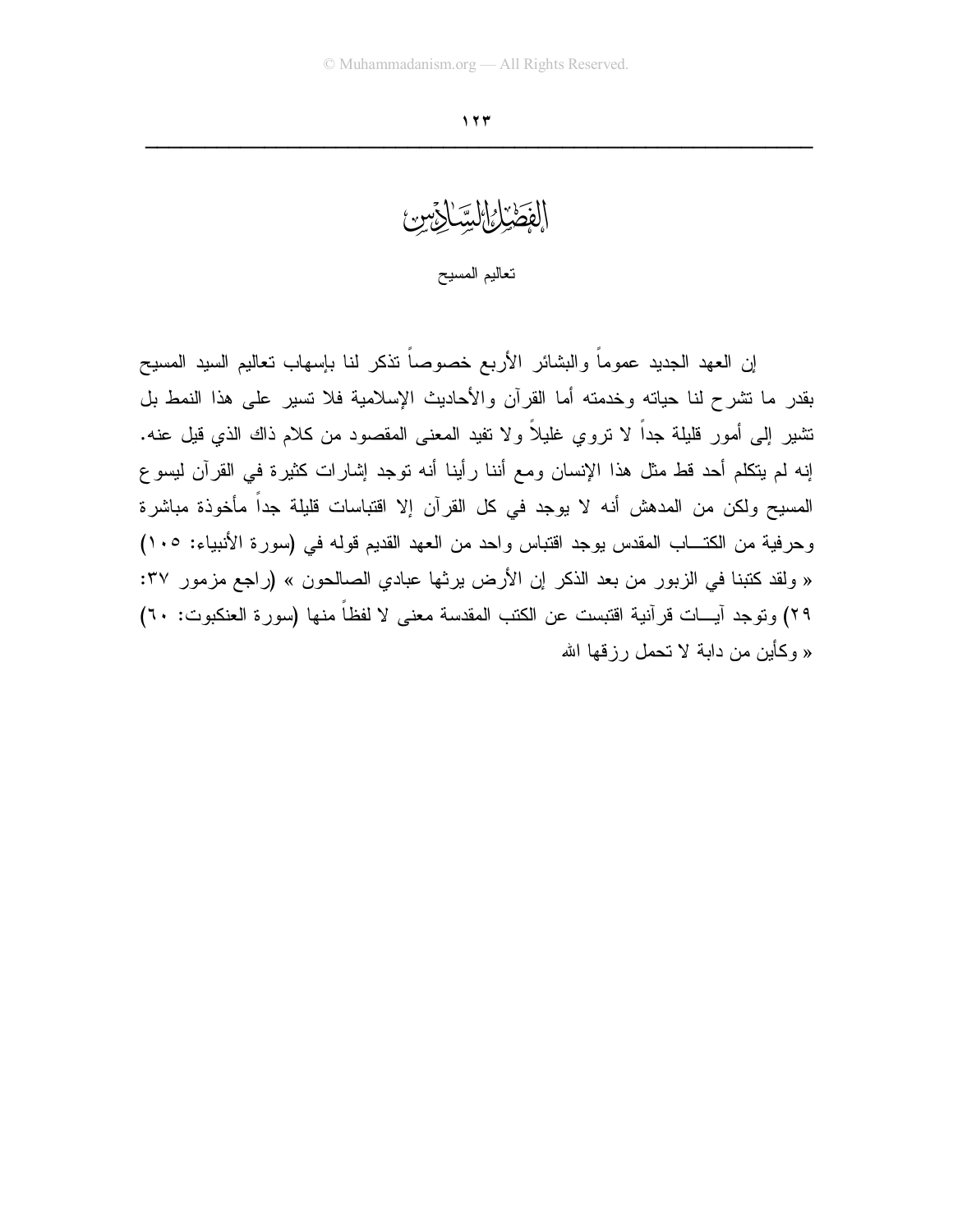برزقها واياكم وهو السميع العليم » راجع (متى ٦: ٢٦) عن عناية الله بطيور السماء (سورة الكهف: ٢٤) « ولا نقولن لشيء إني فاعل ذلك غداً إلا أن يشاء الله » وهذا يماثل قوله في (يعقوب ٤: ١٣ ــ ١٥) « أنتم الذين لا تعرفون الغد... عوض أن نقولوا إن شاء الرب وعشنا ففعل هذا أو ذاك » (سورة الشورى: ٢٠) « من كان بريد حرث الأخرة نزد له في حرثه ومن كان يريد حرث الدنيا نؤته منها وما له في الآخرة من نصيب » وهذا يشابه قوله في (غلاطيه ٢: ٧) « فإن الذي يزرعه الإنسان إياه يحصد أيضاً »

وأقرب اقتباس للفظ الكتاب المقدس هو ما ورد في سورة الأعراف: ٣٩ « إن الذين كذبوا بأيانتنا واستكبروا عنها لا تفتح لمهم أبواب السماء ولا يدخلون الجنة حتى يلج الجمل في سم الخياط وكذلك نجزى المجرمين » يماثل قوله في (متى ١٩: ٢٤) « إن مرور جمل من ثقب إبرة أيسر من أن بدخل غني الى ملكوت الله »

ومن مقابلة هذه الأقوال مع ما ورد في العهد الجديد مع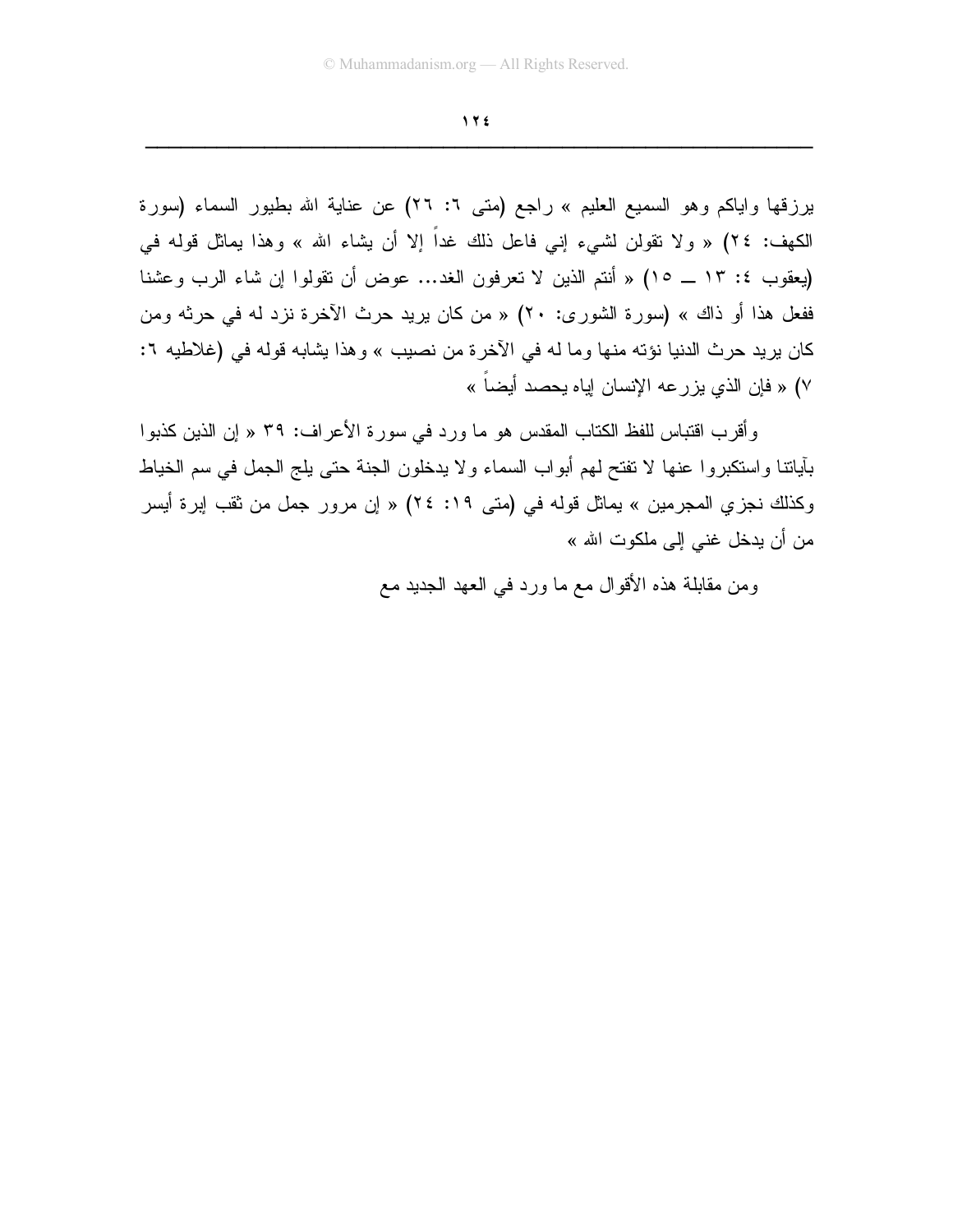العلم أن القرآن لا يشير إلى أنها مقتبسة منه ولا يريد أن يعترف له بصدورها منه كجزء من تعاليم ربنا يسوع المسيح نستطيع أن نرى فكر نبي المسلمين عن الرسالة التي جاء بها يسوع لليهود فإنه لا يتضح من القرآن أن رسالة يسوع كانت عمومية بل يتضح عكس ذلك أي إنه يعترف به رسولاً خاصاً للبهود وليس للعالم كله ولو أن حوارييه حملوا رسالته إلى جميع أقاصبي الأرض. إنه يعترف أن يسوع المسيح كان رسول الله لليهود الذين ضلوا وكفروا فصنع يسوع المعجزات ليقنعهم بصحة رسالته وليقبلوا الوحى المنزل عليه من الله أي الإنجيل ولكن القرآن لا يبين لنا نوع الضلال الذي وقع فيه اليهود أو الكيفية التي بها بعدوا عن دين إبراهيم أي الإسلام الذي هو الإيمان بالله الواحد فقط ورد في محل واحد في (سورة التوبة: ٣١) « إن اليهود قالت إن عزيراً ابن الله » ولكن متى كان ذلك هل كان قبل المسيح أو بعده أن القرآن لا يعطينا جواباً صريحاً

وذكر الكرماني في كتابه تاريخ الأزمنة والشعوب أنه لما كان عيسى ابن ثماني سنوات خنتوه ودعوا اسمه يسوع ولما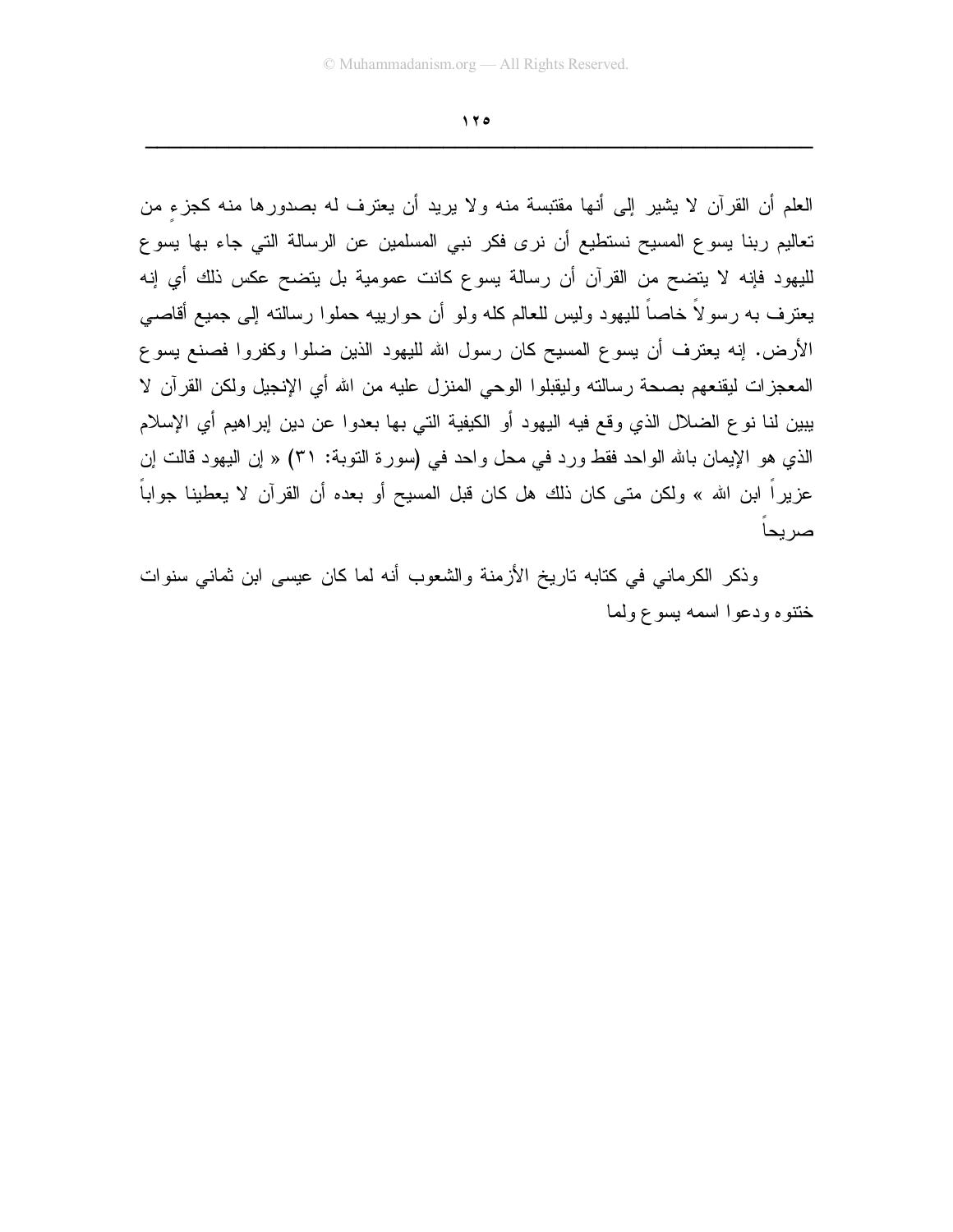بلغ الثلاثين من عمره نزل عليه الوحي فدخل بيت المقدس حيث كان بنو إسرائيل يبيعون ويشترون فابندأ يضربهم ويقول لهم يا أولاد الأفاعي والحيات هل جعلتم ببت الله سوقاً حينئذ أنزل الله عليه الإنجيل مع جبر ائيل عشر مرات!!

وبما إن القرآن وبالتالي جميع المسلمين يعتبرون الإنجيل الكتاب المنزل على يسوع فيجدر بنا أن نرى ما يقوله القرآن عن صفة الإنجيل وسلطانه. وكلمة إنجيل كما لا يخفي كلمة بونانية هي (ايڤانچِيليون) وقد وردت في القرآن اثنتي عشرة مرة راجع (سورة الأعراف: ١٥٦ وسورة أل عمران: ٣ و٤٩ و٦٦ وسورة الحديد: ٢٧ وسورة الفتح: ٢٩ وسورة التوبة ١١٢ وسورة المائدة: ٤٩ و٥٠ و ٦٩ و ٧١ و ١١٣ وسورة مريم: ٣٠) وقد ذكر في هذه الأخيرة عن لسان يسوع « إني عبد الله أتاني الكتاب وجعلني نبياً » وفي جميع هذه النصوص يشير بأوضح عبارة إلى نزول الوحي على المسيح وأن إنجيله هو كلام الله الذي لا افتراء فيه وقد أطلق الكتبة المسلمون كلمة إنجيل على كل أسفار العهد الجديد معا ونرى أن السور النبي يكثر فيها ذكر الإنجيل هي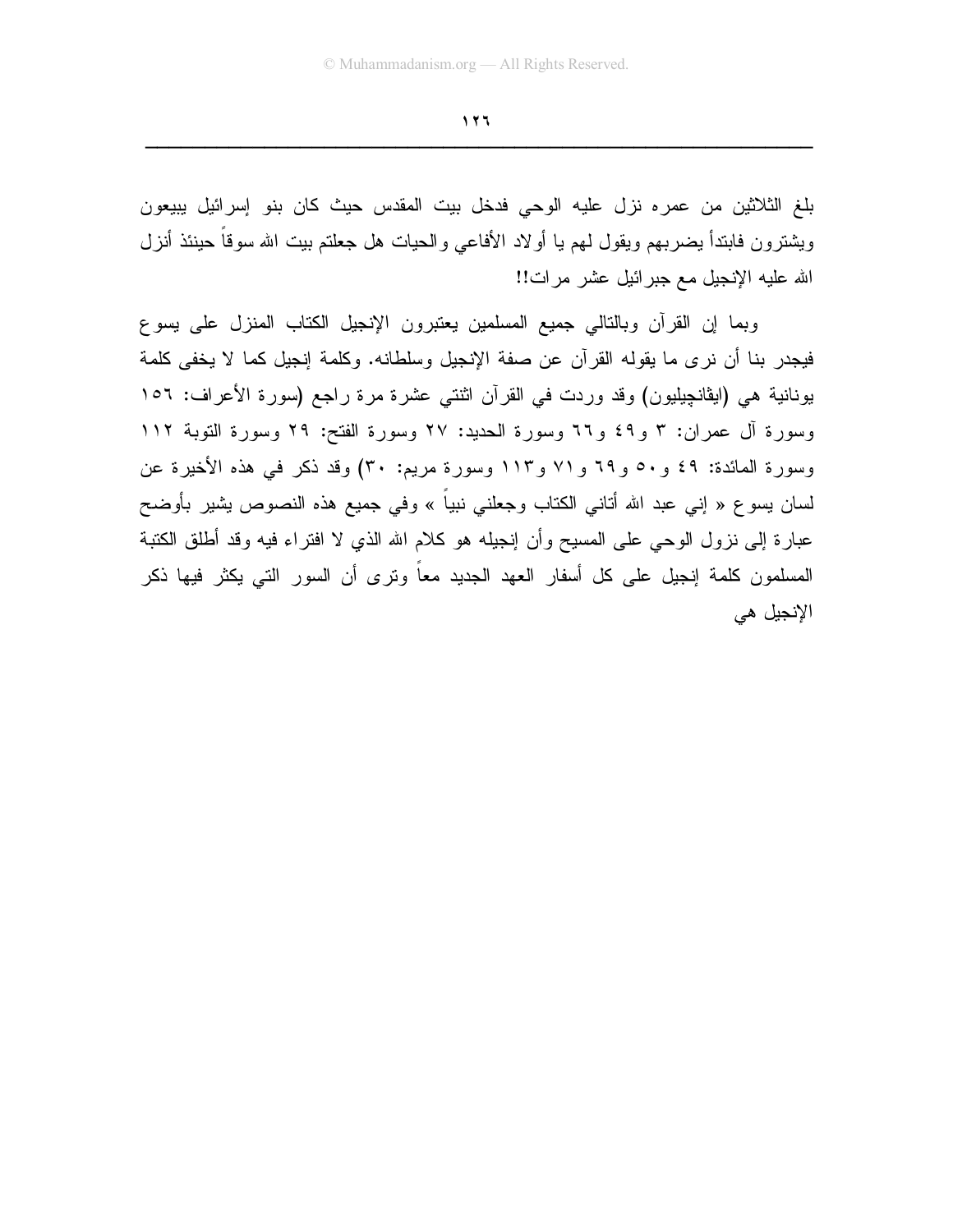$11Y$ 

السور المتأخرة في التنزيل هذا وإن القرآن لا يبدى شكاً ولا ريباً في صحة تنزيل هذه الأسفار وصدق سندها وإنها تعاليم المسيح ورسالته أتى بها من السماء للناس بل إنها نؤيد كل الكتب التي أنزلت من قبله ويشهد لها إنها كلام الله وأنها هدىً للناس وإنها التي نرشد الناس للخلاص من الطغيان والكفر بل قال في سورة (المائدة: ٧١) « لسنَّم على شيء حتى نقيموا النَّوراة والإنجيل » وقد دعاه كلمة الحق وقال إن النمسك بما جاء فيها بربي في الإنسان روح الخشوع والنعبد (سورة الفتح: ٢٩) وإن من يعمل بالإنجيل يجعل الله في قلبه رأفة ورحمة (سورة الحديد: ٢٧) ولكن بما أن محمداً يستند على الإنجيل في تأييد رسالته ويستشهد بقول المسيح نفسه مع شيوع استعمال الإنجيل بين مسيحي عصره لا يجد مسلمو العصر الحالي حجة يدفعون بها أفكار المسيحيين وجود هذا القول عن إنجيلهم سوى القول إن المسيحيين حرفوا كتابهم أو أضاعوه إذ فقد منه (حسب زعمهم) القول الوارد في (سورة الصف: ٦) « وإذ قال عيسى ابن مريم يا بني إسرائيل إني رسول الله اللكم مصدقا لما بين يدى من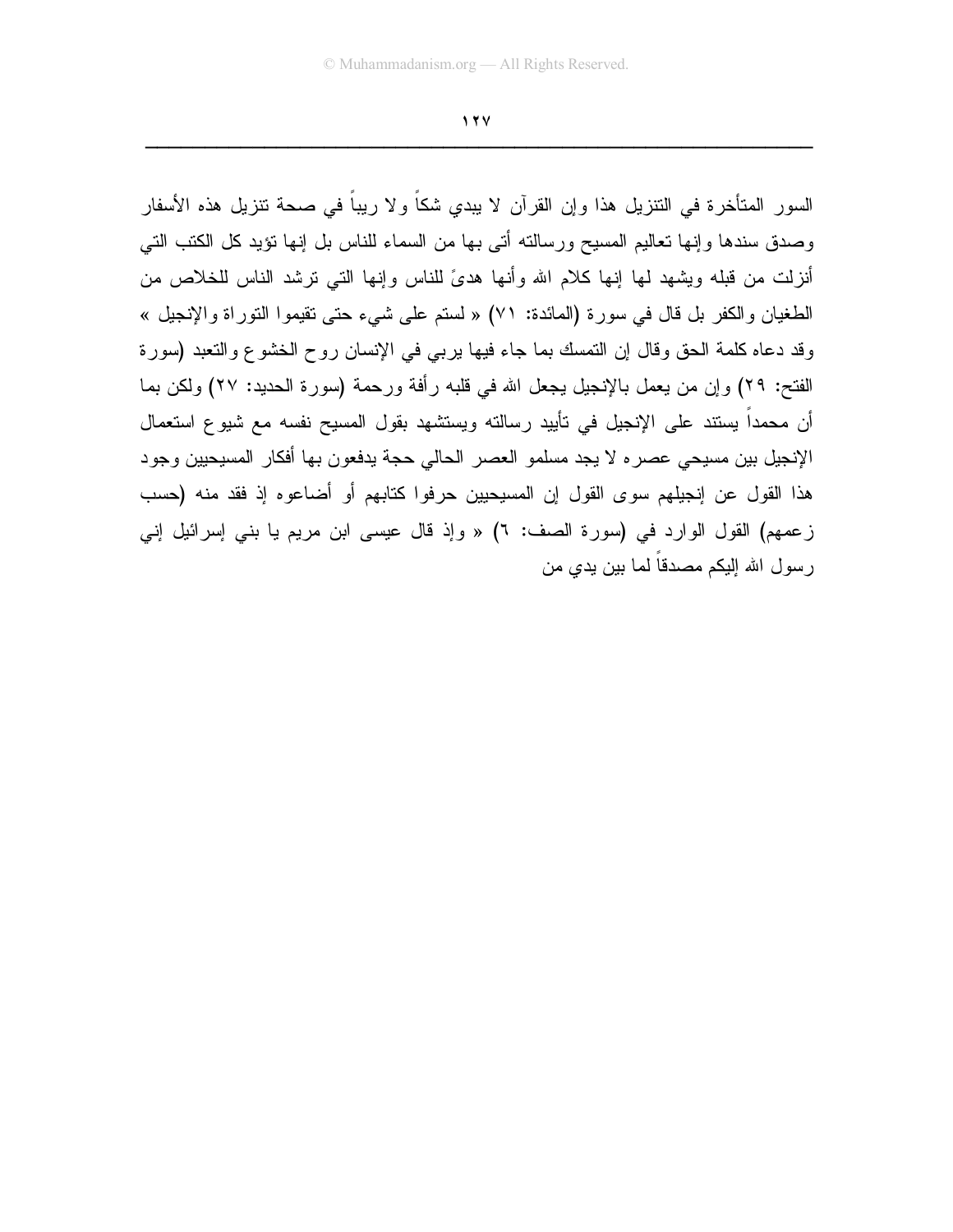$17<sub>A</sub>$ 

النوراة ومبشراً برسول يأتـى من بعدي اسمه أحمد » أما سبب هذا الالتباس فيقول مفسرو الإسلام أن الكلمة اليونانية (باراكليتوس) قد وضعت بدل الكلمة (بيريكلونوس) التي تحتمل معنى أحمد على أن العمده في ذلك على علماء اللغة اليونانية الذين اتفقت كلمتهم مدة ثلاثة أو أربعة أجيال قبل ظهور محمد على كتابة الكلمة كما هي في الإنجيل علاوة على أن سياق الكلام يدل على مجيء إله لا إنسان يسكن في قلوب المؤمنين ويعزيهم ويرشدهم ويذكرهم بكل أقوال المسيح. فهل سار محمد على هذه الخطة وهل ادعى لنفسه الألوهية إننا نعلم أن نبي المسلمين لا يرضي لنفسه هذا الإدعاء كما أنه لم يقم بشروط الباركليت الموعود به من المسيح الوارد في (يوحنا ١٤: ١٦ و ١٥: ٢٦ و ١٧: ٧). إذاً لا يمكن أن نكون الإشارة إلى محمد بل إلى الروح القدس الأقنوم الثالث من اللاهوت. وهل يرضي محمد أن يكون مرسلاً من المسيح كما قال له المجد عن الروح القدس وهل سار محمد على الخطة التي رسمها المسيح ووعظ وذكر بنفس كلمات المسيح فأين إذاً المطابقة؟ قد انتفت بلا اشكال.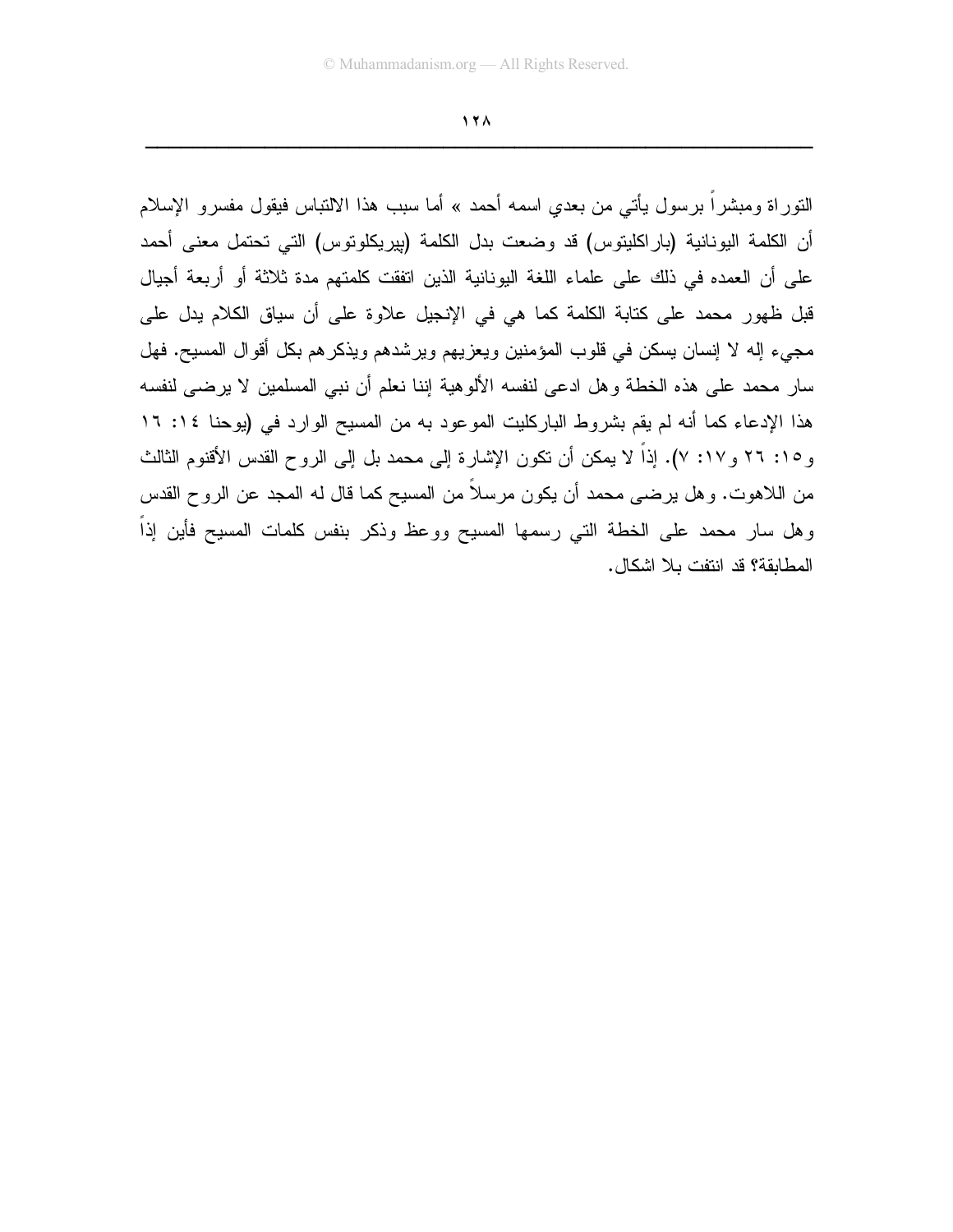ولكنهم مع كل ذلك يقولون إن المسيح أنبأ بمجيء محمد وأشار صريحاً إليه في الإنجيل ويقول المفسرون والمتأخرون إن تعاليم بسوع كانت جميعها على مذهب التوحيد الصرف ولكن الحواريين حرفوه وبدلوه وقد قـال الكلبي في شرح قـول القرآن الوارد في (سورة التوبة: ٣١) « وفالت النصاري المسيح ابن الله ذلك قولهم بأفواههم يضاهئون قول الذين كفروا من قبل فاتلهم الله أنِّي يؤفكون » إن النصاري كانوا على دين الإسلام إحدى وثمانين سنة بعد ما رفع عيسى عليه الصلاة والسلام بصلون إلى القبلة ويصومون رمضان حتى وقع فيما بينهم وبين اليهود حرب وكان في اليهود رجل شجاع يُقال له بولس وكان قتل جملة من أصحاب عيسى عليه الصلاة والسلام فقال يوماً لليهود إن كان الحق مع عيسى فكفرنا به فالنار مصبرنا فنحن مغبونون إن دخلوا الجنة ودخلنا النار ولكن سأحتال وأضلهم حتى يدخلوا النار وكان له فرس يقال له العقاب يقاتل عليه فعرفب فرسه وأظهر الندامة ووضع على رأسه النراب فقالت له النصارى من أنت فقال بولس عدوكم وقد نوديت من السماء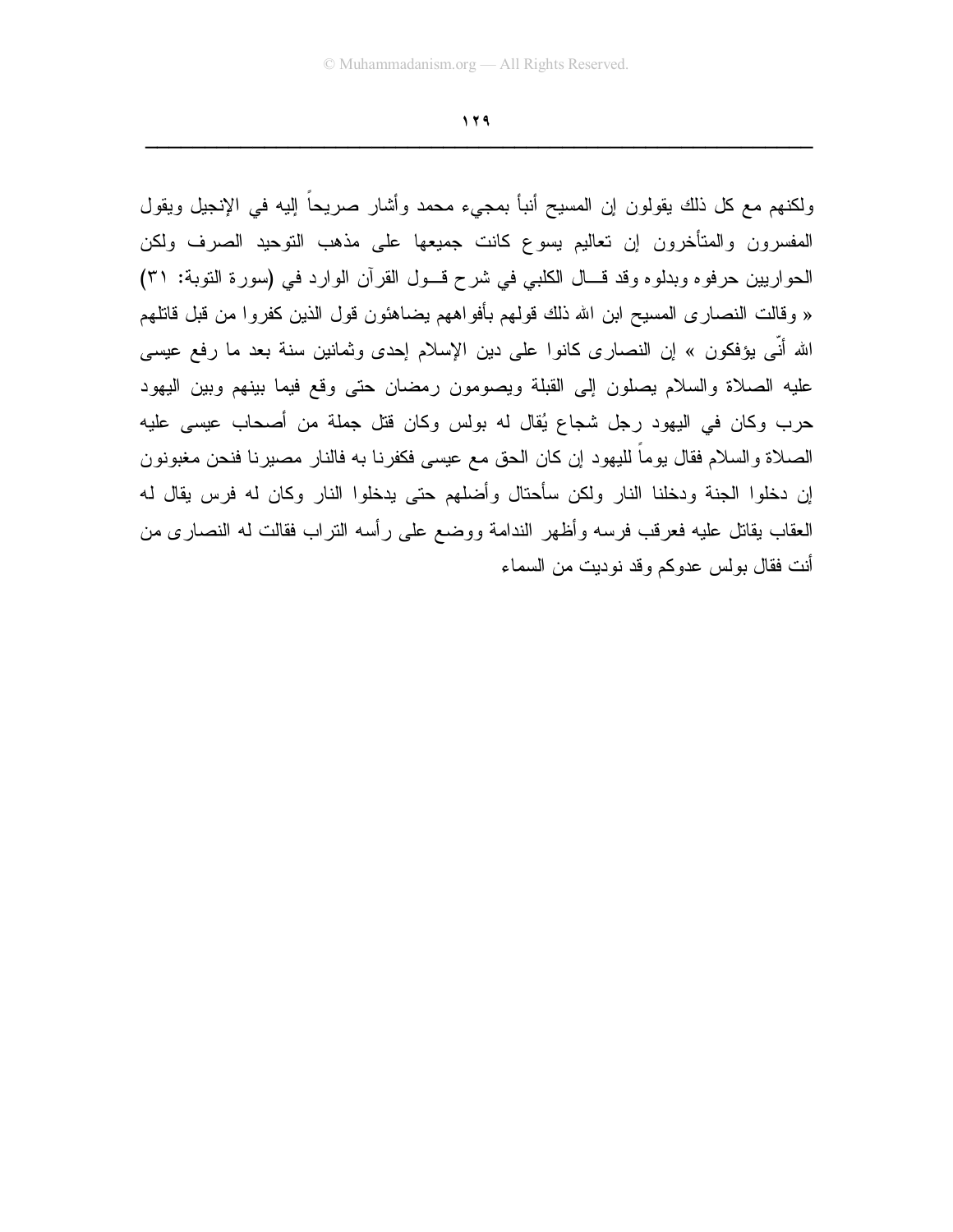$14.$ 

إن ليس لك نوبة إلاّ أن نتتصر وقد نبت (وهذه الحكاية ولا شك نشير إلى ناريخ اهتداء بولس في أعمال ٩) فادخلوه الكنيسة فدخل بيتاً فيها فأقام سنة لا يخرج منه ليلا ولا نهاراً حتى تعلم الإنجيل ثم خرج فقال نوديت إن الله تعالى قد قبل توبتك فصدقوه وأحبوه ثم مضىي إلى بيت المقدس واستخلف عليهم نسطوراً وعلمه أن عيسى ومريم والإله كانوا ثلاثة ثم توجه إلى الروم وعلمهم اللاهوت والناسوت وقال لهم لم يكن عيسى بأنس ولا بجن ولكنه ابن الله وعلم بذلك رجلًا يُقال لـه يعقوب ثم دعا رجلًا يقال له ملكان وقال له إن الإله لم يزل ولا يزال عيسى فلما استمكن منهم دعا هؤلاء الثلاثة واحدًا واحدًا وقال لكل واحد منهم أنت خالصتي وقد رأيت عيسى في المنام فرضي عني وقال لكل واحد منهم إني غداً اذبح نفسي فادع الناس إلى نحلتك ثم دخل المذبح فذبح نفسه وقال إنما افعل ذلك لمرضاة عيسى فلما كان يوم ثالثه دعا كل واحد منهم الناس إلى نحلته فتبع كل واحد منهم طائفة من الناس فافترقت النصاري ثلاث فرق نسطورية ويعقوبية وملكانية فاختلفوا واقتتلوا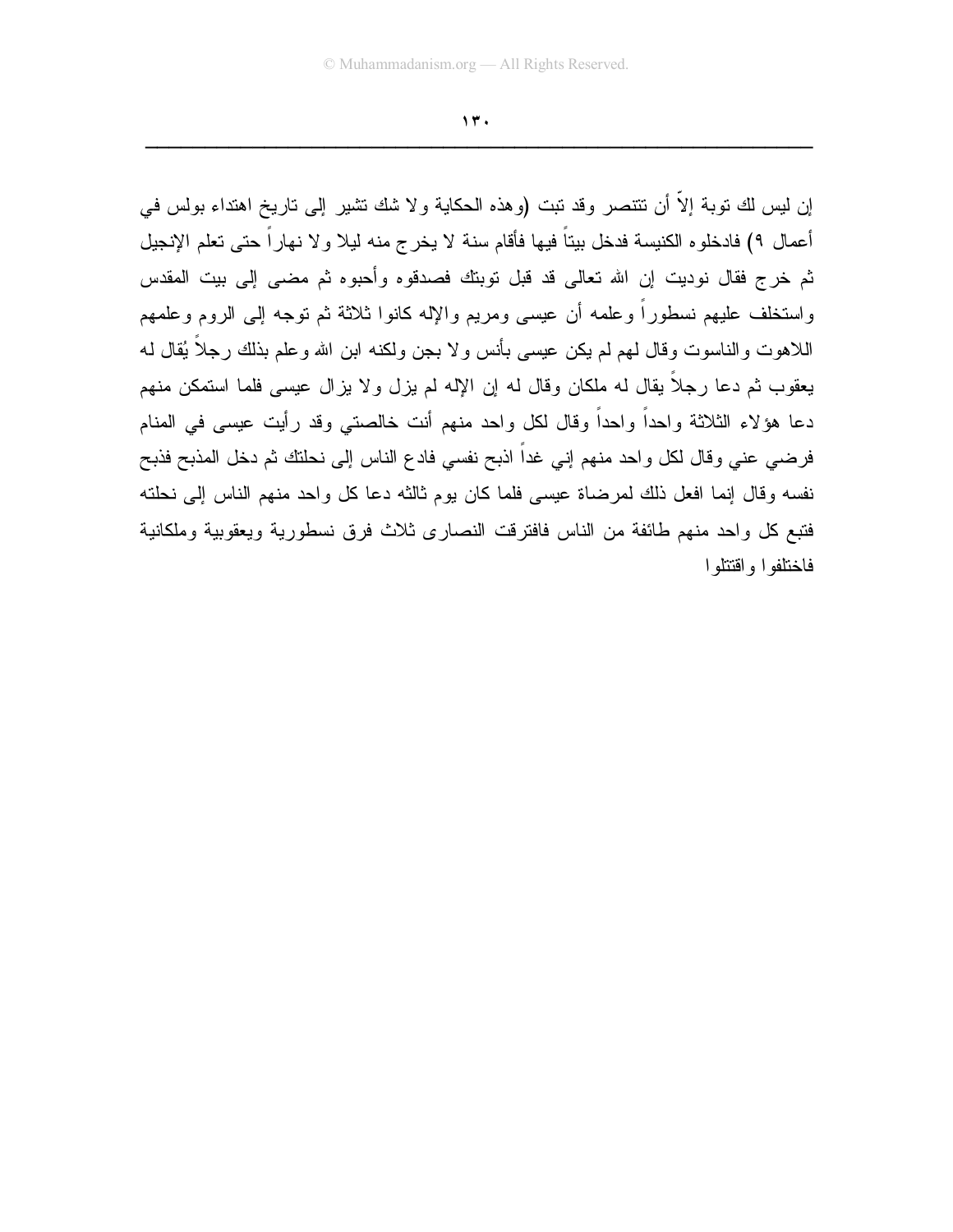فواضح من هذا الحديث ومما يشابهه من الأحاديث التي يتغنى بها المسلمون في كل مكان وزمان إن الإنجيل الذي بيد المسيحيين الآن ليس هو الإنجيل الحقيقي الذي علم به المسيح ومع أن القرآن يأمر المسلمين بالتمسك بعروة التوراة والزبور والإنجيل الوثقى لأنها كتب الله وكلام الله فإنك لا تجد في القرآن ولا في الأحاديث إشارة إلى محتويات تلك الكتب لا سيما ما تضمنته من الكلام عن الخطية والخلاص وهما أهم تعاليمها

ومن حكاية حبيب النجار الغريبة المذكورة في سورة (يس: ١٣ ــ ٣١) نعلم أن الرسل بشروا في أنطاكية واهتدى البعض على أيديهم منهم حبيب النجار غير أن القرآن لم يذكر شيئاً عن حالة المسيحيين هنالك ولا عن كيفية التبشير ولا أن التلاميذ دعيوا مسيحيين في أنطاكية أو لا ويقول البيضاوي إن أهل أنطاكية كانوا عبدة أصنام فأرسل إليهم عيسى عليه السلام اثنين يحيى ويونس فلما قربا إلى المدينة رأيا حبيباً النجار يرعى غنماً فسألهما فاخبراه فقال أمعكما آية فقالا نشفي المريض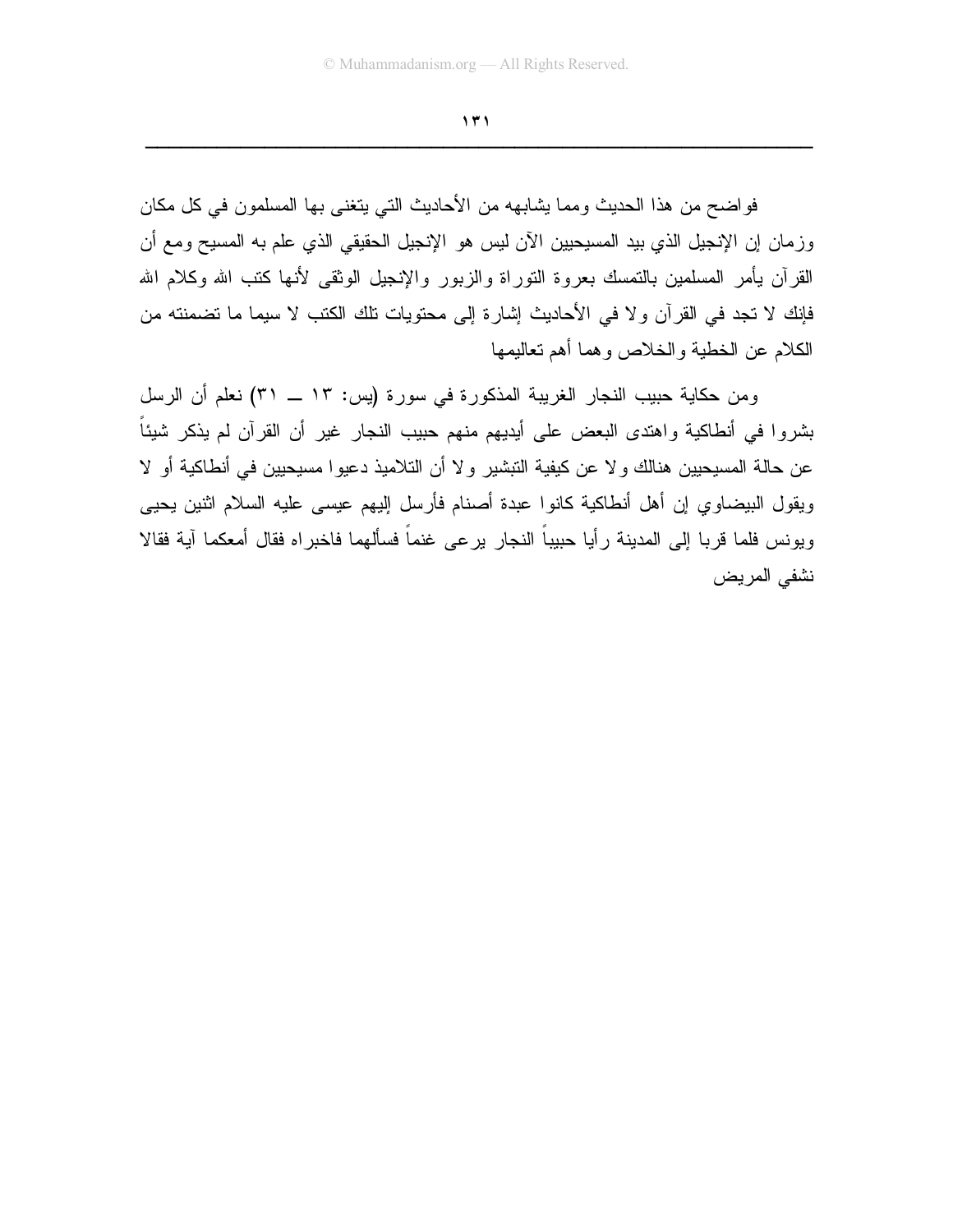ونبرئ الأكمه والأبرص وكان له ولد مريض فمسحاه فبرئ فأمن حبيب وفشا الخبر فشفى على أيديهما خلق وبلغ حديثهما إلى الملك وقال لهما ألنا إله سوى إلهتنا قالا نعم من أوجدك وإلهتك قال حتى انظر في أمركما فحبسهما ثم بعث عيسى عليه السلام شمعون فدخل متنكراً وعاشر أصحاب الملك حتى استأنسو ا به و أو صلو ه إلى الملك فأنس به فقال يو ماً سمعت أنك حبست رجلين قال فهل سمعت ما يقولانه قال لا فدعاهما فقال شمعون من أرسلكما قالا الله الذي خلق كل شيء وليس له شريك فقال صفاه وأوجزًا بفعل ما يشاء ويحكم ما بريد قال وما آيتكما قالا ما يتمنى الملك فدعا بغلام مطموس العينين فدعوا الله حتى انشق له بصر وأخذا بندقتين فوضعاهما في حدقتيه فصارتا مقلتين ينظر بهما فقال له شمعون أرأيت لو سألت إلهك حتى يصنع مثل هذا حتى يكون لك وله الشرف قال ليس لمي عنك سر إلهتنا لا يبصر ولا يسمع ولا يضر ولا ينفع ثم قال إنْ قدر إلهكما على إحياء ميت آمنا به فدعوا بغلام مات منذ سبعة أيام فدعوا فقام وقال إني رأيت شاباً حسناً يشفع لمهؤلاء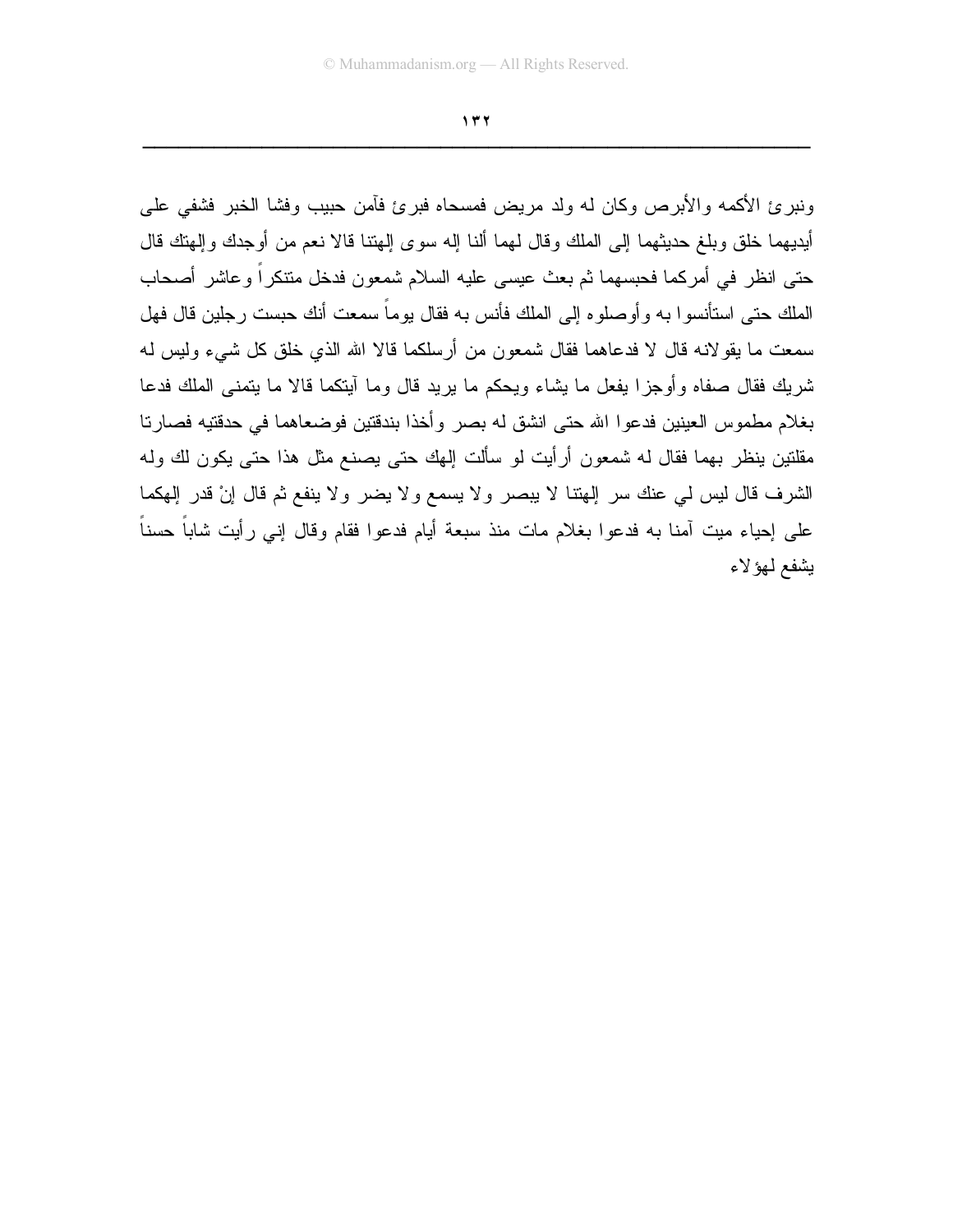الثلاثة شمعون وهذان فآمن جمع ومن لم يؤمن فصاح عليهم جبريل فهلكوا. فبدأ حبيب النجار يبشر قومه فأخذوا يرجمونه ولما هموا بقتله رفعه الله إلى الجنة ولا يزال قبر حبيب في إنطاكية إلى يومنا الحاضر مزاراً للمسلمين » (راجع تفسير البيضاوي لهذه الأيات وتفسير الزمخشري)

لما نرجع إلى الأحاديث والتآليف الإسلامية المتأخرة نجد فيها إشارات صريحة إلى تعاليم المسيح واقتباسات تكاد نكون حرفية فجاء في البخاري قوله قال النبي صلعم إن الله تعالى يقول في يوم القيامة أيها الناس إني كنت مريضاً فلم نزوروني فيقولون له سبحانك رب الكون كيف كنا نزورك فيجيبهم أن أحد عبادي كان مريضاً فلو زرتموه لوجدتموني عنده وهذا تعليم مهم في بابه لأنه يشعر بقرابة بين الله والإنسان الأمر الذي ينكره الإسلام إنكاراً كليا. وقد أشاروا إلىي تعاليم يقولون إن يسوع قد فاه بها في الإنجيل الأصلي فقالوا قال عيسى في الإنجيل ارجُ إذا خفت وخف إذا رجوت. حياتك نسمات معدودة و عليك رقيب فلا تتس الموت لأن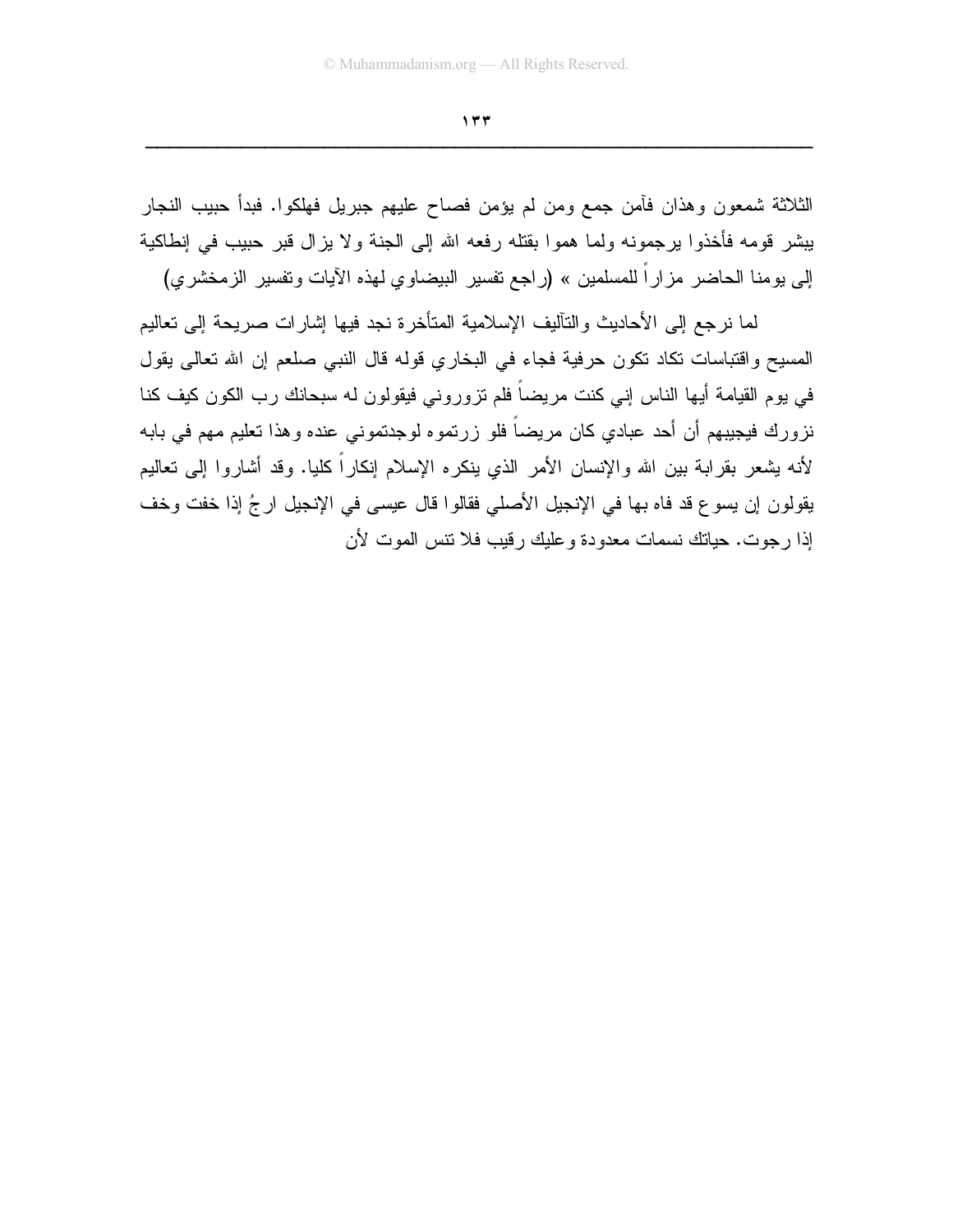الموت لا ينساك. الصحة الجيدة ملك منتكر. القلق من صفات الهرم. يستطلب ابن آدم كل ممنو ع. الرشوة نعمي أعين الحكماء (العلماء) فكم بالحري الجهال. ابك مع الباكين واضحك مع الضاحكين. وقد جاءت قصة كتاب بني إسرائيل المنسوب لوهب ابن منبه وهي أن عيسى عليه السلام مر ذات بوم بجمجمة مطروحة على قارعة الطريق فأمرها أن نتكلم فأطاعت وقالت إني أنا بلوام ابن فلان الفلاني ملك اليمن وقد عشت ألف عام ونزوجت نساء كثيرات وقتلت أعداءً كثيرين وفتحت مدناً كثيرة فليعتبرني من يراني ولا يخدعه العالم كما خدعني لأن كل أبامي الماضية لا أراها إلا كحلم فبكي عيسى. ويوجد افتباس من الرسائل بذكره المسلمون وينسبونه لنبيهم. بشهادة أبي هريرة وهو قال الله تعالى أعددت لعبادي الصالحين ما لم نره عين ولم تسمعه إذن ولا خطر ببال بشر وهذه وردت في (١ كورنثوس ٢: ٤) لكنا نرتاب في صحة نسبتها إلى محمد لأن أحاديث كثير ة قد وضعت ونسبت إليه دون أن يكون قد فاه بها

وقد جاء في كتب المتأخرين أشياء كثيرة من هذا النوع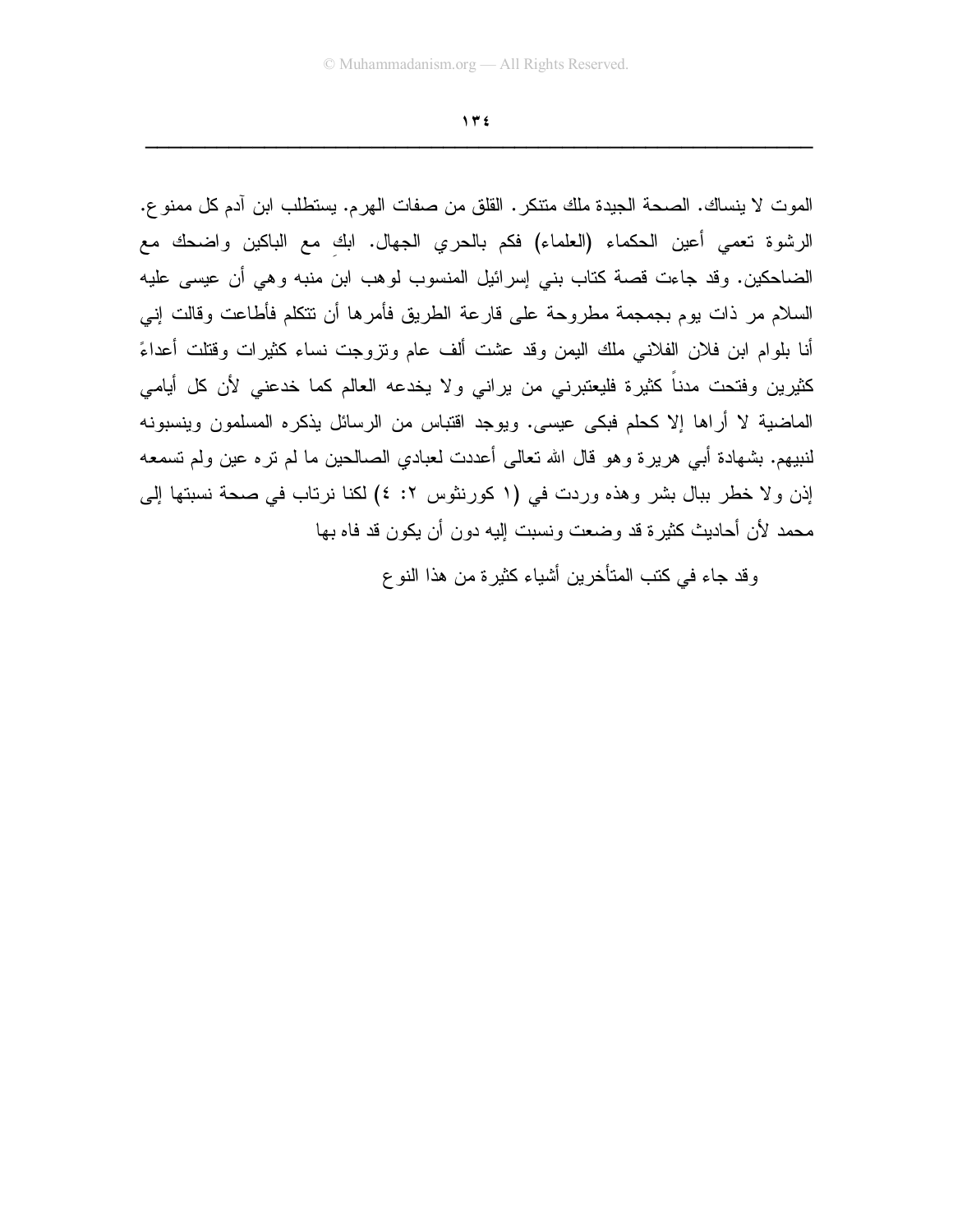ففي عوارف المعارف لشهاب الدين السهروردي جاء ذكر الولادة الجديدة ونسبة التعليم بها للمسيح فقال « فموت الطبيعة والإرادة الذي يدعونه الولادة الثانية كما كتب عيسى عليه السلام » الے آخر ما جاء

وجاء في كتاب إحياء علوم الدين للغزالي « رأيت مكتوباً في الإنجيل « نحنا لكم فلم نلطموا زمرنا لكم فلم نرقصوا » ثم يقتبس القول الوارد في متى ٦: ٢٩ « انظروا إلى طيور السماء » الخ

ويذكر الطبري في ناريخه عن مسألة رسم يسوع فريضة العشاء الرباني وغسل أيدي تلاميذه وطلبه منهم أن يسهروا معه ونبوته بجحود بطرس ويقتبس قوله « اضرب الراعي فتتبدد خراف الرعية » وبعد محمد بعدة أجيال قام شعراء سوريا وإيران ونظموا بعض تعاليم المسيح كما وصلت إليهم من المسيحيين مجاوريهم ومن كتب التقليد والأحاديث فجاء في كتاب بستان السعدى مثل العشار والفريسي بكيفية غربية

ومن هذا يتضح لك أن مجاورة المسلمين للمسيحيين ساعدتهم على نقل القصص والتعاليم المسيحية إلى تآليفهم الشعر ية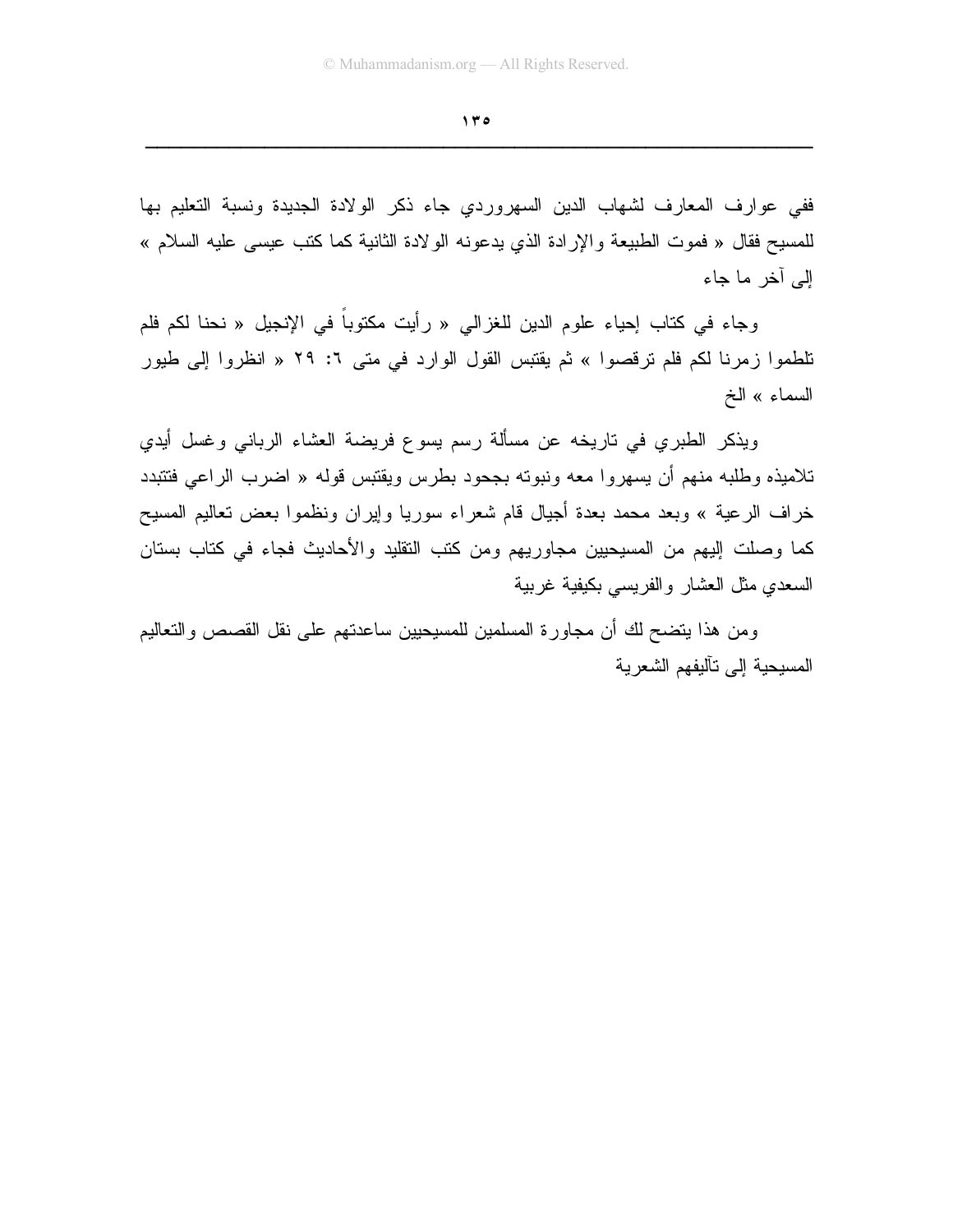وقد نجر أ بعض مؤلفي الإسلام أن ينسبو ا إلى محمد أقوال المسيح وتعاليمه وينقلوه عنه كأنه هو قائلها ومن نسبتهم أقوال المسيح لنبيهم يتبين لنا قصدهم الذي طالما جاهروا به وهو وضع نبيهم في مقام أسمى من مقام المسيح وسعوا جهدهم في وضعه محل المسيح. وإخفاء المسيح لإظهاره هو ولذلك لا غرابة إذا نسبوا إليه بعض أقوال المسيح إن العالم اغناز جولدزيهر العلامة النمساوي المشهور رئيس أسانذة جامعة بودابست عاصمة المجر ومعروف جيداً لدى دولة الأمير فؤاد باشا رئيس الجامعة المصرية قال إن كلمات كثيرة فاه بها المسيح نسبت إلى محمد منها قولهم إن محمداً قال إن من الذين يغطيهم الله بظله في اليوم الذي لا ظل فيه الرجل الذي كان يؤتي الصدقات سراً فلا يعرف شماله ما تعمل بمينه وقال عبيد الله بن مسعود « نظرت نبي الله وإذا بالناس تضربه وتهينه وهو بمسح جبينه بيده ويقول « اللهم اغفر لشعبي لأنهم لا يعلمون ما بعملون » قال المفسرون وهم يخبطون خبط عشواء إن النبي اقتبس كلام نوح النبي عليه السلام » (!!) وقالت الصحابة رضبي الله عنهم «كونوا ودعاء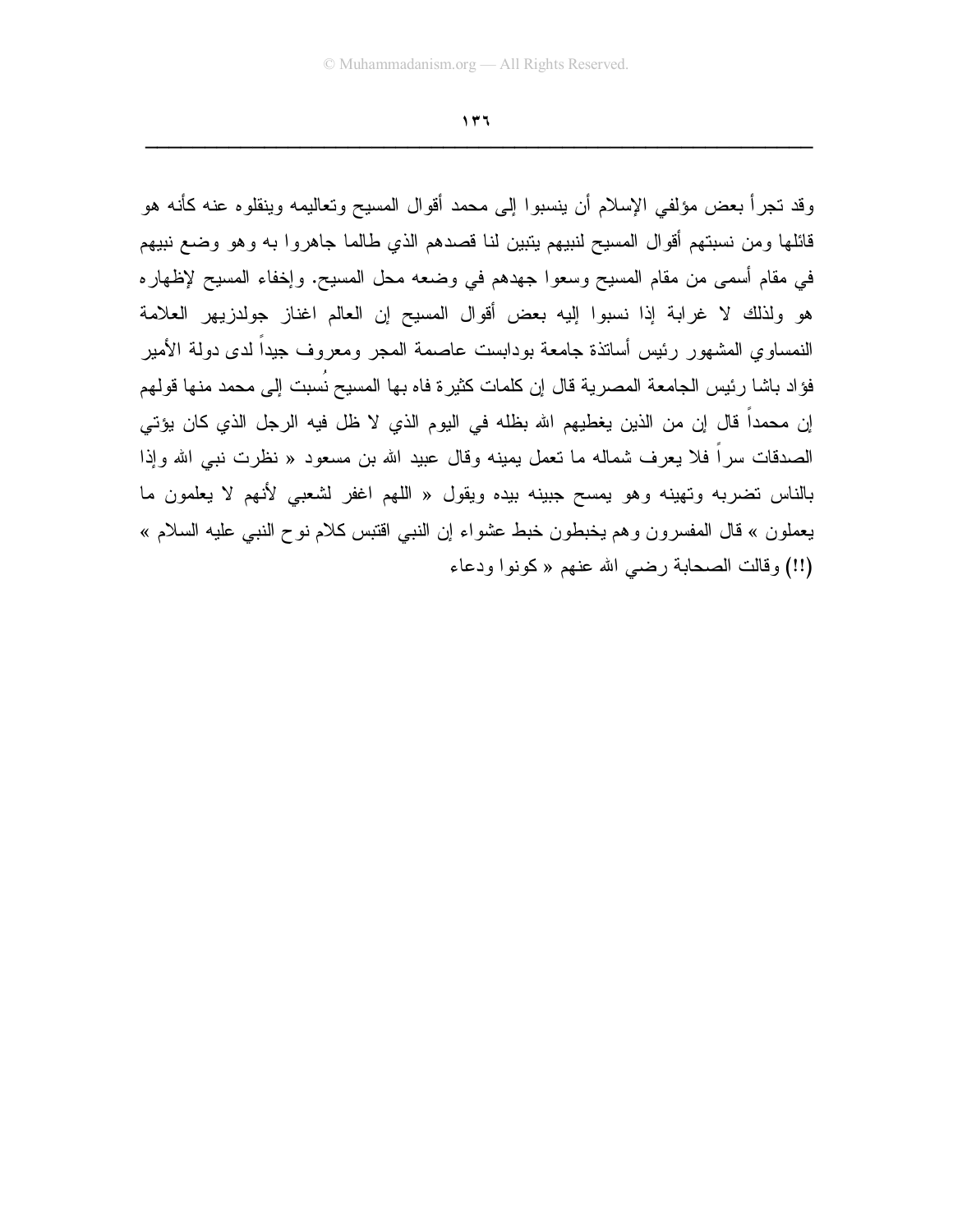كالحمام » وقال محمد صلعم « إن أكثر أهل الجنة مساكين بالروح » ومن أهم الاقتباسات الصلاة الربانية ويقول جولدزيهر إن أبا الدرداء الذي كان من معاصري النبي محمد ولم يهتد إلى الإسلام إلا بعد زمن إلاَّ أنه صار من أعظم علماء القرآن وكان في أيام عثمان إماماً في دمشق حيث مات سنة ٢٥٢ﻫ قال (أبو الدرداء) قال محمد صلعم إذا كان أحدكم مريضاً أو كان أخوه مريضاً فليقل هذا الدعاء « اللهم ربنا الذي في السماء ليتقدس اسمك ملكونك في السماء وعلى الأرض وكما إن رحمتك في السماء فلتكن هكذا على الأرض اغفر لنا ذنوبنا وأثامنا لأنك أنت رب الجود وانزل على المرضى رحمة من رحمتك وبرءاً من برئك لينالوا الشفاء من لدنك إنك الرحيم الغفور » ويقول العلامة جولدزيهر إن المسلمين حتى في حياة نبيهم اجتهدوا أن يضيفوا إلى حياة النبي وتعاليمه كلما وجدوه في حياة المسيح وتعاليمه طالما كان أئلا لإضافة مجد وعظم وإكرام نبيهم ولذلك لا عجب إذا وجدنا نبي المسلمين قد تحول من صورة صفاته إنْ لم تكن صورة شخصه إلى صورة صفات مشابهة لما كان للمسيح حتى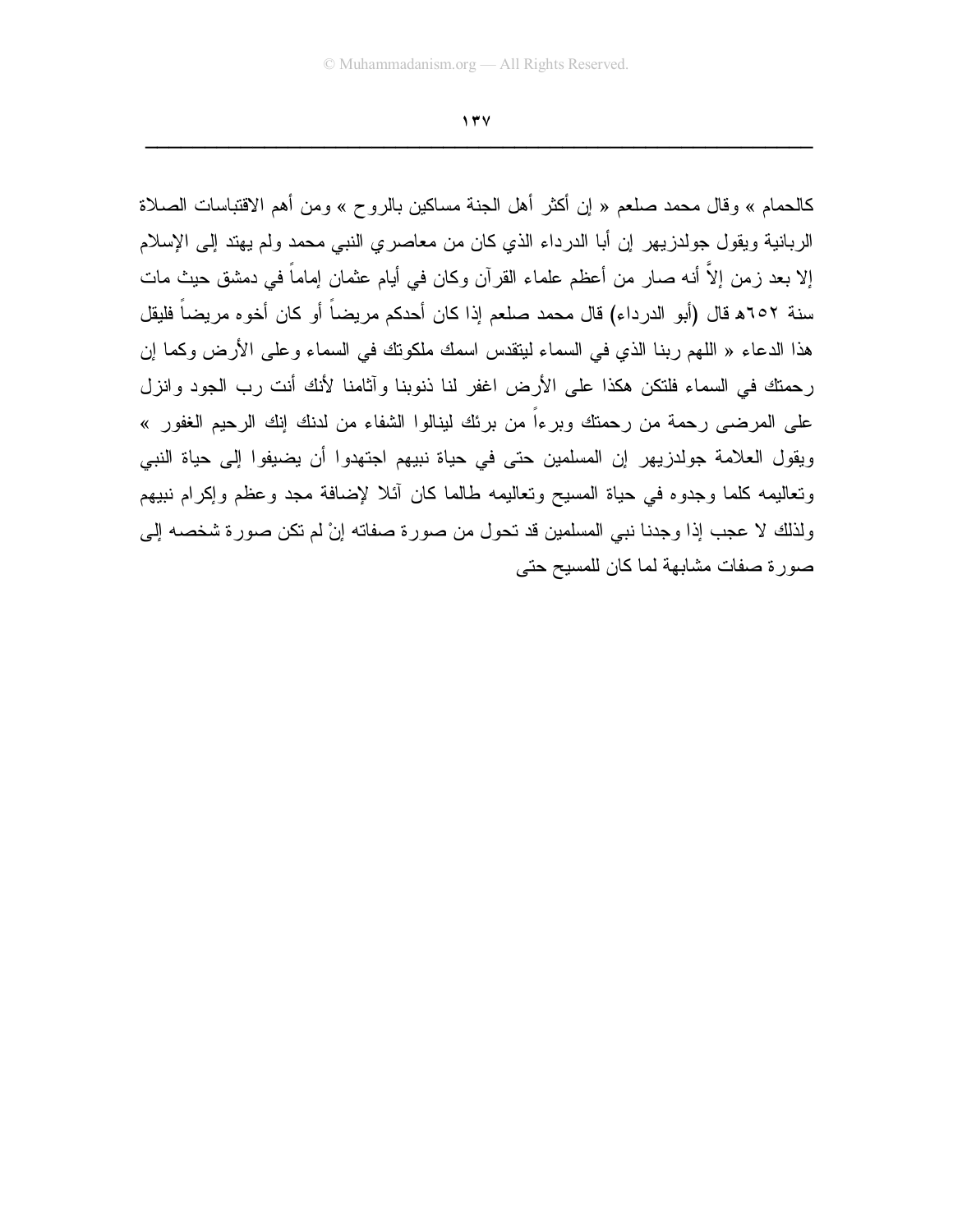$17<sub>A</sub>$ 

يكون له في قلب المسلم المكان الأرفع الذي لا يمكن لأحد أن يناظره فيه أو يسموا عليه. إن المسلمين رأوا ان مركز المسيحية هو مؤسسها العظيم فشبهوا ديانتهم بها بأن جعلوها مرتبطة بشخص نبيهم ولذلك جعلوه مثالاً في كل كبيرة وصغيرة ولقد أجاد كويل بقوله « إنك حتى نرسم أمام المسلم النقي المتمسك بعرى دينه صورة جلال روحانية ذاك الذي قال من رأني فقد رأى الأب يلزمك أن نزيل كثيراً من البراقع الكثيفة والنقاليد التي بلا أساس التي غطت عيني المسلم فجعلته لا يستطيع أن يرى مجد جلال المسيح إن العالم الإسلامي عدا عن اعترافه أن يسوع المسيح هو نبي حقيقي وأحد الأنبياء الكبار الذين أنوا قبل محمد فإن جميعهم لا يبالون بأمر رسالته التي أتي بها للعالم ولا بصفات تعاليمه التي تميزها عن تعاليم موسى وأنبياء العهد القديم ولا ننسى في بحثنا هذا إنه مع علمنا أن موت يسوع المسيح وقيامته هو الحقيقة الجوهرية في الإنجيل فإن هذه الحقيقة ليست فقط غامضة في القرآن والحديث بل ومنقوضة أيضاً في أماكن كثيرة حتى إننا إذا أردنا أن نرى تعاليم المسيح كما يراها المسلم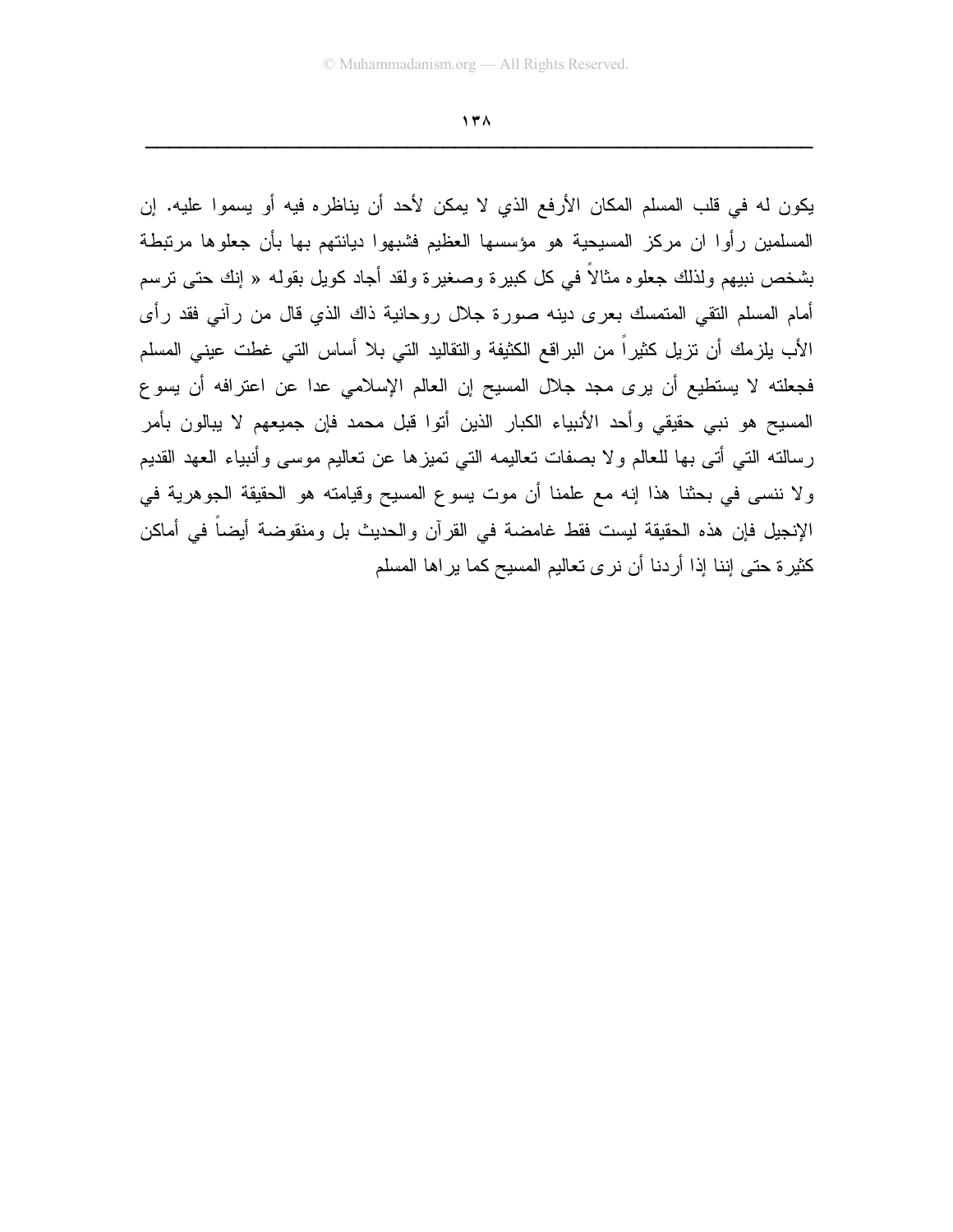يلزم أن نغض النظر عن كل ما يتعلق بالنجسد والكفارة والخلاص من الخطية بالإيمان باسمه وإنك لا نجد في كل الكتب الإسلامية أثراً ولو طفيفاً للعقيدة المسيحية العظمى وهي النبرير بالإيمان ولذلك يحق لنا أن نقول إن الإسلام باعتبار فكره ونعاليمه عن المسيح هو مضاد للمسيح والمسيحية

## $205$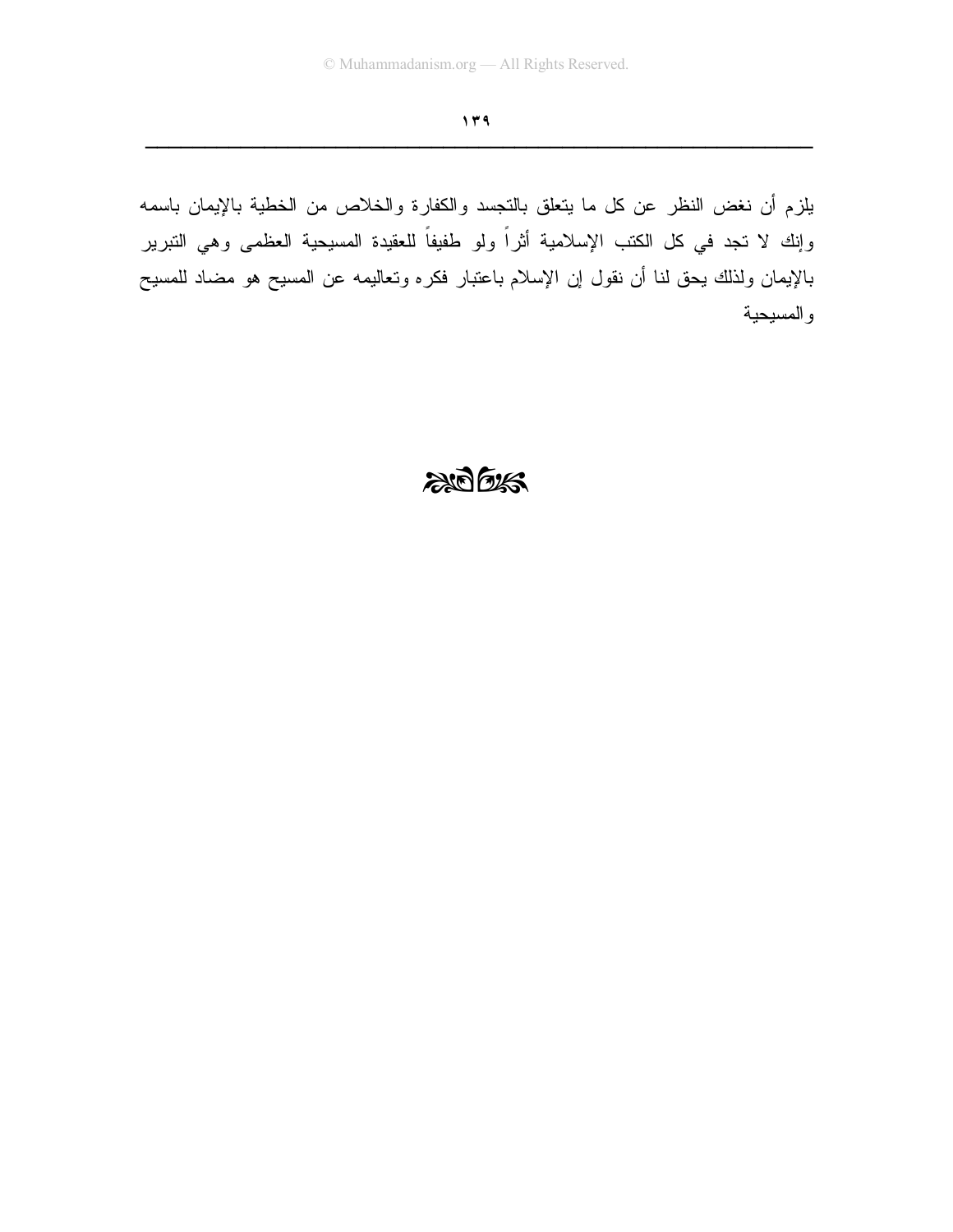الفَصَّرْانِ السَّنَابِغِ محمد لا يسوع

كما أنه عند كسوف الشمس لا يظهر في الفلك بهاء نورها الخاطف الأبصار ولا نشعر بأشعة حرارتها المحبية الحيوان والنبات والأزهار بل يتجلى للعين كقرص منير في كبد السماء لا ميزة له عن سائر الأجرام السماوية هكذا انكسف بهاء مجد المسيح أمام فكر المسلم فقد اتضح لك من مطالعة المصادر الإسلامية العديدة التي أشرنا إليها فيما سبق أن حياة المسيح وصفاته قد خيمت عليها سحائب كثيرة كثيفة حتى أصبحت غير منظورة للمسلم ولقد صدق أحد اعراب الإحساء في قوله لي « إني لم أكن أعرف عن المسيح إلا اسمه وإنه نبي كسائر الأنبياء حتى صارت امرأتي مسيحية وعندئذ رأيت نوراً جديداً » لأن كل ما قيل عنه سواء في القرآن لا يعطي القارئ إلا صورة مشوهة للمسيح ومهما قيل في كتبهم عن مقامه كنبي عظيم ذي إكرام جليل بين الأنبياء فإن جمهور المسلمين قلما يفتكرون عنه وإذا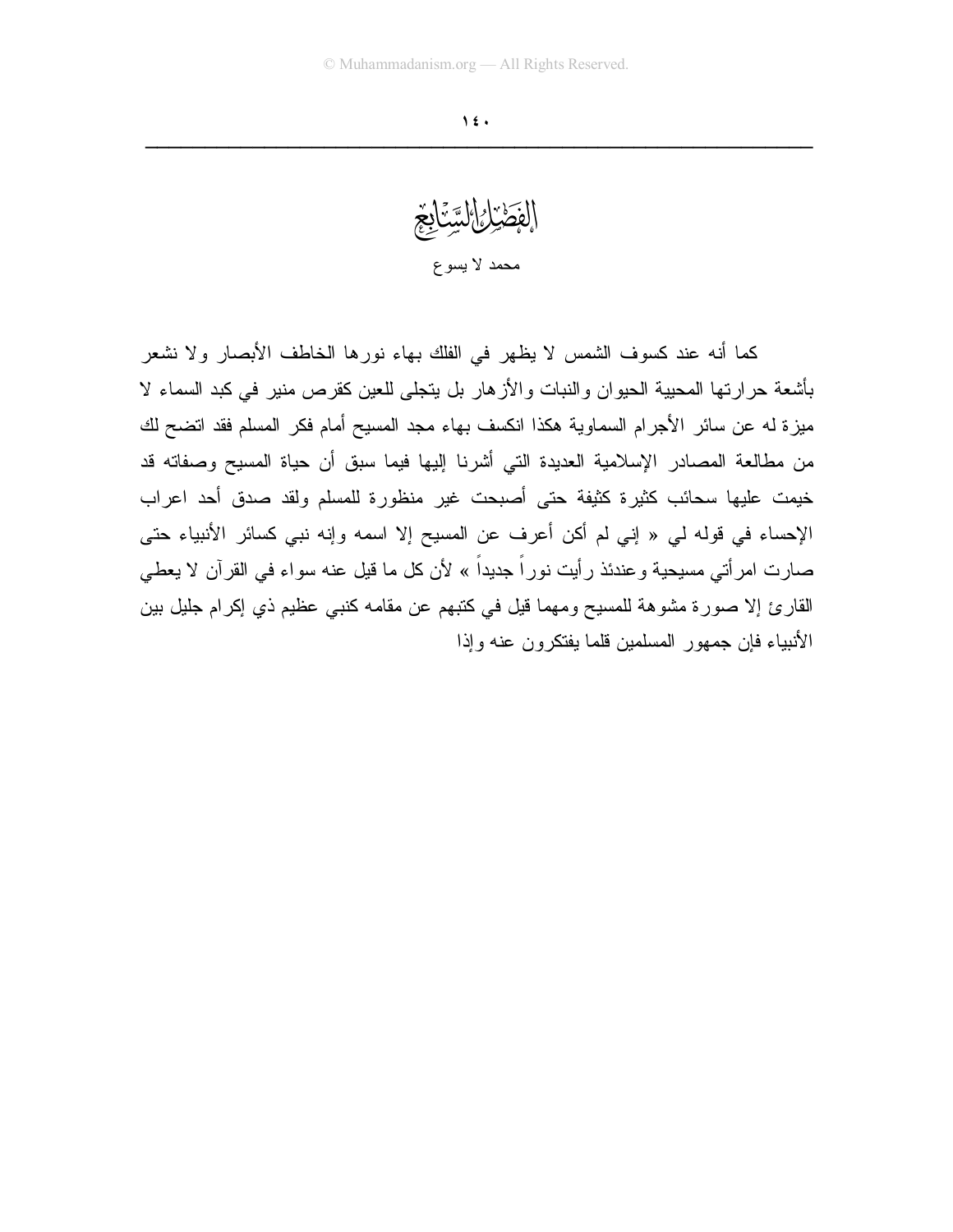خطر ببال أحدهم فإنه يكون كسحابة صيف سريعة الزوال فلا يكون له محل في قلوبهم أو في حياتهم إذ يستغنون بنبيهم عن جميع الأنبياء إذ يعتبرونه خاتمة الأنبياء وآخر المرسلين وما جاء به يغني عن كل ما سبقه ومع كل ألقاب الشرف والنكريم والأعمال الباهرة التي ينسبونها للمسيح فإن محمداً في عرفهم الأول والأخر وإنك لن تجد في كل الكتب الإسلامية كتاباً خاصاً بوصف عيسى وصفاته وأعماله كنبي ممتاز وحيد في ولادته وحياته وصفاته بل نجده مع باقي الأنبياء مصفوفاً مع لوط وذي القرنين وإسماعيل وموسى وابر اهيع وأدم

ولا يجب أن ننسى هذه الحقيقة عند بحثنا في فكر المسلم أو في الكتب الإسلامية عن عيسى لأن الديانة الإسلامية تواجه المسيحية بصعوبة لا تواجهها به أي ديانة أخرى ولقد صدق القس جاردنر بقوله « إننا عند بحثنا مع المسلم يجب أن نبحث معه بكيفية تختلف عن الكيفية التي نبحث بها مع غير المسلم فإننا لا نستطيع أن نقول انها أعدت أو تعد الطريق للمسيحية في بعض الأمور كما نقول ذلك بمعنى وبسرور عن بعض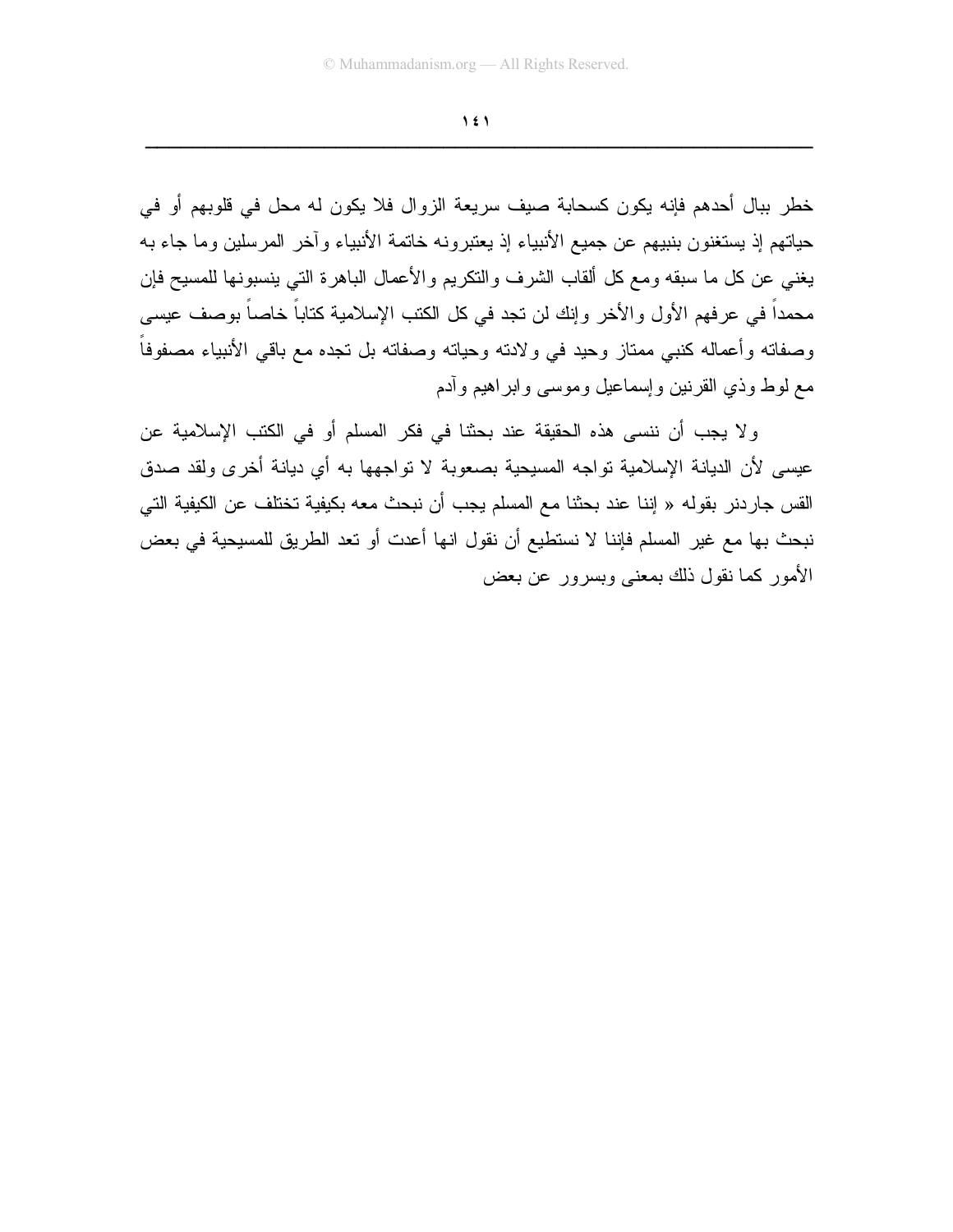الأديان الأخر التي ظهرت قبل المسيحية. وكيف يمكنا أن نقول ذلك عن ديانة تتكر الركن الجوهري في الديانة المسيحية. نعم إن بعض الأديان لا تعرف شيئاً عن المسيحية. وكلها غير اليهودية لا نقول عنها خيراً أو شراً ولكن الاعتقاد السائد عند المسلم هو أن ديانته جاءت في آخر الأديان ناسخة لكل ما نقدمها » وغلط المسلمين الكبير هو إنهم يعطون مجد المسيح وكل ما جاء عن المسيح لمحمد ومع أن الكتبة الأولين المعاصرين لنبي الإسلام والخلفاء الراشدين وهم من الصحابة الصادقين والأنصار المعجبين لا يتركون شكاً لقارئ كتاباتهم عن النبي بأنه لم يكن أكثر من إنسان له كل ما في الإنسان من فضائل ونقائص بينما كتبة الحديث المتأخرون ابدلوا كل هذا وجعلوه معصوماً من الخطأ بل ألهوه حتى أنك نرى من المائتي اسم واسم المعطاة له ما بنوه بتأليهه وإنك تجد هذه الأسماء في كتاب خاص بها ويتلوها كل مسلم من بلاد مراكش غرباً إلى بلاد الصين شرقاً ومنها نحو أربعين اسماً يعطيها المسيحيون لمسيحهم وكثيرون منها بطلقها المسلمون على نبيهم وعلى الله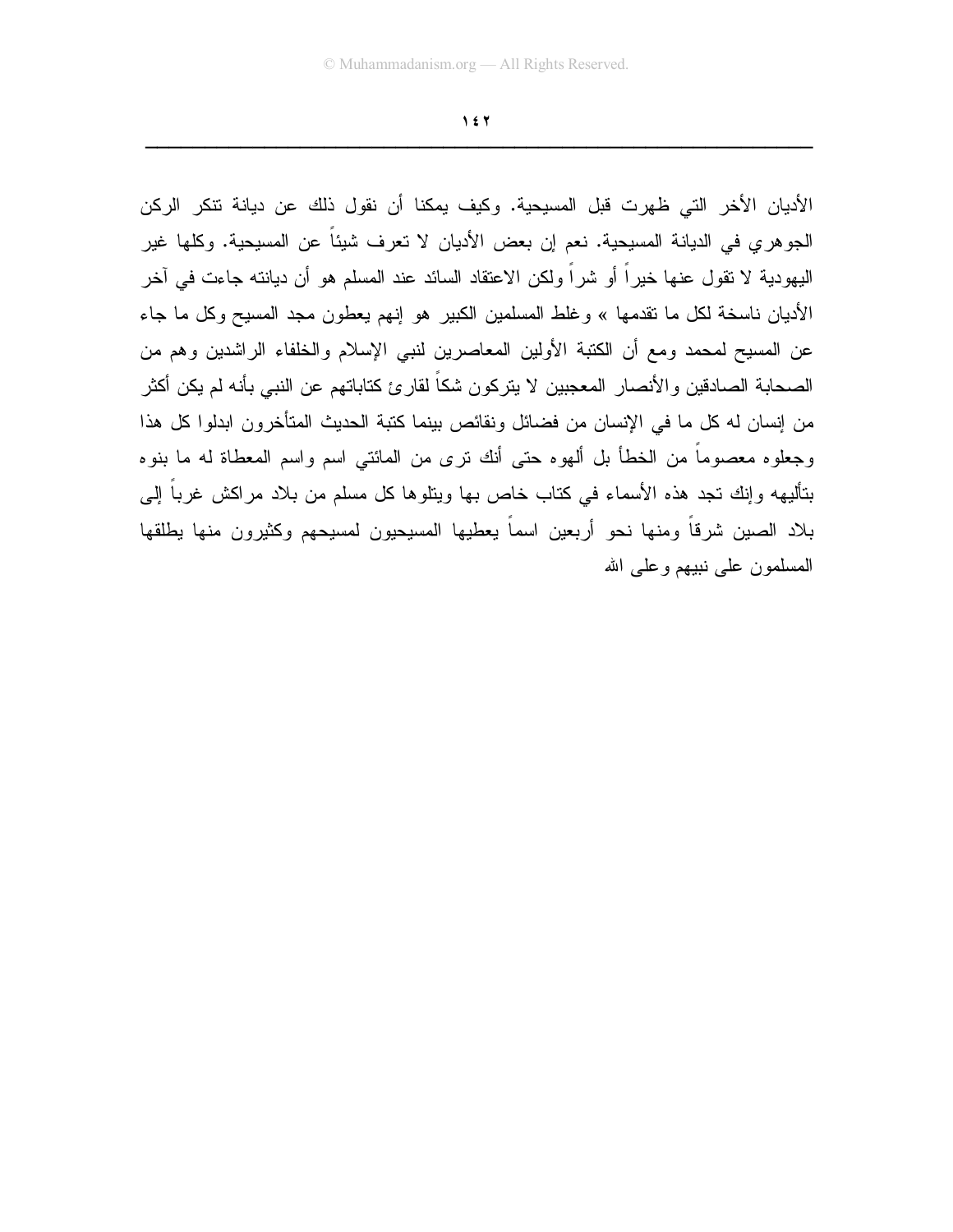أيضاً وهنا نذكر لك بعض نلك الأسماء المعطاة لنبي المسلمين وهي من أسماء الله الحسنى أي انـهم بشركون الله والنَّنبي في أسماء واحدة ولمو حذفت ال النـعريف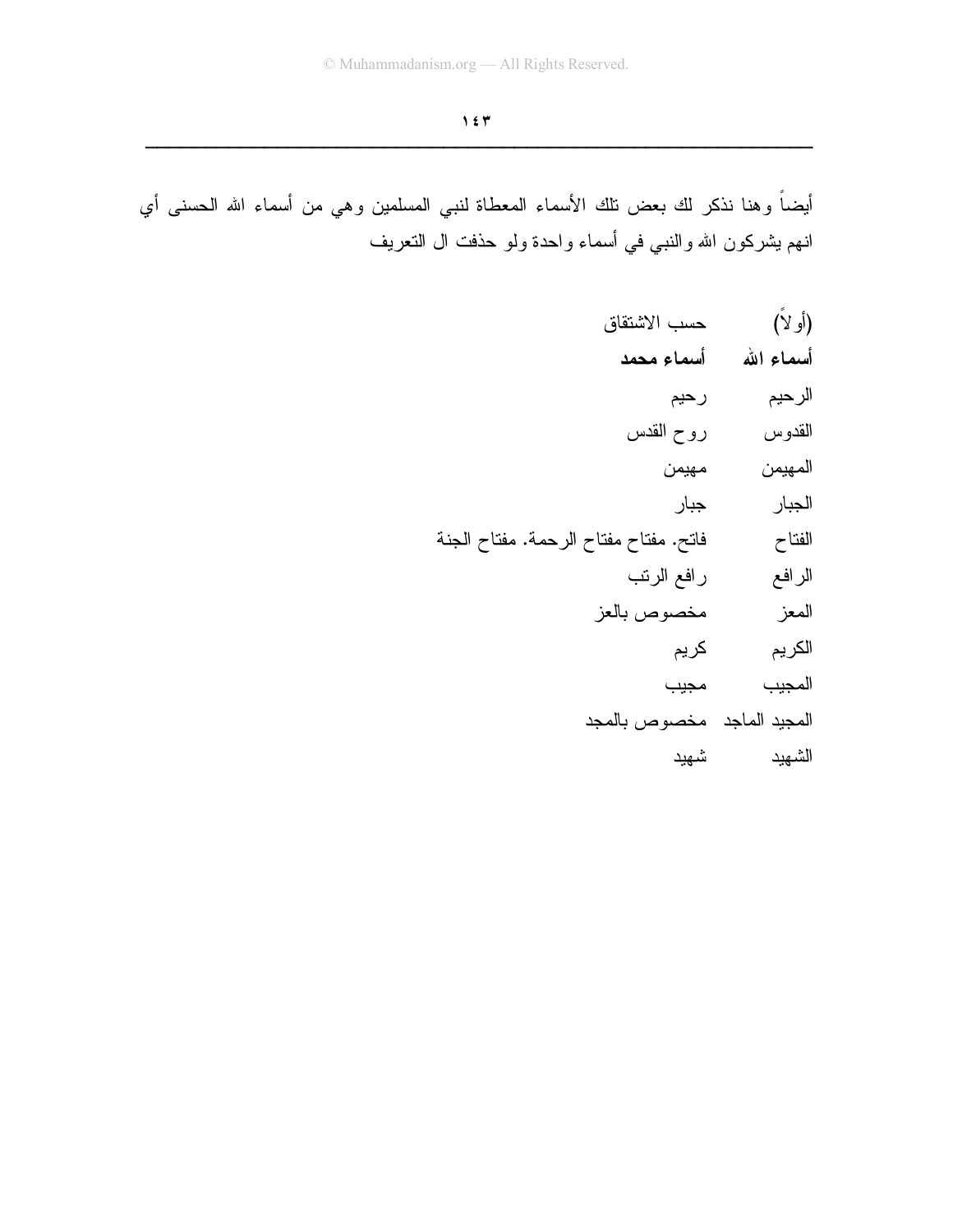| أسماء محمد                 | أسماء الله |
|----------------------------|------------|
| حق                         | الحق       |
| عزيز                       | العزيز     |
| وكيل                       | الوكيل     |
| قوي. ذو قوة                | القوي      |
| منين                       | المتين     |
| ولي                        | الولى      |
| محيي                       | المحيى     |
| بر . مبر                   | البر"      |
| عفوّ                       | العفو      |
| رؤوف                       | الرؤوف     |
| روح القسط                  | المقسط     |
| نور . منیر . مصباح. سراج   | النور      |
| هاد. مهدی. هدی. علم الـهدی | الهادي     |

وإذا رجعت إلى كتاب دلائل الخيرات مثلاً تجد كثيراً من الأوصاف الإلهية والمقدرة الفائقة منسوبة للنبي كقولهم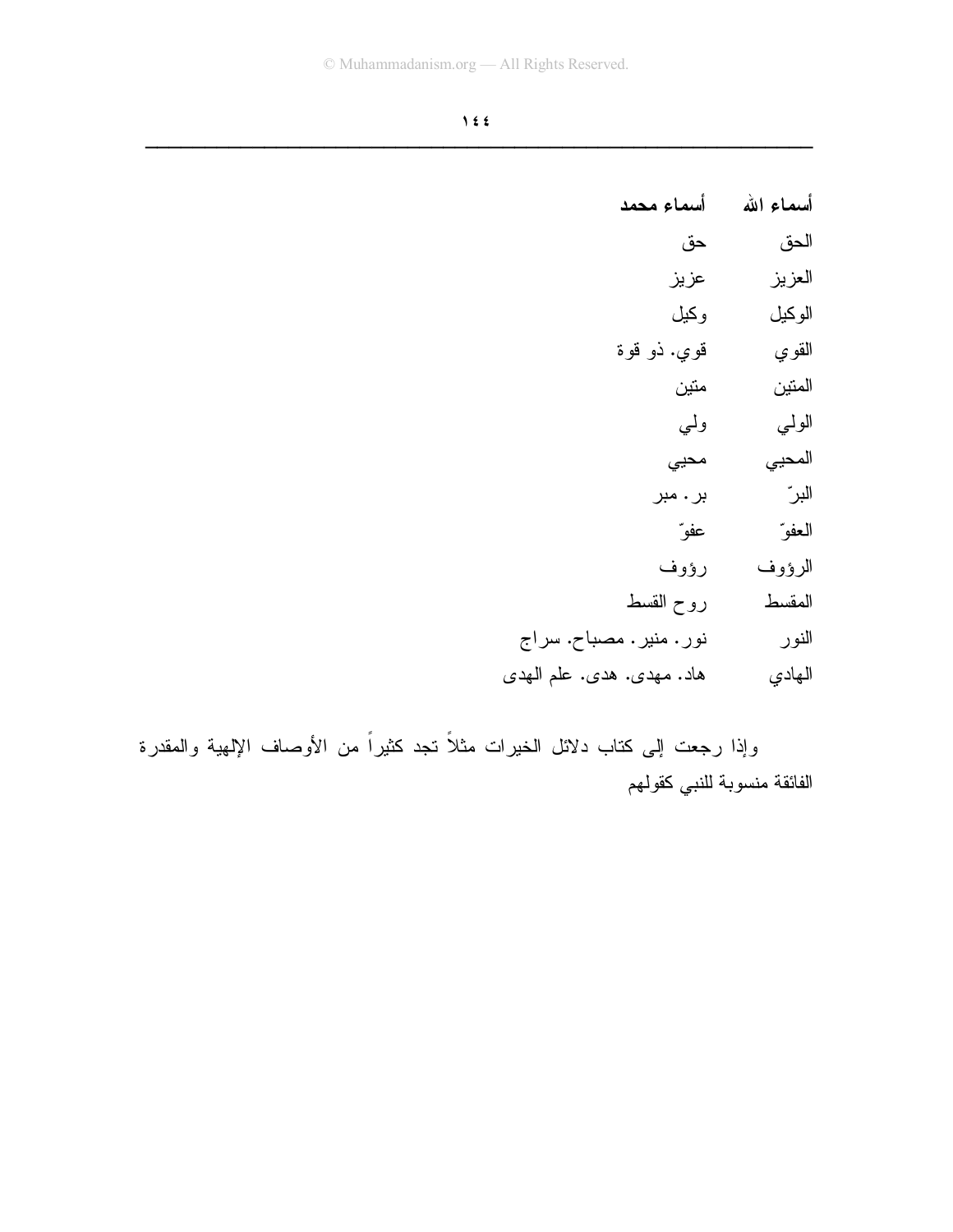ثم يقرأون هذه الأبيات مخاطبين النبي يــا رحمة الله إنـــي خــائف وجــل يـــا نعمة الله إنــــى مفلـــس عـــانـى وليس لي عصــل ألقي العليـــم بــــه سوى محبتك العظمى وإيماني فكن أمــــانـي من شــــــر الـحيــــوة ومن 

ويدعى نبي الإسلام علاوة على ذلك نور الله. سلام العالم مجد الدهور أول الخلائق وغير هذه كثير من الألقاب وكل هذا ليس بشيء يذكر بالنسبة لما صاغته الصوفية من صبغ الصلاة على محمد حتى أن من يقرأ شيئاً منها يتحقق أن ذات محمد هي عين ذات الله وصفاته عين صفاته اقرأ مثلأ صيغة ابرهيم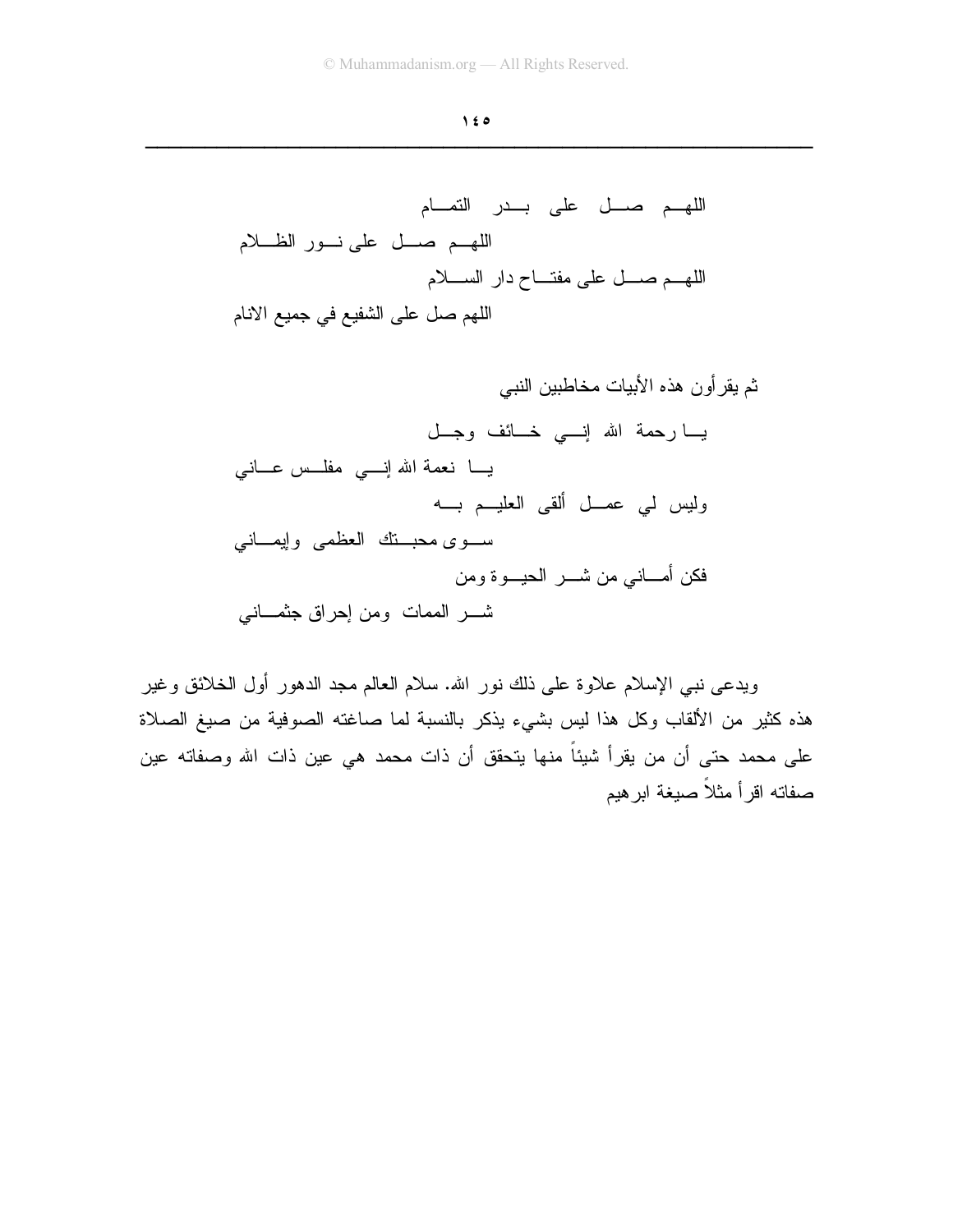الدسوقي التي مطلعها (اللهم صل على الذات المحمدية اللطيفة الأحدية الخ) وكصيغة الصلاة الْمَشْيِشْية الْمَشْهُورة بِالْوِظْيِفَة الشَّاذْلَية فإنها لم ندع لله تعالى شيئاً إلاّ ونسبته لمحمد من ذات وصفات وأفعال ومن يقرأها يتحقق إني لست بمبالغ بل لم أف الوصف حقه كما يعلم الله تعالى ومع أنه لا يصلَّى مسلَّم لمحمد إلا أنه يختم كلَّ صلاة بالصلاة على محمد ويكرر ذلك مئات من المرات كلما ذكر اسمه. ورغماً عما جاء في القرآن من تصريح النبي بعدم اختصاصه بالشفاعة فإن أغلب المسلمين يعتقدون أنه صاحب الشفاعة العظمى يوم القيامة وأقوى برهان على ذلك كتب الأدعية والأوراد المستعملة في سائر البلدان الإسلامية ويقولون إن الله أكرمه فوق كل خلقه وأسكنه في أعلى فردوسه ويجعلونه في درجة أعلى إكراماً وشرفاً من عيسى بل يقولون إن بيده مفاتيح الجنة وجهنم ولا يمكن أن يكون مسلم هالكاً مهما كانت صفاته رديئة وحياته شريرة كما لا يمكن أن ينجو غير مسلم من عذاب النار مهما كانت صفاته حسنة وحياته بارة وينكرون الحاجة إلى مسيح أو وسيط ويجعلون نبيهم وسيطأ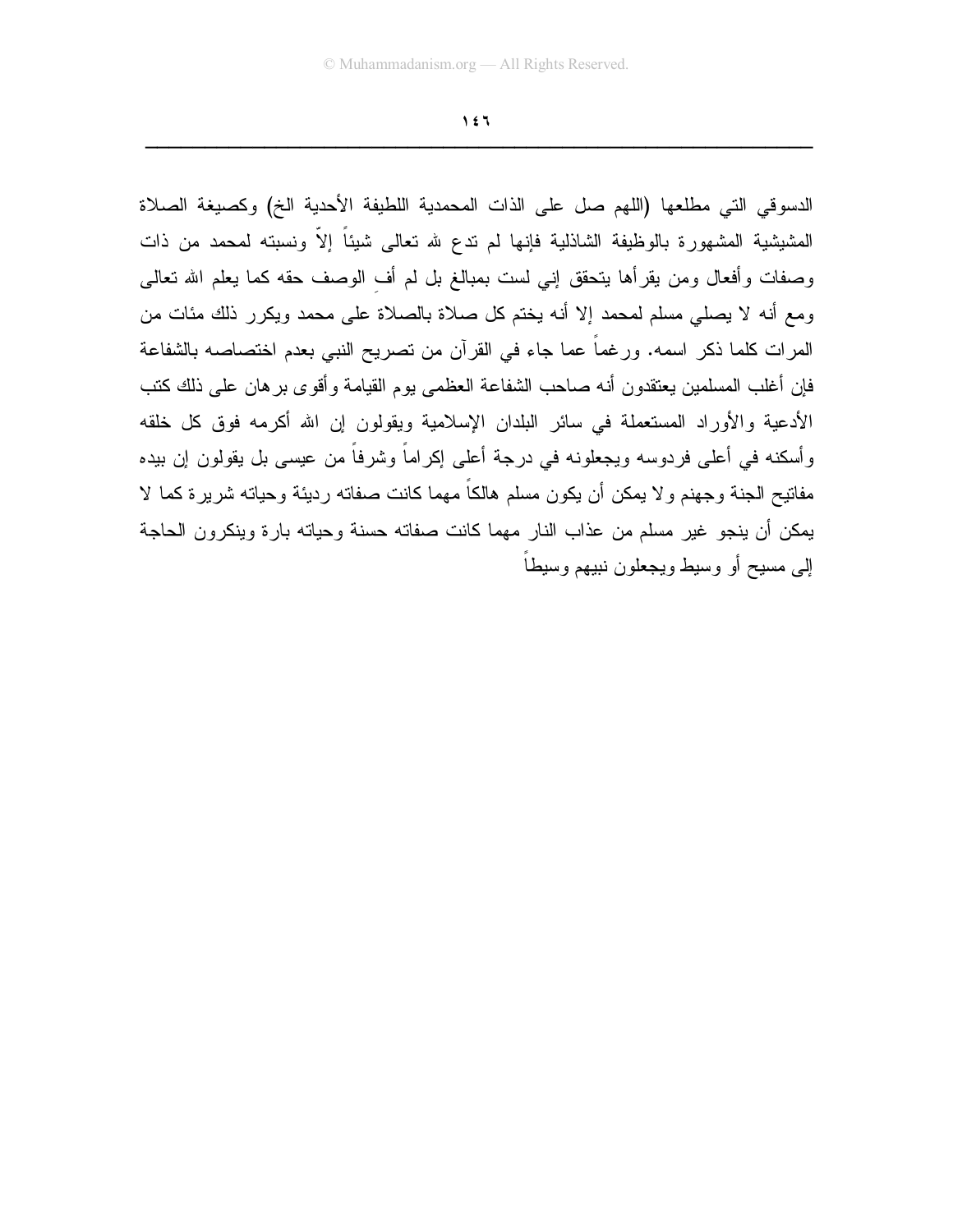$\gamma$  {  $\gamma$ 

بدلا منه إنما بدون نجسد وبدون كفارة وبدون لزوم إلى نغيير الصفات والحياة وكل من يطالع الأحاديث راجحها ومرجوحها نتضح له هذه الأفكار كالشمس في رابعة النهار وقد حاولوا أن يجعلوه فوق المسيح فنسبوا إليه كل ما نسب للمسيح في العهد الجديد فقالوا إنه موجود قبل كل موجود وكتبوا عن سلسلة نسبه إلى ابراهيم فأدم كما أثبتت الأناجيل سلسلة نسب المسيح وقالوا إن ملاكاً بشر أمه بالحبل به وبولادته كما بشر جبرائيل مريم العذراء وإنه ضاع في صغره كما ضاع يسوع ثم وُجد ولما كان في الثانية عشرة خرج في سفرٍ كيسوع وقبل أن دخل على خدمته الجهارية صادفته كيسوع تجارب شيطانية مشهورة ومهمة وكان أعداؤه أهل بيته وعشيرته كيسوع وقد اعترفت به أرواح العالم الغير منظورة أكثر مما اعترف به الذين أُرسل لهم وكما أن الشياطين عرفت يسوع كذلك قبلت الجن الإسلام على يدى محمد ونزيد قصة معراج محمد بهاءً ومجدًا عن قصبة تجلَّى يسوع حيث مر نبي الإسلام بجميع الأنبياء وتحادث معهم ورأى يسوع في السماء الثانية ثم نركه وصعد إلى السابعة وقد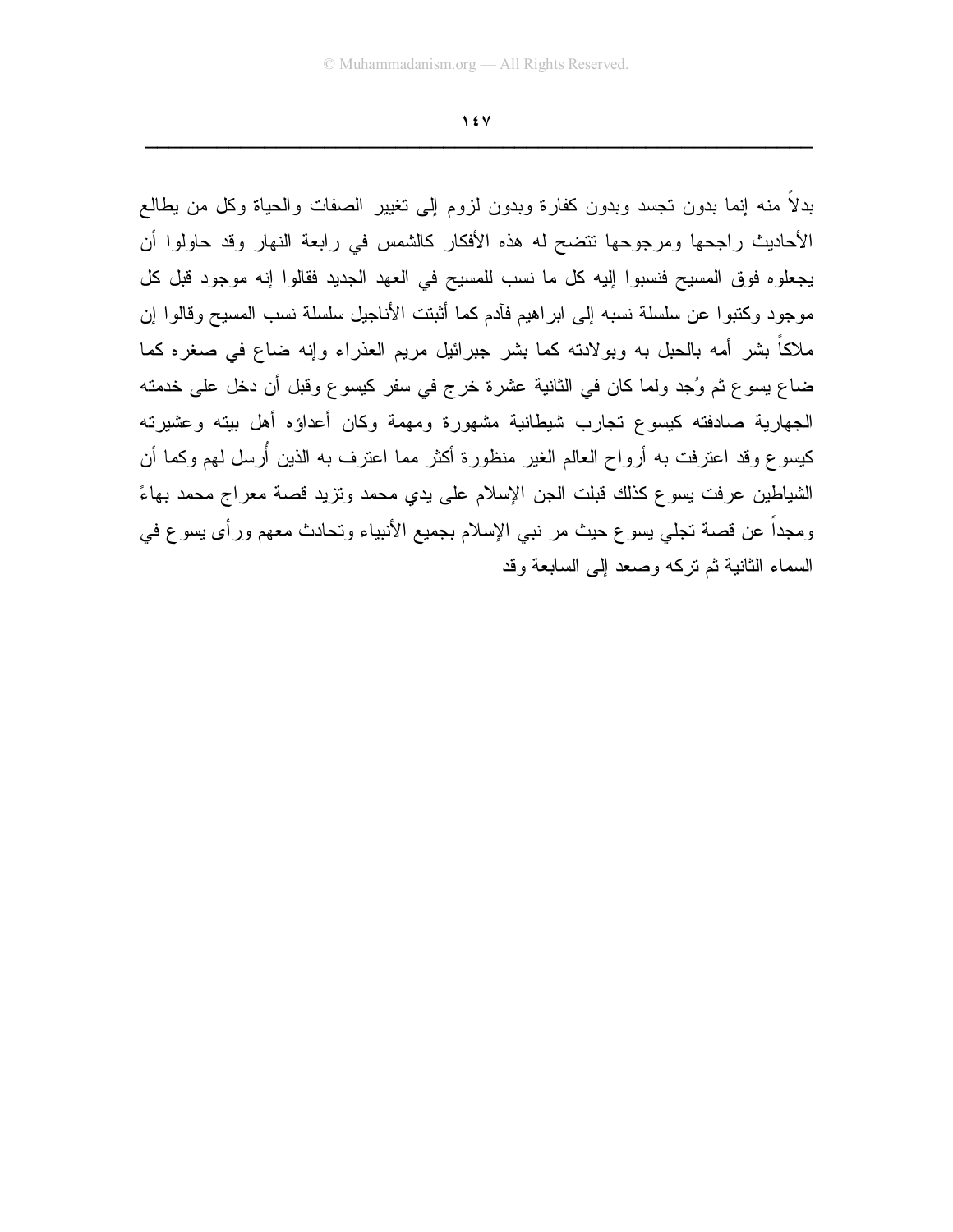$\lambda$ 

وردت أحاديث أنه كما المسيح للمسيحيين كذلك محمد للمسلمين فهو حسب قولهم فوق كل مخلوق شرفاً ومقاماً وهو خير كل المرسلين وهو حامل ختم النبوة وعوضاً عن العشاء الربانبي الذي رسمه المسيح قدس محمد شرب دمه حتى انه امتص مالك بن مسناف جرح النبي قال له لكل من اختلط دمه بدمي لا تستطيع نار جهنم أن تحرفه

وكذلك معجزات المسيح الكتابية وأيضآ المعجزات الوهمية التبي ذكرتها الأحاديث للمسيح فإنها ليست بشيء نسبة إلى المعجزات الني يعزونها لنبيهم فيقولون إنه اتبع جماً غفيراً بزيد على ألف بقليل من الطعام ونبع الماء من بين حفنتيه فأرواهم جميعاً وفتح أعين العميان وشفى المرضىي وأقام الموتى وقد ذكر له بعضهم ألوفاً من المعجزات وجعلوه أيضاً مثل يسوع في مونه كما جعلوه مثله في حياته فيقولون إنه انبئ بموته وقد استأذنه ملك الموت بقبض روحه وكان لا مناص له منه فقبله بكل رضيى وقد مات موت شهيد ولم يكتفوا بنسبة نلك المعجزات والأمجاد الإلهية للنبي على مثال ما نسبت في الإنجيل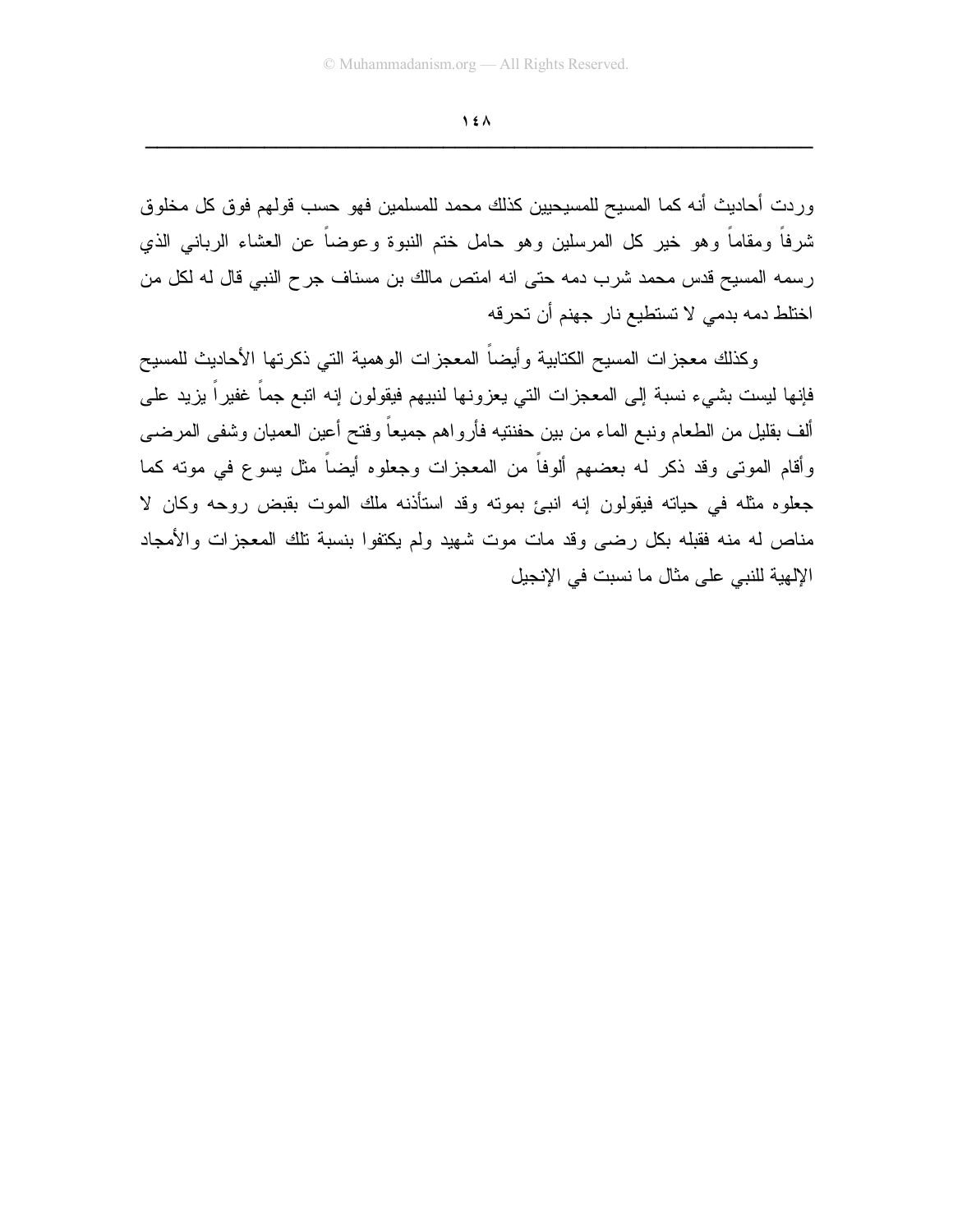للمسيح بل قالوا أيضاً إنه نبي سبق جميع الأنبياء الذين أتوا قبله وشهدوا له وتتبأ بمجيئه

وبالإجمال فإن محمداً عندهم أصبح في اعتقادهم المسيح الإسلامي وتجد سائر الشيع الإسلامية مع اختلافها في أمور كثيرة من فرائض وأحاديث وتفاسير نتفق جميعها في الحط من كرامة المسيح سواء كانوا شيعيين أو سنيين أو وهابيين أو تابعين للسيد أمير على بالهند. وقد كتب أحد الشيعيين مؤخر اً كتاباً اسمه مناقب الأبطال جاء فيه « إنه كما كان ميلاد المسيح معجزياً هكذا كان ميلاد على إنما بحالة أشرف وكما كلم المسيح أمه قبل ولادته هكذا فعل علي وكما عرف المسيح العلوم وهو صغير هكذا عرفها علي وكما نتبأ المسيح بمجيء محمد هكذا أنبأ بمجيء علي وكما أقام الموتى هكذا فعل علي وكما فتح أعين العميان وشفى البرص هكذا فعل علي وكما اختلف الناس في صفات عيسى هكذا لم يتفقوا في صفات على ولذلك نحن الذين نؤمن به نعطيه المقام الأعلى » حتى ورد في حديث قول محمد لعلى إن مثلك يا على مثل عيسى بن مريع. وقد قيل في شفاعة الحسين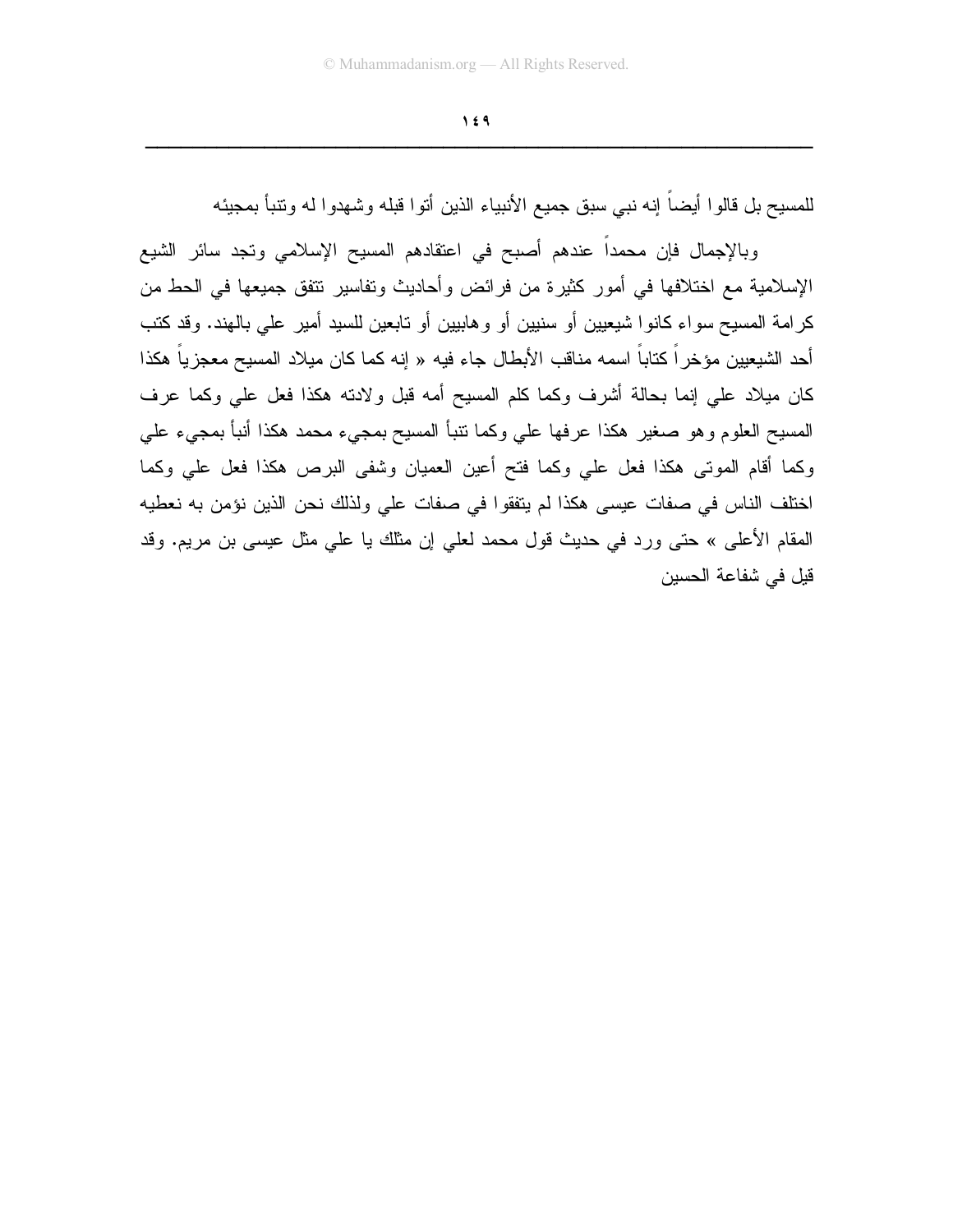$\lambda$ 

إن النبي قال له « بشراك يا حسين افعل ما بدا لك فقد تم وعد الله وخرج الأذن من القاضي الأعلى الجواد أن أعطيك مفتاح الشفاعة هذا » الخ

إننا معشر المسيحيين نتمسك بعقيدة التوحيد ونتخذها قاعدة للاتحاد مع المسلمين فنعترف من صميم قلوبنا مع المسلم أن « لا إله إلا الله » ولكن بما أنه يوجد إله واحد فقط فإنه يوجد خلاص واحد فقط ومسيح واحد فقط. وهو رأس الجسد الكنيسة الذي هو البداءة بكر من الأموات لكي يكون هو متقدماً في كل شيء. لأنه فيه سر أن يحل كل الملء. وأن يصالح به الكل لنفسه عاملا الصلح بدم صليبه

إن المسيحية الحية وحدها نقدر أن نقدم هذا النبشير . المسيحية الحقيقية فقط هي التي تستطيع أن تقدم للعالم الإسلامي ما هو في شديد الحاجة إليه. إن محبتنا لهم تزداد كل يوم مهما اشتد رفضهم لمسيحنا. إننا نتألم لهذه الحالة ونحزن ولكننا نؤمن أنه سيأتي بوم فيه يعترف الكثيرون به ويقولون مع مسلمة في مراكش قالت لمبشرة « أرى الآن أن محور ديانتكم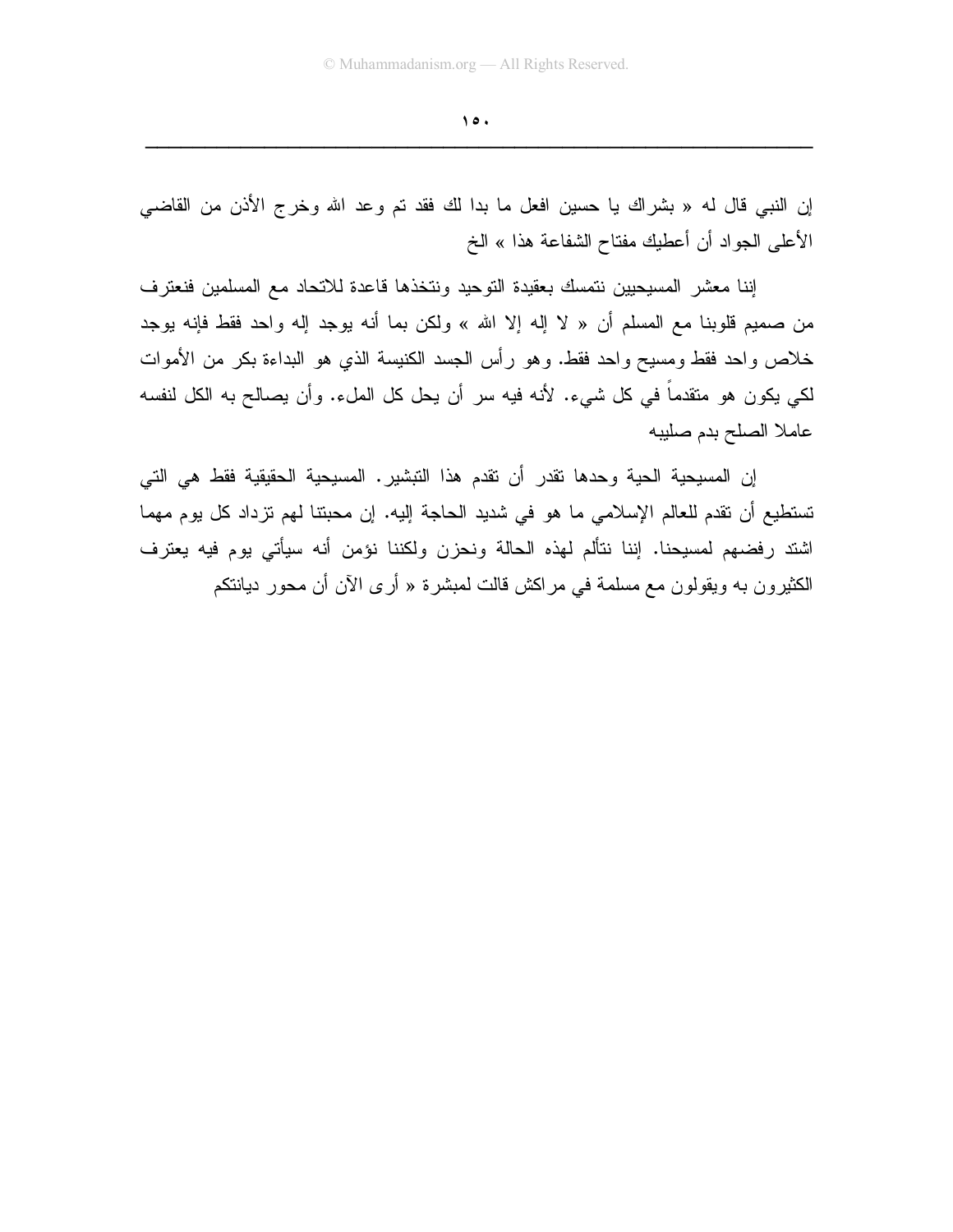هو المسيح ولذلك أريد أن أحبه وأخدمه »

والمسألة المهمة اليوم بخصوص إخوننا المسلمين ليست مقدار نقربهم للفضائل المسيحية والمدنية المسيحية باجتهادهم في تجديد هيكل الإسلام المتخرب ولكن المسألة هي نفس المسألة القديمة « ماذا تظنون في المسيح؟ »

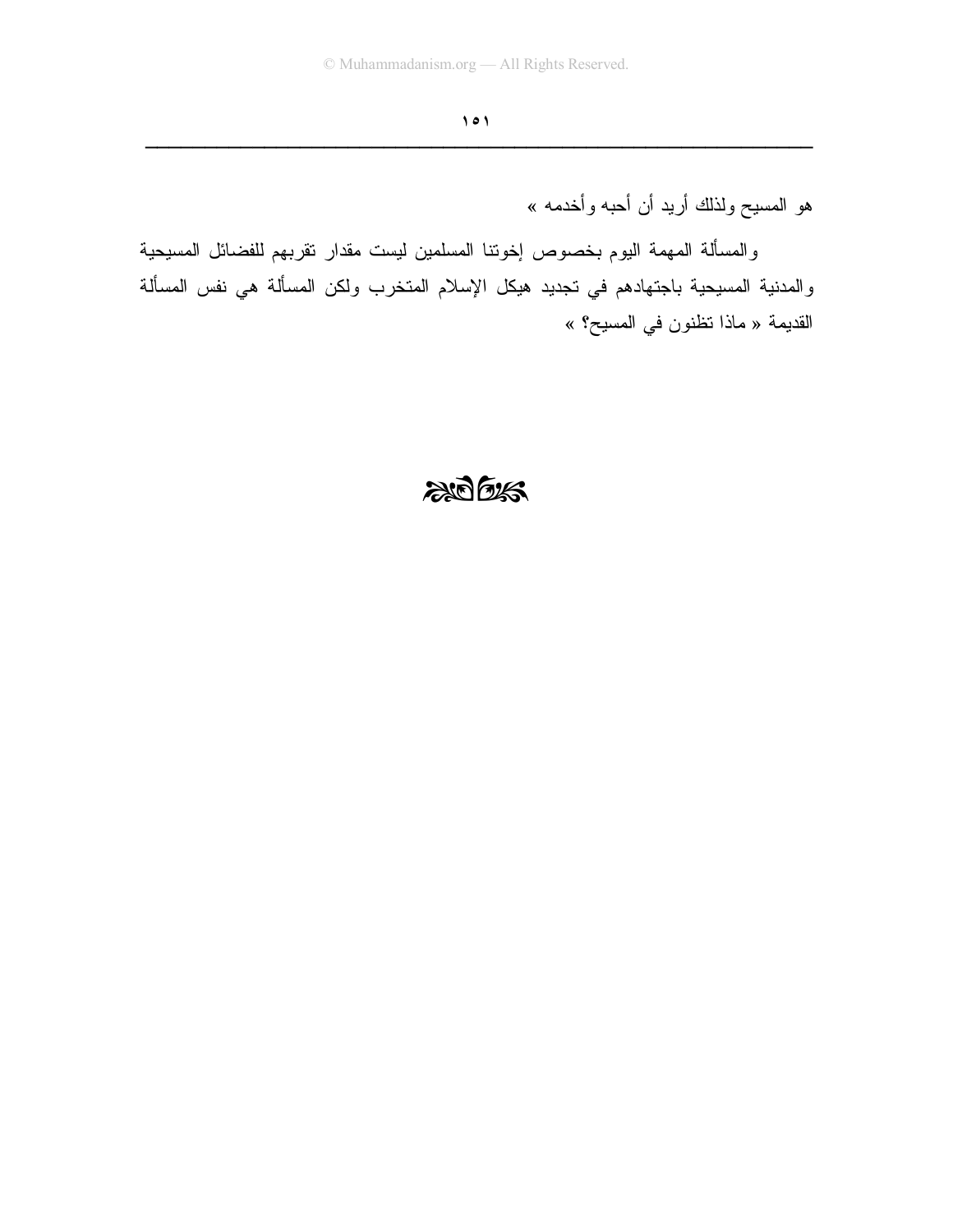ملحق الفصل السابع (لصاحب الامضاء)

حيث قد ولدت مسلماً ونشأت بين المسلمين ودرست العلوم الإسلامية بسورية ومصر فكنت أعتقد بسيدنا المسيح أنه من الأنبياء أولى العزم وأنه معصوم من كل خطية كبقية الأنبياء عند المسلمين وأنه كما قال القرآن رسول الله وكلمته ألقاها إلى مريع وروح منه وأن الله أيده بروح القدس ففعل المعجزات الباهرات المذكورة في القرآن بإذن الله تعالى إذ هو عبد لله كباقي الأنبياء وبعد أن أدى وظيفة رسالته ومكر اليهود به وهموا بقتله رفعه الله إليه وألقى شبهه على شخص أخر فقبضوا عليه وأمانوه مصلوباً زعماً منهم أنه المسيح هذا ما كنت أعتقده في المسيح منذ حداثتي ولما كثر اطلاعي على كتب تفسير القرآن وكتب الحديث نبين لي أن المفسرين للقرآن قد أوَّلوا الآيات القرآنية التي تشير إلى لاهوته وموته قبل رفعه بتآويل بعيدة وتمويهات كأن قصدهم مخالفة ما صرح به الإنجيل من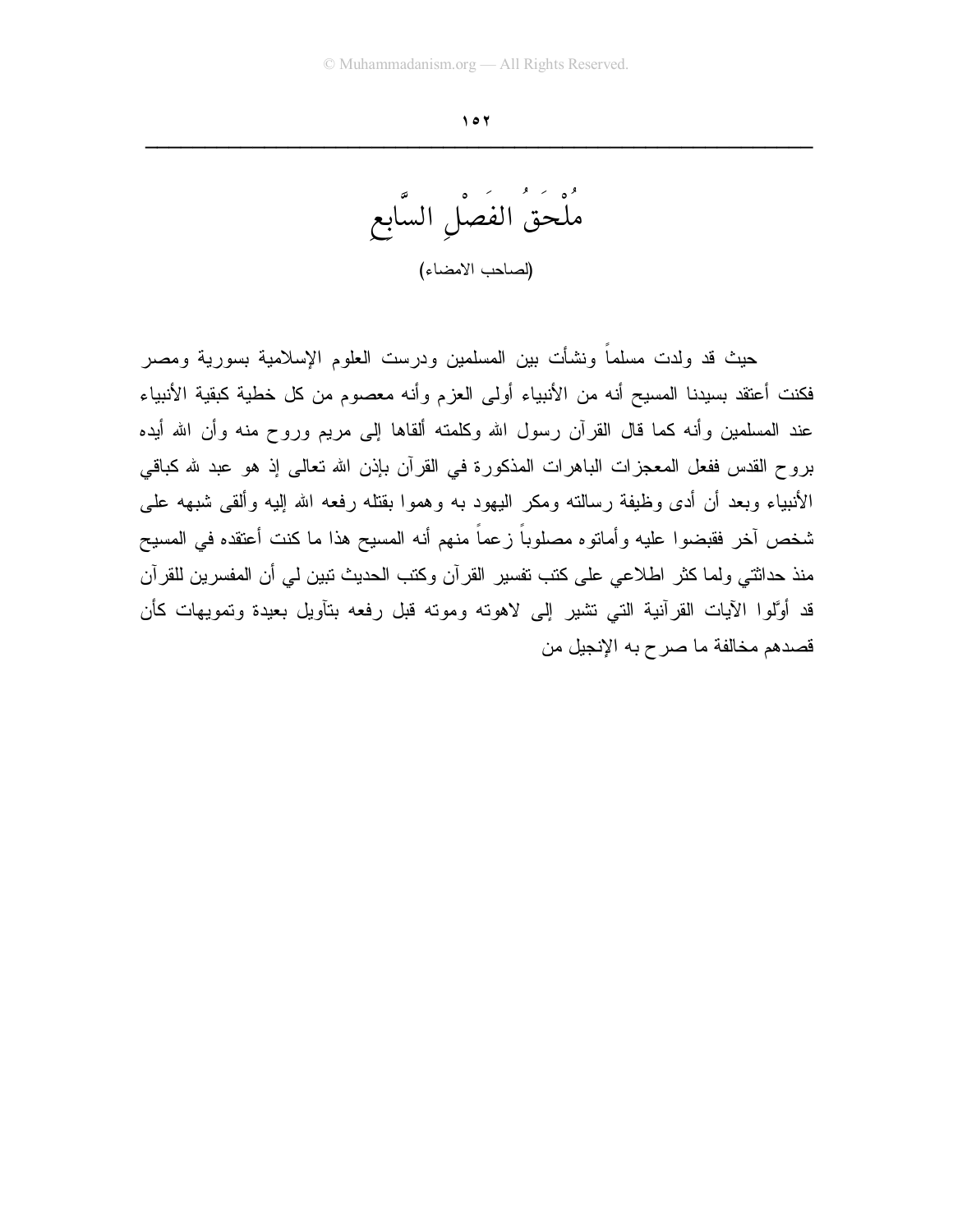لاهونـه ومونـه مصلوباً مـع أن القرآن قد شهد مراراً بأنـه جاء مصدقاً للنوراة والإنجيل ومـهيمناً أي رقيباً وحافظاً لهما من التبديل والتغيير

فلما نبين لمي ما ذكرته شمرت عن ساعد الجد والاجتهاد بتلاوة القرآن وتفاسيره بكل تحقيق وتدقيق فكشف الله لي عن حقيقة المناقضات والمنافيات الموجودة في القرآن لا سيما في المواضيع المنعلقة بحقيقة المسيح ومونه ولذا أقبلت على نلاوة الكتاب المقدس أيْ العهد القديم والعهد الجديد بكل دقة وما حملني على ذلك إلا الأيات القرأنية الكثيرة التي تكرر المدح والثناء بأصرح تعبير وأتم تبجيل للكتاب المقدس فانكشف لمي الغطاء وظهر الخفاء وتحقق لمي أن حقيقة المسيح هو ما رمز إليه الله على ألسنة أنبيائه في العهد القديم تدريجياً وصرح به في العهد الجديد ووضحه بكل صراحة من أن حقيقة المسيح هو كلمة الله الأزلية قد تجسد في أحشاء مريم ليجمع بين عدل الله ور حمته بتقديمه نفسه فداءً عن كل من يقبله فدآء عنه وبالفعل قد سلم نفسه لأعدائه باختيار ه وأكمل عمل الفداء بموته على الصليب ثم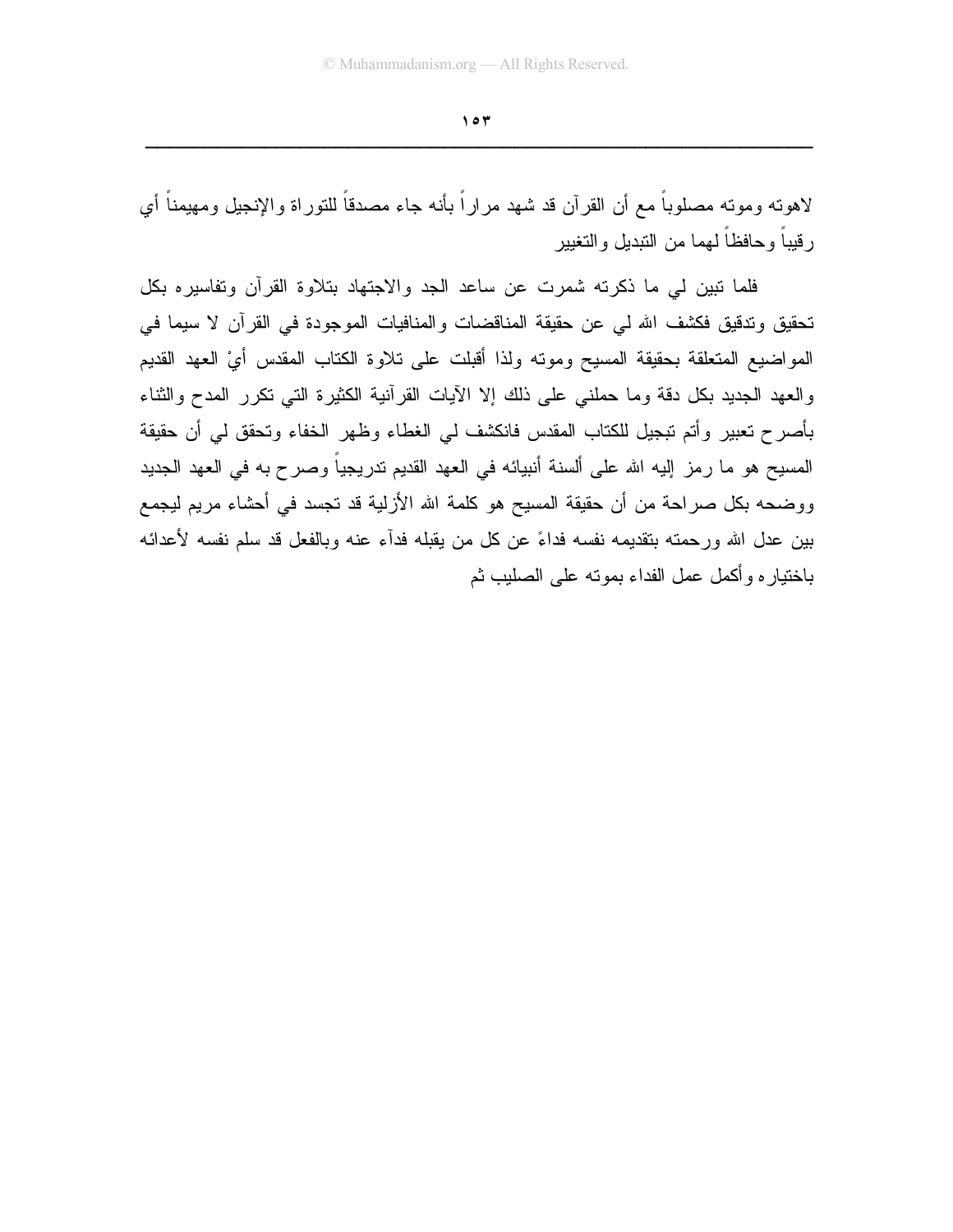قام من قبر ِه في اليو ِم الثالث منتصر اً على الموت وبقى حياً بجسده بين المؤمنين به أربعين يوماً يجالسهم ويكالمهم ويأكلهم ويشاربهم وآثار المسامير في يديه ورجليه وأثر طعن الحربة في جنبه وبعد ذلك صعد إلى السماء وأعين تلامذته شاخصة إليه حتى غيبه السحاب عن أبصارهم بعد أن وعدهم بأنه سيرسل لمهم المعزي الروح القدس ليعلمهم كيفية نبشير العالم ببشارة الخلاص بعمل الفداء وقد وفي لهم بما وعدهم حيث قد نكلم على ألسنتهم بلغات مختلفة لم يكونوا يعلمونها من قبل بل قد تكلَّم على ألسنتهم بحكم وعلوم إلهية مع أن أكثرهم عوام صيادو سمك حتى ادهشوا العلماء وحبروا الفلاسفة والحكماء

وبناءً على ما صرح به المسيح في إنجيله من أن الله واحد بالذات مثلث الأقانيم بعد أن رمز إلى ذلك في العهد القديم وأنه كلمة الله الأزلية وابنه الوحيد وأنه هو والآب والروح القدس واحد صرت بنعمته تعالى مسيحياً معنقداً أن المسيح ذو طبيعتيْن ناسوتي أي إنسان تام تجوز عليه الأعراض البشرية بأجمعها إلا الخطية فإنه مقدس عنها وما هذا النجسد والنقديس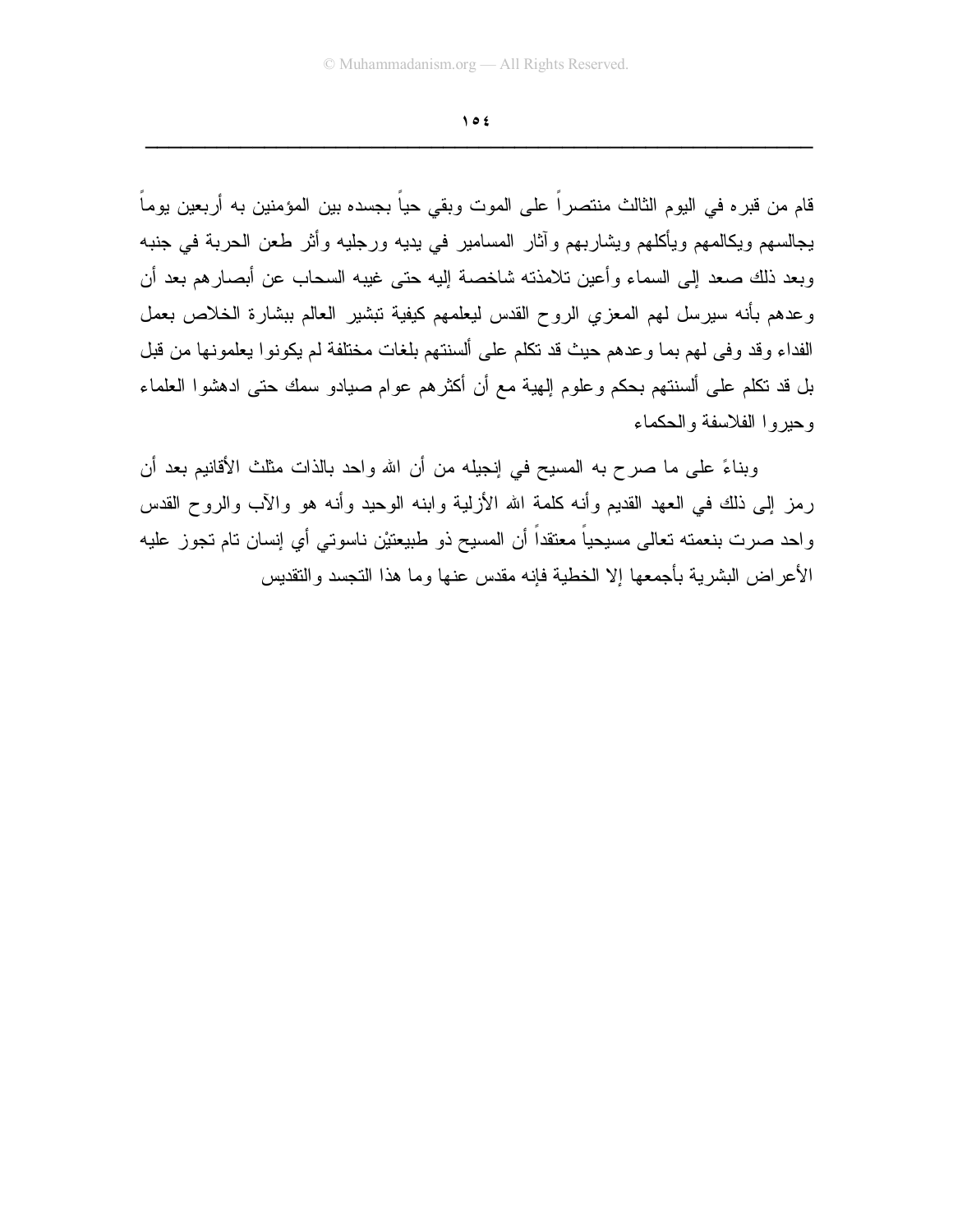$\theta$ 

عن الخطية إلا لأجل أن يكون من جنس البشر ليصح بعدل الله أن يكون فداء عنهم. ولاهوتي إذ هو الكلمة الأزلية الإلهية وبهذه الطبيعة كان يفعل ما يشاء من المعجزات والأعمال الإلهية وأنه منذ صعوده أعطاه الأب كل سلطان على الأرض وفي السماء ليكون هو الكل في الكل ومنذ صعوده هو جالس عن يمين الأب ليشفع فينا وهو موجود معنا بروحه القدوس بكل أن ليرشدنا للصلاح ويوبخنا على الخطايا ويعزينا في النجارب والمصائب وسيأتي من السماء مرة ثانية لأجل مداينة الخطاة واختطاف المؤمنين أحياءً وأمواتاً إلى السماء ليرثوا معه الملكوت ويحيوا حياة أبدية

ولو أني سطرت بعض النعم الروحية التي أنعم عليّ بها منذ اعتمدت باسمه واستندت عليه بجميع شؤوني وما فعله لأجلي من الخوارق لطال ذلك ولكن من ذاق عرف

وحيث لا بد وان سيكون هذا الكتاب في أيدي الكثيرين من إخوتي المسلمين فإني أنصحهم نصبحة أخوية ان يسلكو ا الطريقة التي سلكتها أي يقبلو ا على مطالعة الآيات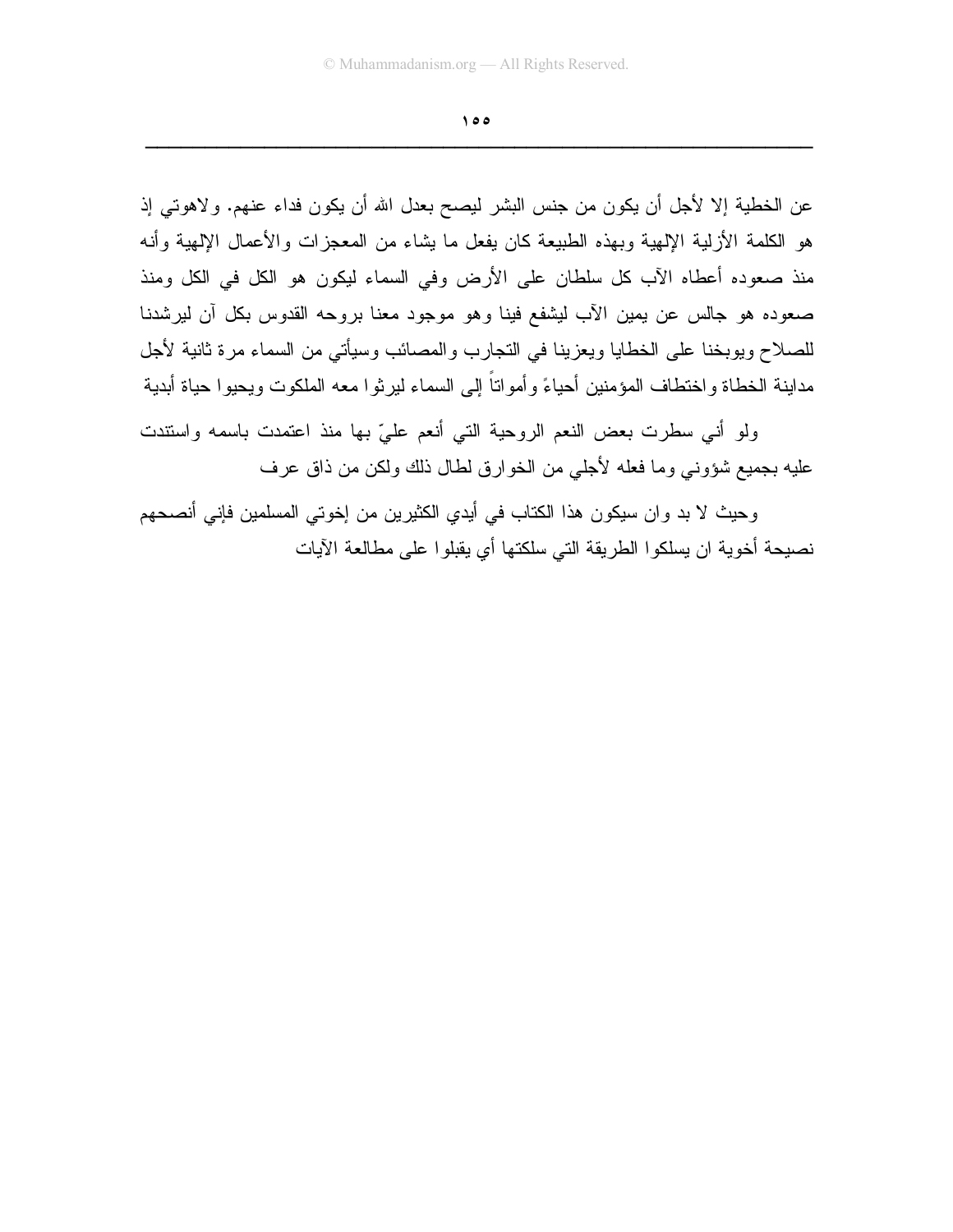القرآنية التبي مواضيعها عن المسيح ويطالعون ما نكلم به المفسرون عليها ولكن يحكمون العقل الإنساني بتلك التفاسير تاركين كل تعصب وتحزب ثم يقبلون كما أقبلت على تلاوة الكتاب المقدس فإني أعتقد أنه ولا شك سيرشدهم الله نعالى بنور هدايته إلى طريق الحق والحياة بل إلى الصراط المستقيم صراط الذين أنعم الله عليهم بنعمة الإيمان فنالوا الهداية والغفران إنه على ما يشاء قدير وبالختام فإني قد بذلت لهم نصيحتي الأخوية راجياً لهم نعمة الإيمان والسلام

المنتصبّر

عبد الله عبد الفادي

حلمى

## $20025$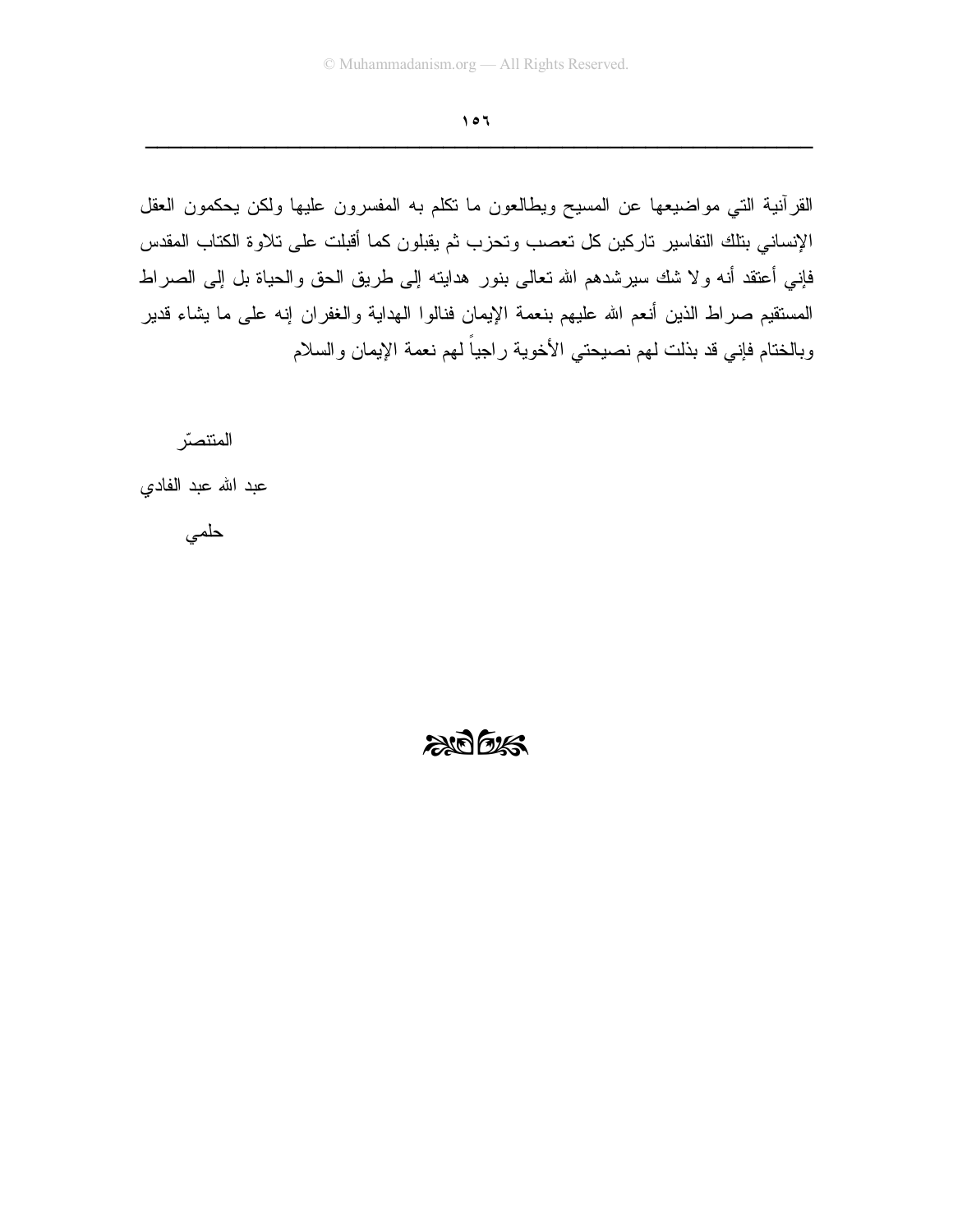

إن ما نقدم من وصف المسيح في الكتب الإسلامية مما يجب أن يحرك قلب كل مسيحي غيور ليقوم حالاً من سباته ويشرح لإخوانه المسلمين حقيقة وصف يسوع ليزيل من فكرهم نلك الصورة المشوهة الناقصة الغير المؤدية إلى حقيقة مخلص البشر الذي فيه حل كل ملء اللاهوت جسدياً والذي هو الحق كله وأن يخرجه من ظلام الأحاديث إلى كمال نور شمس البر المضيئة. إننا لا نجد محركاً للمسيحيين لتبشير أخوانهم المسلمين أقوى من وجوب نهضتهم لإزالة الأفكار الناقصة عن مسيحهم التي دخلت على الإسلام من مسيحية فاترة مهملة فتمكنت فيها كحقائق وهي ليست من الحق بشيء وليس لنا لنداء جمهور المسيحيين أفضل من قول المسيح نفسه « أيها الآب قد أتت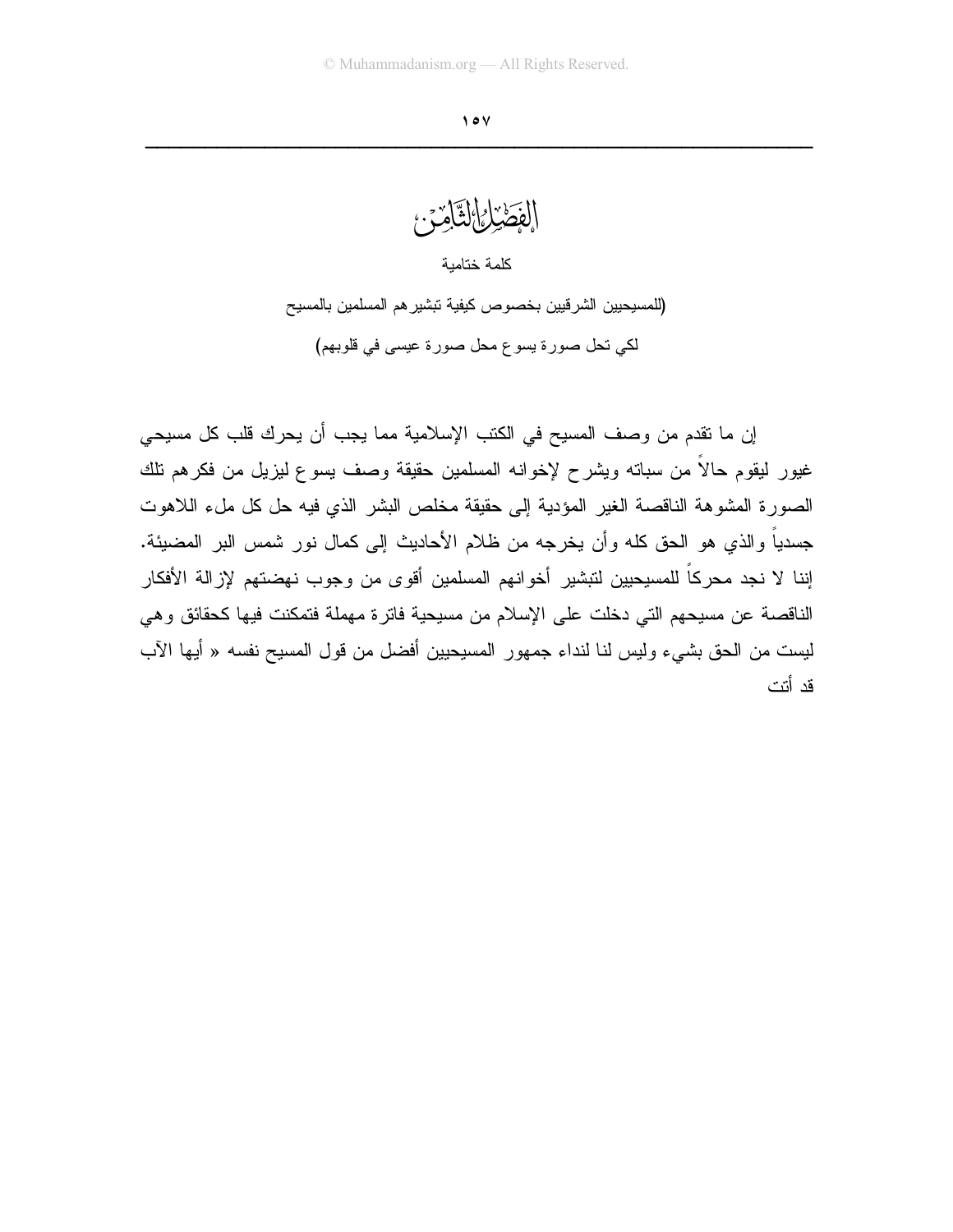$\Lambda$ 

الساعة مجد ابنك فيمجدك ابنك أيضاً » وأى باعث يبعث قلب المسيحي على نبشير إخوته المسلمين بالمسيح بكل ملئه أعظم من باعث تمجيد الله وهو باعث البواعث في كل مسيحي بل لنتأمل في كلمات إشعيا « أنا الرب هذا اسمى ومجدي لا أعطيه لآخر ولا تسبيحي للمنحوتات » ومما ننقدم من هذه الفصول عن المسيح في الإسلام يتضح لنا أول كل شيء أن أول رسالة يجب أن نبلغها للمسلمين هي يسوع المسيح لأن معرفتهم عنه ما هي إلا معرفة ناقصة مشوهة وغير كافية بل ومبهمة كلية ومغطاة بتمجيد نبيهم وتعظيمه فما علينا إلا أن نتخذ هذه المعرفة الضعيفة التي لهم عن مسيحنا إلاَّ سلما نندر ج به إلى تعليمهم عن الأمور الحقيقية وقد قال المرحوم الدكتور أنس (مؤلف كتاب « نظام التعليم في اللاهوت القويم ») « إن الواجب الذي علينا بسيط جداً اذهبوا إلى العالم أجمع واكرزوا بالإنجيل للخليقة كلها » إنجيل المسيح لا انجيل محمد وللخليقة كلها لأن كل الناس في حاجة للإنجيل. لأنه إن كان يمكن الاستعاضة عن الإنجيل بكتاب آخر تعترضنا مسألة مهمة وهي مسألة الخلاص هل هو بالمسيح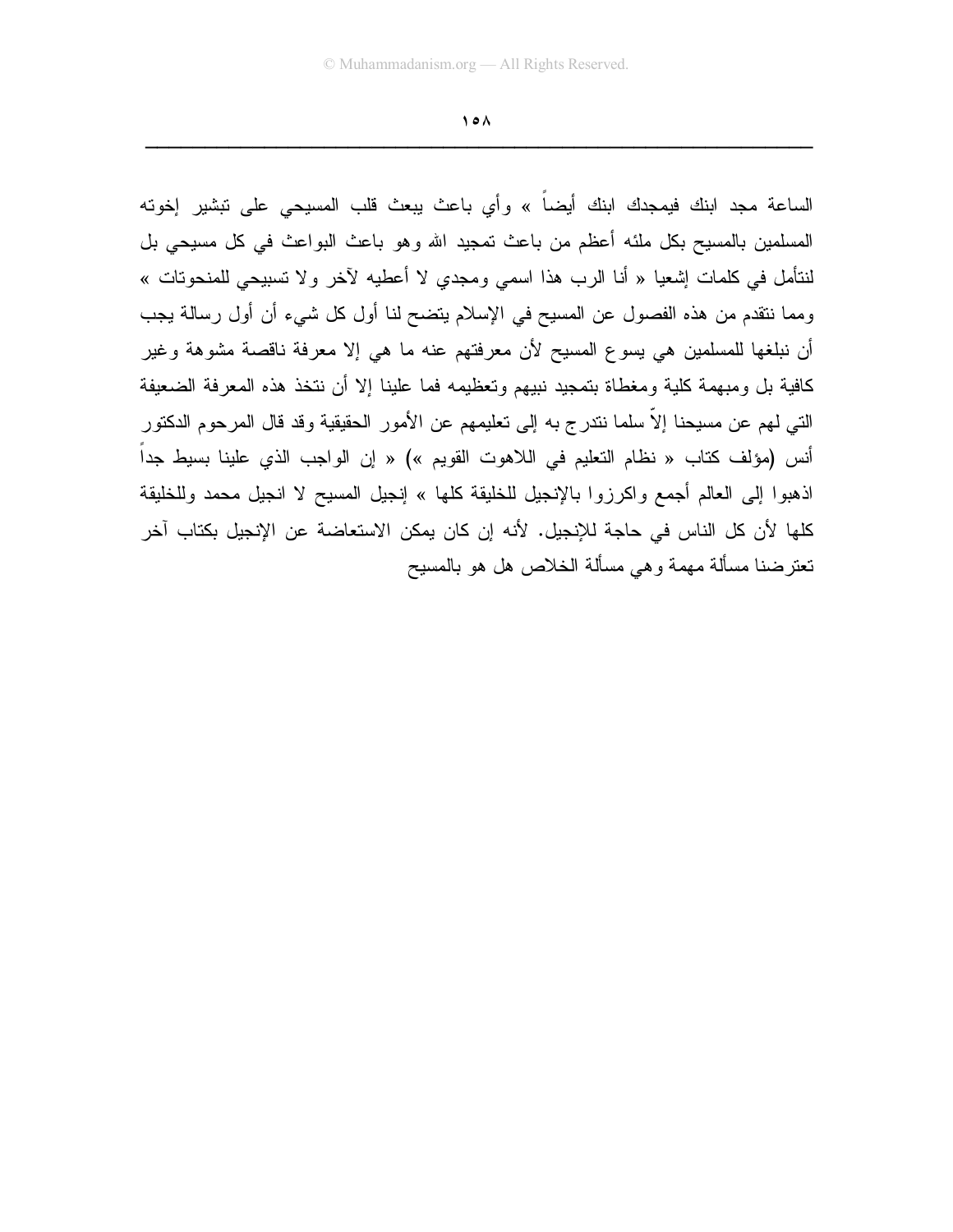أم بمحمد ولكن قد علَّمنا المسيح أنه بوجد طريق واحد للخلاص لكل الناس وذلك الطريق فيه وفي استحقاق ذبيحته لا بأعمال بر يعملها الإنسان ولذلك لا يشتغل على سماع إذا قلنا إن دائرة الخلاص محصورة في المسيح وكل من لا يقبل خلاصه فهو هالك لا محالة. إن من يرفض المسيح ويحتقره ويضع ثقته واعتماده في أخر سواه ولو كان هو النبي العربي أو حتى في رحمة الله بفكرٍ أن الرحمة له بصفته مسلماً أو أياً كان لا نرى رجاءً له في نوال الخلاص وإن من يضع ثقته واعتماده في نبي أو رسول غير المسيح يكون كمن يفتش لنفسه عن مخلص بشري أو ينتظر نوال الرحمة كجزاء إسلامه على أن المسيحي لا ينتظر الخلاص لمجرد كونه مسيحياً كما أن المسلم لا يخلص لأنه مسلم بل كل الذين ينالون الخلاص بغض النظر عن علاقاتهم الظاهرة بالمسيحية يخلصون فقط بنا على علاقتهم بالمسيح الغير منظورة فينالون بكيفية محسوسة عندهم أو غير محسوسة وإنما بمساعدة روح الله نلك الصفات التبي تجعلهم وودعاء وانقين بالله فتصيرهم في حالة مطابقة لصفات الله وحكمته وصلاحه لكي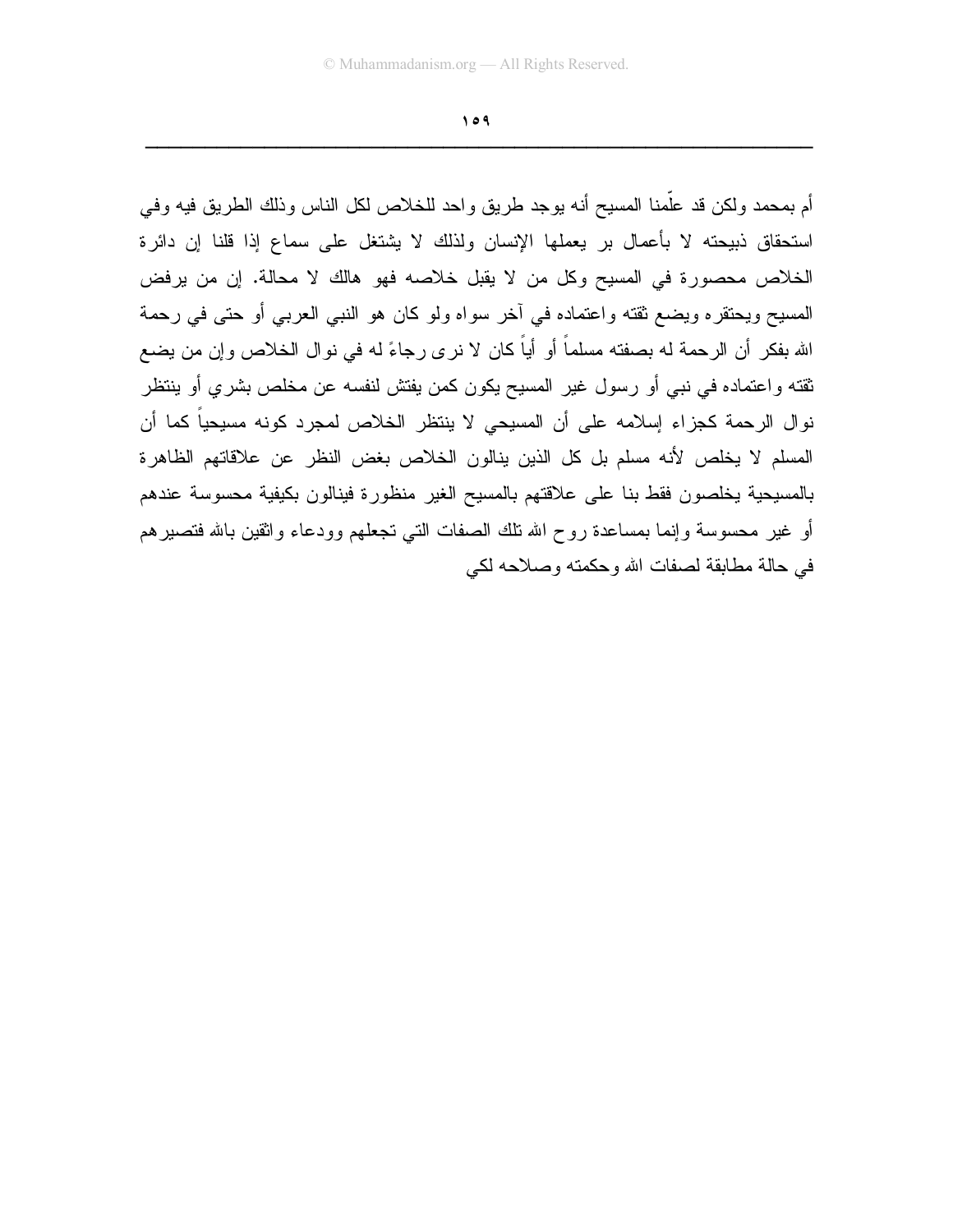$15.$ 

يمكنهم أن ينالوا من الله عطية الغفران المجانية في استحقاقات المسيح ويتمتعوا بأفراح محبته وفوائد موت المسيح لأجلهم وبالإجمال فإن الخلاص هبة مجانية معطاة من رحمة الله ومؤسسة على كفارة المسيح وليس لأعمال الإنسان وبره أدنى دخل فيها وبناءً على ذلك نقول إن المسلمين في حاجة قصوى لمعرفة المسيح لأنهم لا يمكنهم نوال الخلاص بدونه. إن أخانا المسلم في حاجة لأن يعرف المسيحية كحقيقتها وأن يراها في نور الحق الكتابي كما هي إنه في حاجة لأن يعرف الخطأ المخطر الذي يتمسك به بكل إخلاص وأن نوجه أنظاره إلى نور السماء الحقيقي إنه في حاجة لأن يعترف بحق المسيح وسلطانه ومقامه وصفاته بكيفية تختلف اختلافاً جوهرياً عن اعترافه به الآن. إنه في حاجة إلى التجديد الروحي والاصلاح الأدبي. إنه في حاجة إلى كل هذه الدر وس وكل ما فيها من مساعدات ومشجعات ومحركات. و أما مسألة الواجب المستقر ة علينا فإن كان يوجد قوم حولنا يحتاجون إلى الإنجيل و عطية الإنجيل فهم إخونتا المسلمون فينبغي أن نقدمه لمهم وإنه من الزم واجباتنا كمسيحيين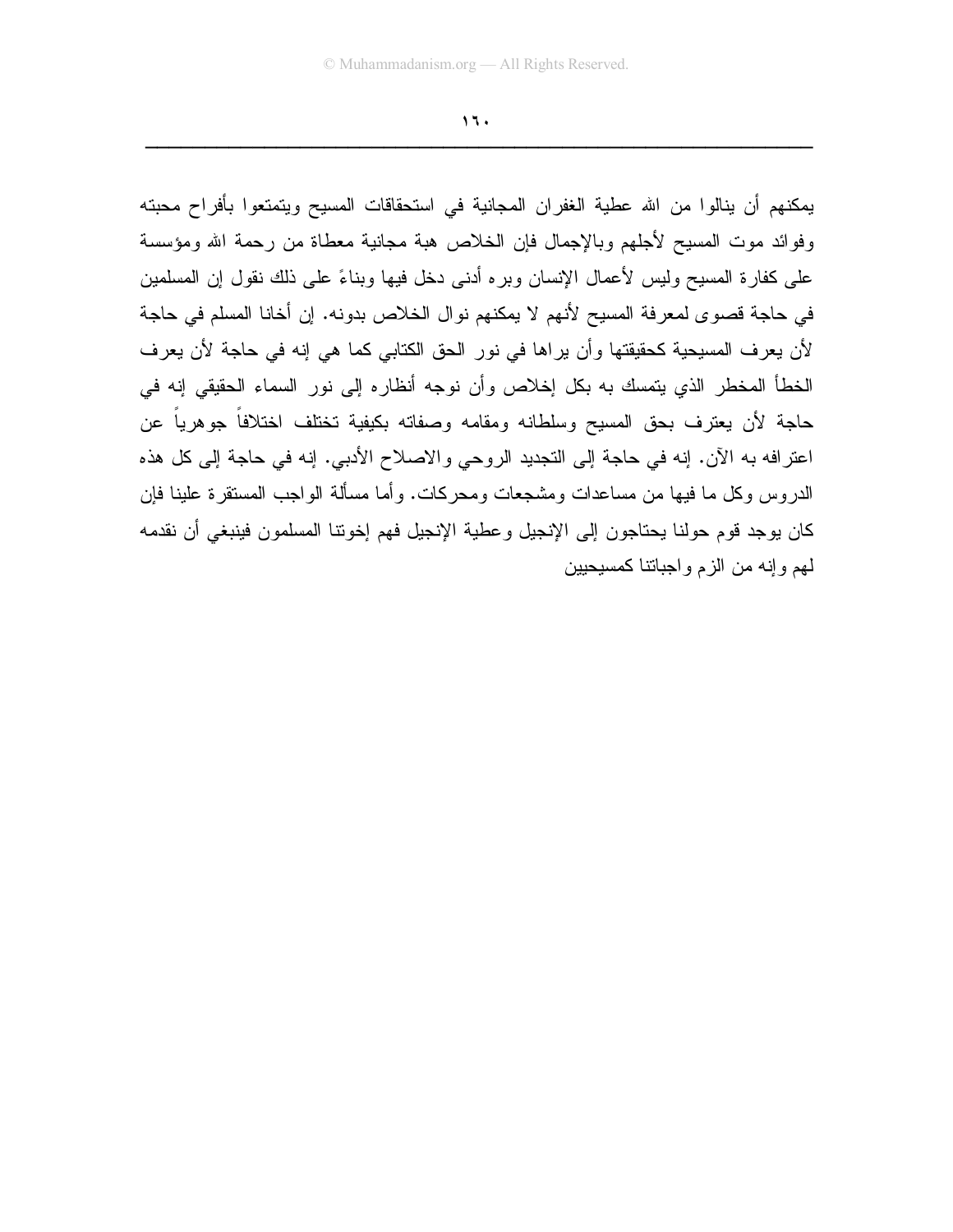مكلفين أن نحمل الإنجيل للخليقة كلها أن نفعل هكذا »

وقد اقتبسنا هذه العبارة بالتطويل من مقالة الدكتور أنس في مجلة « المرسل في العالم الإسلامي » (أغسطس سنة ١٨٨٩) لعلمنا أنه يوجد في كنيسة المسيح اليوم من يشكون في إمكانية أو نفع نبشير المسلمين نعم إن الصعوبات السياسية وغيرها فوق ما يتصور إنسان لا سيما في بعض البلدان. والوصول إلى قلب المسلم محاط بصعوبات جمة ناتجة عن النربية والعادات والاعتقادات ولكن كل هذه لا تخفف عنا عبء المسؤولية ولا يجوز أن تحرمنا من هذا الامتياز. فيجب على كنيسة المسيح أن تستخدم كل الفرص التي أمامها وتقدم رسالة الإنجيل لأخواننا المسلمين بملء الانتظار إن قوة الروح القدس الذي عمله الخصوصي هو أن يعلن المسيح للقلوب يقود الكنيسة في وقت الله المناسب عنده في موكب النصرة واكتساب النفوس لمخلصها وراعيها العظيم

يقولون إن الإسلام لا يمكنه أن يتفق مع المسيحية في عقائدها الأساسية حيث العقل لا يستطيع أن يقبل ما يقتصر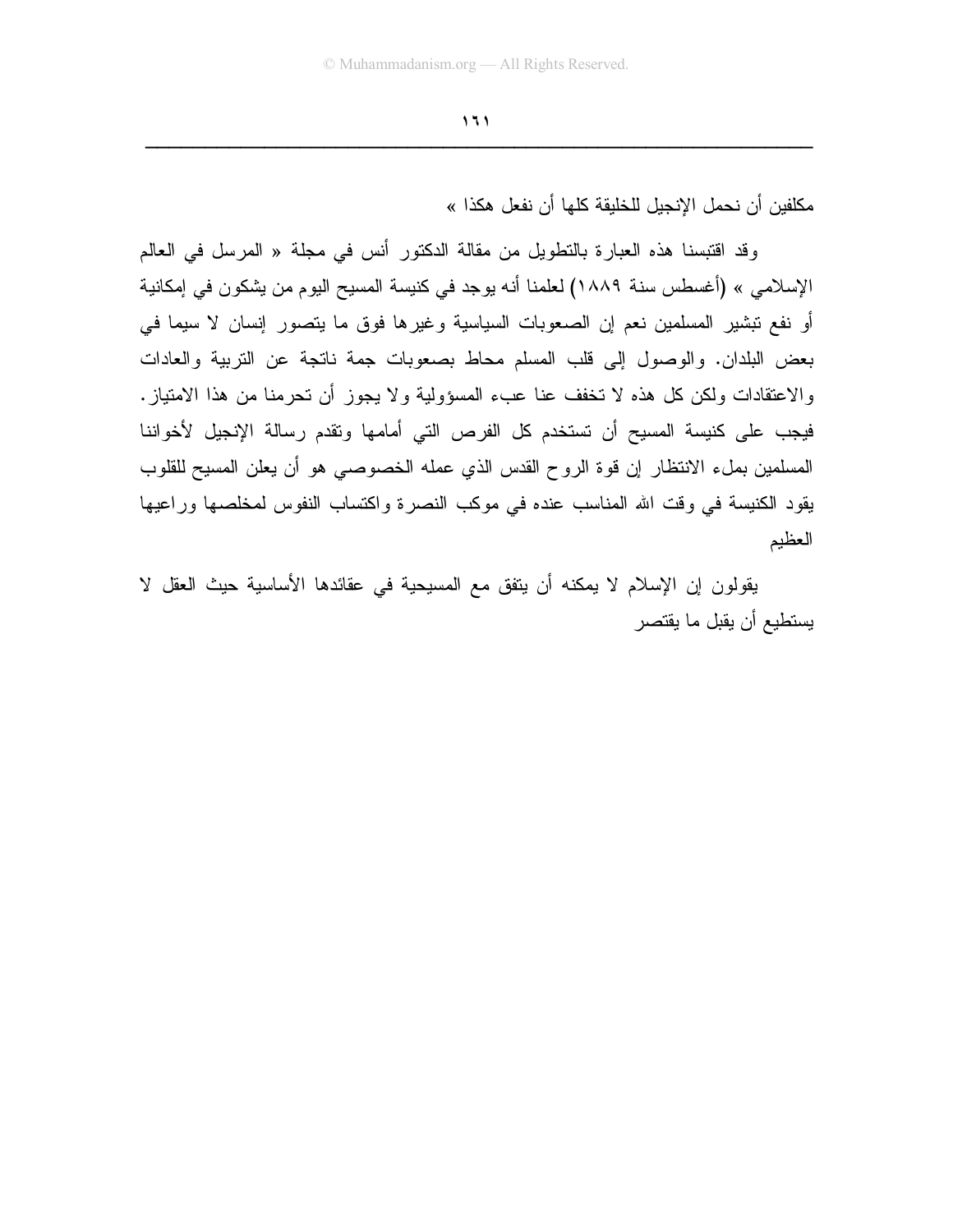قبوله على الإيمان وذلك مثل قضايا النجسد وألوهية المسيح والثالوث. فنقول إن هذه الأمور ليست حجر عثرة للمسلم فقط بل هي قضايا وقفت المسيحية أمامها بدهشة وحدث بسببها اختلاف وانشقاق في الكنيسة ذاتها على أن هذه الحقائق هي لبِّ ديانتنا وأسرارها العميقة وأركانها الجوهرية وبدونها لا نفرق المسيحية شيئاً عن الأديان والفلسفات الأخرى. ومن المهم ملاحظته أن الديانة الإسلامية التي ابتدأت بدون شفيع وبنبي هو بشر لا سوى ذلك ندرجت مع مرور الأجيال إلى نسبة وظائف وصفات الشفيع الذي هو المسيح إليه وهذا الأمر يدلنا بأعظم برهان على شدة شعورهم بالحاجة إلى المسيح هنا النقليد الذي ما عليه مزيد فلما نقدم المسيح لأخينا المسلم العارف بعيسى وبعض صفاته فنكون قد قدمنا له حقيقة ما ينقصه في إيمانه ونأتي له بالضالة التي يبحث عليها في خلده ولا يجد للوصول اليها سبيلاً. وإنْ كان الصليب هو الحلقة الوحيدة المفقودة في قانون إيمان المسلم فالتبشير بالصليب مع أنه حسب الظاهر جهالة عنده فإنه يكون بعد قليل للمسلم حكمة الله وقوته.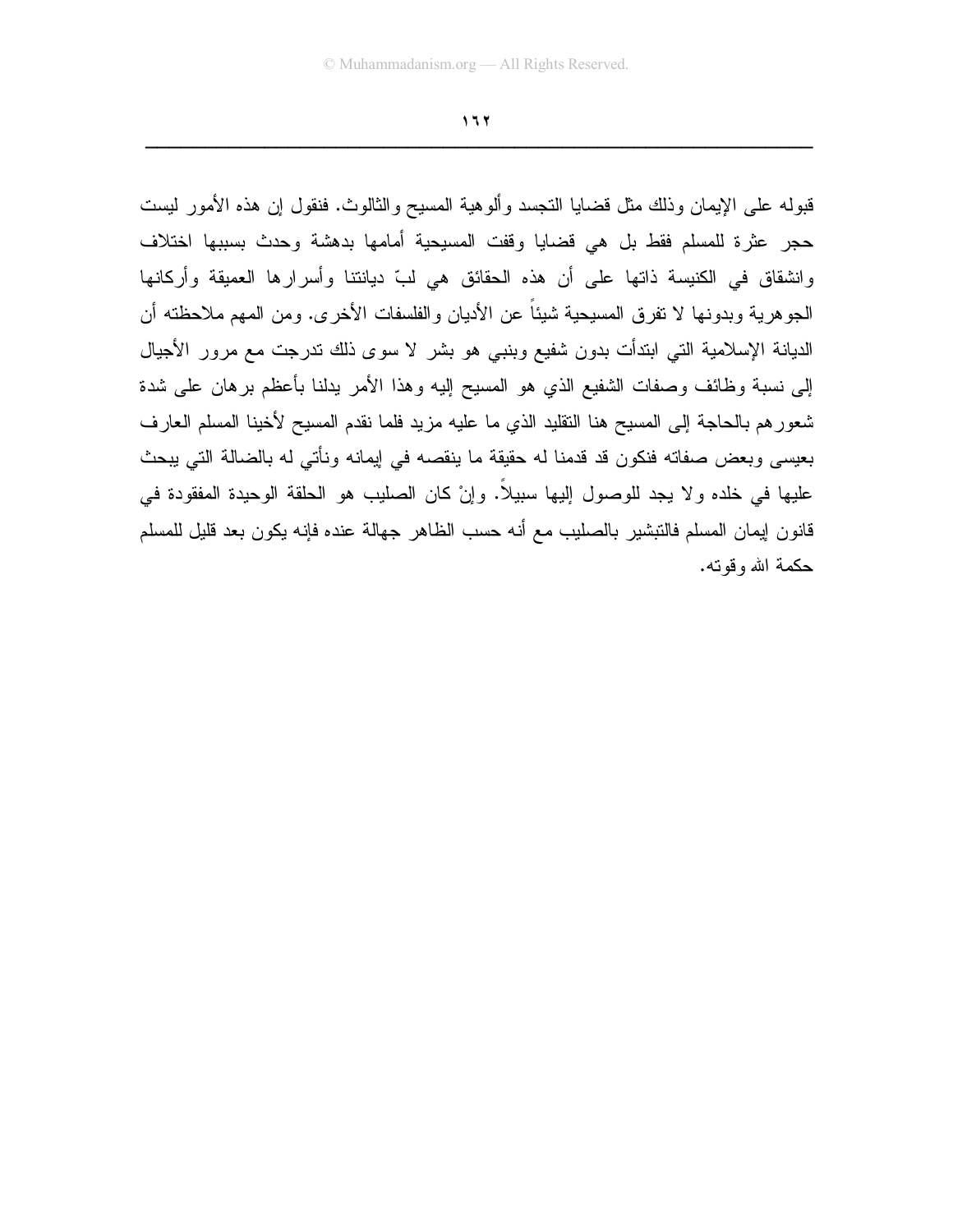وكما قيل في مؤتمر المرسلين المسكوني بادنبرج « بما أن الإسلام مضاد للمسيحية فالجمع بينهما محال ولا يتم التوفيق بينهما إلاّ بتقرير الأمور التي يشار إليها في الاثنتين تقريراً واضحاً مع الإشارة الصريحة بالبرهان الجلي أن هذه الأمور موجودة بكيفية أصح وعبارة صادقة ومعتبرة ومؤيدة في المسيحية أكثر منها في الإسلامية »

وبين كل النقط الجوهرية التي نتكلم فيها مع أخينا المسلم لا توجد نقطة أهم من حقيقة المسيح لأن الإسلام كما رأينا يسلم بمجيء المسيح وولادته الخارقة الطبيعة ووظفيته السامية بصفته أت بإعلان خصوصي من الله وبعصمته من الخطأ وبحنوه على الناس وبعمله المعجزات بل إن ذات أسمائه المعطاة له في القرآن والحديث يمكن اعتبارها أدلاء تقودنا منها إلى الإنجيل بل حتى الأقوال المتضاربة التي جاءت في الأحاديث عن صلبه وموته يمكن اتخاذها حجة دامغة على صدق الحادثة والاستدلال بها بكيفية معقولة مقبولة على صلب المسيح وموته لأجل الخطاة أجمعين إذ لا حل لهذا الإشكال و لا نوفيق لهذا النتاقض في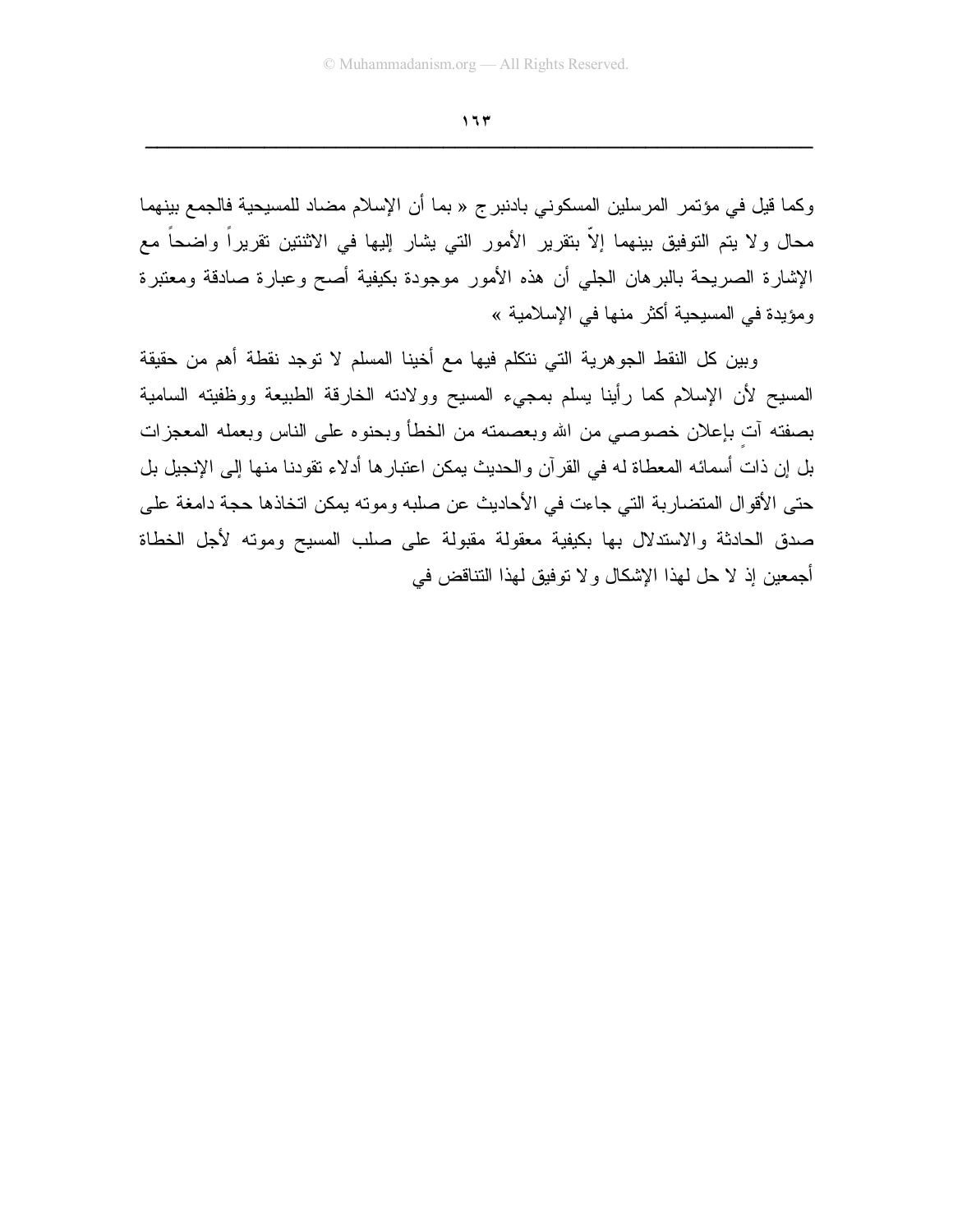الأقوال إلا التسليم بما يؤيده الناريخ وتشهد به حقيقة الحال. إن المسيح يسوع سلامنا ولذلك قال القرآن « سلام علـيّ يوم وُلدت ويوم أموت ويوم أبـعث حياً » (سورة مريم: ٣٤) وهذه الأيام الثلاثة التي يعتبر ها القرآن في تاريخ ربنا يسوع هي الأيام الثلاثة المقدسة في التاريخ المسيحي وعند كافة المسيحيين أي يوم الميلاد ويوم الجمعة الحزينة (الكبيرة) ويوم القيامة. وهكذا بقبولنا الحقائق المسلم بها بخصوص مسيحنا في الدين الإسلامي وتوجهنا أنظار أخينا المسلم من نوره الضئيل المظلل إلى النور الذي ينير كل إنسان آتياً إلى العالم نساعد أخانا المسلم أفضل مساعدة ممكنة. ومع أن الفكر الإسلامي عن الله ليس له السمو والقداسة التي للفكر المسيحي من جلاله وطهارته وقداسته غير أن التوحيد الإسلامي أساس نقدر أن نبنى عليه بناء معرفة الله معرفة أتم وأكمل لا سيما عن قداسته وعدله ومحبته وبهذه الكيفية يستطيع المسلم المعترف بيسوع أنه نبي فقط أن يقبل بكل ترحاب معرفة أوسع وأتم عنه وعن صفاته فينتقل بكل ارتياح من صورة يسوع الناقصة كما هي في القرآن إلى جماله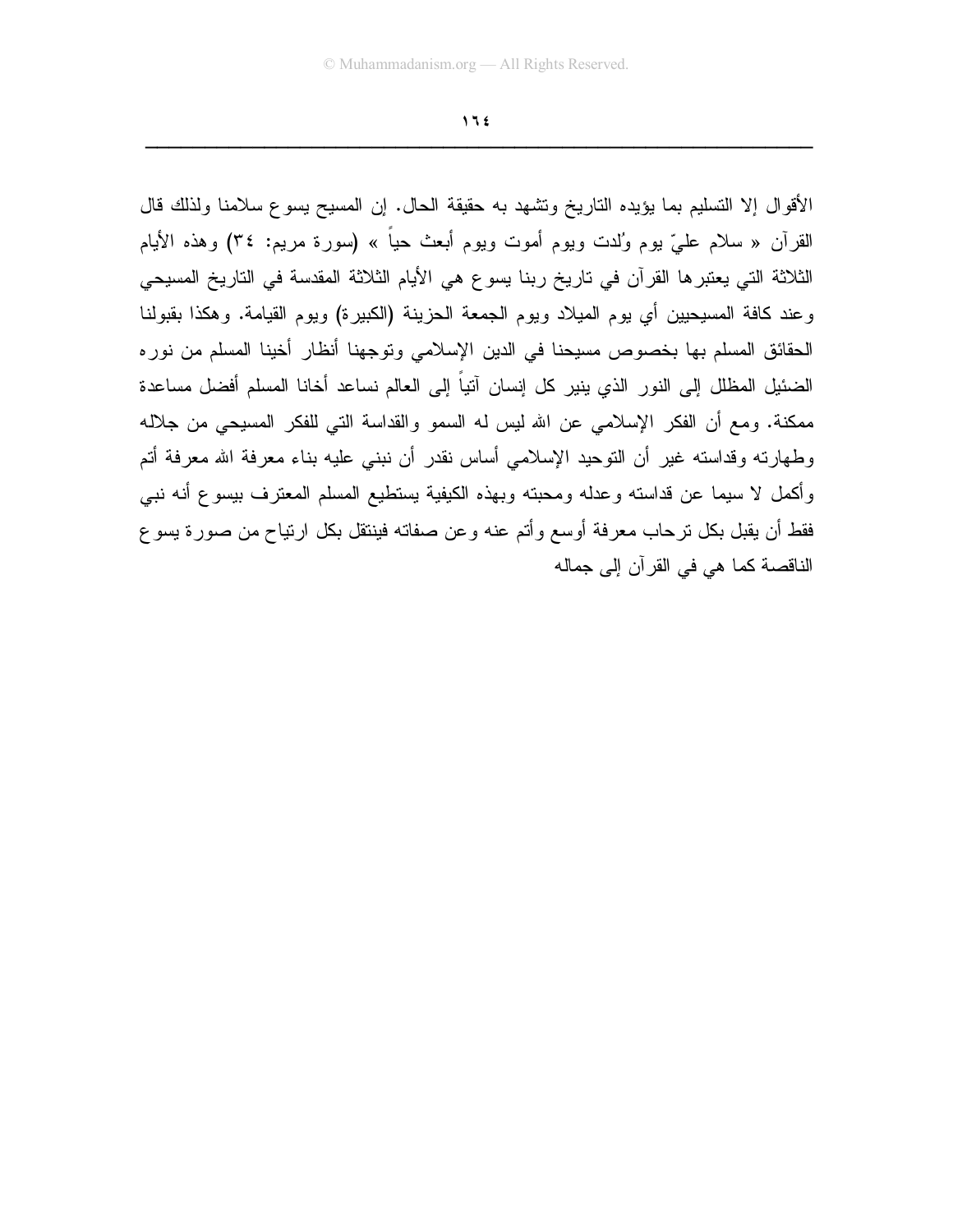الباهر الموصوف في الإنجيل وبهذه الكيفية يكون تبشيرنا له تبشير أ بانياً وفي الوقت ذاته يكون هادماً. إننا نقدر إذا تحكمنا وسلمنا أنفسنا لإرشاد روح الله أن نبين لأخينا المسلم فساد تصوراته عن الله وعن يسوع كما تصورها له كتبه ونسرع به إلى الصورة الحقيقية الكاملة.... إننا لا نخفي عن القارئ اللبيب أن الإسلامية تضاد المسيحية في أمور كثيرة وتضاد آداب المسيحية وتناقض أهم مبادئ المسيحية في أمورها الأساسية جوهرها ولبها ومع كل ذلك فإن قبولها أنبياء العهد القديم والإكرام الممتاز الذي تخص به ربنا يسوع المسيح والشهادة القوية الواردة في القرآن للكتب المقدسة كل هذه مبادئ استعدادية مهمة رغماً مما جاء من التناقضات والإنكار ولذلك وجب أن نصير للمسلم مسلمين لنربحه للمسيح وجب أن نفعل ذلك كما فعل بولس لا بالمجاراة والمداراة ولكن بتضحية الذات والاشتراك في الحاسيات والمحبة التي بلا رياء. يجب على من بيشر المسلمين أن يكون عالماً بديانتهم. إن أعظم صعوبة في سبيل نبشير المسلمين إلى يومنا الحاضر هي جهل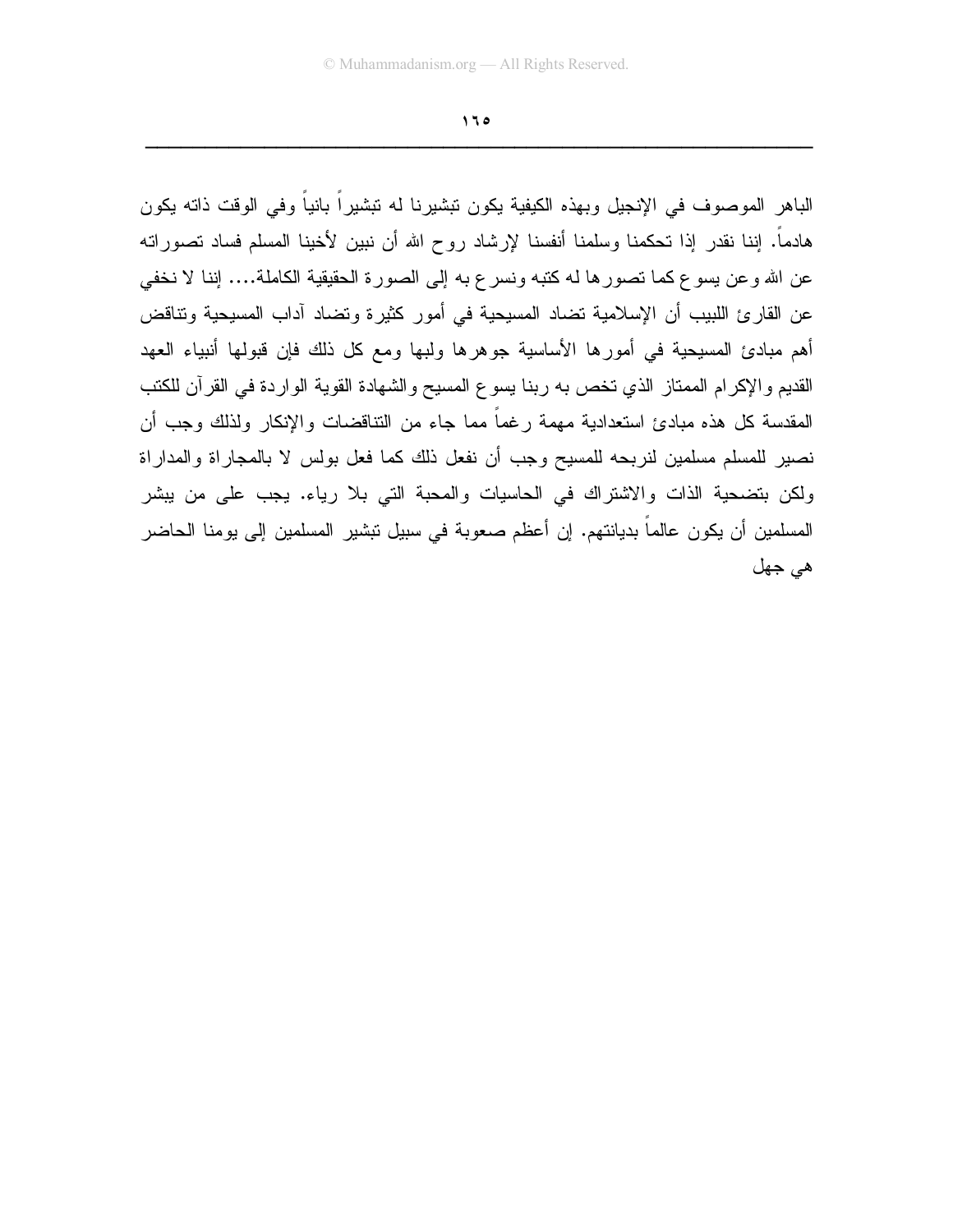المبشرين القرأن والأحاديث وحياة محمد والفكر الإسلامي عن المسيح وعوائد وطباع المسلمين التي أنتجتها فيهم الإسلامية إن أقرب طريق إلى قلب المسلم هي الطريق الداخلية لا الخارجية هي رفع الحواجز التي في قلب المبشر بالإنجيل والحواجز التي في قلب المسلم ووجوب اعتبار المبادئ الأولية التي يعتقد بها في الدين المسيحي ويتفق معنا فيها الدين الإسلامي واتخاذها سلما للوصول إلى الحقيقة الكاملة. هي إظهار سمو المسيحية في التعليم والحياة وتفوق المسيحية عن الإسلامية في ذلك. إن كثيرين من المسلمين يعييون على نبيهم صفات كثيرة وإنْ كانوا لا يستطيعون أن يصرحوا بذلك ولكن ما جاء في القرآن والأحاديث الأولى كاف لأن يرو فيه ما برى في كل إنسان معرض للزلة والخطأ وما جاء عن علاقاته بالنساء وما أشبه بجعل بعضهم يحارون في الفكر عنه فعلى المبشر بالإنجيل أن لا يجرح احساسات أخيه المسلم بذكر هذه المعائب بلا لزوم بل عليه أن يبين له سمو صفات يسوع وطهارة سيرته ونقاوة حياته كما جاء عنه في الكتب الإسلامية ذاتها وفي الإنجيل بكيفية أتم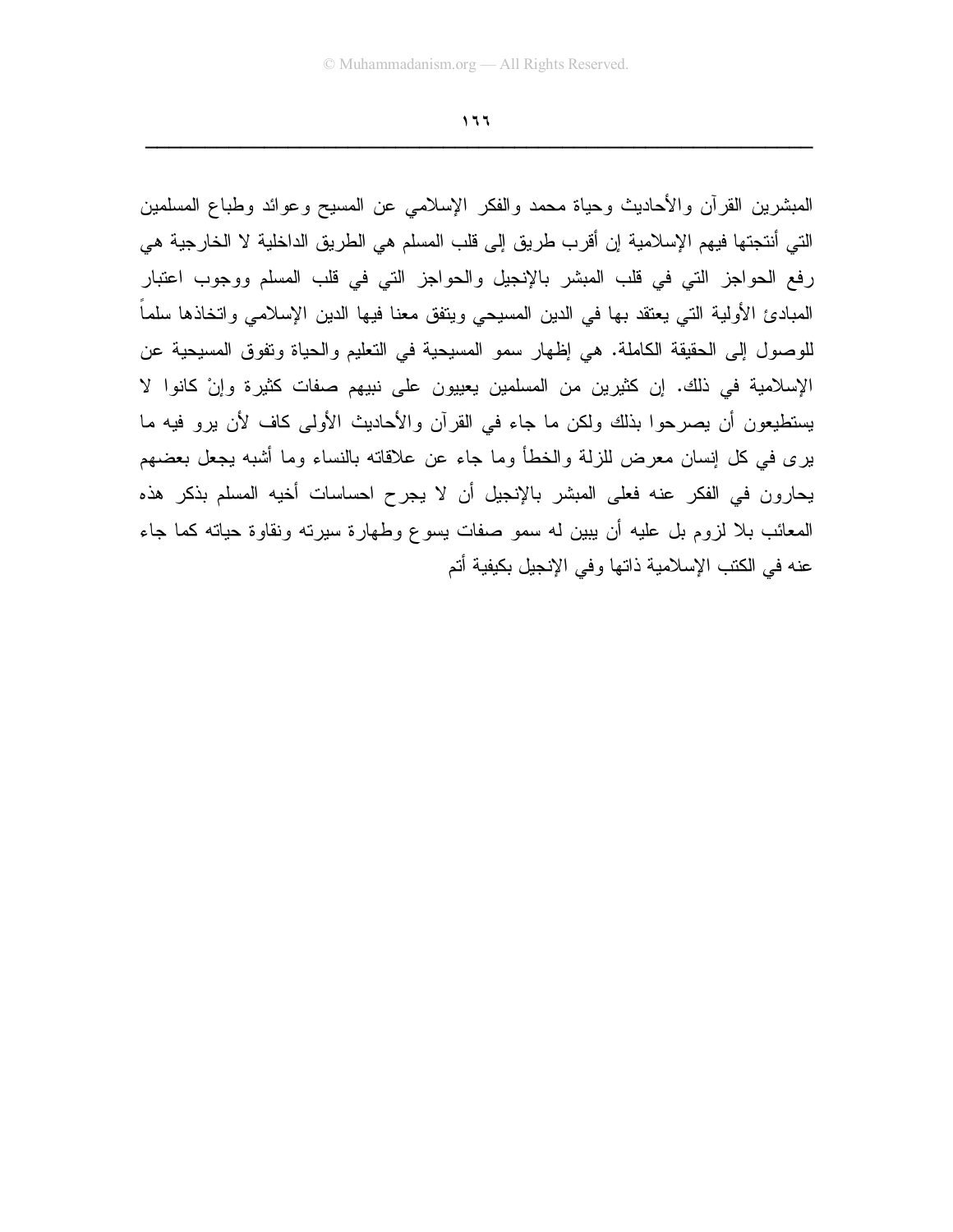وأكمل. وإعلم أن نرك إيمانك مداراة للمسلم لا نكسبك احترامه. إنه يعظم نبيه فلماذا لا نعظم مسيحك وتكرمه في عيني المسلم بل اعلم أن تقديم المسيح له بشجاعة وإظهار الحقائق المسيحية أمامه بكيفية واضحة تجعل سموها وجلالها واضحين أمامه وتظهر صفات الرب يسوع متلألئة أمام عينيه لا نتفر ه منك بل بالحر ي نجعله يجلس متفكر أ و مقابلاً

إن قلب الإنجيل وأعظم حقيقة فيه تمتلك قلب المسلم بقوة وتسود على قلب كل خاطئ هي حقيقة الاتحاد بين رحمة الله وعدله الظاهرة في صليب المسيح. فإذا قدمت له هذه الحقيقة بكيفية مناسبة فإنها نؤثر على نفسه نأثيراً لا يعلم مقداره إلا الله وحده الذي بروحه يقنع الخطاة ويبكنهم ويرجعهم إليه. وحتى يتتبه فيه الشعور بالخطية وهو أول عمل أساسي يجب أن نبدأ به. فقدم له تلك التعاليم النفيسة الواردة في موعظة المسيح على الجبل وبين له حقيقة حياة المسيح وليس من الحكمة أبداً ان نقابل بين المسيح ومحمد بل صف له المسيح واترك المقابلة لتأمله بنفسه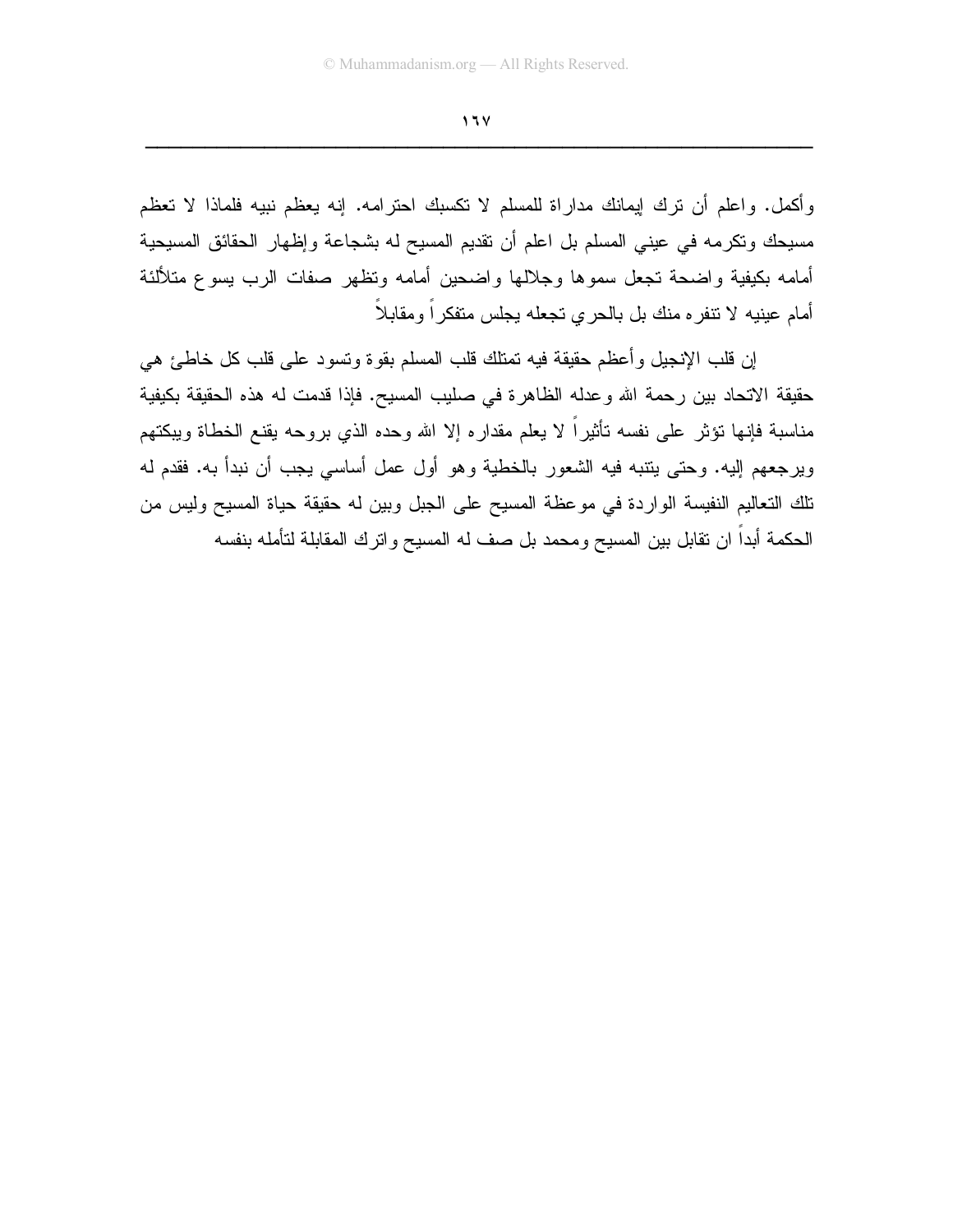$17<sub>A</sub>$ 

هذا وإننا نسأل كل مسلم مخلص النية أن يدرس الإنجيل ويرى بعينيه حقيقة الرب يسوع الذي نكلم عنه القرآن كلاماً عظيماً ودعاه نبي الله ورسول الله نطلب منه أن بدرس الحقائق الأساسية الناريخية في الديانة المسيحية وينتقدها ويمحصها كما يشاء ويرى بنفسه ما ادعاه يسوع لنفسه وماذا فهم نلاميذه والكنيسة الأولى فيما ادعاه. إننا نرغب أن يدرس المسلم الإنجيل ويطالعه بالكيفية التي يرغبها فقط نطلب منه أن يجعل أمامه غرضاً واحداً وهو أنه يأتي وجهاً لوجه أمام يسوع نفسه ليتعلم أن يعرفه ويرى كيف ادعى لنفسه مركزاً سامياً أمام كل البشر وأمام الله مركزاً لم يدعه آخر سواه لنفسه ومركزاً لم يملأه أحد باستحقاق مثله وبعبارة أخرى نقدم له المسألة التي قدمها بسوع نفسه لتلاميذه وللعالم أجمع « ماذا تظنون في المسيح؟ » ألسنا في خطر تعظيم قوة الإسلام الداخلية أكثر مما هي؟ إن الحقيقة التي لا مراء فيها أن الإسلام قد تصدع صدوعاً داخلية صارت مع الأجيال أوسع وأعمق وأشد تباعداً وأكثر تشققاً و اختلافاً. إن جمو عهم المتشتتة ابتدأو ا أن يروا هذه الصدوع الآخذة في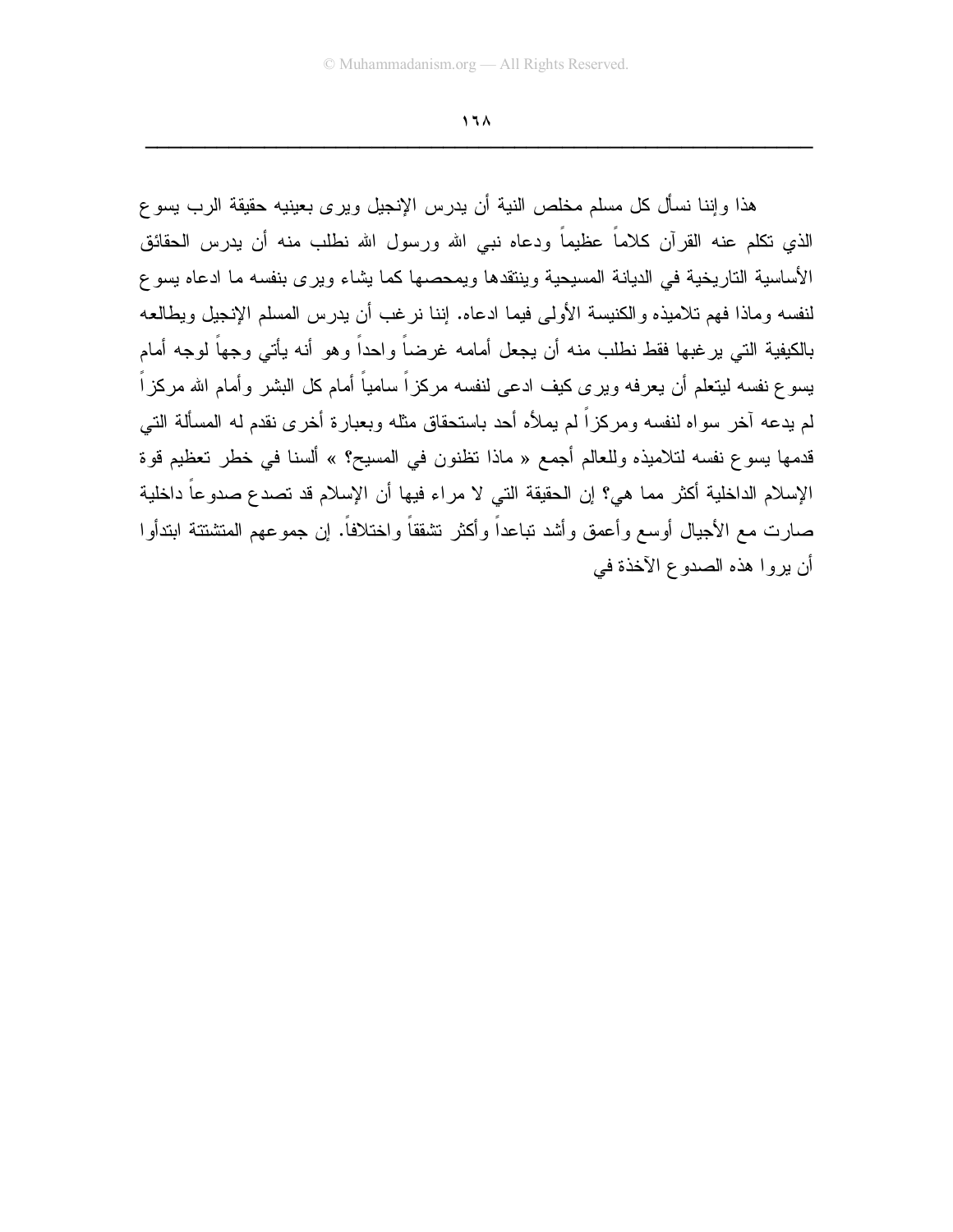الاتساع والابتعاد. إن شدة التعصب للعقائد الإسلامية ليست على الدوام برهانا على الإيمان الحقيقى بمحمد وتعاليمه. لما ضاعف بولس مجهوداته في مهاجمته المسيحية واضطهاد رجالها كان قلبه في الوقت ذاته آخذاً في الخضوع أمام وعظ استفانوس. إننا نرى الآن الشك وعدم الرضيي سائدين بين إخواننا المسلمين المتهذبين أكثر من التمسك الأعمى بحقائق دينهم وما علينا إلا أن نقرأ مؤلفاتهم وكتاباتهم العصرية فنراها مشحونة بمجهودات قوية الغرض منها تخليص سفينة الإسلام بطرح كل ما كان يعتبر سابقاً من المشحونات الضرورية وقد كتب القس هارس في بورما مؤخراً جواباً على سؤال كيف نبشر الوثنيين يصح اعتباره جواباً لمسألتنا أيضاً قـــال: \_\_ « يحسن بنا أن نعتقد أن الأديان الوثنية بصفة كونها أدياناً لم نتشأ كما يزعم بعضهم عن رغبة سامية في معرفة الله المجهول بل هي اختراعات متقنة الوضع المقصود بها أبعاد الله بالكلية عن عقول البشر وقلوبهم. فلو كانت هذه النظامات المختلفة نتيجة سعى بإخلاص لايجاد الله القدير لكان كلما تقدم النظام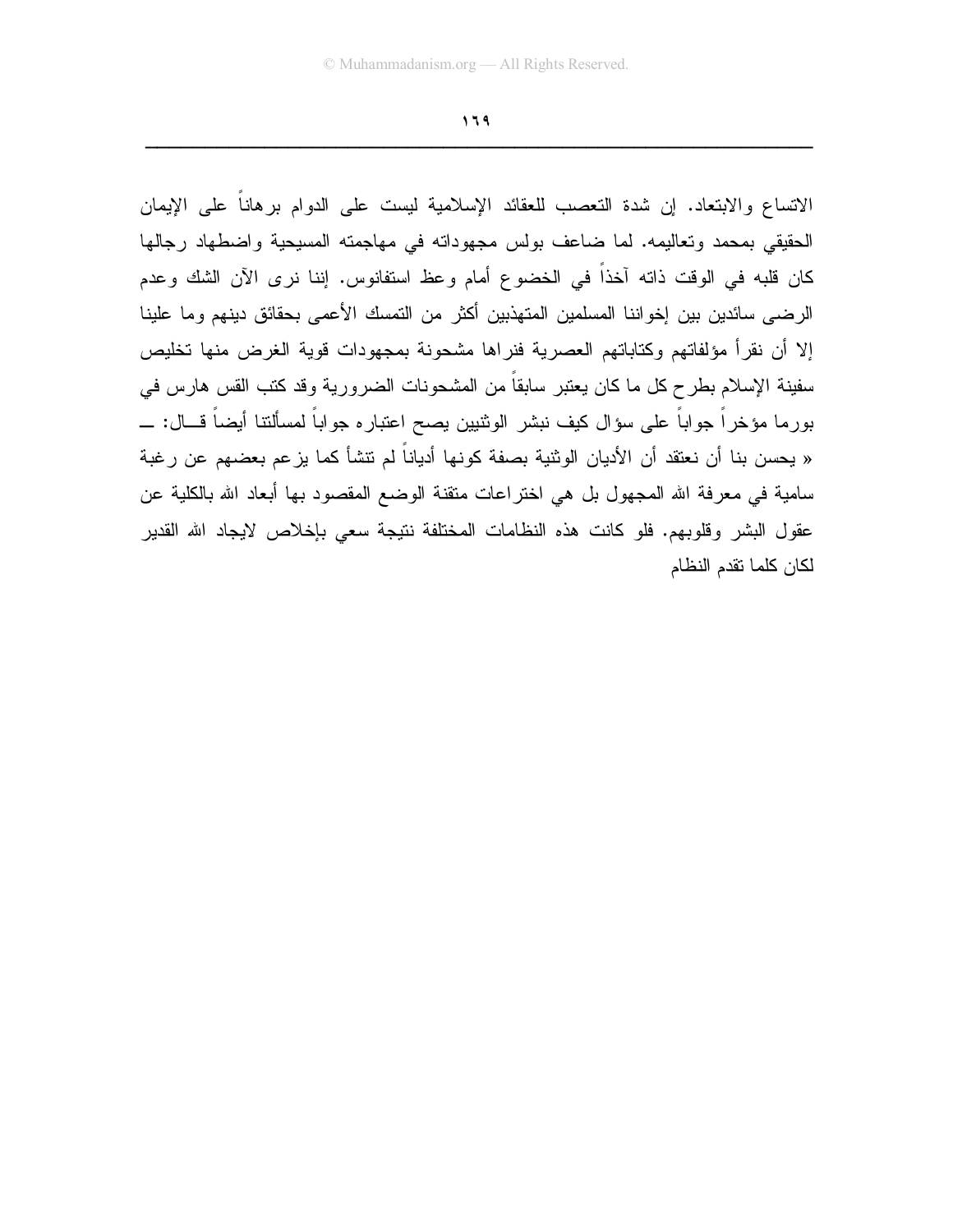$\gamma$ 

وارنقى كلما ظهر الكمال في أجزائه ووضحت الغاية التي برمي إليها وكلما صار المتمسكون به أقرب إلى الحقيقة وأشد تمسكاً بـها. على أن الواقع بخلاف ذلك لأننا نر ي أنه كلما كان النظام أكثر اتقاناً أو أقرب إلى الكمال وضعاً كلما كان المتمسكون به أقل قبولاً للمسيح وتسليماً لمطاليبه السامية. ولذلك نجد أن أعظم النصرات التي حازها الإنجيل ولا يزال يحرزها ليست بين أصحاب النظام الديني المنقن الوضع والمحكم النرنيب بل بين أصحاب النظام الديني البسيط الواضحة سخافته وركاكته لكل ذي عقل سليم وما الاتفاق وحسن السبك وأحكام الوضع والتشبه بالحق مع الخلو من حقيقته إلاَّ انقان وسبك وإحكام المقصود بها الـهروب من الشعور بـالإله الـحي الـحقيقي »

فيلزمنا إذاً أن نرجع بأخينا المسلم إلى محمد نبيه وأن نحفر تحت أكوام الأحاديث وفي أساسات الديانة الإسلامية الأصلية فنستخرج معه ما قاله محمد نفسه عن يسوع المسيح وما ورد عن محمد النبي من صفات وأعمال شخصية كما يشهد بها كتابه ذاته أي القرآن. إن العالم الإسلامي قد صار إلى حالة مضطربة لم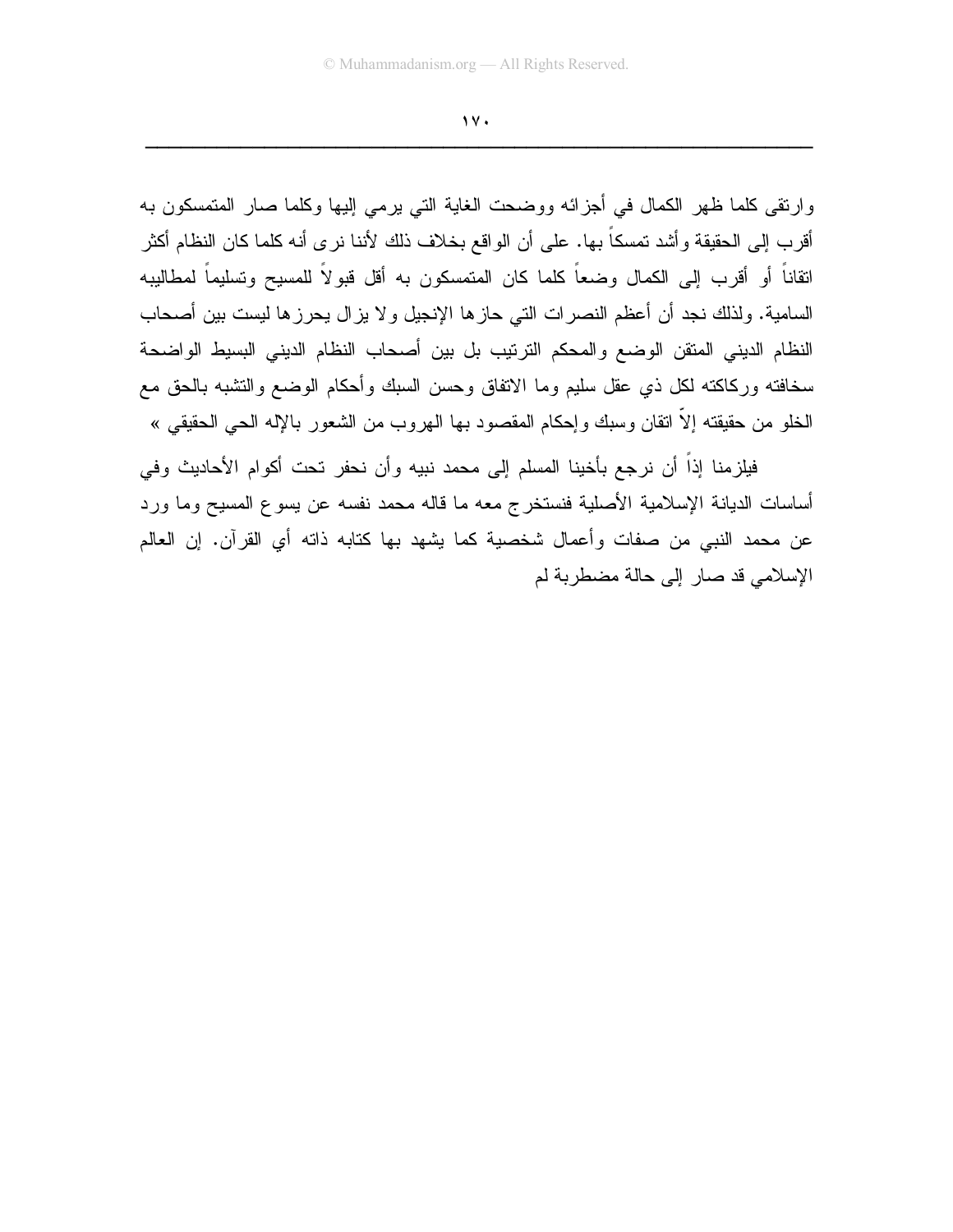يسبق لها نظير وقد نتبهت بين المسلمين حاسات الانتقاد وسرت فيهم عوامل ومؤثرات كانت نائمة وأصبح الكثيرون منهم يرون أنه مع المجهودات التي بذلت لتوفيقه للأحوال العصرية لم يتوفقوا لذلك وكما قال الدكتور موط « إن الإسلام أصبح مقيداً نفسه مع البلاد الغربية في سلاسل إلحادها ونوحيدها وواضعاً ذاته تحت حماية ومساعدة الموظفين الغرببين الذين هجروا أحضان ديانتهم المسيحية ولم يعتنقوا ديناً أخر سواها فهؤلاء الرجال يحملون كل يوم للعالم الإسلامي أسلحة الملحدين وفلسفتهم المضللة »

إن نهضة المسلمين في عصرنا الحاضر لا سيما بين الطبقة المتعلمة منهم مصحوبة بنهضة روحية تشاهد في ما نراه فيهم من الميل إلى البحث والإطلاع على الكتب المقدسة بكيفية لم يسبق لها نظير وفي تناقص الميل في كثير منهم نحو التمسك بفرائض دينهم الإسلامي ولو أن نتائج ذلك البحث والمطالعة في التوراة والإنجيل والإهمال في فرائض الدين لا نرى محسوسة لقلة عدد الراجعين منهم إلى الدين المسيحي ولكن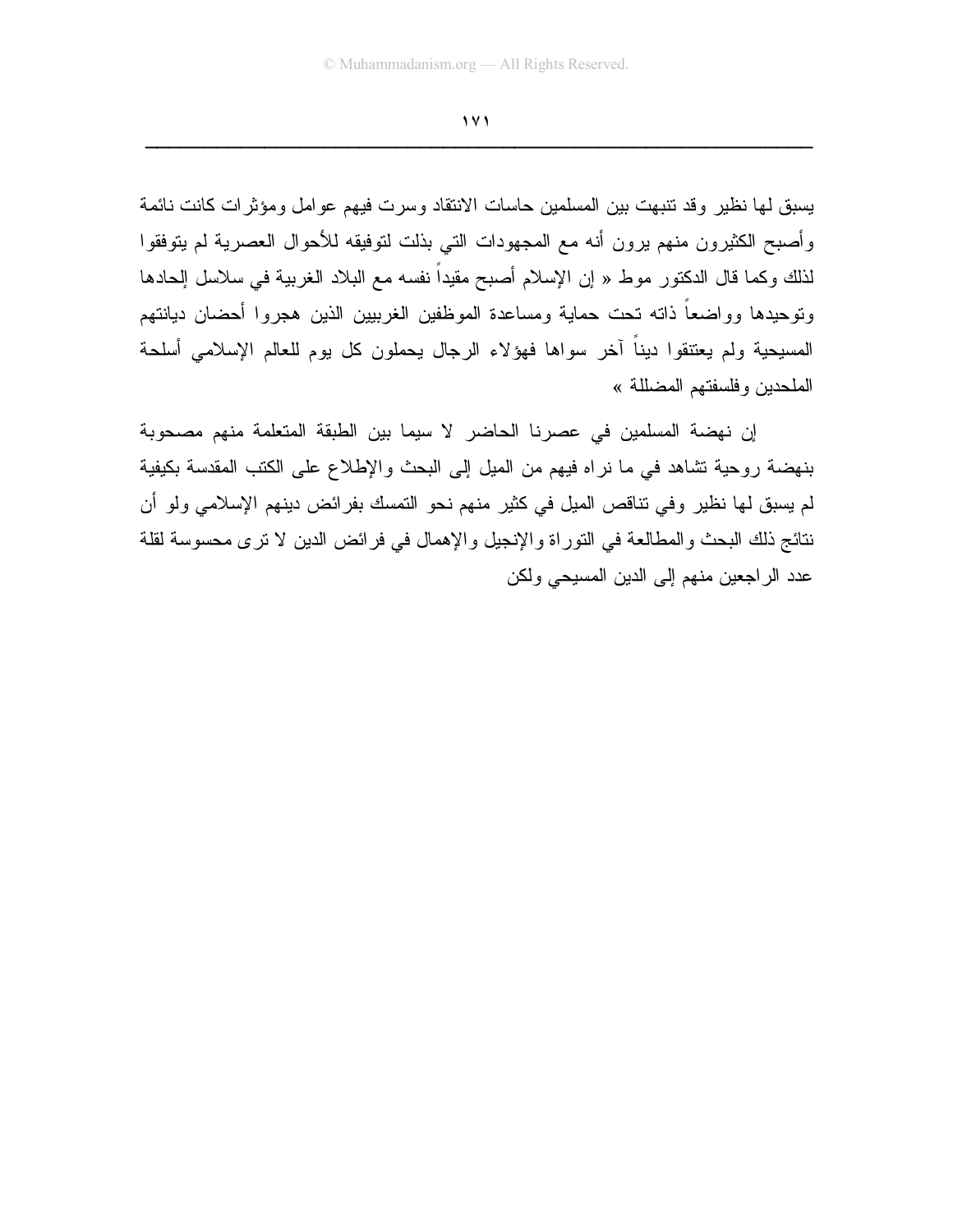من يطلع على أخبار مؤتمري القاهرة ولكنو بالهند يتضح له أن الحقول قد ابيضت للحصاد لتبشير إخو اننا بأو فر سر عة وبهمة شدبدة

ويجدر بنا أن نسأل أخيراً ما هي الفائدة العائدة على المسيحية في تبشير المسلمين بالمسيح. وماذا يكون نأثير حركة قيام الكنيسة في العالم كله لتبشير العالم الإسلامي وما هي النتائج الأدبية المتضمنة في المعركة الفاصلة بين المسيحية والتوحيد الإسلامي؟

إن معركة معنوية كهذه لا مناص من وقوعها كما نبر هن مما أوردناه في الفصول السابقة لأنه كما قال الدكتور روبرت اسبير « إن عمل الإرساليات التبشيرية ليس محو الخطوط الفاصلة بين الحقائق ومصالحة الأديان بمشترى عواطف الناس وموافقتهم بإنكار ورفض المبادئ المسيحية بل هو صدام ما بعده صدام بل قتال ما بعده قتال بين الحق والضلال » فجواباً على هذه الأسئلة نقو ل

(أَو لاً) \_ إن أول كل شيء نزيحه الكنيسة من هذا العمل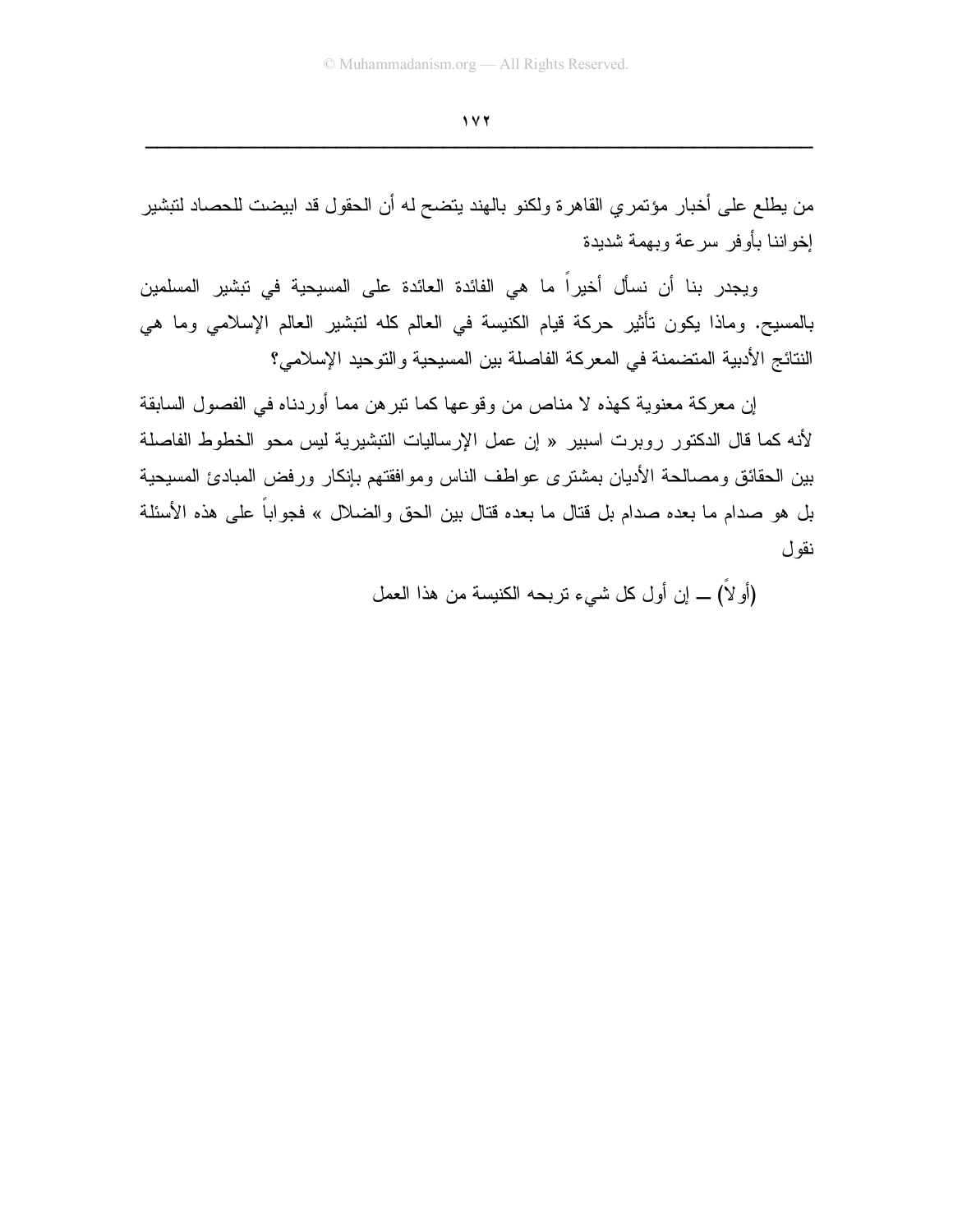المبارك هو زيادة تمسكها بشدة بحقائق الإيمان المسيحي لأنه كلما تواجهت الكنيسة مع المسلمين في النضال لأجل الحق كلما ازدادت إطلاعاً وتمسكاً بعقائد النجسد والكفارة والثالوث. كلما درسنا الإنجيل مع المسلم ولأجله كلما انضح لنا أكثر فأكثر أن موت المسيح الغير المعترف به صريحاً في الإسلام له المقام الأسمى في الإنجيل والرسائل بل هو قلب ومركز وخلاصة إعلان الله للإنسان. وهذا يصح أيضـاً علـى طبيعة وأدلـة قضية قيامـة المسيح وحقيقة الإيمان بـلاهوت الله إيمانـاً صحيحاً بالمقابلة مع التوحيد الإسلامي

(ثانياً) ـــ تضطر الكنيسة في مصار عتها ومناضلتها مع التوحيد الإسلامي وإنكاره للوحي المسيحي أن تتعمق في معرفة مبادئها اللاهونية تعمقاً اختبارياً وبهذه الكيفية تصير المسألة الإسلامية للكنائس الشرقية مسألة إنهاض من سبات وإحياء من موت لأنها نرى حقيقة كنوزها الروحية وتصبح شاعرة بمسؤوليتها الروحية التبشيرية. أما عقيدة التجسد وعقيدة الروح القدس فليسنا قطعتي سلاح نظيفتين لامعتين وحادنين يجب أن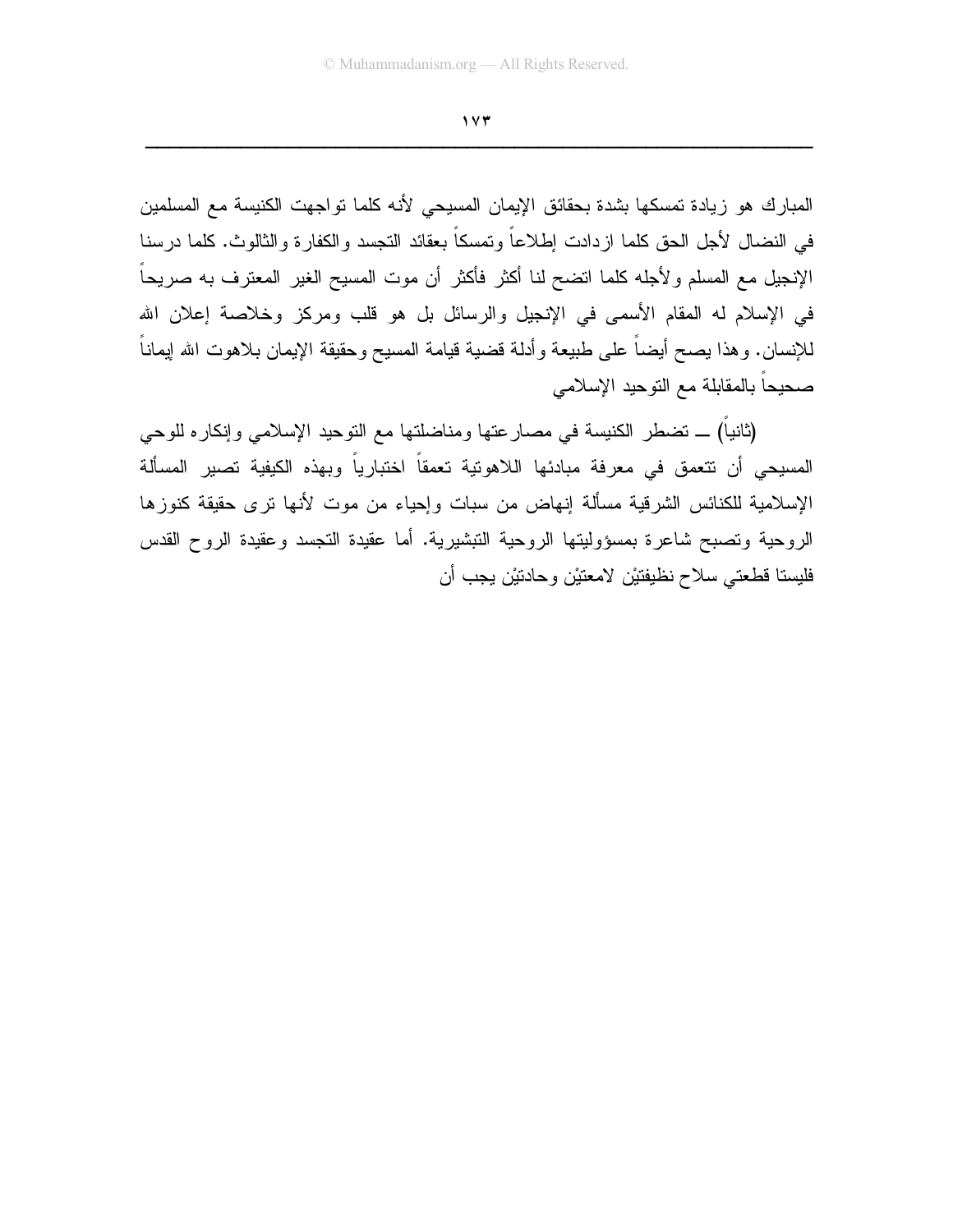$\gamma \vee \epsilon$ 

تحفظا في غمدها للعرض والفرجة والإعجاب بديننا القديم (الارثوذكسي) ولكنهما أمران حيويان في حياتنا المسيحية. إن الكنائس الارثوذكسية الشرقية أصبحت عديمة القوة أمام الإسلام طالما كانت أمينة ومستقيمة نحو عقائدها فقط. لأن عقيدة الثالوث يجب أن تحيا على كل لسان وقلب مسيحي إذا شئنا أن نؤثر تأثيراً فعالاً في النوحيد الإسلامي وقد بين ذلك القس جاردنر في خطابه الذي ألقاه على مؤتمر الجامعة الانكليكانية حيث قال عن أهمية النتائج الأدبية التي نتجم عن المصادمة العنيدة بين عقيدة الثالوث المسيحية وعقيدة التوحيد الإسلامية « إن الإسلام يضطرنـا أن نجد الثالوث في قلوبنا ويضطرنا أن نجد الثالوث في قلب الله »

وبعد أن بحث في صفات سلطان السماء (في نظر المسلم المدعو لله) وحكمه الغامض والبعيد عن الميادين المقررة الثابتة قال أليس جحود المسلمين للكتب المقدسة والإيمان بالثالوث المسيحي فيما بينهم يضطر ان الكنيسة أن تبحث هذه المسألة مر ة أخر ي و أن تتأمل في قضية الكفارة العظيمة وأسرارها العميقة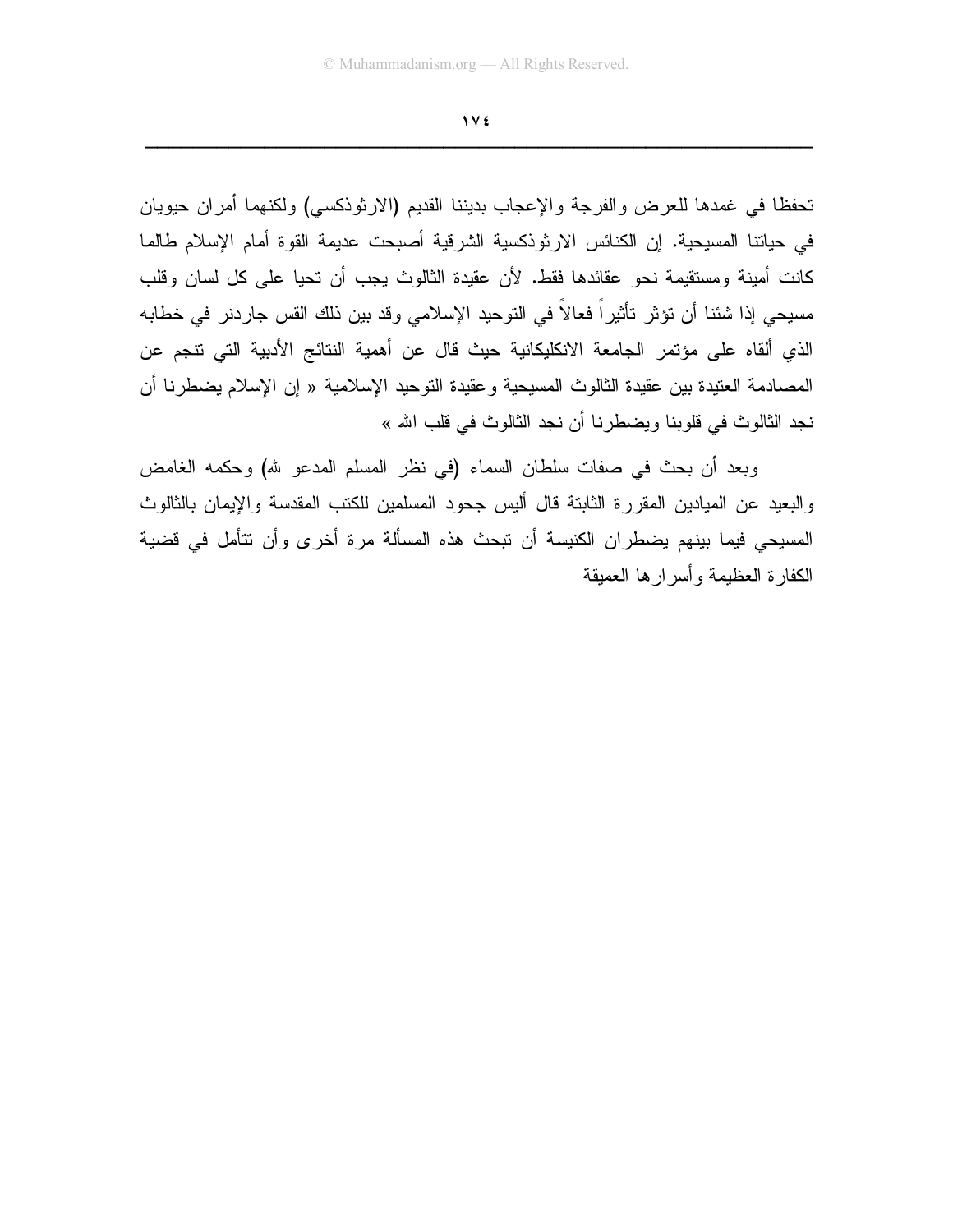$\sqrt{6}$ 

في نور القول الإلهي « إن الله كان في المسيح مصالحاً العالم لنفسه ». إننا بدرسنا حقيقة «النوحيد في الإسلام» تفيض قلوبنا بالشكر والحمد لأجل معرفة الإله الواحد الحي الحقيقي المعلن لنا في الكتب المقدسة كما أن درسنا في المسيح الإسلامي وجعلهم النبي والأولياء بدلاً عن الوسيط الوحيد بين الله والناس يؤدي بنا إلى معرفة أعمق وشعور أقوى برحمة الله الظاهرة لنا في ذاك الذي حل فيه ملء اللاهوت جسدياً والذي لأجل تقديمه ذاته ذبيحة عن البشر الخطاة يستحق « القدرة والغنبي و الحكمة و القو ة و الكر امة و المجد و البر كة »

(ثالثاً) ـــ تتحقق الكنيسة أن مذهب التوحيد مجرداً عن التعاليم المسيحية يجعل الله لغزاً غير مفهوم ويجعل عبادته أمراً طقسياً لا تأثير له على نفوس العابدين. إن الموحدين يعظمون المسيح ولا شك ولكنه تعظيم قولبي لا فعلبي فيكون له مجرد شخص كسائر الأشخاص ولمو أنهم يعظمون صفاته ولكنهم يغضون الطرف عنه كلية لعدم شعورهم بأدنى حاجة إليه. إننا لا نقدر أن نتصور فكراً صائباً عن الله بدون المسيح لأنه هو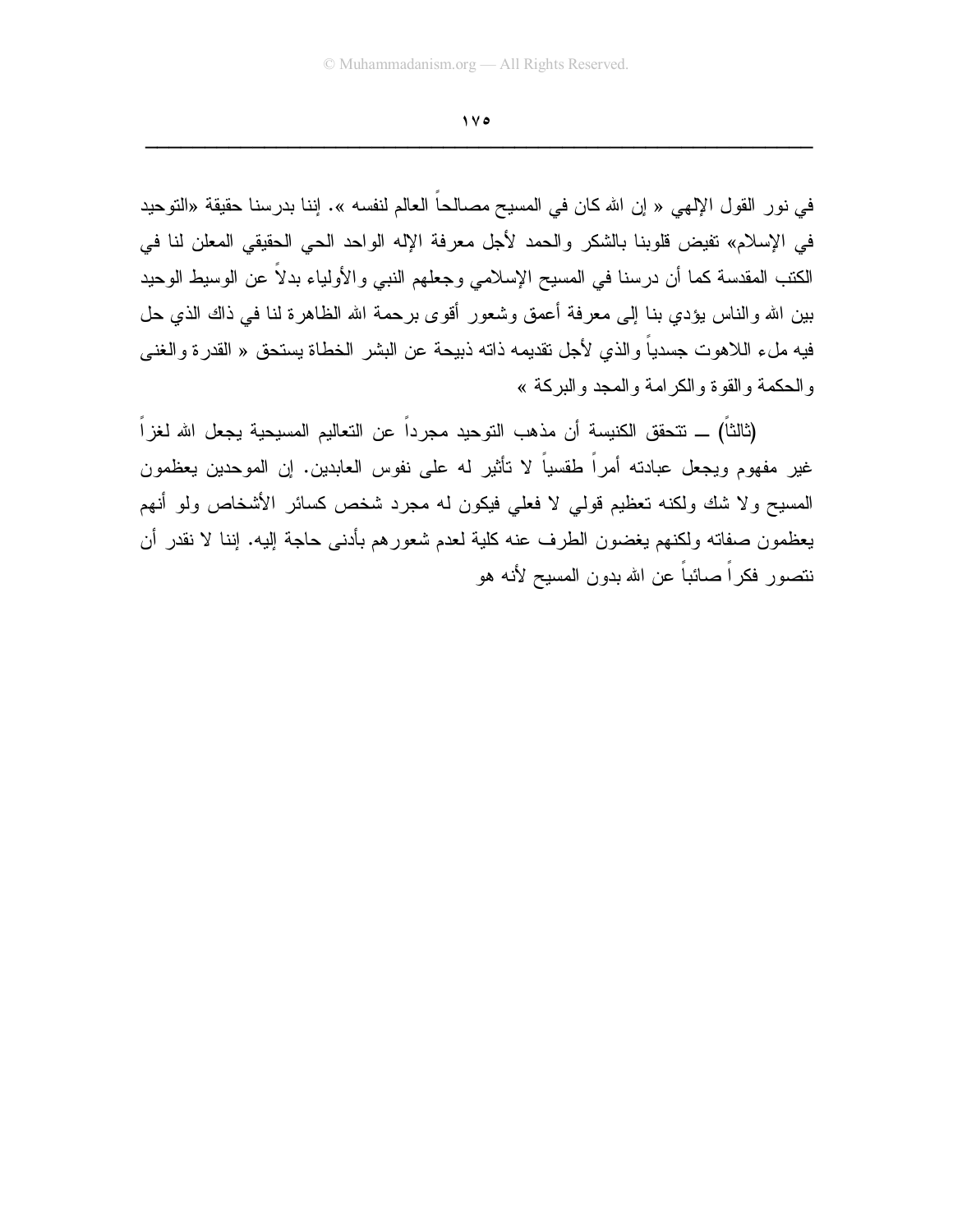الإبن الوحيد الذي كان في حضن الآب وجاء ليخبر عنه فمهما على المسلمون المقام الرباني وعظموا الجناب الصمداني فإنهم لا يصلون إلى حقيقة صفات الله صفات الرحمة والمحبة والقداسة بدون المسيح الصفات التبي تجعل الله مدركاً وقريباً من القلوب والاحساسات والعواطف. إن بالمسيح ابن الله وحده يستطيع الناس معرفة نسبتهم الجديدة لله أي ابناء وشركاء في الطبيعة الإلهية لا مجرد خليقة صنعها الباري ونرك لها الحبل على الغارب لتجاهد حتى نصل إليه. إنه بالمسيح فقط يستطيع البشر أن يدركوا عمل الروح القدس والمعزي ورب الحياة وواهب الحياة

إن المسيحية لا نقول بتعدد الآلهة بل هي موحدة قبل سواها ولكنها تعتقد أن الله ثلاثة أقانيم في جوهر واحد وإله واحد.

إنه متى شعر المسلم بثقل خطاياه يسر ع إلى المخلص الحي ابن الله الحقيقي حمل الله رافع خطية العالم. وهناك أمام صليبه نزول كل صعوباته العقلية ونتقشع غياهب أوهامه النقليدية وأمام شمس البر يضبىء عقله وقلبه بالنور السموي شاعراً بغفران خطيته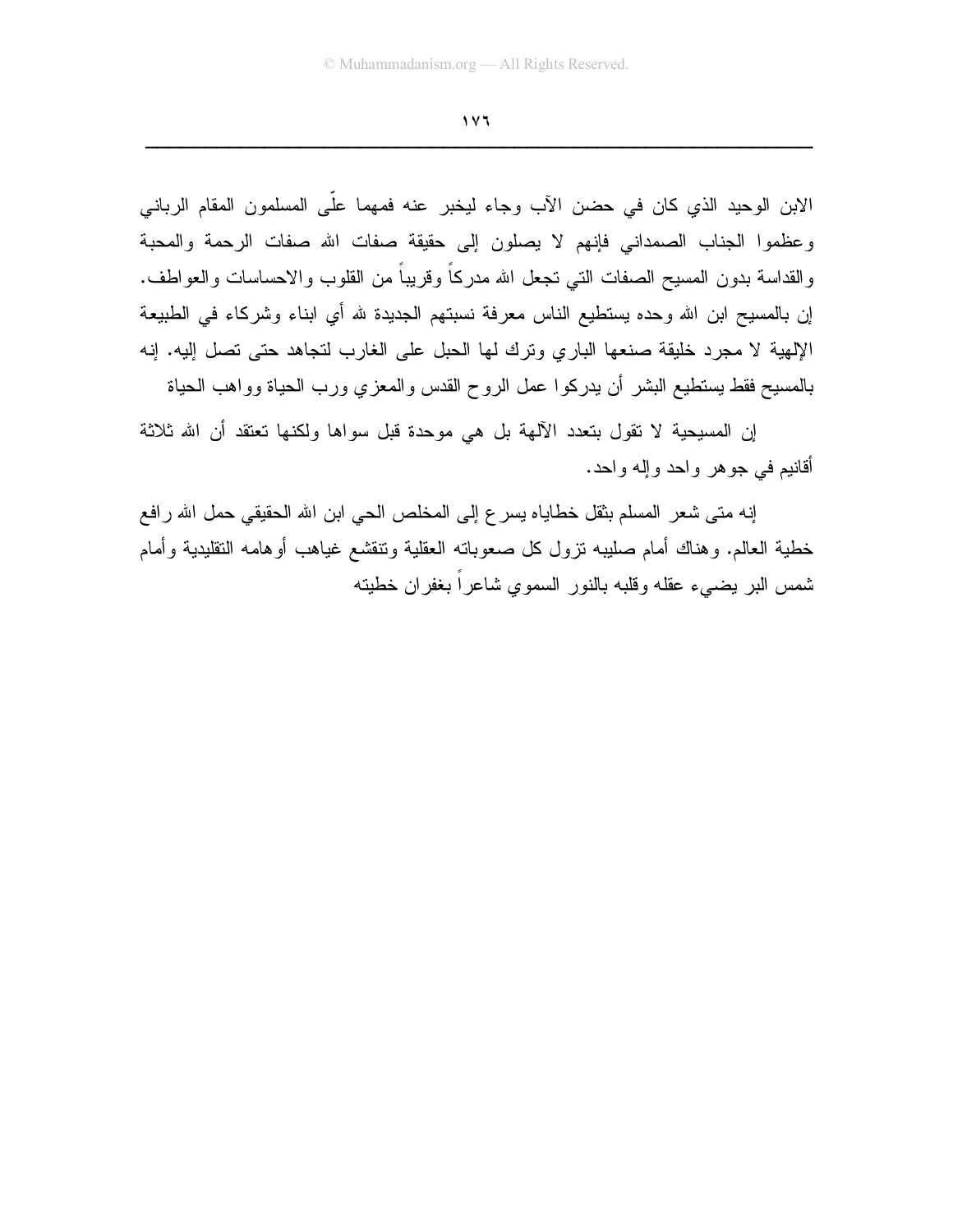وزوال جهالته وتحريره من عبوديته فيهتف فائلاً مع الكنيسة المقدسة الجامعة الحية إلى الأبد.

﴿ أُومنُ بالله وَاحد آب ضَابِط ٱلْكُلِّ خَالق ٱلسَّمَاء وَٱلأَرْض وَكُلّ مَا يُرَى وَمَا لاَ يُرَى وَبِرَبٍّ وَاحِدٍ يَسُوعِ ٱلمسيحِ ٱبنِ ٱللهِ ٱلوحيدِ ٱلمَوْلُودِ منَ ٱلآبِ قَبْلَ كُلِّ ٱلدُّهورِ . إلهم من إله. نُور منْ نُورِ . إِلَّهٌ حقٌّ منْ إِلَّه حقٌّ. مَوَلُّود غير مَخْلُوق مساو للآب في ٱلْجوْهرِ . ٱلذي به كان كلُّ شيء. ٱلذي لأجلنا نحن ٱلبَشَر وَمنْ أَجْل خَلاَصنَا نَزل منَ ٱلسماء وتَجسَّد بالرُوح ٱلقُدُس من مَرْيِم ٱلعذراء ونأنَّس وأيضاً صُلب عنا على عَهْد بيلاطس ٱلبُنطيِّ ونألَّم وقُبر وقام أيضاً في ٱلبَوْم ٱلثَّالث وصَعد إلى ٱلسماء وهو جالسٌ عن يمين الآب. وسيأْتي أيضاً ليَدينَ الأَحْيَاء والأَمْوات ٱلذي لَيْس لملكه أنقضاء

وأُومنُ بالروح القُدُس الربِّ ٱلمحيى الْمنبثق من الآب والابن له ٱلسجود وٱلمَجْد مع الآب والابن الناطق بالأنبياء.

وأومن بكنيسة واحدة مقدّسة جامعة رسولية وأُومن بمَعْمُودية واحدة لمَغْفرة الخطايا وأنتظرُ قيامة ٱلْمَوتي وحياةَ ٱلدهرْ ٱلْعَتيد. آمين ﴾ (انتهى)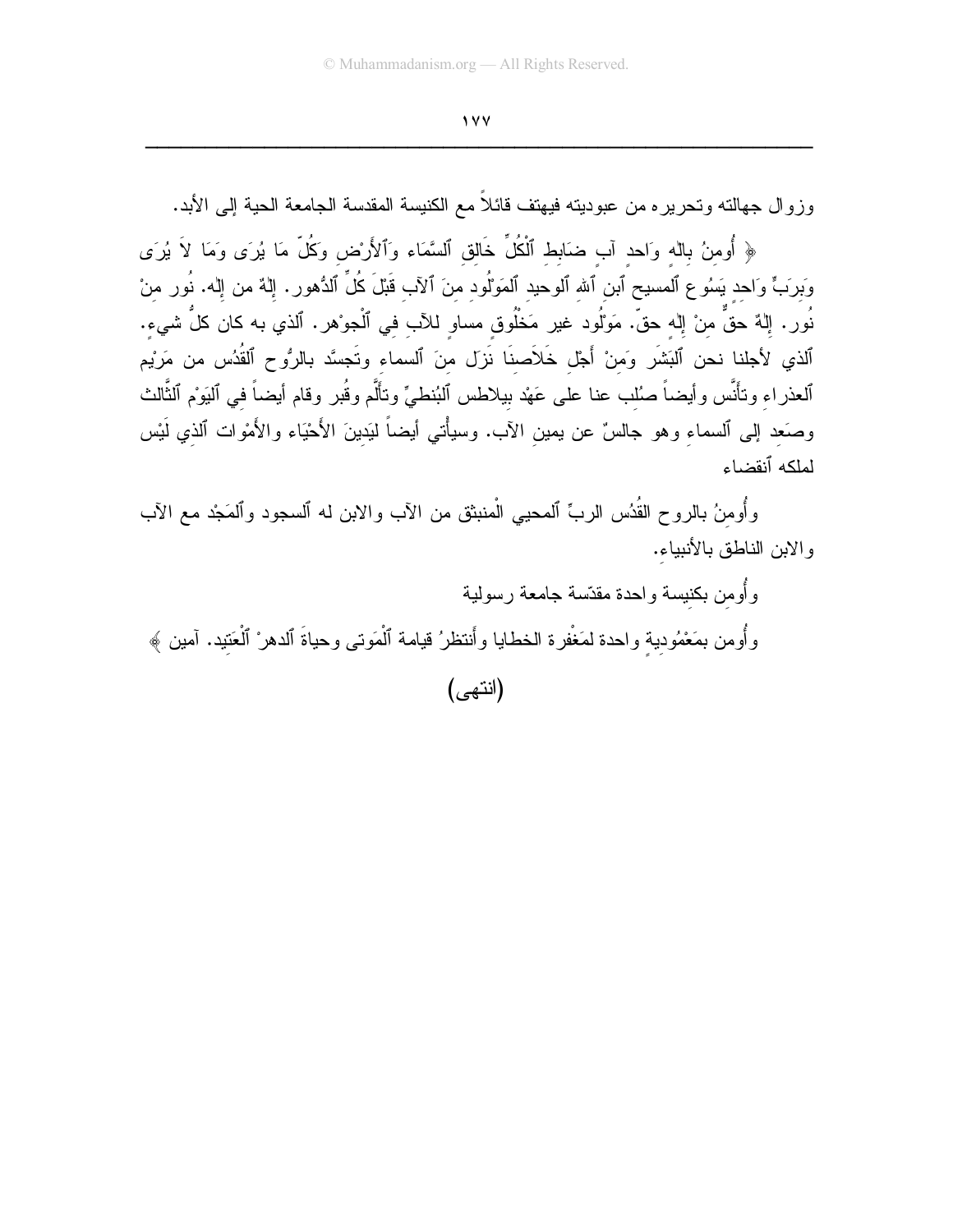